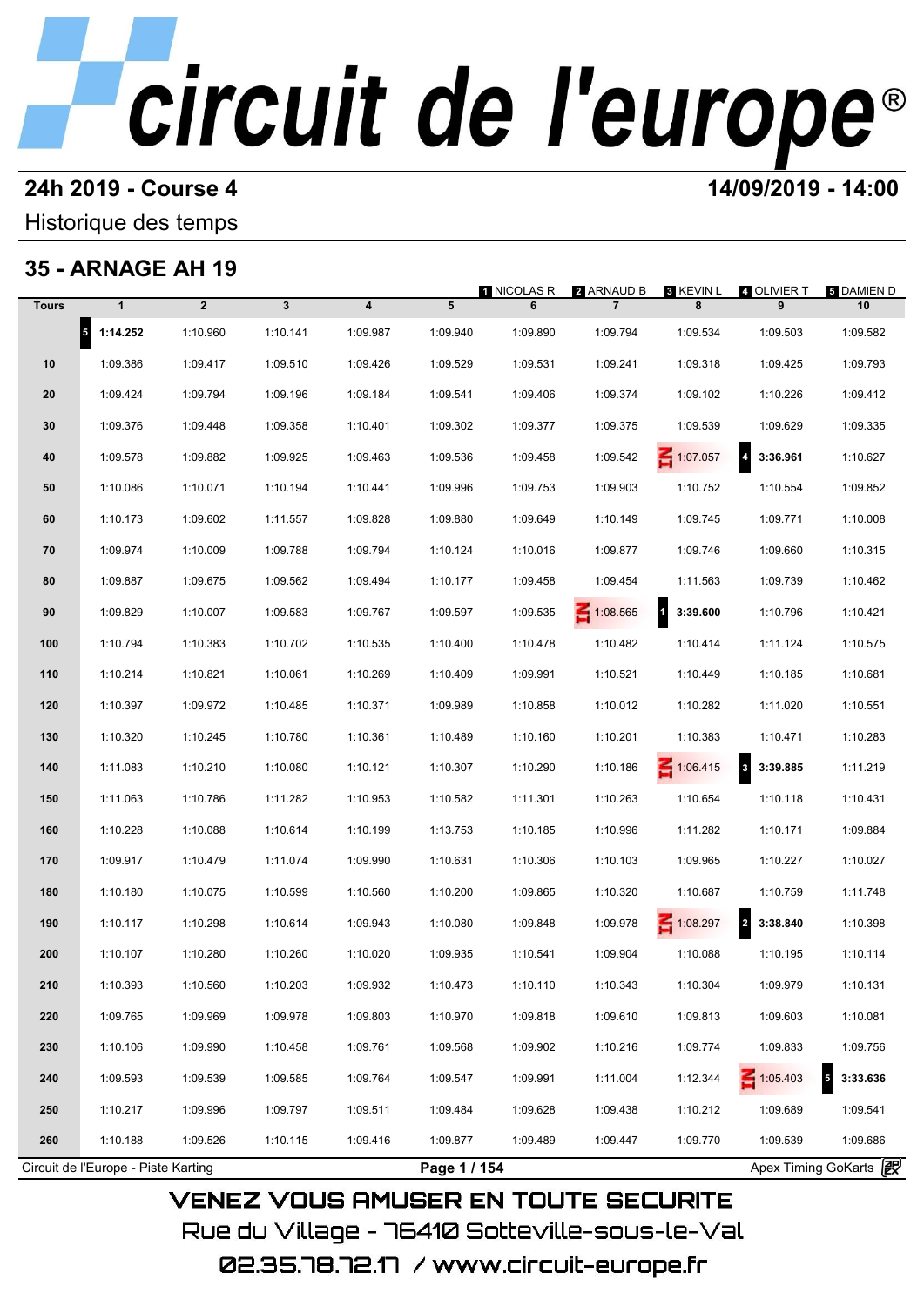### **24h 2019 - Course 4 14/09/2019 - 14:00**

## Historique des temps

|       |               | Historique des temps |                                      |                         |                                     |          |                 |                                     |          |                 |
|-------|---------------|----------------------|--------------------------------------|-------------------------|-------------------------------------|----------|-----------------|-------------------------------------|----------|-----------------|
| Tours | $\mathbf{1}$  | $\overline{2}$       | $\mathbf{3}$                         | $\overline{\mathbf{4}}$ | 5                                   | 6        | $\overline{7}$  | 8                                   | 9        | 10              |
| 270   | 1:09.564      | 1:09.472             | 1:09.335                             | 1:09.530                | 1:09.446                            | 1:09.377 | 1:09.470        | 1:09.340                            | 1:09.356 | 1:09.920        |
| 280   | 1:09.252      | 1:09.348             | 1:09.378                             | 1:09.553                | 1:09.298                            | 1:09.245 | 1:10.069        | 1:09.973                            | 1:09.739 | $\leq 1:04.565$ |
| 290   | 3:36.139<br>1 | 1:10.224             | 1:10.114                             | 1:10.044                | 1:10.372                            | 1:09.809 | 1:10.086        | 1:10.672                            | 1:09.880 | 1:09.957        |
| 300   | 1:09.903      | 1:09.625             | 1:10.024                             | 1:09.932                | 1:09.799                            | 1:09.925 | 1:09.897        | 1:09.740                            | 1:10.348 | 1:09.895        |
| 310   | 1:10.537      | 1:09.418             | 1:12.063                             | 1:10.107                | 1:10.383                            | 1:09.972 | 1:10.159        | 1:10.164                            | 1:10.237 | 1:09.649        |
| 320   | 1:09.984      | 1:10.165             | 1:09.827                             | 1:10.476                | 1:10.131                            | 1:09.673 | 1:09.746        | 1:10.466                            | 1:09.754 | 1:09.744        |
| 330   | 1:09.599      | 1:09.602             | 1:09.510                             | 1:09.613                | 1:09.957                            | 1:12.516 | 1:10.185        | 1:09.932                            | 1:10.317 | 1:10.835        |
| 340   | 1:10.426      | $\leq 1:10.222$      | $\overline{\phantom{a}}$<br>3:36.156 | 1:09.915                | 1:09.641                            | 1:09.867 | 1:09.587        | 1:09.554                            | 1:10.216 | 1:09.862        |
| 350   | 1:11.570      | 1:10.153             | 1:10.158                             | 1:09.741                | 1:09.861                            | 1:09.499 | 1:12.171        | 1:09.790                            | 1:09.456 | 1:09.521        |
| 360   | 1:10.234      | 1:10.526             | 1:10.394                             | 1:09.589                | 1:10.353                            | 1:09.524 | 1:09.500        | 1:10.081                            | 1:09.352 | 1:10.643        |
| 370   | 1:09.370      | 1:10.470             | 1:09.810                             | 1:10.007                | 1:09.720                            | 1:09.661 | 1:10.106        | 1:09.437                            | 1:09.877 | 1:09.737        |
| 380   | 1:09.755      | 1:09.437             | 1:09.744                             | 1:09.675                | 1:09.416                            | 1:09.853 | 1:09.464        | 1:10.661                            | 1:09.973 | 1:10.146        |
| 390   | 1:09.821      | 1:09.776             | 1:10.004                             | $\leq 1:07.212$         | $\overline{\mathbf{2}}$<br>3:40.675 | 1:10.615 | 1:10.070        | 1:10.374                            | 1:10.488 | 1:10.652        |
| 400   | 1:10.114      | 1:11.064             | 1:09.820                             | 1:10.141                | 1:10.052                            | 1:09.710 | 1:11.310        | 1:11.484                            | 1:09.950 | 1:09.880        |
| 410   | 1:10.619      | 1:10.017             | 1:10.209                             | 1:09.829                | 1:09.721                            | 1:09.855 | 1:09.595        | 1:10.337                            | 1:09.743 | 1:10.021        |
| 420   | 1:10.629      | 1:10.131             | 1:10.451                             | 1:09.908                | 1:09.897                            | 1:09.818 | 1:09.777        | 1:09.939                            | 1:10.360 | 1:09.824        |
| 430   | 1:09.810      | 1:09.874             | 1:15.300                             | 1:11.773                | 1:10.472                            | 1:10.390 | 1:09.673        | 1:09.673                            | 1:09.678 | 1:09.761        |
| 440   | 1:09.527      | 1:11.012             | 1:09.595                             | 1:11.817                | 1:09.629                            | 1:10.195 | $\leq 1:09.324$ | $\overline{\mathbf{3}}$<br>3:43.426 | 1:11.042 | 1:11.211        |
| 450   | 1:12.019      | 1:10.408             | 1:11.674                             | 1:10.569                | 1:10.126                            | 1:10.266 | 1:10.101        | 1:10.494                            | 1:11.027 | 1:10.292        |
| 460   | 1:10.208      | 1:09.958             | 1:10.282                             | 1:10.150                | 1:10.706                            | 1:10.091 | 1:09.972        | 1:10.266                            | 1:09.956 | 1:10.603        |
| 470   | 1:09.862      | 1:09.885             | 1:10.621                             | 1:09.843                | 1:09.936                            | 1:10.522 | 1:10.404        | 1:10.051                            | 1:09.921 | 1:10.229        |
| 480   | 1:10.016      | 1:09.968             | 1:10.306                             | 1:09.757                | 1:10.233                            | 1:10.047 | 1:09.865        | 1:10.044                            | 1:10.427 | 1:14.298        |
| 490   | 1:14.287      | 1:09.927             | 1:09.925                             | 1:10.002                | 1:09.839                            | 1:10.155 | $\leq 1:06.625$ | $5\quad 3:35.537$                   | 1:10.147 | 1:09.909        |
| 500   | 1:09.614      | 1:10.333             | 1:09.645                             | 1:09.739                | 1:10.068                            | 1:09.593 | 1:09.710        | 1:09.492                            | 1:09.593 | 1:09.654        |
| 510   | 1:10.182      | 1:10.309             | 1:09.858                             | 1:10.017                | 1:10.011                            | 1:09.553 | 1:09.604        | 1:09.629                            | 1:09.622 | 1:09.356        |
| 520   | 1:09.277      | 1:09.217             | 1:09.524                             | 1:09.326                | 1:09.683                            | 1:09.345 | 1:09.348        | 1:09.351                            | 1:09.324 | 1:09.527        |
| 530   | 1:09.716      | 1:09.504             | 1:09.730                             | 1:10.307                | 1:09.511                            | 1:09.362 | 1:09.961        | 1:10.092                            | 1:09.355 | 1:10.271        |
| 540   | 1:09.185      | 1:09.144             | 1:09.266                             | 1:09.124                | 1:09.397                            | 1:09.461 | 1:09.221        | 1:09.189                            | 1:09.803 | 1:09.272        |
|       |               |                      |                                      |                         |                                     |          |                 |                                     |          |                 |

**VENEZ VOUS AMUSER EN TOUTE SECURITE** Rue du Village – 76410 Sotteville-sous-le-Val

Circuit de l'Europe - Piste Karting **Page 2 / 154 Page 2 / 154** Apex Timing GoKarts and Apex Timing Apex Timing Go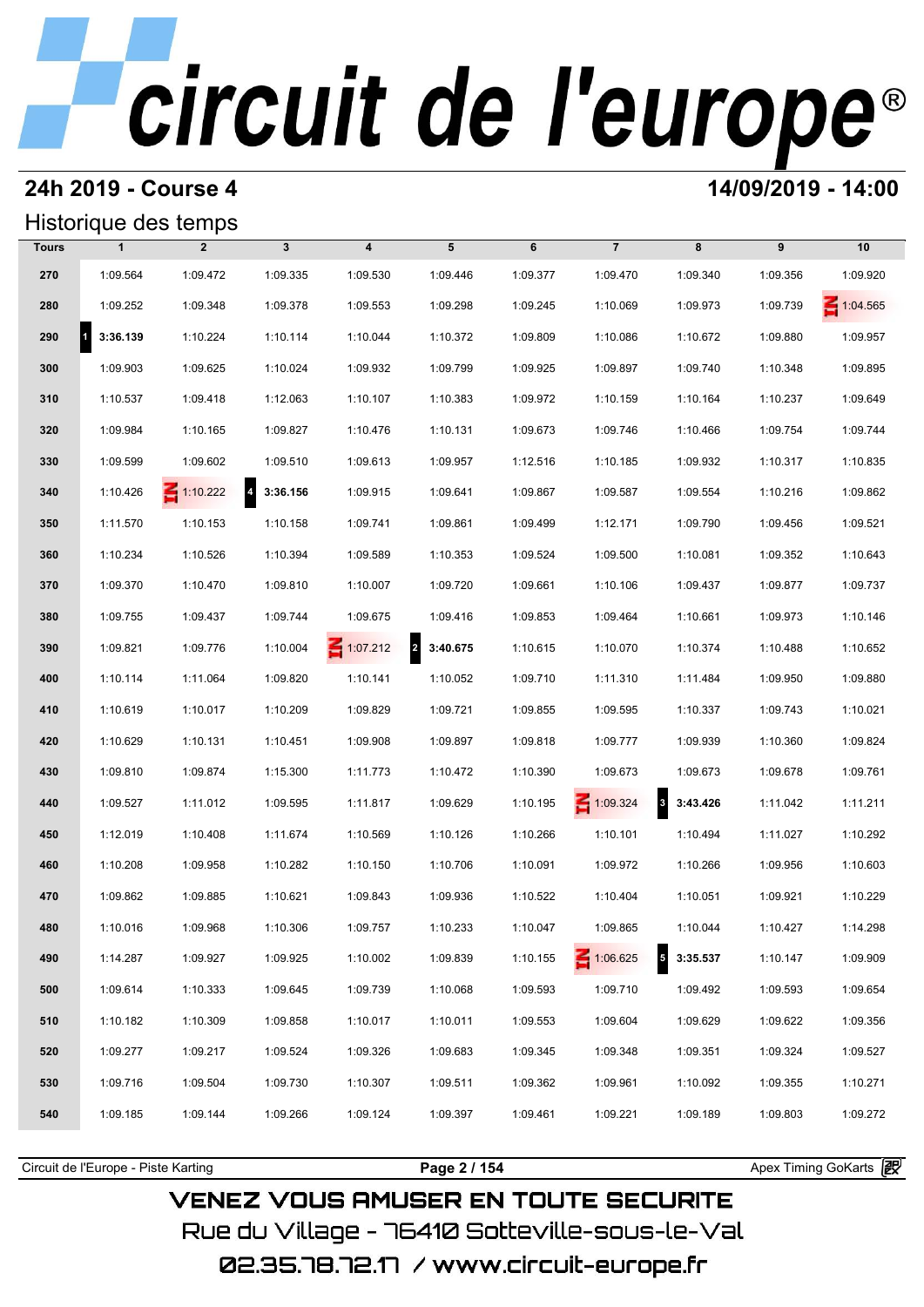## **24h 2019 - Course 4 14/09/2019 - 14:00**

### Historique des temps

|              | Historique des temps |                                     |                                      |                                     |          |          |                |          |                         |                                     |
|--------------|----------------------|-------------------------------------|--------------------------------------|-------------------------------------|----------|----------|----------------|----------|-------------------------|-------------------------------------|
| <b>Tours</b> | $\mathbf{1}$         | $\overline{2}$                      | $\mathbf{3}$                         | 4                                   | 5        | 6        | $\overline{7}$ | 8        | 9                       | 10                                  |
| 550          | 1:09.725             | 1:09.273                            | $\leq 1:05.199$                      | $\overline{\mathbf{4}}$<br>3:34.546 | 1:09.829 | 1:10.010 | 1:09.958       | 1:10.075 | 1:10.960                | 1:09.578                            |
| 560          | 1:09.561             | 1:09.845                            | 1:10.804                             | 1:09.614                            | 1:09.964 | 1:09.893 | 1:09.867       | 1:09.886 | 1:09.824                | 1:09.343                            |
| 570          | 1:09.921             | 1:09.733                            | 1:09.564                             | 1:09.536                            | 1:09.780 | 1:09.741 | 1:09.563       | 1:09.620 | 1:09.300                | 1:09.761                            |
| 580          | 1:10.272             | 1:09.709                            | 1:09.690                             | 1:09.975                            | 1:09.614 | 1:09.758 | 1:09.886       | 1:09.533 | $\leq 1:08.168$         | 3:33.929                            |
| 590          | 1:09.921             | 1:09.524                            | 1:09.450                             | 1:09.532                            | 1:09.663 | 1:09.496 | 1:09.362       | 1:09.575 | 1:10.059                | 1:09.928                            |
| 600          | $\leq 1:07.232$      | $\overline{\mathbf{3}}$<br>6:20.876 | 1:14.179                             | 1:12.092                            | 1:10.860 | 1:11.336 | 1:11.320       | 1:10.528 | 1:10.786                | 1:10.684                            |
| 610          | 1:10.845             | 1:12.092                            | 1:10.680                             | 1:10.849                            | 1:10.459 | 1:12.175 | 1:11.034       | 1:10.783 | 1:10.788                | 1:11.405                            |
| 620          | 1:10.454             | 1:10.617                            | 1:10.133                             | 1:10.958                            | 1:09.945 | 1:09.878 | 1:10.457       | 1:09.727 | 1:09.563                | 1:10.222                            |
| 630          | 1:09.781             | 1:09.755                            | 1:09.630                             | 1:09.779                            | 1:11.016 | 1:11.099 | 1:09.777       | 1:10.008 | 1:09.769                | 1:10.119                            |
| 640          | 1:09.569             | 1:09.894                            | 1:09.798                             | 1:10.889                            | 1:09.896 | 1:09.590 | 1:09.877       | 1:09.699 | 1:09.710                | 1:10.063                            |
| 650          | 1:09.656             | $\leq 1:04.371$                     | $\overline{\phantom{a}}$<br>3:33.493 | 1:10.412                            | 1:10.969 | 1:09.769 | 1:09.729       | 1:09.827 | 1:10.026                | 1:09.982                            |
| 660          | 1:10.069             | 1:09.694                            | 1:09.521                             | 1:09.454                            | 1:10.291 | 1:09.558 | 1:10.403       | 1:09.491 | 1:09.568                | 1:09.654                            |
| 670          | 1:09.391             | 1:09.706                            | 1:09.812                             | 1:09.690                            | 1:10.248 | 1:09.520 | 1:10.728       | 1:09.571 | 1:09.621                | 1:09.467                            |
| 680          | 1:09.844             | 1:09.399                            | 1:09.713                             | 1:09.642                            | 1:09.401 | 1:09.997 | 1:09.644       | 1:11.441 | 1:10.251                | 1:09.706                            |
| 690          | 1:09.567             | 1:09.575                            | 1:09.375                             | 1:10.124                            | 1:10.082 | 1:09.914 | 1:09.269       | 1:09.345 | 1:09.497                | 1:09.279                            |
| 700          | 1:09.527             | 1:09.850                            | 1:10.198                             | 1:09.493                            | 1:09.420 | 1:09.423 | 1:09.354       | 1:09.347 | $\leq 1:04.576$         | 3:32.900<br>$\overline{\mathbf{4}}$ |
| 710          | 1:09.493             | 1:09.461                            | 1:09.428                             | 1:09.839                            | 1:09.883 | 1:09.766 | 1:09.755       | 1:09.832 | 1:09.967                | 1:09.699                            |
| 720          | 1:09.525             | 1:10.416                            | 1:09.636                             | 1:10.646                            | 1:09.319 | 1:09.675 | 1:09.391       | 1:09.559 | 1:09.758                | 1:12.168                            |
| 730          | 1:09.411             | 1:09.425                            | 1:09.806                             | 1:10.109                            | 1:09.141 | 1:09.766 | 1:09.289       | 1:10.621 | 1:09.322                | 1:09.408                            |
| 740          | 1:09.437             | 1:09.196                            | 1:09.260                             | 1:09.831                            | 1:09.279 | 1:09.619 | 1:09.686       | 1:09.118 | 1:10.421                | 1:09.300                            |
| 750          | 1:09.377             | 1:09.147                            | 1:09.529                             | 1:09.180                            | 1:09.879 | 1:09.522 | 1:10.353       | 1:06.406 | $\mathbf 3$<br>3:35.781 | 1:11.323                            |
| 760          | 1:10.459             | 1:10.434                            | 1:10.952                             | 1:10.751                            | 1:10.747 | 1:10.583 | 1:10.329       | 1:10.360 | 1:10.083                | 1:11.832                            |
| 770          | 1:09.758             | 1:09.588                            | 1:10.111                             | 1:09.979                            | 1:10.654 | 1:10.209 | 1:09.783       | 1:10.953 | 1:09.580                | 1:09.906                            |
| 780          | 1:09.774             | 1:09.651                            | 1:09.638                             | 1:10.003                            | 1:09.636 | 1:10.165 | 1:09.489       | 1:10.470 | 1:09.627                | 1:09.624                            |
| 790          | 1:10.290             | 1:04.495                            | 3:36.626                             | 1:10.694                            | 1:11.094 | 1:11.049 | 1:10.945       | 1:10.976 | 1:10.886                | 1:10.262                            |
| 800          | 1:10.424             | 1:10.424                            | 1:10.265                             | 1:10.335                            | 1:10.370 | 1:10.434 | 1:11.982       | 1:11.995 | 1:10.621                | 1:10.279                            |
| 810          | 1:10.663             | 1:10.505                            | 1:09.962                             | 1:09.973                            | 1:10.085 | 1:10.324 | 1:10.248       | 1:10.034 | 1:10.047                | 1:10.295                            |
| 820          | 1:09.995             | 1:10.306                            | 1:09.973                             | 1:10.119                            | 1:09.884 | 1:10.409 | 1:10.050       | 1:10.283 | 1:10.284                | 1:10.332                            |
|              |                      |                                     |                                      |                                     |          |          |                |          |                         |                                     |

**VENEZ VOUS AMUSER EN TOUTE SECURITE** Rue du Village – 76410 Sotteville-sous-le-Val

Circuit de l'Europe - Piste Karting **Page 3 / 154 Page 3 / 154** Apex Timing GoKarts and Apex Timing Apex Timing Go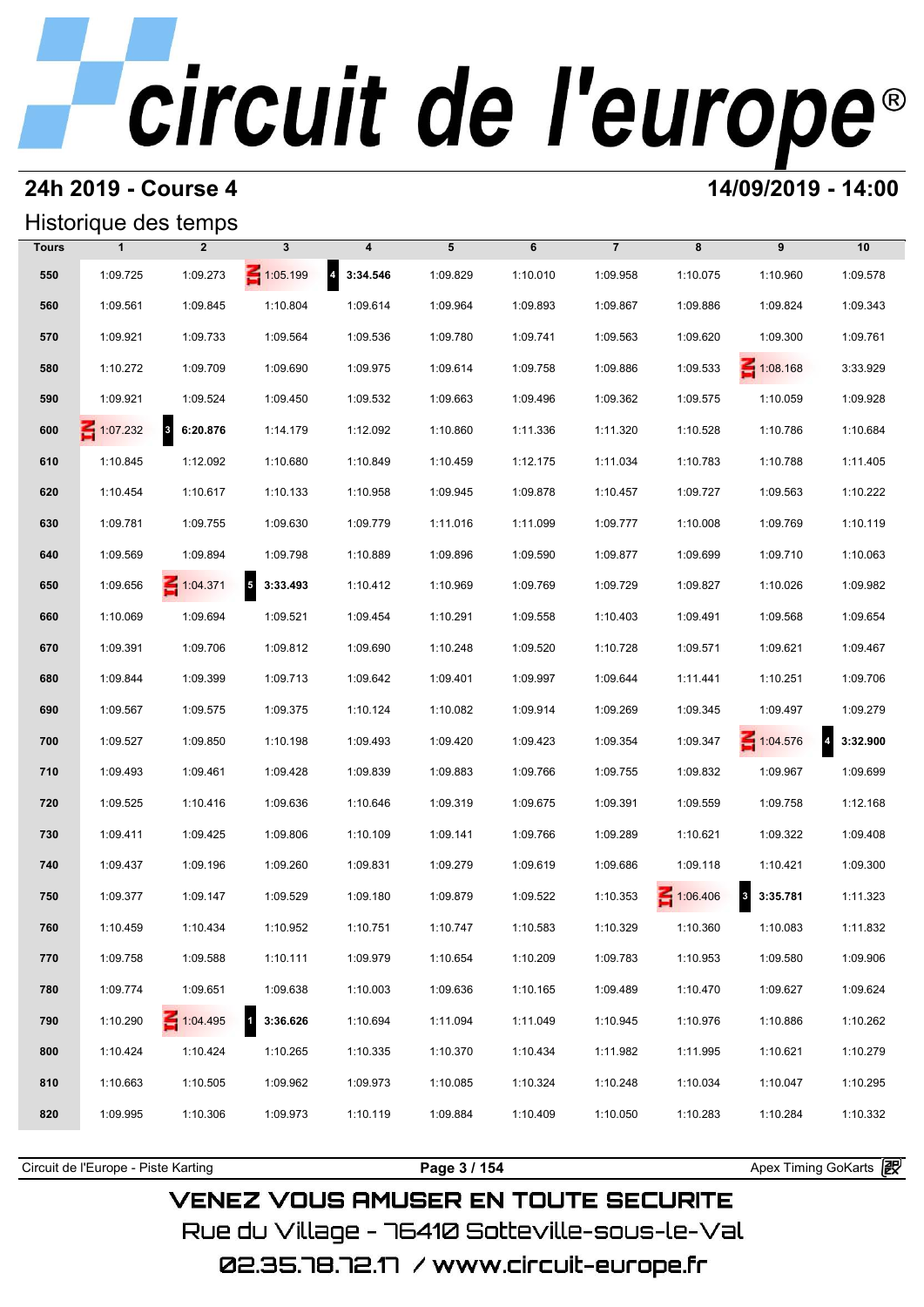### **24h 2019 - Course 4 14/09/2019 - 14:00**

### Historique des temps

|       |                                  | Historique des temps |              |                          |          |          |                            |              |          |                 |
|-------|----------------------------------|----------------------|--------------|--------------------------|----------|----------|----------------------------|--------------|----------|-----------------|
| Tours | $\mathbf{1}$                     | $\overline{2}$       | $\mathbf{3}$ | $\boldsymbol{4}$         | 5        | 6        | $\overline{7}$             | 8            | 9        | 10              |
| 830   | $\leq 1:06.759$                  | 3:32.712             | 1:10.000     | 1:10.258                 | 1:10.183 | 1:10.136 | $\leq 1:06.421$            | 2 3:33.709   | 1:10.747 | 1:10.235        |
| 840   | 1:11.329                         | 1:10.218             | 1:10.085     | 1:10.216                 | 1:10.675 | 1:10.961 | 1:10.529                   | 1:10.826     | 1:11.442 | 1:10.361        |
| 850   | 1:09.999                         | 1:10.007             | 1:09.859     | 1:10.292                 | 1:09.924 | 1:10.003 | 1:09.843                   | 1:10.206     | 1:09.842 | 1:09.808        |
| 860   | 1:09.803                         | 1:10.070             | 1:09.998     | 1:09.782                 | 1:09.675 | 1:09.722 | 1:10.122                   | 1:09.725     | 1:09.893 | 1:10.747        |
| 870   | 1:10.314                         | 1:09.855             | 1:09.536     | 1:09.743                 | 1:09.639 | 1:09.231 | 1:10.839                   | 1:10.874     | 1:09.718 | 1:09.784        |
| 880   | 1:10.296                         | 1:09.607             | 1:09.670     | 1:09.645                 | 1:09.417 | 1:09.551 | 1:09.547                   | 1:09.466     | 1:10.368 | $\leq 1:04.203$ |
| 890   | $\vert$ <sup>1</sup><br>3:36.235 | 1:09.908             | 1:09.857     | 1:11.412                 | 1:09.923 | 1:09.791 | 1:09.805                   | 1:14.992     | 1:09.862 | 1:09.515        |
| 900   | 1:10.451                         | 1:10.171             | 1:09.883     | 1:09.715                 | 1:09.603 | 1:09.422 | 1:08.978                   | 1:09.546     | 1:09.838 | 1:09.719        |
| 910   | 1:10.113                         | 1:09.511             | 1:09.976     | 1:09.567                 | 1:10.107 | 1:09.722 | 1:09.659                   | 1:09.909     | 1:09.655 | 1:09.931        |
| 920   | 1:10.280                         | 1:09.992             | 1:09.787     | 1:09.617                 | 1:09.870 | 1:09.463 | 1:09.466                   | 1:09.501     | 1:09.646 | 1:10.674        |
| 930   | 1:11.236                         | 1:09.870             | 1:09.884     | 1:09.719                 | 1:09.990 | 1:09.721 | $\leq 1:05.539$            | 3:33.489     | 1:09.909 | $\leq 1:03.706$ |
| 940   | $\vert$ <sup>2</sup><br>3:38.966 | 1:10.712             | 1:10.012     | 1:09.820                 | 1:09.962 | 1:09.523 | 1:09.865                   | 1:09.640     | 1:09.514 | 1:09.617        |
| 950   | 1:09.975                         | 1:10.105             | 1:10.124     | 1:10.127                 | 1:09.913 | 1:09.821 | 1:09.508                   | 1:09.379     | 1:09.730 | 1:11.324        |
| 960   | 1:10.199                         | 1:09.666             | 1:11.164     | 1:11.199                 | 1:11.200 | 1:09.348 | 1:09.698                   | 1:10.343     | 1:09.830 | 1:09.772        |
| 970   | 1:10.126                         | 1:09.724             | 1:09.760     | 1:09.791                 | 1:09.508 | 1:09.692 | 1:09.337                   | 1:09.789     | 1:10.692 | 1:10.298        |
| 980   | 1:09.436                         | 1:09.496             | 1:09.990     | 1:12.209                 | 1:09.426 | 1:09.470 | 1:04.598                   | $5$ 3:32.776 | 1:10.021 | 1:09.613        |
| 990   | 1:09.574                         | 1:09.629             | 1:09.260     | 1:09.275                 | 1:09.671 | 1:09.265 | 1:09.494                   | 1:09.363     | 1:09.353 | 1:09.126        |
| 1000  | 1:09.989                         | 1:09.337             | 1:09.203     | 1:09.787                 | 1:09.573 | 1:09.234 | 1:08.945                   | 1:09.319     | 1:09.220 | 1:09.606        |
| 1010  | 1:09.222                         | 1:09.345             | 1:09.287     | 1:09.368                 | 1:09.316 | 1:09.527 | 1:09.667                   | 1:09.478     | 1:09.148 | 1:09.191        |
| 1020  | 1:09.310                         | 1:09.206             | 1:09.307     | 1:09.536                 | 1:09.768 | 1:04.206 | $\overline{4}$<br>3:34.855 | 1:09.553     | 1:09.693 | 1:09.932        |
| 1030  | 1:09.611                         | 1:09.513             | 1:09.560     | 1:09.501                 | 1:09.683 | 1:09.504 | 1:09.448                   | 1:09.405     | 1:09.225 | 1:09.244        |
| 1040  | 1:09.684                         | 1:09.874             | 1:09.767     | 1:09.729                 | 1:09.736 | 1:09.388 | 1:09.693                   | 1:09.370     | 1:09.180 | 1:10.280        |
| 1050  | 1:09.485                         | 1:09.954             | 1:09.350     | 1:09.405                 | 1:09.403 | 1:09.191 | 1:09.065                   | 1:09.189     | 1:09.536 | 1:09.136        |
| 1060  | 1:09.682                         | 1:09.349             | 1:09.229     | 1:09.583                 | 1:09.311 | 1:09.271 | 1:09.439                   | 1:09.870     | 1:09.688 | 1:09.360        |
| 1070  | 1:09.231                         | 1:09.202             | 1:04.487     | $\mathbf{3}$<br>3:33.391 | 1:10.517 | 1:10.488 | 1:10.056                   | 1:10.056     | 1:09.953 | 1:09.681        |
| 1080  | 1:09.836                         | 1:09.898             | 1:10.774     | 1:10.230                 | 1:09.851 | 1:09.634 | 1:11.373                   | 1:09.754     | 1:09.722 | 1:09.759        |
| 1090  | 1:09.764                         | 1:10.003             | 1:09.864     | 1:09.730                 | 1:09.683 | 1:09.883 | 1:10.029                   | 1:09.862     | 1:09.961 | 1:10.097        |
| 1100  | 1:09.675                         | $\leq 1:03.125$      | 3:33.534     | 1:10.230                 | 1:10.149 | 1:11.117 | 1:10.645                   | 1:09.840     | 1:09.941 | $\leq 1:10.559$ |
|       |                                  |                      |              |                          |          |          |                            |              |          |                 |

**VENEZ VOUS AMUSER EN TOUTE SECURITE** Rue du Village – 76410 Sotteville-sous-le-Val 02.35.78.72.17 /www.circuit-europe.fr

Circuit de l'Europe - Piste Karting **Page 4 / 154 Page 4 / 154** Apex Timing GoKarts and Apex Timing Apex Timing Go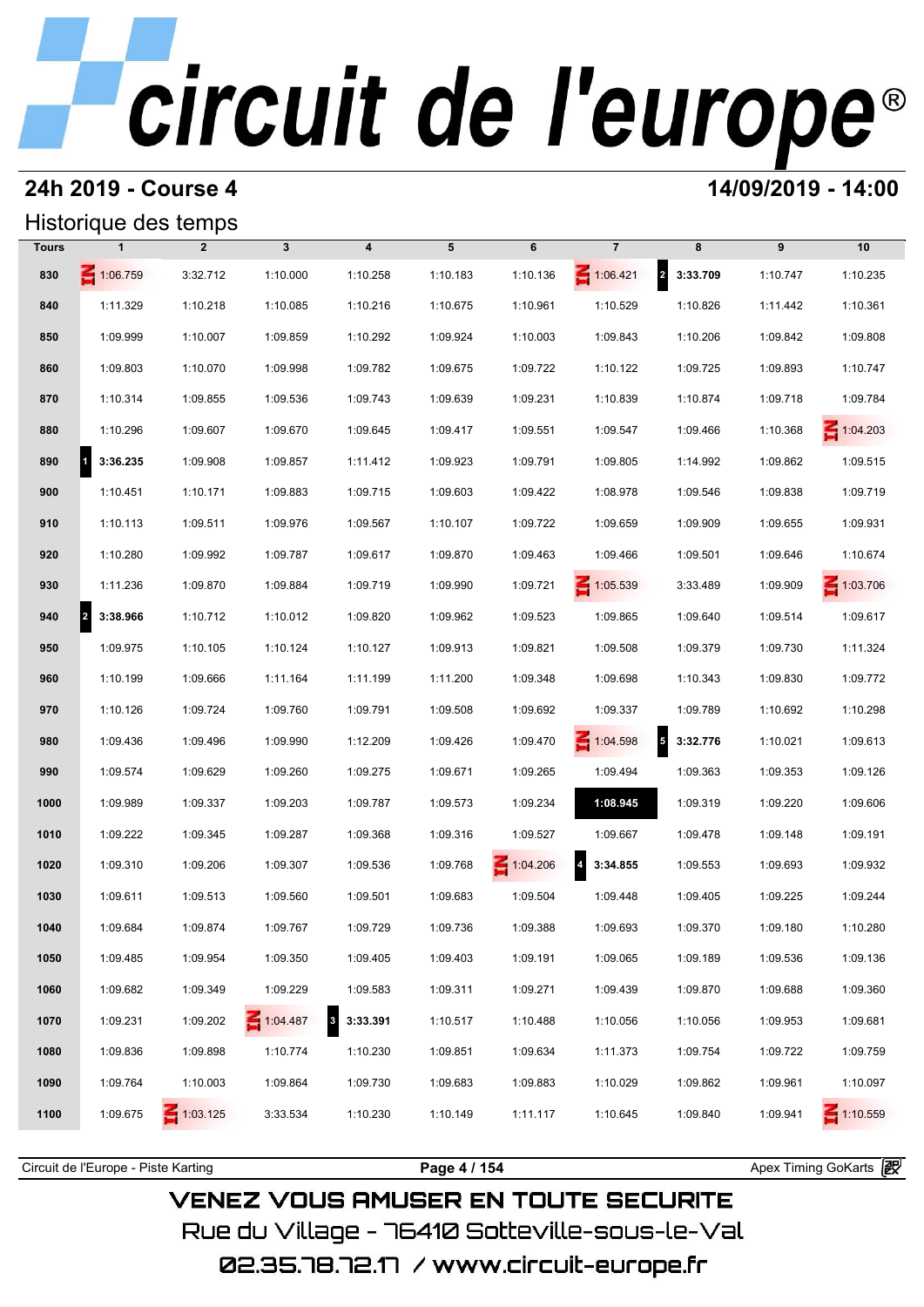### **24h 2019 - Course 4 14/09/2019 - 14:00**

### Historique des temps

|              | Historique des temps |              |          |          |             |          |          |          |          |               |
|--------------|----------------------|--------------|----------|----------|-------------|----------|----------|----------|----------|---------------|
| <b>Tours</b> |                      | $\mathbf{2}$ | 3        | 4        | 5           | 6        |          | 8        | 9        | 10            |
| 1110         | 3:34.583             | 1:10.124     | 1:10.394 | 1:10.315 | 1:09.870    | 1:09.744 | 1:10.517 | 1:10.077 | 1:10.118 | 1:10.850      |
| 1120         | 1:09.978             | 1:09.962     | 1:11.008 | 1:10.174 | $-1:10.542$ | 3:35.836 | 1:09.897 | 1:09.649 | 1:10.532 | 1:11.311      |
| 1130         | 1:09.981             | 1:09.962     | 1:10.238 | 1:09.926 | 1:10.070    | 1:09.834 | 1:09.945 | 1:09.706 | 1:10.459 | 1:07.321<br>Ε |
| 1140         | 3:34.377             | 1:11.002     | 1:10.476 | 1:10.717 | 1:10.745    | 1:10.869 | 1:10.818 | 1:10.410 | 1:10.489 | 1:06.510<br>Ε |
| 1150         | 3:34.613             | 1:10.365     | 1:11.843 | 1:10.660 | 1:10.470    | 1:10.333 | 1:11.235 | 1:10.479 | 1:10.547 | 1:10.389      |
| 1160         | 1:10.298             | 1:10.187     | 1:10.141 | 1:10.788 | 1:10.342    | 1:10.723 | 1:10.252 | 1:10.378 | 1:10.311 | 1:10.343      |
| 1170         | 1:10.507             |              |          |          |             |          |          |          |          |               |

Circuit de l'Europe - Piste Karting **Page 5 / 154 Page 5 / 154** Apex Timing GoKarts **in** 

**VENEZ VOUS AMUSER EN TOUTE SECURITE** Rue du Village – 76410 Sotteville-sous-le-Val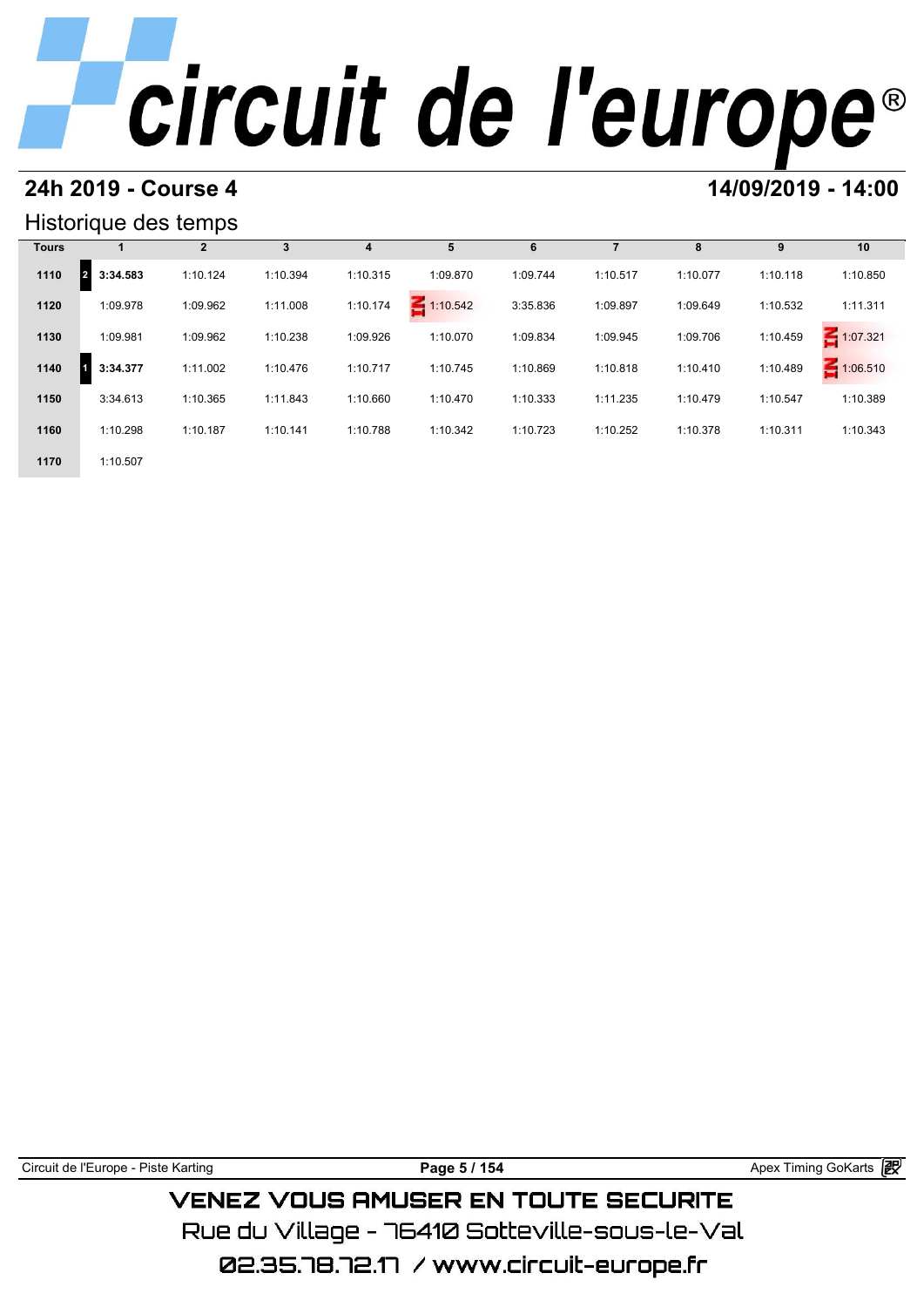### **24h 2019 - Course 4 14/09/2019 - 14:00**

Historique des temps

## **24 - BROUETTE TEAM**

|              |                                     |                |                         |                         |              | 1 VINCENT L   | 2 NICOLAS C     | <b>8 GREGOY D</b>  | 4. YAN B              | 5 BENJAMIN F    |
|--------------|-------------------------------------|----------------|-------------------------|-------------------------|--------------|---------------|-----------------|--------------------|-----------------------|-----------------|
| <b>Tours</b> | $\mathbf{1}$                        | $\overline{2}$ | $\overline{\mathbf{3}}$ | $\overline{\mathbf{4}}$ | 5            | 6             | $\overline{7}$  | 8                  | 9                     | 10              |
|              | $5$ 1:16.330                        | 1:11.613       | 1:10.171                | 1:09.635                | 1:09.800     | 1:09.765      | 1:09.311        | 1:09.488           | 1:09.248              | 1:09.458        |
| 10           | 1:09.768                            | 1:09.306       | 1:09.233                | 1:09.611                | 1:09.377     | 1:09.373      | 1:09.529        | 1:09.154           | 1:09.026              | 1:09.712        |
| 20           | 1:10.123                            | 1:09.276       | 1:09.185                | 1:09.221                | 1:10.380     | 1:09.618      | 1:09.543        | 1:09.149           | 1:10.130              | 1:09.607        |
| 30           | 1:09.462                            | 1:09.235       | 1:09.324                | 1:10.059                | 1:09.758     | 1:09.622      | 1:09.399        | $\leq 1:11.788$    | 4 3:37.804            | 1:10.034        |
| 40           | 1:10.668                            | 1:10.536       | 1:10.109                | 1:09.938                | 1:09.936     | 1:11.094      | 1:10.027        | 1:10.354           | 1:18.254              | 1:10.057        |
| 50           | 1:09.953                            | 1:09.977       | 1:09.967                | 1:10.300                | 1:10.172     | 1:10.145      | 1:10.186        | 1:10.141           | 1:11.540              | 1:10.078        |
| 60           | 1:10.008                            | 1:09.873       | 1:09.934                | 1:10.313                | 1:10.825     | 1:10.093      | $\leq 1:09.039$ | 8 3:36.798         | 1:10.615              | 1:10.365        |
| 70           | 1:11.004                            | 1:10.625       | 1:10.655                | 1:10.297                | 1:10.790     | 1:11.022      | 1:10.475        | 1:10.588           | 1:10.530              | 1:10.312        |
| 80           | 1:10.210                            | 1:09.963       | 1:10.503                | 1:10.188                | 1:10.434     | 1:12.259      | 1:11.838        | 1:10.334           | 1:10.661              | 1:10.342        |
| 90           | 1:11.025                            | 1:11.288       | 1:11.015                | 1:10.877                | 1:11.062     | 1:10.758      | 1:06.667        | $1 \quad 3:51.166$ | 1:10.604              | 1:10.513        |
| 100          | 1:10.508                            | 1:10.334       | 1:10.478                | 1:10.590                | 1:11.113     | 1:10.253      | 1:10.171        | 1:10.805           | 1:10.362              | 1:09.770        |
| 110          | 1:10.752                            | 1:10.202       | 1:10.350                | 1:10.761                | 1:10.683     | 1:10.141      | 1:10.127        | 1:10.488           | 1:10.788              | 1:10.148        |
| 120          | 1:10.829                            | 1:10.382       | 1:10.282                | 1:11.198                | 1:10.520     | 1:10.342      | 1:10.490        | 1:10.839           | 1:05.987              | 2 3:39.454      |
| 130          | 1:11.827                            | 1:10.511       | 1:11.155                | 1:11.140                | 1:10.559     | 1:10.981      | 1:10.555        | 1:10.503           | 1:10.503              | 1:10.335        |
| 140          | 1:10.164                            | 1:10.399       | 1:10.186                | 1:09.985                | 1:10.055     | 1:10.073      | 1:10.596        | 1:11.700           | 1:10.697              | 1:09.882        |
| 150          | 1:10.358                            | 1:10.081       | 1:10.049                | 1:09.953                | 1:11.052     | 1:09.866      | 1:10.289        | 1:10.281           | 1:11.523              | $\leq 1:07.213$ |
| 5<br>160     | 3:34.199                            | 1:10.154       | 1:10.038                | 1:10.179                | 1:09.739     | 1:09.829      | 1:09.703        | 1:09.914           | 1:10.595              | 1:10.270        |
| 170          | 1:09.606                            | 1:09.549       | 1:09.558                | 1:09.502                | 1:09.604     | 1:10.350      | 1:09.822        | 1:10.385           | 1:09.853              | 1:09.595        |
| 180          | 1:09.525                            | 1:09.818       | 1:09.480                | 1:09.353                | 1:10.395     | 1:09.658      | 1:10.746        | 1:09.937           | 1:09.465              | 1:10.230        |
| 190          | 1:09.787                            | 1:09.814       | 1:09.656                | $\leq 1:10.165$         | 3:44.628     | 1:10.567      | 1:10.978        | 1:10.112           | 1:10.362              | 1:10.468        |
| 200          | 1:10.244                            | 1:10.385       | 1:10.090                | 1:10.293                | 1:10.548     | 1:10.165      | 1:10.571        | 1:10.375           | 1:10.264              | 1:10.049        |
| 210          | 1:10.465                            | 1:10.544       | 1:10.348                | 1:10.158                | 1:10.123     | 1:10.344      | 1:10.190        | 1:09.961           | 1:10.073              | 1:09.943        |
| 220          | 1:10.184                            | 1:10.693       | 1:10.115                | 1:10.329                | 1:06.360     | 3<br>3:37.457 | 1:10.868        | 1:11.687           | 1:11.079              | 1:10.563        |
| 230          | 1:10.752                            | 1:10.476       | 1:10.346                | 1:10.785                | 1:10.422     | 1:10.717      | 1:10.484        | 1:10.095           | 1:10.269              | 1:10.058        |
| 240          | 1:12.545                            | 1:11.161       | 1:10.901                | 1:10.865                | 1:11.031     | 1:10.539      | 1:10.910        | 1:10.645           | 1:10.813              | 1:10.639        |
| 250          | 1:11.192                            | 1:12.131       | 1:10.890                | 1:10.616                | 1:10.765     | 1:10.490      | $\leq 1:07.129$ | 3:37.530           | 1:10.331              | 1:10.337        |
| 260          | 1:10.572                            | 1:10.476       | 1:09.882                | 1:10.130                | 1:10.165     | 1:10.108      | 1:10.378        | 1:10.105           | 1:10.058              | 1:10.916        |
|              | Circuit de l'Europe - Piste Karting |                |                         |                         | Page 6 / 154 |               |                 |                    | Apex Timing GoKarts 2 |                 |

02.35.78.72.17 /www.circuit-europe.fr

Rue du Village – 76410 Sotteville-sous-le-Val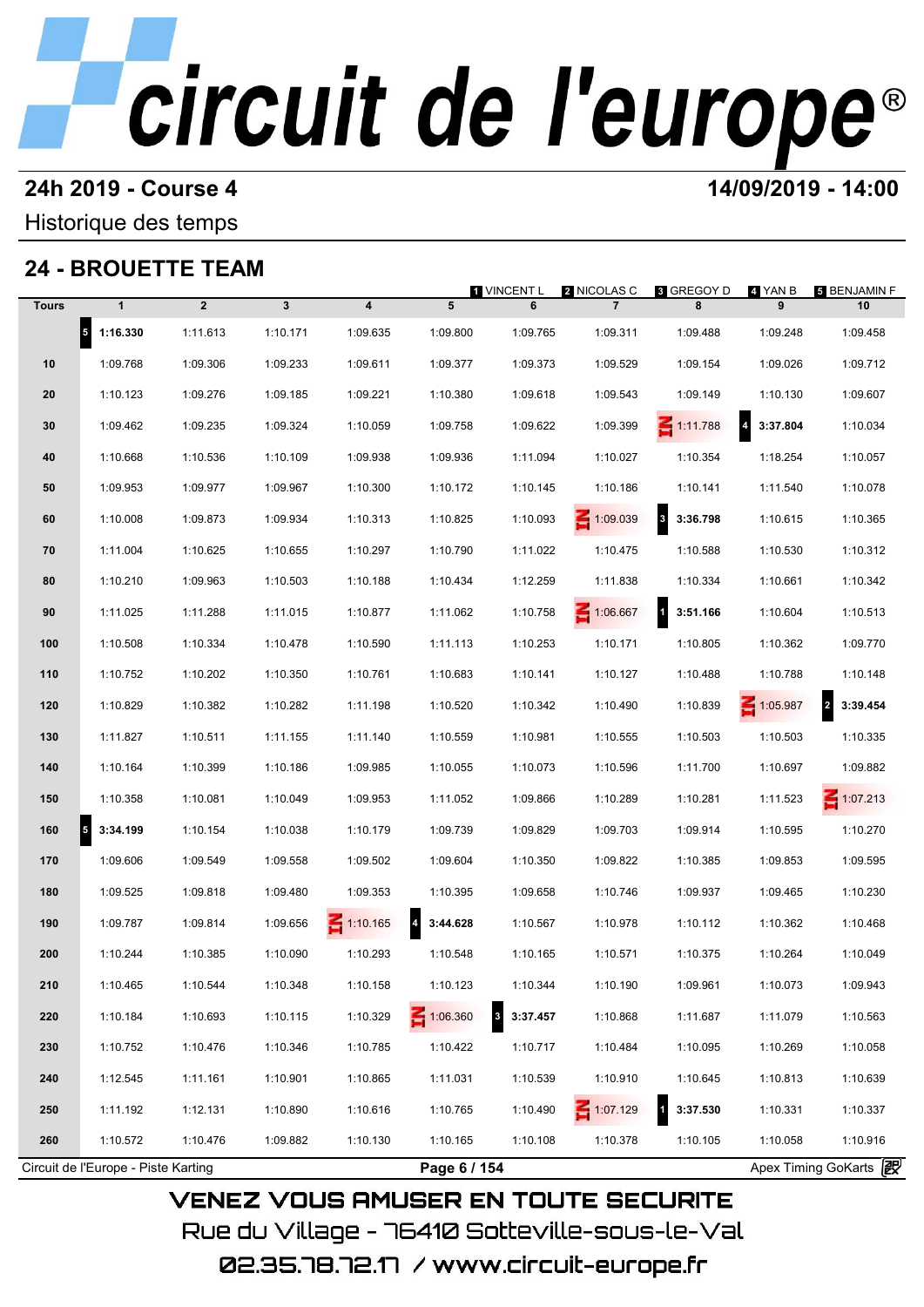### **24h 2019 - Course 4 14/09/2019 - 14:00**

### Historique des temps

|              | Historique des temps |                            |                                     |                                     |          |                 |                      |                 |                            |                            |
|--------------|----------------------|----------------------------|-------------------------------------|-------------------------------------|----------|-----------------|----------------------|-----------------|----------------------------|----------------------------|
| <b>Tours</b> | $\mathbf{1}$         | $\overline{2}$             | $\mathbf{3}$                        | $\overline{\mathbf{4}}$             | 5        | 6               | $\overline{7}$       | 8               | 9                          | 10                         |
| 270          | 1:10.442             | 1:10.189                   | 1:09.796                            | 1:10.132                            | 1:09.926 | 1:10.089        | 1:11.183             | 1:10.195        | 1:10.057                   | 1:10.029                   |
| 280          | 1:10.135             | 1:09.857                   | 1:09.873                            | 1:09.860                            | 1:10.276 | 1:10.307        | 1:10.135             | 1:10.278        | $\leq 1:05.583$            | $\overline{a}$<br>3:34.398 |
| 290          | 1:10.370             | 1:10.321                   | 1:09.929                            | 1:09.942                            | 1:10.000 | 1:09.840        | 1:10.188             | 1:09.705        | 1:09.906                   | 1:09.530                   |
| 300          | 1:09.885             | 1:10.590                   | 1:10.215                            | 1:09.527                            | 1:09.873 | 1:09.650        | 1:10.105             | 1:09.538        | 1:10.051                   | 1:09.548                   |
| 310          | 1:09.773             | 1:09.676                   | 1:09.950                            | 1:10.313                            | 1:09.874 | 1:09.813        | 1:10.277             | 1:11.193        | 1:10.720                   | 1:10.762                   |
| 320          | 1:11.395             | 1:11.473                   | $\leq 1:07.745$                     | $\overline{\mathbf{5}}$<br>3:34.183 | 1:09.824 | 1:09.558        | 1:09.692             | 1:10.490        | 1:09.783                   | 1:09.720                   |
| 330          | 1:09.408             | 1:09.452                   | 1:09.882                            | 1:09.710                            | 1:09.972 | 1:09.815        | 1:09.598             | 1:09.744        | 1:11.065                   | 1:09.997                   |
| 340          | 1:10.352             | 1:09.961                   | 1:09.375                            | 1:09.487                            | 1:09.220 | 1:10.041        | 1:09.455             | 1:09.829        | 1:10.597                   | 1:09.680                   |
| 350          | $\leq 1:05.250$      | $\overline{4}$<br>3:37.726 | 1:10.640                            | 1:11.760                            | 1:10.768 | 1:10.544        | 1:10.608             | 1:10.575        | 1:10.425                   | 1:10.374                   |
| 360          | 1:10.501             | 1:10.290                   | 1:10.179                            | 1:10.305                            | 1:10.265 | 1:11.480        | 1:10.098             | 1:10.574        | 1:10.314                   | 1:10.666                   |
| 370          | 1:10.213             | 1:13.541                   | 1:12.514                            | 1:10.163                            | 1:10.129 | 1:10.582        | 1:09.952             | 1:10.105        | 1:12.260                   | 1:09.934                   |
| 380          | 1:09.910             | 1:10.780                   | 1:10.249                            | 1:10.624                            | 1:10.262 | $\leq 1:09.292$ | $\bf{3}$<br>3:36.741 | 1:11.297        | 1:12.295                   | 1:11.403                   |
| 390          | 1:10.434             | 1:10.533                   | 1:10.625                            | 1:10.371                            | 1:10.807 | 1:10.886        | 1:10.612             | 1:11.193        | 1:10.535                   | 1:11.123                   |
| 400          | 1:10.960             | 1:10.617                   | 1:11.106                            | 1:10.798                            | 1:10.380 | 1:10.876        | 1:10.195             | 1:10.639        | 1:11.151                   | 1:10.377                   |
| 410          | 1:10.496             | 1:11.076                   | 1:10.548                            | 1:10.404                            | 1:10.811 | 1:10.369        | 1:10.304             | $\leq 1:05.611$ | $\overline{1}$<br>3:37.420 | 1:10.823                   |
| 420          | 1:13.108             | 1:11.124                   | 1:09.901                            | 1:10.315                            | 1:10.146 | 1:10.424        | 1:09.927             | 1:09.757        | 1:10.079                   | 1:09.732                   |
| 430          | 1:09.783             | 1:10.498                   | 1:09.907                            | 1:09.731                            | 1:09.867 | 1:10.604        | 1:11.243             | 1:10.167        | 1:10.151                   | 1:09.812                   |
| 440          | 1:10.009             | 1:10.070                   | 1:09.991                            | 1:10.307                            | 1:09.819 | 1:09.718        | 1:09.785             | 1:09.748        | 1:10.773                   | 1:10.317                   |
| 450          | $\leq 1:09.011$      | 2 3:41.249                 | 1:09.744                            | 1:11.017                            | 1:12.321 | 1:10.569        | 1:10.850             | 1:09.583        | 1:09.615                   | 1:09.536                   |
| 460          | 1:09.837             | 1:09.530                   | 1:10.056                            | 1:10.224                            | 1:09.741 | 1:09.954        | 1:09.757             | 1:09.785        | 1:09.629                   | 1:09.935                   |
| 470          | 1:10.402             | 1:10.218                   | 1:09.639                            | 1:09.733                            | 1:10.811 | 1:10.239        | 1:09.932             | 1:12.360        | 1:09.703                   | 1:10.515                   |
| 480          | 1:09.771             | 1:07.598                   | $5$ 3:35.302                        | 1:09.971                            | 1:09.215 | 1:10.250        | 1:09.688             | 1:09.971        | 1:09.567                   | 1:10.308                   |
| 490          | 1:09.460             | 1:09.352                   | 1:09.574                            | 1:09.575                            | 1:09.650 | 1:10.078        | 1:09.228             | 1:09.240        | 1:09.109                   | 1:10.122                   |
| 500          | 1:09.819             | 1:09.273                   | 1:09.150                            | 1:09.304                            | 1:09.394 | 1:09.272        | 1:09.337             | 1:09.988        | 1:09.395                   | 1:09.369                   |
| 510          | 1:09.365             | 1:09.537                   | 1:10.135                            | 1:09.250                            | 1:10.405 | 1:10.301        | 1:09.521             | 1:09.457        | 1:09.855                   | 1:09.455                   |
| 520          | 1:09.792             | 1:09.961                   | 1:09.569                            | 1:09.187                            | 1:09.289 | 1:09.264        | 1:09.682             | 1:09.919        | 1:09.298                   | 1:09.287                   |
| 530          | 1:09.287             | $\leq 1:14.723$            | $\overline{\mathbf{4}}$<br>3:36.590 | 1:10.687                            | 1:10.018 | 1:10.054        | 1:10.568             | 1:10.183        | 1:09.982                   | 1:10.061                   |
| 540          | 1:10.412             | 1:10.365                   | 1:10.864                            | 1:10.079                            | 1:10.175 | 1:09.832        | 1:10.209             | 1:10.860        | 1:10.789                   | 1:10.097                   |
|              |                      |                            |                                     |                                     |          |                 |                      |                 |                            |                            |

Circuit de l'Europe - Piste Karting **Page 7 / 154 Page 7 / 154** Apex Timing GoKarts and Apex Timing Apex Timing Go

**VENEZ VOUS AMUSER EN TOUTE SECURITE** Rue du Village – 76410 Sotteville-sous-le-Val 02.35.78.72.17 /www.circuit-europe.fr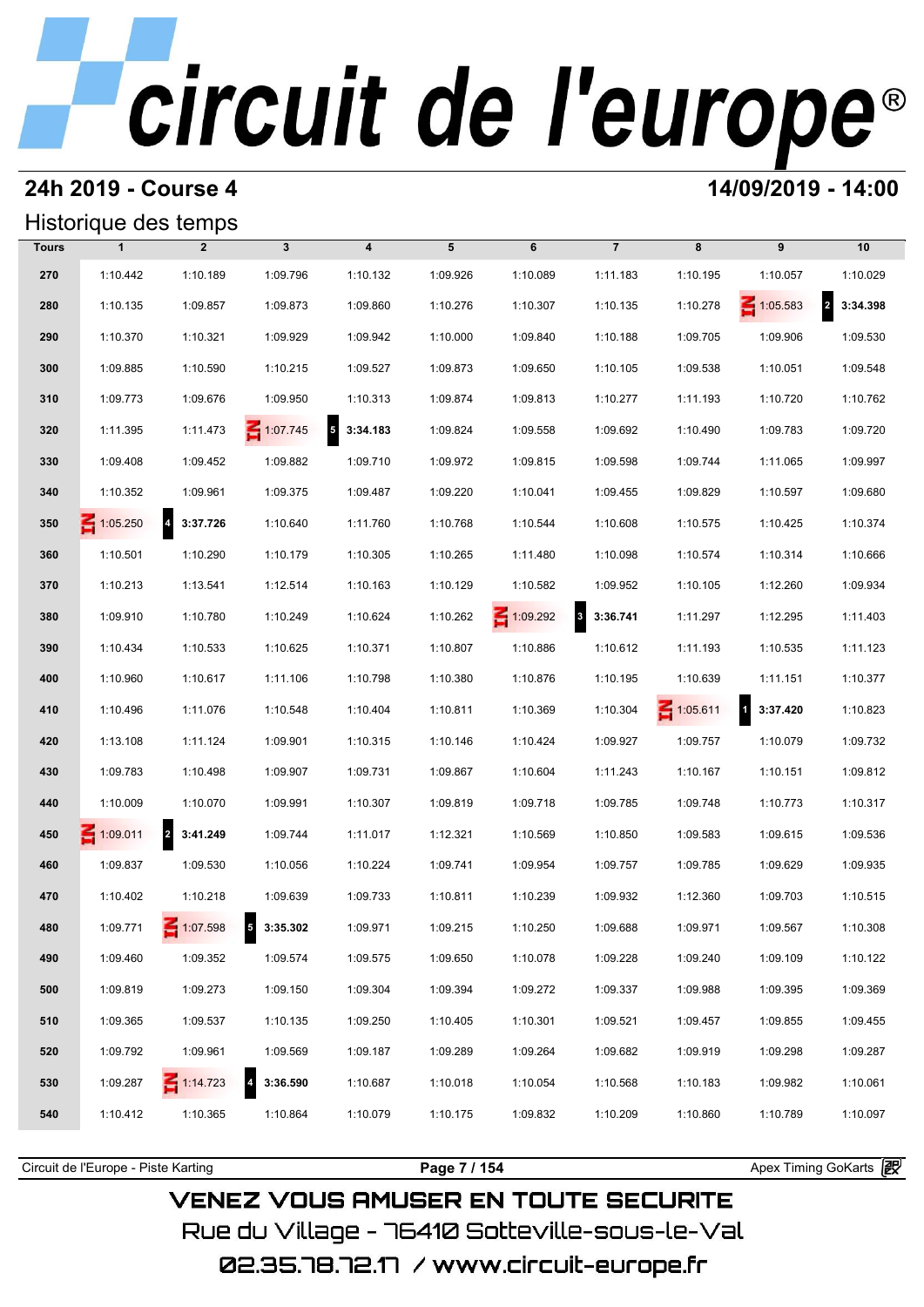## **24h 2019 - Course 4 14/09/2019 - 14:00**

### Historique des temps

|              | Historique des temps |                |              |                         |          |                 |                                     |                 |                                     |          |
|--------------|----------------------|----------------|--------------|-------------------------|----------|-----------------|-------------------------------------|-----------------|-------------------------------------|----------|
| <b>Tours</b> | $\mathbf{1}$         | $\overline{2}$ | $\mathbf{3}$ | $\overline{\mathbf{4}}$ | 5        | 6               | $\overline{7}$                      | 8               | 9                                   | 10       |
| 550          | 1:10.838             | 1:10.572       | 1:09.948     | 1:09.676                | 1:10.157 | 1:10.185        | 1:09.763                            | 1:10.107        | 1:11.215                            | 1:10.406 |
| 560          | 1:10.039             | 1:09.814       | 1:10.665     | 1:09.882                | 1:10.161 | 1:10.159        | 1:09.885                            | 1:10.869        | 1:09.853                            | 1:10.687 |
| 570          | 1:10.025             | 1:10.040       | 1:10.342     | 1:10.156                | 1:09.769 | 1:10.115        | 1:10.327                            | 1:09.935        | 1:10.232                            | 1:10.000 |
| 580          | $\leq 1:09.511$      | 8 6:16.719     | 1:11.628     | 1:10.807                | 1:11.005 | 1:10.509        | 1:10.439                            | 1:10.944        | 1:11.817                            | 1:10.823 |
| 590          | 1:10.816             | 1:15.415       | 1:16.530     | 1:11.448                | 1:09.989 | 1:10.170        | 1:10.948                            | 1:10.555        | 1:11.006                            | 1:10.964 |
| 600          | 1:10.745             | 1:10.418       | 1:11.014     | 1:10.337                | 1:10.914 | 1:10.192        | 1:10.555                            | 1:10.218        | 1:10.256                            | 1:10.182 |
| 610          | 1:10.220             | 1:10.501       | 1:10.344     | 1:10.364                | 1:11.734 | 1:10.173        | 1:10.074                            | 1:10.231        | 1:10.787                            | 1:10.981 |
| 620          | 1:10.197             | 1:10.250       | 1:10.448     | 1:10.124                | 1:10.580 | 1:10.320        | 1:10.618                            | 1:06.562        | $\overline{\mathbf{1}}$<br>3:40.996 | 1:10.016 |
| 630          | 1:10.282             | 1:10.488       | 1:10.808     | 1:12.065                | 1:11.259 | 1:10.699        | 1:10.715                            | 1:10.350        | 1:10.000                            | 1:10.254 |
| 640          | 1:09.957             | 1:10.046       | 1:10.157     | 1:09.777                | 1:09.934 | 1:11.235        | 1:10.350                            | 1:09.885        | 1:10.542                            | 1:10.178 |
| 650          | 1:10.103             | 1:10.304       | 1:10.585     | 1:10.196                | 1:09.860 | 1:10.565        | 1:10.042                            | 1:09.993        | 1:10.454                            | 1:09.656 |
| 660          | 1:09.922             | 1:09.752       | 1:10.353     | 1:10.797                | 1:12.460 | 1:10.649        | 1:10.055                            | 1:10.075        | 1:10.121                            | 1:09.896 |
| 670          | 1:09.681             | 1:09.612       | 1:10.587     | 1:09.859                | 1:09.617 | 1:10.849        | $\leq 1:06.022$                     | 2 4:18.604      | 1:10.359                            | 1:12.252 |
| 680          | 1:10.370             | 1:10.201       | 1:09.772     | 1:10.515                | 1:11.127 | 1:12.075        | 1:11.500                            | 1:11.367        | 1:10.082                            | 1:10.265 |
| 690          | 1:12.471             | 1:10.788       | 1:13.452     | 1:10.533                | 1:10.216 | 1:10.376        | 1:09.829                            | 1:10.026        | 1:09.755                            | 1:10.011 |
| 700          | 1:09.771             | 1:09.939       | 1:10.301     | 1:09.780                | 1:11.641 | 1:09.688        | 1:10.173                            | 1:10.137        | 1:10.937                            | 1:09.987 |
| 710          | 1:09.753             | 1:09.922       | 1:09.776     | 1:09.583                | 1:10.503 | 1:09.648        | 1:10.707                            | 1:09.857        | 1:09.899                            | 1:10.463 |
| 720          | 1:10.744             | 1:09.443       | 1:09.517     | 1:10.175                | 1:09.544 | $\leq 1:06.137$ | $\overline{\mathbf{5}}$<br>3:38.425 | 1:10.158        | 1:09.613                            | 1:09.821 |
| 730          | 1:09.587             | 1:09.426       | 1:09.221     | 1:09.292                | 1:09.971 | 1:09.423        | 1:09.386                            | 1:10.542        | 1:09.197                            | 1:09.470 |
| 740          | 1:09.296             | 1:09.197       | 1:09.548     | 1:09.499                | 1:09.324 | 1:09.129        | 1:09.890                            | 1:09.769        | 1:08.986                            | 1:09.154 |
| 750          | 1:09.339             | 1:09.084       | 1:08.876     | 1:09.165                | 1:09.262 | 1:11.682        | 1:11.098                            | 1:10.452        | 1:09.516                            | 1:09.626 |
| 760          | 1:09.373             | 1:09.860       | 1:09.450     | 1:09.268                | 1:11.433 | 1:09.477        | 1:09.315                            | 1:09.229        | 1:09.294                            | 1:09.221 |
| 770          | 1:09.287             | 1:10.101       | 1:10.443     | $\leq 1:08.547$         | 3:36.715 | 1:10.923        | 1:10.125                            | 1:10.465        | 1:10.242                            | 1:10.361 |
| 780          | 1:10.016             | 1:09.934       | 1:10.364     | 1:10.120                | 1:10.075 | 1:11.093        | 1:09.706                            | 1:10.758        | 1:10.114                            | 1:10.547 |
| 790          | 1:10.609             | 1:10.940       | 1:10.609     | 1:09.899                | 1:10.098 | 1:10.002        | 1:09.881                            | 1:09.731        | 1:10.254                            | 1:10.041 |
| 800          | 1:09.925             | 1:10.143       | 1:10.203     | 1:09.846                | 1:09.988 | 1:09.866        | 1:10.240                            | 1:10.730        | 1:09.897                            | 1:10.055 |
| 810          | 1:09.791             | 1:09.820       | 1:09.925     | 1:09.926                | 1:10.133 | 1:10.664        | 1:10.601                            | $\leq 1:07.722$ | $\overline{\mathbf{3}}$<br>3:32.999 | 1:10.058 |
| 820          | 1:10.074             | 1:10.179       | 1:10.301     | 1:10.411                | 1:10.177 | 1:11.149        | 1:10.365                            | 1:10.547        | 1:10.306                            | 1:10.264 |
|              |                      |                |              |                         |          |                 |                                     |                 |                                     |          |

**VENEZ VOUS AMUSER EN TOUTE SECURITE** Rue du Village – 76410 Sotteville-sous-le-Val 02.35.78.72.17 /www.circuit-europe.fr

Circuit de l'Europe - Piste Karting **Page 8 / 154 Page 8 / 154** Apex Timing GoKarts and Apex Timing Apex Timing Go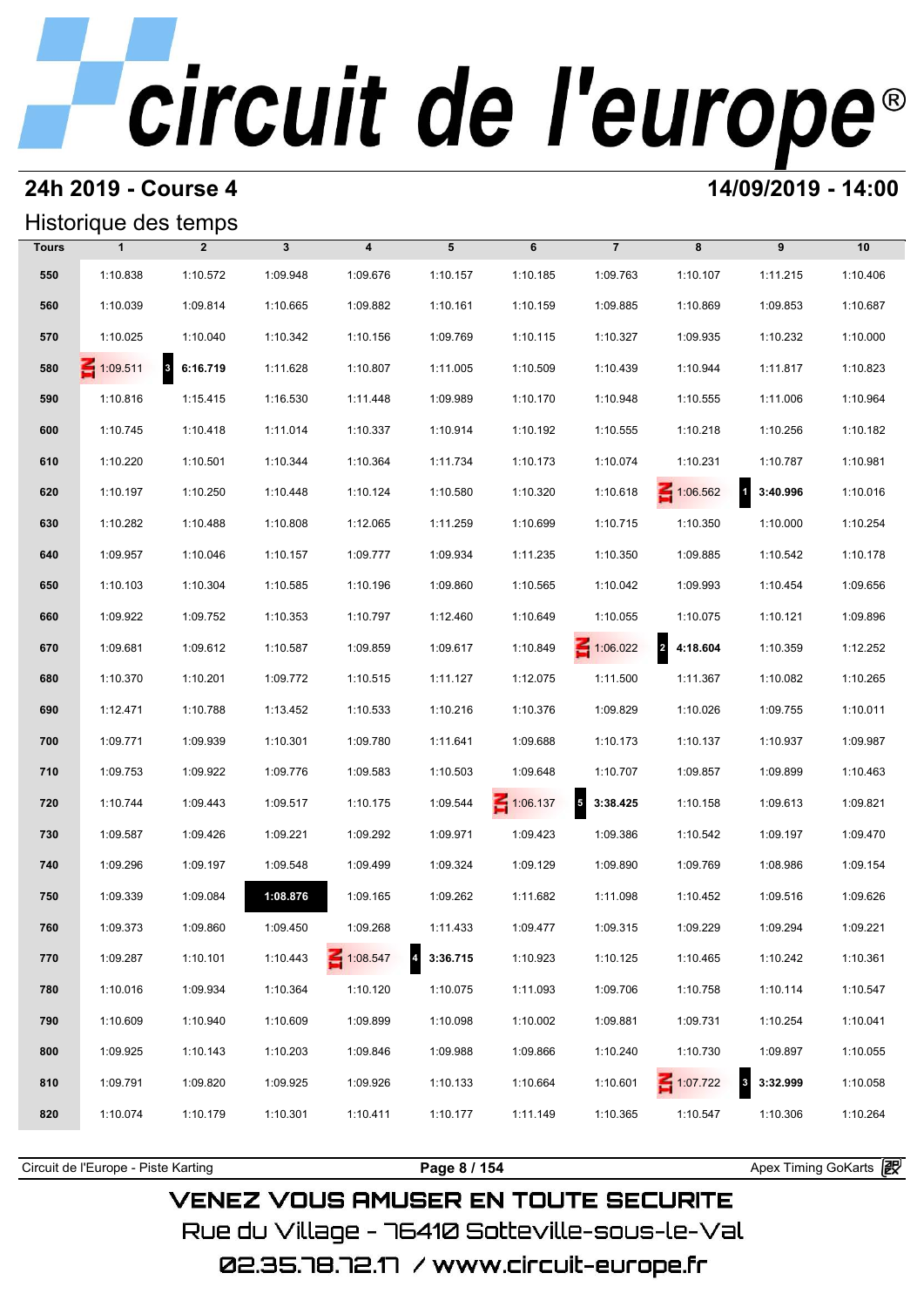### **24h 2019 - Course 4 14/09/2019 - 14:00**

### Historique des temps

|              |                                  | Historique des temps |                 |                         |                          |          |                 |             |          |          |
|--------------|----------------------------------|----------------------|-----------------|-------------------------|--------------------------|----------|-----------------|-------------|----------|----------|
| <b>Tours</b> | $\mathbf{1}$                     | $\overline{2}$       | $\mathbf{3}$    | $\overline{\mathbf{4}}$ | 5                        | 6        | $\overline{7}$  | 8           | 9        | 10       |
| 830          | 1:11.474                         | 1:11.574             | 1:10.084        | 1:10.587                | 1:10.856                 | 1:10.023 | 1:09.780        | 1:10.562    | 1:09.802 | 1:10.479 |
| 840          | 1:10.303                         | 1:09.827             | 1:10.266        | 1:09.858                | 1:10.046                 | 1:10.303 | 1:10.417        | 1:12.228    | 1:10.637 | 1:10.719 |
| 850          | 1:10.089                         | 1:10.549             | 1:10.303        | 1:10.203                | 1:10.691                 | 1:09.911 | 1:09.605        | 1:10.304    | 1:09.616 | 1:09.879 |
| 860          | 1:09.628                         | 1:09.498             | 1:09.599        | 1:09.742                | 1:10.529                 | 1:09.992 | 1:09.806        | 1:09.818    | 1:09.889 | 1:09.589 |
| 870          | 1:10.534                         | 1:11.338             | 1:10.171        | $\leq 1:05.802$         | $\mathbf{1}$<br>3:38.283 | 1:10.073 | 1:09.791        | 1:09.920    | 1:10.225 | 1:09.861 |
| 880          | 1:10.774                         | 1:10.447             | 1:09.949        | 1:09.989                | 1:09.547                 | 1:09.471 | 1:10.486        | 1:14.464    | 1:10.230 | 1:09.846 |
| 890          | 1:10.468                         | 1:10.415             | 1:09.951        | 1:10.182                | 1:09.957                 | 1:09.953 | 1:09.494        | 1:09.741    | 1:09.724 | 1:09.779 |
| 900          | 1:09.691                         | 1:09.998             | 1:09.877        | 1:10.314                | 1:09.771                 | 1:09.680 | 1:09.703        | 1:09.953    | 1:09.674 | 1:12.056 |
| 910          | 1:09.930                         | 1:10.157             | 1:09.638        | 1:09.474                | 1:09.376                 | 1:09.789 | 1:09.806        | 1:10.023    | 1:09.853 | 1:10.865 |
| 920          | 1:09.712                         | $\leq 1:05.652$      | 2 3:36.643      | 1:09.605                | 1:09.791                 | 1:09.383 | 1:10.808        | 1:09.685    | 1:09.422 | 1:10.441 |
| 930          | 1:10.509                         | 1:09.649             | 1:09.753        | 1:11.840                | 1:12.075                 | 1:09.539 | 1:09.877        | 1:10.822    | 1:10.411 | 1:09.947 |
| 940          | 1:09.422                         | 1:09.575             | 1:09.358        | 1:10.574                | 1:09.718                 | 1:09.858 | 1:09.772        | 1:09.761    | 1:09.774 | 1:10.741 |
| 950          | 1:09.551                         | 1:10.478             | 1:09.434        | 1:09.450                | 1:11.291                 | 1:10.654 | 1:09.868        | 1:10.317    | 1:10.823 | 1:10.401 |
| 960          | 1:10.846                         | 1:11.265             | 1:10.887        | 1:16.624                | 1:09.891                 | 1:09.627 | 1:10.145        | 1:09.903    | 1:10.186 | 1:09.483 |
| 970          | 1:09.243                         | 1:09.621             | $\leq 1:05.243$ | 5<br>3:38.782           | 1:09.489                 | 1:09.535 | 1:09.219        | 1:09.366    | 1:09.820 | 1:09.169 |
| 980          | 1:09.238                         | 1:10.308             | 1:09.328        | 1:09.909                | 1:09.270                 | 1:09.147 | 1:10.140        | 1:09.271    | 1:09.258 | 1:09.320 |
| 990          | 1:09.891                         | 1:09.278             | 1:09.110        | 1:08.956                | 1:09.327                 | 1:09.165 | 1:09.231        | 1:09.213    | 1:09.437 | 1:09.298 |
| 1000         | 1:09.181                         | 1:09.184             | 1:09.310        | 1:09.303                | 1:09.733                 | 1:09.517 | 1:09.045        | 1:09.578    | 1:09.759 | 1:09.374 |
| 1010         | 1:09.706                         | 1:09.403             | $\leq 1:05.588$ | $4\quad 3:35.891$       | 1:11.238                 | 1:10.449 | 1:10.350        | 1:10.610    | 1:10.383 | 1:10.124 |
| 1020         | 1:10.169                         | 1:10.516             | 1:10.372        | 1:11.086                | 1:10.640                 | 1:10.271 | 1:10.636        | 1:10.355    | 1:10.109 | 1:10.855 |
| 1030         | 1:10.092                         | 1:10.353             | 1:10.496        | 1:10.473                | 1:10.356                 | 1:10.371 | 1:10.235        | 1:10.195    | 1:10.242 | 1:10.465 |
| 1040         | 1:10.021                         | 1:10.044             | 1:10.220        | 1:11.417                | 1:10.200                 | 1:10.629 | 1:10.020        | 1:10.279    | 1:10.138 | 1:07.576 |
| 1050         | $\vert$ <sub>3</sub><br>3:34.117 | 1:10.807             | 1:10.551        | 1:10.518                | 1:10.426                 | 1:10.953 | 1:10.392        | 1:10.398    | 1:10.504 | 1:10.347 |
| 1060         | 1:10.542                         | 1:10.573             | 1:10.568        | 1:10.651                | 1:10.246                 | 1:10.045 | 1:10.600        | $-1:05.487$ | 3:37.369 | 1:10.234 |
| 1070         | 1:10.629                         | 1:10.871             | 1:10.258        | 1:10.082                | 1:11.250                 | 1:10.461 | 1:10.555        | 1:10.739    | 1:10.951 | 1:09.845 |
| 1080         | 1:10.220                         | 1:10.198             | 1:10.524        | 1:11.097                | 1:10.667                 | 1:10.263 | $\leq 1:07.065$ | 13:43.510   | 1:11.143 | 1:10.598 |
| 1090         | 1:10.525                         | 1:10.660             | 1:10.610        | 1:10.822                | 1:11.112                 | 1:10.871 | 1:11.373        | 1:11.516    | 1:11.345 | 1:10.987 |
| 1100         | 1:10.918                         | 1:11.157             | 1:10.793        | 1:10.032                | 1:10.193                 | 1:11.246 | 1:10.775        | 1:10.240    | 1:10.863 | 1:10.214 |
|              |                                  |                      |                 |                         |                          |          |                 |             |          |          |

Circuit de l'Europe - Piste Karting **Page 9 / 154 Page 9 / 154** Apex Timing GoKarts and Apex Timing Apex Timing Go

## **VENEZ VOUS AMUSER EN TOUTE SECURITE** Rue du Village – 76410 Sotteville-sous-le-Val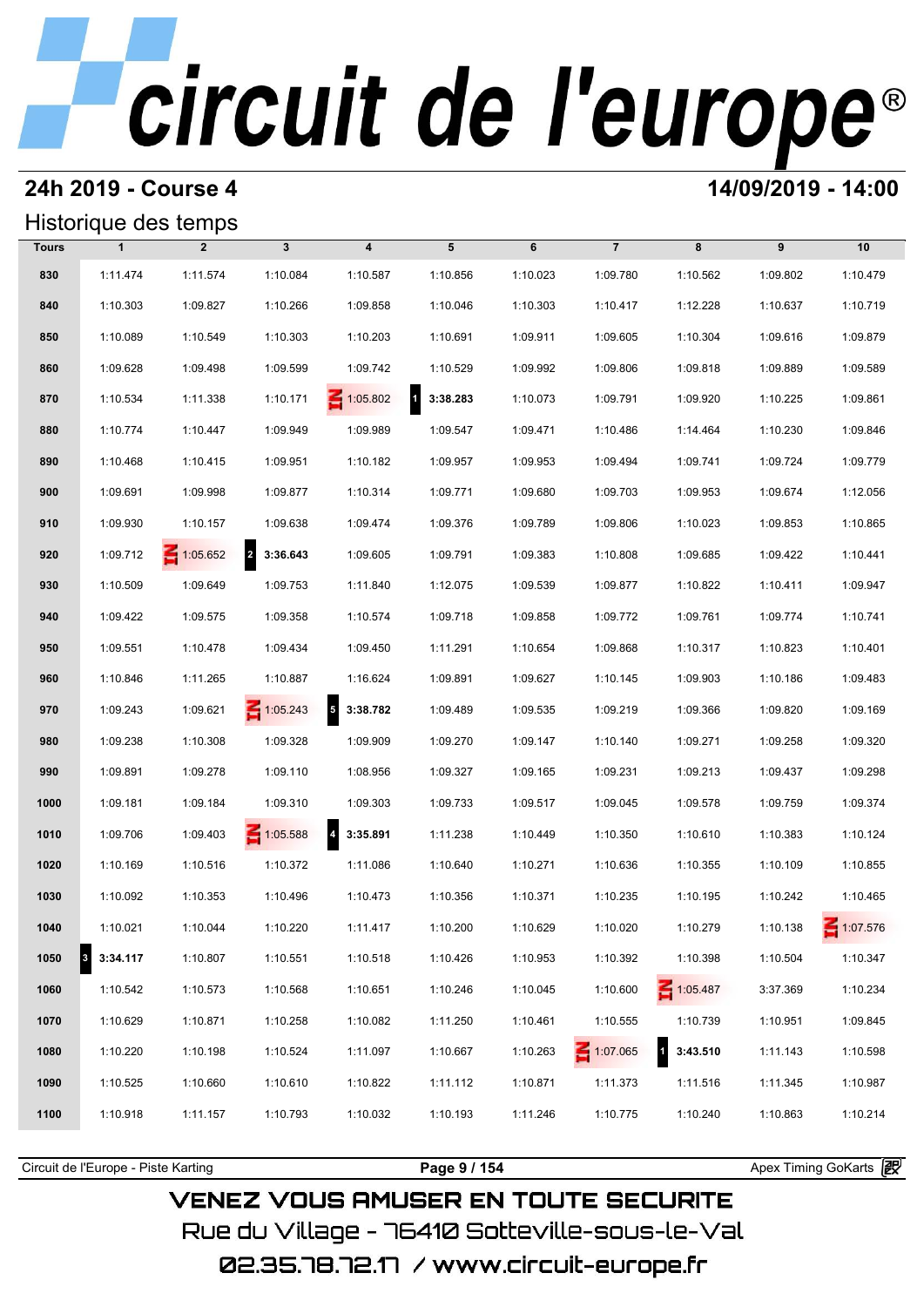### **24h 2019 - Course 4 14/09/2019 - 14:00**

## Historique des temps

|              | Historique des temps |                |          |          |          |               |          |          |          |          |
|--------------|----------------------|----------------|----------|----------|----------|---------------|----------|----------|----------|----------|
| <b>Tours</b> |                      | $\overline{2}$ | 3        | 4        | 5        | 6             |          | 8        | 9        | 10       |
| 1110         | 1:10.412             | 1:10.414       | 1:10.666 | 1:10.803 | 1:10.568 | 1:10.544      | 1:10.128 | 1:11.053 | 1:10.797 | 1:10.620 |
| 1120         | 1:10.811             | 1:10.642       | 1:10.607 | 1:10.572 | 1:05.471 | 3:33.682<br>2 | 1:10.242 | 1:10.291 | 1:09.947 | 1:10.559 |
| 1130         | 1:10.060             | 1:10.054       | 1:12.131 | 1:11.126 | 1:10.507 | 1:09.894      | 1:11.320 | 1:10.602 | 1:10.481 | 1:09.988 |
| 1140         | 1:09.940             | 1:10.430       | 1:10.644 | 1:10.299 | 1:10.122 | 1:10.344      | 1:10.143 | 1:10.191 | 1:10.278 | 1:09.869 |
| 1150         | 1:10.416             | 1:10.994       | 1:10.121 | 1:10.740 | 1:10.493 | 1:10.864      | 1:10.933 | 1:10.171 | 1:10.007 | 1:10.268 |
| 1160         | 1:09.776             | 1:10.500       | 1:10.198 | 1:09.779 | 1:09.869 | 1:11.918      |          |          |          |          |

Circuit de l'Europe - Piste Karting **Page 10 / 154 Page 10 / 154** Apex Timing GoKarts **in** 

**VENEZ VOUS AMUSER EN TOUTE SECURITE** Rue du Village – 76410 Sotteville-sous-le-Val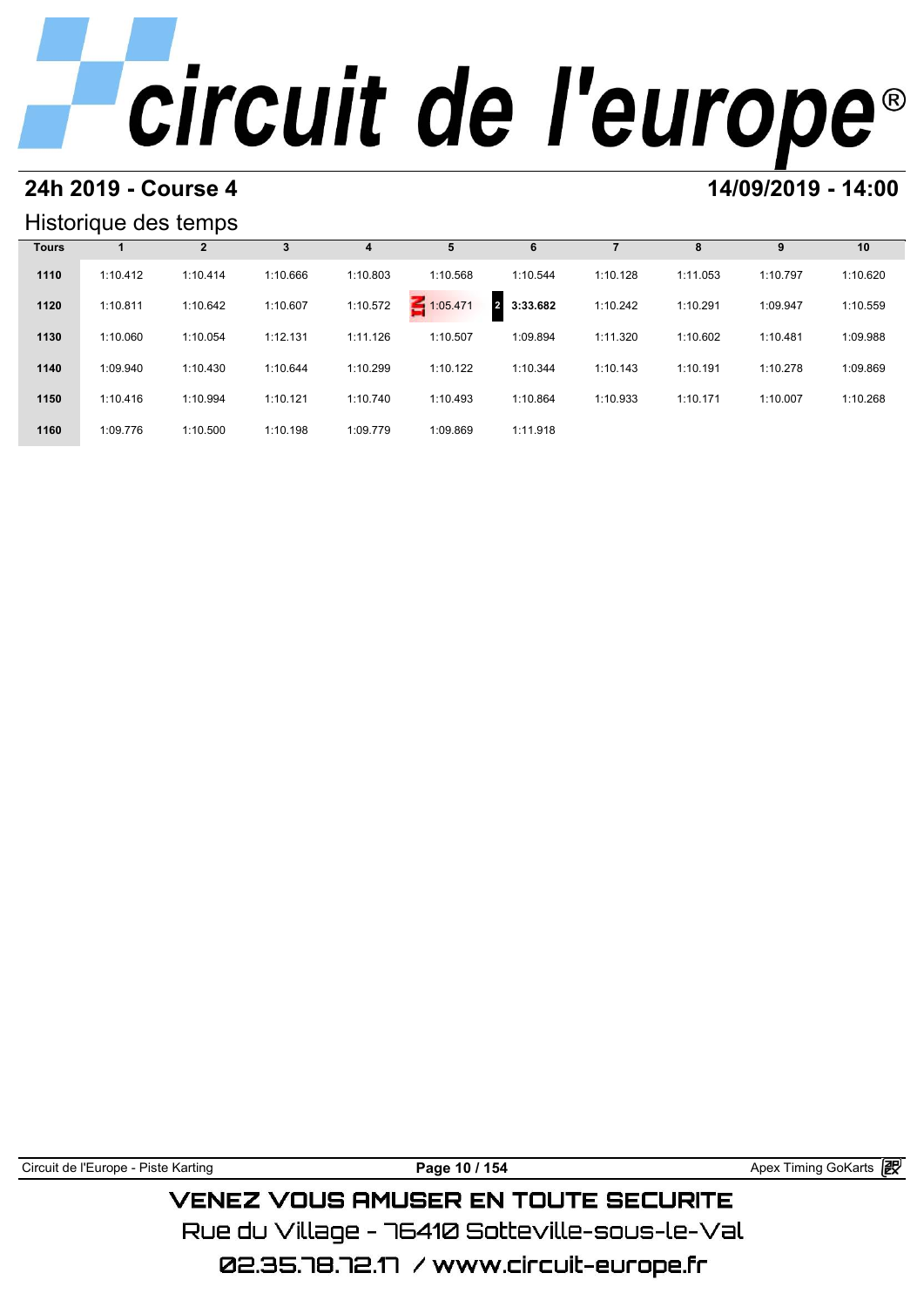# **24h 2019 - Course 4 12000 12000 14/09/2019 - 14:00**

### Historique des temps

## **29 - ESR CTA 1**

|              | 29 - ESR CTA 1                      |                            |          |          | 1 THIERRY B     |                 | 2 EMMANUEL T                        | <b>8 ARTHUR M</b> | 4 LUDOVIC M                         | 5 PASCAL N            |
|--------------|-------------------------------------|----------------------------|----------|----------|-----------------|-----------------|-------------------------------------|-------------------|-------------------------------------|-----------------------|
| <b>Tours</b> | $\mathbf{1}$                        | $\overline{2}$             | 3        | 4        | 5               | 6               | $\overline{7}$                      | 8                 | 9                                   | 10                    |
|              | $\mathbf{1}$<br>1:15.903            | 1:12.067                   | 1:11.381 | 1:10.657 | 1:10.612        | 1:10.643        | 1:10.607                            | 1:10.237          | 1:10.541                            | 1:10.277              |
| 10           | 1:09.940                            | 1:11.302                   | 1:10.270 | 1:10.152 | 1:10.005        | 1:10.249        | 1:10.530                            | 1:10.503          | 1:10.656                            | 1:10.877              |
| 20           | 1:10.588                            | 1:11.635                   | 1:10.603 | 1:11.449 | 1:09.897        | 1:09.963        | 1:09.997                            | 1:09.982          | 1:10.213                            | 1:10.000              |
| 30           | 1:10.317                            | 1:10.242                   | 1:10.366 | 1:10.388 | 1:10.739        | 1:10.700        | 1:11.098                            | $\leq 1:08.292$   | $\overline{\mathbf{5}}$<br>3:37.135 | 1:11.473              |
| 40           | 1:11.409                            | 1:11.371                   | 1:11.209 | 1:11.874 | 1:10.799        | 1:11.086        | 1:10.853                            | 1:11.460          | 1:11.680                            | 1:10.895              |
| 50           | 1:11.384                            | 1:11.161                   | 1:10.975 | 1:11.304 | 1:10.669        | 1:11.181        | 1:10.685                            | 1:11.867          | 1:11.781                            | 1:11.154              |
| 60           | 1:10.854                            | 1:11.158                   | 1:11.032 | 1:11.042 | 1:10.861        | 1:10.885        | 1:10.292                            | 1:10.621          | 1:10.659                            | 1:10.525              |
| 70           | 1:10.728                            | 1:10.631                   | 1:10.679 | 1:10.993 | 1:10.981        | $\leq 1:08.104$ | $\overline{\mathbf{2}}$<br>3:33.366 | 1:10.276          | 1:10.191                            | 1:10.309              |
| 80           | 1:10.064                            | 1:10.087                   | 1:10.097 | 1:09.986 | 1:09.951        | 1:10.161        | 1:10.111                            | 1:11.905          | 1:10.344                            | 1:11.239              |
| 90           | 1:10.315                            | 1:10.136                   | 1:10.141 | 1:09.888 | 1:11.029        | 1:10.342        | 1:10.219                            | 1:09.959          | 1:10.150                            | 1:10.027              |
| 100          | 1:11.143                            | 1:10.096                   | 1:10.121 | 1:09.775 | 1:09.881        | 1:10.018        | 1:09.885                            | 1:09.743          | 1:09.938                            | 1:09.788              |
| 110          | 1:09.728                            | 1:10.142                   | 1:10.006 | 1:09.963 | $\leq 1:09.727$ | 5<br>3:48.011   | 1:11.477                            | 1:14.353          | 1:10.602                            | 1:10.509              |
| 120          | 1:10.664                            | 1:10.914                   | 1:10.530 | 1:10.588 | 1:10.704        | 1:10.974        | 1:10.675                            | 1:10.902          | 1:10.694                            | 1:10.837              |
| 130          | 1:10.206                            | 1:10.386                   | 1:11.181 | 1:10.940 | 1:11.360        | 1:11.624        | 1:10.676                            | 1:11.642          | 1:10.702                            | 1:10.497              |
| 140          | 1:10.478                            | 1:10.434                   | 1:11.677 | 1:10.536 | 1:11.002        | 1:10.516        | 1:10.690                            | 1:10.948          | 1:10.622                            | 1:10.763              |
| 150          | 1:10.719                            | 1:10.623                   | 1:11.225 | 1:11.378 | $\leq 1:16.259$ | 3:47.648        | 1:11.037                            | 1:11.747          | 1:10.651                            | 1:10.707              |
| 160          | 1:10.065                            | 1:10.866                   | 1:10.076 | 1:10.701 | 1:10.105        | 1:10.379        | 1:10.563                            | 1:10.408          | 1:10.260                            | 1:11.307              |
| 170          | 1:10.368                            | 1:10.358                   | 1:10.309 | 1:10.197 | 1:10.081        | 1:10.425        | 1:10.320                            | 1:09.743          | 1:09.611                            | 1:10.601              |
| 180          | 1:10.039                            | 1:09.824                   | 1:09.851 | 1:11.325 | 1:10.003        | 1:09.856        | 1:10.458                            | 1:10.045          | 1:10.610                            | 1:10.266              |
| 190          | 1:10.025                            | 1:06.177                   | 3:39.697 | 1:10.955 | 1:11.365        | 1:11.646        | 1:10.532                            | 1:11.872          | 1:10.515                            | 1:11.190              |
| 200          | 1:10.762                            | 1:11.435                   | 1:10.984 | 1:10.685 | 1:10.840        | 1:11.113        | 1:11.028                            | 1:10.670          | 1:10.931                            | 1:10.821              |
| 210          | 1:11.159                            | 1:11.163                   | 1:11.113 | 1:11.213 | 1:11.081        | 1:11.048        | 1:10.706                            | 1:11.351          | 1:11.008                            | 1:10.905              |
| 220          | 1:11.255                            | 1:11.355                   | 1:11.161 | 1:10.918 | 1:12.608        | 1:12.345        | 1:11.435                            | 1:10.908          | 1:10.759                            | 1:10.877              |
| 230          | $-1:07.465$                         | $\overline{5}$<br>3:35.913 | 1:10.624 | 1:10.673 | 1:11.013        | 1:10.718        | 1:11.187                            | 1:11.155          | 1:11.047                            | 1:12.176              |
| 240          | 1:10.813                            | 1:10.612                   | 1:10.805 | 1:11.824 | 1:10.764        | 1:10.908        | 1:10.830                            | 1:10.722          | 1:10.860                            | 1:10.671              |
| 250          | 1:12.191                            | 1:11.137                   | 1:13.201 | 1:10.955 | 1:10.735        | 1:10.592        | 1:10.932                            | 1:10.741          | 1:10.569                            | 1:12.147              |
| 260          | 1:10.388                            | 1:10.630                   | 1:11.904 | 1:11.464 | 1:10.788        | 1:10.586        | 1:10.495                            | 1:10.652          | 1:09.625                            | 3:32.470              |
|              | Circuit de l'Europe - Piste Karting |                            |          |          | Page 11 / 154   |                 |                                     |                   |                                     | Apex Timing GoKarts 2 |

02.35.78.72.17 /www.circuit-europe.fr

Rue du Village – 76410 Sotteville-sous-le-Val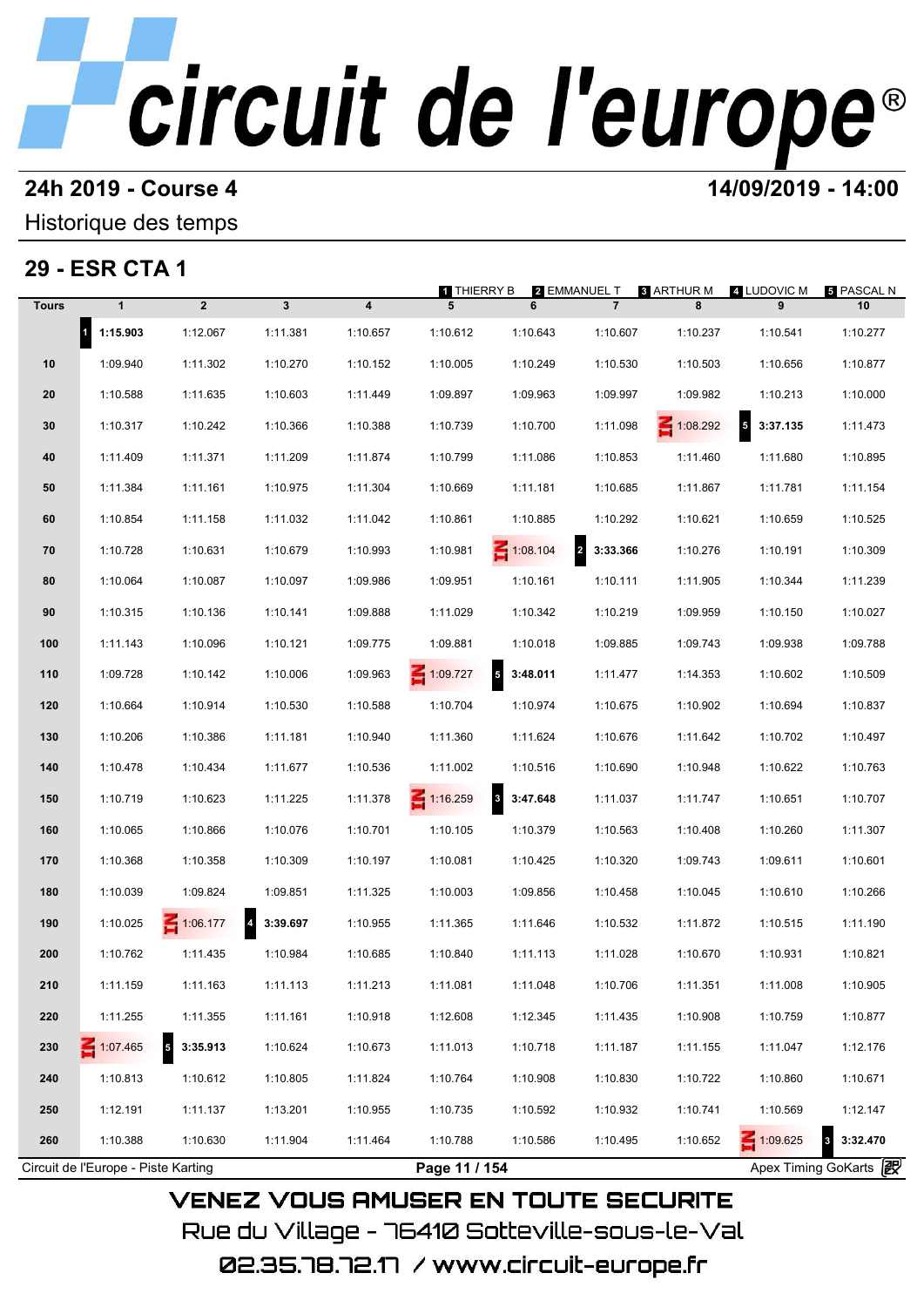### **24h 2019 - Course 4 14/09/2019 - 14:00**

## Historique des temps

## **Tours 1 2 3 4 5 6 7 8 9 10 270** 1:10.730 1:10.627 1:09.869 1:09.706 1:09.856 1:09.637 1:09.687 1:09.558 1:10.255 1:09.720 **280** 1:10.201 **2** 1:08.258 3:32.867 1:10.083 1:09.903 1:09.544 1:09.544 1:09.432 1:09.668 1:11.339 1:10.438 **270** 1:10.730 1:10.627 1:09.869 1:09.706 1:09.856 1:09.637 1:09.687 1:09.558 1:10.255 1:09.720<br> **280** 1:10.201 1:08.258 3:32.867 1:10.083 1:09.903 1:09.544 1:09.432 1:09.668 1:11.339 1:10.438<br> **290** 1:09.765 1:09.714 1:09 1:10.201 1:09.258 3:32.867 1:10.083 1:09.903 1:09.544 1:09.432 1:09.668 1:11.339 1:10.438<br> **290** 1:09.765 1:09.714 1:09.493 1:09.461 1:09.517 1:09.637 1:09.548 1:09.750 1:09.545 1:10.296<br> **300** 1:09.450 1:10.038 1:09.724 1 **310** 1:09.765 1:09.743 1:09.922 1:09.503 1:09.814 1:10.020 1:09.770 1:09.795 1:09.795 1:09.681 1:10.146 1:09.743 1:09.922 1:09.503 1:09.814 1:10.020 1:09.770 1:09.795 1:10.260 1:09.681 **300** 1:09.450 1:10.038 1:09.724 1:10.024 1:09.264 1:12.562 2 3:32.477 1:10.093 1:09.416 1:09.856<br> **310** 1:10.146 1:09.743 1:09.922 1:09.503 1:09.814 1:10.020 1:09.770 1:09.795 1:10.260 1:09.681<br> **320** 1:09.857 1:09.605 1: **310** 1:10.146 1:09.743 1:09.922 1:09.503 1:09.814 1:10.020 1:09.770 1:09.795 1:10.260 1:09.681<br> **320** 1:09.857 1:09.605 1:09.588 1:09.573 1:09.503 1:09.886 1:12.728 1:09.651 1:10.228 1:10.599<br> **330** 1:10.100 1:09.888 1:10 1:09.857 1:09.605 1:09.588 1:09.573 1:09.503 1:09.886 1:12.728 1:09.651 1:10.228 1:10.599<br> **330** 1:10.100 1:09.888 1:10.156 1:09.698 1:09.673 1:09.712 1:09.807 1:09.849 1:09.864 1:09.936<br> **340** 1:09.610 1:10.012 1:09.681 1 **330** 1:10.100 1:09.888 1:10.156 1:09.698 1:09.673 1:09.712 1:09.807 1:09.849 1:09.864 1:09.936<br> **340** 1:09.610 1:11.021 1:09.681 1:10.048 1:09.827 1:06.468 3:38.745 1:10.806 1:10.662 1:11.236<br> **350** 1:11.081 1:11.624 1:11 **340** 1:09.610 1:10.012 1:09.681 1:10.048 1:09.827 1:10.6468 5 **3:38.745** 1:10.806 1:10.662 1:11.236<br> **350** 1:11.081 1:11.624 1:11.362 1:11.191 1:10.662 1:11.203 1:12.133 1:11.347 1:11.552 1:12.123<br> **360** 1:10.768 1:12.395 **350** 1:11.081 1:11.624 1:11.362 1:11.191 1:10.662 1:11.203 1:12.133 1:11.347 1:11.552 1:12.123<br> **360** 1:10.768 1:12.395 1:11.227 1:10.611 1:11.710 1:12.012 1:10.585 1:11.115 1:10.701 1:11.069<br> **370** 1:10.476 1:11.429 1:10 **380** 1:10.768 1:12.395 1:11.227 1:10.611 1:11.710 1:12.012 1:10.585 1:11.115 1:10.701 1:11.069<br>**370** 1:10.476 1:11.429 1:10.491 1:11.326 1:10.739 1:10.888 1:10.823 1:10.506 1:10.907 1:11.932<br>**380** 1:10.497 1:11.114 1:10.9 **370** 1:10.476 1:11.429 1:10.491 1:11.326 1:10.739 1:10.888 1:10.823 1:10.506 1:10.907 1:11.932<br> **380** 1:10.497 1:11.114 1:10.932 1:0<mark>7.619 1:336.053</mark> 1:11.495 1:10.971 1:10.585 1:10.771 1:11.253<br> **390** 1:10.866 1:10.326 1 **400** 1:10.662 1:10.221 1:11.364 1:10.852 1:10.404 1:10.598 1:10.971 1:10.605 1:10.585 1:10.771 1:11.253<br> **400** 1:10.662 1:10.221 1:11.364 1:10.852 1:10.404 1:10.598 1:10.042 1:10.605 1:10.525 1:10.209 **410** 1:10.087 1:10.640 1:10.291 1:10.449 1:10.117 1:10.136 1:10.246 1:10.061 1:10.225 1:10.149 1:10.149 **400** 1:10.662 1:10.221 1:11.364 1:10.852 1:10.404 1:10.598 1:10.042 1:10.605 1:10.525 1:10.209<br> **410** 1:10.087 1:10.640 1:10.291 1:10.449 1:10.117 1:10.136 1:10.246 1:10.061 1:10.225 1:10.149<br> **420** 1:10.300 1:10.182 1:08 **410** 1:10.087 1:10.640 1:10.291 1:10.449 1:10.117 1:10.136 1:10.246 1:10.061 1:10.225 1:10.149<br> **420** 1:10.300 1:10.182 1:08.943 **43:36.454** 1:11.164 1:11.198 1:11.536 1:11.602 1:12.158 1:11.125<br> **430** 1:11.531 1:12.650 1 **420** 1:10.300 1:10.182 1:08.943 **3:36.454** 1:11.164 1:11.198 1:11.536 1:11.602 1:12.158 1:11.125<br> **430** 1:11.531 1:12.650 1:11.024 1:11.132 1:11.100 1:11.474 1:11.121 1:11.108 1:11.126 1:11.157<br> **440** 1:11.056 1:10.558 1: **430** 1:11.531 1:12.650 1:11.024 1:11.132 1:11.100 1:11.474 1:11.121 1:11.108 1:11.126 1:11.157<br> **440** 1:11.056 1:10.558 1:11.259 1:11.597 1:10.907 1:12.123 1:10.926 1:10.918 1:10.520 1:11.395<br> **450** 1:10.499 1:10.939 1:11 **440** 1:11.056 1:10.558 1:11.259 1:11.597 1:10.907 1:12.123 1:10.926 1:10.918 1:10.520 1:11.395<br> **450** 1:10.499 1:10.939 1:11.010 1:11.203 1:11.052 1:11.278 1:14.533 1:11.474 1:11.329 1:10.552<br> **460** 1:11.144 1:07.960 3 3: **450** 1:10.499 1:10.939 1:11.010 1:11.203 1:11.052 1:11.278 1:14.533 1:11.474 1:11.329 1:10.552<br> **460** 1:11.144 1:07.960 3 3:48.333 1:10.286 1:10.128 1:10.169 1:10.957 1:09.988 1:09.978 1:10.683<br> **470** 1:10.229 1:11.309 1: **480** 1:11.144 **1:10.7960 8 3:48.333** 1:10.286 1:10.128 1:10.169 1:10.957 1:09.988 1:09.978 1:10.683<br> **470** 1:10.229 1:11.309 1:10.260 1:10.162 1:10.180 1:10.412 1:10.414 1:10.369 1:11.352 1:10.151<br> **480** 1:10.977 1:10.061 **470** 1:10.229 1:11.309 1:10.260 1:10.162 1:10.180 1:10.412 1:10.414 1:10.369 1:11.352 1:10.151<br> **480** 1:10.977 1:10.061 1:10.866 1:10.321 1:10.146 1:10.025 1:10.714 1:09.839 1:10.649 1:09.776<br> **490** 1:10.002 1:10.172 1:10 **500** 1:10.77 1:10.172 1:09.683 1:09.829 1:10.071 1:09.799 1:09.746 1:09.568 1:09.650 1:10.777<br> **500** 1:07.373 3:38.057 1:09.683 1:09.829 1:10.071 1:09.799 1:09.746 1:09.568 1:09.650 1:10.777 **500** 1:10.002 1:10.172 1:10.265 1:10.044 1:11.150 1:10.226 1:10.305 1:10.006 1:10.318 1:10.056<br> **510** 1:10.908 1:09.528 1:11.738 1:09.841 1:10.235 1:10.247 1:09.715 1:09.975 1:10.527 1:11.033 **500 1:**107.373 3:38.057 1:09.683 1:09.829 1:10.071 1:09.799 1:09.746 1:09.568 1:09.650 1:10.777<br>**510** 1:10.908 1:09.528 1:11.738 1:09.841 1:10.235 1:10.247 1:09.715 1:09.975 1:10.527 1:11.033<br>**520** 1:10.858 1:11.196 1:11. **510** 1:10.908 1:09.528 1:11.738 1:09.841 1:10.235 1:10.247 1:09.715 1:09.975 1:10.527 1:11.033<br> **520** 1:10.858 1:11.196 1:11.139 1:10.728 1:09.787 1:08.833 2 3:34.322 1:09.948 1:09.929 1:09.741<br> **530** 1:09.456 1:09.873 1: **520** 1:10.858 1:11.196 1:11.139 1:10.728 1:09.787 1:08.833 2 3:34.322 1:09.948 1:09.929 1:09.741<br> **530** 1:09.456 1:09.873 1:10.271 1:09.867 1:10.138 1:09.813 1:09.741 1:10.415 1:09.657 1:09.435<br> **540** 1:11.085 1:09.553 1:

Circuit de l'Europe - Piste Karting **Page 12 / 154 Page 12 / 154** Apex Timing GoKarts **PEP** 

## VENEZ VOUS AMUSER EN TOUTE SECURITE Rue du Village – 76410 Sotteville-sous-le-Val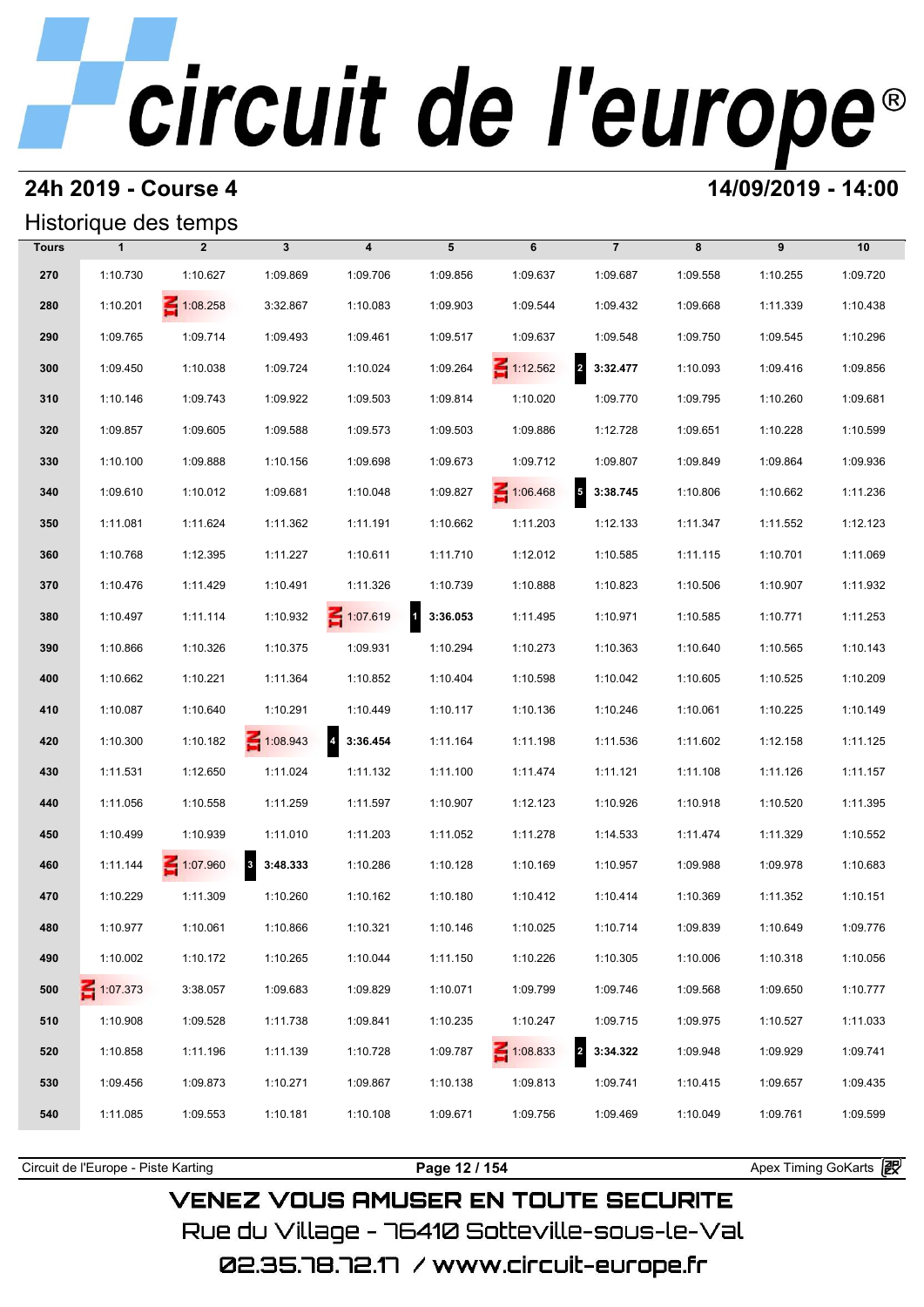### **24h 2019 - Course 4 14/09/2019 - 14:00**

### Historique des temps

|       | Historique des temps  |                                      |              |                         |          |          |                 |                                     |                 |                             |
|-------|-----------------------|--------------------------------------|--------------|-------------------------|----------|----------|-----------------|-------------------------------------|-----------------|-----------------------------|
| Tours | $\mathbf{1}$          | $\overline{2}$                       | $\mathbf{3}$ | $\overline{\mathbf{4}}$ | 5        | 6        | $\overline{7}$  | 8                                   | 9               | 10                          |
| 550   | 1:09.644              | 1:09.744                             | 1:09.671     | 1:09.519                | 1:09.768 | 1:10.216 | 1:10.166        | 1:09.616                            | 1:09.488        | 1:10.176                    |
| 560   | 1:09.904              | 1:09.616                             | 1:09.657     | 1:09.676                | 1:09.492 | 1:09.694 | 1:09.587        | 1:09.542                            | 1:09.869        | 1:09.415                    |
| 570   | 1:09.627              | 1:09.528                             | 1:11.618     | 1:10.520                | 1:10.079 | 1:09.680 | 1:10.020        | 1:10.192                            | 1:10.345        | $\leq 1:06.492$             |
| 580   | 6:11.096              | $1 \quad 3:38.337$                   | 1:11.830     | 1:10.608                | 1:10.221 | 1:10.447 | 1:09.917        | 1:09.962                            | 1:11.734        | 1:18.309                    |
| 590   | 1:14.003              | 1:10.476                             | 1:10.349     | 1:10.079                | 1:09.876 | 1:11.085 | 1:10.011        | 1:11.321                            | 1:10.165        | 1:10.177                    |
| 600   | 1:10.069              | 1:09.676                             | 1:10.041     | 1:09.634                | 1:09.664 | 1:10.371 | 1:09.632        | 1:09.830                            | 1:11.386        | 1:10.012                    |
| 610   | 1:09.628              | 1:09.517                             | 1:09.887     | 1:09.483                | 1:09.384 | 1:10.288 | 1:09.748        | 1:09.619                            | $\leq 1:06.388$ | 3:36.461<br>$3\overline{)}$ |
| 620   | 1:10.684              | 1:11.287                             | 1:11.489     | 1:10.443                | 1:10.151 | 1:09.615 | 1:10.030        | 1:10.230                            | 1:09.947        | 1:11.184                    |
| 630   | 1:10.342              | 1:09.526                             | 1:09.343     | 1:10.300                | 1:09.604 | 1:09.884 | 1:11.249        | 1:11.296                            | 1:09.424        | 1:09.302                    |
| 640   | 1:09.544              | 1:09.728                             | 1:10.840     | 1:09.578                | 1:09.878 | 1:09.095 | 1:10.971        | 1:11.480                            | 1:09.700        | 1:09.872                    |
| 650   | 1:09.783              | 1:09.776                             | 1:09.615     | 1:09.919                | 1:09.286 | 1:09.234 | $\leq 1:07.213$ | $\overline{\mathbf{4}}$<br>3:37.990 | 1:11.381        | 1:11.054                    |
| 660   | 1:11.383              | 1:10.949                             | 1:10.678     | 1:10.751                | 1:11.956 | 1:11.626 | 1:12.979        | 1:11.108                            | 1:11.078        | 1:11.705                    |
| 670   | 1:10.811              | 1:10.747                             | 1:10.586     | 1:11.036                | 1:10.813 | 1:10.841 | 1:10.295        | 1:10.965                            | 1:10.605        | 1:10.979                    |
| 680   | 1:10.535              | 1:11.505                             | 1:10.218     | 1:10.140                | 1:12.550 | 1:10.111 | 1:10.281        | 1:11.024                            | 1:10.455        | 1:10.490                    |
| 690   | 1:10.386              | 1:10.445                             | 1:10.239     | 1:11.290                | 1:10.093 | 1:10.272 | 1:10.316        | 1:10.013                            | 1:10.457        | $\leq 1:06.312$             |
| 700   | $\vert$ 1<br>3:34.817 | 1:10.260                             | 1:09.726     | 1:09.776                | 1:10.116 | 1:09.759 | 1:10.007        | 1:10.300                            | 1:10.098        | 1:10.099                    |
| 710   | 1:09.771              | 1:09.775                             | 1:09.808     | 1:09.533                | 1:09.861 | 1:09.561 | 1:09.404        | 1:09.629                            | 1:09.670        | 1:09.781                    |
| 720   | 1:09.274              | 1:09.744                             | 1:09.569     | 1:09.563                | 1:09.677 | 1:09.841 | 1:09.558        | 1:09.569                            | 1:09.516        | 1:09.736                    |
| 730   | 1:10.299              | 1:09.512                             | 1:09.488     | 1:09.706                | 1:09.176 | 1:09.075 | 1:09.573        | 1:09.434                            | 1:09.794        | 1:10.725                    |
| 740   | 1:07.407              | $\overline{\phantom{a}}$<br>3:34.514 | 1:11.470     | 1:10.999                | 1:11.366 | 1:11.192 | 1:10.597        | 1:10.573                            | 1:10.294        | 1:10.381                    |
| 750   | 1:10.375              | 1:10.651                             | 1:10.337     | 1:10.205                | 1:10.319 | 1:10.576 | 1:09.968        | 1:10.235                            | 1:10.613        | 1:10.375                    |
| 760   | 1:10.571              | 1:10.701                             | 1:11.156     | 1:09.943                | 1:10.559 | 1:10.558 | 1:10.373        | 1:13.173                            | 1:10.552        | 1:10.233                    |
| 770   | 1:11.195              | 1:10.291                             | 1:10.205     | 1:10.455                | 1:10.439 | 1:10.353 | 1:10.311        | 1:11.789                            | 1:10.578        | 1:10.313                    |
| 780   | 1:10.120              | 1:10.517                             | 1:11.322     | 1:10.789                | 1:10.428 | 1:10.993 | 1:10.899        | 1:11.462                            | 1:11.750        | $\leq 1:06.416$             |
| 790   | 3:46.842              | 1:12.316                             | 1:11.809     | 1:10.348                | 1:09.977 | 1:10.039 | 1:10.108        | 1:09.898                            | 1:10.412        | 1:10.196                    |
| 800   | 1:09.860              | 1:09.967                             | 1:10.170     | 1:10.256                | 1:09.849 | 1:10.307 | 1:10.032        | 1:10.401                            | 1:09.769        | 1:10.301                    |
| 810   | 1:11.711              | 1:19.743                             | 1:09.829     | 1:11.608                | 1:10.589 | 1:10.187 | 1:10.237        | 1:10.806                            | 1:10.302        | 1:07.614                    |
| 820   | 3:40.738              | 1:10.520                             | 1:09.951     | 1:09.693                | 1:09.854 | 1:10.698 | 1:10.120        | 1:09.351                            | 1:09.790        | 1:09.281                    |
|       |                       |                                      |              |                         |          |          |                 |                                     |                 |                             |

**VENEZ VOUS AMUSER EN TOUTE SECURITE** Rue du Village – 76410 Sotteville-sous-le-Val 02.35.78.72.17 / www.circuit-europe.fr

Circuit de l'Europe - Piste Karting **Page 13 / 154 Page 13 / 154** Apex Timing GoKarts **in**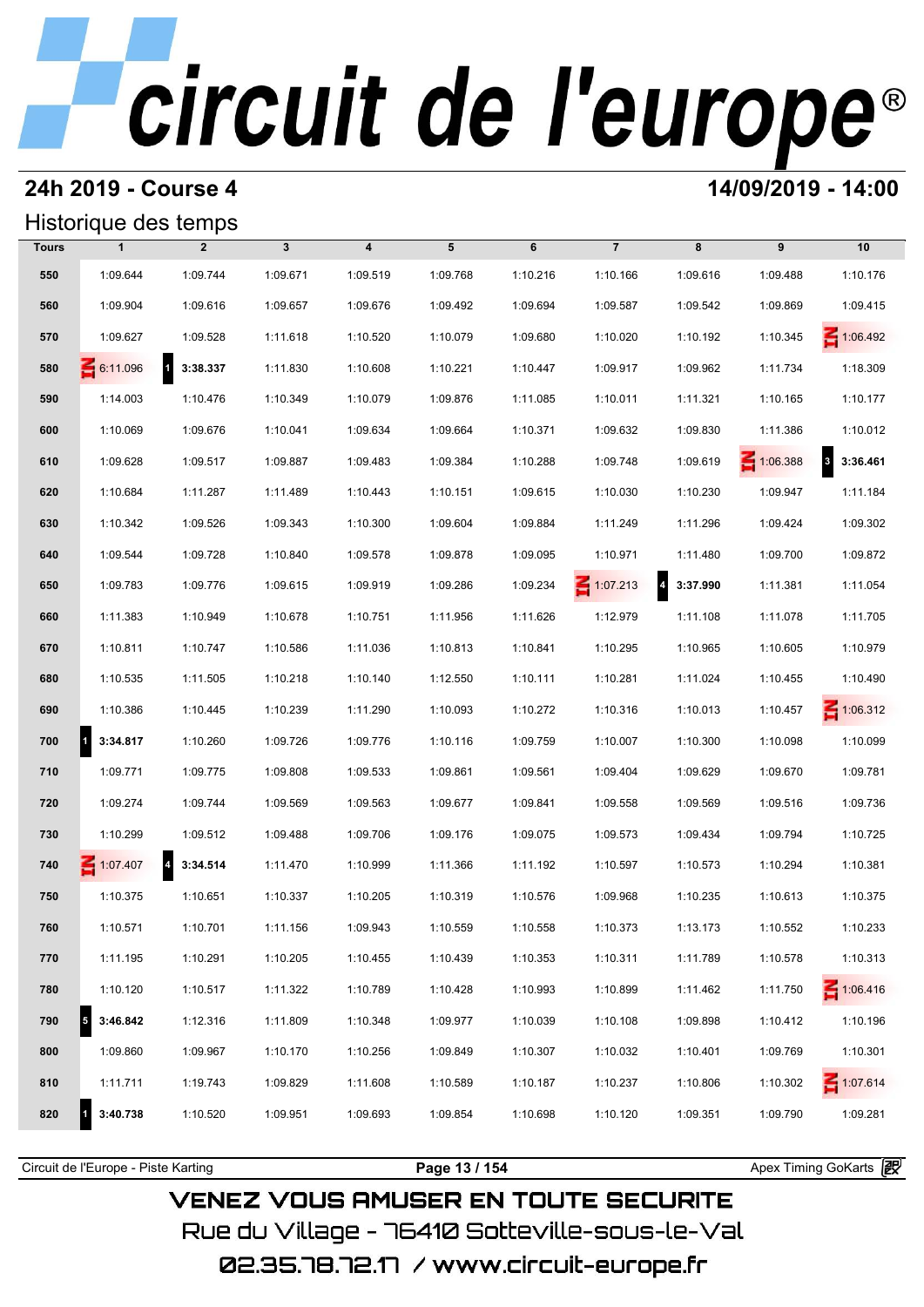### **24h 2019 - Course 4 14/09/2019 - 14:00**

## Historique des temps

|              | Historique des temps |                |              |                         |                 |                 |                                     |                                     |                                     |                            |
|--------------|----------------------|----------------|--------------|-------------------------|-----------------|-----------------|-------------------------------------|-------------------------------------|-------------------------------------|----------------------------|
| <b>Tours</b> | $\mathbf{1}$         | $\overline{2}$ | $\mathbf{3}$ | $\overline{\mathbf{4}}$ | 5               | 6               | $\overline{7}$                      | 8                                   | 9                                   | 10                         |
| 830          | 1:09.064             | 1:09.864       | 1:09.617     | 1:09.394                | 1:09.882        | 1:09.484        | 1:09.356                            | 1:10.394                            | 1:09.502                            | 1:09.451                   |
| 840          | 1:09.340             | 1:09.522       | 1:09.256     | 1:09.542                | 1:09.383        | 1:09.281        | 1:09.465                            | 1:09.634                            | 1:09.423                            | 1:09.343                   |
| 850          | 1:08.985             | 1:08.947       | 1:09.249     | 1:09.155                | 1:09.356        | 1:09.822        | 1:09.789                            | 1:09.204                            | $\leq 1:05.285$                     | $\overline{5}$<br>3:40.456 |
| 860          | 1:10.130             | 1:10.501       | 1:09.765     | 1:10.756                | 1:10.143        | 1:10.142        | 1:10.243                            | 1:09.691                            | 1:10.054                            | 1:10.306                   |
| 870          | 1:09.606             | 1:10.499       | 1:10.154     | 1:09.955                | 1:09.922        | 1:09.948        | 1:10.662                            | 1:09.932                            | 1:09.603                            | 1:09.812                   |
| 880          | 1:09.957             | 1:09.890       | 1:11.021     | 1:12.116                | 1:10.011        | 1:10.014        | 1:09.974                            | 1:09.738                            | 1:09.829                            | 1:10.339                   |
| 890          | 1:10.878             | 1:09.489       | 1:10.780     | 1:09.765                | 1:09.561        | 1:09.544        | 1:10.036                            | 1:10.382                            | 1:09.868                            | 1:09.824                   |
| 900          | 1:10.206             | 1:09.986       | 1:10.091     | 1:10.034                | 1:09.941        | 1:10.001        | $\leq 1:07.783$                     | $\overline{\mathbf{2}}$<br>3:34.411 | 1:09.685                            | 1:09.413                   |
| 910          | 1:09.497             | 1:09.185       | 1:09.149     | 1:12.131                | 1:10.198        | 1:09.637        | 1:09.630                            | 1:09.356                            | 1:09.100                            | 1:08.993                   |
| 920          | 1:09.380             | 1:09.256       | 1:09.029     | 1:09.323                | 1:09.208        | 1:09.041        | 1:08.991                            | 1:09.006                            | 1:09.051                            | 1:09.841                   |
| 930          | 1:12.940             | 1:09.190       | 1:09.405     | 1:09.316                | 1:08.830        | 1:08.986        | 1:08.681                            | $\leq 1:04.396$                     | $\overline{\mathbf{1}}$<br>3:37.267 | 1:09.985                   |
| 940          | 1:09.863             | 1:09.725       | 1:09.451     | 1:10.214                | 1:09.806        | 1:09.737        | 1:09.682                            | 1:10.325                            | 1:11.317                            | 1:09.835                   |
| 950          | 1:10.340             | 1:09.604       | 1:09.710     | 1:10.075                | 1:09.757        | 1:09.473        | 1:09.785                            | 1:09.411                            | 1:09.569                            | 1:09.406                   |
| 960          | 1:09.619             | 1:09.593       | 1:10.337     | 1:09.785                | 1:09.938        | 1:10.400        | 1:09.849                            | 1:09.800                            | 1:10.461                            | 1:10.291                   |
| 970          | 1:10.244             | 1:10.144       | 1:09.848     | 1:10.110                | 1:10.227        | $\leq 1:05.793$ | $\overline{\mathbf{2}}$<br>3:33.065 | 1:09.638                            | 1:09.400                            | 1:09.300                   |
| 980          | 1:09.239             | 1:09.298       | 1:09.197     | 1:09.226                | 1:09.265        | 1:09.307        | 1:09.552                            | 1:09.602                            | 1:09.294                            | 1:10.658                   |
| 990          | 1:09.231             | 1:10.355       | 1:09.402     | 1:09.655                | 1:09.396        | 1:09.413        | 1:09.317                            | 1:08.921                            | 1:09.423                            | 1:09.930                   |
| 1000         | 1:09.447             | 1:09.347       | 1:09.670     | 1:09.729                | 1:09.363        | 1:10.480        | 1:09.513                            | 1:09.455                            | 1:09.421                            | 1:09.598                   |
| 1010         | 1:09.543             | 1:09.654       | 1:09.609     | 1:09.615                | 1:06.460        | 4 3:33.720      | 1:11.151                            | 1:11.189                            | 1:11.500                            | 1:11.318                   |
| 1020         | 1:11.186             | 1:11.412       | 1:11.443     | 1:11.551                | 1:12.061        | 1:11.419        | 1:10.825                            | 1:10.801                            | 1:11.493                            | 1:10.964                   |
| 1030         | 1:10.953             | 1:10.982       | 1:10.931     | 1:10.874                | 1:10.799        | 1:10.586        | 1:10.858                            | 1:10.840                            | 1:11.079                            | 1:11.171                   |
| 1040         | 1:11.236             | 1:11.240       | 1:11.019     | 1:11.268                | 1:11.064        | 1:11.362        | 1:11.235                            | 1:11.216                            | 1:11.123                            | 1:11.576                   |
| 1050         | 1:11.537             | 1:11.552       | 1:11.852     | 1:11.133                | $\leq 1:07.416$ | 3 3:34.529      | 1:10.637                            | 1:10.409                            | 1:10.869                            | 1:10.924                   |
| 1060         | 1:10.259             | 1:10.120       | 1:10.085     | 1:10.158                | 1:10.540        | 1:10.126        | 1:10.432                            | 1:10.336                            | 1:10.412                            | 1:10.289                   |
| 1070         | 1:10.079             | 1:10.132       | 1:10.303     | 1:10.255                | 1:10.448        | 1:10.318        | $\leq 1:06.364$                     | 3:36.593                            | 1:10.091                            | 1:11.576                   |
| 1080         | 1:10.193             | 1:10.176       | 1:10.050     | 1:10.390                | 1:11.237        | 1:10.803        | 1:10.100                            | 1:10.836                            | 1:10.440                            | 1:10.373                   |
| 1090         | 1:10.359             | 1:10.344       | 1:10.228     | 1:10.425                | 1:10.394        | 1:10.533        | 1:10.261                            | 1:10.089                            | 1:10.081                            | 1:10.059                   |
| 1100         | 1:11.275             | 1:10.490       | 1:10.210     | 1:10.144                | 1:10.558        | 1:09.948        | 1:10.458                            | 1:10.059                            | 1:10.201                            | 1:10.387                   |
|              |                      |                |              |                         |                 |                 |                                     |                                     |                                     |                            |

**VENEZ VOUS AMUSER EN TOUTE SECURITE** Rue du Village – 76410 Sotteville-sous-le-Val 02.35.78.72.17 /www.circuit-europe.fr

Circuit de l'Europe - Piste Karting **Page 14 / 154 Page 14 / 154** Apex Timing GoKarts and Apex Timing Apex Timing Go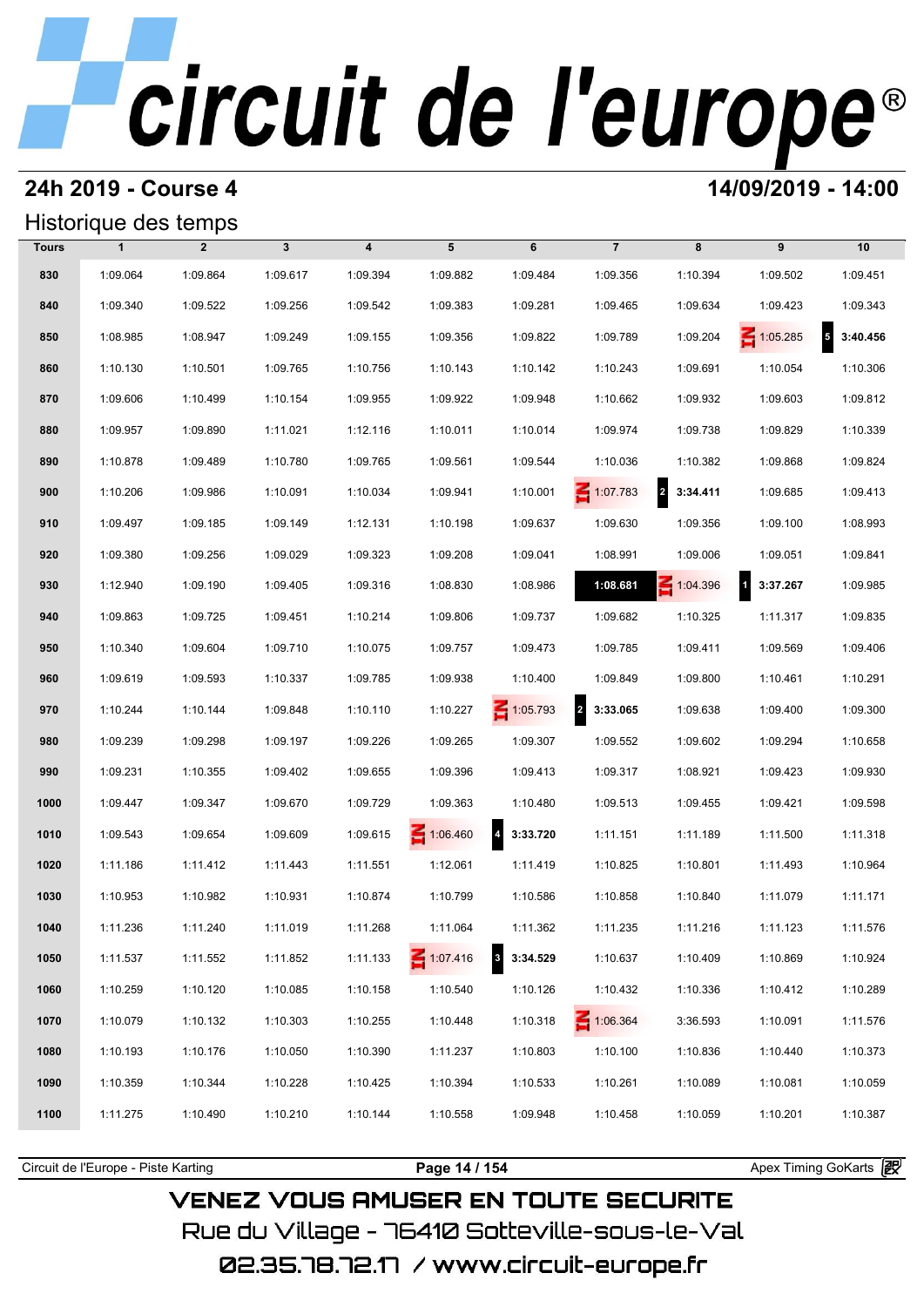### **24h 2019 - Course 4 14/09/2019 - 14:00**

### Historique des temps

|              | Historique des temps       |                |          |          |          |          |          |          |          |               |
|--------------|----------------------------|----------------|----------|----------|----------|----------|----------|----------|----------|---------------|
| <b>Tours</b> |                            | $\overline{2}$ | 3        | 4        | 5        | 6        |          | 8        | 9        | 10            |
| 1110         | 1:10.345                   | 1:10.364       | 1:10.640 | 1:10.592 | 1:10.581 | 1:10.438 | 1:10.122 | 1:10.398 | 1:10.200 | 1:07.153<br>s |
| 1120         | 3:33.724<br>$\overline{2}$ | 1:11.336       | 1:10.343 | 1:10.062 | 1:10.106 | 1:10.113 | 1:10.246 | 1:09.911 | 1:10.224 | 1:09.991      |
| 1130         | 1:10.239                   | 1:10.136       | 1:10.039 | 1:09.977 | 1:10.075 | 1:10.493 | 1:09.830 | 1:09.872 | 1:09.764 | 1:10.910      |
| 1140         | 1:10.873                   | 1:10.046       | 1:09.983 | 1:09.933 | 1:09.859 | 1:10.017 | 1:09.910 | 1:11.398 | 1:10.214 | 1:10.216      |
| 1150         | 1:09.814                   | 1:09.758       | 1:09.842 | 1:10.690 | 1:09.878 | 1:10.191 | 1:10.171 | 1:10.073 | 1:10.082 | 1:09.957      |
| 1160         | 1:09.873                   | 1:10.536       |          |          |          |          |          |          |          |               |

Circuit de l'Europe - Piste Karting **Page 15 / 154 Page 15 / 154** Apex Timing GoKarts and Apex Timing Apex Timing Go

**VENEZ VOUS AMUSER EN TOUTE SECURITE** Rue du Village – 76410 Sotteville-sous-le-Val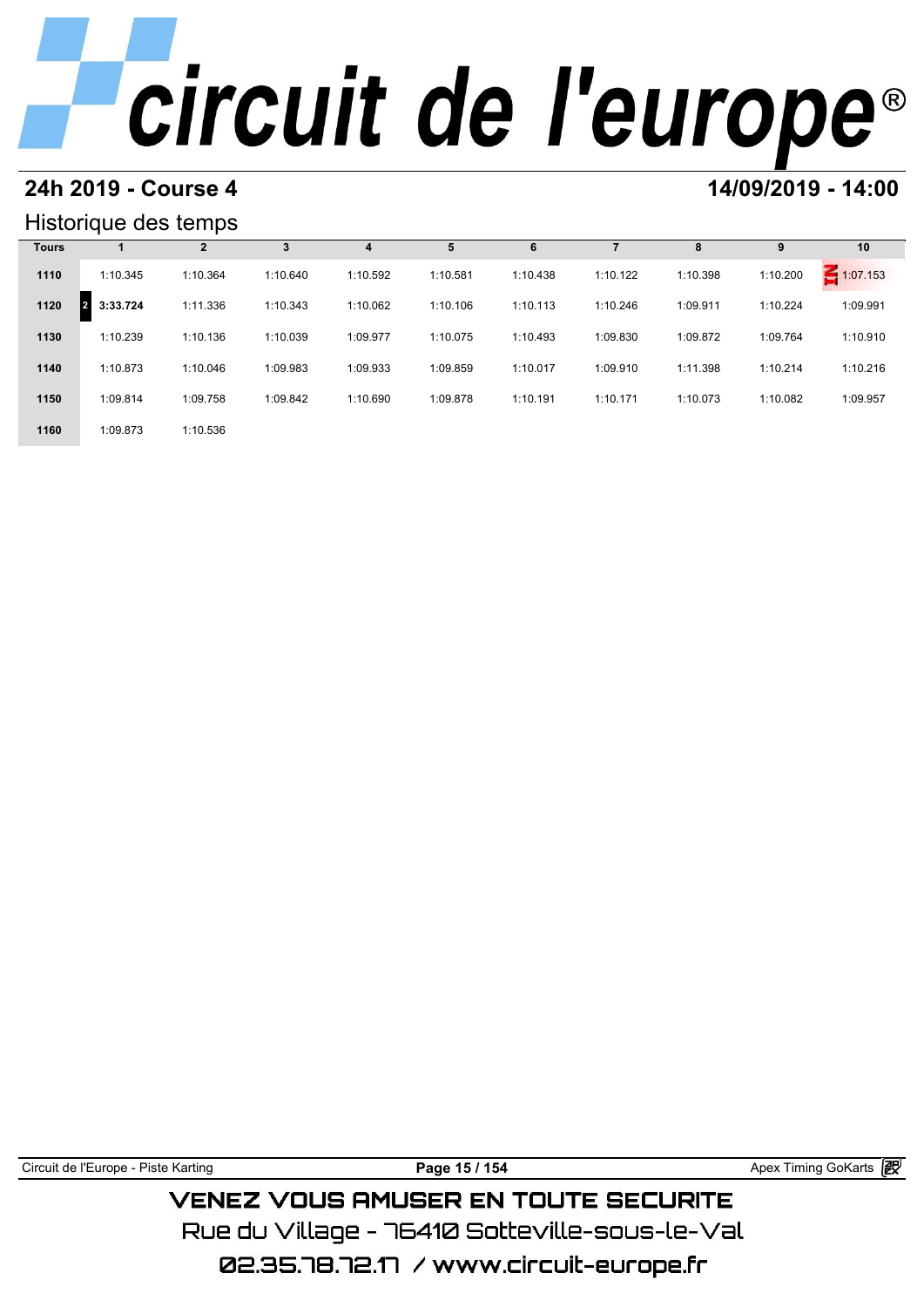# **24h 2019 - Course 4 12000 12000 14/09/2019 - 14:00**

### Historique des temps

## **6 - NTK**

| <b>Tours</b> |                                  |                            | 1 FREDERIC B | 2 NORBERT B | 3 LOIC B | 4 ARNAUD D | <b>5 JULIEN D</b> | ទ WILLY F       | <b>7</b> ARNAUD L          | 8 MATHIEU L           |
|--------------|----------------------------------|----------------------------|--------------|-------------|----------|------------|-------------------|-----------------|----------------------------|-----------------------|
|              | $\mathbf{1}$                     | $\overline{2}$             | 3            | 4           | 5        | 6          | $\overline{7}$    | 8               | 9                          | 10                    |
|              | $\vert$ <sup>3</sup><br>1:15.130 | 1:10.810                   | 1:10.687     | 1:10.415    | 1:10.483 | 1:09.944   | 1:09.750          | 1:09.421        | 1:09.609                   | 1:09.543              |
| 10           | 1:09.842                         | 1:09.015                   | 1:09.340     | 1:09.709    | 1:09.328 | 1:09.261   | 1:09.539          | 1:09.280        | 1:09.222                   | 1:09.380              |
| 20           | 1:10.293                         | 1:09.328                   | 1:09.206     | 1:09.292    | 1:10.268 | 1:09.784   | 1:10.018          | 1:09.257        | 1:10.193                   | 1:09.997              |
| 30           | 1:10.127                         | 1:09.748                   | 1:09.504     | 1:09.353    | 1:09.710 | 1:10.045   | 1:10.878          | 1:09.684        | 1:09.663                   | 1:09.439              |
| 40           | 1:09.747                         | 1:09.925                   | 1:10.780     | 1:09.708    | 1:09.813 | 1:09.698   | 1:09.644          | 1:09.863        | 1:10.681                   | 1:09.591              |
| 50           | 1:06.548                         | $\overline{7}$<br>3:42.065 | 1:11.298     | 1:11.392    | 1:11.312 | 1:10.767   | 1:10.414          | 1:10.872        | 1:11.151                   | 1:11.274              |
| 60           | 1:10.496                         | 1:10.323                   | 1:11.141     | 1:10.172    | 1:10.473 | 1:10.849   | 1:10.168          | 1:10.615        | 1:10.411                   | 1:10.837              |
| 70           | 1:10.417                         | 1:10.513                   | 1:11.035     | 1:10.547    | 1:10.454 | 1:10.493   | 1:10.396          | 1:11.179        | 1:10.747                   | 1:10.298              |
| 80           | 1:10.842                         | 1:10.855                   | 1:10.234     | 1:10.814    | 1:10.485 | 1:10.861   | 1:10.258          | 1:10.769        | 1:06.836                   | 3:41.375<br>8         |
| 90           | 1:11.107                         | 1:11.271                   | 1:10.896     | 1:11.048    | 1:11.008 | 1:12.764   | 1:11.115          | 1:11.051        | 1:10.290                   | 1:11.736              |
| 100          | 1:11.741                         | 1:11.188                   | 1:11.979     | 1:13.078    | 1:10.862 | 1:10.673   | 1:11.422          | 1:10.449        | 1:12.274                   | 1:12.066              |
| 110          | 1:10.520                         | 1:10.816                   | 1:11.232     | 1:10.245    | 1:10.524 | 1:10.505   | 1:11.228          | 1:09.955        | 1:10.244                   | 1:10.392              |
| 120          | 1:10.391                         | 1:11.240                   | 1:10.592     | 1:10.208    | 1:10.013 | 1:11.198   | 1:10.172          | 1:10.417        | 1:10.412                   | 1:11.121              |
| 130          | 1:10.477                         | 1:10.417                   | 1:10.377     | 1:11.889    | 1:11.095 | 1:12.939   | 1:10.817          | $\leq 1:10.104$ | G <sub>6</sub><br>3:34.826 | 1:10.032              |
| 140          | 1:10.518                         | 1:11.492                   | 1:11.045     | 1:10.901    | 1:11.675 | 1:10.857   | 1:11.117          | 1:10.921        | 1:10.735                   | 1:10.225              |
| 150          | 1:10.431                         | 1:10.805                   | 1:10.920     | 1:11.941    | 1:11.072 | 1:10.473   | 1:11.931          | 1:10.683        | 1:11.203                   | 1:10.626              |
| 160          | 1:10.888                         | 1:10.580                   | 1:10.452     | 1:10.584    | 1:10.435 | 1:10.462   | 1:13.646          | 1:10.778        | 1:10.867                   | 1:11.995              |
| 170          | 1:10.455                         | 1:10.695                   | 1:10.529     | 1:10.437    | 1:10.545 | 1:10.950   | 1:10.984          | 1:10.377        | $\leq 1:05.503$            | 3:36.360<br>$\vert$ 1 |
| 180          | 1:11.323                         | 1:11.507                   | 1:11.423     | 1:11.108    | 1:11.041 | 1:10.845   | 1:10.875          | 1:10.846        | 1:11.086                   | 1:11.248              |
| 190          | 1:10.941                         | 1:10.805                   | 1:10.703     | 1:10.326    | 1:10.898 | 1:11.593   | 1:10.711          | 1:11.101        | 1:10.566                   | 1:11.361              |
| 200          | 1:11.519                         | 1:10.663                   | 1:10.515     | 1:10.319    | 1:10.582 | 1:10.500   | 1:10.370          | 1:10.851        | 1:10.878                   | 1:10.637              |
| 210          | 1:12.121                         | 1:10.930                   | 1:10.842     | 1:10.582    | 1:10.400 | 1:10.256   | 1:10.839          | 1:10.506        | 1:10.610                   | 1:10.556              |
| 220          | 1:10.558                         | 1:10.497                   | 1:10.663     | 1:10.792    | 1:10.482 | 1:11.251   | 1:10.700          | 1:10.468        | 1:10.499                   | 1:07.082              |
| 230          | 5<br>3:34.431                    | 1:11.311                   | 1:11.005     | 1:11.092    | 1:10.836 | 1:10.791   | 1:10.786          | 1:12.610        | 1:11.121                   | 1:11.079              |
| 240          | 1:11.236                         | 1:10.843                   | 1:10.827     | 1:11.067    | 1:10.721 | 1:11.568   | 1:11.042          | 1:10.386        | 1:10.285                   | 1:10.383              |
| 250          | 1:10.804                         | 1:11.980                   | 1:10.923     | 1:10.853    | 1:10.354 | 1:11.524   | 1:11.553          | 1:10.815        | 1:10.386                   | 1:10.627              |
|              | 1:11.672                         | 1:10.268                   | 1:10.558     | 1:10.613    | 1:10.545 | 1:10.450   | 1:10.665          | 1:10.364        | 1:10.277                   | 1:07.091              |

02.35.78.72.17 / www.circuit-europe.fr

Rue du Village – 76410 Sotteville-sous-le-Val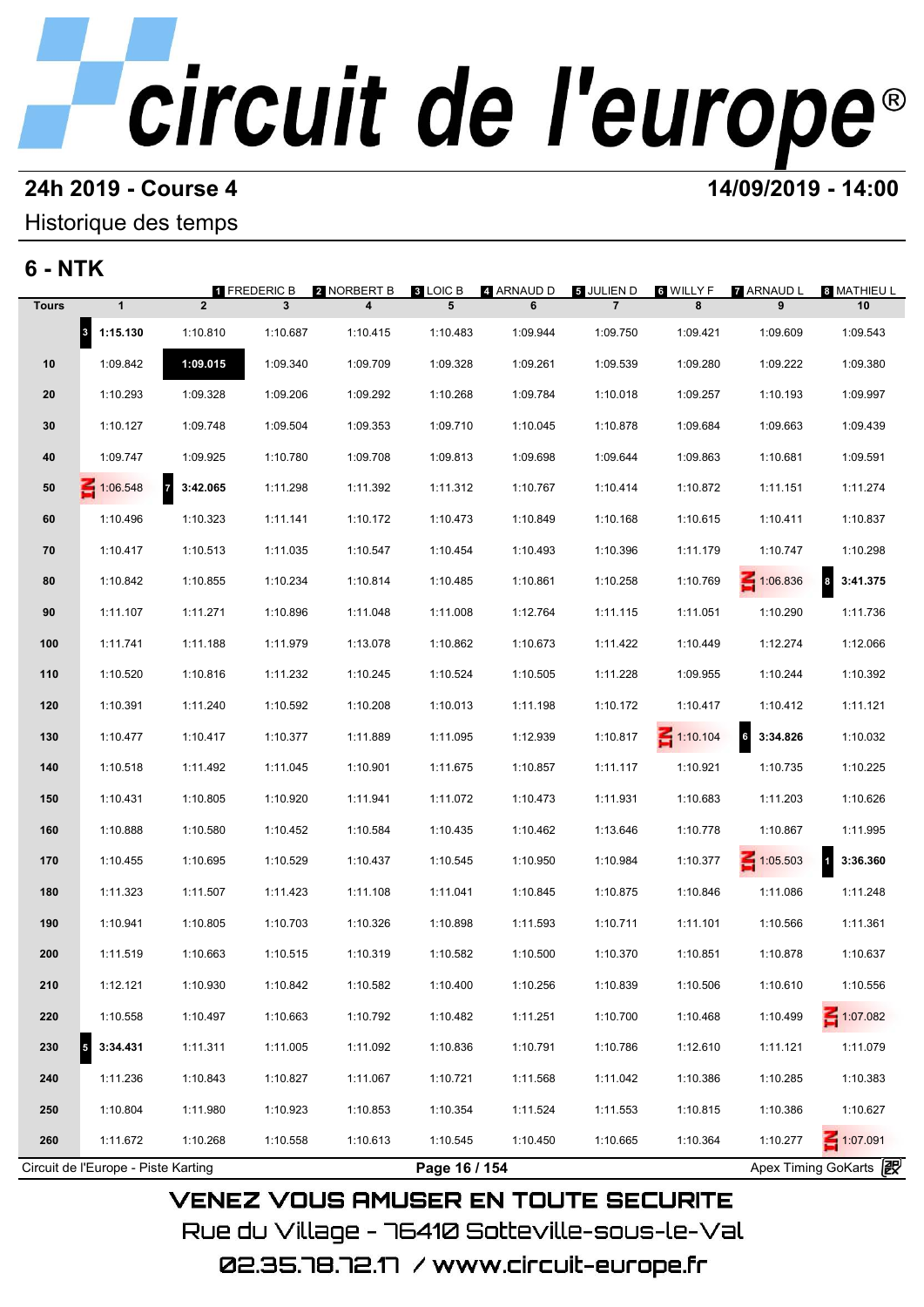### **24h 2019 - Course 4 14/09/2019 - 14:00**

## Historique des temps

|              | Historique des temps  |                 |                   |                         |          |          |                |                 |                      |                            |
|--------------|-----------------------|-----------------|-------------------|-------------------------|----------|----------|----------------|-----------------|----------------------|----------------------------|
| <b>Tours</b> | $\mathbf{1}$          | $\overline{2}$  | $\mathbf{3}$      | $\overline{\mathbf{4}}$ | 5        | 6        | $\overline{7}$ | 8               | 9                    | 10                         |
| 270          | 2 3:38.060            | 1:10.724        | 1:10.956          | 1:10.871                | 1:11.354 | 1:11.008 | 1:10.427       | 1:10.249        | 1:10.213             | 1:10.449                   |
| 280          | 1:10.222              | 1:10.536        | 1:11.878          | 1:10.755                | 1:11.102 | 1:11.399 | 1:10.670       | 1:10.285        | 1:10.681             | 1:11.965                   |
| 290          | 1:10.693              | 1:11.261        | 1:12.001          | 1:11.382                | 1:10.679 | 1:10.139 | 1:10.355       | 1:10.579        | 1:13.304             | 1:10.657                   |
| 300          | 1:10.558              | 1:11.305        | 1:10.685          | 1:11.552                | 1:10.654 | 1:10.726 | 1:10.568       | 1:10.942        | $\leq 1:10.484$      | $\overline{4}$<br>3:32.971 |
| 310          | 1:10.774              | 1:10.264        | 1:10.148          | 1:10.165                | 1:09.928 | 1:09.780 | 1:09.716       | 1:10.216        | 1:10.013             | 1:10.222                   |
| 320          | 1:10.117              | 1:10.018        | 1:10.139          | 1:10.143                | 1:10.408 | 1:10.196 | 1:10.449       | 1:09.852        | 1:09.935             | 1:10.034                   |
| 330          | 1:10.473              | 1:13.871        | 1:09.957          | 1:09.828                | 1:10.235 | 1:09.999 | 1:09.918       | 1:09.751        | 1:10.003             | 1:10.175                   |
| 340          | 1:10.267              | 1:09.877        | 1:09.956          | 1:10.429                | 1:09.653 | 1:10.560 | 1:10.614       | $\leq 1:07.160$ | $\bf{8}$<br>3:36.768 | 1:12.330                   |
| 350          | 1:11.770              | 1:11.773        | 1:11.749          | 1:11.544                | 1:11.113 | 1:11.689 | 1:11.735       | 1:11.771        | 1:11.623             | 1:10.842                   |
| 360          | 1:12.175              | 1:12.999        | 1:10.797          | 1:11.154                | 1:11.422 | 1:12.657 | 1:11.282       | 1:10.809        | 1:11.051             | 1:13.015                   |
| 370          | 1:13.064              | 1:12.023        | 1:10.882          | 1:11.689                | 1:11.103 | 1:10.580 | 1:12.280       | 1:10.480        | 1:11.075             | 1:10.502                   |
| 380          | 1:11.075              | 1:10.858        | 1:10.815          | 1:12.532                | 1:10.676 | 1:10.403 | 1:11.809       | 1:10.753        | 1:10.804             | 1:11.546                   |
| 390          | 1:11.353              | 1:10.885        | 1:10.613          | 1:11.290                | 1:11.050 | 1:11.173 | 1:10.605       | 1:11.218        | 1:10.821             | $\leq$ 1:11.312            |
| 400          | $\vert$ 7<br>3:35.601 | 1:11.261        | 1:11.014          | 1:11.446                | 1:11.482 | 1:10.783 | 1:10.657       | 1:11.398        | 1:11.199             | 1:11.335                   |
| 410          | 1:10.611              | 1:10.657        | 1:11.483          | 1:10.788                | 1:10.866 | 1:10.995 | 1:11.129       | 1:10.370        | 1:10.427             | 1:09.878                   |
| 420          | 1:10.422              | 1:10.631        | 1:11.300          | 1:10.945                | 1:10.967 | 1:10.698 | 1:12.933       | 1:12.757        | 1:10.427             | 1:10.031                   |
| 430          | 1:09.760              | 1:10.101        | 1:09.997          | 1:09.514                | 1:10.166 | 1:09.642 | 1:09.847       | 1:11.288        | 1:10.383             | 1:10.236                   |
| 440          | 1:10.233              | 1:10.285        | 1:11.545          | 1:11.213                | 1:11.737 | 1:10.524 | 1:10.379       | 1:11.559        | 1:11.321             | 1:12.027                   |
| 450          | 1:11.052              | $\leq 1:25.424$ | $6\quad 3:33.252$ | 1:10.907                | 1:11.007 | 1:10.500 | 1:10.587       | 1:10.750        | 1:10.805             | 1:10.649                   |
| 460          | 1:11.422              | 1:10.616        | 1:10.673          | 1:10.663                | 1:10.775 | 1:10.977 | 1:11.015       | 1:10.546        | 1:10.209             | 1:10.665                   |
| 470          | 1:10.235              | 1:10.291        | 1:10.477          | 1:10.985                | 1:10.391 | 1:10.170 | 1:10.250       | 1:11.712        | 1:10.017             | 1:10.447                   |
| 480          | 1:10.877              | 1:09.939        | 1:11.454          | 1:10.457                | 1:10.379 | 1:10.298 | 1:10.198       | 1:10.696        | 1:10.941             | 1:10.145                   |
| 490          | 1:10.775              | 1:10.360        | 1:10.894          | 1:10.877                | 1:10.508 | 1:10.976 | 1:10.260       | 1:10.572        | $\leq 1:13.274$      | 3:38.506                   |
| 500          | 1:11.625              | 1:11.783        | 1:11.158          | 1:11.509                | 1:11.668 | 1:10.603 | 1:10.878       | 1:10.689        | 1:10.922             | 1:10.861                   |
| 510          | 1:11.309              | 1:12.119        | 1:11.294          | 1:10.588                | 1:10.322 | 1:10.692 | 1:09.906       | 1:10.333        | 1:10.346             | 1:10.642                   |
| 520          | 1:10.213              | 1:09.961        | 1:11.392          | 1:10.180                | 1:10.030 | 1:11.760 | 1:10.640       | 1:10.905        | 1:11.270             | 1:10.194                   |
| 530          | 1:10.221              | 1:10.379        | 1:10.469          | 1:10.420                | 1:10.487 | 1:10.265 | 1:10.590       | 1:12.858        | 1:10.764             | 1:10.255                   |
| 540          | 1:10.559              | 1:10.427        | 1:10.136          | 1:10.260                | 1:10.178 | 1:10.475 | 1:11.003       | 1:11.368        | 1:11.512             | 1:12.381                   |
|              |                       |                 |                   |                         |          |          |                |                 |                      |                            |

**VENEZ VOUS AMUSER EN TOUTE SECURITE** Rue du Village – 76410 Sotteville-sous-le-Val 02.35.78.72.17 / www.circuit-europe.fr

Circuit de l'Europe - Piste Karting **Page 17 / 154 Page 17 / 154** Apex Timing GoKarts **i**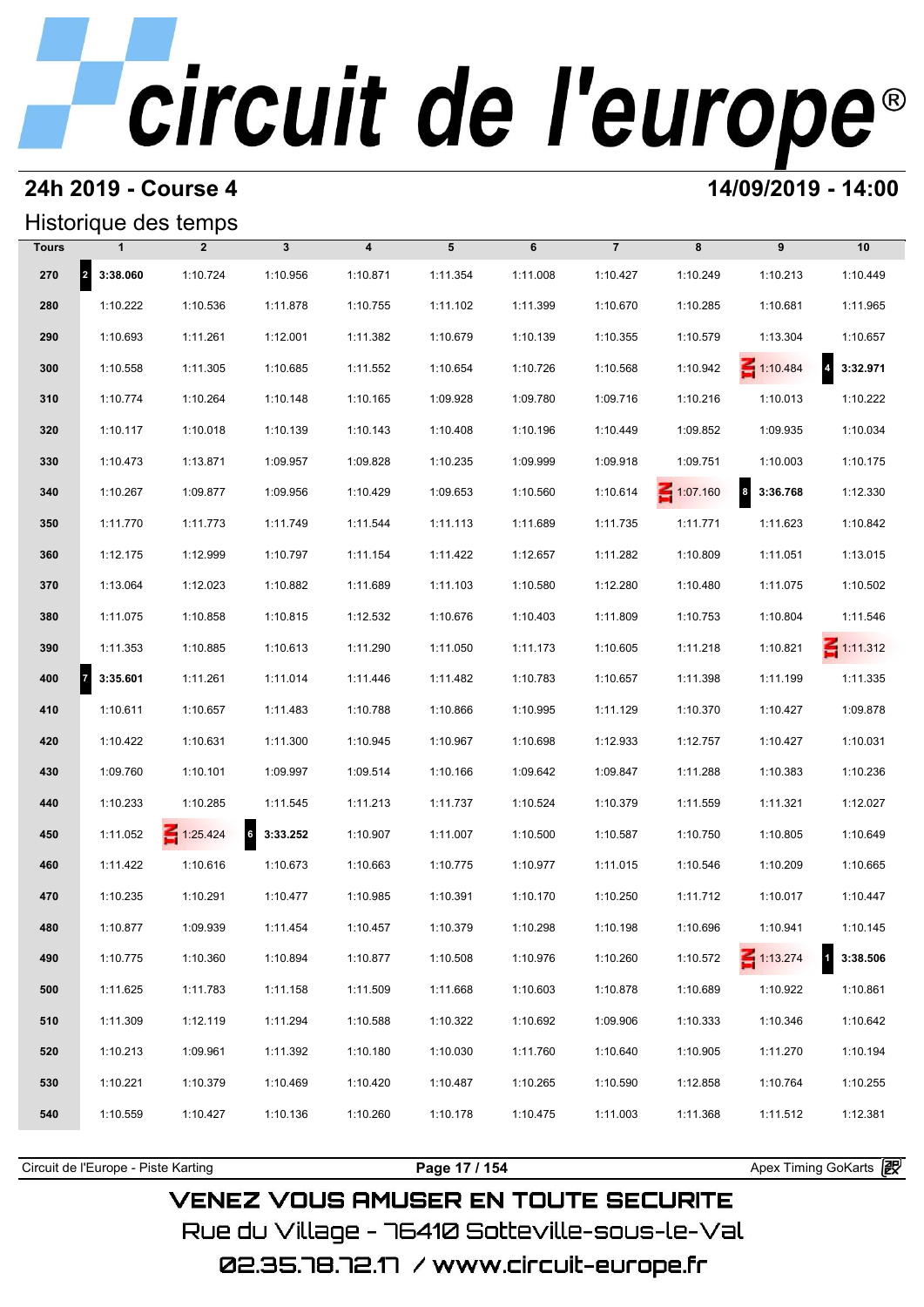## **24h 2019 - Course 4 14/09/2019 - 14:00**

### Historique des temps

|              |              | Historique des temps |                          |                         |                 |                                      |                 |            |          |          |
|--------------|--------------|----------------------|--------------------------|-------------------------|-----------------|--------------------------------------|-----------------|------------|----------|----------|
| <b>Tours</b> | $\mathbf{1}$ | $\overline{2}$       | $\mathbf{3}$             | $\overline{\mathbf{4}}$ | 5               | 6                                    | $\overline{7}$  | 8          | 9        | 10       |
| 550          | 1:11.500     | $\leq 1:09.905$      | 2 6:24.293               | 1:12.727                | 1:11.314        | 1:10.736                             | 1:10.784        | 1:10.239   | 1:10.811 | 1:10.256 |
| 560          | 1:11.024     | 1:10.830             | 1:10.924                 | 1:10.665                | 1:12.035        | 1:10.425                             | 1:10.318        | 1:10.466   | 1:10.180 | 1:10.802 |
| 570          | 1:11.862     | 1:11.366             | 1:10.590                 | 1:10.989                | 1:10.831        | 1:10.290                             | 1:10.346        | 1:11.100   | 1:10.922 | 1:10.338 |
| 580          | 1:10.494     | 1:10.630             | 1:10.288                 | 1:10.415                | 1:10.271        | 1:10.444                             | 1:10.148        | 1:11.339   | 1:10.530 | 1:11.101 |
| 590          | 1:10.877     | 1:11.764             | 1:10.854                 | 1:10.716                | 1:10.548        | 1:11.345                             | 1:11.331        | 1:13.333   | 1:14.860 | 1:10.942 |
| 600          | 1:15.234     | $\leq 1:10.063$      | 3 3:32.870               | 1:10.243                | 1:10.522        | 1:09.647                             | 1:09.944        | 1:09.859   | 1:09.577 | 1:09.480 |
| 610          | 1:09.853     | 1:09.310             | 1:09.895                 | 1:09.339                | 1:10.117        | 1:09.348                             | 1:09.569        | 1:10.281   | 1:09.451 | 1:09.324 |
| 620          | 1:09.660     | 1:09.311             | 1:09.142                 | 1:09.834                | 1:10.186        | 1:09.259                             | 1:09.738        | 1:10.429   | 1:09.542 | 1:09.222 |
| 630          | 1:09.211     | 1:09.883             | 1:09.306                 | 1:09.446                | 1:09.185        | 1:09.624                             | 1:09.223        | 1:09.500   | 1:09.542 | 1:09.173 |
| 640          | 1:09.249     | 1:09.668             | 1:09.250                 | 1:09.280                | 1:09.353        | 1:09.188                             | 1:09.934        | 1:11.481   | 1:09.257 | 1:12.925 |
| 650          | 1:09.361     | 1:09.202             | 1:09.494                 | 1:09.162                | $\leq 1:05.583$ | $\overline{\phantom{a}}$<br>3:38.238 | 1:11.603        | 1:12.073   | 1:12.433 | 1:11.091 |
| 660          | 1:12.160     | 1:12.351             | 1:11.037                 | 1:11.154                | 1:10.950        | 1:11.193                             | 1:10.755        | 1:11.323   | 1:10.668 | 1:10.539 |
| 670          | 1:11.794     | 1:10.765             | 1:10.752                 | 1:10.739                | 1:11.844        | 1:10.752                             | 1:10.462        | 1:10.436   | 1:11.171 | 1:11.022 |
| 680          | 1:10.630     | 1:10.972             | 1:10.600                 | 1:10.819                | 1:10.854        | 1:10.949                             | 1:12.161        | 1:10.560   | 1:10.478 | 1:10.663 |
| 690          | 1:10.939     | 1:11.285             | 1:12.020                 | 1:11.565                | 1:11.327        | 1:10.134                             | 1:10.273        | 1:10.700   | 1:10.755 | 1:10.460 |
| 700          | 1:10.265     | 1:10.775             | 1:10.727                 | 1:11.307                | 1:11.492        | 1:10.382                             | $\leq 1:07.025$ | 4 3:33.435 | 1:09.883 | 1:11.023 |
| 710          | 1:10.037     | 1:10.128             | 1:10.358                 | 1:09.755                | 1:09.916        | 1:09.592                             | 1:09.822        | 1:09.859   | 1:10.690 | 1:10.131 |
| 720          | 1:09.411     | 1:10.411             | 1:09.679                 | 1:09.766                | 1:10.261        | 1:09.984                             | 1:09.686        | 1:10.164   | 1:09.526 | 1:10.513 |
| 730          | 1:09.421     | 1:09.934             | 1:09.832                 | 1:09.684                | 1:09.499        | 1:09.959                             | 1:09.829        | 1:09.582   | 1:09.265 | 1:09.541 |
| 740          | 1:09.598     | 1:09.468             | 1:09.681                 | 1:09.377                | 1:09.669        | 1:09.796                             | 1:09.374        | 1:09.765   | 1:09.373 | 1:09.780 |
| 750          | 1:09.284     | 1:09.955             | 1:12.227                 | 1:09.602                | 1:09.349        | 1:09.546                             | 1:09.512        | 1:09.825   | 1:09.489 | 1:05.778 |
| 760          | 3:38.082     | 1:11.724             | 1:10.665                 | 1:10.430                | 1:11.404        | 1:10.340                             | 1:11.986        | 1:11.101   | 1:10.409 | 1:10.179 |
| 770          | 1:12.849     | 1:10.139             | 1:10.201                 | 1:10.569                | 1:10.204        | 1:10.419                             | 1:10.230        | 1:10.276   | 1:10.357 | 1:10.713 |
| 780          | 1:10.625     | 1:10.836             | 1:11.138                 | 1:10.931                | 1:10.244        | 1:11.744                             | 1:10.534        | 1:10.859   | 1:10.430 | 1:10.195 |
| 790          | 1:10.172     | 1:10.284             | 1:10.836                 | 1:10.444                | 1:10.606        | 1:10.255                             | 1:10.011        | 1:10.751   | 1:10.152 | 1:10.445 |
| 800          | 1:10.327     | 1:10.730             | 1:10.218                 | 1:10.178                | 1:10.262        | 1:10.887                             | 1:10.764        | 1:10.270   | 1:10.016 | 1:10.306 |
| 810          | 1:11.257     | 1:05.666             | $\mathbf{z}$<br>3:37.823 | 1:10.639                | 1:10.475        | 1:10.455                             | 1:10.374        | 1:10.419   | 1:10.400 | 1:11.334 |
| 820          | 1:10.798     | 1:10.100             | 1:10.203                 | 1:10.482                | 1:10.138        | 1:10.024                             | 1:10.993        | 1:09.836   | 1:10.351 | 1:09.936 |
|              |              |                      |                          |                         |                 |                                      |                 |            |          |          |

Circuit de l'Europe - Piste Karting **Page 18 / 154 Page 18 / 154** Apex Timing GoKarts **in Apex** 

## **VENEZ VOUS AMUSER EN TOUTE SECURITE** Rue du Village – 76410 Sotteville-sous-le-Val 02.35.78.72.17 /www.circuit-europe.fr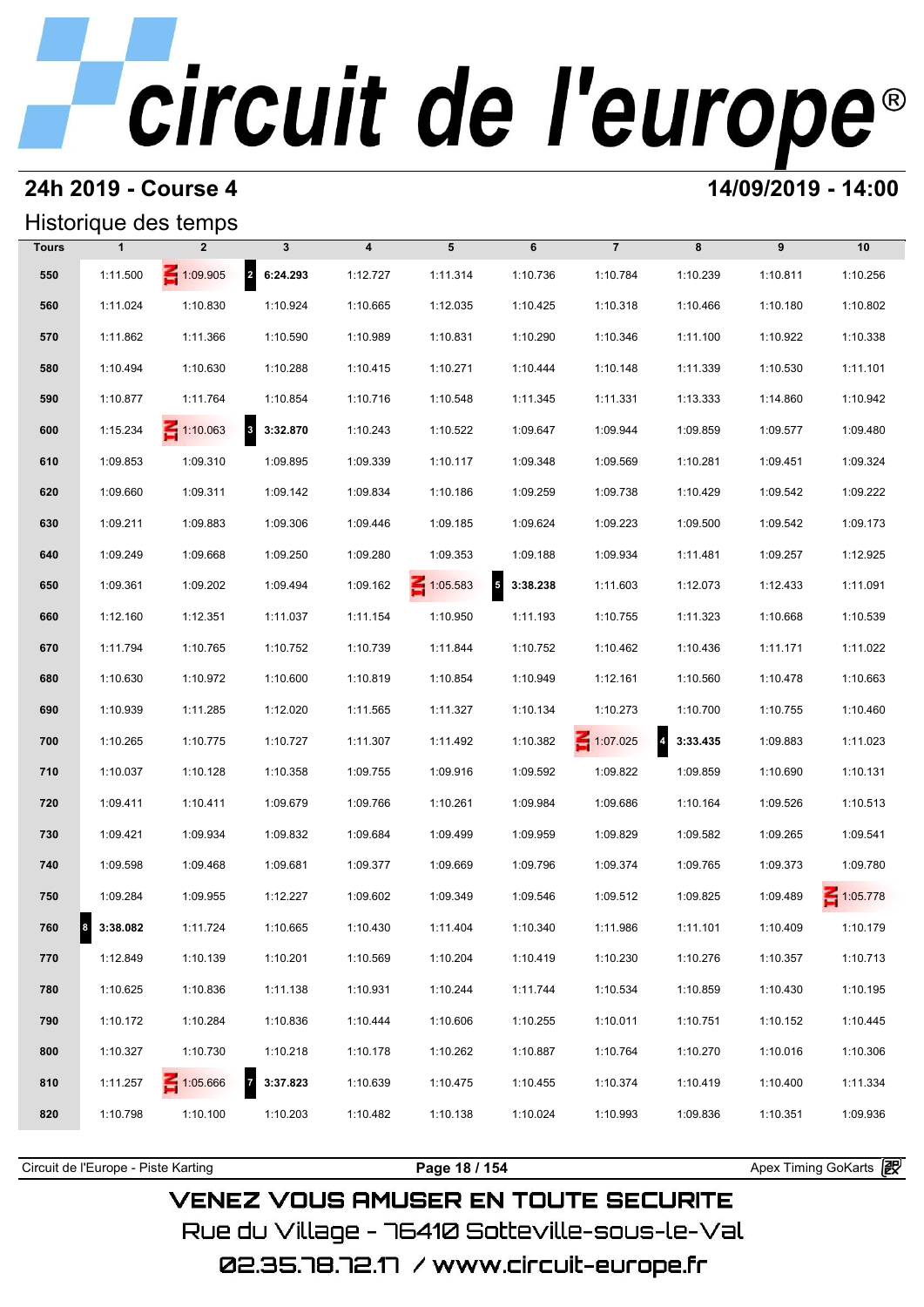## **24h 2019 - Course 4 14/09/2019 - 14:00**

### Historique des temps

|              | Historique des temps |                 |                            |                         |                                     |                 |                |          |          |                 |
|--------------|----------------------|-----------------|----------------------------|-------------------------|-------------------------------------|-----------------|----------------|----------|----------|-----------------|
| <b>Tours</b> | $\mathbf{1}$         | $\overline{2}$  | $\mathbf{3}$               | $\overline{\mathbf{4}}$ | 5                                   | 6               | $\overline{7}$ | 8        | 9        | 10              |
| 830          | 1:10.250             | 1:09.965        | 1:09.858                   | 1:10.155                | 1:10.842                            | 1:09.891        | 1:09.985       | 1:09.843 | 1:09.460 | 1:09.381        |
| 840          | 1:09.493             | 1:10.404        | 1:09.698                   | 1:09.432                | 1:09.543                            | $\leq 1:06.063$ | 3:32.077       | 1:09.536 | 1:09.542 | 1:09.300        |
| 850          | 1:10.316             | 1:09.981        | 1:09.539                   | 1:09.492                | 1:10.045                            | 1:09.628        | 1:09.472       | 1:10.153 | 1:09.490 | 1:09.894        |
| 860          | $\leq 1:04.733$      | $6$ 3:32.722    | 1:11.041                   | 1:10.656                | 1:10.250                            | 1:10.293        | 1:09.900       | 1:09.831 | 1:09.981 | 1:10.655        |
| 870          | 1:10.176             | 1:11.374        | 1:09.855                   | 1:10.363                | 1:10.328                            | 1:10.082        | 1:10.146       | 1:11.657 | 1:10.165 | 1:09.891        |
| 880          | 1:09.834             | 1:09.991        | 1:09.666                   | 1:10.456                | 1:10.994                            | 1:09.739        | 1:09.732       | 1:10.306 | 1:10.203 | 1:09.867        |
| 890          | 1:09.758             | 1:11.032        | 1:12.339                   | 1:09.782                | 1:09.833                            | 1:10.318        | 1:10.047       | 1:10.079 | 1:09.693 | 1:11.971        |
| 900          | 1:13.538             | 1:10.654        | 1:10.152                   | 1:09.783                | 1:10.268                            | 1:10.528        | 1:09.771       | 1:09.984 | 1:09.875 | 1:09.609        |
| 910          | 1:11.035             | $\leq 1:04.834$ | $\overline{1}$<br>3:33.499 | 1:11.003                | 1:10.082                            | 1:09.996        | 1:10.189       | 1:09.967 | 1:10.994 | 1:10.270        |
| 920          | 1:10.340             | 1:10.159        | 1:12.465                   | 1:10.161                | $\leq 1:05.399$                     | 5:21.988        | 1:10.277       | 1:10.075 | 1:10.497 | 1:10.476        |
| 930          | 1:10.028             | 1:10.646        | 1:10.407                   | 1:12.065                | 1:10.009                            | 1:10.363        | 1:09.906       | 1:09.801 | 1:09.966 | 1:10.400        |
| 940          | 1:09.999             | 1:09.983        | 1:09.691                   | 1:10.170                | 1:11.188                            | 1:10.121        | 1:10.068       | 1:09.831 | 1:09.819 | 1:10.181        |
| 950          | 1:10.875             | 1:10.269        | 1:10.985                   | 1:10.051                | 1:09.955                            | 1:11.378        | 1:11.278       | 1:10.084 | 1:10.017 | 1:10.400        |
| 960          | 1:10.558             | 1:09.795        | 1:09.842                   | $\leq 1:05.948$         | $\overline{\mathbf{2}}$<br>3:39.322 | 1:10.956        | 1:10.453       | 1:10.261 | 1:10.690 | 1:10.266        |
| 970          | 1:10.629             | 1:10.541        | 1:10.374                   | 1:10.151                | 1:10.033                            | 1:10.373        | 1:10.172       | 1:10.648 | 1:10.460 | 1:10.363        |
| 980          | 1:10.587             | 1:10.721        | 1:10.368                   | 1:10.183                | 1:10.614                            | 1:10.137        | 1:10.381       | 1:10.420 | 1:10.383 | 1:10.514        |
| 990          | 1:10.002             | 1:10.332        | 1:10.522                   | 1:10.020                | 1:10.443                            | 1:10.078        | 1:10.147       | 1:10.264 | 1:12.185 | 1:10.132        |
| 1000         | 1:09.936             | 1:10.685        | $\leq 1:08.218$            | 5<br>3:33.505           | 1:10.694                            | 1:10.556        | 1:10.655       | 1:10.487 | 1:10.382 | 1:10.229        |
| 1010         | 1:10.708             | 1:10.356        | 1:11.295                   | 1:10.068                | 1:10.352                            | 1:10.707        | 1:10.543       | 1:10.325 | 1:10.332 | 1:10.431        |
| 1020         | 1:10.103             | 1:06.554        | 3:34.012                   | 1:10.433                | 1:10.529                            | 1:10.388        | 1:10.495       | 1:10.389 | 1:10.597 | 1:12.456        |
| 1030         | 1:09.968             | 1:10.462        | 1:10.076                   | 1:10.515                | 1:10.576                            | 1:10.017        | 1:10.218       | 1:10.396 | 1:09.982 | 1:10.021        |
| 1040         | 1:10.188             | 1:09.764        | 1:10.344                   | 1:07.155                | 3:36.122                            | 1:10.431        | 1:10.639       | 1:10.465 | 1:10.835 | 1:09.954        |
| 1050         | 1:11.465             | 1:11.106        | 1:10.909                   | 1:10.412                | 1:10.361                            | 1:10.043        | 1:10.053       | 1:10.235 | 1:11.020 | $\leq 1:06.562$ |
| 1060         | 3:32.817<br>3        | 1:09.776        | 1:09.522                   | 1:09.530                | 1:09.501                            | 1:09.765        | 1:09.331       | 1:09.333 | 1:09.355 | 1:09.299        |
| 1070         | 1:09.498             | 1:09.911        | 1:09.789                   | 1:09.558                | 1:09.395                            | 1:09.123        | 1:09.240       | 1:09.499 | 1:09.747 | 1:09.266        |
| 1080         | 1:09.331             | 1:09.261        | 1:09.389                   | 1:09.618                | 1:09.815                            | 1:10.281        | 1:09.424       | 1:10.002 | 1:09.360 | 1:09.631        |
| 1090         | 1:09.597             | 1:09.529        | 1:09.498                   | 1:09.270                | 1:09.651                            | 1:09.431        | 1:09.443       | 1:09.520 | 1:09.791 | 1:09.282        |
| 1100         | 1:09.324             | 1:09.639        | 1:09.456                   | 1:09.939                | 1:10.446                            | 1:09.323        | 1:09.669       | 1:09.327 | 1:09.572 | 1:09.432        |
|              |                      |                 |                            |                         |                                     |                 |                |          |          |                 |

**VENEZ VOUS AMUSER EN TOUTE SECURITE** Rue du Village – 76410 Sotteville-sous-le-Val 02.35.78.72.17 / www.circuit-europe.fr

Circuit de l'Europe - Piste Karting **Page 19 / 154 Page 19 / 154** Apex Timing GoKarts **in Apex**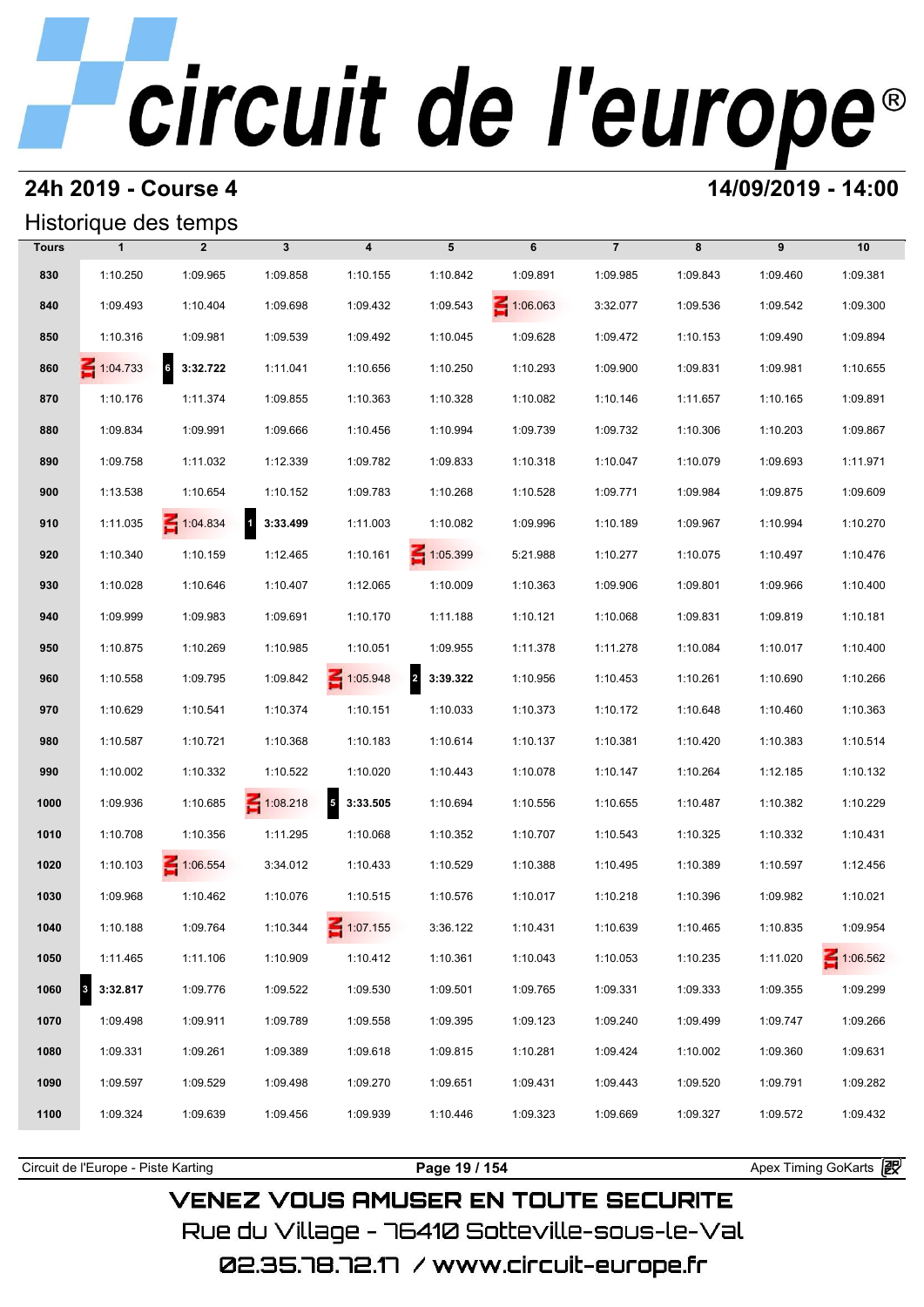## **24h 2019 - Course 4 14/09/2019 - 14:00**

### Historique des temps

|              |          | Historique des temps |          |                            |             |          |          |          |          |          |
|--------------|----------|----------------------|----------|----------------------------|-------------|----------|----------|----------|----------|----------|
| <b>Tours</b> |          | $\mathbf{2}$         | 3        | 4                          | 5           | 6        |          | 8        | 9        | 10       |
| 1110         | 1:09.608 | 1:09.518             | 1:05.326 | 3:32.712<br>$\overline{4}$ | $-1:06.773$ | 3:31.635 | 1:10.250 | 1:09.970 | 1:05.432 | 3:32.203 |
| 1120         | 1:10.317 | 1:05.296             | 3:33.026 | 1:10.078                   | 1:09.721    | 1:09.987 | 1:09.777 | 1:09.850 | 1:09.907 | 1:09.992 |
| 1130         | 1:10.140 | 1:09.487             | 1:09.598 | 1:09.729                   | 1:09.738    | 1:10.051 | 1:09.658 | 1:09.693 | 1:09.852 | 1:09.789 |
| 1140         | 1:09.637 | 1:09.985             | 1:10.906 | 1:09.905                   | 1:09.873    | 1:09.887 | 1:09.747 | 1:09.851 | 1:09.809 | 1:09.767 |
| 1150         | 1:09.712 | 1:10.155             | 1:09.580 | 1:10.087                   | 1:09.667    | 1:09.467 | 1:09.838 | 1:09.937 | 1:10.072 | 1:09.831 |
| 1160         | 1:09.787 | 1:09.809             |          |                            |             |          |          |          |          |          |

Circuit de l'Europe - Piste Karting **Page 20 / 154 Page 20 / 154** Apex Timing GoKarts **in** 

## **VENEZ VOUS AMUSER EN TOUTE SECURITE** Rue du Village – 76410 Sotteville-sous-le-Val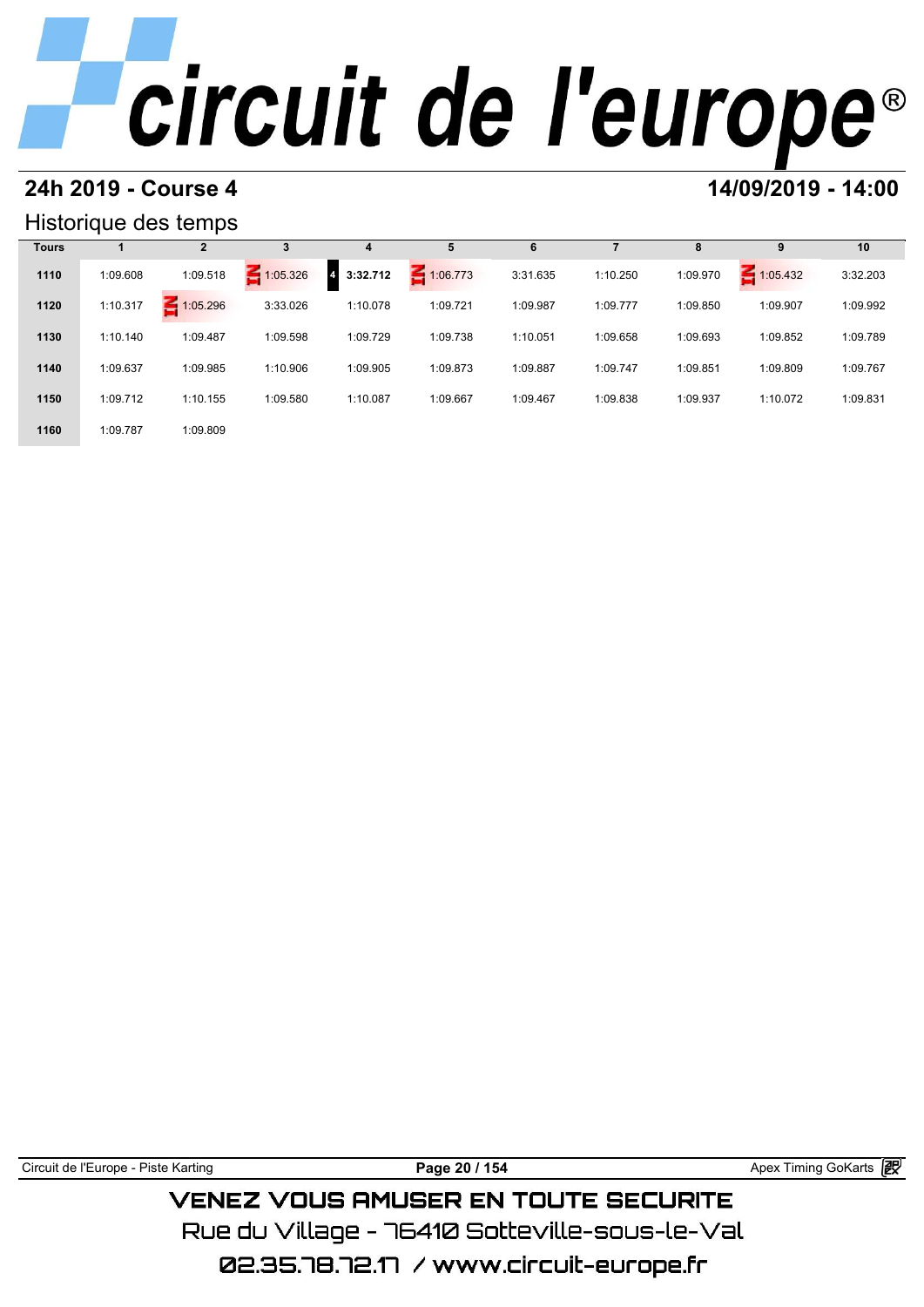# **24h 2019 - Course 4 12000 12000 14/09/2019 - 14:00**

### Historique des temps

## **26 - ORKA EMERIC**

|              | 26 - ORKA EMERIC                    |                                     |              |                            | <b>1 JEREMY</b> |                  |                               |               | 4 ARNAUD C   | <b>5 FRANCOIS A</b>        |
|--------------|-------------------------------------|-------------------------------------|--------------|----------------------------|-----------------|------------------|-------------------------------|---------------|--------------|----------------------------|
| <b>Tours</b> | $\mathbf{1}$                        | $\overline{2}$                      | $\mathbf{3}$ | 4                          | 5               | 2 GREGORY L<br>6 | 8 GREGORY H<br>$\overline{7}$ | 8             | 9            | 10                         |
|              | 2 1:15.727                          | 1:12.054                            | 1:11.626     | 1:10.624                   | 1:10.537        | 1:10.213         | 1:10.419                      | 1:10.298      | 1:10.012     | 1:10.187                   |
| 10           | 1:10.089                            | 1:10.670                            | 1:10.263     | 1:10.015                   | 1:10.062        | 1:10.110         | 1:10.073                      | 1:10.191      | 1:10.255     | 1:10.044                   |
| 20           | 1:10.052                            | 1:10.183                            | 1:10.161     | 1:10.028                   | 1:10.177        | 1:09.990         | 1:10.182                      | 1:10.032      | 1:10.191     | 1:10.198                   |
| 30           | 1:10.090                            | 1:10.195                            | 1:10.197     | 1:10.143                   | 1:10.270        | 1:10.104         | 1:10.953                      | 1:10.068      | 1:10.201     | 1:10.320                   |
| 40           | 1:10.108                            | 1:10.076                            | 1:10.106     | 1:10.086                   | 1:10.568        | 1:10.245         | 1:10.520                      | 1:10.541      | 1:10.314     | 1:10.267                   |
| 50           | 1:07.219                            | $\overline{\mathbf{4}}$<br>3:36.947 | 1:10.819     | 1:11.052                   | 1:10.778        | 1:11.068         | 1:10.609                      | 1:10.687      | 1:10.613     | 1:10.771                   |
| 60           | 1:10.511                            | 1:10.523                            | 1:10.746     | 1:10.875                   | 1:10.712        | 1:10.329         | 1:10.441                      | 1:10.758      | 1:10.809     | 1:10.759                   |
| 70           | 1:11.283                            | 1:11.057                            | 1:11.253     | 1:11.093                   | 1:11.000        | 1:11.083         | 1:11.253                      | 1:10.495      | 1:10.830     | 1:10.598                   |
| 80           | 1:10.896                            | 1:11.173                            | 1:11.408     | 1:11.789                   | 1:10.603        | 1:10.392         | 1:11.918                      | 1:11.631      | 1:11.395     | 1:12.357                   |
| 90           | 1:10.920                            | 1:11.099                            | 1:10.572     | 1:10.971                   | 1:10.993        | 1:10.648         | 1:11.066                      | 1:10.919      | 1:11.072     | 1:10.722                   |
| 100          | $\leq 1:09.113$                     | $\overline{\mathbf{5}}$<br>3:48.953 | 1:11.748     | 1:11.513                   | 1:12.604        | 1:11.738         | 1:11.576                      | 1:11.025      | 1:11.427     | 1:10.856                   |
| 110          | 1:10.788                            | 1:11.174                            | 1:11.114     | 1:11.605                   | 1:11.043        | 1:10.833         | 1:11.108                      | 1:10.861      | 1:11.314     | 1:10.943                   |
| 120          | 1:11.192                            | 1:11.825                            | 1:11.432     | 1:10.663                   | 1:11.630        | 1:11.929         | 1:11.449                      | 1:11.388      | 1:11.530     | 1:11.226                   |
| 130          | 1:10.975                            | 1:11.489                            | 1:11.210     | 1:10.824                   | 1:11.868        | 1:11.295         | 1:11.292                      | 1:10.994      | 1:10.638     | $\leq 1:17.909$            |
| 140          | 3:36.304                            | 1:11.002                            | 1:11.452     | 1:11.071                   | 1:11.353        | 1:11.233         | 1:11.262                      | 1:11.030      | 1:11.420     | 1:11.215                   |
| 150          | 1:10.564                            | 1:11.292                            | 1:11.077     | 1:11.580                   | 1:11.337        | 1:11.256         | 1:11.033                      | 1:11.198      | 1:10.812     | 1:10.871                   |
| 160          | 1:10.937                            | 1:11.095                            | 1:12.082     | 1:10.941                   | 1:11.436        | 1:11.675         | 1:10.917                      | 1:10.706      | 1:10.980     | 1:10.769                   |
| 170          | 1:11.075                            | 1:10.827                            | 1:10.477     | 1:10.702                   | 1:11.732        | 1:11.225         | 1:10.758                      | 1:10.361      | 1:10.990     | 1:11.849                   |
| 180          | 1:12.196                            | 1:10.655                            | 1:10.915     | 1:10.774                   | 1:10.800        | 1:11.018         | 1:10.960                      | 1:11.090      | 1:10.970     | $\leq 1:07.623$            |
| 190          | 3:35.034<br>3                       | 1:11.314                            | 1:10.922     | 1:11.011                   | 1:11.445        | 1:10.814         | 1:11.590                      | 1:10.737      | 1:11.225     | 1:11.048                   |
| 200          | 1:10.773                            | 1:11.331                            | 1:10.774     | 1:10.403                   | 1:10.454        | 1:10.574         | 1:10.577                      | 1:10.482      | 1:12.448     | 1:11.045                   |
| 210          | 1:13.121                            | 1:10.693                            | 1:10.754     | 1:10.887                   | 1:10.509        | 1:10.544         | 1:11.184                      | 1:10.530      | 1:10.843     | 1:10.984                   |
| 220          | 1:11.349                            | 1:10.803                            | 1:10.578     | 1:10.628                   | 1:10.644        | 1:11.187         | 1:10.832                      | 1:10.760      | 1:10.619     | 1:10.345                   |
| 230          | 1:10.555                            | 1:10.741                            | 1:10.539     | 1:10.470                   | 1:11.354        | 1:11.682         | 1:10.957                      | 1:10.633      | $- 1:07.426$ | $\overline{2}$<br>3:34.856 |
| 240          | 1:10.377                            | 1:10.026                            | 1:10.072     | 1:10.298                   | 1:10.673        | 1:10.764         | 1:10.076                      | 1:09.856      | 1:09.944     | 1:10.533                   |
| 250          | 1:11.248                            | 1:10.050                            | 1:06.570     | $\overline{4}$<br>3:32.943 | 1:11.032        | 1:10.647         | 1:10.565                      | 1:11.055      | 1:10.713     | 1:10.608                   |
| 260          | 1:10.630                            | 1:10.735                            | 1:10.865     | 1:10.756                   | 1:10.992        | 1:10.563         | 1:04.585                      | 5<br>3:36.387 | 1:11.208     | 1:11.181                   |
|              | Circuit de l'Europe - Piste Karting |                                     |              |                            | Page 21 / 154   |                  |                               |               |              | Apex Timing GoKarts 2      |

02.35.78.72.17 /www.circuit-europe.fr

Rue du Village – 76410 Sotteville-sous-le-Val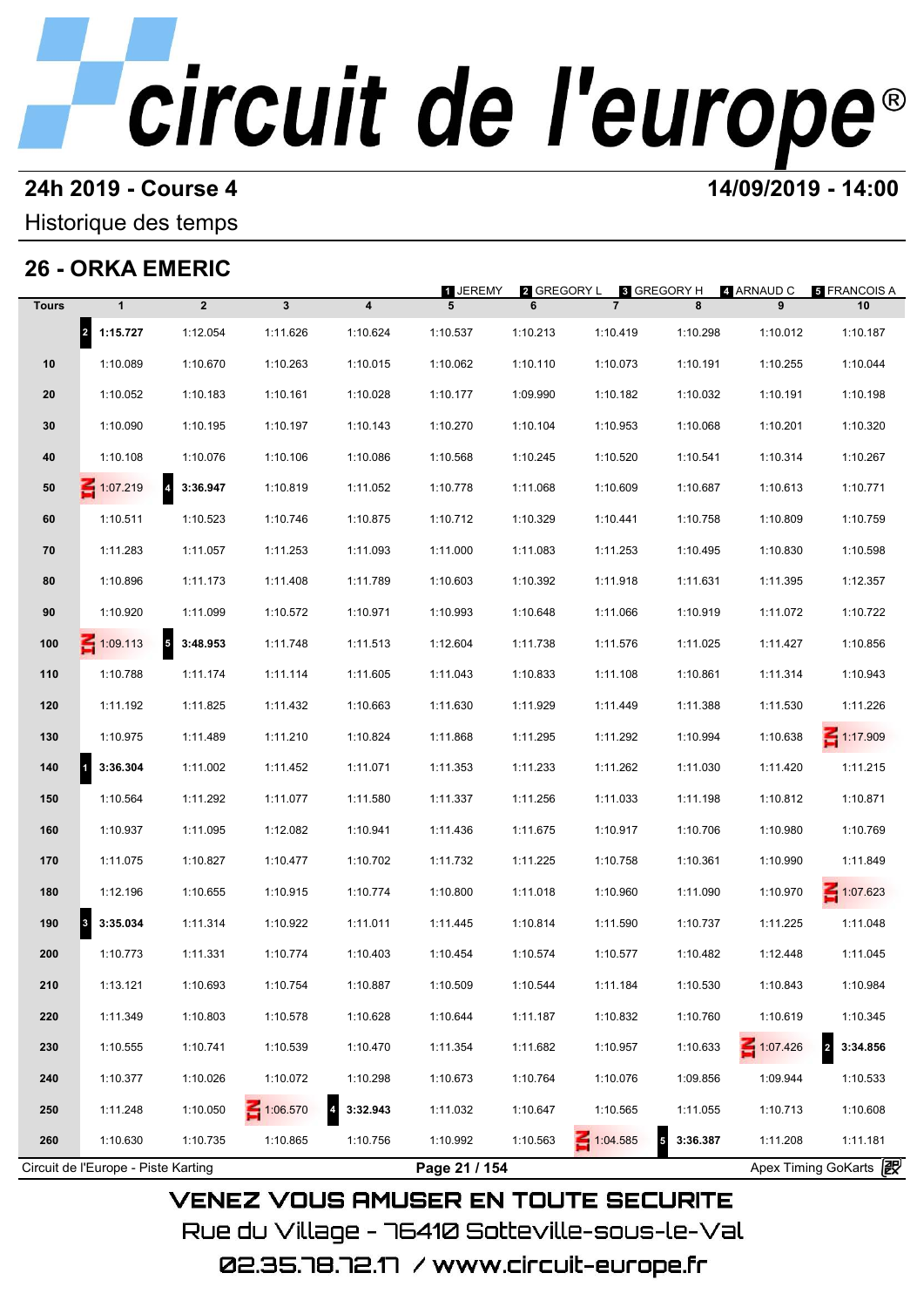## **24h 2019 - Course 4 14/09/2019 - 14:00**

## Historique des temps

|              |                 | Historique des temps |                            |                         |          |                 |                              |                 |                 |                            |
|--------------|-----------------|----------------------|----------------------------|-------------------------|----------|-----------------|------------------------------|-----------------|-----------------|----------------------------|
| <b>Tours</b> | $\mathbf{1}$    | $\overline{2}$       | $\mathbf{3}$               | $\overline{\mathbf{4}}$ | 5        | 6               | $\overline{7}$               | 8               | 9               | 10                         |
| 270          | 1:11.381        | 1:10.907             | 1:11.036                   | 1:11.076                | 1:11.039 | 1:10.706        | 1:11.138                     | 1:11.866        | 1:11.224        | 1:10.969                   |
| 280          | 1:10.918        | $\leq 1:06.892$      | 14:05.043                  | 1:10.998                | 1:10.952 | 1:10.638        | 1:10.799                     | 1:10.368        | 1:10.542        | 1:10.836                   |
| 290          | 1:10.747        | 1:10.665             | 1:10.775                   | 1:10.642                | 1:10.519 | $\leq 1:08.544$ | $\boldsymbol{3}$<br>3:33.411 | 1:10.847        | 1:11.134        | 1:10.580                   |
| 300          | 1:11.124        | 1:10.144             | 1:11.423                   | 1:10.131                | 1:10.425 | 1:09.979        | 1:10.073                     | 1:10.151        | 1:10.277        | 1:10.600                   |
| 310          | 1:10.333        | 1:04.610             | 2 3:34.024                 | 1:10.423                | 1:10.018 | 1:10.115        | 1:09.846                     | 1:09.727        | 1:09.846        | 1:09.958                   |
| 320          | 1:09.809        | 1:09.830             | 1:10.477                   | 1:10.247                | 1:10.719 | 1:09.931        | 1:10.321                     | 1:10.801        | 1:10.314        | 1:11.257                   |
| 330          | 1:10.513        | 1:10.155             | 1:10.869                   | 1:10.833                | 1:10.117 | 1:09.948        | 1:10.050                     | 1:10.343        | 1:10.628        | 1:10.436                   |
| 340          | 1:11.718        | 1:10.070             | 1:10.553                   | 1:10.251                | 1:10.129 | 1:09.910        | 1:10.555                     | 1:09.792        | 1:09.992        | 1:09.997                   |
| 350          | 1:09.966        | 1:10.474             | 1:11.822                   | 1:11.498                | 1:10.621 | 1:11.129        | 1:11.241                     | 1:11.283        | 1:10.742        | 1:11.410                   |
| 360          | $\leq 1:07.227$ | $5$ 3:46.886         | 1:11.077                   | 1:11.993                | 1:11.945 | 1:12.155        | 1:12.734                     | 1:12.444        | 1:11.120        | 1:10.761                   |
| 370          | 1:11.211        | 1:11.067             | 1:11.186                   | 1:11.258                | 1:11.096 | 1:11.125        | 1:11.224                     | 1:10.628        | 1:10.832        | 1:11.098                   |
| 380          | 1:11.379        | 1:11.283             | 1:11.071                   | 1:11.131                | 1:10.747 | 1:11.242        | 1:11.497                     | 1:11.388        | 1:11.101        | 1:10.886                   |
| 390          | 1:10.703        | 1:11.142             | 1:10.921                   | 1:11.309                | 1:11.439 | 1:11.100        | 1:10.780                     | 1:10.941        | 1:10.964        | 1:10.960                   |
| 400          | 1:10.850        | 1:12.072             | 1:10.877                   | 1:10.955                | 1:10.926 | 1:10.841        | 1:10.756                     | 1:10.964        | $\leq 1:07.036$ | $\overline{4}$<br>3:33.916 |
| 410          | 1:10.559        | 1:10.408             | 1:10.445                   | 1:10.555                | 1:10.401 | 1:11.712        | 1:10.569                     | 1:10.423        | 1:10.758        | 1:12.869                   |
| 420          | 1:11.534        | 1:11.266             | 1:10.401                   | 1:10.404                | 1:10.386 | 1:10.500        | 1:10.760                     | 1:10.826        | 1:10.575        | 1:10.798                   |
| 430          | 1:10.506        | 1:11.011             | 1:10.685                   | 1:10.551                | 1:10.490 | 1:12.704        | 1:10.709                     | 1:10.716        | 1:10.896        | 1:10.611                   |
| 440          | 1:12.745        | 1:10.814             | 1:10.375                   | 1:10.692                | 1:10.443 | 1:10.545        | 1:10.723                     | 1:10.547        | 1:10.521        | 1:10.535                   |
| 450          | 1:10.365        | 1:10.487             | 1:10.823                   | 1:10.982                | 1:10.686 | 1:10.380        | 1:10.477                     | 1:10.524        | 1:10.957        | 1:10.629                   |
| 460          | 1:10.572        | $\leq 1:05.051$      | $\overline{1}$<br>3:38.005 | 1:11.225                | 1:11.330 | 1:11.270        | 1:11.187                     | 1:11.180        | 1:11.163        | 1:10.931                   |
| 470          | 1:10.649        | 1:11.295             | 1:11.793                   | 1:10.382                | 1:10.524 | 1:10.867        | 1:10.762                     | 1:11.133        | 1:13.099        | 1:10.622                   |
| 480          | 1:12.144        | 1:11.127             | 1:10.250                   | 1:10.258                | 1:10.459 | 1:10.537        | 1:11.213                     | 1:10.469        | 1:11.333        | 1:10.659                   |
| 490          | 1:11.325        | 1:10.670             | 1:10.443                   | 1:11.574                | 1:10.686 | 1:10.466        | 1:11.221                     | 1:11.921        | 1:10.898        | 1:10.529                   |
| 500          | 1:10.533        | 1:10.557             | 1:10.413                   | 1:10.238                | 1:10.604 | 1:10.788        | 1:10.512                     | $\leq 1:07.908$ | 3<br>3:33.753   | 1:11.133                   |
| 510          | 1:11.173        | 1:10.358             | 1:10.770                   | 1:10.647                | 1:10.423 | 1:11.003        | 1:11.394                     | 1:10.720        | 1:10.950        | 1:11.117                   |
| 520          | 1:10.919        | 1:10.695             | 1:11.038                   | 1:10.516                | 1:10.814 | 1:11.477        | 1:10.460                     | 1:10.880        | 1:10.606        | 1:10.456                   |
| 530          | 1:10.356        | 1:10.651             | 1:10.411                   | 1:11.132                | 1:10.204 | 1:10.384        | 1:10.441                     | 1:10.735        | 1:11.304        | 1:10.726                   |
| 540          | 1:11.229        | 1:10.335             | 1:10.561                   | 1:10.594                | 1:10.568 | 1:10.693        | 1:10.691                     | 1:10.473        | 1:10.818        | 1:10.678                   |
|              |                 |                      |                            |                         |          |                 |                              |                 |                 |                            |

**VENEZ VOUS AMUSER EN TOUTE SECURITE** Rue du Village – 76410 Sotteville-sous-le-Val

Circuit de l'Europe - Piste Karting **Page 22 / 154 Page 22 / 154** Apex Timing GoKarts **in**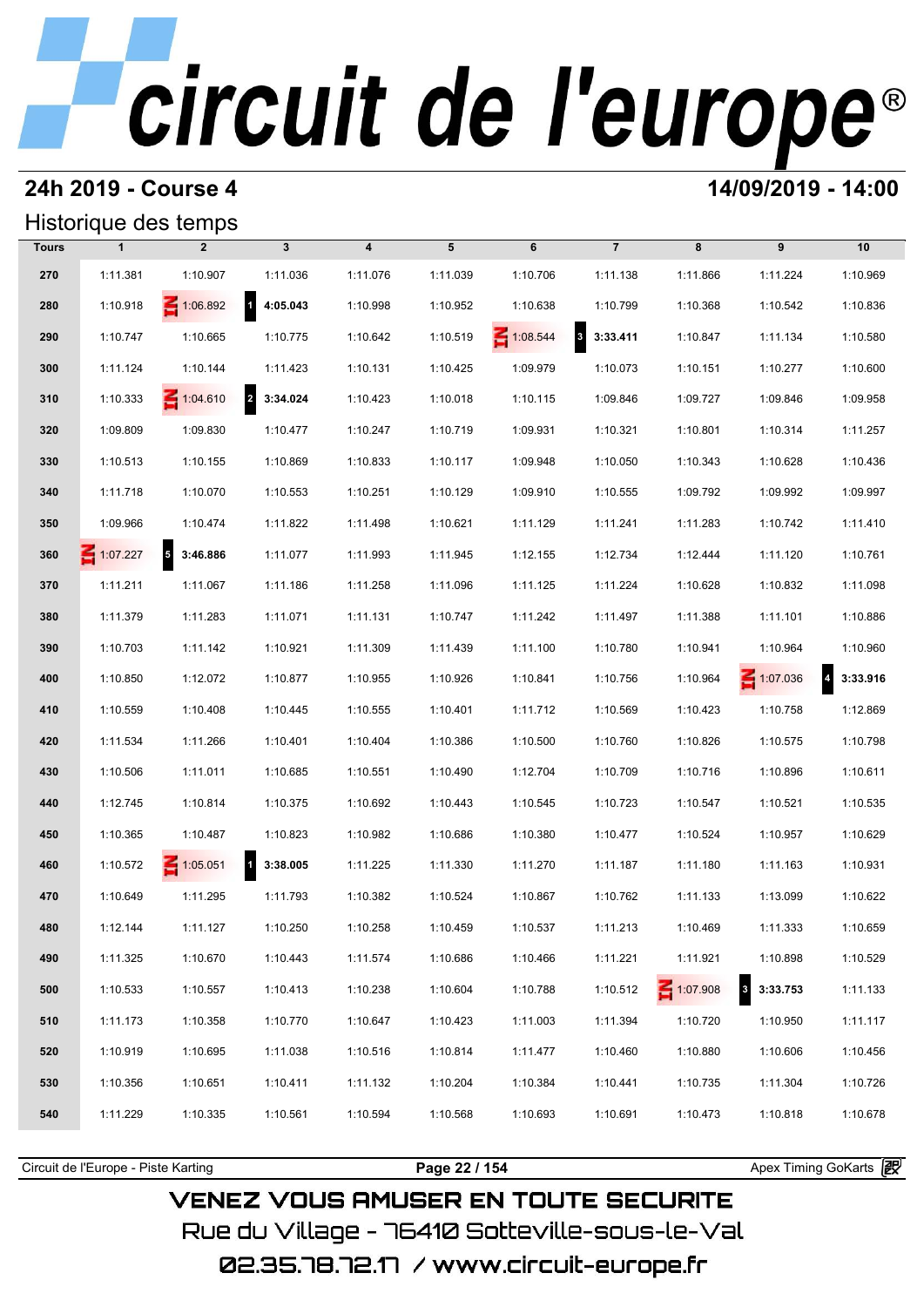# **24h 2019 - Course 4 12000 12000 14/09/2019 - 14:00**

### Historique des temps

|              | Historique des temps                |                                      |                            |          |               |          |                |                                     |          |                            |
|--------------|-------------------------------------|--------------------------------------|----------------------------|----------|---------------|----------|----------------|-------------------------------------|----------|----------------------------|
| <b>Tours</b> |                                     | $\overline{2}$                       | $\mathbf{3}$               | 4        | 5             | 6        | $\overline{7}$ | 8                                   | 9        | 10                         |
| 550          | 1:05.896                            | 2 6:24.722                           | 1:10.717                   | 1:10.539 | 1:11.014      | 1:10.991 | 1:10.175       | 1:10.367                            | 1:10.348 | 1:10.300                   |
| 560          | 1:10.327                            | 1:10.265                             | 1:10.259                   | 1:10.001 | 1:10.140      | 1:10.128 | 1:10.202       | 1:10.138                            | 1:10.206 | 1:10.273                   |
| 570          | 1:10.312                            | 1:10.461                             | 1:10.301                   | 1:10.434 | 1:10.228      | 1:11.408 | 1:10.134       | 1:10.421                            | 1:10.117 | 1:10.088                   |
| 580          | 1:09.903                            | 1:09.853                             | 1:09.785                   | 1:10.212 | 1:11.088      | 1:10.192 | 1:11.514       | 1:11.772                            | 1:11.261 | 1:10.089                   |
| 590          | 1:11.859                            | 1:17.499                             | 1:11.291                   | 1:10.287 | 1:10.289      | 1:11.600 | 1:10.074       | 1:10.676                            | 1:11.295 | 1:10.390                   |
| 600          | 1:10.072                            | 1:04.824                             | $\overline{a}$<br>3:36.631 | 1:11.317 | 1:10.949      | 1:11.287 | 1:10.685       | 1:10.966                            | 1:10.804 | 1:10.945                   |
| 610          | 1:10.500                            | 1:10.502                             | 1:10.709                   | 1:10.488 | 1:10.777      | 1:10.596 | 1:10.781       | 1:10.946                            | 1:10.496 | 1:11.178                   |
| 620          | 1:11.932                            | 1:11.043                             | 1:10.711                   | 1:10.700 | 1:10.818      | 1:10.591 | 1:10.822       | 1:10.656                            | 1:10.733 | 1:10.545                   |
| 630          | 1:11.017                            | 1:10.624                             | 1:10.179                   | 1:10.461 | 1:10.450      | 1:10.401 | 1:10.696       | 1:10.460                            | 1:10.631 | 1:12.270                   |
| 640          | 1:10.490                            | 1:10.663                             | 1:10.757                   | 1:10.654 | 1:10.649      | 1:10.937 | 1:10.659       | 1:10.638                            | 1:10.573 | 1:10.417                   |
| 650          | $\leq 1:04.618$                     | $\overline{\phantom{a}}$<br>3:36.354 | 1:11.119                   | 1:10.711 | 1:10.966      | 1:12.232 | 1:14.515       | 1:10.710                            | 1:10.539 | 1:10.717                   |
| 660          | 1:10.531                            | 1:11.077                             | 1:10.753                   | 1:10.537 | 1:10.586      | 1:12.475 | 1:11.062       | 1:11.381                            | 1:10.456 | 1:10.451                   |
| 670          | 1:10.474                            | 1:10.732                             | 1:11.015                   | 1:10.649 | 1:10.675      | 1:10.694 | 1:10.892       | 1:10.671                            | 1:10.614 | 1:10.367                   |
| 680          | 1:10.415                            | 1:10.705                             | 1:11.200                   | 1:10.438 | 1:10.771      | 1:10.569 | 1:10.902       | 1:10.493                            | 1:10.433 | 1:10.372                   |
| 690          | 1:10.203                            | 1:10.439                             | 1:11.597                   | 1:11.496 | 1:10.652      | 1:10.673 | 1:10.777       | 1:10.467                            | 1:10.329 | 1:11.377                   |
| 700          | 1:06.022                            | 13:35.187                            | 1:11.247                   | 1:11.093 | 1:11.193      | 1:10.963 | 1:10.560       | 1:10.858                            | 1:11.888 | 1:10.408                   |
| 710          | 1:10.618                            | 1:12.060                             | 1:10.465                   | 1:11.314 | 1:10.465      | 1:10.352 | 1:10.520       | 1:10.420                            | 1:10.271 | 1:10.310                   |
| 720          | 1:10.624                            | 1:10.529                             | 1:10.500                   | 1:11.084 | 1:10.571      | 1:11.749 | 1:10.565       | 1:10.362                            | 1:10.521 | 1:10.293                   |
| 730          | 1:10.443                            | 1:10.937                             | 1:10.379                   | 1:10.321 | 1:10.221      | 1:10.101 | 1:10.446       | 1:10.016                            | 1:10.536 | 1:10.318                   |
| 740          | 1:13.021                            | 1:10.074                             | 1:12.065                   | 1:10.019 | 1:10.363      | 1:10.640 | 1:06.961       | $\overline{\mathbf{3}}$<br>3:33.196 | 1:10.837 | 1:10.946                   |
| 750          | 1:10.808                            | 1:11.944                             | 1:10.296                   | 1:10.520 | 1:10.548      | 1:10.460 | 1:10.560       | 1:10.431                            | 1:10.667 | 1:10.746                   |
| 760          | 1:11.102                            | 1:10.671                             | 1:10.355                   | 1:11.025 | 1:10.547      | 1:10.536 | 1:10.201       | 1:10.566                            | 1:12.519 | 1:10.462                   |
| 770          | 1:10.313                            | 1:11.024                             | 1:10.244                   | 1:10.345 | 1:09.894      | 1:10.024 | 1:10.470       | 1:10.483                            | 1:11.712 | 1:10.119                   |
| 780          | 1:10.603                            | 1:10.018                             | 1:10.239                   | 1:11.438 | 1:10.632      | 1:10.781 | 1:10.713       | 1:10.588                            | 1:11.244 | 1:11.135                   |
| 790          | 1:11.092                            | 1:11.507                             | 1:10.479                   | 1:10.742 | 1:10.003      | 1:09.900 | 1:09.905       | 1:11.056                            | 1:05.373 | $\overline{2}$<br>3:33.596 |
| 800          | 1:10.550                            | 1:10.194                             | 1:09.568                   | 1:10.482 | 1:10.632      | 1:09.698 | 1:10.391       | 1:09.907                            | 1:09.759 | 1:09.743                   |
| 810          | 1:09.538                            | 1:10.099                             | 1:10.313                   | 1:10.238 | 1:09.870      | 1:10.972 | 1:09.748       | 1:09.927                            | 1:09.666 | 1:09.900                   |
| 820          | 1:10.254                            | 1:09.638                             | 1:09.797                   | 1:10.095 | 1:09.540      | 1:09.455 | 1:10.579       | 1:10.233                            | 1:09.899 | 1:10.527                   |
|              |                                     |                                      |                            |          |               |          |                |                                     |          |                            |
|              | Circuit de l'Europe - Piste Karting |                                      |                            |          | Page 23 / 154 |          |                |                                     |          | Apex Timing GoKarts 2      |

**VENEZ VOUS AMUSER EN TOUTE SECURITE** Rue du Village – 76410 Sotteville-sous-le-Val 02.35.78.72.17 /www.circuit-europe.fr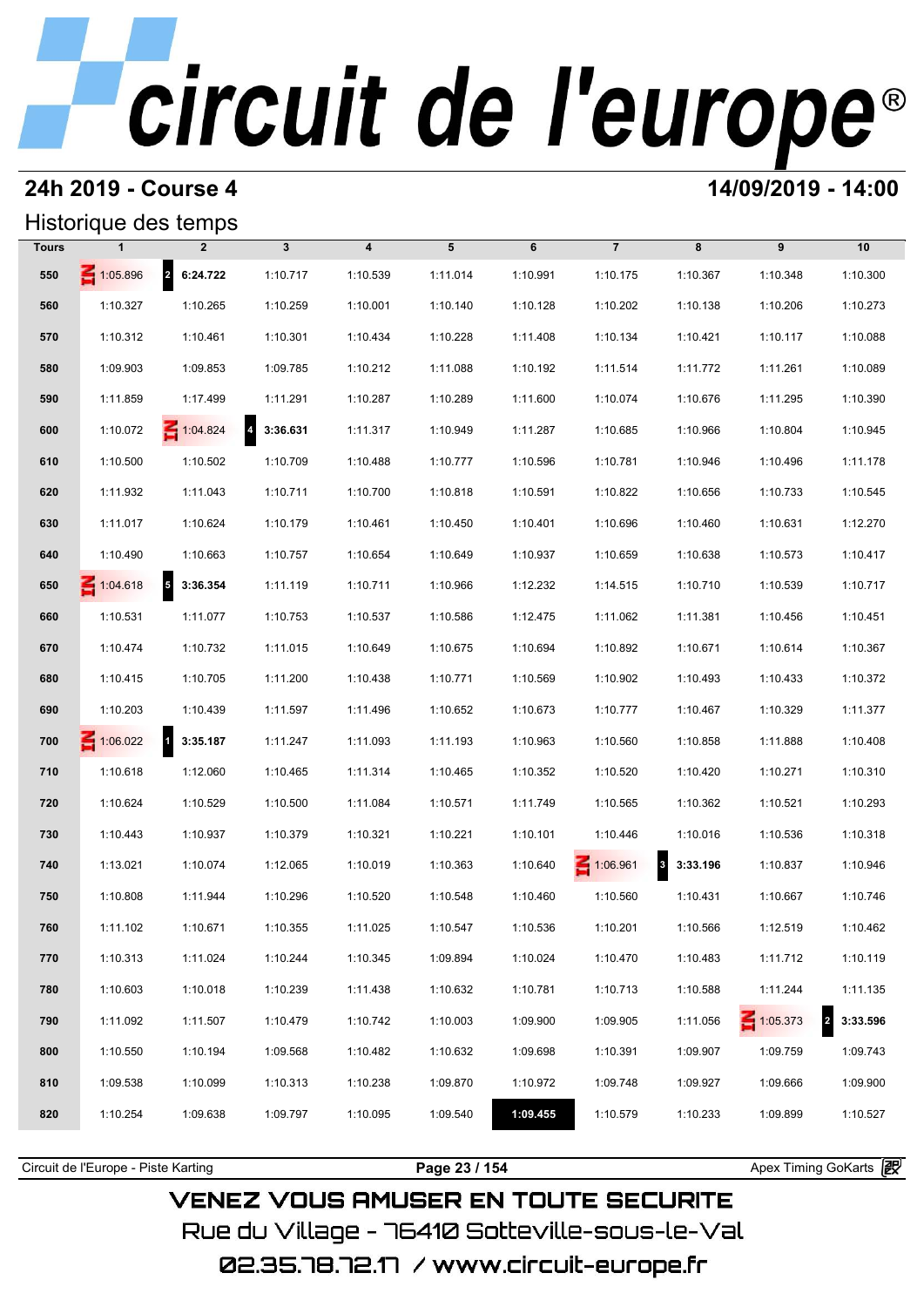### **24h 2019 - Course 4 14/09/2019 - 14:00**

## Historique des temps

|              | Historique des temps |                                      |              |                         |                 |                            |                                     |                                     |          |          |
|--------------|----------------------|--------------------------------------|--------------|-------------------------|-----------------|----------------------------|-------------------------------------|-------------------------------------|----------|----------|
| <b>Tours</b> | $\mathbf{1}$         | $\overline{2}$                       | $\mathbf{3}$ | $\overline{\mathbf{4}}$ | 5               | 6                          | $\overline{7}$                      | 8                                   | 9        | 10       |
| 830          | 1:09.865             | 1:10.491                             | 1:10.390     | 1:10.004                | 1:09.734        | 1:09.983                   | 1:09.895                            | 1:09.680                            | 1:09.777 | 1:09.818 |
| 840          | 1:04.267             | $\overline{\phantom{a}}$<br>3:34.573 | 1:11.247     | 1:10.857                | 1:11.057        | 1:10.629                   | 1:10.598                            | 1:10.766                            | 1:11.155 | 1:10.730 |
| 850          | 1:10.459             | 1:12.616                             | 1:10.881     | 1:10.666                | 1:10.422        | 1:10.482                   | 1:10.966                            | 1:10.476                            | 1:10.405 | 1:10.217 |
| 860          | 1:10.371             | 1:12.546                             | 1:10.505     | 1:10.449                | 1:10.811        | 1:10.102                   | 1:10.985                            | 1:10.904                            | 1:10.748 | 1:10.611 |
| 870          | 1:10.316             | 1:10.449                             | 1:10.452     | 1:10.828                | 1:10.551        | 1:10.639                   | 1:10.850                            | 1:10.624                            | 1:10.379 | 1:10.563 |
| 880          | 1:10.449             | 1:10.730                             | 1:10.297     | 1:10.887                | 1:10.478        | 1:06.079                   | $\overline{\mathbf{4}}$<br>3:35.685 | 1:10.764                            | 1:10.357 | 1:10.421 |
| 890          | 1:11.162             | 1:10.430                             | 1:10.345     | 1:10.587                | 1:10.577        | 1:10.296                   | 1:10.267                            | 1:10.219                            | 1:10.309 | 1:10.040 |
| 900          | 1:10.871             | 1:10.158                             | 1:10.131     | 1:10.304                | 1:10.218        | 1:10.264                   | 1:11.334                            | 1:10.676                            | 1:10.149 | 1:10.162 |
| 910          | 1:10.003             | 1:10.460                             | 1:10.578     | 1:10.236                | 1:10.155        | 1:10.279                   | 1:12.325                            | 1:10.400                            | 1:10.250 | 1:10.768 |
| 920          | 1:10.192             | 1:10.348                             | 1:10.452     | 1:10.794                | 1:10.363        | 1:10.612                   | 1:10.554                            | 1:10.516                            | 1:10.339 | 1:10.364 |
| 930          | 1:10.369             | 1:10.349                             | 1:10.730     | 1:10.279                | 1:11.353        | 1:10.583                   | $\leq 1:04.089$                     | $\overline{\mathbf{1}}$<br>3:38.793 | 1:10.961 | 1:10.576 |
| 940          | 1:10.734             | 1:10.486                             | 1:11.474     | 1:10.870                | 1:10.627        | 1:10.220                   | 1:10.399                            | 1:10.394                            | 1:10.216 | 1:10.345 |
| 950          | 1:10.429             | 1:11.789                             | 1:10.465     | 1:10.269                | 1:10.592        | 1:10.551                   | 1:10.324                            | 1:10.559                            | 1:10.471 | 1:10.684 |
| 960          | 1:10.547             | 1:10.348                             | 1:10.842     | 1:10.232                | 1:10.135        | 1:10.114                   | 1:09.897                            | 1:10.487                            | 1:10.298 | 1:10.754 |
| 970          | 1:10.797             | 1:10.340                             | 1:10.393     | 1:10.424                | 1:10.466        | 1:10.205                   | 1:10.378                            | 1:10.431                            | 1:10.508 | 1:10.410 |
| 980          | 1:10.656             | 1:10.423                             | 1:10.735     | 1:10.040                | 1:10.368        | 1:10.119                   | $\leq 1:08.095$                     | 3:33.705                            | 1:11.003 | 1:11.174 |
| 990          | 1:10.301             | 1:10.540                             | 1:10.333     | 1:11.036                | 1:10.258        | 1:11.186                   | 1:11.344                            | 1:10.989                            | 1:10.352 | 1:10.166 |
| 1000         | 1:10.624             | 1:10.619                             | 1:10.219     | 1:10.665                | 1:10.368        | 1:10.621                   | 1:10.386                            | 1:10.872                            | 1:10.173 | 1:10.522 |
| 1010         | 1:10.386             | 1:10.938                             | 1:10.478     | 1:11.683                | 1:10.702        | 1:10.653                   | 1:10.773                            | 1:10.811                            | 1:10.586 | 1:10.657 |
| 1020         | 1:10.503             | 1:10.614                             | 1:10.994     | 1:11.371                | 1:10.452        | 1:10.890                   | 1:11.689                            | 1:11.647                            | 1:10.775 | 1:10.465 |
| 1030         | 1:10.653             | 1:10.993                             | 1:11.177     | 1:10.434                | $\leq 1:10.576$ | 3:32.767<br>$\overline{a}$ | 1:10.097                            | 1:10.352                            | 1:10.249 | 1:09.989 |
| 1040         | 1:10.222             | 1:10.083                             | 1:10.461     | 1:09.877                | 1:10.266        | 1:10.052                   | 1:10.447                            | 1:10.435                            | 1:09.932 | 1:10.033 |
| 1050         | 1:10.168             | 1:10.095                             | 1:10.255     | 1:10.259                | 1:10.147        | $\leq 1:06.833$            | $\mathbf{1}$<br>3:38.427            | 1:11.081                            | 1:10.899 | 1:10.918 |
| 1060         | 1:10.873             | 1:10.629                             | 1:10.715     | 1:10.647                | 1:10.833        | 1:10.438                   | 1:10.467                            | 1:10.335                            | 1:10.431 | 1:10.695 |
| 1070         | 1:10.958             | 1:10.911                             | 1:10.502     | 1:10.340                | 1:10.645        | 1:10.727                   | $\leq 1:07.270$                     | 4 3:32.550                          | 1:11.309 | 1:10.943 |
| 1080         | 1:10.756             | 1:11.155                             | 1:11.511     | 1:10.848                | 1:10.920        | 1:10.788                   | 1:10.773                            | 1:10.977                            | 1:11.049 | 1:10.812 |
| 1090         | 1:11.062             | 1:10.655                             | 1:10.924     | 1:11.766                | 1:10.947        | 1:10.936                   | 1:04.423                            | $\sqrt{5}$<br>3:36.266              | 1:11.213 | 1:11.223 |
| 1100         | 1:10.935             | 1:11.076                             | 1:11.463     | 1:12.385                | 1:11.219        | 1:11.617                   | 1:11.451                            | 1:10.953                            | 1:10.812 | 1:11.185 |
|              |                      |                                      |              |                         |                 |                            |                                     |                                     |          |          |

**VENEZ VOUS AMUSER EN TOUTE SECURITE** Rue du Village – 76410 Sotteville-sous-le-Val

Circuit de l'Europe - Piste Karting **Page 24 / 154 Page 24 / 154** Apex Timing GoKarts and Apex Timing Apex Timing Go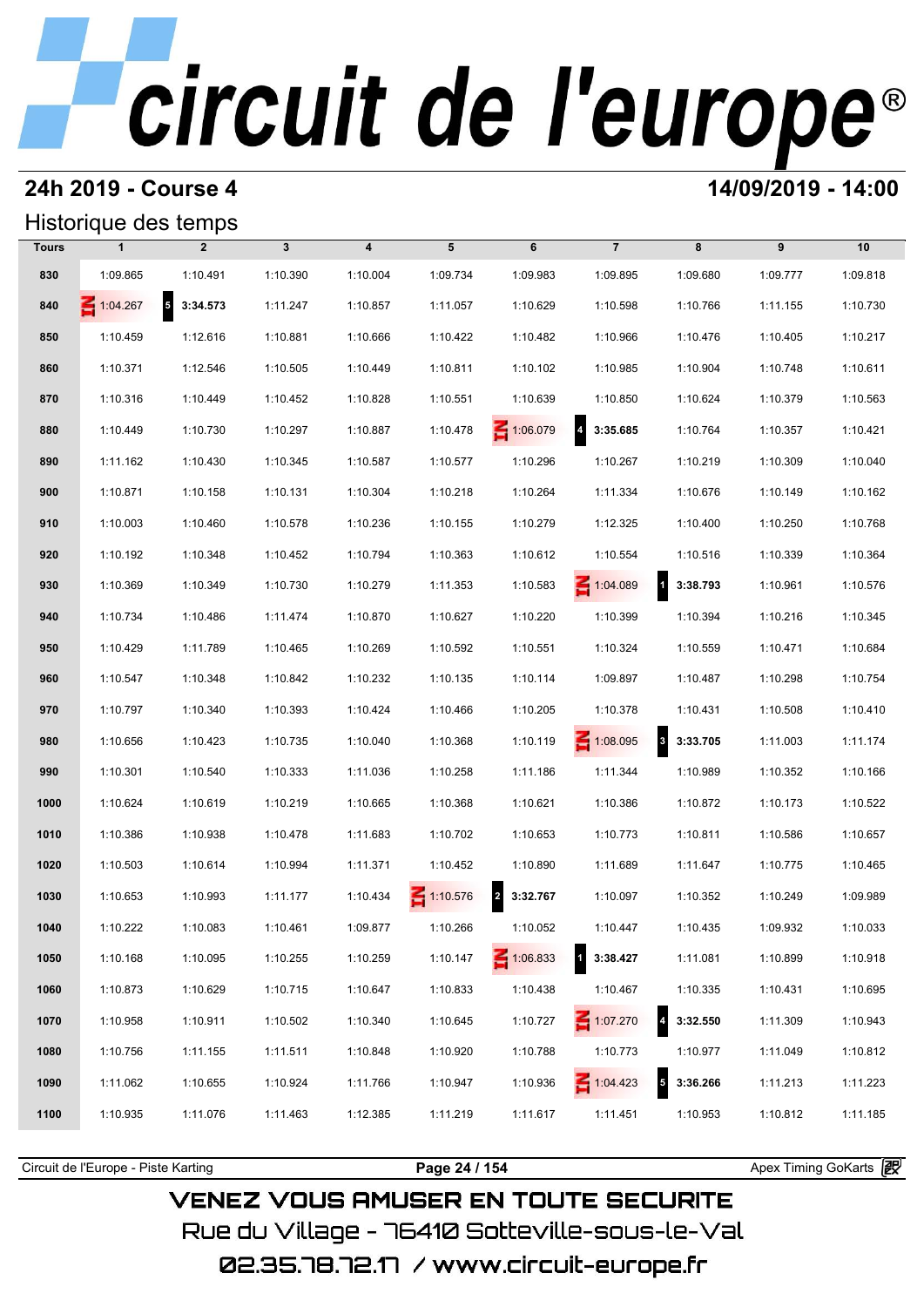### **24h 2019 - Course 4 14/09/2019 - 14:00**

### Historique des temps

|              | Historique des temps |          |          |                            |          |                            |          |          |          |          |
|--------------|----------------------|----------|----------|----------------------------|----------|----------------------------|----------|----------|----------|----------|
| <b>Tours</b> |                      | 2        | 3        | 4                          |          | ь                          |          | 8        | 9        | 10       |
| 1110         | 1:11.066             | 1:10.906 | 1:11.172 | 1:11.401                   | 1:06.181 | 3:33.776<br>3 <sup>1</sup> | 1:12.414 | 1:10.523 | 1:10.869 | 1:11.056 |
| 1120         | 1:11.009             | 1:10.811 | 1:10.742 | 1:10.787                   | 1:11.014 | 1:10.905                   | 1:11.405 | 1:10.927 | 1:10.818 | 1:11.168 |
| 1130         | 1:10.695             | 1:10.879 | 1:10.957 | 1:11.021                   | 1:10.689 | 1:10.897                   | 1:10.881 | 1:10.741 | 1:10.705 | 1:11.035 |
| 1140         | 1:10.945             | 1:11.536 | 1:05.976 | 3:33.389<br>$\overline{2}$ | 1:10.415 | 1:10.347                   | 1:10.526 | 1:10.786 | 1:10.582 | 1:10.551 |
| 1150         | 1:10.717             | 1:10.473 | 1:10.366 | 1:10.407                   | 1:10.360 | 1:10.582                   | 1:10.488 | 1:10.496 | 1:10.477 | 1:11.668 |

Circuit de l'Europe - Piste Karting **Page 25 / 154 Page 25 / 154** Apex Timing GoKarts **in VENEZ VOUS AMUSER EN TOUTE SECURITE** 

Rue du Village – 76410 Sotteville-sous-le-Val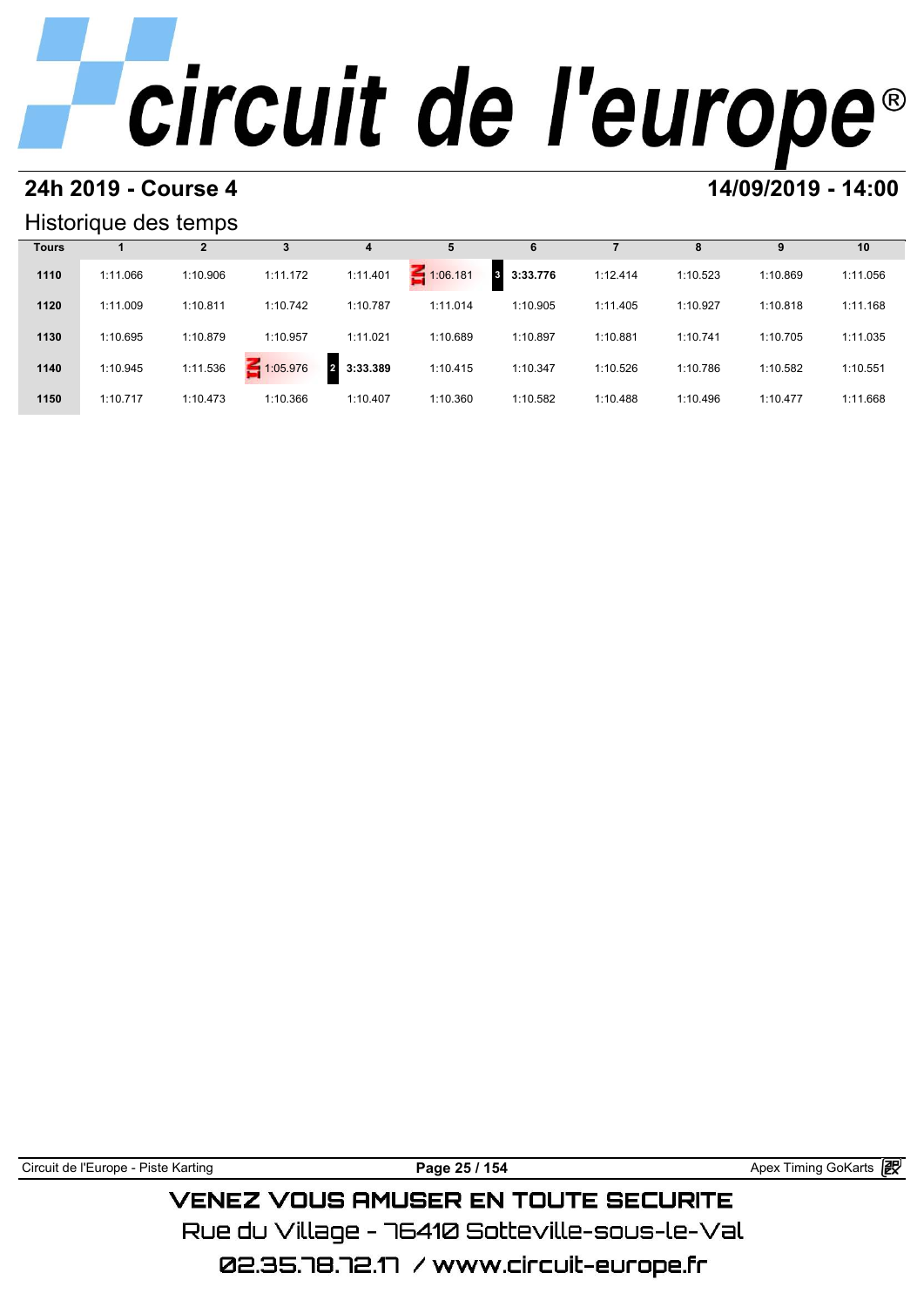### **24h 2019 - Course 4 14/09/2019 - 14:00**

### Historique des temps

## **28 - LES SOTTEVILLAIS**

|              |                                     | 28 - LES SOTTEVILLAIS |              |                         | 1 ALEXIS D    | 2 ALEXIS F                 |                | <b>3 ALEXANDRE G</b> | 4 ROMAIN G      | 5 ACHILLE W                         |
|--------------|-------------------------------------|-----------------------|--------------|-------------------------|---------------|----------------------------|----------------|----------------------|-----------------|-------------------------------------|
| <b>Tours</b> | $\mathbf{1}$                        | $\overline{2}$        | $\mathbf{3}$ | $\overline{\mathbf{4}}$ | 5             | 6                          | $\overline{7}$ | 8                    | 9               | 10                                  |
|              | $\vert$ <sup>1</sup><br>1:15.833    | 1:11.740              | 1:11.953     | 1:10.889                | 1:10.591      | 1:10.547                   | 1:10.143       | 1:10.250             | 1:10.294        | 1:10.378                            |
| 10           | 1:09.883                            | 1:10.989              | 1:11.015     | 1:09.962                | 1:10.107      | 1:10.117                   | 1:10.749       | 1:10.801             | 1:10.634        | 1:10.544                            |
| 20           | 1:10.465                            | 1:11.193              | 1:10.389     | 1:11.799                | 1:09.882      | 1:10.267                   | 1:10.300       | 1:09.760             | 1:09.903        | 1:09.963                            |
| 30           | 1:10.276                            | 1:10.253              | 1:10.625     | 1:10.149                | 1:11.573      | 1:09.908                   | 1:11.059       | 1:10.179             | 1:10.359        | 1:10.676                            |
| 40           | 1:10.300                            | 1:10.249              | 1:10.603     | 1:10.391                | 1:10.441      | 1:10.429                   | 1:10.375       | 1:10.643             | 1:12.980        | 1:10.613                            |
| 50           | 1:10.203                            | 1:10.131              | 1:10.388     | 1:10.677                | 1:10.463      | 1:10.824                   | 1:10.231       | 1:10.145             | 1:10.524        | 1:12.231                            |
| 60           | 1:10.478                            | 1:10.607              | 1:10.439     | 1:10.625                | 1:10.329      | 1:10.450                   | 1:10.047       | 1:10.627             | 1:10.233        | 1:10.288                            |
| 70           | 1:10.328                            | 1:11.287              | 1:10.490     | 1:10.256                | 1:10.438      | 1:10.240                   | 1:10.057       | 1:10.629             | 1:10.182        | 1:09.880                            |
| 80           | 4:46.634<br> 4                      | 1:10.933              | 1:10.708     | 1:11.749                | 1:11.011      | 1:13.604                   | 1:12.220       | 1:13.276             | 1:12.329        | 1:12.257                            |
| 90           | 1:13.366                            | 1:10.920              | 1:10.408     | 1:11.285                | 1:10.692      | 1:11.509                   | 1:10.337       | 1:10.359             | 1:10.415        | 1:10.733                            |
| 100          | 1:11.299                            | 1:10.880              | 1:13.403     | 1:11.259                | 1:12.422      | 1:12.793                   | 1:11.723       | 1:12.663             | 1:11.781        | 1:12.131                            |
| 110          | 1:11.735                            | 1:11.392              | 1:10.105     | 1:10.424                | 1:10.327      | 1:10.640                   | 1:11.467       | 1:11.214             | 1:11.331        | 1:11.670                            |
| 120          | 1:10.856                            | 1:11.600              | 1:13.471     | 1:10.574                | 1:10.843      | 1:12.584                   | 1:11.658       | 1:11.853             | 1:10.402        | $\leq 1:13.141$                     |
| 130          | $\overline{5}$<br>3:39.185          | 1:10.738              | 1:11.591     | 1:11.605                | 1:10.905      | 1:11.348                   | 1:10.700       | 1:10.614             | 1:10.660        | 1:10.620                            |
| 140          | 1:10.789                            | 1:11.555              | 1:10.482     | 1:11.007                | 1:10.995      | 1:10.864                   | 1:10.557       | 1:10.831             | 1:10.604        | 1:10.787                            |
| 150          | 1:10.786                            | 1:10.842              | 1:10.707     | 1:10.393                | 1:10.339      | 1:11.591                   | 1:10.965       | 1:10.448             | 1:10.392        | 1:10.335                            |
| 160          | 1:11.348                            | 1:11.099              | 1:11.410     | 1:12.381                | 1:11.418      | 1:12.031                   | 1:10.658       | 1:11.314             | 1:10.663        | 1:10.846                            |
| 170          | 1:11.803                            | 1:12.724              | 1:10.535     | 1:10.741                | 1:06.584      | $\overline{a}$<br>3:49.202 | 1:12.628       | 1:11.607             | 1:11.248        | 1:11.143                            |
| 180          | 1:11.364                            | 1:11.219              | 1:10.964     | 1:11.127                | 1:10.964      | 1:11.216                   | 1:11.357       | 1:11.053             | 1:11.248        | 1:10.787                            |
| 190          | 1:10.890                            | 1:12.167              | 1:12.536     | 1:10.878                | 1:11.199      | 1:10.981                   | 1:10.932       | 1:10.865             | 1:11.740        | 1:10.854                            |
| 200          | 1:10.854                            | 1:11.089              | 1:10.854     | 1:10.967                | 1:11.555      | 1:12.321                   | 1:11.081       | 1:10.817             | 1:10.956        | 1:10.816                            |
| 210          | 1:10.882                            | 1:10.919              | 1:11.048     | 1:11.047                | 1:10.508      | 1:11.682                   | 1:10.889       | 1:10.788             | 1:10.943        | 1:10.760                            |
| 220          | 1:11.728                            | 1:10.781              | 1:10.741     | 1:11.373                | 1:11.624      | 1:10.780                   | 1:10.491       | 1:10.802             | 1:10.911        | 1:07.873                            |
| 230          | 3:40.952<br>3                       | 1:11.539              | 1:12.808     | 1:11.513                | 1:11.798      | 1:11.987                   | 1:11.911       | 1:12.125             | 1:10.901        | 1:11.620                            |
| 240          | 1:11.960                            | 1:11.862              | 1:11.480     | 1:12.096                | 1:11.439      | 1:11.476                   | 1:11.278       | 1:11.471             | 1:11.249        | 1:11.537                            |
| 250          | 1:11.848                            | 1:11.533              | 1:11.844     | 1:11.648                | 1:11.362      | 1:11.248                   | 1:11.351       | 1:11.067             | 1:11.265        | 1:11.819                            |
| 260          | 1:11.357                            | 1:11.485              | 1:11.107     | 1:11.395                | 1:12.257      | 1:11.482                   | 1:11.067       | 1:10.792             | $\leq 1:08.368$ | $\overline{\mathbf{4}}$<br>4:13.908 |
|              | Circuit de l'Europe - Piste Karting |                       |              |                         | Page 26 / 154 |                            |                |                      |                 | Apex Timing GoKarts 2               |

02.35.78.72.17 / www.circuit-europe.fr

Rue du Village – 76410 Sotteville-sous-le-Val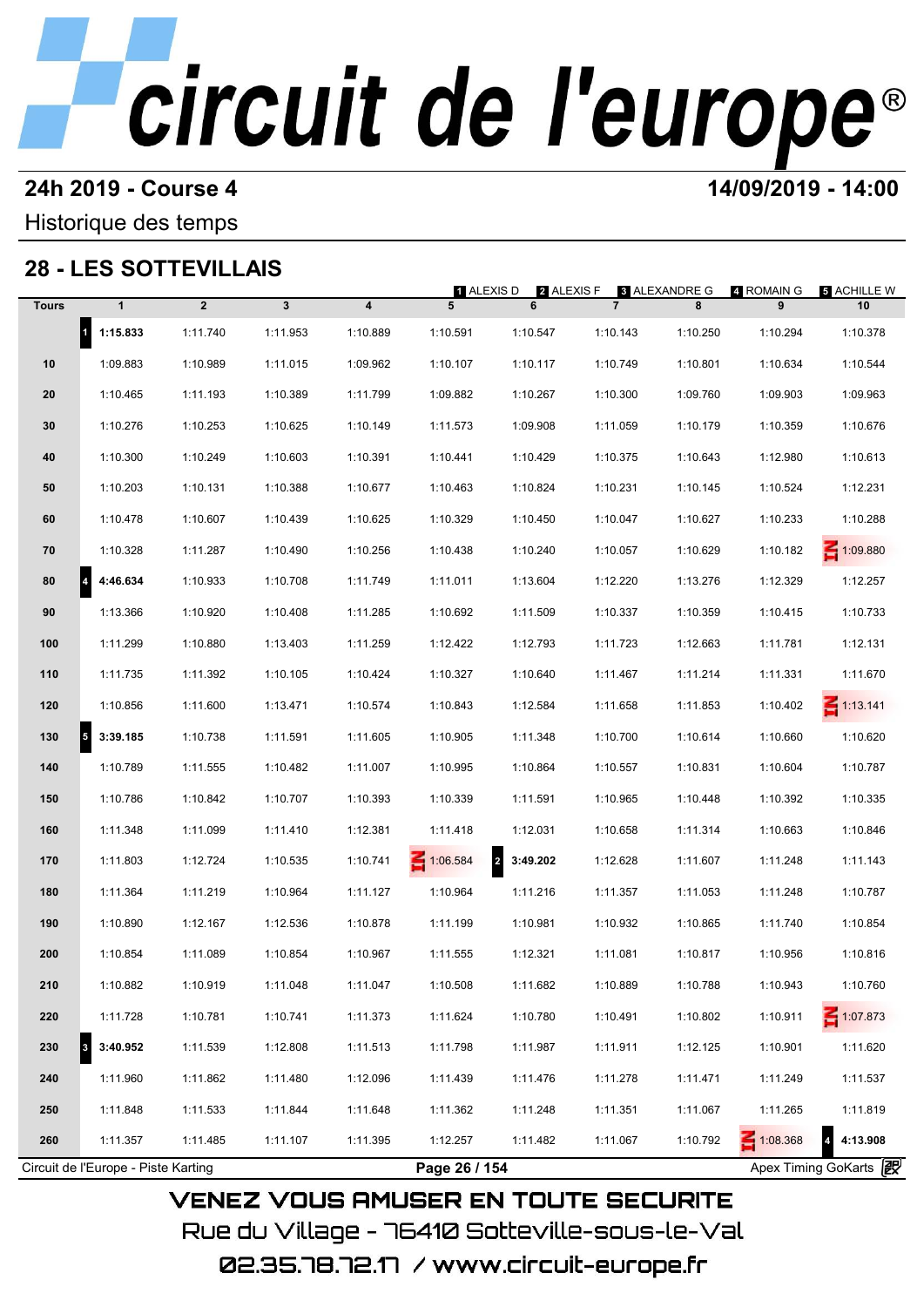### **24h 2019 - Course 4 14/09/2019 - 14:00**

### Historique des temps

|              | Historique des temps             |                |                 |                                     |                 |                 |                |          |          |          |
|--------------|----------------------------------|----------------|-----------------|-------------------------------------|-----------------|-----------------|----------------|----------|----------|----------|
| <b>Tours</b> | $\mathbf{1}$                     | $\overline{2}$ | $\mathbf{3}$    | $\overline{\mathbf{4}}$             | 5               | 6               | $\overline{7}$ | 8        | 9        | 10       |
| 270          | 1:10.922                         | 1:10.772       | 1:10.662        | 1:10.400                            | 1:10.394        | 1:10.706        | 1:10.359       | 1:10.343 | 1:10.160 | 1:10.965 |
| 280          | 1:10.733                         | 1:09.944       | 1:10.414        | 1:10.934                            | 1:10.271        | 1:10.014        | 1:10.175       | 1:10.464 | 1:10.398 | 1:10.308 |
| 290          | 1:10.397                         | 1:10.391       | 1:10.283        | 1:10.578                            | 1:10.222        | 1:10.589        | 1:11.176       | 1:10.279 | 1:10.190 | 1:10.173 |
| 300          | 1:10.192                         | 1:10.110       | 1:10.140        | 1:10.086                            | 1:10.414        | 1:10.099        | 1:10.860       | 1:10.765 | 1:10.016 | 1:10.372 |
| 310          | 1:10.180                         | 1:10.098       | 1:10.029        | 1:10.054                            | 1:10.363        | 1:09.922        | 1:10.761       | 1:09.860 | 1:10.255 | 1:09.782 |
| 320          | $\vert$ <sub>5</sub><br>3:35.219 | 1:11.085       | 1:10.697        | 1:10.304                            | 1:10.379        | 1:10.478        | 1:10.413       | 1:10.558 | 1:10.773 | 1:11.326 |
| 330          | 1:10.430                         | 1:10.920       | 1:10.560        | 1:10.922                            | 1:10.506        | 1:11.371        | 1:10.579       | 1:10.107 | 1:11.137 | 1:10.504 |
| 340          | 1:10.082                         | 1:10.112       | 1:10.004        | 1:10.559                            | 1:10.452        | 1:10.133        | 1:12.575       | 1:10.205 | 1:10.618 | 1:10.118 |
| 350          | 1:10.297                         | 1:10.063       | 1:10.480        | 1:10.283                            | 1:10.275        | 1:10.072        | 1:09.930       | 1:10.225 | 1:10.954 | 1:11.676 |
| 360          | 1:10.505                         | 1:12.332       | 1:12.872        | 1:10.780                            | 1:10.565        | $\leq 1:07.301$ | 13:43.803      | 1:10.237 | 1:10.514 | 1:12.732 |
| 370          | 1:11.136                         | 1:11.073       | 1:11.146        | 1:10.110                            | 1:10.689        | 1:10.835        | 1:10.231       | 1:10.774 | 1:10.291 | 1:10.049 |
| 380          | 1:10.311                         | 1:10.242       | 1:10.307        | 1:10.139                            | 1:10.496        | 1:10.883        | 1:10.278       | 1:10.694 | 1:09.891 | 1:11.305 |
| 390          | 1:10.143                         | 1:10.687       | 1:10.249        | 1:11.745                            | 1:12.769        | 1:10.412        | 1:10.499       | 1:10.302 | 1:09.985 | 1:10.347 |
| 400          | 1:10.276                         | 1:10.334       | 1:09.800        | 1:09.950                            | 1:11.714        | 1:10.164        | 1:11.380       | 1:12.012 | 1:11.238 | 1:11.155 |
| 410          | 1:10.182                         | 1:09.881       | $\leq 1:07.284$ | $\overline{2}$<br>3:43.202          | 1:11.198        | 1:10.850        | 1:10.944       | 1:10.678 | 1:10.890 | 1:11.231 |
| 420          | 1:11.804                         | 1:10.810       | 1:10.790        | 1:10.679                            | 1:11.173        | 1:12.939        | 1:12.378       | 1:10.581 | 1:10.728 | 1:10.723 |
| 430          | 1:10.817                         | 1:10.468       | 1:10.454        | 1:10.864                            | 1:10.566        | 1:10.713        | 1:13.022       | 1:10.419 | 1:10.679 | 1:10.660 |
| 440          | 1:11.494                         | 1:13.289       | 1:11.685        | 1:12.262                            | 1:10.464        | 1:10.447        | 1:10.905       | 1:11.468 | 1:10.900 | 1:10.557 |
| 450          | 1:10.793                         | 1:10.597       | 1:10.503        | 1:10.459                            | 1:10.527        | 1:10.823        | 1:11.414       | 1:10.608 | 1:10.774 | 1:11.222 |
| 460          | 1:10.791                         | 1:10.298       | 1:07.437        | $\overline{\mathbf{3}}$<br>3:44.954 | 1:11.656        | 1:10.947        | 1:12.405       | 1:10.589 | 1:11.326 | 1:10.410 |
| 470          | 1:11.083                         | 1:12.823       | 1:13.237        | 1:10.722                            | 1:10.881        | 1:10.510        | 1:10.385       | 1:10.948 | 1:10.850 | 1:10.798 |
| 480          | 1:10.198                         | 1:11.591       | 1:10.569        | 1:10.326                            | 1:10.718        | 1:10.742        | 1:10.872       | 1:10.911 | 1:11.351 | 1:10.946 |
| 490          | 1:10.038                         | 1:10.283       | 1:10.874        | 1:10.471                            | 1:10.749        | 1:10.325        | 1:10.803       | 1:10.485 | 1:10.319 | 1:10.595 |
| 500          | 1:10.612                         | 1:10.206       | 1:10.200        | 1:11.406                            | 1:10.134        | 1:10.433        | 1:10.535       | 1:10.745 | 1:10.162 | 1:10.994 |
| 510          | 1:10.800                         | 1:10.535       | 1:11.259        | 1:10.835                            | $\leq 1:08.212$ | 5<br>3:38.831   | 1:10.818       | 1:10.406 | 1:10.004 | 1:10.046 |
| 520          | 1:10.174                         | 1:10.033       | 1:10.464        | 1:10.058                            | 1:10.851        | 1:10.524        | 1:10.247       | 1:10.079 | 1:11.093 | 1:10.126 |
| 530          | 1:10.913                         | 1:09.756       | 1:10.181        | 1:10.033                            | 1:10.321        | 1:09.641        | 1:09.851       | 1:09.667 | 1:10.640 | 1:09.699 |
| 540          | 1:10.000                         | 1:10.644       | 1:09.558        | 1:10.225                            | 1:10.055        | 1:10.180        | 1:09.834       | 1:10.845 | 1:09.488 | 1:09.752 |
|              |                                  |                |                 |                                     |                 |                 |                |          |          |          |

**VENEZ VOUS AMUSER EN TOUTE SECURITE** Rue du Village – 76410 Sotteville-sous-le-Val 02.35.78.72.17 /www.circuit-europe.fr

Circuit de l'Europe - Piste Karting **Page 27 / 154 Page 27 / 154** Apex Timing GoKarts and Apex Timing Apex Timing Go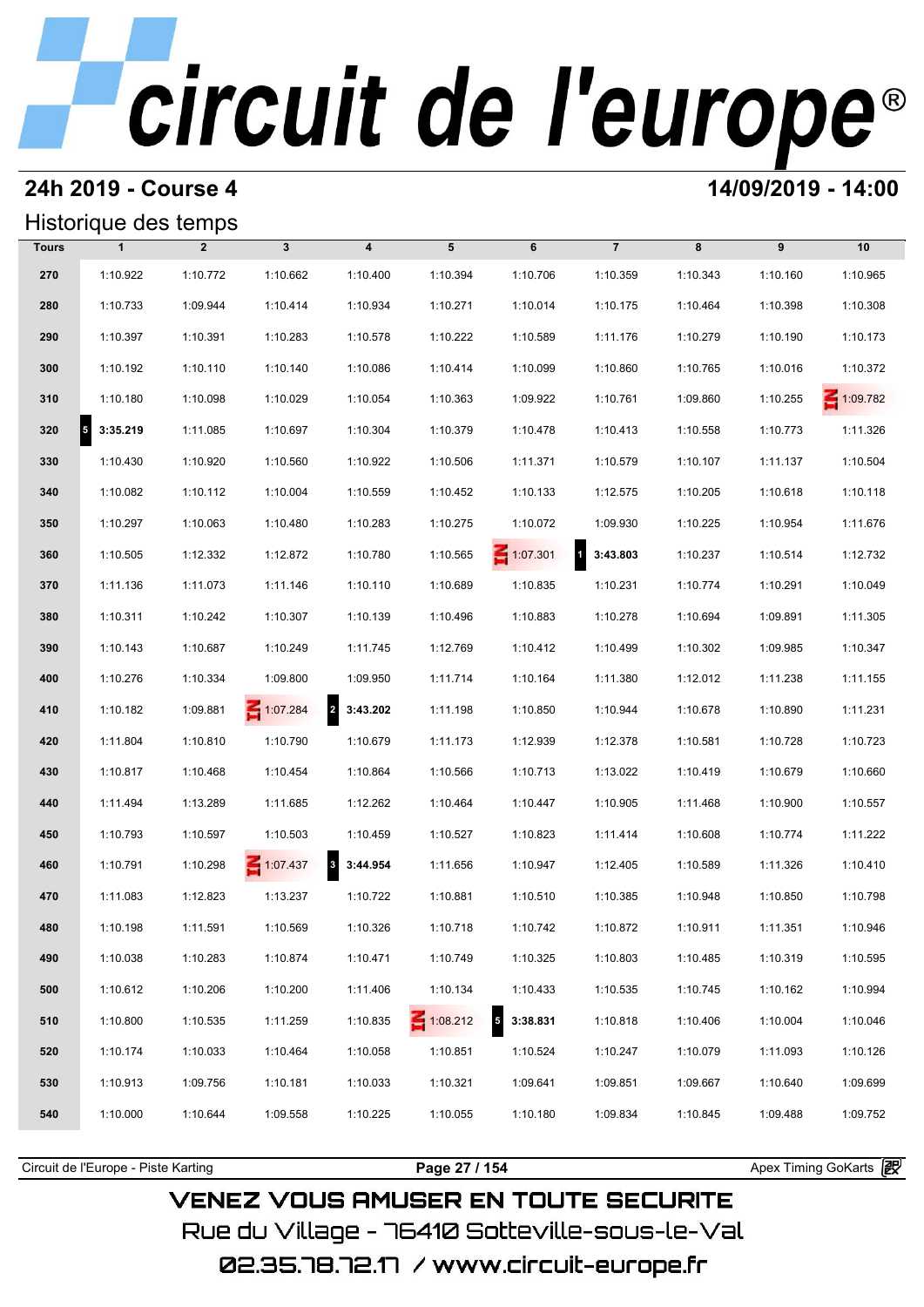### **24h 2019 - Course 4 14/09/2019 - 14:00**

### Historique des temps

|              | Historique des temps |                |                 |                                     |                                     |          |                |          |                                     |               |  |
|--------------|----------------------|----------------|-----------------|-------------------------------------|-------------------------------------|----------|----------------|----------|-------------------------------------|---------------|--|
| <b>Tours</b> | $\mathbf{1}$         | $\overline{2}$ | $\mathbf{3}$    | $\boldsymbol{4}$                    | 5                                   | 6        | $\overline{7}$ | 8        | 9                                   | 10            |  |
| 550          | 1:09.660             | 1:09.396       | 1:09.736        | 1:11.382                            | 1:10.032                            | 1:09.677 | 1:09.824       | 1:09.705 | 1:09.609                            | 1:10.114      |  |
| 560          | 1:09.669             | 1:09.702       | $\leq 1:05.247$ | $\overline{\mathbf{A}}$<br>6:21.066 | 1:11.432                            | 1:11.772 | 1:11.062       | 1:10.194 | 1:10.449                            | 1:10.922      |  |
| 570          | 1:11.550             | 1:10.262       | 1:11.052        | 1:11.773                            | 1:11.897                            | 1:10.456 | 1:10.940       | 1:09.880 | 1:10.239                            | 1:10.295      |  |
| 580          | 1:12.185             | 1:09.938       | 1:09.896        | 1:10.434                            | 1:10.204                            | 1:11.225 | 1:10.190       | 1:09.897 | 1:10.047                            | 1:11.202      |  |
| 590          | 1:11.225             | 1:09.997       | 1:09.996        | 1:10.116                            | 1:10.554                            | 1:10.120 | 1:11.333       | 1:15.816 | 1:14.638                            | 1:11.763      |  |
| 600          | 1:13.294             | 1:10.312       | 1:09.989        | 1:09.893                            | 1:09.915                            | 1:10.198 | 1:10.634       | 1:12.204 | 1:11.251                            | 1:10.863      |  |
| 610          | 1:10.399             | 1:10.820       | 1:09.920        | $\leq 1:10.003$                     | $1 \quad 3:35.029$                  | 1:11.127 | 1:11.509       | 1:10.410 | 1:09.857                            | 1:10.332      |  |
| 620          | 1:09.752             | 1:10.491       | 1:10.071        | 1:10.176                            | 1:10.045                            | 1:09.918 | 1:10.664       | 1:10.766 | 1:09.764                            | 1:09.507      |  |
| 630          | 1:09.793             | 1:09.472       | 1:10.687        | 1:09.992                            | 1:10.544                            | 1:09.745 | 1:09.587       | 1:09.254 | 1:09.983                            | 1:12.377      |  |
| 640          | 1:10.010             | 1:11.558       | 1:10.100        | $\leq 1:06.599$                     | 3:34.355                            | 1:09.534 | 1:09.758       | 1:09.777 | 1:10.307                            | 1:09.479      |  |
| 650          | 1:10.069             | 1:09.586       | 1:10.987        | $\leq 1:05.741$                     | $\overline{\mathbf{3}}$<br>3:36.162 | 1:11.230 | 1:10.597       | 1:10.905 | 1:10.802                            | 1:10.161      |  |
| 660          | 1:10.458             | 1:10.306       | 1:10.221        | 1:10.520                            | 1:11.443                            | 1:10.979 | 1:10.937       | 1:11.171 | 1:10.933                            | 1:10.708      |  |
| 670          | 1:10.119             | 1:11.000       | 1:10.891        | 1:11.174                            | 1:11.085                            | 1:10.309 | 1:10.365       | 1:10.555 | 1:10.563                            | 1:12.312      |  |
| 680          | 1:10.803             | 1:10.380       | $\leq 1:08.990$ | 3:36.749                            | 1:10.914                            | 1:10.330 | 1:10.459       | 1:10.699 | 1:10.174                            | 1:10.055      |  |
| 690          | 1:10.507             | 1:10.260       | 1:09.901        | 1:10.357                            | 1:11.296                            | 1:10.617 | 1:10.695       | 1:10.533 | 1:09.615                            | 1:11.083      |  |
| 700          | 1:10.036             | 1:10.350       | $\leq 1:11.481$ | $\overline{\mathbf{2}}$<br>3:38.388 | 1:11.936                            | 1:10.462 | 1:11.115       | 1:10.481 | 1:10.448                            | 1:10.552      |  |
| 710          | 1:10.604             | 1:10.069       | 1:09.951        | 1:09.936                            | 1:11.554                            | 1:09.791 | 1:11.191       | 1:09.947 | 1:10.176                            | 1:10.466      |  |
| 720          | 1:10.510             | 1:10.032       | 1:10.774        | 1:10.090                            | 1:10.107                            | 1:10.753 | 1:10.271       | 1:10.461 | 1:10.132                            | 1:10.304      |  |
| 730          | $\leq 1:07.036$      | 3:35.064       | 1:10.039        | 1:10.585                            | 1:10.501                            | 1:10.410 | 1:10.637       | 1:10.468 | 1:10.169                            | 1:11.237      |  |
| 740          | 1:10.347             | 1:10.756       | 1:10.140        | 1:09.865                            | 1:10.064                            | 1:12.860 | 1:10.653       | 1:10.424 | $\leq 1:06.812$                     | 5<br>3:42.739 |  |
| 750          | 1:11.018             | 1:10.519       | 1:11.371        | 1:10.246                            | 1:10.313                            | 1:10.875 | 1:11.210       | 1:10.411 | 1:10.159                            | 1:10.219      |  |
| 760          | 1:10.094             | 1:10.645       | 1:10.084        | 1:11.298                            | 1:10.624                            | 1:10.388 | 1:10.204       | 1:10.342 | 1:10.208                            | 1:10.515      |  |
| 770          | 1:09.833             | 1:10.175       | 1:10.618        | 1:10.665                            | 1:10.344                            | 1:10.196 | 1:10.481       | 1:10.644 | 1:09.921                            | 1:10.029      |  |
| 780          | $-1:05.979$          | 3:41.891       | 1:10.047        | 1:09.553                            | 1:10.150                            | 1:10.002 | 1:10.300       | 1:10.168 | 1:10.072                            | 1:10.122      |  |
| 790          | 1:10.058             | 1:09.973       | 1:10.757        | 1:09.953                            | 1:09.736                            | 1:09.981 | 1:09.955       | 1:09.947 | $\overline{\mathbf{r}}$<br>3:39.306 | 1:10.963      |  |
| 800          | 1:10.818             | 1:10.133       | 1:10.270        | 1:10.071                            | 1:10.144                            | 1:09.821 | 1:09.787       | 1:10.874 | 1:10.841                            | 1:10.108      |  |
| 810          | 1:09.641             | 1:12.858       | 1:10.581        | 1:10.151                            | 1:10.139                            | 1:10.024 | 1:09.428       | 1:09.810 | 1:09.691                            | 1:09.683      |  |
| 820          | 1:09.872             | 1:09.478       | 1:09.653        | 1:10.958                            | 1:09.367                            | 1:09.771 | 1:09.396       | 1:10.151 | 1:09.874                            | 1:09.795      |  |
|              |                      |                |                 |                                     |                                     |          |                |          |                                     |               |  |

**VENEZ VOUS AMUSER EN TOUTE SECURITE** Rue du Village – 76410 Sotteville-sous-le-Val

Circuit de l'Europe - Piste Karting **Page 28 / 154 Page 28 / 154** Apex Timing GoKarts **in**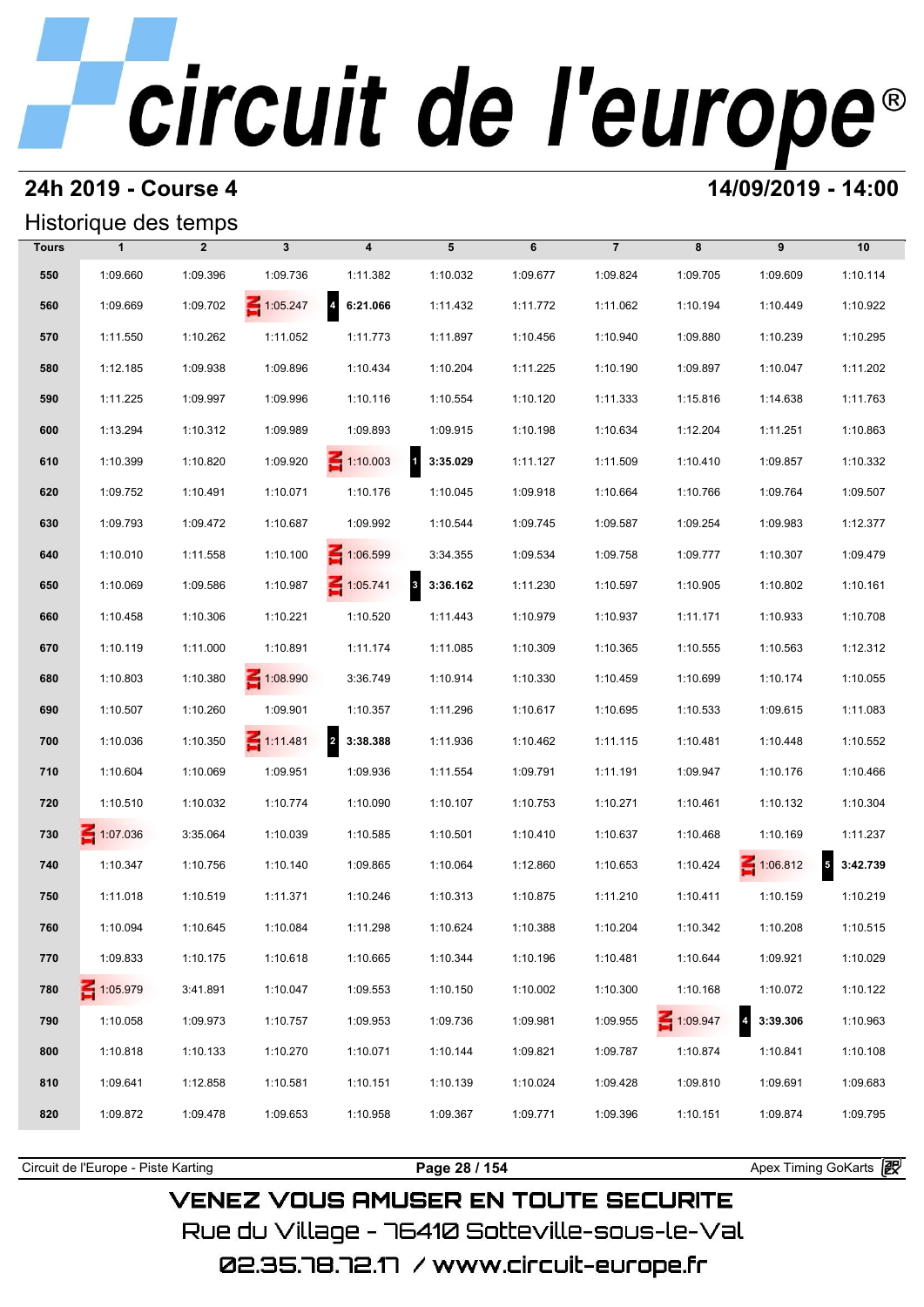### **24h 2019 - Course 4 14/09/2019 - 14:00**

### Historique des temps

|              | Historique des temps |                            |                                     |                                     |                 |                      |                                     |                 |          |          |
|--------------|----------------------|----------------------------|-------------------------------------|-------------------------------------|-----------------|----------------------|-------------------------------------|-----------------|----------|----------|
| <b>Tours</b> | $\mathbf{1}$         | $\overline{2}$             | $\mathbf{3}$                        | $\overline{\mathbf{4}}$             | 5               | 6                    | $\overline{7}$                      | 8               | 9        | 10       |
| 830          | 1:10.238             | 1:09.521                   | 1:09.626                            | 1:09.604                            | 1:10.251        | 1:09.631             | 1:09.288                            | 1:10.144        | 1:10.410 | 1:09.814 |
| 840          | 1:10.340             | 1:09.328                   | 1:09.917                            | 1:09.656                            | 1:09.604        | 1:07.286             | $\overline{\mathbf{3}}$<br>3:36.779 | 1:10.252        | 1:10.144 | 1:11.065 |
| 850          | 1:10.607             | 1:10.367                   | 1:10.768                            | 1:09.919                            | 1:11.397        | 1:11.603             | 1:10.803                            | 1:11.118        | 1:10.266 | 1:10.505 |
| 860          | 1:10.335             | 1:10.035                   | 1:10.145                            | 1:10.040                            | 1:09.746        | 1:11.488             | 1:10.747                            | 1:11.110        | 1:10.719 | 1:10.472 |
| 870          | 1:10.269             | 1:10.656                   | 1:09.985                            | 1:10.017                            | 1:10.484        | 1:10.358             | 1:10.428                            | 1:10.044        | 1:10.732 | 1:10.143 |
| 880          | 1:10.146             | 1:10.014                   | 1:10.386                            | 1:10.002                            | 1:14.438        | 1:24.251             | 1:10.751                            | 1:11.679        | 1:11.279 | 1:09.981 |
| 890          | 1:10.161             | 1:09.870                   | 1:05.480                            | $\overline{\mathbf{r}}$<br>3:37.027 | 1:10.324        | 1:10.813             | 1:10.432                            | 1:10.973        | 1:10.762 | 1:09.819 |
| 900          | 1:10.855             | 1:09.946                   | 1:10.716                            | 1:10.619                            | 1:10.103        | 1:10.141             | 1:10.016                            | 1:10.028        | 1:10.207 | 1:10.229 |
| 910          | 1:10.092             | 1:10.087                   | 1:10.060                            | 1:10.284                            | 1:11.087        | 1:11.031             | 1:10.234                            | 1:09.927        | 1:10.711 | 1:09.747 |
| 920          | 1:10.260             | 1:09.943                   | 1:10.205                            | 1:10.119                            | 1:09.867        | 1:10.498             | 1:09.930                            | 1:09.920        | 1:10.066 | 1:10.235 |
| 930          | 1:10.034             | 1:14.156                   | 1:09.564                            | 1:10.093                            | 1:10.953        | 1:10.797             | 1:10.489                            | 1:10.222        | 1:10.104 | 1:09.698 |
| 940          | 1:05.259             | 3:34.986<br>$\blacksquare$ | 1:09.883                            | 1:10.406                            | 1:09.442        | 1:09.839             | 1:09.666                            | 1:10.088        | 1:09.518 | 1:09.760 |
| 950          | 1:10.028             | 1:09.652                   | 1:09.857                            | 1:10.348                            | 1:09.342        | 1:09.856             | 1:09.395                            | 1:09.613        | 1:09.544 | 1:09.636 |
| 960          | 1:09.937             | 1:09.661                   | 1:09.420                            | 1:09.509                            | 1:09.406        | 1:09.526             | 1:09.766                            | 1:09.777        | 1:09.241 | 1:09.285 |
| 970          | 1:11.765             | 1:09.265                   | 1:09.339                            | 1:09.918                            | 1:09.741        | 1:09.494             | 1:09.556                            | $\leq 1:06.130$ | 3:36.443 | 1:09.397 |
| 980          | 1:09.577             | 1:09.333                   | 1:09.446                            | 1:09.513                            | 1:09.277        | 1:09.371             | 1:09.654                            | 1:09.462        | 1:09.630 | 1:09.959 |
| 990          | 1:10.273             | 1:09.223                   | 1:09.613                            | 1:09.461                            | 1:10.560        | 1:09.998             | 1:10.369                            | 1:09.881        | 1:09.662 | 1:09.786 |
| 1000         | 1:09.681             | 1:09.724                   | 1:10.521                            | 1:09.682                            | 1:09.683        | 1:09.637             | 1:09.798                            | 1:09.622        | 1:09.731 | 1:09.428 |
| 1010         | 1:09.434             | 1:09.911                   | 1:10.632                            | 1:10.819                            | 1:09.719        | 1:09.503             | 1:09.345                            | 1:11.037        | 1:09.745 | 1:10.505 |
| 1020         | 1:09.684             | $\leq 1:07.510$            | $\overline{\mathbf{3}}$<br>3:35.390 | 1:10.692                            | 1:10.608        | 1:10.847             | 1:10.371                            | 1:10.554        | 1:10.186 | 1:10.028 |
| 1030         | 1:10.801             | 1:10.200                   | 1:10.282                            | 1:10.879                            | 1:10.446        | 1:10.478             | 1:10.306                            | 1:10.182        | 1:11.007 | 1:10.530 |
| 1040         | $\leq 1:07.351$      | 5<br>3:38.016              | 1:10.635                            | 1:10.412                            | 1:10.433        | 1:10.146             | 1:10.073                            | 1:10.140        | 1:10.437 | 1:10.353 |
| 1050         | 1:09.916             | 1:09.864                   | 1:10.158                            | 1:09.888                            | 1:11.124        | 1:09.754             | 1:10.354                            | 1:10.655        | 1:10.783 | 1:10.600 |
| 1060         | 1:10.447             | 1:09.943                   | $\leq 1:05.251$                     | 3:46.010                            | $\leq 1:06.087$ | 3:34.587<br>$\bf{3}$ | 1:10.625                            | 1:11.316        | 1:10.460 | 1:10.570 |
| 1070         | 1:11.265             | 1:11.771                   | 1:10.380                            | 1:10.845                            | 1:10.997        | 1:10.631             | 1:10.624                            | 1:10.820        | 1:11.258 | 1:11.424 |
| 1080         | 1:10.987             | 1:10.436                   | $\leq 1:07.085$                     | $\overline{\mathbf{2}}$<br>3:42.742 | 1:10.817        | 1:10.340             | 1:10.219                            | 1:10.998        | 1:10.147 | 1:10.054 |
| 1090         | 1:11.694             | 1:10.750                   | 1:10.800                            | 1:11.456                            | 1:11.389        | 1:13.592             | 1:11.303                            | 1:11.533        | 1:10.417 | 1:11.298 |
| 1100         | 1:10.523             | 1:10.692                   | 1:10.501                            | 1:10.478                            | 1:10.540        | 1:10.514             | 1:10.364                            | 1:10.532        | 1:10.461 | 1:10.558 |
|              |                      |                            |                                     |                                     |                 |                      |                                     |                 |          |          |

Circuit de l'Europe - Piste Karting **Page 29 / 154 Page 29 / 154** Apex Timing GoKarts **in** 

## **VENEZ VOUS AMUSER EN TOUTE SECURITE** Rue du Village – 76410 Sotteville-sous-le-Val 02.35.78.72.17 / www.circuit-europe.fr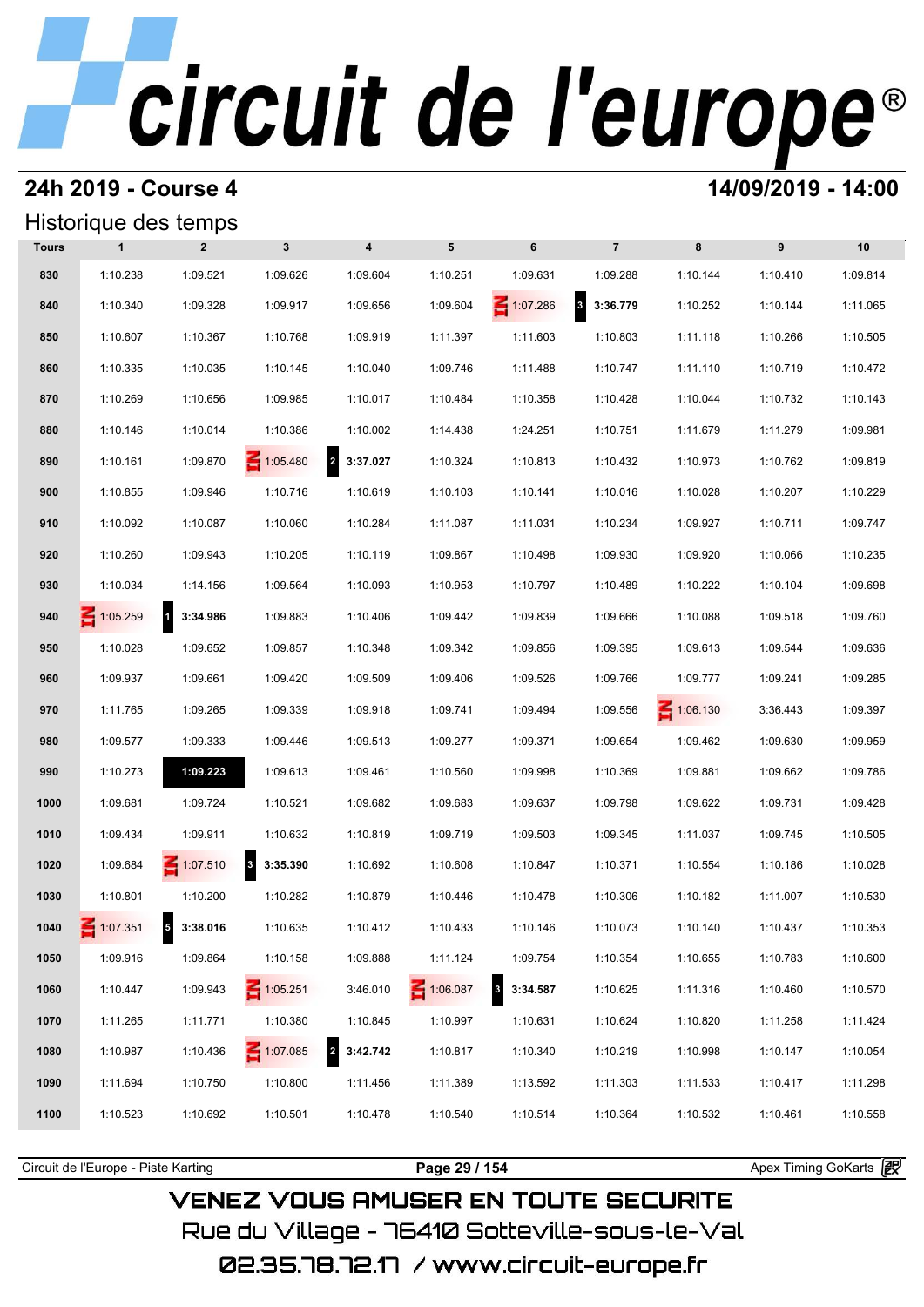# **24h 2019 - Course 4 14/09/2019 - 14:00**

### Historique des temps

|              | Historique des temps |          |          |          |          |                            |          |          |          |          |  |  |  |
|--------------|----------------------|----------|----------|----------|----------|----------------------------|----------|----------|----------|----------|--|--|--|
| <b>Tours</b> |                      | 2        | 3        | 4        |          | 6                          |          | 8        | 9        | 10       |  |  |  |
| 1110         | 1:10.528             | 1:10.769 | 1:10.432 | 1:10.456 | 1:10.501 | 1:10.913                   | 1:10.505 | 1:10.502 | 1:10.458 | 1:11.036 |  |  |  |
| 1120         | 1:10.361             | 1:10.796 | 1:10.414 | 1:10.376 | 1:06.370 | 3:37.620<br>$\overline{4}$ | 1:11.513 | 1:10.669 | 1:10.604 | 1:10.785 |  |  |  |
| 1130         | 1:10.910             | 1:10.417 | 1:10.406 | 1:10.390 | 1:10.764 | 1:10.258                   | 1:10.580 | 1:11.268 | 1:10.748 | 1:10.114 |  |  |  |
| 1140         | 1:10.333             | 1:09.918 | 1:10.884 | 1:10.139 | 1:10.225 | 1:10.212                   | 1:10.422 | 1:10.001 | 1:10.360 | 1:10.824 |  |  |  |
| 1150         | 1:10.398             | 1:10.110 | 1:10.186 | 1:11.041 | 1:10.318 | 1:10.196                   | 1:10.191 | 1:11.132 | 1:10.853 |          |  |  |  |

| Circuit de l'Europe - Piste Karting | Page 30 / 154                                 | Apex Timing GoKarts a |
|-------------------------------------|-----------------------------------------------|-----------------------|
|                                     | <b>VENEZ VOUS AMUSER EN TOUTE SECURITE</b>    |                       |
|                                     | Rue du Villane – 76410 Sotteville-sous-le-Val |                       |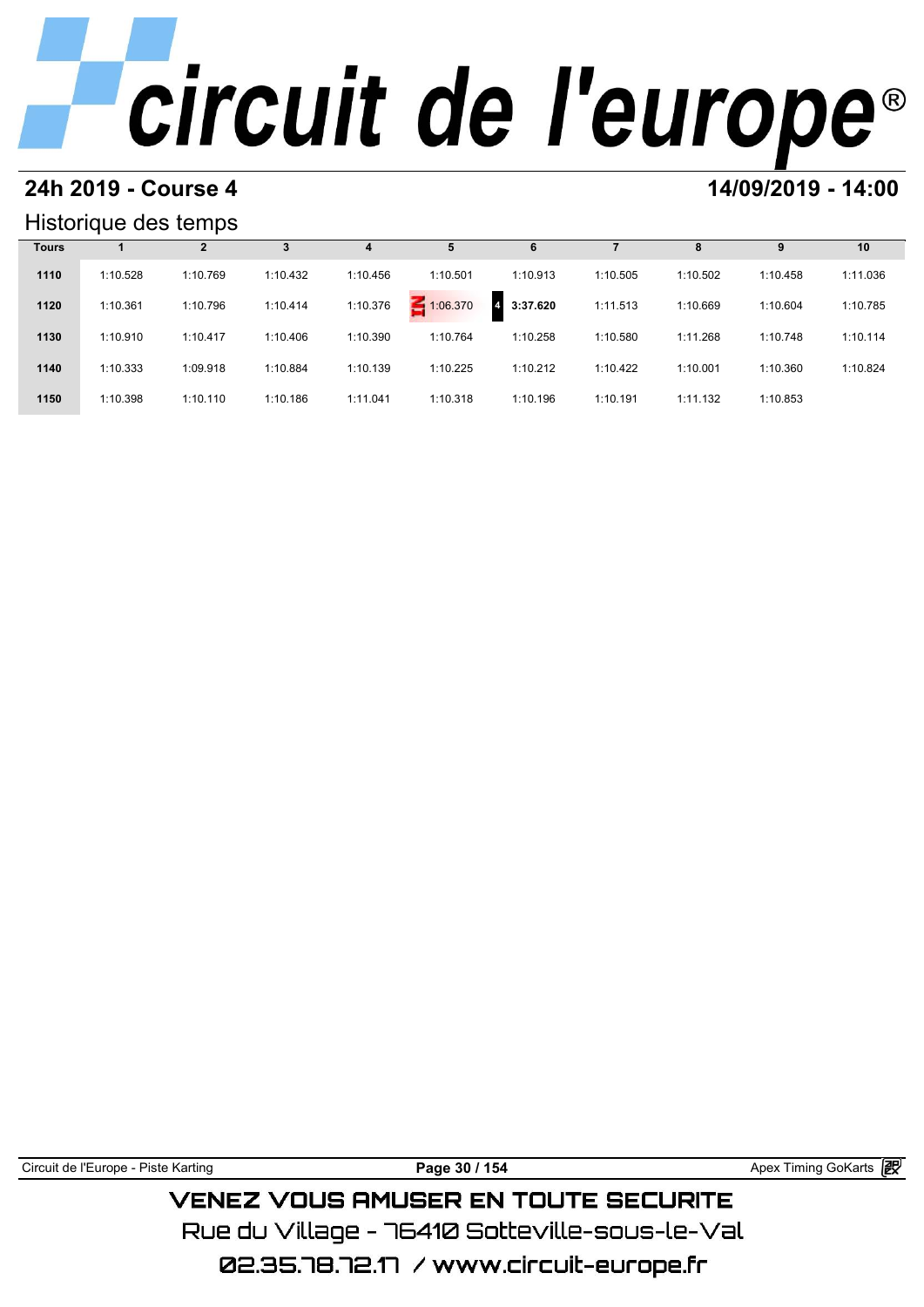### **24h 2019 - Course 4 14/09/2019 - 14:00**

Historique des temps

## **7 - ORKA LION**

|              | 7 - ORKA LION                       |                            |                         | 1 SEBASTIEN D                        | <b>2 HUGUES L</b> | 3 EMMANUEL M | 4 LAURENT D     |                                     | <b>5 STEPHANE L</b> | <b>6 STEPHANE H</b>        |
|--------------|-------------------------------------|----------------------------|-------------------------|--------------------------------------|-------------------|--------------|-----------------|-------------------------------------|---------------------|----------------------------|
| <b>Tours</b> | $\mathbf{1}$                        | $\overline{2}$             | $\overline{\mathbf{3}}$ | 4                                    | 5                 | 6            | $\overline{7}$  | 8                                   | 9                   | 10                         |
|              | 2 1:16.443                          | 1:11.596                   | 1:10.675                | 1:11.105                             | 1:10.790          | 1:09.968     | 1:10.253        | 1:10.131                            | 1:10.377            | 1:10.415                   |
| 10           | 1:10.032                            | 1:11.006                   | 1:10.187                | 1:10.050                             | 1:09.956          | 1:10.256     | 1:10.509        | 1:10.499                            | 1:10.654            | 1:10.852                   |
| 20           | 1:10.124                            | 1:10.083                   | 1:10.019                | 1:10.162                             | 1:09.826          | 1:10.181     | 1:10.141        | 1:10.002                            | 1:09.818            | 1:10.177                   |
| 30           | 1:10.521                            | 1:10.285                   | $\leq 1:06.306$         | $\overline{\phantom{a}}$<br>3:36.204 | 1:10.683          | 1:10.907     | 1:11.600        | 1:10.528                            | 1:10.743            | 1:11.427                   |
| 40           | 1:11.207                            | 1:11.349                   | 1:10.437                | 1:10.684                             | 1:10.666          | 1:10.800     | 1:11.134        | 1:10.899                            | 1:10.131            | 1:10.281                   |
| 50           | 1:10.568                            | 1:10.817                   | 1:10.185                | 1:10.763                             | 1:10.247          | 1:10.582     | 1:10.828        | 1:11.813                            | 1:10.772            | 1:10.514                   |
| 60           | 1:10.909                            | 1:10.690                   | 1:10.610                | 1:11.104                             | 1:10.787          | 1:06.948     | 1 3:34.656      | 1:11.208                            | 1:11.180            | 1:10.980                   |
| 70           | 1:11.167                            | 1:11.086                   | 1:11.137                | 1:10.790                             | 1:11.107          | 1:11.293     | 1:10.881        | 1:11.077                            | 1:10.686            | 1:10.974                   |
| 80           | 1:10.907                            | 1:10.694                   | 1:10.959                | 1:10.547                             | 1:10.750          | 1:11.302     | 1:13.653        | 1:10.890                            | 1:11.551            | 1:12.337                   |
| 90           | 1:11.224                            | 1:10.591                   | 1:10.712                | 1:11.271                             | 1:10.787          | 1:10.731     | $\leq 1:08.613$ | $\mathbf{3}$<br>3:44.335            | 1:11.304            | 1:11.102                   |
| 100          | 1:11.063                            | 1:11.142                   | 1:11.076                | 1:11.160                             | 1:11.100          | 1:11.298     | 1:11.117        | 1:11.270                            | 1:12.679            | 1:11.053                   |
| 110          | 1:10.790                            | 1:10.520                   | 1:10.686                | 1:10.775                             | 1:10.680          | 1:10.919     | 1:10.627        | 1:10.999                            | 1:11.408            | 1:11.836                   |
| 120          | 1:10.611                            | 1:10.695                   | 1:10.789                | 1:10.798                             | 1:11.380          | 1:11.142     | 1:11.457        | 1:11.204                            | $\leq 1:11.432$     | $\overline{4}$<br>3:33.980 |
| 130          | 1:11.297                            | 1:11.368                   | 1:11.009                | 1:10.787                             | 1:10.838          | 1:11.063     | 1:11.487        | 1:10.945                            | 1:11.164            | 1:10.647                   |
| 140          | 1:10.790                            | 1:10.570                   | 1:10.619                | 1:10.707                             | 1:10.901          | 1:10.830     | 1:11.028        | 1:11.077                            | 1:10.638            | 1:10.281                   |
| 150          | 1:10.488                            | 1:11.615                   | 1:11.401                | 1:10.507                             | 1:10.768          | 1:11.133     | 1:10.570        | 1:12.369                            | 1:10.487            | 1:07.674                   |
| 160          | $\vert$ 6<br>3:41.765               | 1:11.595                   | 1:11.382                | 1:11.642                             | 1:13.623          | 1:12.852     | 1:12.689        | 1:11.444                            | 1:11.362            | 1:12.113                   |
| 170          | 1:12.301                            | 1:11.459                   | 1:11.304                | 1:11.038                             | 1:11.240          | 1:11.544     | 1:12.900        | 1:12.422                            | 1:11.489            | 1:11.748                   |
| 180          | 1:11.447                            | 1:11.061                   | 1:11.581                | 1:10.810                             | 1:11.331          | 1:10.990     | 1:11.649        | 1:13.015                            | 1:11.476            | 1:11.851                   |
| 190          | $-1:07.872$                         | $\overline{2}$<br>3:54.536 | 1:10.977                | 1:11.095                             | 1:10.203          | 1:10.836     | 1:10.467        | 1:10.686                            | 1:10.416            | 1:11.919                   |
| 200          | 1:10.222                            | 1:10.519                   | 1:10.848                | 1:10.156                             | 1:11.534          | 1:10.735     | 1:10.752        | 1:10.276                            | 1:10.788            | 1:11.517                   |
| 210          | 1:10.214                            | 1:10.141                   | 1:10.005                | 1:10.119                             | 1:11.258          | 1:09.976     | 1:10.402        | 1:10.235                            | 1:10.335            | 1:10.688                   |
| 220          | 1:10.992                            | 1:10.165                   | $\leq 1:08.354$         | $\overline{\phantom{a}}$<br>3:34.875 | 1:11.347          | 1:11.753     | 1:11.291        | 1:13.230                            | 1:10.553            | 1:10.932                   |
| 230          | 1:10.699                            | 1:10.849                   | 1:11.403                | 1:11.009                             | 1:11.799          | 1:11.596     | 1:10.719        | 1:11.942                            | 1:10.239            | 1:10.744                   |
| 240          | 1:10.986                            | 1:10.258                   | 1:10.643                | 1:11.555                             | 1:10.229          | 1:10.350     | 1:10.627        | 1:12.219                            | 1:10.321            | 1:10.925                   |
| 250          | 1:11.270                            | 1:10.259                   | 1:10.561                | 1:10.106                             | 1:10.428          | 1:10.746     | $\leq 1:05.890$ | $\overline{\mathbf{1}}$<br>3:35.164 | 1:11.224            | 1:10.993                   |
| 260          | 1:11.063                            | 1:12.589                   | 1:11.452                | 1:10.705                             | 1:10.426          | 1:10.570     | 1:11.258        | 1:12.155                            | 1:10.497            | 1:11.041                   |
|              | Circuit de l'Europe - Piste Karting |                            |                         |                                      | Page 31 / 154     |              |                 |                                     |                     | Apex Timing GoKarts 2      |

Rue du Village – 76410 Sotteville-sous-le-Val 02.35.78.72.17 /www.circuit-europe.fr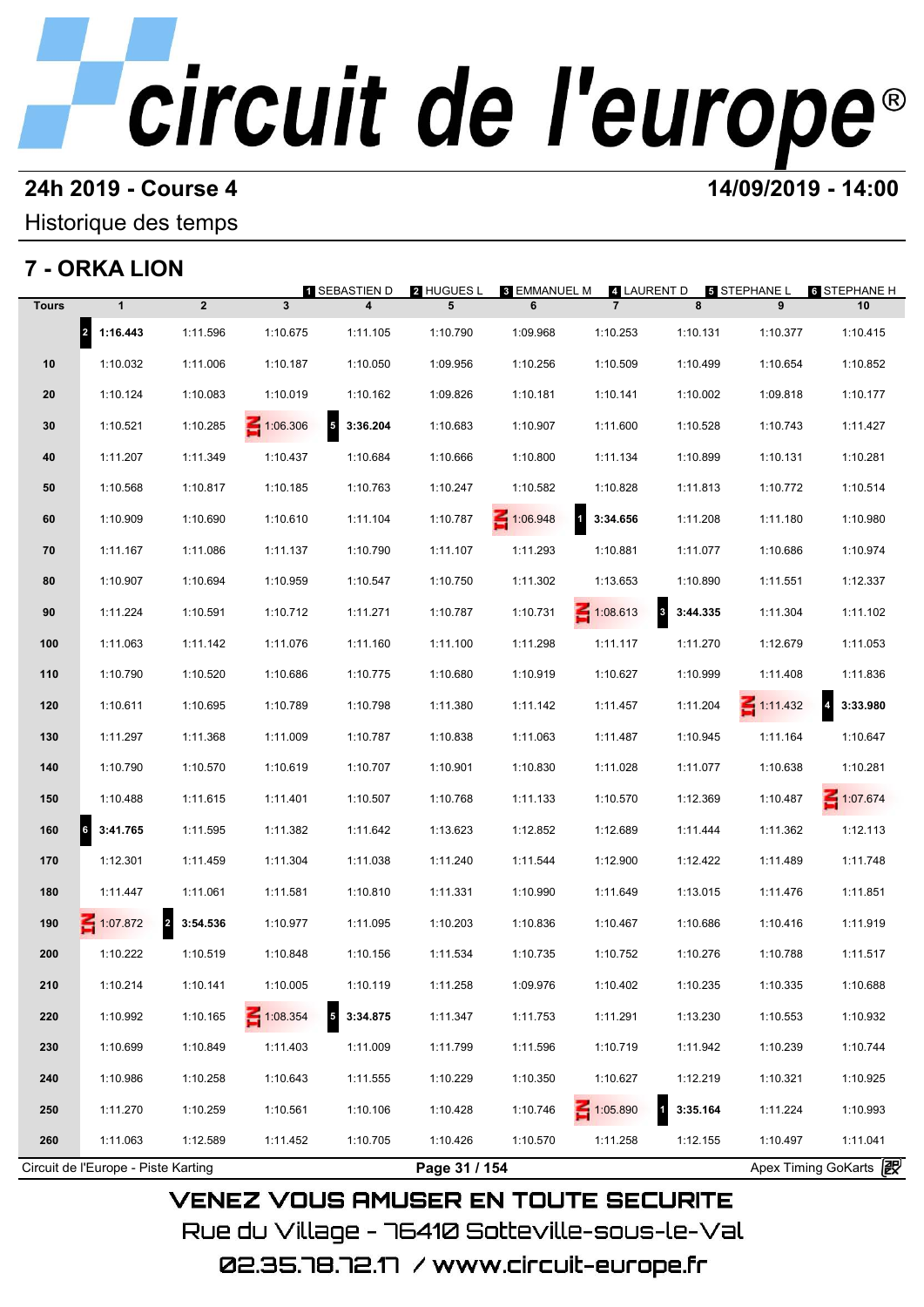### **24h 2019 - Course 4 14/09/2019 - 14:00**

## Historique des temps

|              | Historique des temps |                 |                            |                         |          |                                     |                |                 |                                     |                            |
|--------------|----------------------|-----------------|----------------------------|-------------------------|----------|-------------------------------------|----------------|-----------------|-------------------------------------|----------------------------|
| <b>Tours</b> | $\mathbf{1}$         | $\overline{2}$  | $\mathbf{3}$               | $\overline{\mathbf{4}}$ | 5        | 6                                   | $\overline{7}$ | 8               | 9                                   | 10                         |
| 270          | 1:11.061             | 1:10.537        | 1:10.383                   | 1:10.301                | 1:12.493 | 1:10.515                            | 1:10.549       | 1:10.362        | 1:10.547                            | 1:10.321                   |
| 280          | 1:10.707             | 1:10.448        | 1:10.347                   | 1:10.409                | 1:10.840 | 1:10.976                            | 1:10.800       | $\leq 1:06.136$ | $\overline{\mathbf{3}}$<br>3:36.998 | 1:10.539                   |
| 290          | 1:10.714             | 1:10.676        | 1:10.360                   | 1:10.362                | 1:10.594 | 1:10.225                            | 1:10.390       | 1:10.816        | 1:10.705                            | 1:10.933                   |
| 300          | 1:10.443             | 1:10.600        | 1:10.551                   | 1:10.263                | 1:10.290 | 1:10.621                            | 1:10.320       | 1:10.276        | 1:10.976                            | 1:10.615                   |
| 310          | 1:10.758             | 1:10.529        | 1:10.617                   | 1:10.626                | 1:10.472 | 1:10.550                            | 1:11.945       | 1:10.497        | 1:10.305                            | 1:10.706                   |
| 320          | 1:10.756             | $\leq 1:07.572$ | $\overline{a}$<br>3:35.190 | 1:11.193                | 1:10.636 | 1:10.406                            | 1:10.414       | 1:10.606        | 1:10.568                            | 1:11.182                   |
| 330          | 1:12.254             | 1:10.954        | 1:11.182                   | 1:10.183                | 1:10.579 | 1:11.670                            | 1:10.425       | 1:11.287        | 1:11.073                            | 1:10.421                   |
| 340          | 1:10.925             | 1:10.626        | 1:10.256                   | 1:10.145                | 1:12.473 | 1:12.439                            | 1:13.610       | 1:10.567        | 1:10.514                            | 1:11.307                   |
| 350          | 1:10.775             | 1:10.585        | 1:10.357                   | 1:11.132                | 1:06.476 | $6\overline{6}$<br>3:36.934         | 1:13.391       | 1:11.524        | 1:11.505                            | 1:11.760                   |
| 360          | 1:11.619             | 1:11.322        | 1:11.777                   | 1:11.254                | 1:11.560 | 1:11.768                            | 1:11.367       | 1:11.026        | 1:11.375                            | 1:11.837                   |
| 370          | 1:11.230             | 1:11.097        | 1:11.257                   | 1:11.396                | 1:10.994 | 1:11.378                            | 1:13.231       | 1:13.041        | 1:12.545                            | 1:11.261                   |
| 380          | 1:10.995             | 1:11.367        | 1:11.471                   | 1:11.289                | 1:07.660 | $\overline{\mathbf{2}}$<br>3:37.310 | 1:10.932       | 1:10.333        | 1:10.383                            | 1:10.349                   |
| 390          | 1:10.384             | 1:10.440        | 1:10.371                   | 1:10.464                | 1:10.951 | 1:10.340                            | 1:10.379       | 1:12.376        | 1:10.815                            | 1:10.165                   |
| 400          | 1:10.426             | 1:10.386        | 1:10.235                   | 1:10.125                | 1:11.381 | 1:10.491                            | 1:11.133       | 1:11.226        | 1:10.143                            | 1:10.430                   |
| 410          | 1:10.402             | 1:09.824        | 1:09.966                   | 1:11.531                | 1:09.837 | 1:10.092                            | 1:09.765       | 1:10.388        | 1:10.929                            | 1:15.585                   |
| 420          | 1:10.686             | 1:09.967        | 1:10.817                   | 1:10.778                | 1:10.617 | 1:09.945                            | 1:10.541       | 1:10.318        | 1:11.055                            | 1:10.866                   |
| 430          | 1:10.605             | 1:07.671        | $\mathbf{1}$<br>3:33.883   | 1:13.592                | 1:11.617 | 1:11.158                            | 1:11.252       | 1:11.231        | 1:10.688                            | 1:11.158                   |
| 440          | 1:10.509             | 1:10.730        | 1:10.624                   | 1:11.479                | 1:11.296 | 1:10.656                            | 1:10.969       | 1:11.236        | 1:11.478                            | 1:10.814                   |
| 450          | 1:10.701             | 1:10.970        | 1:11.158                   | 1:11.104                | 1:11.084 | 1:11.126                            | 1:11.154       | 1:11.300        | 1:11.162                            | 1:11.533                   |
| 460          | 1:11.485             | 1:11.164        | 1:10.819                   | 1:11.225                | 1:11.162 | 1:11.535                            | 1:12.172       | 1:11.139        | 1:11.026                            | 1:11.066                   |
| 470          | 1:10.812             | 1:11.850        | 1:10.780                   | 1:10.771                | 1:10.927 | 1:12.204                            | 1:11.077       | 1:10.800        | 1:10.994                            | $\leq 1:12.313$            |
| 480          | 8 3:35.969           | 1:11.297        | 1:11.214                   | 1:10.975                | 1:10.873 | 1:11.281                            | 1:11.060       | 1:11.878        | 1:11.517                            | 1:10.643                   |
| 490          | 1:10.866             | 1:10.794        | 1:11.443                   | 1:10.919                | 1:10.427 | 1:10.578                            | 1:10.942       | 1:11.151        | 1:10.671                            | 1:10.732                   |
| 500          | 1:10.804             | 1:11.043        | 1:10.630                   | 1:11.438                | 1:10.615 | 1:10.737                            | 1:10.921       | 1:11.548        | 1:11.429                            | 1:10.769                   |
| 510          | 1:11.185             | 1:10.860        | 1:10.282                   | 1:11.153                | 1:10.690 | 1:10.860                            | 1:10.586       | 1:10.713        | 1:10.543                            | 1:10.487                   |
| 520          | 1:10.600             | 1:10.633        | 1:10.047                   | 1:10.381                | 1:10.945 | 1:11.074                            | 1:11.793       | 1:10.705        | $\leq 1:12.356$                     | $\overline{5}$<br>3:35.412 |
| 530          | 1:11.162             | 1:11.129        | 1:11.018                   | 1:11.171                | 1:11.342 | 1:10.597                            | 1:10.856       | 1:10.527        | 1:10.614                            | 1:10.629                   |
| 540          | 1:10.706             | 1:10.570        | 1:10.649                   | 1:10.336                | 1:11.668 | 1:11.366                            | 1:10.457       | 1:10.321        | 1:10.454                            | 1:10.452                   |
|              |                      |                 |                            |                         |          |                                     |                |                 |                                     |                            |

**VENEZ VOUS AMUSER EN TOUTE SECURITE** 

Rue du Village – 76410 Sotteville-sous-le-Val

Circuit de l'Europe - Piste Karting **Page 32 / 154 Page 32 / 154** Apex Timing GoKarts and Apex Timing Apex Timing Go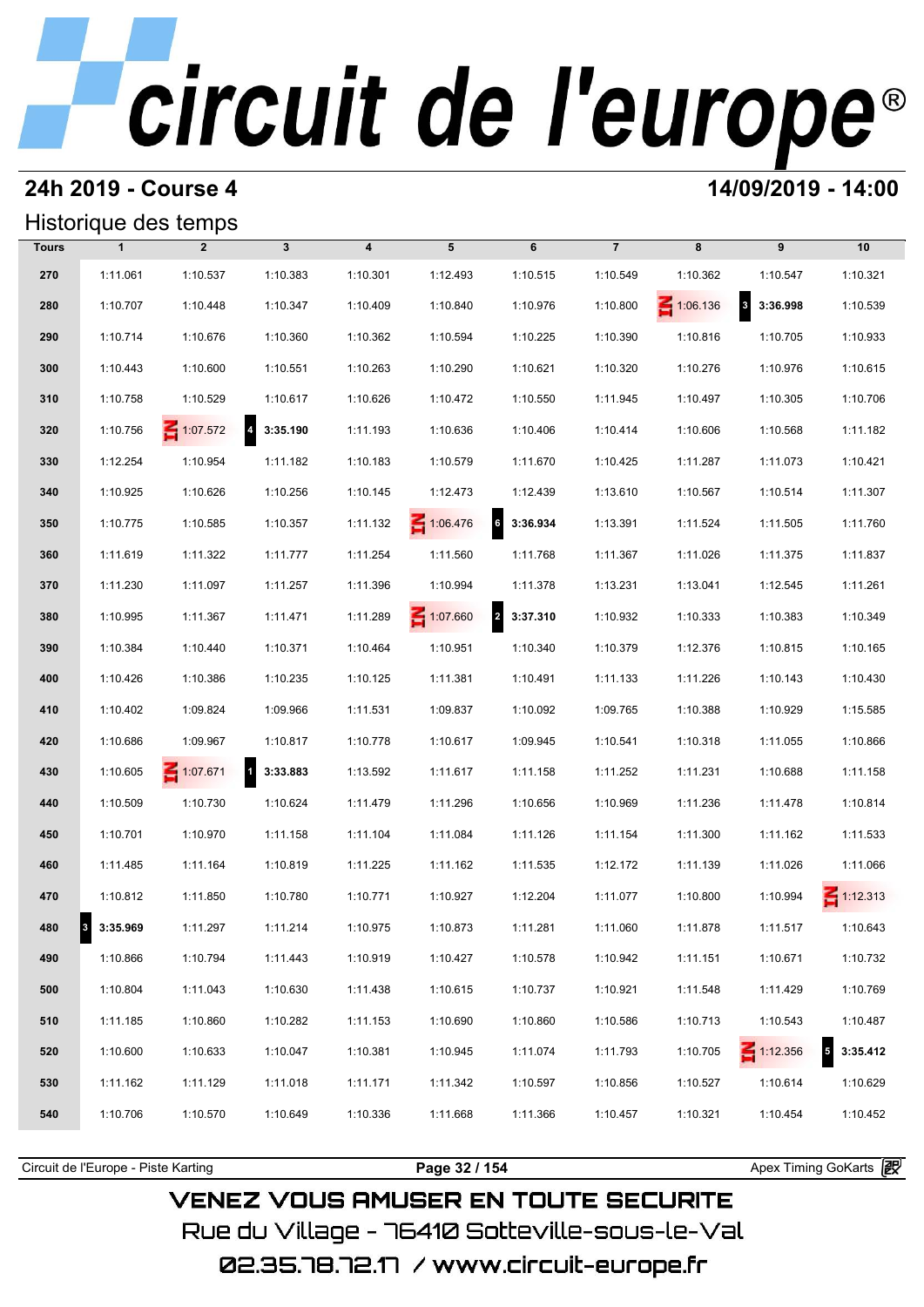### **24h 2019 - Course 4 14/09/2019 - 14:00**

## Historique des temps

|              |                 | Historique des temps       |              |                  |          |          |                |          |                            |          |
|--------------|-----------------|----------------------------|--------------|------------------|----------|----------|----------------|----------|----------------------------|----------|
| <b>Tours</b> | $\mathbf{1}$    | $\overline{2}$             | $\mathbf{3}$ | $\boldsymbol{4}$ | 5        | 6        | $\overline{7}$ | 8        | 9                          | 10       |
| 550          | 1:10.198        | 1:10.360                   | 1:09.894     | 1:10.091         | 1:10.787 | 1:10.417 | 1:10.267       | 1:10.824 | 1:10.071                   | 1:10.079 |
| 560          | 1:10.828        | 1:10.392                   | 1:10.292     | 1:10.277         | 1:10.181 | 1:10.465 | 1:10.993       | 1:06.956 | $\overline{a}$<br>6:18.522 | 1:12.887 |
| 570          | 1:10.657        | 1:10.698                   | 1:10.426     | 1:10.657         | 1:10.674 | 1:10.124 | 1:09.986       | 1:10.173 | 1:09.989                   | 1:10.443 |
| 580          | 1:10.432        | 1:10.391                   | 1:10.153     | 1:10.059         | 1:10.674 | 1:10.216 | 1:10.275       | 1:12.239 | 1:14.963                   | 1:15.387 |
| 590          | 1:12.166        | 1:11.033                   | 1:10.023     | 1:09.885         | 1:10.469 | 1:10.179 | 1:10.028       | 1:11.319 | 1:11.040                   | 1:10.390 |
| 600          | 1:10.604        | 1:10.161                   | 1:10.488     | 1:10.151         | 1:10.365 | 1:10.340 | 1:09.865       | 1:10.393 | 1:10.318                   | 1:10.336 |
| 610          | 1:09.966        | 1:10.670                   | 1:10.614     | 1:09.748         | 1:10.434 | 1:09.821 | 1:10.592       | 1:10.001 | 1:09.734                   | 1:09.970 |
| 620          | $\leq 1:05.978$ | $6\phantom{a}$<br>3:35.167 | 1:11.490     | 1:10.885         | 1:10.579 | 1:10.768 | 1:10.612       | 1:10.561 | 1:12.088                   | 1:11.084 |
| 630          | 1:12.076        | 1:10.362                   | 1:12.273     | 1:11.094         | 1:10.869 | 1:10.525 | 1:10.518       | 1:10.251 | 1:10.898                   | 1:10.554 |
| 640          | 1:11.529        | 1:10.940                   | 1:10.840     | 1:10.679         | 1:10.111 | 1:11.539 | 1:11.090       | 1:12.443 | 1:10.640                   | 1:10.735 |
| 650          | 1:10.905        | 1:11.476                   | 1:22.403     | 1:11.916         | 1:10.247 | 1:10.956 | 1:11.040       | 1:10.707 | 1:11.456                   | 1:11.071 |
| 660          | 1:11.411        | 1:09.928                   | 1:12.863     | 1:10.505         | 1:10.424 | 1:10.777 | 1:12.369       | 1:10.593 | 1:10.346                   | 1:10.351 |
| 670          | $\leq 1:06.830$ | 2 3:33.841                 | 1:09.810     | 1:09.684         | 1:12.464 | 1:11.726 | 1:10.831       | 1:10.060 | 1:09.862                   | 1:09.853 |
| 680          | 1:10.643        | 1:12.173                   | 1:10.276     | 1:09.746         | 1:09.421 | 1:09.836 | 1:10.614       | 1:10.211 | 1:10.529                   | 1:09.931 |
| 690          | 1:09.578        | 1:09.543                   | 1:09.791     | 1:09.790         | 1:09.631 | 1:09.731 | 1:09.481       | 1:09.936 | 1:09.600                   | 1:10.084 |
| 700          | 1:10.490        | 1:09.700                   | 1:09.675     | 1:10.450         | 1:09.464 | 1:09.494 | 1:10.320       | 1:10.672 | 1:10.496                   | 1:09.512 |
| 710          | 1:10.006        | 1:10.637                   | 1:09.514     | 1:10.499         | 1:10.367 | 1:09.578 | 1:10.118       | 1:09.783 | 1:09.462                   | 1:09.522 |
| 720          | 1:09.666        | 1:09.494                   | 1:09.528     | 1:09.493         | 1:09.496 | 1:09.468 | 1:09.359       | 1:09.799 | 1:10.914                   | 1:09.643 |
| 730          | $\leq 1:07.450$ | 1 3:36.416                 | 1:11.552     | 1:10.325         | 1:11.017 | 1:11.189 | 1:10.764       | 1:10.922 | 1:10.475                   | 1:11.912 |
| 740          | 1:10.406        | 1:10.475                   | 1:10.597     | 1:10.364         | 1:10.019 | 1:10.062 | 1:10.328       | 1:10.586 | 1:10.307                   | 1:10.378 |
| 750          | 1:10.777        | 1:10.213                   | 1:10.556     | 1:12.370         | 1:10.918 | 1:10.295 | 1:12.265       | 1:10.508 | 1:10.948                   | 1:11.063 |
| 760          | 1:11.584        | 1:10.452                   | 1:10.761     | 1:10.796         | 1:10.846 | 1:10.748 | 1:10.389       | 1:10.896 | 1:10.831                   | 1:10.408 |
| 770          | 1:10.382        | 1:07.958                   | 84:25.728    | 1:10.356         | 1:10.477 | 1:10.974 | 1:09.810       | 1:10.106 | 1:09.916                   | 1:09.908 |
| 780          | 1:10.268        | 1:12.684                   | 1:10.380     | 1:10.870         | 1:10.847 | 1:10.956 | 1:11.899       | 1:10.058 | 1:09.719                   | 1:11.019 |
| 790          | 1:12.817        | 1:09.719                   | 1:10.655     | 1:09.892         | 1:09.852 | 1:09.651 | 1:09.811       | 1:10.611 | 1:09.748                   | 1:10.169 |
| 800          | 1:09.695        | 1:10.085                   | 1:10.298     | 1:10.323         | 1:09.880 | 1:11.048 | 1:10.153       | 1:10.518 | 1:10.192                   | 1:10.211 |
| 810          | 1:10.232        | 1:10.171                   | 1:10.147     | 1:10.995         | 1:09.967 | 1:10.067 | 1:10.141       | 1:11.184 | 1:10.372                   | 1:10.117 |
| 820          | 1:10.250        | $\leq 1:07.333$            | 3:34.590     | 1:11.212         | 1:10.480 | 1:11.066 | 1:10.214       | 1:10.107 | 1:10.511                   | 1:11.452 |
|              |                 |                            |              |                  |          |          |                |          |                            |          |

**VENEZ VOUS AMUSER EN TOUTE SECURITE** Rue du Village – 76410 Sotteville-sous-le-Val 02.35.78.72.17 /www.circuit-europe.fr

Circuit de l'Europe - Piste Karting **Page 33 / 154 Page 33 / 154** Apex Timing GoKarts **in Apex**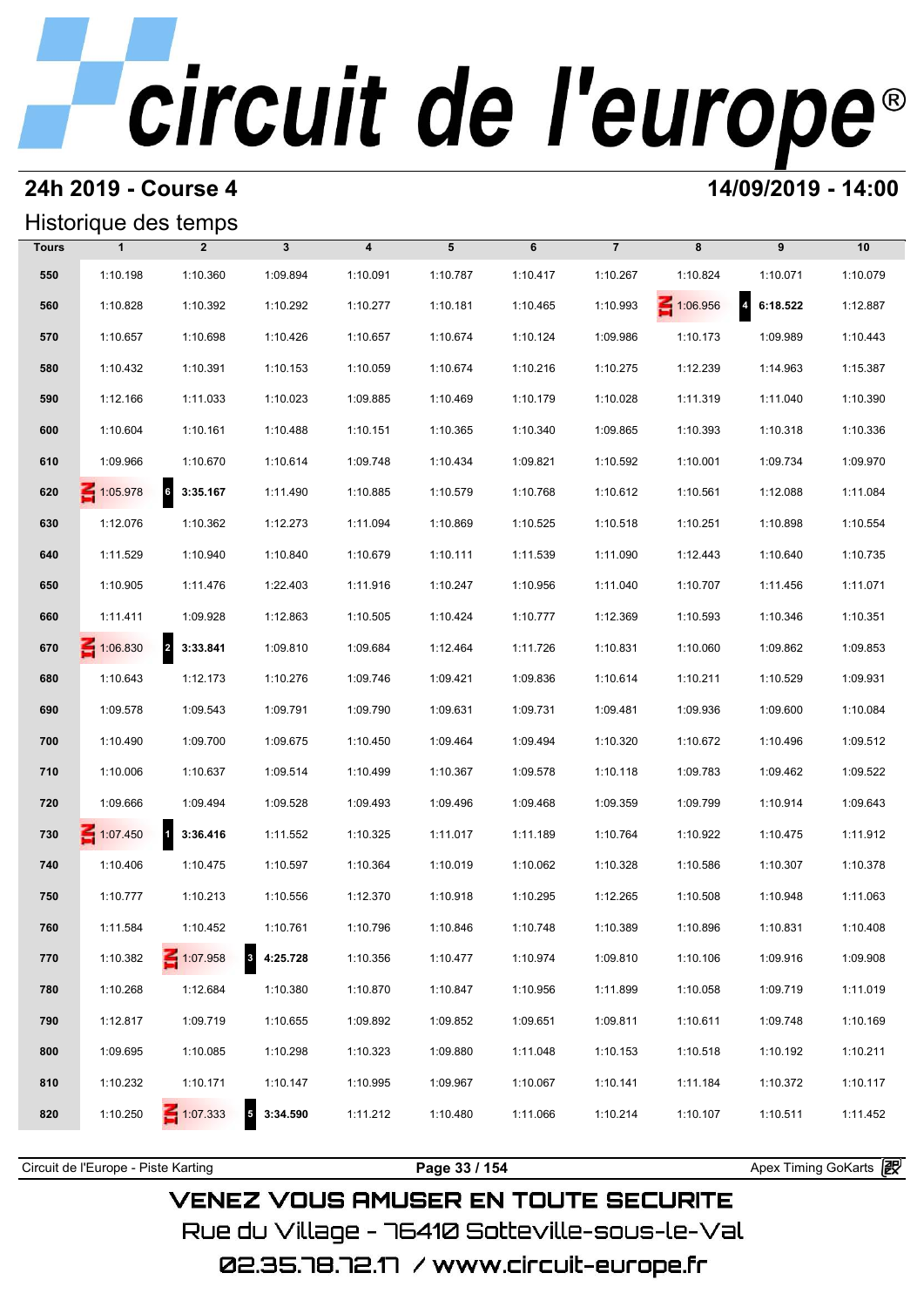# **24h 2019 - Course 4 12000 12000 14/09/2019 - 14:00**

### Historique des temps

|              | Historique des temps |                |                 |                         |                 |                                     |                 |                             |                 |                            |  |
|--------------|----------------------|----------------|-----------------|-------------------------|-----------------|-------------------------------------|-----------------|-----------------------------|-----------------|----------------------------|--|
| <b>Tours</b> | $\mathbf{1}$         | $\overline{2}$ | $\mathbf{3}$    | $\overline{\mathbf{4}}$ | 5               | 6                                   | $\overline{7}$  | 8                           | 9               | 10                         |  |
| 830          | 1:12.281             | 1:10.961       | 1:10.400        | 1:10.848                | 1:12.888        | 1:10.340                            | 1:10.927        | 1:10.791                    | 1:10.162        | 1:10.333                   |  |
| 840          | 1:10.405             | 1:11.235       | 1:10.189        | 1:09.823                | 1:10.180        | 1:10.125                            | 1:10.104        | 1:10.728                    | 1:10.721        | 1:11.170                   |  |
| 850          | 1:10.255             | 1:10.303       | 1:10.419        | 1:10.029                | 1:10.252        | 1:10.349                            | 1:11.205        | 1:10.558                    | 1:10.756        | 1:10.775                   |  |
| 860          | 1:10.773             | 1:10.923       | 1:11.088        | 1:10.526                | 1:10.742        | 1:10.634                            | 1:10.581        | 1:11.215                    | 1:10.648        | 1:10.709                   |  |
| 870          | 1:10.544             | 1:10.429       | 1:10.514        | 1:10.663                | $\leq 1:06.120$ | $\overline{\mathbf{A}}$<br>3:33.331 | 1:09.999        | 1:10.185                    | 1:10.106        | 1:10.049                   |  |
| 880          | 1:09.747             | 1:10.006       | 1:10.227        | 1:17.472                | 1:10.569        | 1:11.440                            | 1:10.773        | 1:10.655                    | 1:10.110        | 1:09.697                   |  |
| 890          | 1:09.613             | 1:09.797       | 1:10.926        | 1:09.558                | 1:10.146        | 1:11.741                            | $\leq 1:05.337$ | 3:33.083                    | 1:10.017        | 1:09.927                   |  |
| 900          | 1:09.579             | 1:09.886       | 1:09.761        | 1:09.731                | 1:09.838        | 1:09.453                            | 1:09.876        | 1:09.754                    | 1:09.748        | 1:11.059                   |  |
| 910          | 1:11.095             | 1:10.987       | 1:11.610        | 1:13.414                | 1:10.615        | 1:09.905                            | $\leq 1:05.248$ | $6\overline{6}$<br>3:39.648 | 1:10.919        | 1:11.598                   |  |
| 920          | 1:10.879             | 1:12.535       | 1:10.330        | 1:10.642                | 1:12.034        | 1:10.231                            | 1:10.373        | 1:10.362                    | 1:10.944        | 1:10.537                   |  |
| 930          | 1:10.531             | 1:10.490       | 1:10.407        | 1:11.137                | 1:11.619        | 1:10.121                            | 1:10.414        | 1:10.609                    | 1:10.601        | 1:10.651                   |  |
| 940          | 1:10.430             | 1:10.879       | 1:10.532        | 1:10.708                | 1:12.372        | 1:11.179                            | 1:11.168        | 1:11.259                    | $\leq 1:04.690$ | $\overline{a}$<br>3:32.531 |  |
| 950          | 1:10.046             | 1:09.811       | 1:09.618        | 1:09.484                | 1:09.564        | 1:09.524                            | 1:09.711        | 1:09.279                    | 1:09.787        | 1:10.270                   |  |
| 960          | 1:09.408             | 1:09.396       | 1:09.846        | 1:09.233                | 1:09.387        | 1:10.037                            | 1:09.082        | 1:09.457                    | 1:09.240        | 1:09.463                   |  |
| 970          | 1:09.621             | 1:09.570       | 1:09.462        | 1:09.496                | 1:10.062        | 1:09.293                            | 1:09.512        | 1:09.833                    | 1:09.316        | 1:09.149                   |  |
| 980          | 1:09.478             | 1:09.515       | $\leq 1:06.175$ | $5\quad 3:33.604$       | 1:10.408        | 1:10.325                            | 1:09.755        | 1:09.803                    | 1:10.061        | 1:09.766                   |  |
| 990          | 1:09.862             | 1:09.715       | 1:10.648        | 1:10.571                | 1:09.776        | 1:10.729                            | 1:10.430        | 1:10.372                    | 1:10.056        | 1:09.710                   |  |
| 1000         | 1:09.796             | 1:10.828       | 1:10.068        | 1:09.948                | 1:09.619        | 1:10.140                            | 1:10.995        | 1:09.945                    | 1:09.902        | 1:09.753                   |  |
| 1010         | 1:10.424             | 1:10.185       | 1:10.536        | 1:06.686                | 13:32.960       | 1:10.715                            | 1:10.827        | 1:10.878                    | 1:10.929        | 1:10.556                   |  |
| 1020         | 1:10.331             | 1:10.515       | 1:11.171        | 1:11.156                | 1:10.709        | 1:10.733                            | 1:10.411        | 1:10.636                    | 1:10.707        | 1:11.118                   |  |
| 1030         | 1:10.833             | 1:11.186       | 1:10.146        | 1:10.054                | 1:10.532        | 1:10.537                            | 1:10.673        | 1:10.526                    | 1:10.507        | 1:10.303                   |  |
| 1040         | 1:11.417             | 1:10.465       | 1:10.373        | 1:10.428                | $\leq 1:06.883$ | 3 3:34.360                          | 1:10.497        | 1:10.481                    | 1:10.322        | 1:10.306                   |  |
| 1050         | 1:10.470             | 1:10.012       | 1:10.093        | 1:11.811                | 1:10.745        | 1:11.169                            | 1:10.138        | 1:10.895                    | 1:09.877        | 1:10.156                   |  |
| 1060         | 1:09.941             | 1:10.065       | 1:10.573        | 1:10.111                | 1:10.327        | 1:10.355                            | 1:10.055        | 1:11.018                    | 1:10.253        | 1:10.664                   |  |
| 1070         | 1:10.792             | 1:11.047       | 1:11.836        | 1:10.845                | 1:10.374        | 1:10.275                            | 1:10.548        | 1:10.298                    | $\leq 1:05.351$ | 3:33.434                   |  |
| 1080         | 1:10.492             | 1:10.627       | 1:10.313        | 1:11.448                | 1:10.540        | 1:10.612                            | 1:10.257        | 1:09.995                    | 1:10.285        | 1:11.162                   |  |
| 1090         | 1:10.272             | 1:10.323       | 1:10.270        | 1:10.496                | 1:10.120        | 1:10.278                            | 1:10.661        | 1:09.522                    | 1:10.873        | 1:10.717                   |  |
| 1100         | 1:10.604             | 1:10.172       | 1:10.543        | 1:10.269                | $\leq 1:05.964$ | 63:34.665                           | 1:11.549        | 1:11.259                    | 1:12.671        | 1:11.720                   |  |
|              |                      |                |                 |                         |                 |                                     |                 |                             |                 |                            |  |

**VENEZ VOUS AMUSER EN TOUTE SECURITE** Rue du Village – 76410 Sotteville-sous-le-Val

Circuit de l'Europe - Piste Karting **Page 34 / 154 Page 34 / 154** Apex Timing GoKarts and Apex Timing Apex Timing Go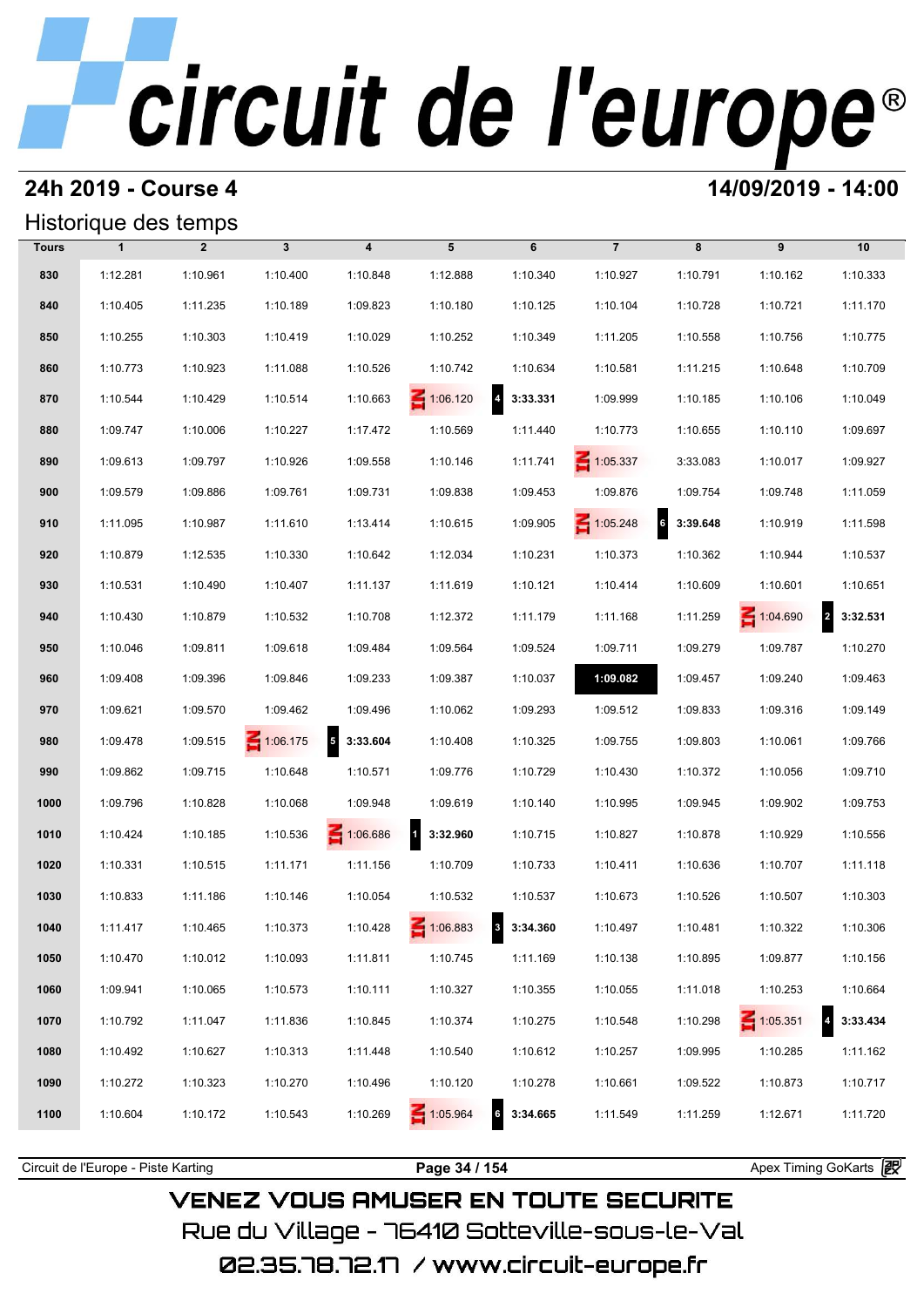### **24h 2019 - Course 4 14/09/2019 - 14:00**

### Historique des temps

|              | Historique des temps |          |          |          |          |          |          |          |          |                            |  |  |  |
|--------------|----------------------|----------|----------|----------|----------|----------|----------|----------|----------|----------------------------|--|--|--|
| <b>Tours</b> |                      | 2        | 3        | 4        | 5        | 6        |          | 8        | 9        | 10                         |  |  |  |
| 1110         | 1:11.026             | 1:12.005 | 1:11.226 | 1:11.241 | 1:10.426 | 1:11.103 | 1:11.101 | 1:11.106 | 1:06.217 | 3:32.874<br>$\overline{2}$ |  |  |  |
| 1120         | 1:10.023             | 1:10.270 | 1:10.160 | 1:10.078 | 1:09.976 | 1:10.197 | 1:10.099 | 1:10.126 | 1:10.521 | 1:10.573                   |  |  |  |
| 1130         | 1:11.073             | 1:11.092 | 1:11.337 | 1:10.359 | 1:11.720 | 1:10.237 | 1:10.094 | 1:09.964 | 1:10.084 | 1:10.050                   |  |  |  |
| 1140         | 1:10.331             | 1:09.820 | 1:09.884 | 1:10.276 | 1:10.219 | 1:10.084 | 1:10.194 | 1:10.229 | 1:10.832 | 1:10.139                   |  |  |  |
| 1150         | 1:10.294             | 1:10.183 | 1:10.035 | 1:10.070 | 1:09.819 | 1:09.997 | 1:10.832 |          |          |                            |  |  |  |

| Circuit<br>Karting<br>Piste<br>-urope<br>. de | 154<br>ao<br>-35 | - 141<br>GoKarts<br>imina<br>ΔnΔ<br>IE)<br>ששר |
|-----------------------------------------------|------------------|------------------------------------------------|
|                                               |                  |                                                |

## **VENEZ VOUS AMUSER EN TOUTE SECURITE** Rue du Village – 76410 Sotteville-sous-le-Val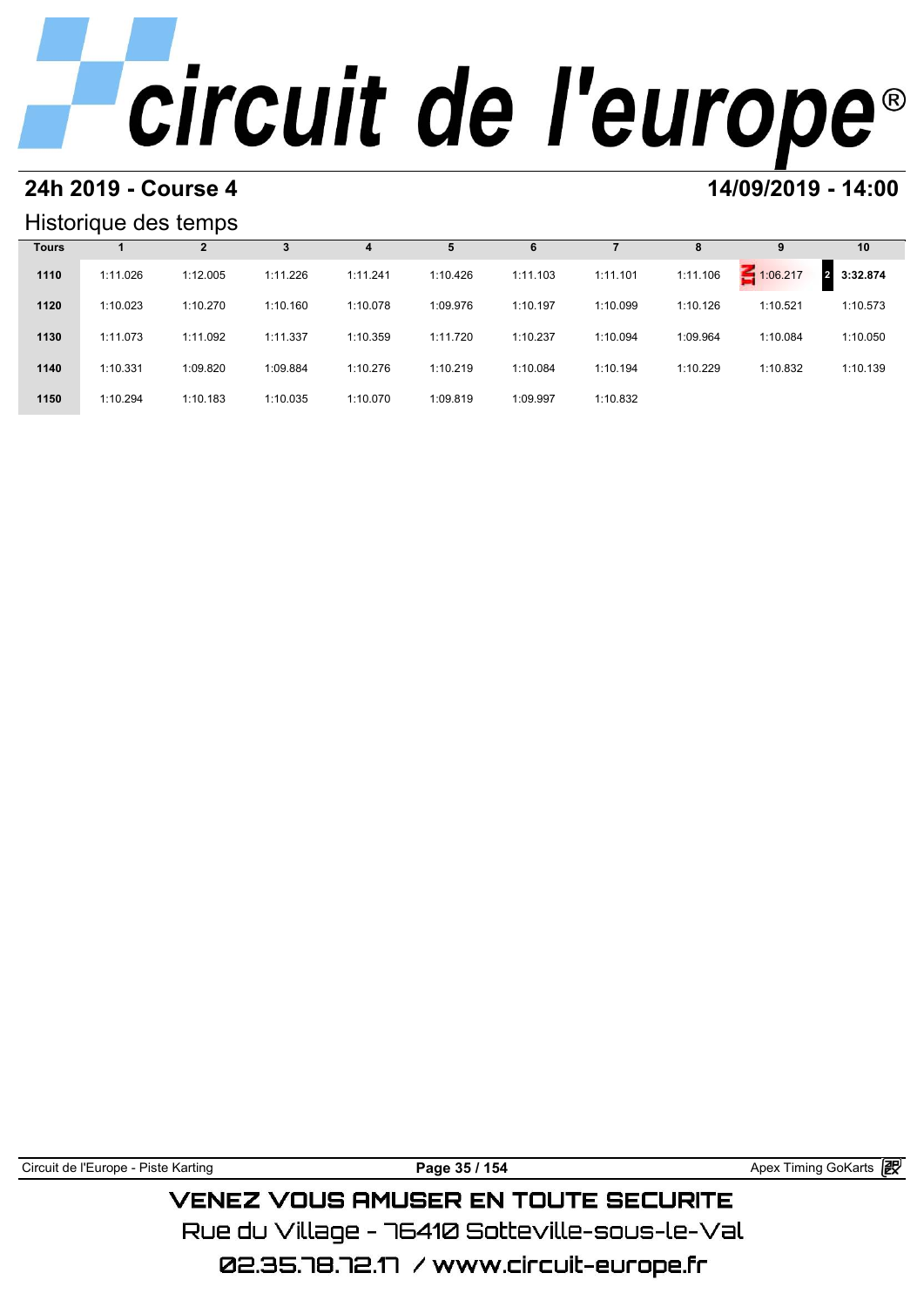# **24h 2019 - Course 4 12000 12000 14/09/2019 - 14:00**

### Historique des temps

## **12 - CAPFINANCES**

|              |                                      |                |                          |               |                            | <b>1 RAPHAEL B</b> | <b>2</b> LAURENT Z | <b>8 DIDIER Z</b>     | 4 GAUTHIER C                               | 5 TONY G        |
|--------------|--------------------------------------|----------------|--------------------------|---------------|----------------------------|--------------------|--------------------|-----------------------|--------------------------------------------|-----------------|
| <b>Tours</b> | $\mathbf{1}$                         | $\overline{2}$ | $\mathbf{3}$             | 4             | 5                          | 6                  | $\overline{7}$     | 8                     | 9                                          | 10              |
|              | $\mathbf{1}$<br>1:14.438             | 1:10.901       | 1:10.346                 | 1:10.498      | 1:10.288                   | 1:09.870           | 1:09.699           | 1:09.674              | 1:09.643                                   | 1:09.488        |
| 10           | 1:09.353                             | 1:09.392       | 1:09.494                 | 1:09.439      | 1:09.611                   | 1:09.731           | 1:10.206           | 1:09.525              | 1:09.679                                   | 1:09.835        |
| 20           | 1:09.611                             | 1:10.007       | 1:10.573                 | 1:05.379      | 3:36.729                   | 1:09.832           | 1:09.895           | 1:09.900              | 1:09.710                                   | 1:09.536        |
| 30           | 1:10.120                             | 1:09.674       | 1:09.612                 | 1:09.708      | 1:09.629                   | 1:09.624           | 1:10.393           | 1:10.000              | 1:09.923                                   | 1:09.651        |
| 40           | 1:09.794                             | 1:09.653       | 1:09.927                 | 1:09.742      | 1:09.739                   | 1:09.991           | 1:09.936           | 1:10.259              | 1:09.888                                   | $\leq 1:06.530$ |
| 50           | 3:41.746<br>$\overline{\phantom{a}}$ | 1:11.072       | 1:11.068                 | 1:10.749      | 1:10.737                   | 1:10.743           | 1:10.519           | 1:10.520              | 1:10.577                                   | 1:10.644        |
| 60           | 1:10.708                             | 1:10.429       | 1:11.039                 | 1:10.474      | 1:10.315                   | 1:10.573           | 1:10.875           | 1:10.962              | 1:10.967                                   | 1:10.730        |
| 70           | 1:10.650                             | 1:10.883       | 1:10.859                 | 1:10.622      | 1:10.555                   | 1:10.768           | 1:10.857           | 1:10.458              | 1:10.117                                   | 1:10.290        |
| 80           | 1:10.838                             | 1:10.692       | 1:10.715                 | 1:10.572      | 1:10.370                   | 1:11.624           | 1:10.732           | 1:10.852              | 1:10.609                                   | 1:10.994        |
| 90           | 1:10.948                             | 1:10.504       | 1:10.683                 | 1:10.588      | 1:10.539                   | 1:10.774           | 1:10.556           | 1:10.553              | $\overline{\mathbf{r}}$<br>$\leq 1:06.528$ | 4:08.323        |
| 100          | 1:11.570                             | 1:11.326       | 1:10.856                 | 1:11.135      | 1:10.885                   | 1:10.652           | 1:10.698           | 1:11.063              | 1:12.335                                   | 1:11.042        |
| 110          | $\leq 1:07.424$                      | 3:37.068       | 1:10.709                 | 1:11.443      | 1:13.480                   | 1:11.259           | 1:10.895           | 1:10.744              | 1:10.590                                   | 1:10.582        |
| 120          | 1:10.637                             | 1:11.138       | 1:11.274                 | 1:10.763      | 1:10.591                   | 1:10.615           | 1:10.932           | 1:10.978              | 1:10.962                                   | 1:10.781        |
| 130          | 1:10.568                             | 1:10.617       | 1:10.936                 | 1:11.938      | 1:10.976                   | 1:10.764           | 1:10.834           | 1:11.103              | 1:10.795                                   | 1:11.655        |
| 140          | 1:11.024                             | 1:10.695       | 1:10.916                 | 1:08.341      | $\overline{2}$<br>3:42.281 | 1:11.204           | 1:11.783           | 1:11.289              | 1:11.161                                   | 1:10.941        |
| 150          | 1:11.193                             | 1:11.904       | 1:11.498                 | 1:11.239      | 1:12.675                   | 1:12.073           | 1:11.162           | 1:11.571              | 1:12.212                                   | 1:11.368        |
| 160          | 1:11.894                             | 1:11.412       | 1:11.322                 | 1:11.198      | 1:10.977                   | 1:11.327           | 1:12.077           | 1:11.127              | 1:11.803                                   | 1:10.830        |
| 170          | 1:11.334                             | 1:11.391       | 1:11.294                 | 1:11.202      | 1:11.313                   | 1:11.893           | 1:11.304           | 1:11.320              | 1:11.034                                   | 1:10.981        |
| 180          | 1:12.241                             | 1:11.328       | 1:11.296                 | 1:11.788      | 1:11.217                   | 1:11.289           | 1:11.555           | 1:11.687              | 1:11.469                                   | 1:11.260        |
| 190          | 1:11.729                             | 1:06.682       | $\mathbf{3}$<br>5:05.018 | 1:12.094      | 1:12.166                   | 1:12.046           | 1:11.987           | 1:11.430              | 1:12.592                                   | 1:12.689        |
| 200          | 1:12.148                             | 1:11.584       | 1:12.011                 | 1:12.045      | 1:11.523                   | 1:12.824           | 1:11.535           | 1:13.597              | 1:11.897                                   | 1:11.843        |
| 210          | 1:12.125                             | 1:11.704       | 1:11.444                 | 1:11.971      | 1:11.571                   | 1:12.706           | 1:12.006           | 1:11.677              | 1:11.558                                   | 1:11.770        |
| 220          | 1:13.051                             | 1:13.295       | 1:12.117                 | 1:11.788      | 1:11.599                   | 1:11.595           | 1:13.124           | 1:11.976              | 1:12.221                                   | 1:11.386        |
| 230          | 1:11.828                             | 1:11.677       | 1:11.504                 | 1:11.698      | 1:12.328                   | 1:11.561           | 1:12.261           | 1:11.901              | 1:11.417                                   | 1:11.922        |
| 240          | 1:07.191                             | 3:40.750       | 1:10.439                 | 1:10.173      | 1:10.757                   | 1:10.053           | 1:10.348           | 1:10.063              | 1:10.243                                   | 1:10.092        |
| 250          | 1:10.102                             | 1:10.070       | 1:10.333                 | 1:10.018      | 1:10.006                   | 1:10.092           | 1:10.385           | 1:10.231              | 1:10.231                                   | 1:10.128        |
| 260          | 1:09.980                             | 1:10.114       | 1:10.033                 | 1:10.120      | 1:10.141                   | 1:09.865           | 1:10.033           | 1:09.779              | 1:11.046                                   | 1:09.765        |
|              | Circuit de l'Europe - Piste Karting  |                |                          | Page 36 / 154 |                            |                    |                    | Apex Timing GoKarts 2 |                                            |                 |

Rue du Village – 76410 Sotteville-sous-le-Val 02.35.78.72.17 /www.circuit-europe.fr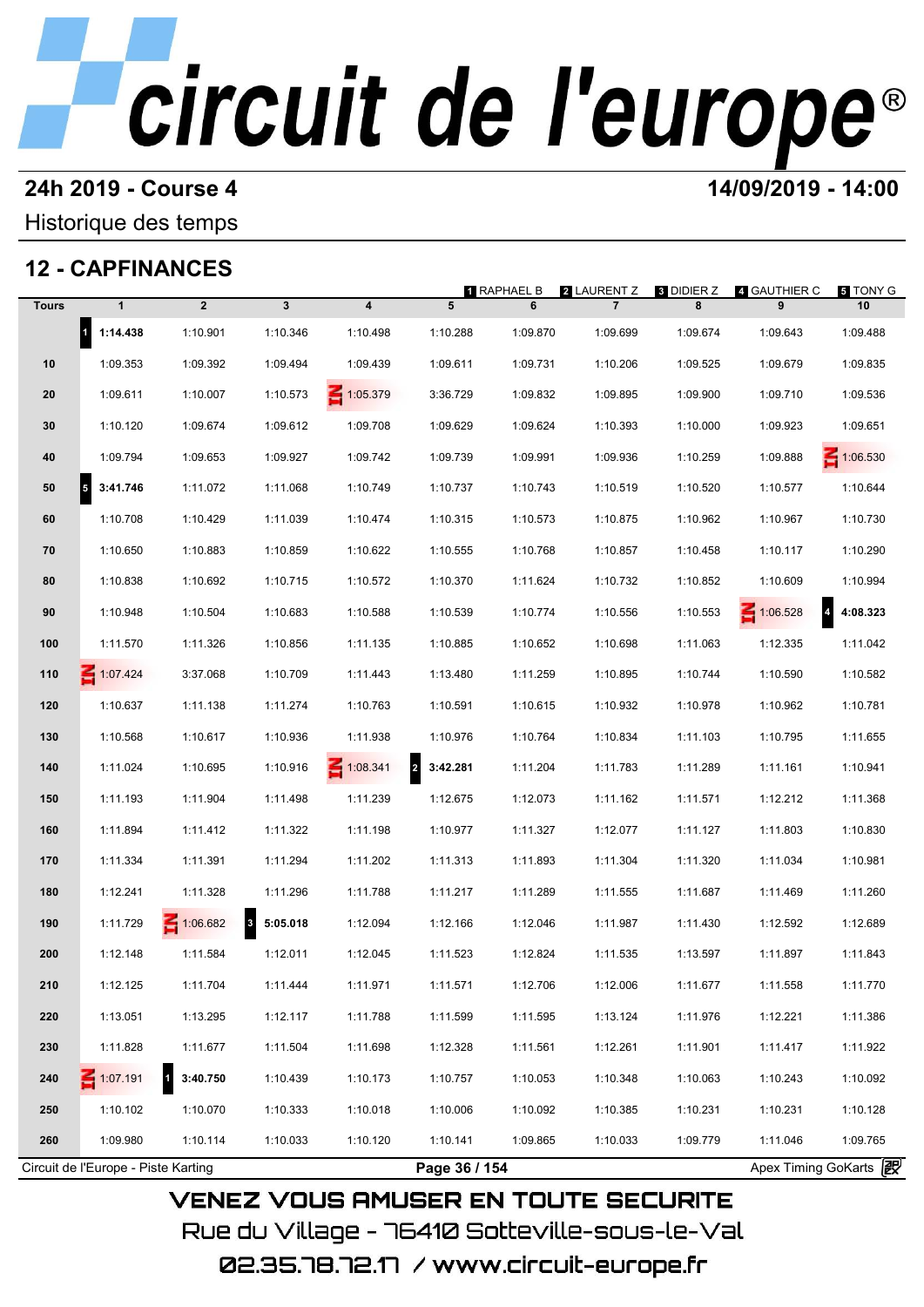## **24h 2019 - Course 4 14/09/2019 - 14:00**

## Historique des temps

|              | Historique des temps |                |                 |                                     |                                      |            |                |          |                 |                 |
|--------------|----------------------|----------------|-----------------|-------------------------------------|--------------------------------------|------------|----------------|----------|-----------------|-----------------|
| <b>Tours</b> | $\mathbf{1}$         | $\overline{2}$ | $\mathbf{3}$    | $\overline{\mathbf{4}}$             | 5                                    | 6          | $\overline{7}$ | 8        | 9               | 10              |
| 270          | 1:10.119             | 1:09.659       | 1:09.805        | 1:09.902                            | 1:09.810                             | 1:09.719   | 1:10.469       | 1:09.986 | 1:10.382        | 1:10.046        |
| 280          | $\leq 1:06.530$      | 3:39.265       | 1:10.404        | $\leq 1:07.207$                     | $\overline{\phantom{a}}$<br>3:35.409 | 1:10.811   | 1:10.545       | 1:11.089 | 1:10.305        | 1:10.556        |
| 290          | 1:10.812             | 1:10.068       | 1:10.304        | 1:10.383                            | 1:10.707                             | 1:10.355   | 1:10.307       | 1:10.276 | 1:10.300        | 1:10.330        |
| 300          | 1:10.421             | 1:10.703       | 1:11.559        | 1:10.221                            | 1:10.366                             | 1:09.248   | 1:09.461       | 1:12.325 | 1:10.234        | 1:10.426        |
| 310          | 1:10.423             | 1:10.156       | 1:10.907        | 1:10.207                            | 1:10.540                             | 1:10.399   | 1:12.758       | 1:10.877 | 1:10.688        | 1:10.431        |
| 320          | 1:10.389             | 1:10.843       | 1:10.423        | 1:10.992                            | 1:10.422                             | 1:10.519   | 1:10.401       | 1:10.390 | 1:10.212        | 1:10.566        |
| 330          | 1:10.455             | 1:10.441       | 1:10.607        | 1:10.692                            | 1:05.733                             | 8 3:41.502 | 1:12.591       | 1:12.635 | 1:12.205        | 1:12.502        |
| 340          | 1:12.757             | 1:11.754       | 1:11.932        | 1:11.712                            | 1:11.617                             | 1:12.153   | 1:12.725       | 1:11.962 | 1:12.812        | 1:13.603        |
| 350          | 1:12.694             | 1:11.192       | 1:13.198        | 1:11.963                            | 1:11.347                             | 1:13.037   | 1:12.132       | 1:11.802 | 1:12.823        | 1:12.064        |
| 360          | 1:12.003             | 1:11.679       | 1:12.367        | 1:13.596                            | 1:12.701                             | 1:12.753   | 1:12.637       | 1:13.017 | 1:16.950        | $\leq 1:08.177$ |
| 370          | 3:52.652             | 1:11.536       | 1:11.769        | 1:12.104                            | 1:12.255                             | 1:11.832   | 1:11.735       | 1:11.286 | 1:11.072        | 1:11.250        |
| 380          | 1:11.142             | 1:11.347       | $\leq 1:06.500$ | $\overline{\mathbf{r}}$<br>3:50.341 | 1:11.580                             | 1:11.150   | 1:11.203       | 1:10.785 | 1:10.796        | 1:12.522        |
| 390          | 1:11.643             | 1:11.097       | 1:12.692        | 1:12.602                            | 1:11.897                             | 1:10.785   | 1:11.011       | 1:11.217 | 1:11.374        | 1:11.742        |
| 400          | 1:10.738             | 1:10.564       | 1:10.997        | 1:10.640                            | 1:10.828                             | 1:10.919   | 1:12.157       | 1:10.902 | 1:10.806        | 1:12.882        |
| 410          | 1:12.024             | 1:10.563       | 1:10.727        | 1:10.659                            | 1:11.262                             | 1:10.476   | 1:11.565       | 1:11.034 | 1:10.523        | 1:11.053        |
| 420          | 1:10.688             | 1:11.307       | 1:10.801        | 1:10.652                            | 1:10.563                             | 1:11.046   | 1:11.878       | 1:10.817 | $\leq 1:06.528$ | 2 3:48.465      |
| 430          | 1:13.172             | 1:11.445       | 1:11.673        | 1:11.126                            | 1:13.575                             | 1:11.786   | 1:11.518       | 1:11.946 | 1:10.977        | 1:10.906        |
| 440          | 1:11.252             | 1:10.828       | 1:10.813        | 1:10.778                            | 1:10.869                             | 1:11.340   | 1:12.316       | 1:11.313 | 1:10.626        | 1:11.003        |
| 450          | 1:10.547             | 1:11.089       | 1:10.835        | 1:10.760                            | 1:10.863                             | 1:11.324   | 1:11.164       | 1:11.298 | 1:10.790        | 1:11.020        |
| 460          | 1:11.592             | 1:11.368       | 1:11.012        | 1:12.295                            | 1:13.004                             | 1:10.771   | 1:10.780       | 1:10.753 | 1:10.784        | 1:10.768        |
| 470          | 1:10.746             | 1:11.354       | 1:12.123        | 1:10.703                            | 1:11.748                             | 1:11.052   | 1:11.061       | 1:10.985 | 1:11.652        | $\leq 1:06.090$ |
| 480          | 3:56.269             | 1:10.242       | 1:10.060        | 1:10.307                            | 1:09.675                             | 1:10.304   | 1:10.017       | 1:10.326 | 1:09.805        | 1:10.157        |
| 490          | 1:09.843             | 1:09.450       | 1:10.565        | 1:09.514                            | 1:09.515                             | 1:09.876   | 1:09.645       | 1:10.093 | 1:09.450        | 1:09.575        |
| 500          | 1:09.660             | 1:09.607       | 1:10.000        | 1:09.900                            | 1:09.275                             | 1:09.503   | 1:09.757       | 1:09.586 | 1:09.406        | 1:10.109        |
| 510          | 1:09.473             | 1:09.181       | 1:10.145        | 1:10.284                            | 1:09.545                             | 1:09.389   | 1:09.626       | 1:09.755 | 1:09.770        | 1:10.478        |
| 520          | 1:09.675             | 1:09.555       | 1:09.548        | 1:09.415                            | 1:09.311                             | 1:09.644   | 1:09.311       | 1:09.410 | 1:09.607        | 1:09.945        |
| 530          | 1:10.151             | 1:09.513       | $\leq 1:06.544$ | 3<br>6:30.212                       | 1:11.868                             | 1:12.057   | 1:13.083       | 1:11.496 | 1:11.742        | 1:11.107        |
| 540          | 1:11.684             | 1:10.848       | 1:10.795        | 1:11.047                            | 1:10.672                             | 1:10.850   | 1:10.956       | 1:10.790 | 1:10.963        | 1:10.520        |
|              |                      |                |                 |                                     |                                      |            |                |          |                 |                 |

**VENEZ VOUS AMUSER EN TOUTE SECURITE** Rue du Village – 76410 Sotteville-sous-le-Val

02.35.78.72.17 /www.circuit-europe.fr

Circuit de l'Europe - Piste Karting **Page 37 / 154 Page 37 / 154** Apex Timing GoKarts and Apex Timing Apex Timing Go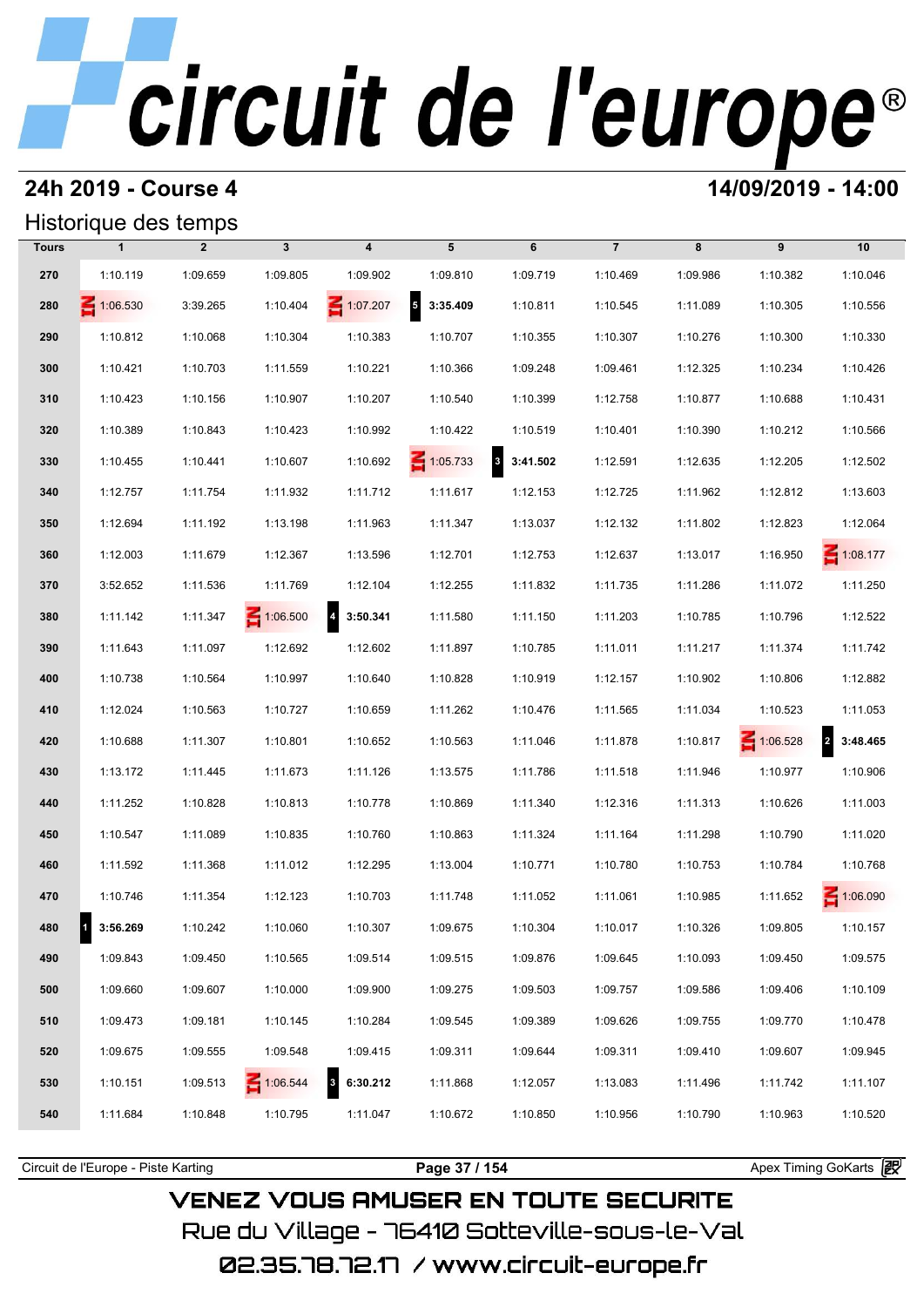## **24h 2019 - Course 4 14/09/2019 - 14:00**

## Historique des temps

| Historique des temps |               |                 |                            |                         |               |          |                |                 |                                     |                 |  |
|----------------------|---------------|-----------------|----------------------------|-------------------------|---------------|----------|----------------|-----------------|-------------------------------------|-----------------|--|
| <b>Tours</b>         | $\mathbf{1}$  | $\overline{2}$  | $\mathbf{3}$               | $\overline{\mathbf{4}}$ | 5             | 6        | $\overline{7}$ | 8               | 9                                   | 10              |  |
| 550                  | 1:10.861      | 1:11.806        | 1:10.818                   | 1:10.559                | 1:11.385      | 1:12.265 | 1:11.317       | 1:10.717        | 1:12.189                            | 1:11.229        |  |
| 560                  | 1:11.271      | 1:10.779        | 1:11.242                   | 1:11.958                | 1:11.682      | 1:10.404 | 1:11.197       | 1:11.188        | 1:11.469                            | 1:10.753        |  |
| 570                  | 1:10.671      | 1:10.632        | 1:10.940                   | $\leq 1:07.216$         | 5<br>3:51.646 | 1:10.481 | 1:10.963       | 1:10.209        | 1:10.004                            | 1:10.150        |  |
| 580                  | 1:11.539      | 1:10.089        | 1:10.258                   | 1:10.267                | 1:11.050      | 1:13.882 | 1:15.397       | $\leq 1:08.174$ | 3:36.071                            | 1:10.441        |  |
| 590                  | 1:10.098      | 1:10.821        | 1:10.492                   | 1:10.396                | 1:10.432      | 1:10.638 | 1:10.493       | 1:10.381        | 1:10.685                            | 1:10.338        |  |
| 600                  | 1:10.260      | 1:10.603        | 1:10.738                   | 1:11.266                | 1:10.480      | 1:10.336 | 1:10.810       | 1:10.793        | 1:10.728                            | 1:09.911        |  |
| 610                  | 1:10.131      | 1:09.876        | 1:09.806                   | 1:10.236                | 1:09.772      | 1:10.702 | 1:10.001       | 1:10.293        | 1:10.408                            | 1:10.138        |  |
| 620                  | 1:10.052      | $\leq 1:05.778$ | $\overline{4}$<br>3:39.443 | 1:10.834                | 1:10.570      | 1:11.257 | 1:10.402       | 1:10.062        | 1:09.960                            | 1:11.261        |  |
| 630                  | 1:11.410      | 1:11.486        | 1:10.038                   | 1:10.434                | 1:10.618      | 1:10.300 | 1:10.454       | 1:10.461        | 1:10.732                            | 1:10.258        |  |
| 640                  | 1:11.016      | 1:10.574        | 1:10.063                   | 1:10.294                | 1:10.461      | 1:10.214 | 1:10.101       | 1:10.531        | 1:10.006                            | 1:10.459        |  |
| 650                  | 1:09.796      | 1:10.929        | 1:10.361                   | 1:11.547                | 1:09.936      | 1:11.393 | 1:11.995       | 1:09.833        | 1:10.450                            | 1:10.723        |  |
| 660                  | 1:10.397      | 1:09.938        | 1:09.810                   | 1:09.884                | 1:09.977      | 1:10.172 | 1:10.243       | $\leq 1:05.649$ | $\overline{a}$<br>3:37.956          | 1:10.956        |  |
| 670                  | 1:11.154      | 1:11.381        | 1:10.954                   | 1:10.843                | 1:10.362      | 1:10.581 | 1:10.947       | 1:10.329        | 1:10.609                            | 1:10.955        |  |
| 680                  | 1:09.848      | 1:11.098        | 1:10.838                   | 1:10.895                | 1:10.350      | 1:10.816 | 1:10.941       | 1:10.354        | 1:10.595                            | 1:10.518        |  |
| 690                  | 1:10.588      | 1:11.454        | 1:10.279                   | 1:10.556                | 1:10.371      | 1:10.380 | 1:10.559       | 1:10.355        | 1:10.438                            | 1:10.622        |  |
| 700                  | 1:10.405      | 1:10.208        | 1:10.659                   | 1:10.585                | 1:10.879      | 1:10.324 | 1:10.350       | 1:10.384        | 1:10.192                            | 1:11.314        |  |
| 710                  | 1:10.327      | 1:10.660        | 1:10.368                   | 1:11.019                | 1:10.729      | 1:10.115 | 1:10.464       | 1:11.660        | $\leq 1:04.546$                     | 3:43.339        |  |
| 720                  | 1:10.437      | 1:09.670        | 1:09.339                   | 1:09.383                | 1:09.223      | 1:10.706 | 1:11.030       | 1:08.948        | 1:09.023                            | 1:09.160        |  |
| 730                  | 1:08.825      | 1:08.951        | 1:08.919                   | 1:11.190                | 1:09.853      | 1:09.180 | 1:09.046       | 1:09.139        | 1:09.507                            | 1:08.874        |  |
| 740                  | 1:08.955      | 1:09.008        | 1:08.972                   | 1:08.938                | 1:09.310      | 1:10.243 | 1:09.776       | 1:09.486        | 1:08.790                            | 1:08.937        |  |
| 750                  | 1:08.914      | 1:09.136        | 1:09.469                   | 1:09.132                | 1:09.278      | 1:08.801 | 1:08.944       | 1:09.075        | 1:09.113                            | 1:09.592        |  |
| 760                  | 1:09.212      | 1:08.767        | 1:09.166                   | 1:08.831                | 1:08.820      | 1:08.955 | 1:08.865       | 1:09.000        | 1:09.049                            | $\leq 1:05.570$ |  |
| 770                  | 3:39.972<br>3 | 1:12.166        | 1:12.264                   | 1:10.918                | 1:11.326      | 1:11.611 | 1:11.997       | 1:10.941        | 1:11.408                            | 1:13.252        |  |
| 780                  | 1:11.737      | 1:11.133        | 1:10.840                   | 1:11.725                | 1:10.504      | 1:11.960 | 1:11.042       | 1:11.389        | 1:11.753                            | 1:10.810        |  |
| 790                  | 1:10.857      | 1:10.475        | 1:12.559                   | 1:10.820                | 1:10.305      | 1:10.984 | 1:11.699       | 1:10.421        | 1:10.944                            | 1:10.738        |  |
| 800                  | 1:10.961      | 1:10.695        | 1:11.283                   | 1:11.344                | 1:11.013      | 1:10.946 | 1:11.107       | 1:10.843        | 1:11.164                            | 1:11.505        |  |
| 810                  | 1:11.307      | 1:11.471        | 1:11.981                   | 1:11.682                | 1:12.039      | 1:11.147 | 1:11.636       | 1:08.254        | $\overline{\mathbf{5}}$<br>3:42.450 | 1:10.260        |  |
| 820                  | 1:10.179      | 1:10.281        | 1:10.336                   | 1:10.067                | 1:10.172      | 1:11.294 | 1:09.814       | 1:09.344        | 1:09.688                            | 1:09.497        |  |
|                      |               |                 |                            |                         |               |          |                |                 |                                     |                 |  |

**VENEZ VOUS AMUSER EN TOUTE SECURITE** Rue du Village – 76410 Sotteville-sous-le-Val

Circuit de l'Europe - Piste Karting **Page 38 / 154 Page 38 / 154** Apex Timing GoKarts and Apex Timing Apex Timing Go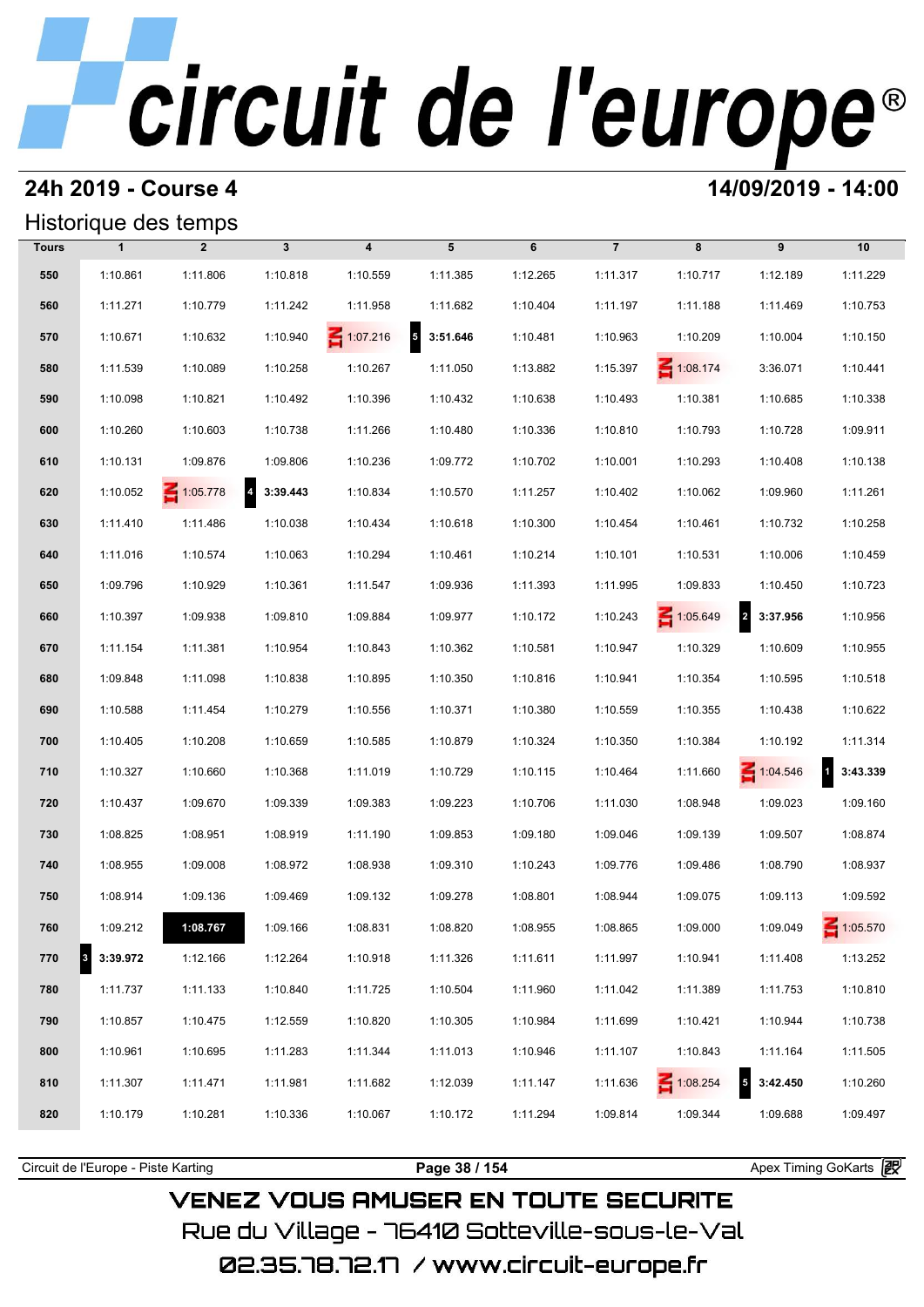### **24h 2019 - Course 4 14/09/2019 - 14:00**

### Historique des temps

|              | Historique des temps |                |              |                         |                                      |                                     |                                     |                 |          |                                     |
|--------------|----------------------|----------------|--------------|-------------------------|--------------------------------------|-------------------------------------|-------------------------------------|-----------------|----------|-------------------------------------|
| <b>Tours</b> | $\mathbf{1}$         | $\overline{2}$ | $\mathbf{3}$ | $\overline{\mathbf{4}}$ | 5                                    | 6                                   | $\overline{7}$                      | 8               | 9        | 10                                  |
| 830          | 1:09.751             | 1:09.954       | 1:09.516     | 1:10.036                | 1:09.438                             | 1:10.117                            | 1:09.904                            | 1:09.609        | 1:10.109 | 1:09.963                            |
| 840          | 1:10.131             | 1:11.119       | 1:10.579     | 1:09.358                | 1:11.252                             | 1:09.639                            | 1:10.023                            | 1:09.589        | 1:10.444 | 1:09.540                            |
| 850          | 1:09.163             | 1:09.410       | 1:10.278     | 1:09.518                | 1:09.610                             | 1:09.968                            | 1:09.751                            | 1:09.815        | 1:09.786 | 1:09.263                            |
| 860          | 1:09.576             | 1:09.492       | 1:09.544     | 1:10.365                | 1:09.940                             | 1:09.613                            | 1:09.862                            | 1:09.427        | 1:04.808 | $\overline{\mathbf{4}}$<br>3:34.767 |
| 870          | 1:10.242             | 1:10.109       | 1:10.250     | 1:10.827                | 1:10.149                             | 1:09.701                            | 1:09.772                            | 1:10.060        | 1:10.895 | 1:17.454                            |
| 880          | 1:10.404             | 1:10.135       | 1:10.197     | 1:10.223                | 1:09.944                             | 1:09.658                            | 1:09.668                            | 1:09.594        | 1:09.451 | 1:09.704                            |
| 890          | 1:09.923             | 1:10.147       | 1:10.119     | 1:10.118                | 1:09.874                             | 1:09.782                            | 1:09.567                            | 1:09.620        | 1:09.850 | 1:10.814                            |
| 900          | 1:09.649             | 1:09.493       | 1:10.405     | 1:09.937                | 1:09.644                             | 1:10.002                            | 1:09.663                            | 1:10.341        | 1:09.743 | 1:10.067                            |
| 910          | 1:10.713             | 1:09.852       | 1:11.882     | 1:09.752                | 1:04.054                             | $\overline{\mathbf{r}}$<br>4:28.195 | 1:10.858                            | 1:10.537        | 1:11.055 | 1:10.955                            |
| 920          | 1:10.543             | 1:12.214       | 1:11.704     | 1:10.455                | 1:10.224                             | 1:10.141                            | 1:10.141                            | 1:10.295        | 1:10.187 | 1:10.811                            |
| 930          | 1:10.706             | 1:10.265       | 1:10.116     | 1:10.281                | 1:10.309                             | 1:10.204                            | 1:11.008                            | 1:10.026        | 1:10.572 | 1:10.237                            |
| 940          | 1:10.745             | 1:10.284       | 1:10.589     | 1:10.635                | 1:10.288                             | 1:10.350                            | 1:10.117                            | 1:10.288        | 1:10.093 | 1:10.265                            |
| 950          | 1:10.436             | 1:10.381       | 1:10.680     | 1:10.212                | 1:10.309                             | 1:10.289                            | 1:10.136                            | 1:10.154        | 1:10.672 | 1:11.098                            |
| 960          | 1:10.790             | 1:10.631       | 1:11.014     | $\leq 1:03.608$         | $\overline{\mathbf{3}}$<br>3:41.100  | 1:11.926                            | 1:10.950                            | 1:11.284        | 1:10.838 | 1:11.485                            |
| 970          | 1:10.935             | 1:11.023       | 1:11.523     | 1:11.162                | 1:11.173                             | 1:10.966                            | 1:10.515                            | 1:11.051        | 1:10.693 | 1:10.840                            |
| 980          | 1:10.796             | 1:10.856       | 1:10.818     | 1:10.870                | 1:10.579                             | $\leq 1:07.085$                     | 4 4:00.393                          | 1:10.977        | 1:10.688 | 1:10.334                            |
| 990          | 1:10.676             | 1:10.070       | 1:10.224     | 1:10.928                | 1:11.341                             | 1:10.558                            | 1:10.142                            | 1:10.314        | 1:10.314 | 1:10.184                            |
| 1000         | 1:10.138             | 1:10.478       | 1:10.162     | 1:10.471                | 1:10.244                             | 1:10.415                            | 1:11.283                            | 1:10.426        | 1:10.684 | 1:10.448                            |
| 1010         | 1:10.383             | 1:10.171       | 1:10.644     | 1:10.706                | 1:10.660                             | 1:10.394                            | 1:10.439                            | 1:10.373        | 1:10.156 | 1:10.299                            |
| 1020         | 1:10.234             | 1:10.591       | 1:10.404     | 1:10.302                | 1:10.523                             | $\leq 1:09.101$                     | $\overline{\mathbf{2}}$<br>3:37.280 | 1:11.417        | 1:11.226 | 1:11.211                            |
| 1030         | 1:10.994             | 1:10.846       | 1:11.631     | 1:11.035                | 1:12.023                             | 1:10.700                            | 1:11.009                            | 1:11.069        | 1:10.786 | 1:12.017                            |
| 1040         | 1:10.987             | 1:10.901       | 1:11.392     | 1:11.219                | 1:11.188                             | 1:11.029                            | 1:11.619                            | $\leq 1:12.309$ | 3:36.914 | 1:11.465                            |
| 1050         | 1:11.117             | 1:11.201       | 1:12.526     | 1:05.949                | $\overline{\phantom{a}}$<br>3:45.840 | 1:10.493                            | 1:10.441                            | 1:10.644        | 1:10.400 | 1:09.980                            |
| 1060         | 1:10.394             | 1:10.241       | 1:10.200     | 1:10.986                | 1:10.490                             | 1:10.163                            | 1:10.925                            | 1:11.248        | 1:10.300 | 1:10.268                            |
| 1070         | 1:11.295             | 1:10.249       | 1:09.911     | 1:10.180                | 1:10.766                             | 1:10.239                            | 1:10.237                            | 1:10.103        | 1:10.250 | 1:10.842                            |
| 1080         | 1:10.515             | 1:10.263       | 1:10.171     | 1:10.210                | 1:10.219                             | 1:10.199                            | 1:10.195                            | 1:09.995        | 1:10.205 | 1:10.459                            |
| 1090         | 1:10.224             | 1:10.711       | 1:10.114     | 1:10.230                | 1:10.113                             | 1:09.973                            | 1:10.427                            | 1:11.530        | 1:10.678 | $\leq 1:06.128$                     |
| 1100         | 3:33.497             | 1:10.131       | 1:09.906     | 1:09.942                | 1:09.875                             | 1:09.719                            | 1:10.300                            | 1:09.841        | 1:09.698 | 1:09.687                            |
|              |                      |                |              |                         |                                      |                                     |                                     |                 |          |                                     |

**VENEZ VOUS AMUSER EN TOUTE SECURITE** Rue du Village – 76410 Sotteville-sous-le-Val 02.35.78.72.17 /www.circuit-europe.fr

Circuit de l'Europe - Piste Karting **Page 39 / 154 Page 39 / 154** Apex Timing GoKarts and Apex Timing Apex Timing Go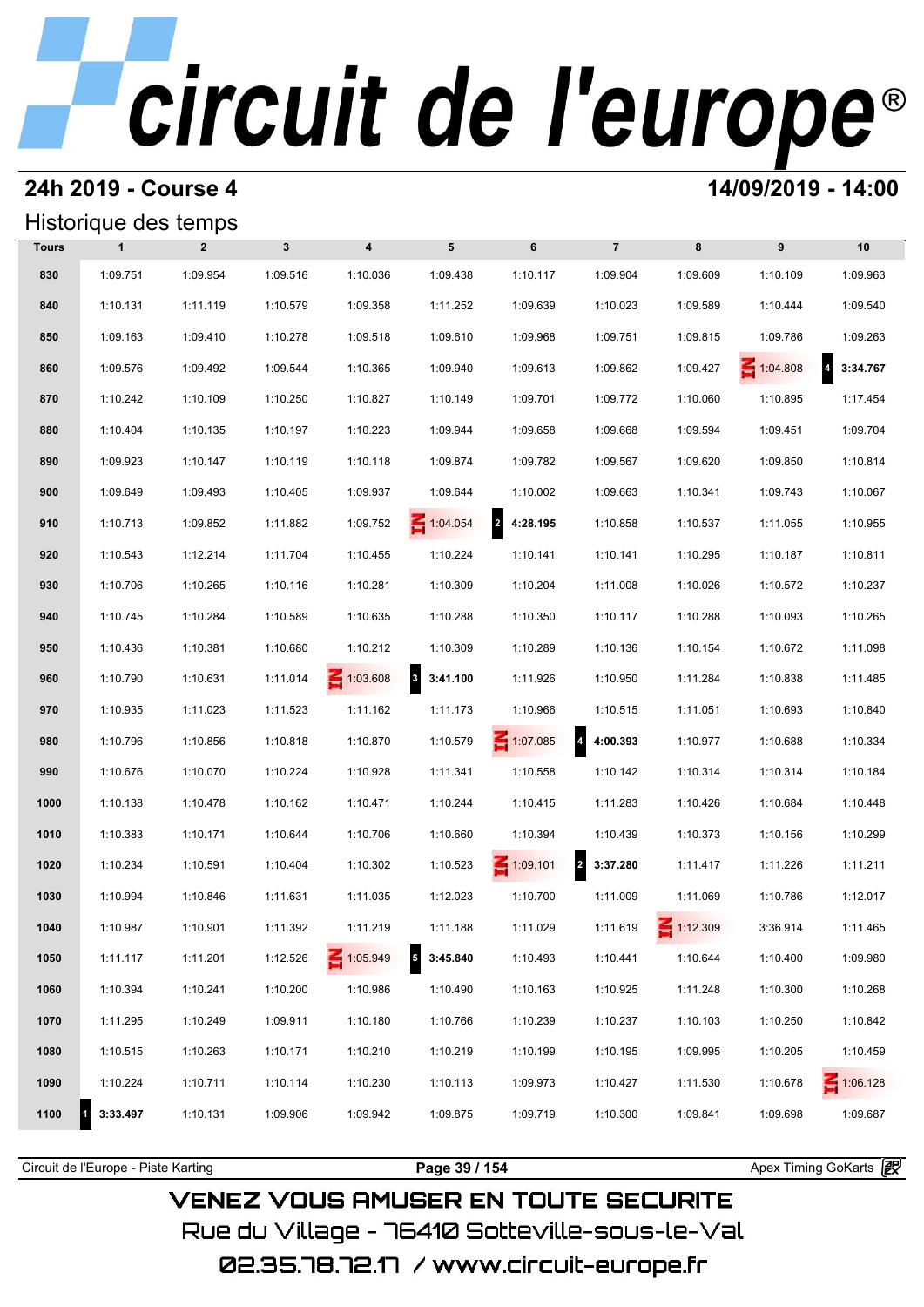# **24h 2019 - Course 4 12000 12000 14/09/2019 - 14:00**

### Historique des temps

|              | Historique des temps |          |          |          |          |          |          |          |          |          |
|--------------|----------------------|----------|----------|----------|----------|----------|----------|----------|----------|----------|
| <b>Tours</b> |                      | 2        | 3        | 4        |          | 6        |          | 8        | 9        | 10       |
| 1110         | 1:09.585             | 1:09.588 | 1:09.804 | 1:10.113 | 1:09.916 | 1:09.838 | 1:09.755 | 1:09.645 | 1:09.643 | 1:09.569 |
| 1120         | 1:09.736             | 1:09.674 | 1:12.205 | 1:10.252 | 1:09.870 | 1:09.618 | 1:09.935 | 1:09.683 | 1:10.249 | 1:09.917 |
| 1130         | 1:10.277             | 1:09.729 | 1:09.952 | 1:10.117 | 1:09.797 | 1:09.769 | 1:09.715 | 1:09.588 | 1:09.731 | 1:09.553 |
| 1140         | 1:09.525             | 1:11.208 | 1:09.751 | 1:09.691 | 1:09.687 | 1:09.620 | 1:09.731 | 1:09.599 | 1:09.577 | 1:09.736 |
| 1150         | 1:10.300             | 1:09.372 | 1:09.712 | 1:09.637 | 1:09.425 | 1:09.771 |          |          |          |          |

Circuit de l'Europe - Piste Karting **Page 40 / 154 Page 40 / 154** Apex Timing GoKarts and Apex Timing Apex Timing Go **VENEZ VOUS AMUSER EN TOUTE SECURITE** Rue du Village – 76410 Sotteville-sous-le-Val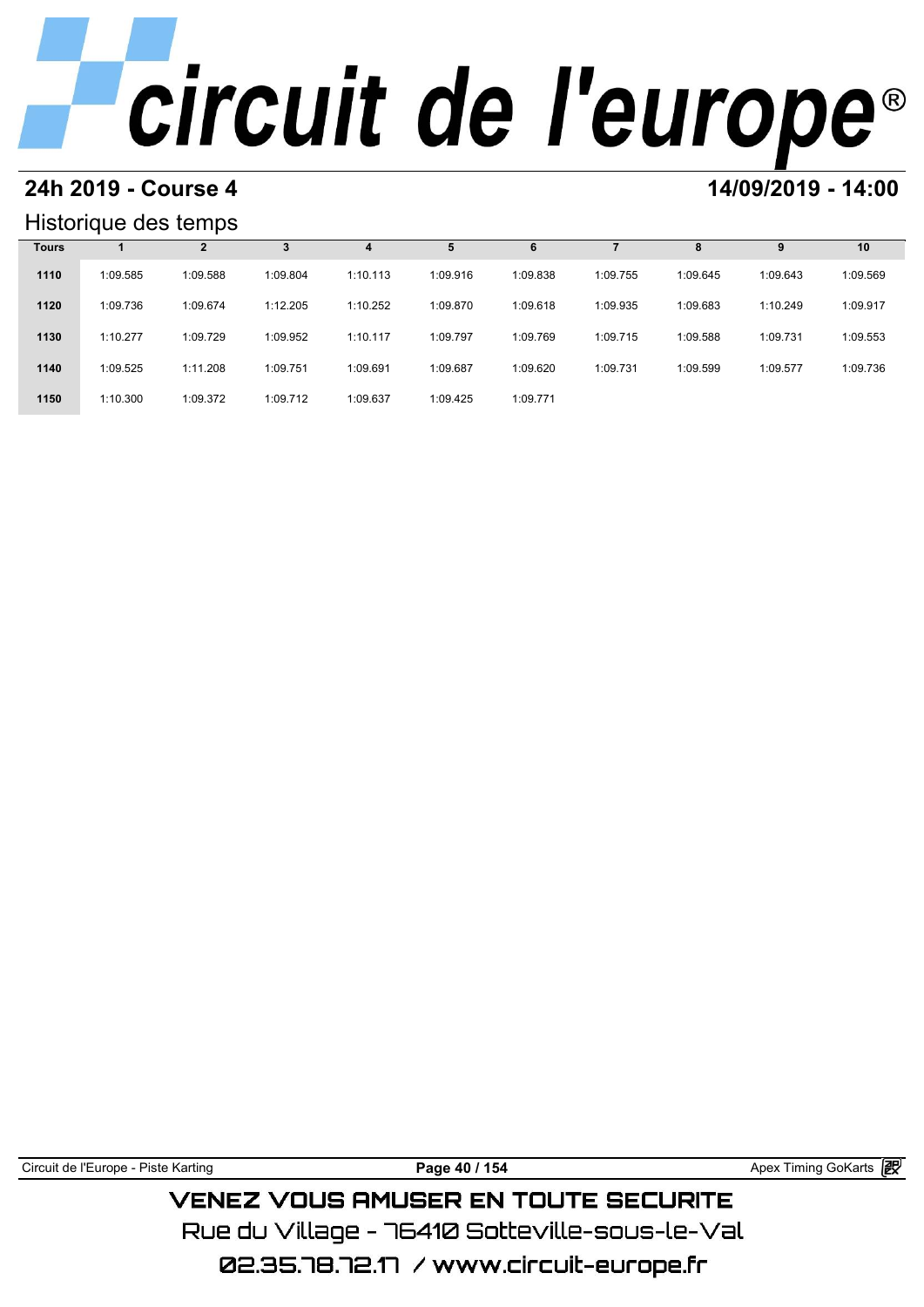## **24h 2019 - Course 4 14/09/2019 - 14:00**

Historique des temps

## **17 - TEAM DRIVER FILLES**

| $17 -$       | <b>I LAM DRIVER FILLES</b>          |                              |                                   |                   |                                      |                 |                              |                                     |                 |                          |
|--------------|-------------------------------------|------------------------------|-----------------------------------|-------------------|--------------------------------------|-----------------|------------------------------|-------------------------------------|-----------------|--------------------------|
| <b>Tours</b> | 1 CATHY P                           | 2 MARINE B<br>$\overline{2}$ | <b>8 ISABELLE S</b><br>3          | 4 ISABELLE G<br>4 | 5 LAURYNE C<br>5                     | 6               | 6 AMELIE B<br>$\overline{7}$ | <b>7 STEPHANIE D</b><br>8           | 8 JULIE T<br>9  | <b>9 MORGANE C</b><br>10 |
|              |                                     |                              |                                   |                   |                                      |                 |                              |                                     |                 |                          |
|              | 2 1:17.599                          | 1:12.253                     | 1:11.965                          | 1:11.648          | 1:11.160                             | 1:10.118        | 1:11.045                     | 1:10.122                            | 1:10.676        | 1:11.656                 |
| 10           | 1:10.354                            | 1:10.206                     | 1:10.287                          | 1:09.896          | 1:10.057                             | 1:09.610        | 1:10.266                     | 1:10.173                            | 1:09.865        | 1:09.716                 |
| 20           | 1:09.925                            | 1:09.704                     | 1:10.230                          | 1:10.997          | 1:09.840                             | 1:09.709        | 1:10.062                     | 1:10.514                            | 1:09.925        | 1:10.028                 |
| 30           | 1:10.479                            | 1:10.350                     | $\blacksquare$<br>$\leq 1:06.568$ | 3:34.370          | 1:09.903                             | 1:10.726        | 1:10.393                     | 1:10.008                            | 1:10.550        | 1:10.114                 |
| 40           | 1:10.172                            | 1:09.769                     | 1:09.906                          | 1:10.290          | 1:10.024                             | 1:10.898        | 1:10.436                     | 1:11.348                            | 1:09.814        | 1:11.160                 |
| 50           | 1:09.949                            | 1:09.888                     | 1:10.119                          | 1:09.736          | 1:10.442                             | 1:10.168        | 1:10.121                     | 1:10.617                            | 1:10.232        | 1:09.978                 |
| 60           | 1:10.086                            | 1:11.361                     | 1:11.065                          | 1:10.622          | 1:10.698                             | 1:09.950        | 1:10.317                     | 1:09.873                            | 1:10.216        | $\leq 1:07.115$          |
| 70           | $\overline{7}$<br>3:37.223          | 1:12.017                     | 1:11.213                          | 1:11.341          | 1:11.344                             | 1:11.336        | 1:11.423                     | 1:11.245                            | 1:10.820        | 1:11.232                 |
| 80           | 1:11.460                            | 1:11.076                     | 1:10.759                          | 1:10.322          | 1:12.486                             | 1:12.634        | 1:10.477                     | 1:11.184                            | $\leq 1:09.625$ | <b>6</b><br>3:41.401     |
| 90           | 1:12.775                            | 1:11.273                     | 1:11.133                          | 1:12.080          | 1:11.577                             | 1:10.922        | 1:10.968                     | 1:11.219                            | 1:11.042        | 1:12.523                 |
| 100          | 1:12.043                            | 1:12.332                     | 1:12.375                          | 1:11.064          | 1:11.041                             | 1:10.970        | 1:11.788                     | 1:11.188                            | 1:11.088        | 1:11.774                 |
| 110          | 1:11.065                            | 1:12.346                     | 1:11.187                          | 1:11.590          | 1:11.156                             | 1:11.284        | 1:11.593                     | 1:10.948                            | 1:12.949        | 1:12.911                 |
| 120          | 1:14.444                            | $\leq 1:05.363$              | 3:38.970<br>$\boldsymbol{8}$      | 1:10.239          | 1:10.684                             | 1:10.054        | 1:10.004                     | 1:09.812                            | 1:10.260        | 1:09.850                 |
| 130          | 1:10.379                            | 1:09.689                     | 1:10.035                          | 1:10.064          | 1:10.205                             | 1:09.768        | 1:10.413                     | 1:09.556                            | 1:09.897        | 1:10.501                 |
| 140          | 1:09.718                            | 1:09.967                     | 1:10.142                          | 1:11.391          | 1:10.726                             | 1:10.172        | 1:10.440                     | 1:09.533                            | 1:10.649        | 1:09.353                 |
| 150          | 1:09.689                            | $\leq 1:08.873$              | 3:49.192<br>9                     | 1:11.394          | 1:10.402                             | 1:11.415        | 1:10.586                     | 1:11.655                            | 1:10.316        | 1:11.006                 |
| 160          | 1:11.477                            | 1:09.733                     | 1:09.715                          | 1:10.424          | 1:09.807                             | 1:09.927        | 1:10.734                     | 1:09.838                            | 1:09.551        | 1:09.835                 |
| 170          | 1:10.097                            | 1:09.934                     | 1:09.413                          | 1:10.108          | 1:10.438                             | 1:11.853        | 1:10.093                     | 1:09.457                            | 1:09.687        | 1:10.085                 |
| 180          | 1:09.562                            | 1:09.354                     | 1:10.548                          | $\leq 1:02.422$   | $\overline{\phantom{a}}$<br>3:40.828 | 1:10.647        | 1:11.154                     | 1:10.228                            | 1:10.248        | 1:11.174                 |
| 190          | 1:10.617                            | 1:10.766                     | 1:11.163                          | 1:10.856          | 1:10.709                             | 1:10.120        | 1:10.785                     | 1:10.688                            | 1:12.317        | 1:10.505                 |
|              |                                     |                              |                                   |                   |                                      |                 |                              |                                     |                 |                          |
| 200          | 1:10.175                            | 1:09.947                     | 1:10.141                          | 1:10.165          | 1:09.887                             | 1:09.893        | 1:10.309                     | 1:10.228                            | 1:09.753        | 1:10.107                 |
| 210          | 1:10.063                            | 1:10.083                     | 1:09.805                          | 1:11.185          | 1:10.679                             | $\leq 1:07.737$ | 3:49.712                     | 1:11.129                            | 1:10.579        | 1:10.130                 |
| 220          | 1:10.206                            | 1:10.591                     | 1:11.466                          | 1:10.384          | 1:10.495                             | 1:10.646        | 1:10.316                     | 1:10.959                            | 1:11.629        | 1:10.247                 |
| 230          | 1:11.415                            | 1:10.785                     | 1:10.228                          | 1:11.281          | 1:10.821                             | 1:11.699        | 1:10.729                     | 1:11.383                            | 1:11.637        | 1:10.095                 |
| 240          | 1:10.545                            | 1:10.264                     | 1:11.119                          | 1:11.171          | 1:10.536                             | 1:10.592        | $\leq 1:03.854$              | $\overline{\mathbf{3}}$<br>3:46.063 | 1:11.105        | 1:11.102                 |
| 250          | 1:11.406                            | 1:11.533                     | 1:11.204                          | 1:10.958          | 1:10.416                             | 1:10.892        | 1:10.852                     | 1:11.075                            | 1:11.304        | 1:10.896                 |
| 260          | 1:11.787                            | 1:11.293                     | 1:10.782                          | 1:11.097          | 1:10.909                             | 1:11.238        | 1:11.077                     | 1:10.476                            | 1:10.981        | 1:10.847                 |
|              | Circuit de l'Europe - Piste Karting |                              |                                   |                   | Page 41 / 154                        |                 |                              |                                     |                 | Apex Timing GoKarts 2    |

02.35.78.72.17 / www.circuit-europe.fr

Rue du Village – 76410 Sotteville–sous–le–Val

**VENEZ VOUS AMUSER EN TOUTE SECURITE**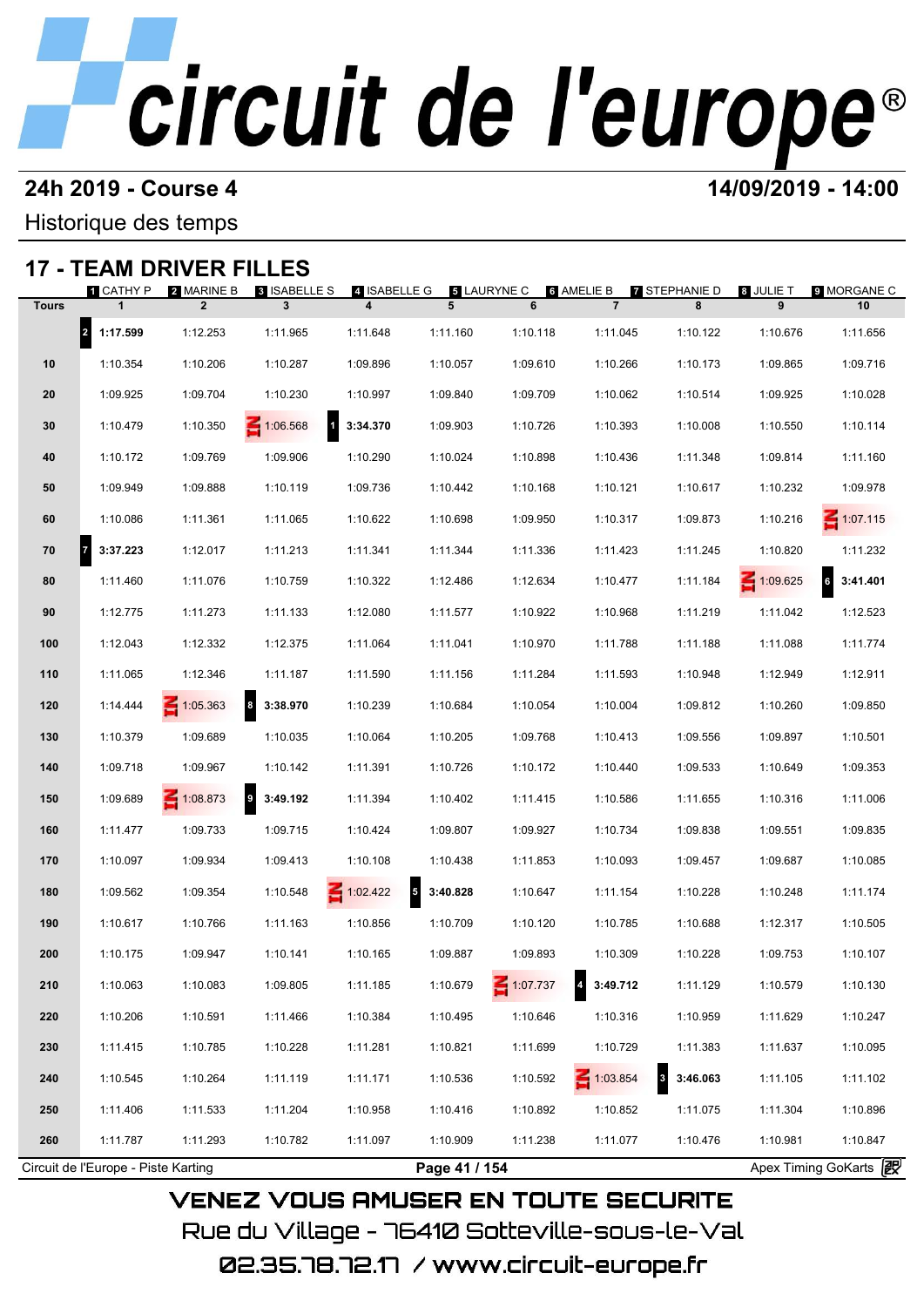## **24h 2019 - Course 4 14/09/2019 - 14:00**

## Historique des temps

|              |                                  | Historique des temps |              |                         |                 |                              |                |                 |                        |          |
|--------------|----------------------------------|----------------------|--------------|-------------------------|-----------------|------------------------------|----------------|-----------------|------------------------|----------|
| <b>Tours</b> | $\mathbf{1}$                     | $\overline{2}$       | $\mathbf{3}$ | $\overline{\mathbf{4}}$ | 5               | 6                            | $\overline{7}$ | 8               | 9                      | 10       |
| 270          | 1:11.457                         | 1:11.062             | 1:10.086     | 1:10.652                | 1:10.303        | 1:10.538                     | 1:10.446       | 1:10.492        | 1:10.405               | 1:06.388 |
| 280          | $\vert$ <sub>2</sub><br>3:39.390 | 1:11.601             | 1:10.409     | 1:10.166                | 1:10.025        | 1:09.677                     | 1:09.562       | 1:09.934        | 1:10.234               | 1:10.091 |
| 290          | 1:10.962                         | 1:09.954             | 1:09.739     | 1:10.162                | 1:09.972        | 1:10.357                     | 1:09.599       | 1:09.938        | 1:09.798               | 1:10.291 |
| 300          | 1:09.998                         | 1:09.442             | 1:11.085     | 1:11.086                | 1:09.861        | 1:09.911                     | 1:10.298       | 1:09.798        | 1:10.099               | 1:10.105 |
| 310          | 1:10.456                         | $\leq 1:03.650$      | 13:36.019    | 1:10.160                | 1:13.525        | 1:12.454                     | 1:10.561       | 1:09.953        | 1:10.909               | 1:09.787 |
| 320          | 1:10.083                         | 1:10.063             | 1:10.157     | 1:09.834                | 1:09.867        | 1:10.015                     | 1:10.514       | 1:10.212        | 1:10.508               | 1:10.397 |
| 330          | 1:11.649                         | 1:10.721             | 1:12.288     | 1:10.651                | 1:10.262        | 1:10.438                     | 1:10.397       | 1:10.207        | 1:10.176               | 1:11.850 |
| 340          | 1:11.376                         | 1:10.613             | 1:10.286     | 1:10.218                | $\leq 1:09.275$ | $\overline{7}$<br>3:38.287   | 1:11.637       | 1:11.661        | 1:11.392               | 1:11.776 |
| 350          | 1:11.518                         | 1:12.981             | 1:11.606     | 1:10.852                | 1:12.684        | 1:10.482                     | 1:10.939       | 1:10.979        | 1:10.245               | 1:10.714 |
| 360          | 1:10.511                         | 1:10.143             | 1:09.973     | 1:13.598                | 1:10.848        | 1:11.084                     | 1:10.617       | 1:09.917        | 1:11.589               | 1:10.302 |
| 370          | 1:09.601                         | 1:11.519             | 1:13.074     | 1:11.973                | 1:13.767        | 1:12.009                     | 1:10.619       | 1:10.860        | 1:09.646               | 1:10.757 |
| 380          | 1:11.477                         | 1:10.412             | 1:11.052     | $\leq 1:10.691$         | 6<br>4:57.334   | 1:14.900                     | 1:14.576       | 1:12.649        | 1:12.739               | 1:11.969 |
| 390          | 1:12.162                         | 1:12.607             | 1:11.646     | 1:11.321                | 1:12.965        | 1:12.230                     | 1:12.709       | 1:11.978        | 1:11.361               | 1:12.035 |
| 400          | 1:11.333                         | 1:11.380             | 1:12.816     | 1:11.444                | 1:11.317        | 1:11.163                     | 1:11.702       | 1:11.742        | 1:12.707               | 1:11.385 |
| 410          | 1:11.065                         | 1:11.538             | 1:12.024     | 1:12.388                | 1:04.204        | $\boldsymbol{8}$<br>3:37.666 | 1:16.068       | 1:10.204        | 1:10.350               | 1:10.272 |
| 420          | 1:09.880                         | 1:09.605             | 1:09.671     | 1:09.604                | 1:09.610        | 1:10.411                     | 1:09.575       | 1:10.965        | 1:09.485               | 1:09.753 |
| 430          | 1:10.700                         | 1:10.675             | 1:09.250     | 1:09.800                | 1:09.643        | 1:10.126                     | 1:09.503       | 1:09.689        | 1:10.210               | 1:10.168 |
| 440          | 1:10.669                         | 1:09.531             | 1:09.346     | 1:09.282                | 1:09.100        | 1:10.240                     | 1:09.572       | 1:11.237        | 1:09.808               | 1:09.972 |
| 450          | 1:09.588                         | 1:09.671             | 1:10.647     | 1:11.656                | 1:09.864        | 1:09.511                     | 1:09.514       | 1:09.219        | 1:09.715               | 1:09.805 |
| 460          | $\leq 1:02.675$                  | 9<br>3:36.703        | 1:12.075     | 1:10.942                | 1:10.949        | 1:10.473                     | 1:10.351       | 1:13.940        | 1:10.224               | 1:10.547 |
| 470          | 1:10.633                         | 1:10.155             | 1:10.118     | 1:16.990                | 1:09.965        | 1:11.013                     | 1:09.453       | 1:09.561        | 1:09.705               | 1:10.044 |
| 480          | 1:10.243                         | 1:10.402             | 1:09.458     | 1:10.840                | 1:13.859        | 1:11.156                     | 1:11.076       | 1:09.721        | 1:09.479               | 1:09.942 |
| 490          | 1:09.707                         | 1:09.828             | 1:10.163     | 1:09.482                | 1:10.200        | 1:09.605                     | 1:09.542       | 1:11.001        | 1:09.836               | 1:09.530 |
| 500          | 1:09.117                         | 1:10.662             | 1:10.151     | 1:10.764                | 1:09.753        | 1:09.746                     | 1:09.162       | $\leq 1:04.105$ | $\sqrt{5}$<br>3:40.219 | 1:10.610 |
| 510          | 1:10.415                         | 1:10.378             | 1:10.340     | 1:10.066                | 1:10.061        | 1:10.259                     | 1:10.224       | 1:10.306        | 1:10.297               | 1:10.033 |
| 520          | 1:09.807                         | 1:10.212             | 1:10.115     | 1:10.714                | 1:09.734        | 1:09.989                     | 1:09.876       | 1:10.531        | 1:09.869               | 1:09.914 |
| 530          | 1:09.875                         | 1:10.201             | 1:09.999     | 1:09.915                | 1:12.545        | 1:11.485                     | 1:10.906       | 1:11.045        | 1:10.014               | 1:09.859 |
| 540          | 1:09.703                         | 1:09.880             | 1:10.248     | 1:10.347                | 1:09.824        | 1:09.865                     | 1:09.932       | 1:10.114        | 1:10.510               | 1:09.870 |
|              |                                  |                      |              |                         |                 |                              |                |                 |                        |          |

Circuit de l'Europe - Piste Karting **Page 42 / 154 Page 42 / 154** Apex Timing GoKarts and Apex Timing Apex Timing Go

**VENEZ VOUS AMUSER EN TOUTE SECURITE** Rue du Village – 76410 Sotteville-sous-le-Val 02.35.78.72.17 / www.circuit-europe.fr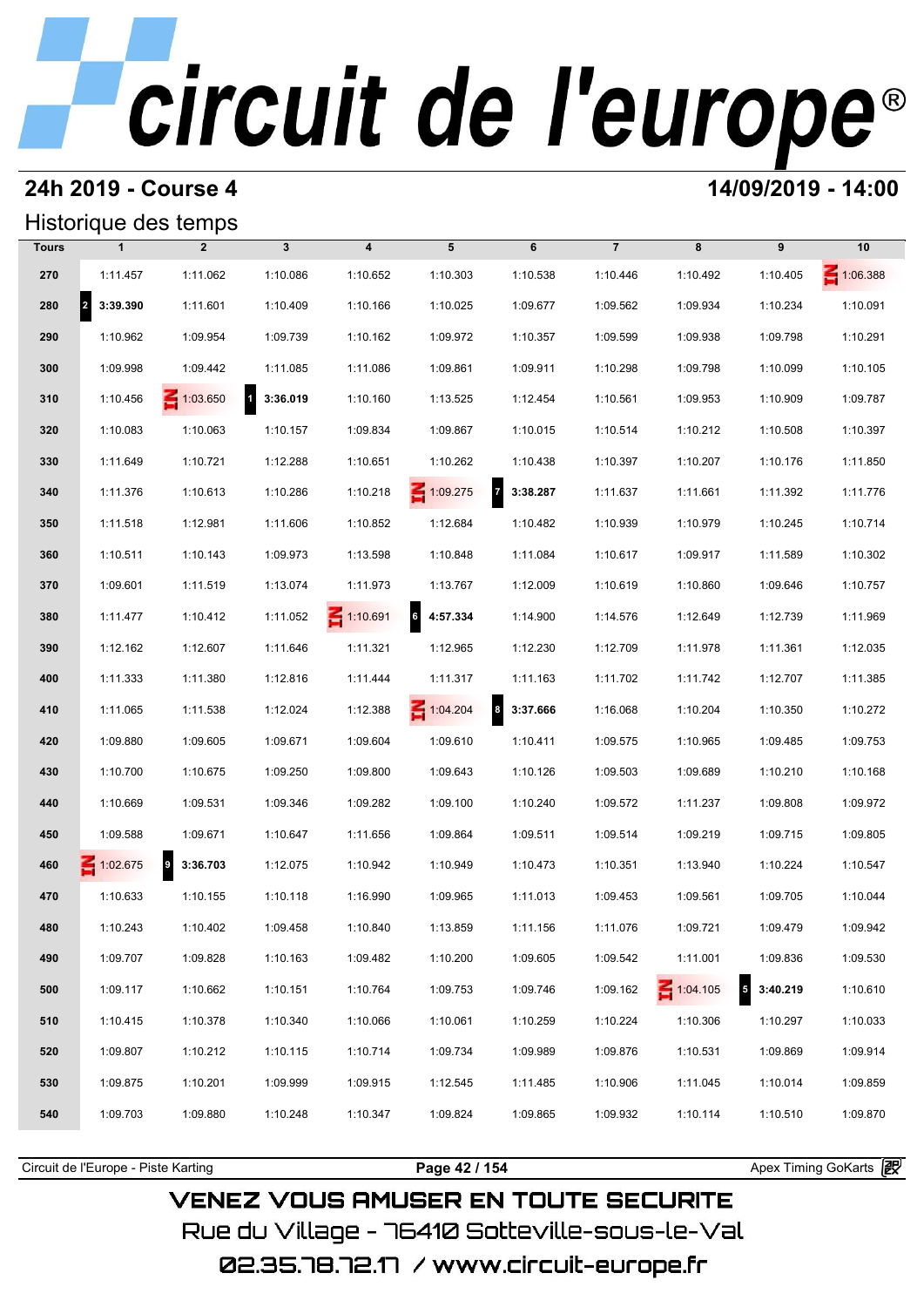## **24h 2019 - Course 4 14/09/2019 - 14:00**

### Historique des temps

|              | Historique des temps |                |              |                         |                 |                                     |                            |                 |                                     |                   |
|--------------|----------------------|----------------|--------------|-------------------------|-----------------|-------------------------------------|----------------------------|-----------------|-------------------------------------|-------------------|
| <b>Tours</b> | $\mathbf{1}$         | $\overline{2}$ | $\mathbf{3}$ | $\overline{\mathbf{4}}$ | 5               | 6                                   | $\overline{7}$             | 8               | 9                                   | 10                |
| 550          | 1:11.070             | 1:11.081       | 1:09.800     | 1:10.358                | $\leq 1:06.126$ | $\overline{\mathbf{3}}$<br>6:56.925 | 1:15.446                   | 1:11.856        | 1:12.804                            | 1:12.885          |
| 560          | 1:11.736             | 1:11.959       | 1:10.900     | 1:11.990                | 1:12.014        | 1:12.232                            | 1:11.712                   | 1:12.097        | 1:12.367                            | 1:11.831          |
| 570          | 1:12.271             | 1:12.687       | 1:11.358     | 1:11.405                | 1:11.554        | 1:11.668                            | 1:11.993                   | 1:12.055        | 1:11.277                            | 1:11.988          |
| 580          | 1:11.667             | 1:11.817       | 1:10.967     | 1:11.708                | 1:11.578        | 1:12.462                            | 1:12.009                   | 1:12.172        | 1:19.419                            | 1:18.048          |
| 590          | 1:11.773             | 1:11.139       | 1:11.878     | 1:11.192                | 1:11.270        | 1:12.059                            | 1:11.392                   | 1:06.986        | $\overline{\mathbf{4}}$<br>3:36.926 | 1:12.189          |
| 600          | 1:15.019             | 1:12.993       | 1:12.144     | 1:10.830                | 1:11.812        | 1:11.844                            | 1:12.857                   | 1:11.798        | 1:12.192                            | 1:12.026          |
| 610          | 1:11.200             | 1:12.883       | 1:11.675     | 1:11.399                | 1:11.510        | 1:11.600                            | 1:11.979                   | 1:11.948        | 1:12.453                            | 1:11.056          |
| 620          | 1:11.321             | 1:11.419       | 1:11.951     | 1:10.911                | 1:11.556        | 1:10.690                            | 1:11.629                   | 1:10.752        | 1:11.571                            | 1:11.269          |
| 630          | 1:11.536             | 1:11.702       | 1:11.362     | 1:11.092                | 1:11.663        | 1:11.134                            | 1:12.337                   | 1:13.053        | 1:12.130                            | 1:12.025          |
| 640          | 1:11.083             | 1:12.206       | 1:11.383     | 1:11.277                | 1:12.321        | 1:06.948                            | 2 3:37.603                 | 1:10.239        | 1:10.870                            | 1:10.709          |
| 650          | 1:10.739             | 1:11.032       | 1:12.664     | 1:09.875                | 1:10.688        | 1:10.185                            | 1:10.185                   | 1:11.383        | 1:10.034                            | 1:09.765          |
| 660          | 1:10.972             | 1:09.944       | 1:10.102     | 1:11.125                | 1:10.352        | 1:09.692                            | 1:10.119                   | 1:10.319        | 1:09.966                            | 1:09.548          |
| 670          | 1:10.002             | 1:09.658       | 1:09.572     | 1:12.524                | 1:12.131        | 1:10.779                            | $\leq 1:03.110$            | 1 3:37.494      | 1:12.006                            | 1:11.230          |
| 680          | 1:10.114             | 1:09.988       | 1:10.461     | 1:10.525                | 1:10.341        | 1:10.183                            | 1:10.016                   | 1:09.939        | 1:10.706                            | 1:11.339          |
| 690          | 1:11.183             | 1:09.788       | 1:10.647     | 1:10.354                | 1:11.904        | 1:10.739                            | 1:10.695                   | 1:11.133        | 1:10.708                            | 1:10.308          |
| 700          | 1:11.241             | 1:12.401       | 1:10.586     | 1:10.417                | 1:10.455        | 1:10.296                            | 1:09.856                   | $\leq 1:13.315$ | $\overline{7}$<br>3:36.644          | 1:12.124          |
| 710          | 1:10.927             | 1:10.687       | 1:11.730     | 1:10.499                | 1:12.146        | 1:10.869                            | 1:10.682                   | 1:10.804        | 1:10.800                            | 1:10.776          |
| 720          | 1:10.851             | 1:10.871       | 1:10.499     | 1:10.811                | 1:10.830        | 1:10.534                            | 1:09.983                   | 1:10.289        | 1:10.602                            | 1:10.653          |
| 730          | 1:10.313             | 1:10.582       | 1:09.802     | 1:11.554                | 1:11.367        | 1:10.392                            | 1:10.605                   | 1:10.794        | $\leq 1:09.214$                     | $6\quad 3:40.166$ |
| 740          | 1:13.630             | 1:12.856       | 1:11.794     | 1:11.755                | 1:12.434        | 1:13.942                            | 1:13.246                   | 1:14.031        | 1:12.703                            | 1:12.008          |
| 750          | 1:11.097             | 1:10.873       | 1:12.012     | 1:11.278                | 1:11.780        | 1:13.248                            | 1:15.611                   | 1:14.148        | 1:14.217                            | 1:12.080          |
| 760          | 1:11.225             | 1:11.245       | 1:11.663     | 1:11.559                | 1:11.086        | 1:11.748                            | 1:11.361                   | 1:11.544        | 1:10.963                            | 1:13.683          |
| 770          | 1:12.951             | 1:13.242       | 1:13.156     | 1:12.722                | 1:12.641        | 1:12.458                            | 1:14.758                   | 1:07.222        | $\bf{8}$<br>3:44.559                | 1:10.386          |
| 780          | 1:09.910             | 1:10.245       | 1:09.360     | 1:10.740                | 1:09.672        | 1:09.739                            | 1:10.073                   | 1:09.158        | 1:09.457                            | 1:08.957          |
| 790          | 1:09.438             | 1:09.415       | 1:09.054     | 1:09.388                | 1:09.511        | 1:09.781                            | 1:09.691                   | 1:10.393        | 1:09.696                            | 1:09.406          |
| 800          | 1:10.111             | 1:09.277       | 1:09.270     | 1:09.816                | 1:09.189        | 1:09.622                            | 1:09.463                   | 1:09.541        | 1:09.439                            | 1:09.664          |
| 810          | 1:09.225             | 1:09.384       | 1:09.552     | 1:09.584                | 1:09.386        | 1:09.436                            | 1:09.729                   | 1:09.301        | 1:10.444                            | 1:09.254          |
| 820          | 1:09.455             | 1:13.169       | 1:09.926     | 1:09.156                | 1:09.384        | 1:02.703                            | $\overline{9}$<br>3:36.642 | 1:11.225        | 1:10.630                            | 1:10.208          |
|              |                      |                |              |                         |                 |                                     |                            |                 |                                     |                   |

**VENEZ VOUS AMUSER EN TOUTE SECURITE** Rue du Village – 76410 Sotteville-sous-le-Val 02.35.78.72.17 / www.circuit-europe.fr

Circuit de l'Europe - Piste Karting **Page 43 / 154 Page 43 / 154** Apex Timing GoKarts and Apex Timing Apex Timing Go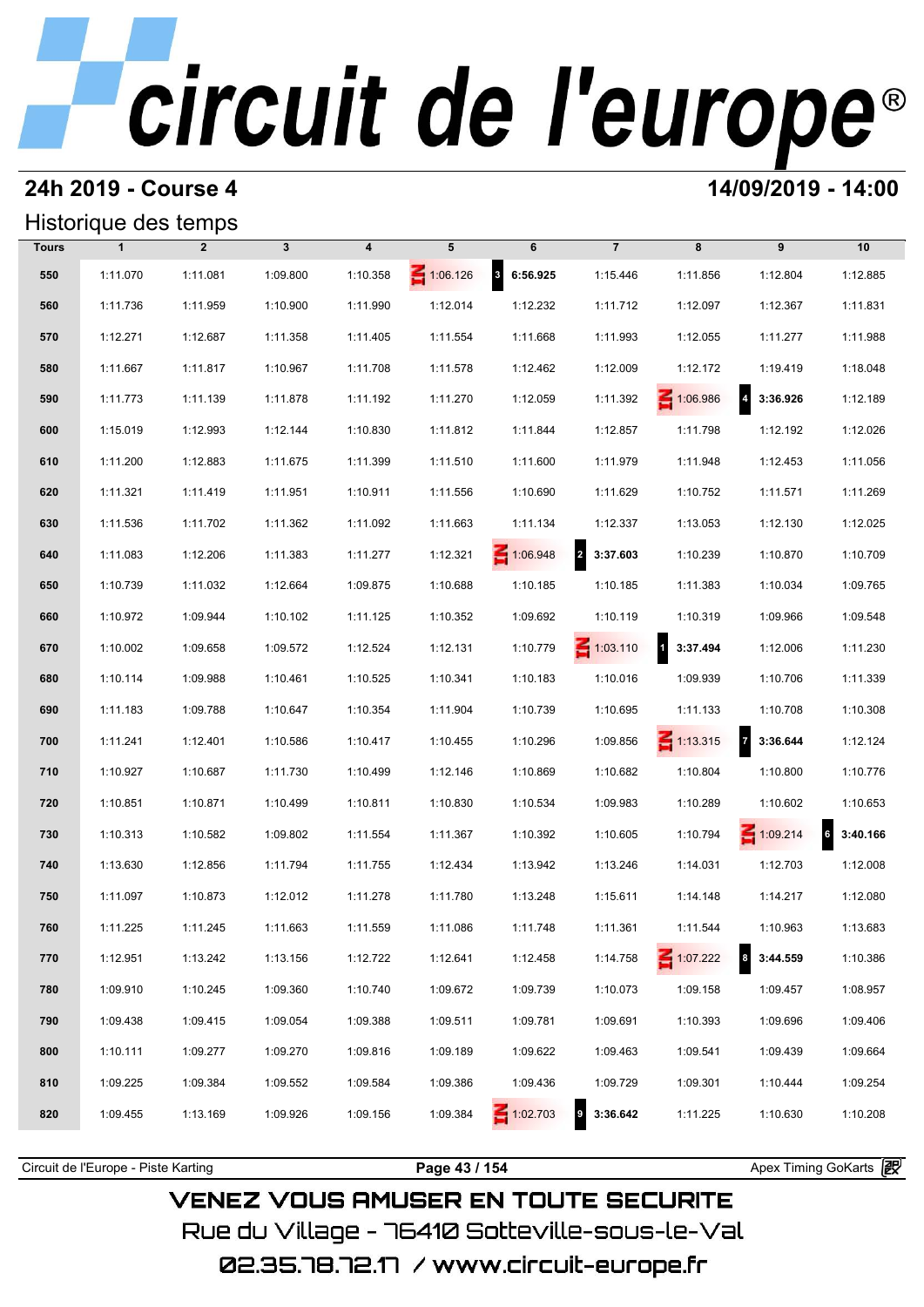## **24h 2019 - Course 4 14/09/2019 - 14:00**

## Historique des temps

|              | Historique des temps |                                      |                 |                  |                 |                          |                 |                            |                          |          |
|--------------|----------------------|--------------------------------------|-----------------|------------------|-----------------|--------------------------|-----------------|----------------------------|--------------------------|----------|
| <b>Tours</b> | $\mathbf{1}$         | $\overline{2}$                       | $\mathbf{3}$    | $\boldsymbol{4}$ | 5               | 6                        | $\overline{7}$  | 8                          | 9                        | 10       |
| 830          | 1:10.937             | 1:10.108                             | 1:12.020        | 1:10.024         | 1:09.776        | 1:10.602                 | 1:09.418        | 1:10.713                   | 1:09.619                 | 1:09.535 |
| 840          | 1:08.990             | 1:09.124                             | 1:09.886        | 1:09.968         | 1:10.754        | 1:09.151                 | 1:09.479        | 1:09.633                   | 1:09.351                 | 1:11.466 |
| 850          | 1:09.509             | 1:09.420                             | 1:09.532        | 1:09.513         | 1:09.099        | 1:09.992                 | 1:10.167        | 1:10.227                   | 1:10.957                 | 1:09.781 |
| 860          | 1:09.723             | 1:09.332                             | 1:10.150        | 1:10.266         | 1:11.465        | 1:12.215                 | 1:09.880        | 1:09.912                   | 1:09.799                 | 1:09.473 |
| 870          | 1:09.449             | 1:11.334                             | 1:09.285        | 1:09.249         | 1:10.270        | 1:08.932                 | $\leq 1:02.673$ | $\overline{a}$<br>3:39.631 | 1:25.311                 | 1:10.706 |
| 880          | 1:10.413             | 1:09.719                             | 1:09.696        | 1:09.594         | 1:10.200        | 1:09.420                 | 1:09.580        | 1:09.876                   | 1:09.046                 | 1:09.767 |
| 890          | 1:09.265             | 1:10.162                             | 1:09.716        | 1:09.413         | 1:09.521        | 1:09.541                 | 1:10.023        | 1:09.391                   | 1:10.335                 | 1:10.225 |
| 900          | 1:09.867             | 1:09.102                             | 1:09.885        | 1:09.678         | 1:09.805        | 1:09.930                 | 1:09.473        | 1:09.495                   | 1:09.781                 | 1:09.131 |
| 910          | 1:18.160             | 1:10.479                             | 1:09.832        | 1:09.590         | $\leq 1:03.807$ | $\mathbf{1}$<br>3:35.288 | 1:10.174        | 1:12.023                   | 1:10.812                 | 1:10.908 |
| 920          | 1:11.804             | 1:10.567                             | 1:14.656        | 1:15.839         | 1:11.964        | 1:11.417                 | 1:11.273        | 1:10.868                   | 1:10.620                 | 1:10.750 |
| 930          | 1:10.268             | 1:10.719                             | 1:10.253        | 1:09.962         | 1:10.406        | 1:10.007                 | 1:09.725        | 1:10.087                   | 1:13.464                 | 1:10.000 |
| 940          | 1:09.610             | 1:10.324                             | 1:10.311        | 1:10.165         | 1:10.808        | 1:11.105                 | 1:10.234        | 1:09.705                   | 1:10.968                 | 1:09.765 |
| 950          | 1:10.459             | 1:09.770                             | 1:09.967        | 1:10.709         | $\leq 1:07.792$ | 7 3:37.914               | 1:10.744        | 1:12.288                   | 1:10.852                 | 1:10.542 |
| 960          | 1:10.448             | 1:10.011                             | 1:10.667        | 1:10.372         | 1:09.972        | 1:10.328                 | 1:10.263        | 1:09.739                   | 1:10.814                 | 1:10.076 |
| 970          | 1:10.354             | 1:10.214                             | 1:10.330        | 1:09.712         | 1:11.768        | 1:11.538                 | 1:10.525        | 1:09.944                   | 1:11.196                 | 1:10.680 |
| 980          | 1:11.085             | 1:10.696                             | 1:10.684        | 1:10.263         | 1:11.127        | 1:10.575                 | 1:10.821        | 1:10.697                   | 1:11.707                 | 1:10.681 |
| 990          | 1:10.840             | 1:10.958                             | $\leq 1:20.930$ | 6<br>3:36.697    | 1:12.718        | 1:12.694                 | 1:11.937        | 1:11.795                   | 1:12.668                 | 1:11.096 |
| 1000         | 1:10.925             | 1:11.077                             | 1:11.019        | 1:11.124         | 1:11.227        | 1:11.514                 | 1:11.092        | 1:12.847                   | 1:11.216                 | 1:11.144 |
| 1010         | 1:11.331             | 1:11.106                             | 1:10.688        | 1:11.166         | 1:10.893        | 1:11.115                 | 1:11.164        | 1:11.240                   | 1:10.934                 | 1:11.509 |
| 1020         | 1:11.541             | 1:11.077                             | 1:10.937        | 1:12.514         | 1:11.949        | 1:10.618                 | 1:11.690        | 1:11.849                   | 1:12.051                 | 1:11.449 |
| 1030         | 1:05.840             | $\overline{\phantom{a}}$<br>3:35.846 | 1:11.261        | 1:10.104         | 1:10.025        | 1:10.022                 | 1:09.696        | 1:09.815                   | 1:11.055                 | 1:09.956 |
| 1040         | 1:09.957             | 1:10.410                             | 1:11.007        | 1:10.498         | 1:09.993        | 1:09.883                 | 1:10.035        | 1:09.712                   | 1:10.564                 | 1:10.188 |
| 1050         | 1:09.805             | 1:10.219                             | 1:09.802        | 1:10.644         | 1:10.154        | 1:10.163                 | 1:10.173        | 1:09.669                   | 1:10.352                 | 1:10.336 |
| 1060         | 1:10.229             | 1:10.346                             | 1:10.454        | 1:10.251         | 1:10.196        | 1:10.227                 | 1:10.111        | 1:10.314                   | 1:09.726                 | 1:12.068 |
| 1070         | 1:10.164             | 1:10.454                             | 1:10.474        | 1:10.179         | 1:10.433        | 1:10.137                 | 1:10.315        | $\leq 1:04.872$            | $\mathbf{3}$<br>3:43.620 | 1:11.235 |
| 1080         | 1:11.517             | 1:11.052                             | 1:11.536        | 1:10.843         | 1:10.965        | 1:10.572                 | 1:10.817        | 1:11.036                   | 1:10.856                 | 1:10.876 |
| 1090         | 1:10.569             | 1:11.178                             | 1:10.849        | 1:11.400         | 1:11.014        | 1:11.061                 | 1:11.185        | 1:11.524                   | 1:11.292                 | 1:10.743 |
| 1100         | 1:11.076             | 1:10.823                             | 1:10.876        | 1:10.930         | 1:11.279        | 1:12.124                 | 1:11.393        | 1:11.045                   | 1:10.937                 | 1:11.045 |
|              |                      |                                      |                 |                  |                 |                          |                 |                            |                          |          |

**VENEZ VOUS AMUSER EN TOUTE SECURITE** Rue du Village – 76410 Sotteville-sous-le-Val

Circuit de l'Europe - Piste Karting **Page 44 / 154 Page 44 / 154** Apex Timing GoKarts and Apex Timing Apex Timing Go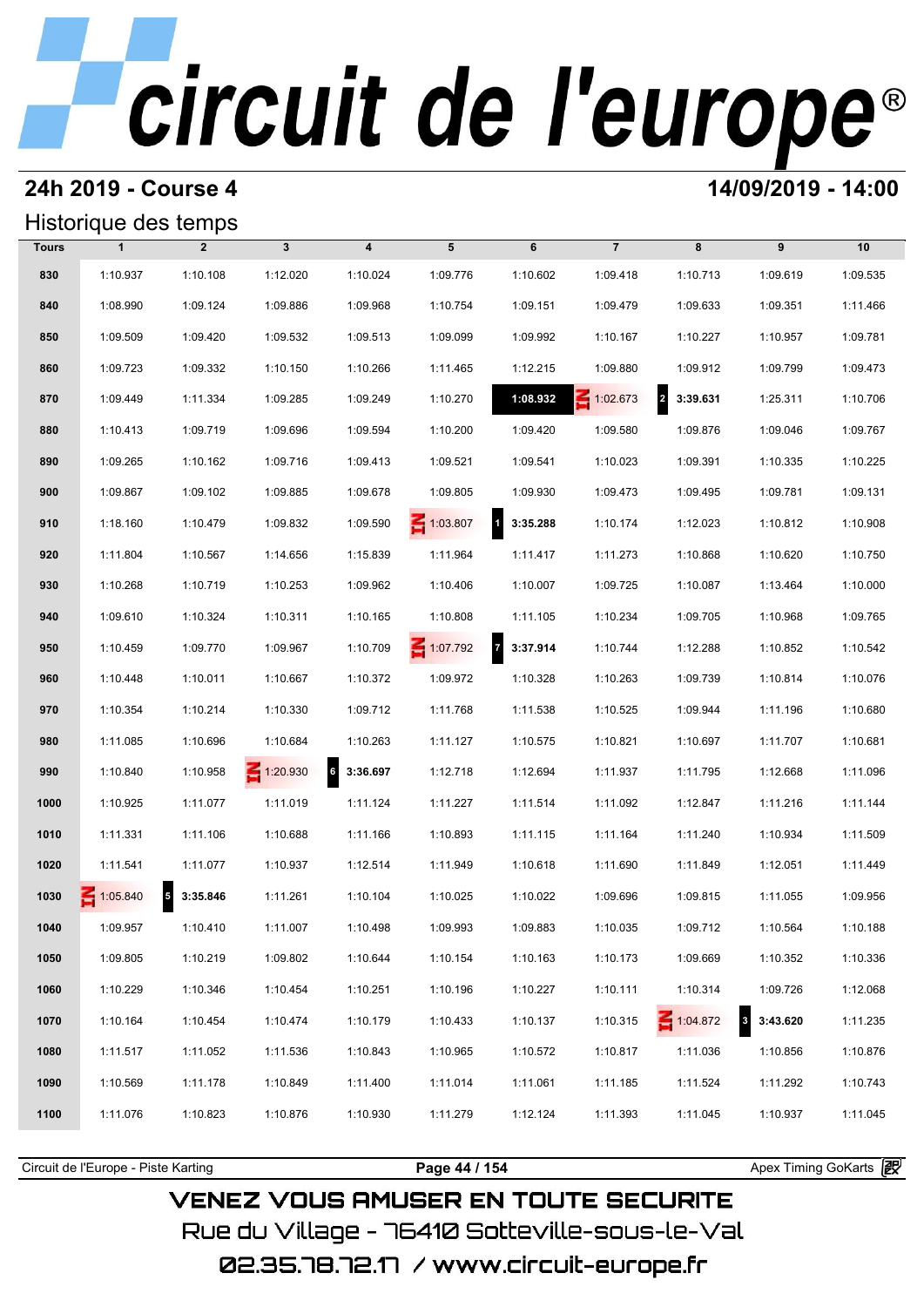# **24h 2019 - Course 4 14/09/2019 - 14:00**

### Historique des temps

|              | Historique des temps |          |          |          |                            |          |          |          |          |          |
|--------------|----------------------|----------|----------|----------|----------------------------|----------|----------|----------|----------|----------|
| <b>Tours</b> |                      | 2        | 3        | 4        | 5                          | 6        |          | 8        | 9        | 10       |
| 1110         | 1:11.126             | 1:11.160 | 1:11.332 | 1:10.951 | 1:10.957                   | 1:11.355 | 1:11.132 | 1:11.225 | 1:11.357 | 1:11.283 |
| 1120         | 1:11.229             | 1:11.123 | 1:11.082 | 1:06.952 | 3:34.419<br>$\overline{4}$ | 1:11.281 | 1:10.964 | 1:11.088 | 1:10.898 | 1:11.960 |
| 1130         | 1:10.809             | 1:11.207 | 1:11.101 | 1:11.640 | 1:11.706                   | 1:11.489 | 1:13.155 | 1:11.517 | 1:11.299 | 1:11.511 |
| 1140         | 1:11.806             | 1:12.830 | 1:11.728 | 1:13.577 | 1:11.728                   | 1:11.987 | 1:11.341 | 1:11.360 | 1:11.444 | 1:11.161 |
| 1150         | 1:11.318             | 1:11.777 | 1:11.328 | 1:11.552 | 1:11.744                   | 1:12.764 |          |          |          |          |

| Circuit de l'Europe - Piste Karting | Page 45 / 154                                 | Apex Timing GoKarts a |
|-------------------------------------|-----------------------------------------------|-----------------------|
|                                     | <b>VENEZ VOUS AMUSER EN TOUTE SECURITE</b>    |                       |
|                                     | Due du Villane – 76410 Sotteville-sous-le-Val |                       |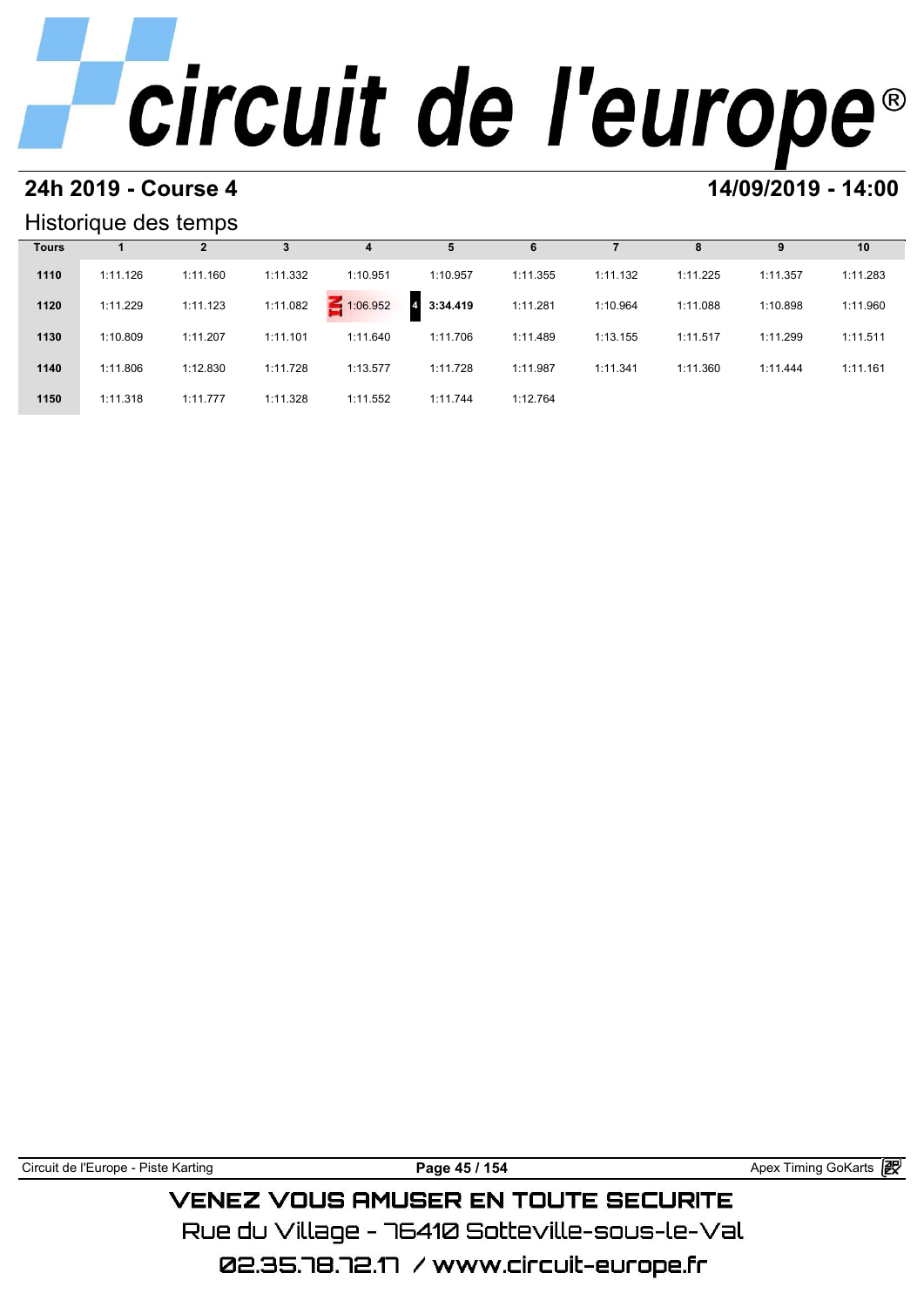# **24h 2019 - Course 4 12000 12000 14/09/2019 - 14:00**

## Historique des temps

## **18 - HEXAGONE**

|              | 18 - HEXAGONE                       |                |              |          | 1 LOUIS T       | 2 HENRI T       | <b>8 LEOPOLD T</b>                  |                                     | 4 EMMANUEL T | <b>5 RODOLPHE M</b>   |
|--------------|-------------------------------------|----------------|--------------|----------|-----------------|-----------------|-------------------------------------|-------------------------------------|--------------|-----------------------|
| <b>Tours</b> | $\mathbf{1}$                        | $\overline{2}$ | $\mathbf{3}$ | 4        | 5               | 6               | $\overline{7}$                      | 8                                   | 9            | 10                    |
|              | $5$ 1:16.485                        | 1:12.234       | 1:11.890     | 1:12.250 | 1:11.025        | 1:10.624        | 1:10.259                            | 1:10.227                            | 1:10.526     | 1:10.871              |
| 10           | 1:10.513                            | 1:10.278       | 1:10.833     | 1:10.089 | 1:09.891        | 1:09.841        | 1:10.280                            | 1:10.068                            | 1:10.010     | 1:09.808              |
| 20           | 1:09.967                            | 1:10.074       | 1:09.920     | 1:11.404 | 1:10.022        | 1:10.141        | 1:10.177                            | 1:09.940                            | 1:09.856     | 1:10.003              |
| 30           | 1:10.254                            | 1:10.189       | 1:10.636     | 1:10.362 | 1:10.268        | 1:10.353        | 1:10.239                            | 1:11.063                            | 1:10.578     | 1:10.600              |
| 40           | 1:10.697                            | 1:10.167       | 1:11.073     | 1:11.607 | 1:10.325        | $\leq 1:08.049$ | $\overline{\mathbf{A}}$<br>3:41.534 | 1:12.007                            | 1:11.579     | 1:11.492              |
| 50           | 1:11.720                            | 1:11.664       | 1:11.167     | 1:11.446 | 1:11.195        | 1:11.304        | 1:11.077                            | 1:12.742                            | 1:11.310     | 1:10.977              |
| 60           | 1:11.360                            | 1:12.194       | 1:11.005     | 1:11.117 | 1:11.231        | 1:11.650        | 1:11.563                            | 1:11.068                            | 1:11.246     | 1:10.889              |
| 70           | 1:11.560                            | 1:11.107       | 1:11.317     | 1:10.988 | 1:11.530        | 1:11.116        | 1:11.329                            | 1:11.052                            | 1:11.233     | 1:10.982              |
| 80           | 1:11.500                            | 1:11.547       | 1:10.908     | 1:11.783 | 1:10.966        | 1:11.490        | $\leq 1:07.904$                     | $\overline{\mathbf{r}}$<br>3:41.127 | 1:11.596     | 1:11.592              |
| 90           | 1:11.307                            | 1:10.956       | 1:10.697     | 1:11.098 | 1:11.301        | 1:11.360        | 1:11.588                            | 1:11.043                            | 1:10.952     | 1:10.941              |
| 100          | 1:12.024                            | 1:11.461       | 1:11.169     | 1:11.162 | 1:11.156        | 1:11.145        | 1:11.231                            | 1:11.427                            | 1:10.850     | 1:11.101              |
| 110          | 1:10.923                            | 1:11.258       | 1:11.043     | 1:11.171 | 1:13.490        | 1:11.744        | 1:12.933                            | 1:11.026                            | 1:10.697     | 1:11.430              |
| 120          | 1:10.684                            | 1:11.254       | 1:10.761     | 1:10.864 | 1:10.913        | 1:10.899        | 1:13.976                            | 1:11.635                            | 1:11.029     | 1:11.225              |
| 130          | 1:10.764                            | 1:10.814       | 1:10.877     | 1:10.951 | 1:12.245        | $\leq 1:10.024$ | $\overline{\mathbf{1}}$<br>3:35.153 | 1:12.367                            | 1:11.132     | 1:11.041              |
| 140          | 1:10.636                            | 1:10.642       | 1:11.847     | 1:10.975 | 1:11.075        | 1:10.908        | 1:11.153                            | 1:10.749                            | 1:11.942     | 1:10.828              |
| 150          | 1:10.902                            | 1:11.077       | 1:11.077     | 1:10.868 | 1:10.853        | 1:11.152        | 1:11.129                            | 1:10.529                            | 1:10.639     | 1:10.608              |
| 160          | 1:10.823                            | 1:11.947       | 1:12.559     | 1:10.677 | 1:10.725        | 1:10.613        | 1:11.211                            | 1:10.650                            | 1:11.238     | 1:10.984              |
| 170          | 1:10.612                            | 1:10.703       | 1:10.695     | 1:10.735 | 1:11.487        | $\leq 1:06.149$ | $\overline{\mathbf{3}}$<br>3:36.127 | 1:11.427                            | 1:12.230     | 1:11.608              |
| 180          | 1:11.125                            | 1:11.598       | 1:11.319     | 1:11.221 | 1:11.122        | 1:11.363        | 1:11.201                            | 1:11.398                            | 1:11.139     | 1:10.863              |
| 190          | 1:10.641                            | 1:11.638       | 1:11.273     | 1:10.894 | 1:11.838        | 1:12.180        | 1:10.692                            | 1:11.006                            | 1:10.803     | 1:10.611              |
| 200          | 1:10.941                            | 1:11.382       | 1:12.192     | 1:10.752 | 1:11.054        | 1:11.387        | 1:11.347                            | 1:10.906                            | 1:11.131     | 1:11.503              |
| 210          | 1:11.058                            | 1:11.203       | 1:11.412     | 1:10.655 | $\leq 1:10.608$ | 5<br>3:37.938   | 1:10.896                            | 1:10.447                            | 1:11.146     | 1:10.480              |
| 220          | 1:10.480                            | 1:10.819       | 1:10.148     | 1:10.040 | 1:10.199        | 1:10.309        | 1:10.737                            | 1:10.302                            | 1:10.609     | 1:10.693              |
| 230          | 1:10.290                            | 1:10.358       | 1:10.115     | 1:10.365 | 1:10.435        | 1:10.224        | 1:10.476                            | 1:10.831                            | 1:11.739     | 1:10.948              |
| 240          | 1:10.759                            | 1:11.163       | 1:10.216     | 1:10.147 | 1:10.262        | 1:10.767        | 1:10.203                            | 1:10.472                            | 1:10.626     | 1:11.629              |
| 250          | 1:12.119                            | 1:10.795       | 1:11.170     | 1:10.712 | 1:10.637        | 1:10.521        | 1:10.321                            | 1:10.201                            | 1:10.049     | 1:10.320              |
| 260          | 1:10.330                            | 1:10.014       | 1:10.862     | 1:10.484 | Ξ<br>1:07.177   | 3:34.943        | 1:11.588                            | 1:11.281                            | 1:11.335     | 1:11.719              |
|              | Circuit de l'Europe - Piste Karting |                |              |          | Page 46 / 154   |                 |                                     |                                     |              | Apex Timing GoKarts 2 |

02.35.78.72.17 / www.circuit-europe.fr

Rue du Village – 76410 Sotteville-sous-le-Val

**VENEZ VOUS AMUSER EN TOUTE SECURITE**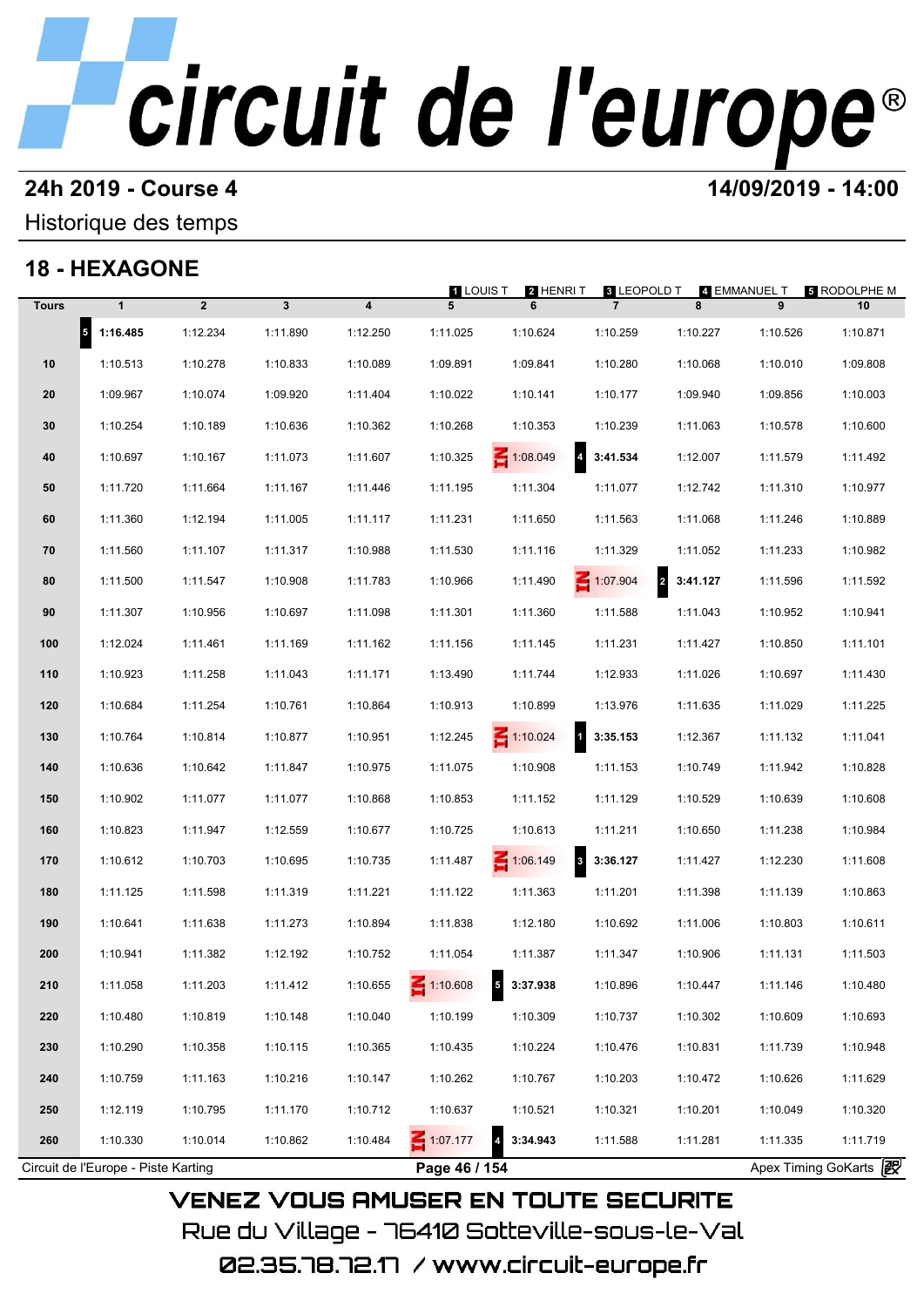### **24h 2019 - Course 4 14/09/2019 - 14:00**

|              | Historique des temps |                |              |                         |                                     |                 |                 |          |                                      |                 |
|--------------|----------------------|----------------|--------------|-------------------------|-------------------------------------|-----------------|-----------------|----------|--------------------------------------|-----------------|
| <b>Tours</b> | $\mathbf{1}$         | $\overline{2}$ | $\mathbf{3}$ | $\overline{\mathbf{4}}$ | 5                                   | 6               | $\overline{7}$  | 8        | 9                                    | 10              |
| 270          | 1:11.645             | 1:12.337       | 1:11.631     | 1:11.971                | 1:11.410                            | 1:10.988        | 1:11.369        | 1:11.444 | 1:11.524                             | 1:11.685        |
| 280          | 1:11.276             | 1:10.997       | 1:11.173     | 1:11.086                | 1:10.979                            | 1:11.330        | 1:11.574        | 1:11.068 | 1:10.751                             | 1:11.001        |
| 290          | 1:10.660             | 1:10.469       | 1:10.779     | 1:11.192                | 1:10.694                            | 1:10.824        | 1:10.930        | 1:10.839 | 1:10.742                             | 1:10.848        |
| 300          | 1:10.799             | 1:11.275       | 1:10.772     | 1:11.110                | 1:10.822                            | 1:11.041        | 1:10.851        | 1:10.919 | 1:10.607                             | 1:12.261        |
| 310          | 1:10.836             | 1:10.577       | 1:11.017     | $\leq 1:06.683$         | $\overline{\mathbf{3}}$<br>3:37.843 | 1:11.360        | 1:11.699        | 1:12.144 | 1:11.301                             | 1:11.275        |
| 320          | 1:13.469             | 1:11.301       | 1:12.071     | 1:11.250                | 1:11.935                            | $\leq 1:13.492$ | 3:44.267        | 1:11.198 | 1:11.468                             | 1:11.253        |
| 330          | 1:11.186             | 1:12.878       | 1:11.657     | 1:11.018                | 1:11.573                            | 1:11.698        | 1:11.015        | 1:10.760 | 1:11.260                             | 1:11.073        |
| 340          | 1:11.813             | 1:11.175       | 1:11.335     | 1:11.309                | 1:11.069                            | 1:10.942        | 1:11.492        | 1:11.195 | 1:10.684                             | 1:10.671        |
| 350          | 1:10.718             | 1:11.146       | 1:10.770     | 1:11.235                | 1:10.877                            | 1:10.926        | 1:11.006        | 1:10.975 | 1:13.015                             | $\leq 1:08.357$ |
| 360          | 2 3:39.415           | 1:11.427       | 1:11.215     | 1:10.895                | 1:10.736                            | 1:10.781        | 1:11.508        | 1:10.439 | 1:13.943                             | 1:10.933        |
| 370          | 1:10.942             | 1:12.634       | 1:12.919     | 1:13.391                | 1:12.797                            | 1:14.657        | $\leq 1:09.135$ | 3:35.066 | 1:10.946                             | 1:10.772        |
| 380          | 1:11.936             | 1:10.540       | 1:10.664     | 1:10.491                | 1:10.471                            | 1:10.822        | 1:10.556        | 1:10.731 | 1:10.699                             | 1:12.900        |
| 390          | 1:10.270             | 1:11.266       | 1:11.037     | 1:10.759                | 1:10.424                            | 1:10.765        | 1:10.674        | 1:10.488 | $\leq 1:07.249$                      | 3:37.908<br>1   |
| 400          | 1:10.804             | 1:10.604       | 1:11.189     | 1:10.703                | 1:10.546                            | 1:11.086        | 1:11.377        | 1:11.347 | 1:10.943                             | 1:10.505        |
| 410          | 1:11.612             | 1:10.630       | 1:10.727     | 1:10.431                | 1:10.324                            | 1:10.343        | 1:10.374        | 1:10.651 | 1:10.417                             | 1:10.262        |
| 420          | 1:14.154             | 1:10.731       | 1:11.187     | 1:11.525                | 1:10.718                            | 1:10.477        | 1:10.263        | 1:10.434 | 1:10.372                             | 1:10.540        |
| 430          | 1:10.382             | 1:10.153       | 1:11.245     | 1:10.515                | 1:10.802                            | 1:10.367        | 1:10.509        | 1:10.142 | 1:10.564                             | 1:10.237        |
| 440          | 1:10.252             | 1:10.765       | 1:10.885     | 1:10.514                | 1:11.246                            | 1:11.012        | 1:10.147        | 1:04.754 | $\overline{4}$<br>3:35.785           | 1:11.632        |
| 450          | 1:13.207             | 1:11.067       | 1:10.739     | 1:10.715                | 1:11.342                            | 1:10.625        | 1:10.708        | 1:10.570 | 1:10.735                             | 1:10.692        |
| 460          | 1:12.282             | 1:11.862       | 1:10.641     | 1:10.402                | 1:11.006                            | 1:11.175        | 1:10.900        | 1:11.979 | 1:11.274                             | 1:10.714        |
| 470          | 1:10.916             | 1:10.993       | 1:11.007     | 1:10.975                | 1:10.850                            | 1:10.468        | 1:13.315        | 1:11.440 | 1:11.557                             | 1:10.784        |
| 480          | 1:10.476             | 1:10.758       | 1:10.629     | 1:11.046                | 1:10.889                            | 1:10.754        | 1:10.793        | 1:10.607 | 1:11.398                             | 1:11.098        |
| 490          | 1:10.902             | 1:10.754       | 1:11.115     | 1:10.652                | 1:11.016                            | 1:10.755        | 1:11.066        | 1:08.294 | $\overline{\phantom{a}}$<br>3:38.321 | 1:10.564        |
| 500          | 1:11.783             | 1:10.565       | 1:10.928     | 1:11.338                | 1:10.763                            | 1:10.509        | 1:10.489        | 1:10.959 | 1:10.354                             | 1:10.740        |
| 510          | 1:10.274             | 1:10.804       | 1:11.296     | 1:10.337                | 1:10.515                            | 1:10.536        | 1:10.499        | 1:10.327 | 1:10.331                             | 1:10.847        |
| 520          | 1:11.171             | 1:10.523       | 1:12.779     | 1:10.560                | 1:10.307                            | 1:10.473        | 1:10.634        | 1:10.466 | 1:10.502                             | 1:10.380        |
| 530          | 1:10.396             | 1:10.307       | 1:10.532     | 1:11.698                | 1:11.227                            | 1:11.968        | 1:10.434        | 1:10.578 | 1:10.601                             | 1:10.364        |
| 540          | 1:10.435             | 1:11.554       | 1:10.311     | 1:10.568                | 1:06.750                            | 3<br>3:36.238   | 1:11.297        | 1:11.103 | 1:11.778                             | 1:11.276        |
|              |                      |                |              |                         |                                     |                 |                 |          |                                      |                 |

**VENEZ VOUS AMUSER EN TOUTE SECURITE** Rue du Village – 76410 Sotteville-sous-le-Val

Circuit de l'Europe - Piste Karting **Page 47 / 154 Page 47 / 154** Apex Timing GoKarts and Apex Timing Apex Timing Go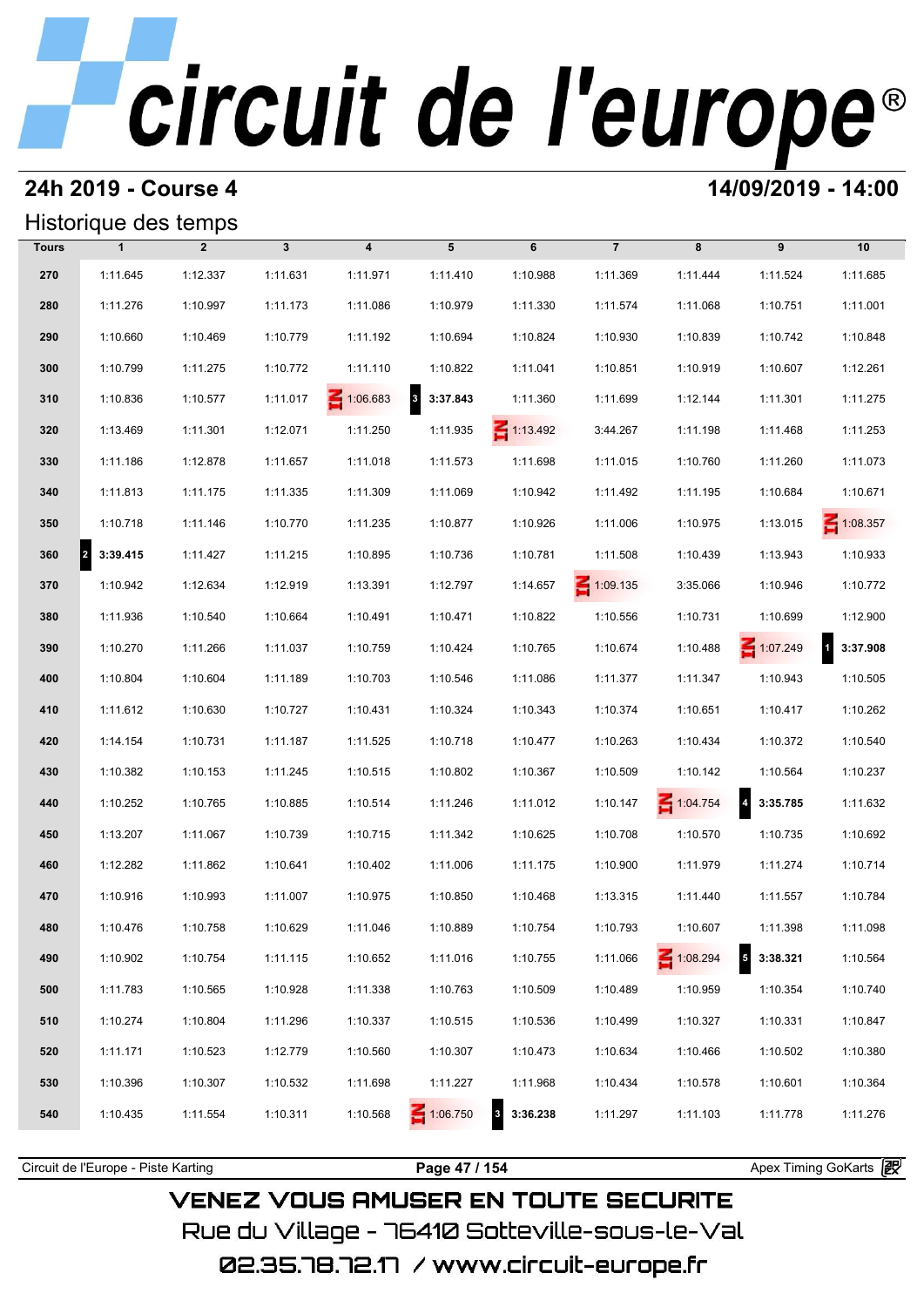## **24h 2019 - Course 4 14/09/2019 - 14:00**

## Historique des temps

| Historique des temps |                 |                            |                 |                         |                 |          |                |          |          |                 |  |
|----------------------|-----------------|----------------------------|-----------------|-------------------------|-----------------|----------|----------------|----------|----------|-----------------|--|
| <b>Tours</b>         | $\mathbf{1}$    | $\overline{2}$             | $\mathbf{3}$    | $\overline{\mathbf{4}}$ | 5               | 6        | $\overline{7}$ | 8        | 9        | 10              |  |
| 550                  | 1:10.829        | 1:10.701                   | 1:10.859        | 1:10.885                | 1:11.517        | 1:11.314 | 1:11.534       | 1:11.147 | 1:11.897 | 1:10.573        |  |
| 560                  | 1:11.160        | 1:11.340                   | 1:10.646        | 1:12.154                | 1:10.584        | 1:11.396 | 1:10.899       | 1:11.541 | 1:13.358 | 1:11.156        |  |
| 570                  | 1:11.450        | 1:11.606                   | 1:11.433        | 1:11.062                | $\leq 1:07.107$ | 3:56.608 | 1:11.392       | 1:11.238 | 1:10.653 | 1:10.716        |  |
| 580                  | 1:12.016        | 1:11.256                   | 1:11.078        | 1:12.725                | 1:11.046        | 1:10.854 | 1:10.927       | 1:10.865 | 1:11.715 | 1:11.007        |  |
| 590                  | 1:10.950        | 1:15.839                   | 1:07.406        | 6:14.507 2              | 3:42.961        | 1:11.277 | 1:12.355       | 1:11.321 | 1:11.408 | 1:11.430        |  |
| 600                  | 1:11.198        | 1:11.206                   | 1:10.669        | 1:12.449                | 1:10.934        | 1:11.089 | 1:10.778       | 1:11.077 | 1:10.734 | 1:10.948        |  |
| 610                  | 1:10.831        | 1:11.358                   | 1:10.419        | 1:11.396                | 1:11.460        | 1:10.562 | 1:10.856       | 1:11.257 | 1:10.944 | 1:11.663        |  |
| 620                  | 1:10.636        | 1:10.728                   | 1:10.437        | 1:10.523                | 1:10.688        | 1:13.241 | 1:12.205       | 1:11.494 | 1:10.607 | 1:10.511        |  |
| 630                  | 1:10.390        | 1:10.469                   | 1:10.373        | 1:11.672                | 1:10.656        | 1:10.166 | 1:10.147       | 1:10.257 | 1:10.240 | 1:10.551        |  |
| 640                  | $\leq 1:07.198$ | 1 3:34.146                 | 1:10.840        | 1:10.624                | 1:10.282        | 1:11.044 | 1:10.516       | 1:10.853 | 1:10.978 | 1:10.367        |  |
| 650                  | 1:10.117        | 1:10.439                   | 1:10.378        | 1:10.284                | 1:10.222        | 1:10.728 | 1:10.537       | 1:11.314 | 1:10.404 | 1:10.468        |  |
| 660                  | 1:10.266        | 1:10.256                   | 1:10.036        | 1:10.556                | 1:10.199        | 1:11.228 | 1:10.466       | 1:10.120 | 1:10.132 | 1:09.996        |  |
| 670                  | 1:10.465        | 1:11.159                   | 1:10.220        | 1:09.905                | 1:10.096        | 1:10.117 | 1:09.996       | 1:10.774 | 1:11.070 | 1:09.922        |  |
| 680                  | 1:10.097        | 1:10.324                   | 1:10.339        | 1:10.230                | 1:10.476        | 1:10.246 | 1:09.961       | 1:09.875 | 1:12.007 | 1:10.431        |  |
| 690                  | $\leq 1:04.111$ | $\overline{5}$<br>3:34.182 | 1:10.439        | 1:10.579                | 1:10.283        | 1:10.072 | 1:10.722       | 1:09.922 | 1:11.567 | 1:11.775        |  |
| 700                  | 1:10.045        | 1:10.188                   | 1:10.839        | 1:12.854                | 1:10.182        | 1:11.121 | 1:10.318       | 1:10.297 | 1:10.086 | 1:09.813        |  |
| 710                  | 1:10.840        | 1:11.293                   | 1:09.849        | 1:10.679                | 1:10.277        | 1:10.197 | 1:10.027       | 1:10.061 | 1:10.551 | 1:09.766        |  |
| 720                  | 1:10.298        | 1:10.498                   | 1:11.775        | 1:11.083                | 1:09.847        | 1:10.746 | 1:09.725       | 1:10.093 | 1:10.326 | 1:10.124        |  |
| 730                  | 1:09.797        | 1:10.223                   | $\leq 1:07.124$ | 8 3:36.244              | 1:10.944        | 1:10.591 | 1:11.983       | 1:10.711 | 1:10.523 | 1:11.042        |  |
| 740                  | 1:10.790        | 1:10.546                   | 1:11.178        | 1:11.249                | 1:11.182        | 1:11.477 | 1:12.726       | 1:12.023 | 1:10.717 | 1:10.995        |  |
| 750                  | 1:10.494        | 1:11.190                   | 1:10.565        | 1:10.773                | 1:11.133        | 1:10.825 | 1:10.591       | 1:10.995 | 1:10.962 | 1:10.639        |  |
| 760                  | 1:10.397        | 1:10.506                   | 1:10.682        | 1:11.224                | 1:11.314        | 1:10.680 | 1:11.527       | 1:10.956 | 1:10.317 | 1:10.778        |  |
| 770                  | 1:10.854        | 1:10.784                   | 1:11.395        | 1:10.151                | 1:11.889        | 1:10.489 | 1:10.189       | 1:10.181 | 1:10.448 | 1:10.870        |  |
| 780                  | 1:06.878        | $\overline{4}$<br>3:34.789 | 1:11.869        | 1:11.996                | 1:12.217        | 1:11.372 | 1:12.017       | 1:11.358 | 1:10.851 | 1:10.668        |  |
| 790                  | 1:11.124        | 1:10.743                   | 1:10.604        | 1:10.580                | 1:10.514        | 1:10.458 | 1:10.708       | 1:10.582 | 1:10.471 | 1:10.411        |  |
| 800                  | 1:10.419        | 1:10.156                   | 1:11.162        | 1:10.909                | 1:10.313        | 1:11.270 | 1:11.166       | 1:10.763 | 1:10.388 | 1:11.058        |  |
| 810                  | 1:11.234        | 1:10.636                   | 1:10.711        | 1:10.978                | 1:10.787        | 1:10.793 | 1:10.749       | 1:10.871 | 1:10.385 | 1:10.542        |  |
| 820                  | 1:10.672        | 1:11.199                   | 1:10.522        | 1:10.303                | 1:10.722        | 1:10.402 | 1:10.553       | 1:10.401 | 1:10.364 | $\leq 1:06.410$ |  |
|                      |                 |                            |                 |                         |                 |          |                |          |          |                 |  |

## **VENEZ VOUS AMUSER EN TOUTE SECURITE** Rue du Village – 76410 Sotteville-sous-le-Val

02.35.78.72.17 /www.circuit-europe.fr

Circuit de l'Europe - Piste Karting **Page 48 / 154 Page 48 / 154 Page 18 / Page 48 / 154** Apex Timing GoKarts and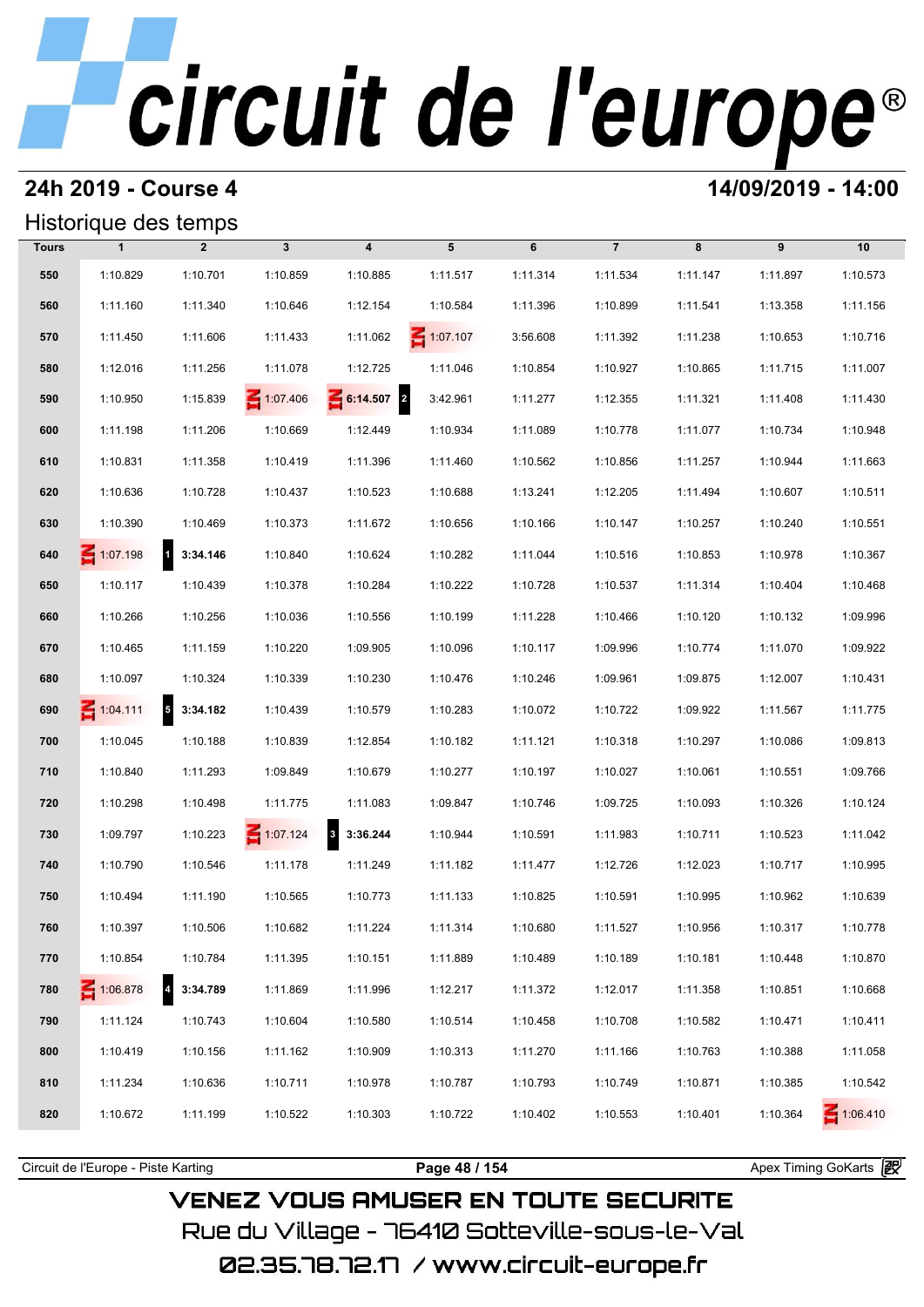## **24h 2019 - Course 4 14/09/2019 - 14:00**

|              | Historique des temps |                |              |                         |                 |                 |                                     |                 |                                     |                 |
|--------------|----------------------|----------------|--------------|-------------------------|-----------------|-----------------|-------------------------------------|-----------------|-------------------------------------|-----------------|
| <b>Tours</b> | 1                    | $\overline{2}$ | $\mathbf{3}$ | $\overline{\mathbf{4}}$ | 5               | 6               | $\overline{7}$                      | 8               | 9                                   | 10              |
| 830          | 2 3:39.705           | 1:11.198       | 1:10.604     | 1:10.874                | 1:10.296        | 1:11.159        | 1:10.235                            | 1:10.701        | 1:10.920                            | 1:10.380        |
| 840          | 1:10.611             | 1:10.406       | 1:10.369     | 1:10.523                | 1:10.315        | 1:10.393        | 1:10.365                            | 1:10.034        | 1:10.993                            | 1:10.183        |
| 850          | 1:09.974             | 1:10.936       | 1:10.677     | 1:11.111                | $\leq 1:06.054$ | 3:45.187        | 1:10.840                            | 1:10.488        | 1:10.133                            | 1:11.730        |
| 860          | 1:11.638             | 1:10.590       | 1:09.650     | 1:10.039                | 1:10.021        | 1:10.546        | 1:11.155                            | 1:11.061        | 1:10.208                            | 1:09.818        |
| 870          | 1:10.364             | 1:12.081       | 1:10.228     | 1:10.050                | 1:09.893        | 1:10.215        | 1:10.235                            | 1:07.994        | $\overline{1}$<br>3:36.907          | 1:10.834        |
| 880          | 1:10.557             | 1:10.477       | 1:09.849     | 1:09.780                | 1:09.686        | 1:09.680        | 1:09.676                            | 1:10.134        | 1:09.613                            | 1:10.862        |
| 890          | 1:10.036             | 1:10.088       | 1:09.618     | 1:10.655                | 1:10.032        | 1:10.178        | 1:09.965                            | 1:09.816        | 1:09.969                            | 1:10.168        |
| 900          | 1:09.953             | 1:09.761       | 1:10.389     | 1:09.713                | 1:09.737        | 1:09.856        | 1:09.713                            | 1:09.947        | 1:10.001                            | 1:09.879        |
| 910          | 1:12.295             | 1:12.587       | 1:09.665     | 1:11.580                | 1:10.484        | 1:09.898        | 1:09.879                            | 1:10.085        | 1:09.960                            | $\leq 1:03.183$ |
| 920          | 3:36.106             | 1:10.712       | 1:12.771     | 1:11.502                | 1:10.339        | 1:10.500        | 1:10.627                            | 1:10.255        | 1:10.093                            | 1:10.583        |
| 930          | 1:10.228             | 1:10.338       | 1:10.134     | 1:09.957                | 1:10.285        | 1:10.665        | 1:10.506                            | 1:10.180        | 1:10.318                            | 1:10.906        |
| 940          | 1:10.155             | 1:10.165       | 1:11.156     | 1:10.274                | 1:10.097        | 1:10.908        | 1:10.941                            | 1:10.513        | 1:11.634                            | 1:10.556        |
| 950          | 1:10.713             | 1:10.487       | 1:10.114     | 1:10.331                | 1:10.569        | 1:10.346        | 1:10.311                            | 1:05.684        | $5\quad 3:32.377$                   | 1:11.046        |
| 960          | 1:10.570             | 1:10.345       | 1:10.176     | 1:10.224                | 1:10.870        | 1:10.063        | 1:11.560                            | 1:10.346        | 1:10.136                            | 1:09.977        |
| 970          | 1:10.303             | 1:11.114       | 1:10.406     | 1:10.197                | 1:09.944        | 1:10.550        | 1:09.916                            | 1:10.227        | 1:10.501                            | 1:10.755        |
| 980          | 1:10.376             | 1:10.053       | 1:10.023     | 1:10.159                | 1:10.156        | 1:10.100        | 1:10.183                            | 1:11.472        | 1:10.323                            | 1:10.599        |
| 990          | 1:10.608             | 1:10.670       | 1:10.020     | 1:10.077                | 1:10.484        | 1:10.193        | 1:10.069                            | 1:10.745        | 1:10.183                            | 1:10.088        |
| 1000         | 1:10.143             | 1:10.029       | 1:10.715     | 1:10.550                | 1:10.425        | 1:10.462        | 1:10.502                            | $\leq 1:06.953$ | $\overline{\mathbf{3}}$<br>3:35.908 | 1:11.351        |
| 1010         | 1:11.540             | 1:11.139       | 1:11.521     | 1:10.650                | 1:11.181        | 1:11.324        | 1:10.968                            | 1:11.166        | 1:10.575                            | 1:10.896        |
| 1020         | 1:10.981             | 1:11.124       | 1:11.345     | 1:10.981                | 1:10.856        | 1:12.021        | 1:12.337                            | 1:10.989        | 1:11.372                            | 1:10.851        |
| 1030         | 1:11.834             | 1:10.555       | 1:11.756     | 1:10.928                | 1:11.013        | 1:10.888        | 1:11.235                            | $\leq 1:06.139$ | 3:34.881                            | 1:11.149        |
| 1040         | 1:11.452             | 1:11.028       | 1:11.062     | 1:10.986                | 1:11.175        | 1:11.101        | 1:10.661                            | 1:10.737        | 1:11.925                            | 1:12.668        |
| 1050         | 1:11.295             | 1:12.880       | 1:11.017     | 1:11.526                | 1:10.885        | $\leq 1:05.464$ | $\overline{\mathbf{2}}$<br>3:38.270 | 1:10.860        | 1:11.384                            | 1:10.339        |
| 1060         | 1:10.745             | 1:10.540       | 1:10.942     | 1:10.767                | 1:10.725        | 1:10.406        | 1:11.003                            | 1:10.516        | 1:11.525                            | 1:10.283        |
| 1070         | 1:10.641             | 1:10.769       | 1:10.606     | 1:10.578                | 1:10.913        | 1:12.563        | 1:10.954                            | 1:12.329        | 1:11.306                            | 1:11.702        |
| 1080         | 1:11.060             | 1:10.826       | 1:11.667     | 1:11.720                | 1:10.893        | 1:11.115        | 1:10.979                            | 1:11.048        | 1:10.496                            | 1:10.631        |
| 1090         | 1:10.516             | 1:13.092       | 1:10.851     | 1:10.738                | 1:10.820        | 1:10.402        | 1:10.832                            | 1:11.280        | 1:10.351                            | 1:11.275        |
| 1100         | 1:10.334             | 1:10.421       | 1:10.307     | 1:06.742                | 3:34.400        | 1:11.174        | 1:11.490                            | 1:10.645        | 1:10.859                            | 1:11.377        |
|              |                      |                |              |                         |                 |                 |                                     |                 |                                     |                 |

**VENEZ VOUS AMUSER EN TOUTE SECURITE** Rue du Village – 76410 Sotteville-sous-le-Val 02.35.78.72.17 / www.circuit-europe.fr

Circuit de l'Europe - Piste Karting **Page 49 / 154 Page 49 / 154** Apex Timing GoKarts **in**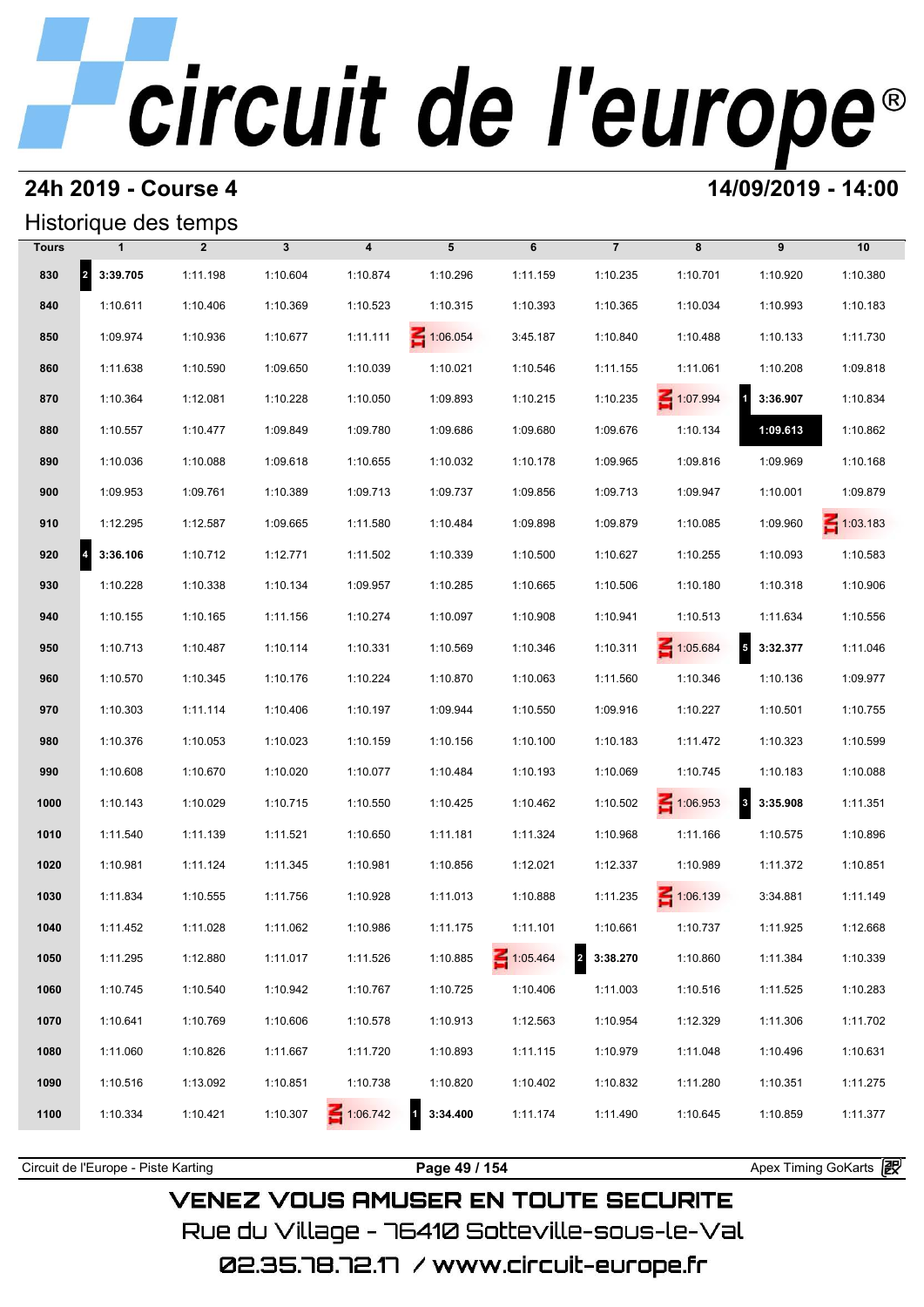# **24h 2019 - Course 4 14/09/2019 - 14:00**

### Historique des temps

|              | Historique des temps |          |          |          |          |          |          |          |          |          |  |  |  |
|--------------|----------------------|----------|----------|----------|----------|----------|----------|----------|----------|----------|--|--|--|
| <b>Tours</b> |                      | 2        | 3        | 4        |          | 6        |          | 8        | 9        | 10       |  |  |  |
| 1110         | 1:10.733             | 1:10.675 | 1:10.563 | 1:10.754 | 1:11.611 | 1:11.197 | 1:10.756 | 1:10.575 | 1:10.725 | 1:11.049 |  |  |  |
| 1120         | 1:10.477             | 1:10.428 | 1:10.639 | 1:10.845 | 1:10.944 | 1:10.742 | 1:10.499 | 1:10.565 | 1:10.725 | 1:10.616 |  |  |  |
| 1130         | 1:10.594             | 1:10.452 | 1:10.549 | 1:11.070 | 1:12.041 | 1:10.830 | 1:10.854 | 1:10.765 | 1:10.853 | 1:10.699 |  |  |  |
| 1140         | 1:11.266             | 1:10.386 | 1:10.479 | 1:10.560 | 1:10.709 | 1:10.913 | 1:10.707 | 1:10.893 | 1:10.758 | 1:10.599 |  |  |  |
| 1150         | 1:10.598             | 1:10.415 | 1:10.634 | 1:10.851 | 1:10.508 | 1:10.590 | 1:11.432 |          |          |          |  |  |  |

| Circuit de l'Europe - Piste Karting | Page 50 / 154                                 | Apex Timing GoKarts 2 |
|-------------------------------------|-----------------------------------------------|-----------------------|
|                                     | <b>VENEZ VOUS AMUSER EN TOUTE SECURITE</b>    |                       |
|                                     | Rue du Villane – 76410 Sotteville-sous-le-Val |                       |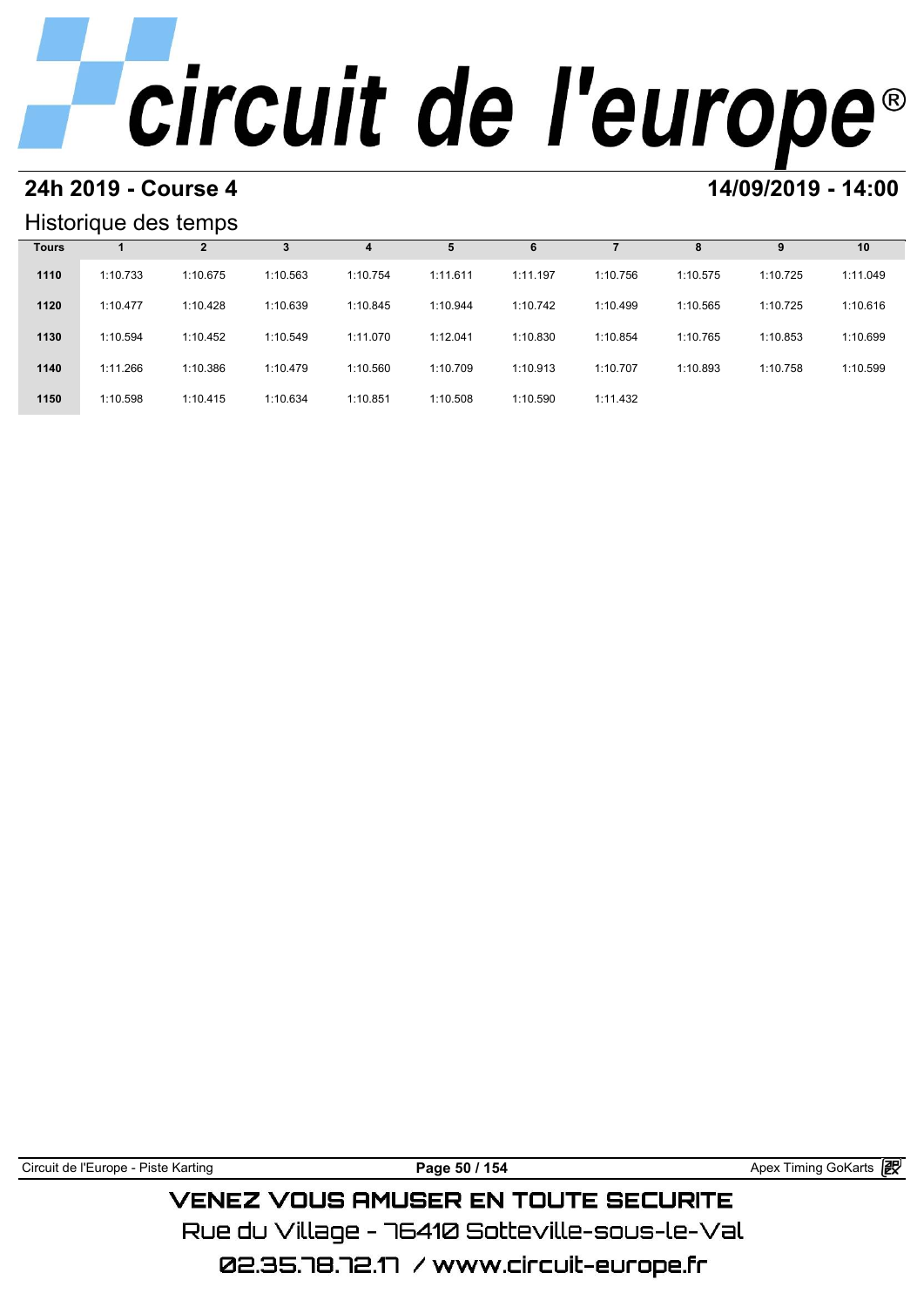### **24h 2019 - Course 4 14/09/2019 - 14:00**

Historique des temps

## **11 - GAZIER RACING**

|              |                                     |                |              | <b>1 GUILLAUME S</b>                |               | 2 JEROME G      | 3 EDWIN G                           | 4 OLIVIER L | 5 ISMAEL G      | 6 BENJAMIN L             |
|--------------|-------------------------------------|----------------|--------------|-------------------------------------|---------------|-----------------|-------------------------------------|-------------|-----------------|--------------------------|
| <b>Tours</b> | $\mathbf{1}$                        | $\overline{2}$ | 3            |                                     | 5             | 6               | $\overline{7}$                      | 8           | 9               | 10                       |
|              | $6$ 1:14.792                        | 1:11.153       | 1:10.123     | 1:09.961                            | 1:10.498      | 1:10.038        | 1:09.772                            | 1:09.958    | 1:09.662        | 1:09.582                 |
| 10           | 1:09.622                            | 1:09.493       | 1:09.873     | 1:09.556                            | 1:09.388      | 1:09.472        | 1:09.509                            | 1:09.592    | 1:09.410        | 1:09.392                 |
| 20           | 1:09.395                            | 1:09.607       | 1:09.939     | 1:09.719                            | 1:09.728      | 1:09.614        | 1:10.000                            | 1:09.989    | 1:09.548        | 1:09.840                 |
| 30           | 1:09.652                            | 1:10.407       | 1:09.851     | 1:09.575                            | 1:09.810      | 1:09.339        | $\leq 1:08.010$                     | 3:42.131    | 1:11.865        | 1:11.424                 |
| 40           | 1:12.047                            | 1:11.892       | 1:11.550     | 1:11.641                            | 1:12.145      | 1:11.587        | 1:11.681                            | 1:11.620    | 1:12.114        | 1:12.368                 |
| 50           | 1:12.372                            | 1:12.027       | 1:11.851     | 1:12.432                            | 1:11.528      | 1:11.743        | 1:11.570                            | 1:18.620    | 1:14.145        | 1:11.308                 |
| 60           | 1:11.631                            | 1:11.964       | 1:11.263     | 1:11.918                            | 1:11.391      | $\leq 1:10.624$ | 2 3:37.373                          | 1:11.163    | 1:11.352        | 1:11.345                 |
| 70           | 1:11.456                            | 1:10.867       | 1:11.810     | 1:10.710                            | 1:12.245      | 1:11.012        | 1:10.851                            | 1:10.932    | 1:10.795        | 1:11.780                 |
| 80           | 1:11.108                            | 1:11.774       | 1:10.713     | 1:11.354                            | 1:11.187      | 1:11.560        | 1:11.257                            | 1:11.145    | $\leq 1:05.808$ | 3:35.724<br>$\mathbf{1}$ |
| 90           | 1:11.296                            | 1:10.997       | 1:10.759     | 1:10.601                            | 1:10.613      | 1:10.359        | 1:11.006                            | 1:11.423    | 1:10.923        | 1:11.421                 |
| 100          | 1:10.779                            | 1:10.786       | 1:10.721     | 1:10.762                            | 1:10.392      | 1:11.143        | 1:10.540                            | 1:10.877    | 1:10.746        | 1:10.498                 |
| 110          | 1:10.775                            | 1:11.264       | 1:10.638     | 1:10.516                            | 1:10.918      | 1:11.027        | 1:10.460                            | 1:11.826    | 1:11.268        | 1:10.671                 |
| 120          | 1:10.815                            | 1:11.304       | 1:11.153     | 1:10.352                            | 1:10.622      | 1:09.942        | $\overline{a}$<br>3:40.761          | 1:13.167    | 1:14.465        | 1:12.412                 |
| 130          | 1:12.521                            | 1:12.351       | 1:11.594     | 1:12.783                            | 1:12.881      | 1:12.000        | 1:12.559                            | 1:12.660    | 1:11.722        | 1:12.776                 |
| 140          | 1:12.448                            | 1:11.380       | 1:11.800     | 1:13.610                            | 1:12.288      | 1:11.256        | 1:13.083                            | 1:12.295    | 1:12.548        | 1:11.960                 |
| 150          | 1:12.218                            | 1:11.490       | 1:12.404     | 1:14.976                            | 1:12.840      | 1:12.671        | 1:11.331                            | 1:11.721    | 1:06.426        | $5$ 3:38.227             |
| 160          | 1:12.357                            | 1:12.129       | 1:12.696     | 1:12.423                            | 1:11.862      | 1:13.013        | 1:11.371                            | 1:11.488    | 1:11.933        | 1:11.887                 |
| 170          | 1:11.680                            | 1:11.790       | 1:11.962     | 1:11.603                            | 1:11.782      | 1:12.250        | 1:11.687                            | 1:11.750    | 1:11.326        | 1:11.633                 |
| 180          | 1:11.600                            | $-1:09.992$    | $6$ 3:47.032 | 1:11.061                            | 1:10.494      | 1:10.257        | 1:10.685                            | 1:10.352    | 1:10.177        | 1:10.255                 |
| 190          | 1:10.153                            | 1:10.755       | 1:10.592     | 1:10.703                            | 1:10.308      | 1:10.086        | 1:10.201                            | 1:10.648    | 1:10.289        | 1:10.097                 |
| 200          | 1:10.496                            | 1:09.976       | 1:10.437     | 1:10.622                            | 1:10.565      | 1:10.145        | 1:10.124                            | 1:10.184    | 1:10.251        | 1:09.745                 |
| 210          | 1:10.436                            | 1:10.086       | 1:10.773     | 1:10.323                            | 1:10.556      | 1:06.308        | $\overline{\mathbf{3}}$<br>3:38.372 | 1:12.355    | 1:12.193        | 1:12.040                 |
| 220          | 1:12.070                            | 1:11.705       | 1:12.275     | 1:11.574                            | 1:11.778      | 1:11.648        | 1:11.296                            | 1:11.534    | 1:12.276        | 1:11.531                 |
| 230          | 1:11.469                            | 1:11.381       | 1:11.962     | 1:11.601                            | 1:11.511      | 1:11.812        | 1:11.174                            | 1:12.274    | 1:11.608        | 1:11.942                 |
| 240          | 1:11.665                            | 1:11.753       | 1:09.480     | $\overline{\mathbf{2}}$<br>3:47.174 | 1:11.979      | 1:11.081        | 1:11.077                            | 1:10.798    | 1:10.486        | 1:10.336                 |
| 250          | 1:10.592                            | 1:10.596       | 1:10.448     | 1:10.531                            | 1:11.185      | 1:10.926        | 1:11.035                            | 1:10.564    | 1:10.864        | 1:10.587                 |
| 260          | 1:11.893                            | 1:10.809       | 1:10.510     | 1:10.709                            | 1:10.607      | 1:11.334        | 1:11.399                            | 1:10.488    | 1:11.484        | 1:10.476                 |
|              | Circuit de l'Europe - Piste Karting |                |              |                                     | Page 51 / 154 |                 |                                     |             |                 | Apex Timing GoKarts 2    |

Rue du Village – 76410 Sotteville-sous-le-Val 02.35.78.72.17 /www.circuit-europe.fr

**VENEZ VOUS AMUSER EN TOUTE SECURITE**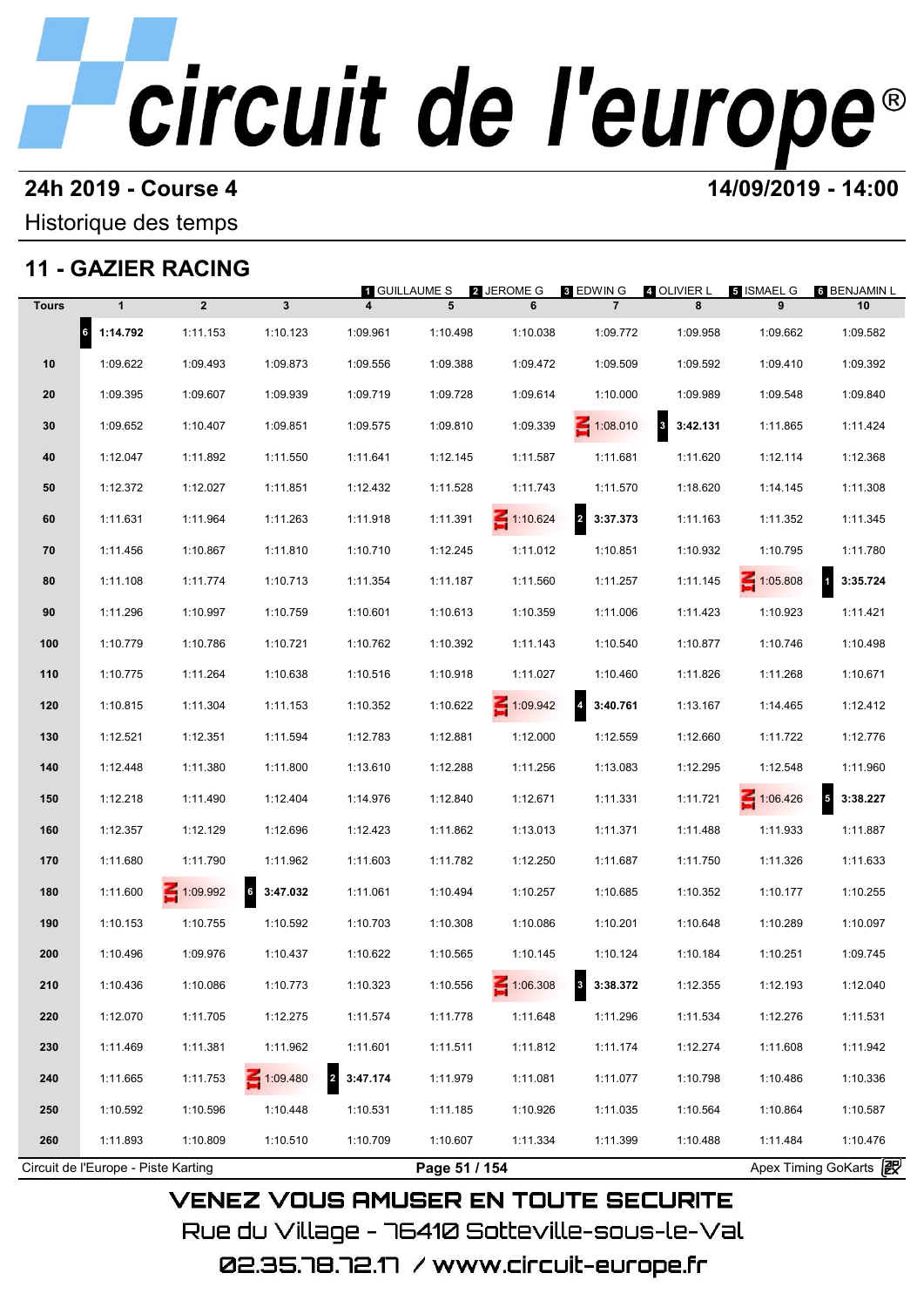### **24h 2019 - Course 4 14/09/2019 - 14:00**

### Historique des temps

|              | Historique des temps  |                            |                 |                                     |          |                 |                        |          |                                     |                 |
|--------------|-----------------------|----------------------------|-----------------|-------------------------------------|----------|-----------------|------------------------|----------|-------------------------------------|-----------------|
| <b>Tours</b> | $\mathbf{1}$          | $\overline{2}$             | $\mathbf{3}$    | $\overline{\mathbf{4}}$             | 5        | 6               | $\overline{7}$         | 8        | 9                                   | 10              |
| 270          | 1:10.422              | 1:10.498                   | 1:11.078        | 1:12.130                            | 1:10.506 | $\leq 1:05.240$ | 1 3:34.359             | 1:10.405 | 1:10.377                            | 1:10.898        |
| 280          | 1:10.598              | 1:10.370                   | 1:10.508        | 1:10.259                            | 1:11.061 | 1:10.676        | 1:10.397               | 1:10.481 | 1:10.352                            | 1:10.446        |
| 290          | 1:10.205              | 1:10.266                   | 1:10.504        | 1:10.387                            | 1:10.342 | 1:10.835        | 1:11.207               | 1:10.534 | 1:10.928                            | 1:10.792        |
| 300          | 1:09.914              | 1:11.622                   | 1:10.150        | 1:10.556                            | 1:10.098 | 1:10.025        | 1:10.175               | 1:10.708 | 1:10.406                            | 1:10.023        |
| 310          | 1:10.372              | 1:10.355                   | 1:10.608        | 1:10.500                            | 1:12.045 | 1:09.908        | 1:09.983               | 1:10.139 | 1:10.172                            | 1:10.121        |
| 320          | 1:10.297              | 1:10.392                   | 1:10.299        | 1:10.298                            | 1:10.232 | $\leq 1:05.926$ | $\sqrt{5}$<br>3:37.781 | 1:11.349 | 1:12.571                            | 1:11.781        |
| 330          | 1:11.216              | 1:11.777                   | 1:11.764        | 1:11.027                            | 1:12.311 | 1:11.595        | 1:11.577               | 1:11.489 | 1:11.985                            | 1:12.394        |
| 340          | 1:11.642              | 1:11.166                   | 1:11.376        | 1:12.430                            | 1:11.222 | 1:11.134        | 1:11.464               | 1:11.399 | 1:11.658                            | 1:11.656        |
| 350          | 1:11.636              | 1:11.514                   | 1:11.353        | 1:11.211                            | 1:11.506 | 1:11.428        | 1:11.465               | 1:11.602 | 1:11.892                            | 1:11.874        |
| 360          | 1:11.011              | 1:11.425                   | 1:11.521        | 1:11.183                            | 1:11.496 | 1:11.383        | 1:10.919               | 1:11.286 | 1:11.202                            | $\leq 1:07.718$ |
| 370          | $\vert$ 4<br>3:49.501 | 1:14.820                   | 1:14.012        | 1:13.616                            | 1:13.046 | 1:12.774        | 1:12.511               | 1:12.261 | 1:12.334                            | 1:11.742        |
| 380          | 1:12.461              | 1:12.058                   | 1:11.538        | 1:12.091                            | 1:12.910 | 1:11.925        | 1:11.274               | 1:12.326 | 1:11.976                            | 1:12.263        |
| 390          | 1:11.922              | 1:12.044                   | 1:12.218        | 1:11.394                            | 1:12.213 | 1:11.522        | 1:11.856               | 1:12.164 | 1:11.556                            | 1:12.412        |
| 400          | 1:11.551              | 1:11.926                   | 1:12.044        | 1:11.961                            | 1:11.910 | 1:12.519        | 1:12.021               | 1:11.527 | 1:11.554                            | 1:11.229        |
| 410          | 1:12.944              | 1:12.520                   | 1:12.376        | 1:12.327                            | 1:11.542 | 1:11.475        | 1:11.689               | 1:12.038 | $\leq 1:08.423$                     | 6<br>3:39.968   |
| 420          | 1:10.747              | 1:10.681                   | 1:11.014        | 1:12.478                            | 1:10.816 | 1:10.448        | 1:10.479               | 1:10.236 | 1:10.004                            | 1:10.248        |
| 430          | 1:10.036              | 1:09.751                   | 1:09.843        | 1:09.902                            | 1:10.371 | 1:09.566        | 1:10.206               | 1:10.207 | 1:10.269                            | 1:09.656        |
| 440          | 1:09.484              | 1:09.566                   | 1:10.251        | 1:09.534                            | 1:10.685 | 1:09.829        | 1:09.730               | 1:10.046 | 1:09.748                            | 1:09.804        |
| 450          | 1:09.767              | 1:09.818                   | 1:09.591        | 1:10.107                            | 1:09.751 | 1:09.553        | 1:09.820               | 1:09.809 | 1:09.621                            | 1:09.712        |
| 460          | 1:11.399              | 1:09.950                   | 1:09.632        | 1:09.694                            | 1:09.686 | 1:10.544        | 1:09.564               | 1:06.742 | $\overline{\mathbf{3}}$<br>3:46.241 | 1:11.682        |
| 470          | 1:12.556              | 1:12.450                   | 1:11.482        | 1:14.405                            | 1:11.738 | 1:12.121        | 1:12.739               | 1:10.794 | 1:11.012                            | 1:10.793        |
| 480          | 1:12.904              | 1:11.981                   | 1:10.595        | 1:12.705                            | 1:14.751 | 1:12.448        | 1:11.451               | 1:12.056 | 1:11.445                            | 1:11.132        |
| 490          | 1:11.545              | 1:10.829                   | 1:10.823        | 1:10.958                            | 1:10.342 | 1:10.754        | 1:11.579               | 1:11.251 | 1:10.850                            | 1:10.149        |
| 500          | 1:11.737              | 1:10.414                   | $\leq 1:08.132$ | $\overline{\mathbf{1}}$<br>3:40.060 | 1:10.637 | 1:10.644        | 1:10.089               | 1:10.245 | 1:12.515                            | 1:10.577        |
| 510          | 1:09.991              | 1:10.894                   | 1:10.011        | 1:10.261                            | 1:10.367 | 1:09.987        | 1:09.974               | 1:11.061 | 1:10.800                            | 1:10.213        |
| 520          | 1:10.706              | 1:10.194                   | 1:10.233        | 1:09.850                            | 1:10.385 | 1:10.870        | 1:10.100               | 1:10.002 | 1:09.640                            | 1:09.966        |
| 530          | 1:08.021              | $\overline{a}$<br>3:39.072 | 1:11.428        | 1:11.243                            | 1:10.704 | 1:10.763        | 1:10.588               | 1:11.218 | 1:12.064                            | 1:10.544        |
| 540          | 1:10.990              | 1:10.818                   | 1:10.686        | 1:11.536                            | 1:10.445 | 1:12.221        | 1:10.636               | 1:10.868 | 1:10.716                            | 1:10.671        |
|              |                       |                            |                 |                                     |          |                 |                        |          |                                     |                 |

**VENEZ VOUS AMUSER EN TOUTE SECURITE** Rue du Village – 76410 Sotteville-sous-le-Val

Circuit de l'Europe - Piste Karting **Page 52 / 154 Page 52 / 154** Apex Timing GoKarts **in**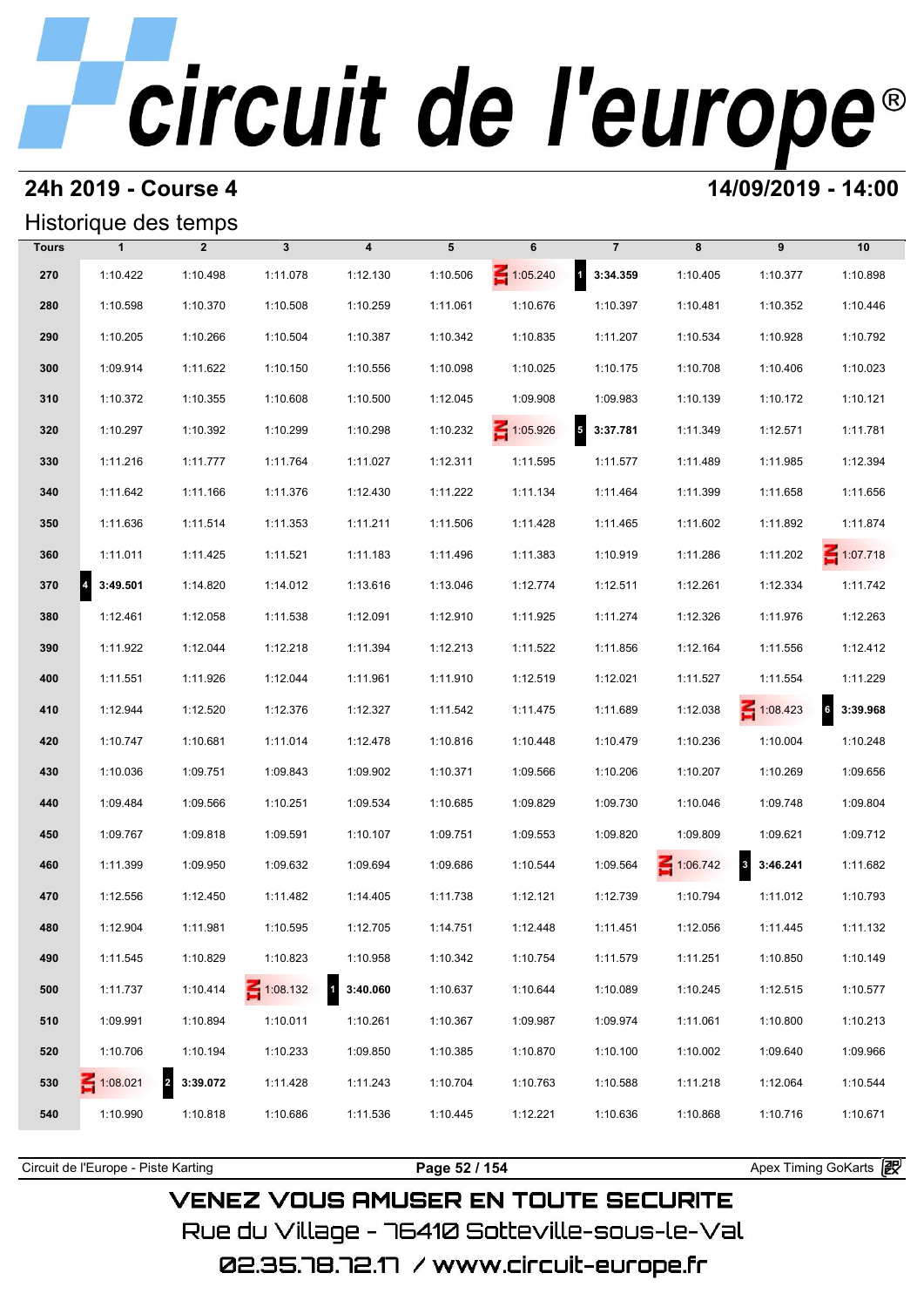## **24h 2019 - Course 4 14/09/2019 - 14:00**

## Historique des temps

|              |                       | Historique des temps                |                   |                                     |                            |          |                        |                            |                             |                 |
|--------------|-----------------------|-------------------------------------|-------------------|-------------------------------------|----------------------------|----------|------------------------|----------------------------|-----------------------------|-----------------|
| <b>Tours</b> | $\mathbf{1}$          | $\overline{2}$                      | $\mathbf{3}$      | $\boldsymbol{4}$                    | 5                          | 6        | $\overline{7}$         | 8                          | 9                           | 10              |
| 550          | 1:10.458              | 1:10.814                            | 1:10.489          | 1:12.828                            | 1:10.760                   | 1:10.663 | 1:10.960               | 1:10.964                   | 1:10.338                    | $\leq 1:05.602$ |
| 560          | $\vert$ 3<br>6:25.953 | 1:13.023                            | 1:12.603          | 1:12.593                            | 1:11.531                   | 1:11.341 | 1:12.601               | 1:12.384                   | 1:11.072                    | 1:11.000        |
| 570          | 1:10.903              | 1:11.097                            | 1:10.702          | 1:11.099                            | 1:10.907                   | 1:11.155 | 1:10.889               | 1:11.113                   | 1:11.613                    | 1:11.820        |
| 580          | 1:10.730              | 1:11.632                            | 1:12.266          | 1:11.834                            | 1:11.442                   | 1:12.154 | 1:18.899               | 1:15.432                   | 1:13.372                    | 1:11.219        |
| 590          | 1:10.793              | 1:11.191                            | 1:08.867          | $\overline{\mathbf{1}}$<br>3:37.026 | 1:10.231                   | 1:10.256 | 1:12.901               | 1:11.006                   | 1:10.596                    | 1:10.425        |
| 600          | 1:11.002              | 1:10.572                            | 1:10.100          | 1:10.781                            | 1:10.024                   | 1:10.769 | 1:09.891               | 1:09.893                   | 1:10.472                    | 1:10.725        |
| 610          | 1:10.664              | 1:09.865                            | 1:09.969          | 1:09.902                            | 1:11.301                   | 1:11.038 | 1:10.021               | 1:10.716                   | 1:10.168                    | 1:09.807        |
| 620          | 1:10.544              | 1:10.109                            | 1:09.768          | 1:06.769                            | $\overline{2}$<br>3:44.522 | 1:10.928 | 1:10.807               | 1:10.584                   | 1:10.524                    | 1:12.953        |
| 630          | 1:11.759              | 1:10.231                            | 1:10.351          | 1:10.608                            | 1:10.564                   | 1:10.549 | 1:10.593               | 1:11.083                   | 1:10.173                    | 1:10.182        |
| 640          | 1:11.114              | 1:10.368                            | 1:10.532          | 1:10.141                            | 1:12.761                   | 1:10.315 | 1:10.444               | 1:11.147                   | 1:10.242                    | 1:10.122        |
| 650          | 1:10.605              | 1:10.459                            | 1:09.961          | 1:10.590                            | 1:10.988                   | 1:10.163 | 1:11.627               | $\leq 1:08.803$            | $6\overline{6}$<br>3:33.728 | 1:09.916        |
| 660          | 1:09.902              | 1:09.518                            | 1:12.171          | 1:10.212                            | 1:09.727                   | 1:09.481 | 1:09.266               | 1:10.111                   | 1:10.023                    | 1:09.524        |
| 670          | 1:09.458              | 1:09.605                            | 1:09.347          | 1:09.251                            | 1:09.649                   | 1:09.756 | 1:08.820               | 1:09.177                   | 1:12.097                    | 1:11.446        |
| 680          | 1:10.387              | 1:09.204                            | 1:09.436          | 1:09.123                            | 1:09.895                   | 1:09.331 | 1:09.577               | 1:09.758                   | 1:09.761                    | 1:09.631        |
| 690          | 1:05.112              | $\overline{\mathbf{A}}$<br>3:38.628 | 1:13.606          | 1:12.361                            | 1:12.116                   | 1:12.756 | 1:12.710               | 1:11.859                   | 1:11.127                    | 1:11.688        |
| 700          | 1:11.820              | 1:12.565                            | 1:11.066          | 1:11.546                            | 1:11.455                   | 1:10.799 | 1:11.644               | 1:11.762                   | 1:11.722                    | 1:11.354        |
| 710          | 1:12.485              | 1:11.741                            | 1:11.337          | 1:11.907                            | 1:11.623                   | 1:12.639 | 1:12.182               | 1:11.457                   | 1:11.105                    | 1:11.321        |
| 720          | 1:11.440              | 1:11.658                            | 1:11.106          | 1:11.122                            | 1:11.638                   | 1:06.366 | $\sqrt{5}$<br>3:40.429 | 1:12.280                   | 1:11.861                    | 1:12.701        |
| 730          | 1:12.738              | 1:12.020                            | 1:12.359          | 1:11.379                            | 1:11.686                   | 1:12.358 | 1:11.032               | 1:12.022                   | 1:11.997                    | 1:11.621        |
| 740          | 1:11.258              | 1:11.340                            | 1:10.811          | 1:12.874                            | 1:11.125                   | 1:10.970 | 1:11.118               | 1:10.974                   | 1:11.251                    | 1:11.380        |
| 750          | 1:11.681              | 1:11.203                            | 1:11.710          | 1:10.696                            | 1:11.339                   | 1:11.115 | 1:06.520               | 6 <sup>1</sup><br>4:00.053 | 1:10.499                    | 1:10.998        |
| 760          | 1:09.552              | 1:09.466                            | 1:09.793          | 1:09.507                            | 1:09.544                   | 1:09.684 | 1:09.799               | 1:09.634                   | 1:09.561                    | 1:09.308        |
| 770          | 1:09.729              | 1:10.626                            | 1:09.641          | 1:10.145                            | 1:09.820                   | 1:09.731 | 1:10.932               | 1:09.226                   | 1:09.404                    | 1:09.842        |
| 780          | 1:09.778              | 1:09.308                            | 1:09.639          | 1:08.929                            | 1:09.396                   | 1:09.474 | 1:08.765               | 1:09.473                   | 1:08.989                    | 1:04.720        |
| 790          | 3:40.311              | 1:12.645                            | 1:11.281          | 1:10.618                            | 1:11.278                   | 1:10.998 | 1:11.059               | 1:10.994                   | 1:11.006                    | 1:11.359        |
| 800          | 1:10.963              | 1:10.912                            | 1:12.612          | 1:10.501                            | 1:11.191                   | 1:11.419 | 1:12.088               | 1:11.596                   | 1:10.933                    | 1:10.965        |
| 810          | 1:11.314              | 1:11.387                            | 1:11.753          | 1:11.228                            | 1:10.799                   | 1:10.809 | 1:11.244               | 1:10.747                   | 1:10.979                    | 1:11.275        |
| 820          | 1:11.189              | $\leq 1:06.035$                     | $5\quad 3:42.618$ | 1:11.414                            | 1:11.250                   | 1:11.506 | 1:11.607               | 1:11.217                   | 1:12.922                    | 1:12.177        |
|              |                       |                                     |                   |                                     |                            |          |                        |                            |                             |                 |

**VENEZ VOUS AMUSER EN TOUTE SECURITE** Rue du Village – 76410 Sotteville-sous-le-Val

Circuit de l'Europe - Piste Karting **Page 53 / 154 Page 53 / 154** Apex Timing GoKarts **in**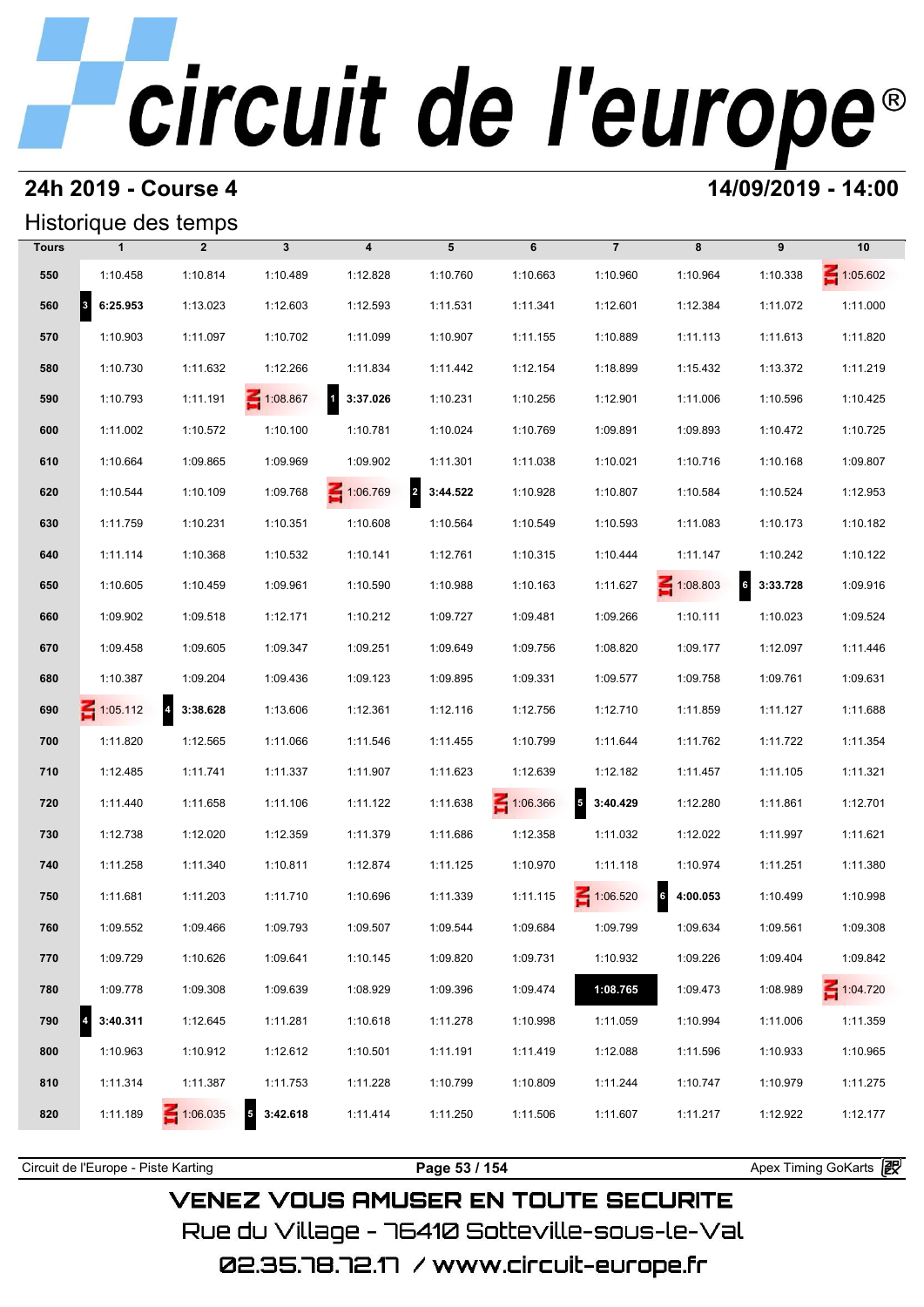### **24h 2019 - Course 4 14/09/2019 - 14:00**

### Historique des temps

|              | Historique des temps |                |              |                  |                             |                            |                |          |                 |                        |
|--------------|----------------------|----------------|--------------|------------------|-----------------------------|----------------------------|----------------|----------|-----------------|------------------------|
| <b>Tours</b> | $\mathbf{1}$         | $\overline{2}$ | $\mathbf{3}$ | $\boldsymbol{4}$ | 5                           | 6                          | $\overline{7}$ | 8        | 9               | 10                     |
| 830          | 1:10.743             | 1:10.883       | 1:11.630     | 1:11.042         | 1:10.949                    | 1:11.396                   | 1:11.100       | 1:11.342 | 1:11.832        | 1:11.529               |
| 840          | 1:11.222             | 1:11.347       | 1:11.963     | 1:10.872         | 1:11.373                    | 1:12.002                   | 1:10.904       | 1:11.351 | 1:10.804        | 1:11.556               |
| 850          | 1:10.573             | 1:10.898       | 1:11.028     | 1:06.024         | $3\overline{3}$<br>4:01.115 | 1:11.616                   | 1:10.720       | 1:10.435 | 1:12.454        | 1:10.514               |
| 860          | 1:10.107             | 1:10.528       | 1:11.059     | 1:10.484         | 1:10.603                    | 1:10.450                   | 1:10.776       | 1:10.329 | 1:10.405        | 1:10.580               |
| 870          | 1:10.535             | 1:10.473       | 1:13.107     | 1:22.140         | 1:11.902                    | 1:11.372                   | 1:10.306       | 1:10.077 | 1:10.408        | 1:10.228               |
| 880          | 1:10.345             | 1:09.898       | 1:10.944     | 1:10.115         | 1:10.259                    | 1:11.301                   | 1:10.412       | 1:09.942 | 1:10.947        | 1:10.236               |
| 890          | 1:10.717             | 1:10.349       | 1:10.630     | 1:10.419         | 1:10.361                    | 1:10.103                   | 1:10.866       | 1:10.535 | 1:10.337        | 1:10.673               |
| 900          | 1:10.654             | 1:10.742       | 1:10.382     | 1:10.094         | 1:06.898                    | $\overline{a}$<br>3:35.744 | 1:10.859       | 1:10.052 | 1:10.174        | 1:09.896               |
| 910          | 1:10.675             | 1:10.021       | 1:10.026     | 1:11.282         | 1:10.620                    | 1:10.869                   | 1:10.317       | 1:10.031 | 1:10.294        | 1:10.149               |
| 920          | 1:10.240             | 1:10.173       | 1:10.237     | 1:10.298         | 1:10.052                    | 1:10.062                   | 1:10.184       | 1:10.008 | 1:10.007        | 1:09.999               |
| 930          | 1:10.130             | 1:10.329       | 1:10.616     | 1:10.219         | 1:09.929                    | 1:09.652                   | 1:09.963       | 1:09.921 | 1:10.129        | 1:09.996               |
| 940          | 1:10.493             | 1:10.527       | 1:09.909     | 1:10.429         | 1:10.333                    | 1:09.979                   | 1:10.514       | 1:10.209 | 1:09.841        | 1:10.577               |
| 950          | 1:10.788             | 1:10.049       | 1:10.506     | $\leq 1:06.104$  | $1 \quad 3:43.404$          | 1:10.166                   | 1:09.749       | 1:09.899 | 1:10.590        | 1:10.351               |
| 960          | 1:09.671             | 1:09.993       | 1:10.574     | 1:09.698         | 1:09.810                    | 1:10.068                   | 1:09.963       | 1:09.572 | 1:09.756        | 1:10.101               |
| 970          | 1:09.527             | 1:09.493       | 1:09.952     | 1:09.705         | 1:09.609                    | 1:10.211                   | 1:09.492       | 1:09.622 | 1:09.734        | 1:09.416               |
| 980          | 1:10.322             | 1:09.570       | 1:09.614     | 1:10.083         | 1:10.104                    | 1:12.420                   | 1:10.263       | 1:09.387 | 1:09.738        | 1:09.624               |
| 990          | 1:09.873             | 1:09.721       | 1:09.688     | 1:10.634         | 1:11.147                    | 1:10.195                   | 1:10.138       | 1:09.870 | 1:09.899        | 1:10.239               |
| 1000         | 1:10.080             | 1:11.690       | 1:11.220     | 1:09.766         | 1:10.146                    | 1:10.126                   | 1:09.838       | 1:09.805 | $\leq 1:06.708$ | $\sqrt{5}$<br>3:37.954 |
| 1010         | 1:11.435             | 1:11.309       | 1:19.441     | 1:11.048         | 1:12.384                    | 1:10.938                   | 1:11.192       | 1:11.830 | 1:10.998        | 1:10.956               |
| 1020         | 1:10.774             | 1:10.884       | 1:10.847     | 1:13.374         | 1:11.291                    | 1:10.801                   | 1:11.178       | 1:11.505 | 1:10.718        | 1:10.784               |
| 1030         | 1:11.337             | 1:11.355       | 1:11.106     | 1:10.712         | 1:10.648                    | 1:11.279                   | 1:10.818       | 1:10.512 | 1:10.865        | 1:11.997               |
| 1040         | 1:11.669             | 1:11.003       | 1:10.801     | 1:10.806         | 1:10.670                    | 1:11.251                   | 1:10.464       | 1:11.977 | 1:10.421        | 1:10.981               |
| 1050         | 1:12.175             | 1:10.673       | 1:10.764     | 1:10.671         | $\leq 1:07.421$             | $\overline{4}$<br>3:45.084 | 1:11.098       | 1:11.969 | 1:12.110        | 1:11.528               |
| 1060         | 1:11.400             | 1:12.179       | 1:12.275     | 1:11.354         | 1:11.795                    | 1:11.982                   | 1:11.802       | 1:11.041 | 1:12.278        | 1:10.875               |
| 1070         | 1:11.054             | 1:11.226       | 1:11.968     | 1:12.795         | 1:11.751                    | 1:10.999                   | 1:11.502       | 1:11.658 | 1:10.795        | 1:11.699               |
| 1080         | 1:11.628             | 1:11.034       | 1:10.839     | 1:11.176         | 1:11.969                    | 1:11.626                   | 1:11.324       | 1:11.368 | 1:11.801        | 1:11.811               |
| 1090         | 1:12.838             | 1:11.057       | 1:11.418     | 1:10.677         | 1:14.363                    | 1:11.532                   | 1:13.556       | 1:12.493 | 1:11.631        | 1:11.082               |
| 1100         | 1:10.660             | 1:11.495       | 1:10.529     | 1:06.074         | 3:29.741                    | 1:10.382                   | 1:10.041       | 1:10.158 | 1:09.605        | 1:11.122               |
|              |                      |                |              |                  |                             |                            |                |          |                 |                        |

**VENEZ VOUS AMUSER EN TOUTE SECURITE** Rue du Village – 76410 Sotteville-sous-le-Val 02.35.78.72.17 /www.circuit-europe.fr

Circuit de l'Europe - Piste Karting **Page 54 / 154 Page 54 / 154** Apex Timing GoKarts and Apex Timing Apex Timing Go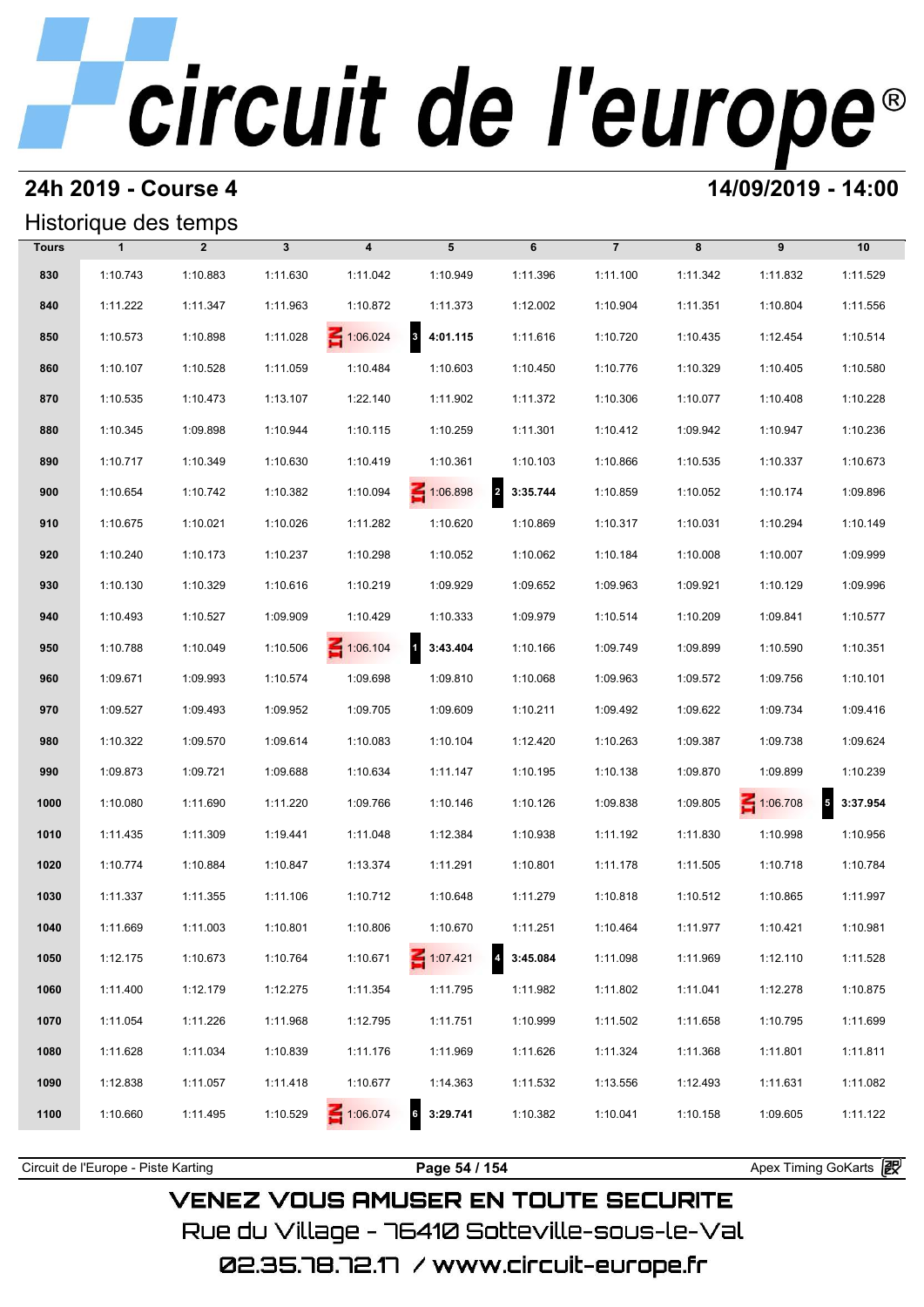# **24h 2019 - Course 4 12000 12000 14/09/2019 - 14:00**

### Historique des temps

| Historique des temps |          |          |          |          |          |          |          |          |          |          |  |
|----------------------|----------|----------|----------|----------|----------|----------|----------|----------|----------|----------|--|
| <b>Tours</b>         |          | 2        | 3        | 4        |          | 6        |          | 8        | 9        | 10       |  |
| 1110                 | 1:09.755 | 1:09.782 | 1:09.885 | 1:09.916 | 1:09.567 | 1:09.460 | 1:10.072 | 1:09.568 | 1:09.767 | 1:09.607 |  |
| 1120                 | 1:09.663 | 1:09.419 | 1:10.136 | 1:09.681 | 1:10.019 | 1:10.618 | 1:09.875 | 1:09.544 | 1:09.507 | 1:10.267 |  |
| 1130                 | 1:09.688 | 1:09.718 | 1:09.345 | 1:10.419 | 1:10.398 | 1:09.623 | 1:09.552 | 1:10.838 | 1:09.990 | 1:10.366 |  |
| 1140                 | 1:09.590 | 1:10.252 | 1:09.649 | 1:09.477 | 1:09.459 | 1:09.476 | 1:09.631 | 1:09.430 | 1:09.542 | 1:10.529 |  |
| 1150                 | 1:09.476 | 1:09.349 | 1:10.272 | 1:11.342 |          |          |          |          |          |          |  |

Circuit de l'Europe - Piste Karting **Page 55 / 154 Page 55 / 154** Apex Timing GoKarts and Apex Timing Apex Timing Go

**VENEZ VOUS AMUSER EN TOUTE SECURITE** Rue du Village – 76410 Sotteville-sous-le-Val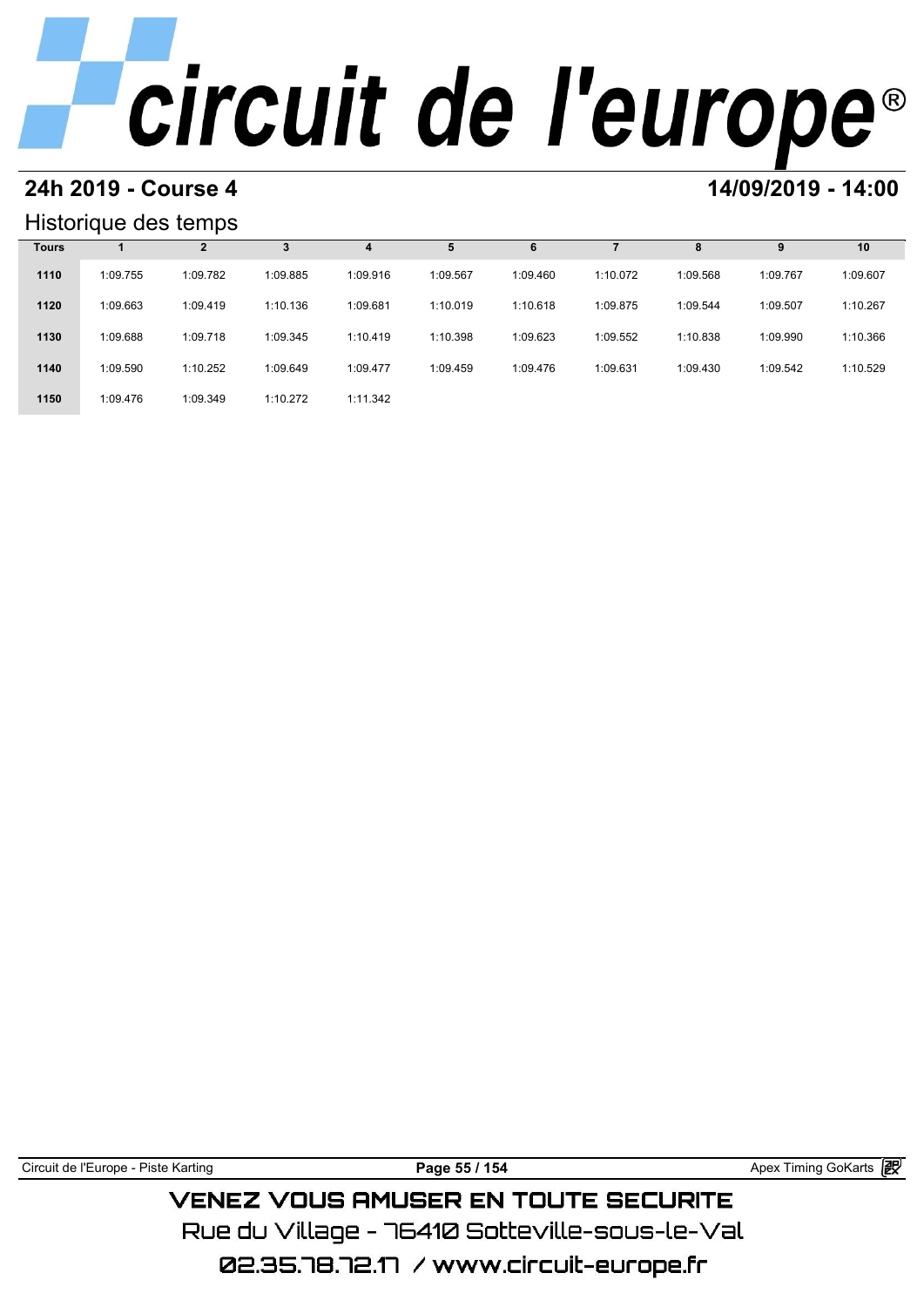# **24h 2019 - Course 4 12000 12000 14/09/2019 - 14:00**

## Historique des temps

## **8 - GET 51**

| 8 - GET 51   |                                     |                                     |                 | 1 ROMAIN E                  | 2 BERTRAND P  | <b>8 GUILLAUME P</b> |                                      | 4 NICOLAS D     | <b>5 STEPHANE L</b>        | <b>6 VINCENT E</b>                  |
|--------------|-------------------------------------|-------------------------------------|-----------------|-----------------------------|---------------|----------------------|--------------------------------------|-----------------|----------------------------|-------------------------------------|
| <b>Tours</b> | $\mathbf{1}$                        | $\overline{2}$                      | $\mathbf{3}$    | 4                           | 5             | 6                    | $\overline{7}$                       | 8               | 9                          | 10                                  |
|              | 2 1:18.803                          | 1:14.893                            | 1:13.263        | 1:13.496                    | 1:12.661      | 1:11.913             | 1:11.586                             | 1:10.833        | 1:10.800                   | 1:10.769                            |
| 10           | 1:10.743                            | 1:10.553                            | 1:10.921        | 1:10.612                    | 1:11.226      | 1:11.543             | 1:10.582                             | 1:10.440        | 1:10.220                   | 1:10.410                            |
| 20           | 1:10.429                            | 1:10.359                            | 1:11.476        | 1:11.332                    | 1:11.653      | 1:10.335             | 1:10.467                             | 1:10.479        | 1:10.831                   | 1:11.005                            |
| 30           | 1:10.701                            | 1:11.004                            | 1:11.029        | 1:10.929                    | 1:10.722      | 1:10.529             | 1:10.495                             | 1:10.793        | 1:10.911                   | 1:10.953                            |
| 40           | 1:11.225                            | 1:11.248                            | 1:10.673        | 1:10.481                    | 1:10.608      | 1:11.238             | 1:11.630                             | 1:12.406        | 1:10.824                   | 1:08.974                            |
| 50           | 3:37.154<br>11                      | 1:11.277                            | 1:11.223        | 1:10.670                    | 1:10.540      | 1:10.626             | 1:10.478                             | 1:12.008        | 1:10.867                   | 1:10.456                            |
| 60           | 1:10.462                            | 1:10.529                            | 1:10.436        | 1:10.554                    | 1:11.063      | 1:10.453             | 1:10.553                             | 1:10.408        | 1:10.843                   | 1:10.890                            |
| 70           | 1:10.677                            | 1:12.181                            | 1:11.297        | 1:10.428                    | 1:11.047      | 1:10.469             | 1:10.594                             | 1:10.886        | 1:10.575                   | 1:10.726                            |
| 80           | 1:10.700                            | 1:11.965                            | 1:10.688        | 1:11.454                    | 1:10.668      | 1:10.512             | 1:11.222                             | 1:11.746        | 1:10.811                   | 1:10.599                            |
| 90           | 1:10.313                            | 1:10.830                            | 1:11.279        | 1:11.310                    | 1:10.741      | 1:11.204             | 1:11.776                             | 1:10.979        | $\leq 1:08.193$            | $\overline{\mathbf{4}}$<br>3:40.619 |
| 100          | 1:12.094                            | 1:11.715                            | 1:11.613        | 1:11.779                    | 1:12.008      | 1:12.443             | 1:12.759                             | 1:11.597        | 1:11.902                   | 1:11.473                            |
| 110          | 1:11.624                            | 1:12.101                            | 1:11.173        | 1:11.879                    | 1:11.136      | 1:11.395             | 1:12.235                             | 1:11.481        | 1:11.399                   | 1:11.478                            |
| 120          | 1:11.300                            | 1:11.528                            | 1:11.282        | 1:11.505                    | 1:11.485      | 1:11.950             | 1:11.809                             | 1:11.583        | 1:11.628                   | 1:11.528                            |
| 130          | $\leq 1:11.683$                     | $\overline{\mathbf{3}}$<br>3:43.005 | 1:10.576        | 1:11.043                    | 1:10.869      | 1:13.073             | 1:11.004                             | 1:10.938        | 1:11.619                   | 1:11.102                            |
| 140          | 1:11.095                            | 1:10.436                            | 1:10.661        | 1:11.297                    | 1:11.060      | 1:10.730             | 1:12.335                             | 1:11.060        | 1:11.308                   | 1:10.758                            |
| 150          | 1:11.894                            | 1:10.856                            | 1:10.733        | 1:10.428                    | 1:10.616      | 1:11.426             | 1:10.256                             | 1:12.039        | 1:12.924                   | 1:12.526                            |
| 160          | 1:11.901                            | 1:11.422                            | $\leq 1:16.731$ | $6\overline{6}$<br>4:01.689 | 1:11.700      | 1:11.127             | 1:11.551                             | 1:11.329        | 1:11.421                   | 1:12.269                            |
| 170          | 1:11.511                            | 1:13.059                            | 1:11.480        | 1:11.113                    | 1:10.831      | 1:11.407             | 1:11.826                             | 1:13.457        | 1:11.964                   | 1:12.571                            |
| 180          | 1:11.219                            | 1:11.071                            | 1:12.326        | 1:11.133                    | 1:11.168      | 1:11.934             | 1:11.203                             | 1:10.968        | 1:10.935                   | 1:10.773                            |
| 190          | 1:10.951                            | 1:11.038                            | 1:11.949        | 1:11.622                    | 1:11.052      | 1:06.730             | $\overline{\phantom{a}}$<br>3:38.771 | 1:11.435        | 1:10.810                   | 1:10.695                            |
| 200          | 1:10.815                            | 1:10.709                            | 1:10.601        | 1:10.257                    | 1:10.638      | 1:10.477             | 1:10.650                             | 1:10.362        | 1:10.227                   | 1:10.684                            |
| 210          | 1:10.701                            | 1:10.625                            | 1:11.142        | 1:10.814                    | 1:10.716      | 1:10.579             | 1:10.580                             | 1:10.362        | 1:10.911                   | 1:11.612                            |
| 220          | 1:10.627                            | 1:10.589                            | 1:09.892        | 1:10.643                    | 1:10.928      | 1:11.636             | 1:11.246                             | 1:10.297        | $\leq 1:05.529$            | $\overline{2}$<br>3:50.231          |
| 230          | 1:11.257                            | 1:11.160                            | 1:11.671        | 1:11.188                    | 1:12.571      | 1:11.177             | 1:11.368                             | 1:11.099        | 1:11.852                   | 1:10.946                            |
| 240          | 1:10.938                            | 1:11.857                            | 1:11.294        | 1:12.891                    | 1:11.297      | 1:11.439             | 1:11.417                             | 1:11.566        | 1:11.284                   | 1:10.949                            |
| 250          | 1:11.782                            | 1:11.110                            | 1:11.273        | 1:11.122                    | 1:10.762      | 1:10.965             | 1:11.407                             | $\leq 1:09.133$ | $\overline{1}$<br>3:44.355 | 1:11.199                            |
| 260          | 1:10.960                            | 1:10.947                            | 1:10.844        | 1:10.769                    | 1:10.778      | 1:10.830             | 1:11.199                             | 1:10.938        | 1:10.749                   | 1:11.241                            |
|              | Circuit de l'Europe - Piste Karting |                                     |                 |                             | Page 56 / 154 |                      |                                      |                 |                            | Apex Timing GoKarts 2               |

Rue du Village – 76410 Sotteville-sous-le-Val 02.35.78.72.17 / www.circuit-europe.fr

**VENEZ VOUS AMUSER EN TOUTE SECURITE**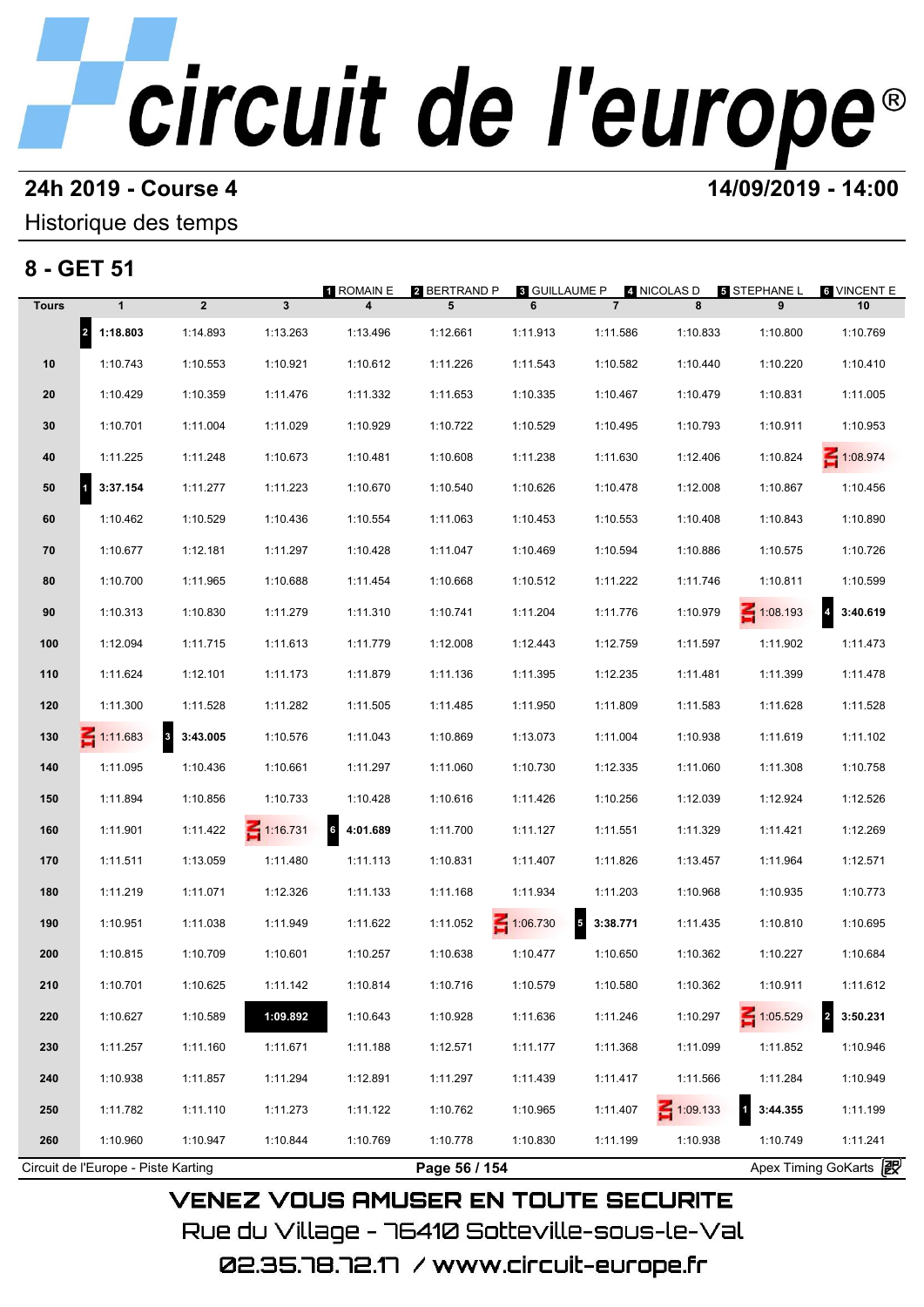### **24h 2019 - Course 4 14/09/2019 - 14:00**

### Historique des temps

|              | Historique des temps             |                |              |                         |          |                 |                             |                                      |                 |                                     |
|--------------|----------------------------------|----------------|--------------|-------------------------|----------|-----------------|-----------------------------|--------------------------------------|-----------------|-------------------------------------|
| <b>Tours</b> | $\mathbf{1}$                     | $\overline{2}$ | $\mathbf{3}$ | $\overline{\mathbf{4}}$ | 5        | 6               | $\overline{7}$              | 8                                    | 9               | 10                                  |
| 270          | 1:10.809                         | 1:10.931       | 1:10.690     | 1:10.563                | 1:10.554 | 1:10.844        | 1:10.660                    | 1:10.872                             | 1:10.903        | 1:10.793                            |
| 280          | 1:11.035                         | 1:10.671       | 1:10.792     | 1:11.027                | 1:10.831 | 1:11.513        | 1:10.969                    | 1:11.071                             | 1:07.729        | $\overline{\mathbf{4}}$<br>3:35.867 |
| 290          | 1:11.642                         | 1:11.569       | 1:11.601     | 1:11.219                | 1:11.334 | 1:10.941        | 1:12.106                    | 1:11.564                             | 1:11.495        | 1:11.183                            |
| 300          | 1:11.632                         | 1:11.646       | 1:11.453     | 1:11.568                | 1:11.228 | 1:11.379        | 1:10.931                    | 1:11.441                             | 1:12.267        | 1:11.572                            |
| 310          | 1:11.482                         | 1:11.843       | 1:10.667     | 1:11.183                | 1:10.976 | 1:15.241        | 1:11.785                    | 1:11.272                             | 1:11.773        | 1:11.414                            |
| 320          | 1:10.638                         | 1:11.217       | 1:11.042     | 1:11.501                | 1:11.690 | 1:11.327        | 1:11.117                    | 1:12.255                             | 1:13.321        | 1:11.799                            |
| 330          | 1:11.639                         | 1:12.198       | 1:13.077     | 1:12.958                | 1:07.507 | 3:42.231        | 1:11.302                    | 1:11.237                             | 1:12.106        | 1:12.060                            |
| 340          | 1:10.731                         | 1:10.739       | 1:10.531     | 1:10.535                | 1:12.901 | 1:10.775        | 1:10.535                    | 1:11.353                             | 1:10.622        | 1:11.193                            |
| 350          | 1:10.326                         | 1:10.515       | 1:10.912     | 1:10.691                | 1:11.602 | 1:11.306        | 1:11.855                    | 1:12.361                             | 1:12.326        | 1:10.514                            |
| 360          | 1:10.601                         | 1:10.828       | 1:10.704     | 1:10.518                | 1:10.948 | 1:10.825        | 1:10.696                    | 1:11.446                             | 1:10.939        | 1:10.591                            |
| 370          | 1:10.603                         | 1:10.567       | 1:10.685     | 1:10.800                | 1:11.917 | 1:10.619        | 1:10.394                    | 1:10.964                             | 1:10.223        | 1:10.580                            |
| 380          | 1:10.749                         | 1:10.652       | 1:12.884     | 1:14.120                | 1:11.697 | $\leq 1:07.575$ | $6\overline{6}$<br>3:37.781 | 1:11.694                             | 1:10.990        | 1:10.809                            |
| 390          | 1:10.944                         | 1:10.904       | 1:11.014     | 1:11.828                | 1:11.808 | 1:10.930        | 1:12.127                    | 1:11.227                             | 1:10.562        | 1:11.341                            |
| 400          | 1:11.704                         | 1:11.779       | 1:11.029     | 1:11.036                | 1:10.901 | 1:10.637        | 1:11.151                    | 1:10.796                             | 1:11.454        | 1:11.156                            |
| 410          | 1:12.097                         | 1:10.808       | 1:10.816     | 1:13.094                | 1:11.088 | 1:11.010        | $\leq 1:05.859$             | $\overline{\phantom{a}}$<br>3:35.886 | 1:10.731        | 1:11.794                            |
| 420          | 1:10.542                         | 1:11.750       | 1:10.644     | 1:10.235                | 1:10.514 | 1:10.773        | 1:10.320                    | 1:10.424                             | 1:12.173        | 1:10.720                            |
| 430          | 1:10.524                         | 1:11.774       | 1:12.059     | 1:10.675                | 1:10.348 | 1:10.194        | 1:10.741                    | 1:10.247                             | 1:10.427        | 1:10.359                            |
| 440          | 1:10.237                         | 1:10.187       | 1:10.777     | 1:11.347                | 1:10.816 | 1:10.481        | 1:11.216                    | 1:11.434                             | 1:10.238        | $\leq 1:06.004$                     |
| 450          | $\vert$ <sup>2</sup><br>3:50.295 | 1:11.977       | 1:10.905     | 1:10.929                | 1:12.194 | 1:13.219        | 1:11.485                    | 1:10.723                             | 1:11.328        | 1:13.644                            |
| 460          | 1:11.320                         | 1:11.996       | 1:10.802     | 1:10.940                | 1:13.573 | 1:12.234        | 1:11.448                    | 1:11.516                             | 1:10.946        | 1:11.252                            |
| 470          | 1:10.906                         | 1:11.305       | 1:11.281     | 1:10.956                | 1:13.040 | 1:11.545        | 1:10.985                    | 1:10.959                             | 1:10.835        | $\leq 1:06.717$                     |
| 480          | 3:44.758                         | 1:11.074       | 1:12.635     | 1:11.812                | 1:11.407 | 1:10.897        | 1:10.977                    | 1:10.919                             | 1:11.463        | 1:10.604                            |
| 490          | 1:11.086                         | 1:10.786       | 1:11.142     | 1:11.361                | 1:10.653 | 1:10.740        | 1:10.338                    | 1:11.993                             | 1:11.650        | 1:11.808                            |
| 500          | 1:10.544                         | 1:11.701       | 1:11.560     | 1:10.958                | 1:10.795 | 1:10.935        | 1:10.851                    | 1:10.992                             | 1:11.003        | 1:10.879                            |
| 510          | 1:11.303                         | 1:10.757       | 1:11.333     | 1:11.185                | 1:11.052 | 1:10.900        | 1:10.635                    | 1:11.537                             | 1:11.649        | 1:10.638                            |
| 520          | 1:11.178                         | 1:10.704       | 1:10.938     | 1:11.161                | 1:10.505 | 1:10.838        | 1:10.814                    | 1:11.039                             | $\leq 1:06.850$ | 3:38.064                            |
| 530          | 1:12.081                         | 1:11.908       | 1:13.918     | 1:11.552                | 1:11.121 | 1:11.287        | 1:11.472                    | 1:11.008                             | 1:11.154        | 1:11.575                            |
| 540          | 1:11.420                         | 1:12.047       | 1:11.996     | 1:11.734                | 1:13.355 | 1:11.444        | 1:11.056                    | 1:13.553                             | 1:12.049        | 1:12.015                            |
|              |                                  |                |              |                         |          |                 |                             |                                      |                 |                                     |

**VENEZ VOUS AMUSER EN TOUTE SECURITE** Rue du Village – 76410 Sotteville-sous-le-Val

Circuit de l'Europe - Piste Karting **Page 57 / 154 Page 57 / 154** Apex Timing GoKarts and Apex Timing Apex Timing Go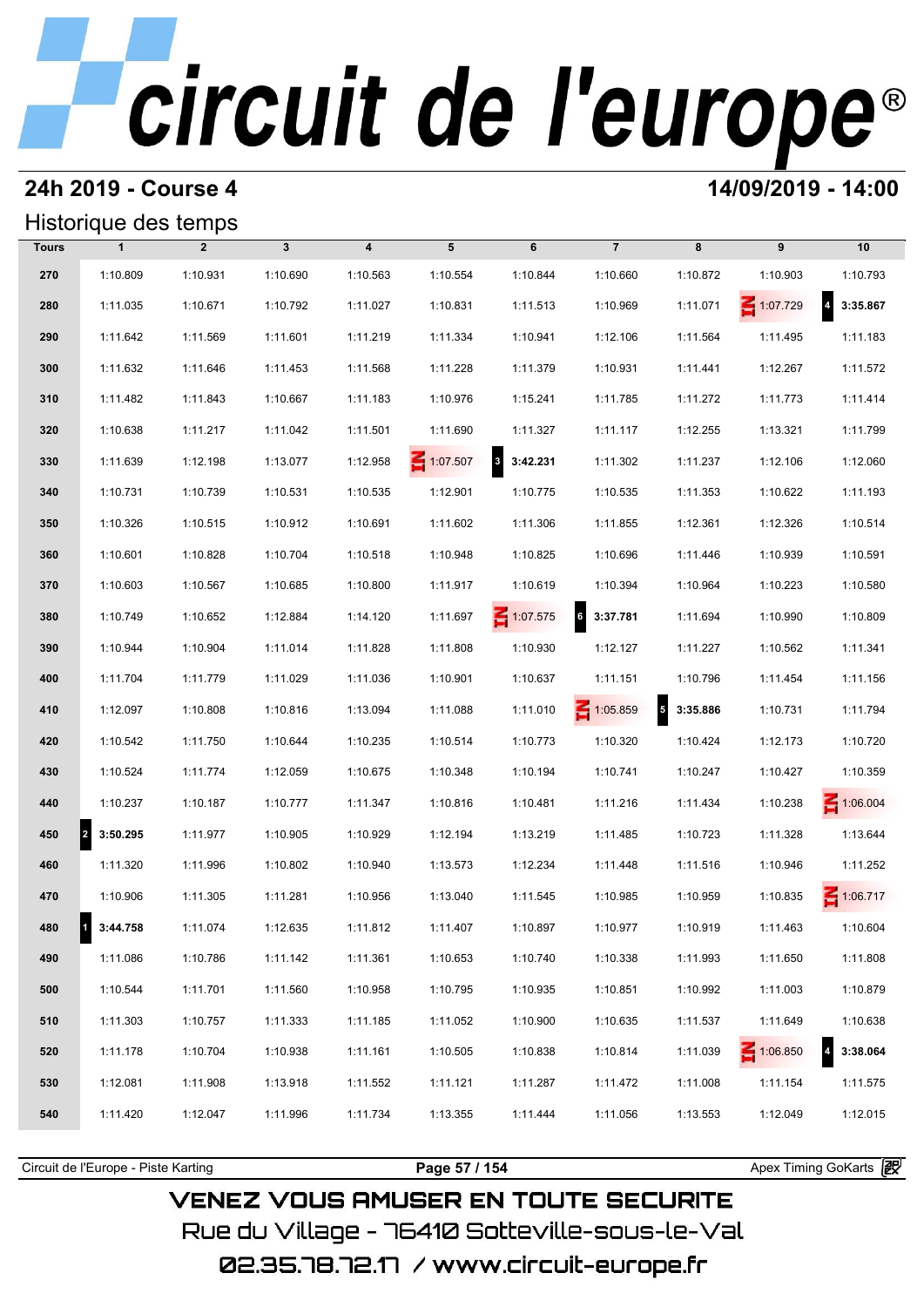### **24h 2019 - Course 4 14/09/2019 - 14:00**

## Historique des temps

|              | Historique des temps |                |              |                         |          |           |                            |                    |                          |                                     |
|--------------|----------------------|----------------|--------------|-------------------------|----------|-----------|----------------------------|--------------------|--------------------------|-------------------------------------|
| <b>Tours</b> | $\mathbf{1}$         | $\overline{2}$ | $\mathbf{3}$ | $\overline{\mathbf{4}}$ | 5        | 6         | $\overline{7}$             | 8                  | 9                        | 10                                  |
| 550          | 1:11.350             | 1:11.528       | 1:11.409     | 1:11.364                | 1:11.159 | 1:11.008  | 1:11.225                   | 1:11.459           | 1:12.433                 | 1:11.485                            |
| 560          | 1:11.329             | 1:11.181       | 1:11.224     | 1:10.853                | 1:11.504 | 1:10.373  | 1:11.108                   | 1:12.149           | 1:12.058                 | 1:11.190                            |
| 570          | 1:11.034             | 1:12.431       | 1:11.648     | 1:11.300                | 1:11.809 | 1:08.770  | $\overline{2}$<br>6:24.679 | 1:12.054           | 1:12.479                 | 1:12.187                            |
| 580          | 1:14.318             | 1:12.008       | 1:11.524     | 1:11.448                | 1:12.180 | 1:14.044  | 1:18.517                   | 1:15.276           | 1:13.663                 | 1:11.570                            |
| 590          | 1:11.179             | 1:11.768       | 1:11.318     | 1:11.224                | 1:11.332 | 1:12.860  | 1:11.856                   | 1:13.116           | 1:11.846                 | 1:12.232                            |
| 600          | 1:12.376             | 1:13.320       | 1:11.790     | 1:11.253                | 1:12.124 | 1:11.573  | 1:07.581                   | $1 \quad 3:45.050$ | 1:11.060                 | 1:11.911                            |
| 610          | 1:10.946             | 1:11.332       | 1:10.971     | 1:12.230                | 1:11.831 | 1:12.096  | 1:12.399                   | 1:12.703           | 1:11.467                 | 1:11.306                            |
| 620          | 1:11.080             | 1:11.318       | 1:10.832     | 1:10.740                | 1:12.017 | 1:12.087  | 1:12.185                   | 1:12.490           | 1:10.945                 | 1:12.974                            |
| 630          | 1:12.881             | 1:11.639       | 1:11.734     | 1:12.042                | 1:10.674 | 1:10.411  | 1:10.329                   | 1:10.539           | 1:07.454                 | $\overline{4}$<br>3:39.104          |
| 640          | 1:11.028             | 1:11.824       | 1:11.401     | 1:11.534                | 1:11.551 | 1:11.549  | 1:11.120                   | 1:11.872           | 1:10.433                 | 1:11.324                            |
| 650          | 1:11.472             | 1:11.205       | 1:11.252     | 1:11.073                | 1:11.440 | 1:15.072  | 1:11.197                   | 1:10.789           | 1:14.844                 | 1:15.378                            |
| 660          | 1:12.916             | 1:11.647       | 1:11.987     | 1:11.849                | 1:12.411 | 1:12.277  | 1:11.518                   | 1:11.090           | $\leq 1:10.099$          | $\overline{\mathbf{3}}$<br>5:09.677 |
| 670          | 1:11.514             | 1:11.006       | 1:11.212     | 1:11.290                | 1:10.779 | 1:10.916  | 1:10.729                   | 1:10.476           | 1:11.085                 | 1:11.111                            |
| 680          | 1:10.775             | 1:10.637       | 1:11.205     | 1:10.727                | 1:10.432 | 1:11.951  | 1:10.584                   | 1:10.794           | 1:10.693                 | 1:11.010                            |
| 690          | 1:10.980             | 1:10.904       | 1:10.674     | 1:11.704                | 1:10.948 | 1:10.538  | 1:10.571                   | 1:10.797           | 1:10.944                 | 1:10.543                            |
| 700          | 1:11.096             | 1:10.636       | 1:10.498     | 1:10.509                | 1:10.979 | 1:10.559  | 1:10.758                   | 1:11.342           | 1:10.451                 | 1:10.669                            |
| 710          | 1:10.938             | 1:11.250       | 1:11.177     | 1:10.133                | 1:10.844 | 1:07.036  | 6<br>3:47.600              | 1:11.257           | 1:11.210                 | 1:11.454                            |
| 720          | 1:11.736             | 1:11.814       | 1:11.339     | 1:11.153                | 1:11.566 | 1:11.928  | 1:11.296                   | 1:12.179           | 1:11.567                 | 1:10.817                            |
| 730          | 1:10.528             | 1:11.244       | 1:11.009     | 1:10.981                | 1:10.901 | 1:11.129  | 1:11.684                   | 1:10.897           | 1:10.536                 | 1:10.612                            |
| 740          | 1:15.774             | 1:10.912       | 1:12.115     | 1:10.271                | 1:10.400 | 1:10.238  | 1:10.834                   | 1:11.068           | 1:10.610                 | 1:10.790                            |
| 750          | 1:11.147             | 1:10.902       | 1:10.462     | 1:11.140                | 1:10.898 | 1:10.986  | 1:10.265                   | 1:10.969           | 1:10.440                 | 1:11.218                            |
| 760          | 1:10.829             | 1:10.906       | 1:10.932     | 1:11.039                | 1:04.722 | 54:16.547 | 1:11.742                   | 1:10.955           | 1:11.125                 | 1:10.989                            |
| 770          | 1:10.818             | 1:11.103       | 1:11.869     | 1:10.627                | 1:10.520 | 1:11.036  | 1:10.662                   | 1:10.889           | 1:10.955                 | 1:10.513                            |
| 780          | 1:10.682             | 1:10.632       | 1:11.262     | 1:12.231                | 1:10.592 | 1:11.510  | 1:10.170                   | 1:11.537           | 1:10.345                 | 1:10.656                            |
| 790          | 1:10.514             | 1:10.083       | 1:10.244     | 1:10.203                | 1:10.484 | 1:10.530  | 1:10.677                   | $\leq 1:06.001$    | $\mathbf{3}$<br>3:37.036 | 1:11.483                            |
| 800          | 1:10.670             | 1:11.082       | 1:12.062     | 1:10.899                | 1:10.223 | 1:10.484  | 1:12.019                   | 1:10.518           | 1:10.786                 | 1:11.255                            |
| 810          | 1:10.539             | 1:10.912       | 1:10.770     | 1:10.907                | 1:10.971 | 1:10.741  | 1:10.997                   | 1:13.970           | 1:10.770                 | 1:11.414                            |
| 820          | 1:12.144             | 1:10.646       | 1:10.695     | 1:10.802                | 1:10.296 | 1:10.377  | 1:10.166                   | $\leq 1:05.030$    | $6 \mid$<br>3:40.229     | 1:11.103                            |
|              |                      |                |              |                         |          |           |                            |                    |                          |                                     |

**VENEZ VOUS AMUSER EN TOUTE SECURITE** Rue du Village – 76410 Sotteville-sous-le-Val

Circuit de l'Europe - Piste Karting **Page 58 / 154 Page 58 / 154** Apex Timing GoKarts and Apex Timing Apex Timing Go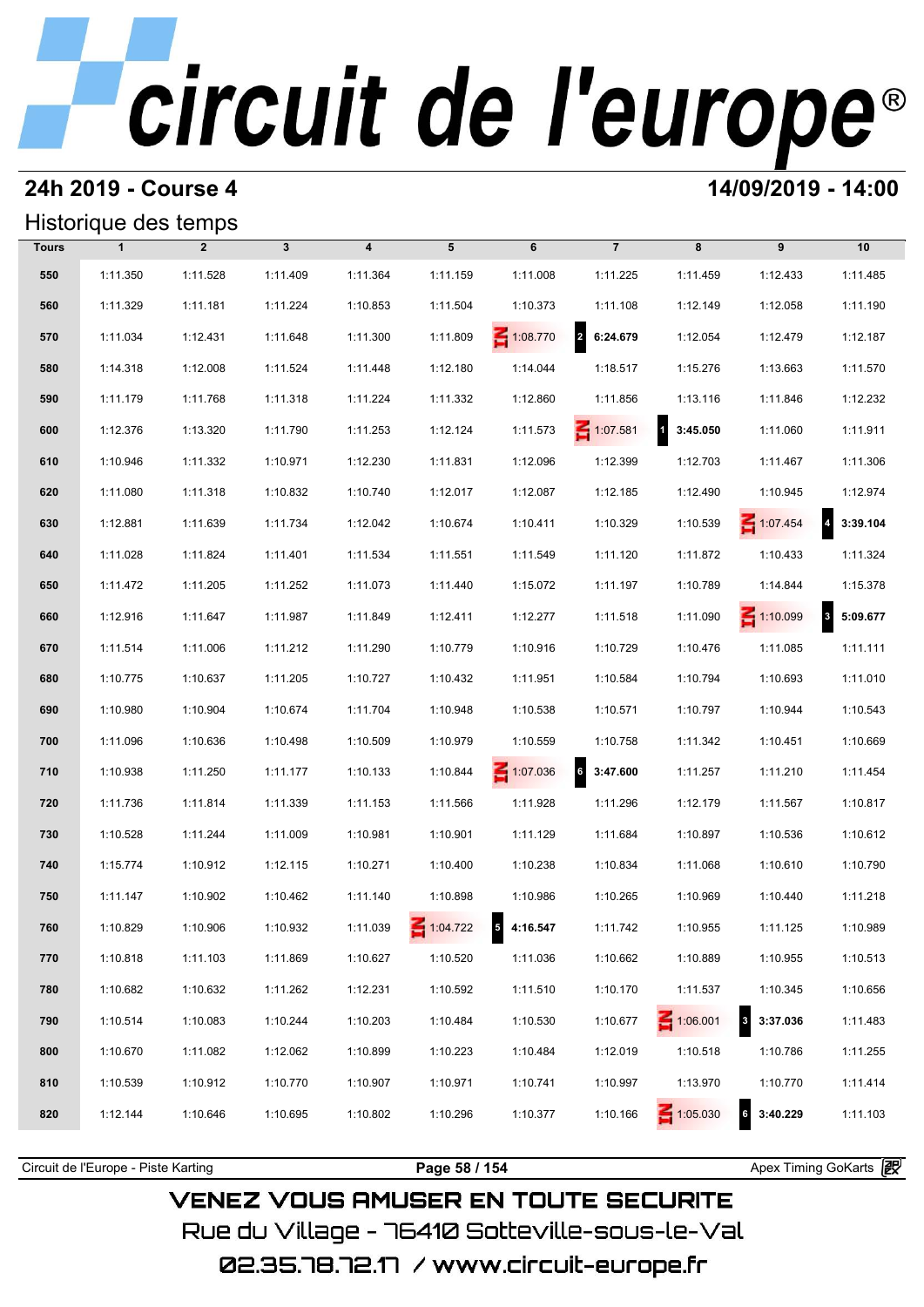## **24h 2019 - Course 4 14/09/2019 - 14:00**

## Historique des temps

|              | Historique des temps  |                |              |                         |          |                 |                                     |                 |                                     |                 |
|--------------|-----------------------|----------------|--------------|-------------------------|----------|-----------------|-------------------------------------|-----------------|-------------------------------------|-----------------|
| <b>Tours</b> | $\mathbf{1}$          | $\overline{2}$ | $\mathbf{3}$ | $\overline{\mathbf{4}}$ | 5        | 6               | $\overline{7}$                      | 8               | 9                                   | 10              |
| 830          | 1:10.636              | 1:10.564       | 1:10.541     | 1:12.537                | 1:10.621 | 1:11.404        | 1:10.283                            | 1:10.162        | 1:10.533                            | 1:11.220        |
| 840          | 1:10.767              | 1:10.336       | 1:10.605     | 1:10.506                | 1:11.280 | 1:10.344        | 1:10.685                            | 1:10.351        | 1:10.311                            | 1:10.126        |
| 850          | 1:10.314              | 1:10.041       | 1:10.832     | 1:11.328                | 1:11.109 | 1:11.167        | 1:10.725                            | 1:10.359        | 1:10.082                            | 1:10.160        |
| 860          | $\leq 1:08.982$       | $5$ 3:41.173   | 1:10.655     | 1:10.851                | 1:11.213 | 1:10.441        | 1:10.240                            | 1:10.337        | 1:10.313                            | 1:10.457        |
| 870          | 1:10.492              | 1:10.091       | 1:11.151     | 1:18.329                | 1:10.974 | 1:10.255        | 1:10.100                            | 1:10.811        | 1:10.126                            | 1:09.963        |
| 880          | 1:10.424              | 1:10.190       | 1:10.970     | 1:09.931                | 1:10.332 | 1:11.169        | 1:10.305                            | 1:10.496        | 1:09.995                            | 1:10.155        |
| 890          | 1:10.038              | 1:10.363       | 1:10.234     | 1:10.589                | 1:10.090 | 1:10.134        | 1:10.281                            | 1:10.324        | 1:11.752                            | 1:10.483        |
| 900          | 1:10.224              | 1:10.452       | 1:10.127     | 1:09.992                | 1:10.227 | $\leq 1:05.499$ | $\overline{\mathbf{2}}$<br>3:42.625 | 1:12.070        | 1:11.197                            | 1:11.411        |
| 910          | 1:11.259              | 1:10.906       | 1:10.731     | 1:11.199                | 1:10.950 | 1:12.017        | 1:12.848                            | 1:11.671        | 1:14.765                            | 1:15.546        |
| 920          | 1:14.622              | 1:14.343       | 1:11.465     | 1:11.527                | 1:11.311 | 1:11.237        | 1:11.384                            | 1:12.436        | 1:11.938                            | 1:11.895        |
| 930          | 1:11.840              | 1:11.869       | 1:11.432     | 1:11.647                | 1:11.686 | 1:11.360        | 1:11.461                            | 1:11.283        | 1:11.190                            | 1:11.866        |
| 940          | 1:11.481              | 1:10.723       | 1:11.296     | 1:11.419                | 1:11.488 | 1:11.510        | 1:12.054                            | 1:11.723        | 1:11.747                            | 1:11.045        |
| 950          | 1:11.686              | 1:10.588       | 1:10.366     | 1:11.136                | 1:10.440 | $\leq 1:07.909$ | 1 3:37.681                          | 1:12.899        | 1:11.333                            | 1:11.030        |
| 960          | 1:11.213              | 1:11.149       | 1:11.251     | 1:11.237                | 1:11.297 | 1:11.463        | 1:11.238                            | 1:11.256        | 1:11.710                            | 1:11.372        |
| 970          | 1:05.092              | 3:44.097       | 1:10.868     | 1:11.213                | 1:10.836 | 1:11.050        | 1:11.065                            | 1:11.045        | 1:10.918                            | 1:10.969        |
| 980          | 1:11.240              | 1:11.740       | 1:10.895     | 1:10.926                | 1:10.749 | 1:10.951        | 1:11.046                            | $\leq 1:08.361$ | $\overline{\mathbf{r}}$<br>3:35.074 | 1:11.330        |
| 990          | 1:11.178              | 1:11.281       | 1:11.093     | 1:11.178                | 1:11.651 | 1:11.699        | 1:11.629                            | 1:11.509        | 1:11.769                            | 1:11.573        |
| 1000         | 1:11.865              | 1:11.270       | 1:11.819     | 1:11.903                | 1:11.016 | 1:11.891        | 1:12.387                            | 1:11.800        | 1:11.414                            | 1:11.512        |
| 1010         | 1:11.590              | 1:11.483       | 1:11.128     | 1:11.253                | 1:11.821 | 1:12.305        | 1:12.365                            | $\leq 1:10.317$ | 8 3:36.246                          | 1:10.535        |
| 1020         | 1:11.604              | 1:10.656       | 1:10.351     | 1:10.623                | 1:10.299 | 1:10.420        | 1:10.218                            | 1:10.997        | 1:10.614                            | 1:10.704        |
| 1030         | 1:10.509              | 1:10.400       | 1:10.311     | 1:11.334                | 1:10.876 | 1:11.287        | 1:10.960                            | 1:10.509        | 1:10.595                            | 1:10.740        |
| 1040         | 1:10.736              | 1:10.657       | 1:10.732     | 1:10.563                | 1:11.121 | 1:12.467        | 1:11.596                            | 1:10.692        | 1:10.812                            | $\leq 1:05.259$ |
| 1050         | $\vert$ 6<br>3:42.288 | 1:11.345       | 1:11.439     | 1:11.578                | 1:11.075 | 1:10.978        | 1:10.927                            | 1:11.263        | 1:10.708                            | 1:10.709        |
| 1060         | 1:10.766              | 1:10.755       | 1:10.927     | 1:11.003                | 1:10.841 | 1:10.883        | 1:11.519                            | 1:11.659        | 1:11.165                            | 1:11.413        |
| 1070         | 1:11.193              | 1:11.269       | 1:10.834     | 1:11.103                | 1:12.467 | 1:11.189        | 1:11.692                            | 1:11.637        | 1:11.010                            | 1:11.910        |
| 1080         | 1:11.102              | 1:11.535       | 1:11.421     | 1:11.281                | 1:11.151 | 1:11.392        | 1:11.052                            | 1:11.747        | 1:10.960                            | 1:10.619        |
| 1090         | 1:10.508              | 1:10.833       | 1:10.760     | 1:10.818                | 1:10.995 | 1:10.715        | 1:11.376                            | $\leq 1:05.403$ | $\overline{\mathbf{5}}$<br>3:41.962 | 1:11.156        |
| 1100         | 1:11.044              | 1:10.791       | 1:10.668     | 1:10.797                | 1:10.806 | 1:10.664        | 1:10.938                            | 1:12.173        | 1:11.841                            | 1:11.072        |
|              |                       |                |              |                         |          |                 |                                     |                 |                                     |                 |

**VENEZ VOUS AMUSER EN TOUTE SECURITE** Rue du Village – 76410 Sotteville-sous-le-Val 02.35.78.72.17 /www.circuit-europe.fr

Circuit de l'Europe - Piste Karting **Page 59 / 154 Page 59 / 154** Apex Timing GoKarts and Apex Timing Apex Timing Go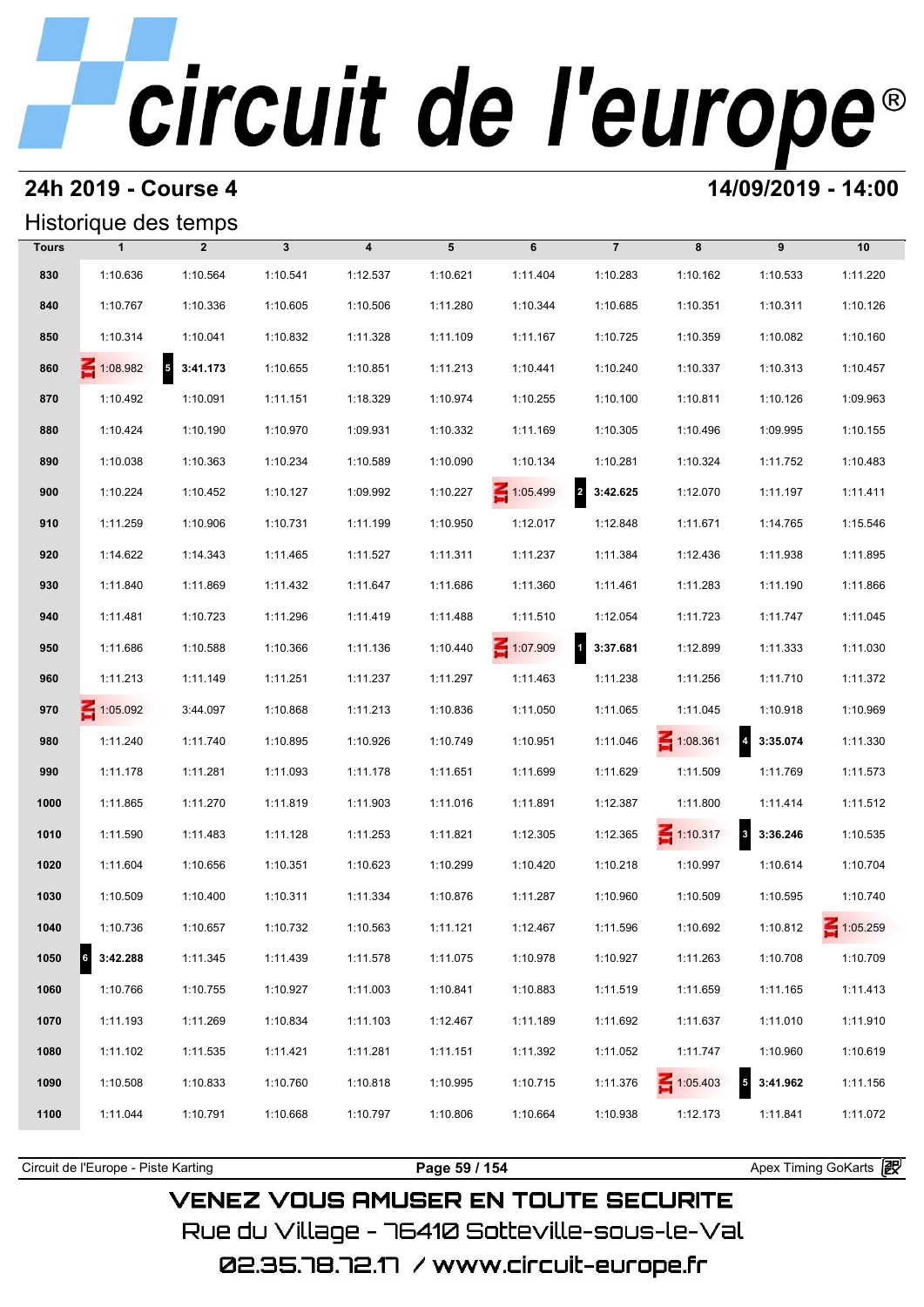# **24h 2019 - Course 4 14/09/2019 - 14:00**

### Historique des temps

|              | Historique des temps |          |          |          |          |          |          |          |          |          |
|--------------|----------------------|----------|----------|----------|----------|----------|----------|----------|----------|----------|
| <b>Tours</b> |                      |          |          | 4        | 5        | 6        |          | 8        | 9        | 10       |
| 1110         | 1:11.279             | 1:10.633 | 1:10.972 | 1:10.542 | 1:10.694 | 1:11.597 | 1:10.985 | 1:11.260 | 1:10.409 | 1:10.715 |
| 1120         | 1:10.409             | 1:11.234 | 1:10.836 | 1:10.743 | 1:11.097 | 1:10.249 | 1:10.685 | 1:11.422 | 1:10.502 | 1:10.560 |
| 1130         | 1:10.179             | 1:11.076 | 1:10.538 | 1:11.009 | 1:10.721 | 1:10.859 | 1:10.521 | 1:11.328 | 1:11.927 | 1:11.160 |
| 1140         | 1:11.272             | 1:10.986 | 1:10.996 | 1:11.374 | 1:10.455 | 1:11.547 | 1:10.968 | 1:11.071 |          |          |

| Circuit de l'Europe - Piste Karting | Page 60 / 154                                 | Apex Timing GoKarts <b>段</b> |  |
|-------------------------------------|-----------------------------------------------|------------------------------|--|
|                                     | <b>VENEZ VOUS AMUSER EN TOUTE SECURITE</b>    |                              |  |
|                                     | Rue du Village – 76410 Sotteville–sous–le–Val |                              |  |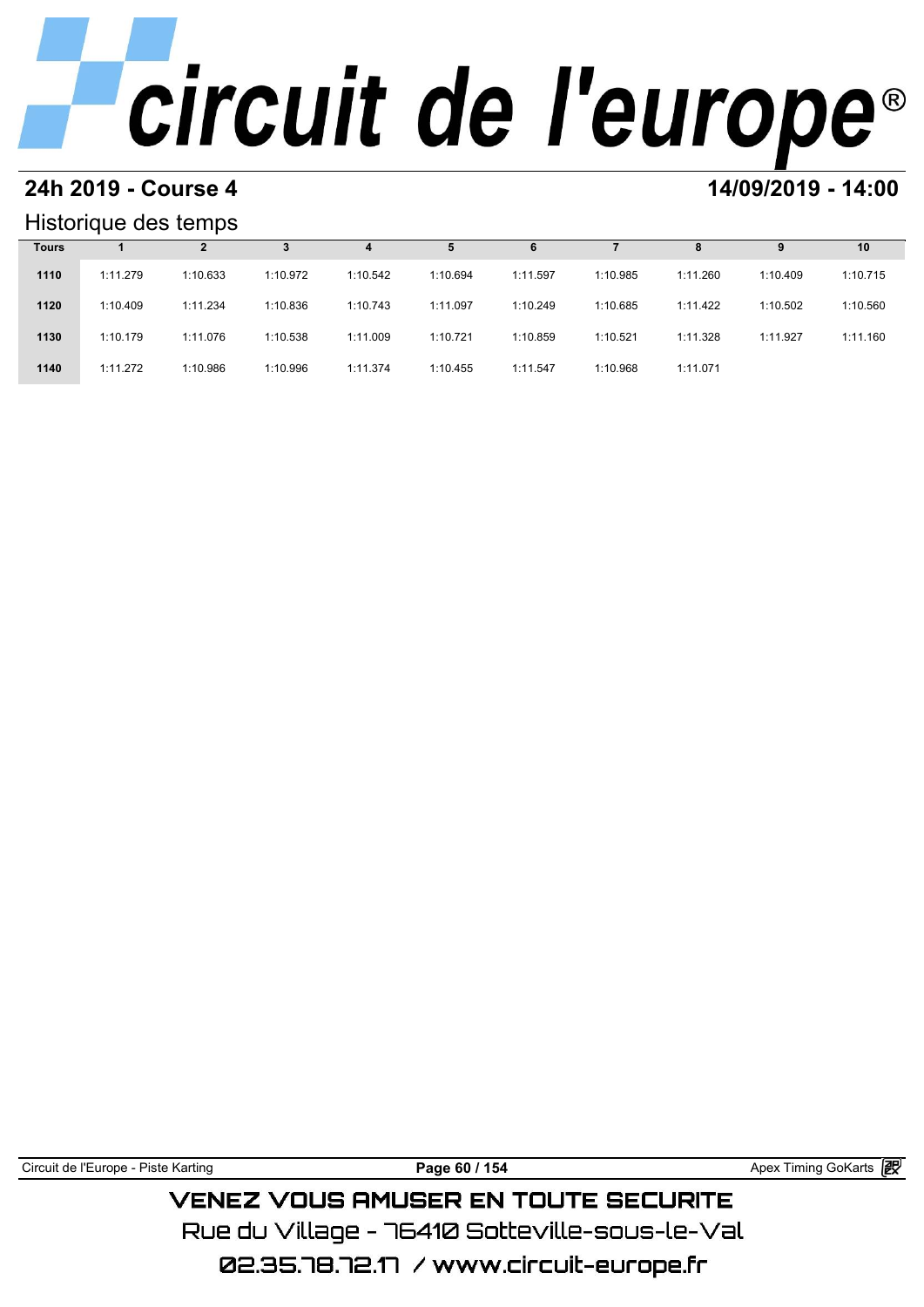### **24h 2019 - Course 4 14/09/2019 - 14:00**

Historique des temps

## **22 - AS FLEXI FRANCE**

|              |                                  |                 |                                     |          | 1 CEDRIC E                      | <b>2 KRISTOF V</b> | 8 JEROME D     |          | 4 STEPHANE L | <b>5 DOMINIQUE L</b> |
|--------------|----------------------------------|-----------------|-------------------------------------|----------|---------------------------------|--------------------|----------------|----------|--------------|----------------------|
| <b>Tours</b> | $\mathbf{1}$                     | $\overline{2}$  | 3                                   | 4        | 5                               | 6                  | $\overline{7}$ | 8        | 9            | 10                   |
|              | $\vert$ <sup>3</sup><br>1:19.664 | 1:14.207        | 1:12.259                            | 1:11.729 | 1:11.693                        | 1:11.682           | 1:11.267       | 1:11.214 | 1:11.016     | 1:10.717             |
| 10           | 1:10.915                         | 1:11.037        | 1:12.050                            | 1:11.085 | 1:11.779                        | 1:11.756           | 1:10.682       | 1:10.775 | 1:10.945     | 1:10.811             |
| 20           | 1:11.642                         | 1:11.185        | 1:11.107                            | 1:11.153 | 1:11.015                        | 1:10.922           | 1:11.248       | 1:10.961 | 1:11.423     | 1:10.719             |
| 30           | 1:10.694                         | 1:10.803        | 1:10.917                            | 1:10.777 | 1:10.980                        | 1:11.359           | 1:11.404       | 1:11.583 | 1:11.737     | 1:11.619             |
| 40           | 1:11.201                         | 1:11.752        | 1:12.875                            | 1:10.639 | 1:10.653                        | 1:10.892           | 1:11.734       | 1:10.671 | 1:10.911     | 1:11.621             |
| 50           | 1:11.350                         | 1:11.090        | 1:11.481                            | 1:11.411 | $\mathbf{1}$<br>$\leq 1:11.892$ | 3:35.651           | 1:11.409       | 1:10.859 | 1:10.939     | 1:10.714             |
| 60           | 1:10.866                         | 1:10.815        | 1:10.746                            | 1:10.631 | 1:10.571                        | 1:10.624           | 1:10.524       | 1:10.568 | 1:10.595     | 1:10.963             |
| 70           | 1:10.490                         | 1:11.379        | 1:10.978                            | 1:10.517 | 1:11.842                        | 1:11.045           | 1:10.578       | 1:11.775 | 1:10.686     | 1:10.820             |
| 80           | 1:11.004                         | 1:10.588        | 1:10.347                            | 1:10.580 | 1:11.238                        | 1:10.891           | 1:10.504       | 1:10.404 | 1:10.430     | 1:11.038             |
| 90           | 1:10.774                         | 1:10.456        | 1:11.881                            | 1:10.825 | 1:10.592                        | 1:10.397           | 1:10.789       | 1:10.662 | 1:10.600     | 1:10.720             |
| 100          | 1:10.989                         | 1:10.522        | 1:11.304                            | 1:10.604 | 1:10.297                        | 1:10.858           | 1:11.232       | 1:10.639 | 1:10.433     | 1:10.478             |
| 110          | 1:13.316                         | $\leq 1:14.192$ | $\overline{a}$<br>3:44.445          | 1:11.267 | 1:12.241                        | 1:12.036           | 1:12.741       | 1:13.153 | 1:12.989     | 1:11.054             |
| 120          | 1:11.282                         | 1:10.949        | 1:11.496                            | 1:10.833 | 1:10.687                        | 1:11.013           | 1:10.745       | 1:10.826 | 1:11.022     | 1:10.588             |
| 130          | 1:11.848                         | 1:11.148        | 1:11.159                            | 1:11.257 | 1:11.162                        | 1:11.160           | 1:12.908       | 1:13.636 | 1:11.694     | $\leq 1:11.810$      |
| 140          | 3:35.570<br>5                    | 1:11.212        | 1:11.117                            | 1:11.347 | 1:11.296                        | 1:13.142           | 1:13.319       | 1:11.189 | 1:12.334     | 1:11.313             |
| 150          | 1:11.047                         | 1:11.096        | 1:11.210                            | 1:11.090 | 1:11.881                        | 1:12.923           | 1:11.168       | 1:11.823 | 1:11.858     | 1:11.435             |
| 160          | 1:11.965                         | 1:12.268        | 1:11.418                            | 1:11.182 | 1:10.917                        | 1:11.830           | 1:11.607       | 1:10.831 | 1:12.042     | 1:12.161             |
| 170          | 1:11.121                         | 1:10.804        | 1:12.856                            | 1:11.075 | 1:11.066                        | 1:10.905           | 1:11.415       | 1:11.302 | 1:12.224     | 1:14.137             |
| 180          | 1:12.181                         | 1:07.648        | $\overline{\mathbf{4}}$<br>3:37.612 | 1:11.611 | 1:11.292                        | 1:10.977           | 1:10.733       | 1:11.476 | 1:12.526     | 1:11.242             |
| 190          | 1:10.858                         | 1:11.263        | 1:11.077                            | 1:11.370 | 1:11.291                        | 1:11.077           | 1:10.928       | 1:10.993 | 1:11.465     | 1:10.911             |
| 200          | 1:11.044                         | 1:11.253        | 1:10.813                            | 1:10.787 | 1:10.820                        | 1:12.370           | 1:11.073       | 1:11.332 | 1:10.881     | 1:10.995             |
| 210          | 1:10.818                         | 1:11.479        | 1:10.739                            | 1:11.280 | 1:10.980                        | 1:11.611           | 1:11.036       | 1:10.727 | 1:11.058     | 1:07.265             |
| 220          | 4:04.872<br>3                    | 1:11.816        | 1:11.323                            | 1:10.982 | 1:12.167                        | 1:11.143           | 1:10.729       | 1:11.375 | 1:12.167     | 1:10.936             |
| 230          | 1:11.153                         | 1:11.468        | 1:11.092                            | 1:11.532 | 1:11.345                        | 1:11.267           | 1:11.767       | 1:11.418 | 1:11.389     | 1:11.277             |
| 240          | 1:12.044                         | 1:11.445        | 1:11.541                            | 1:11.303 | 1:11.181                        | 1:11.038           | 1:11.879       | 1:09.582 | 3:49.412     | 1:10.735             |
| 250          | 1:11.270                         | 1:11.527        | 1:10.595                            | 1:10.552 | 1:10.928                        | 1:10.836           | 1:10.189       | 1:12.302 | 1:11.462     | 1:10.574             |
| 260          | 1:10.455                         | 1:10.481        | 1:10.636                            | 1:10.892 | 1:11.054                        | 1:10.341           | 1:10.576       | 1:10.330 | 1:10.397     | 1:10.347             |

02.35.78.72.17 / www.circuit-europe.fr

Rue du Village – 76410 Sotteville-sous-le-Val

**VENEZ VOUS AMUSER EN TOUTE SECURITE**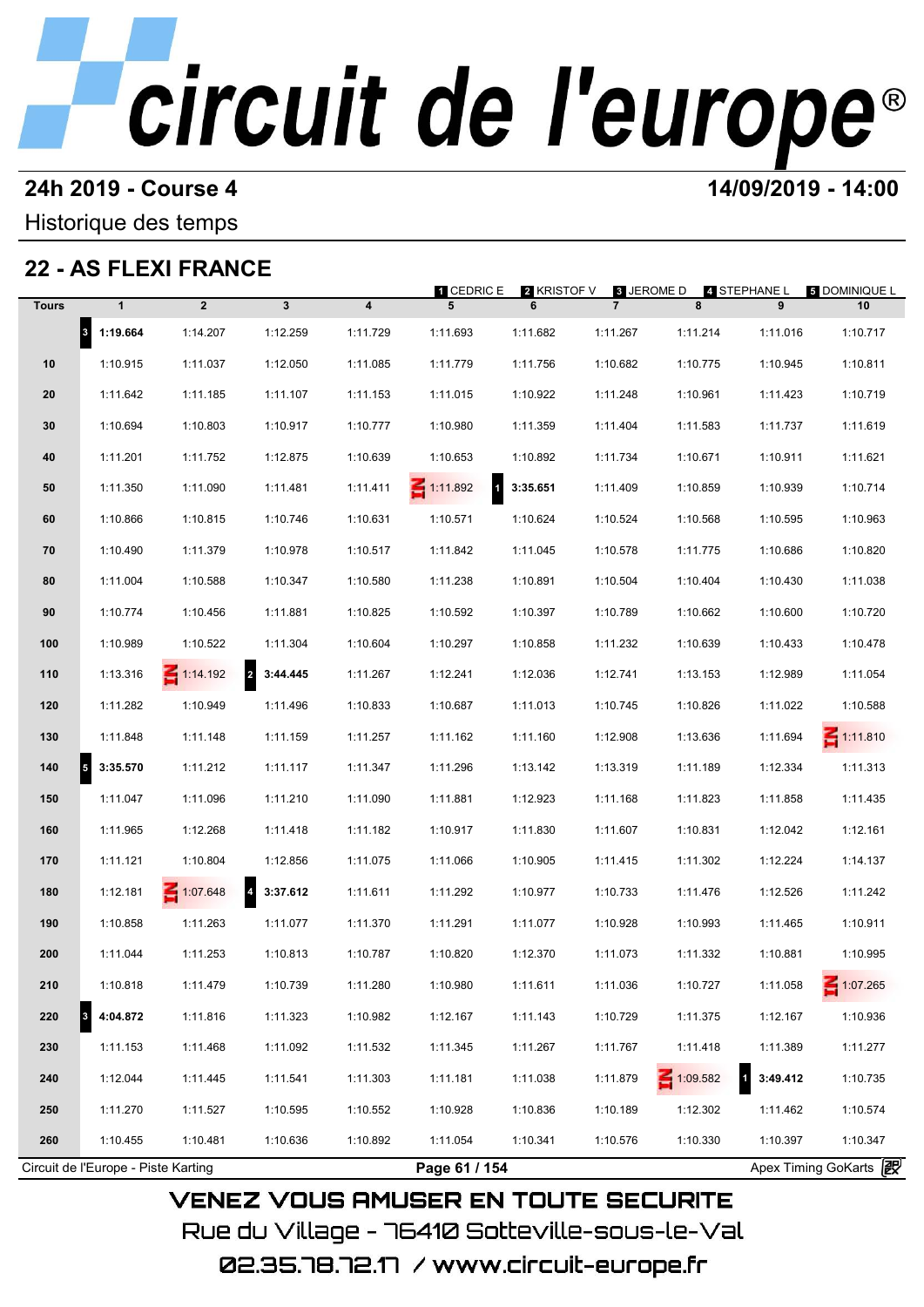## **24h 2019 - Course 4 14/09/2019 - 14:00**

## Historique des temps

|              |              | Historique des temps |                            |                                     |                 |              |                                     |            |          |          |
|--------------|--------------|----------------------|----------------------------|-------------------------------------|-----------------|--------------|-------------------------------------|------------|----------|----------|
| <b>Tours</b> | $\mathbf{1}$ | $\overline{2}$       | $\mathbf{3}$               | $\overline{\mathbf{4}}$             | 5               | 6            | $\overline{7}$                      | 8          | 9        | 10       |
| 270          | 1:10.462     | 1:10.604             | 1:10.612                   | 1:10.242                            | $\leq 1:12.792$ | $5$ 3:43.132 | 1:11.520                            | 1:11.158   | 1:11.416 | 1:11.482 |
| 280          | 1:11.571     | 1:10.951             | 1:10.893                   | 1:11.155                            | 1:11.114        | 1:11.446     | 1:11.294                            | 1:11.177   | 1:10.934 | 1:11.517 |
| 290          | 1:11.223     | 1:10.878             | 1:11.343                   | 1:10.687                            | 1:10.836        | 1:10.733     | 1:11.381                            | 1:11.280   | 1:11.624 | 1:12.226 |
| 300          | 1:10.688     | 1:10.857             | 1:10.807                   | 1:10.818                            | 1:11.667        | 1:10.868     | 1:10.819                            | 1:10.689   | 1:11.153 | 1:11.038 |
| 310          | 1:10.908     | 1:11.593             | 1:10.752                   | 1:11.536                            | 1:10.881        | 1:10.772     | 1:10.988                            | 1:10.937   | 1:11.728 | 1:16.358 |
| 320          | 1:14.403     | 1:13.160             | 1:11.149                   | 1:11.246                            | 1:11.124        | 1:11.363     | 1:09.199                            | 2 4:10.625 | 1:12.107 | 1:11.527 |
| 330          | 1:12.735     | 1:11.292             | 1:13.159                   | 1:11.272                            | 1:11.867        | 1:10.730     | 1:11.511                            | 1:13.195   | 1:12.090 | 1:12.190 |
| 340          | 1:11.189     | 1:10.900             | 1:11.718                   | 1:12.660                            | 1:12.289        | 1:13.097     | 1:11.440                            | 1:11.062   | 1:14.208 | 1:11.112 |
| 350          | 1:11.413     | 1:11.431             | 1:11.315                   | 1:11.551                            | 1:11.159        | 1:11.271     | 1:10.906                            | 1:11.316   | 1:12.135 | 1:11.279 |
| 360          | 1:12.335     | 1:11.067             | 1:11.218                   | 1:10.931                            | 1:10.795        | 1:10.684     | 1:10.603                            | 1:12.647   | 1:10.641 | 1:11.887 |
| 370          | 1:12.471     | 1:10.714             | 1:10.944                   | 1:11.937                            | 1:10.893        | 1:10.812     | 1:10.979                            | 1:11.812   | 1:11.113 | 1:11.232 |
| 380          | 1:11.170     | $\leq 1:10.176$      | $\overline{a}$<br>3:36.042 | 1:11.411                            | 1:11.210        | 1:10.921     | 1:10.879                            | 1:11.045   | 1:10.665 | 1:11.735 |
| 390          | 1:11.952     | 1:12.496             | 1:12.319                   | 1:11.688                            | 1:13.471        | 1:11.278     | 1:11.236                            | 1:12.693   | 1:12.538 | 1:12.553 |
| 400          | 1:11.618     | 1:11.565             | 1:11.867                   | 1:11.616                            | 1:11.463        | 1:12.515     | 1:11.488                            | 1:11.307   | 1:11.184 | 1:11.707 |
| 410          | 1:11.755     | 1:12.532             | 1:11.387                   | 1:11.167                            | 1:11.879        | 1:11.621     | 1:13.073                            | 1:10.758   | 1:10.496 | 1:10.675 |
| 420          | 1:10.766     | 1:15.887             | 1:13.401                   | 1:11.266                            | 1:10.335        | 1:10.535     | 1:10.628                            | 1:10.298   | 1:10.559 | 1:10.955 |
| 430          | 1:10.459     | 1:10.968             | 1:10.655                   | 1:11.375                            | 1:10.980        | 1:09.707     | $\overline{\mathbf{3}}$<br>4:06.143 | 1:12.446   | 1:11.859 | 1:12.182 |
| 440          | 1:12.436     | 1:12.071             | 1:12.149                   | 1:12.392                            | 1:12.296        | 1:11.811     | 1:11.901                            | 1:11.862   | 1:11.454 | 1:11.573 |
| 450          | 1:11.934     | 1:11.223             | 1:12.698                   | 1:12.289                            | 1:14.424        | 1:11.466     | 1:12.178                            | 1:10.709   | 1:10.779 | 1:11.582 |
| 460          | 1:12.507     | 1:11.118             | 1:11.355                   | 1:11.430                            | 1:11.078        | 1:12.075     | 1:11.013                            | 1:12.079   | 1:11.336 | 1:11.021 |
| 470          | 1:11.059     | 1:11.772             | 1:11.949                   | 1:11.074                            | 1:10.692        | 1:10.945     | 1:11.778                            | 1:10.803   | 1:11.514 | 1:10.608 |
| 480          | 1:11.465     | 1:11.569             | 1:11.812                   | 1:10.693                            | 1:10.808        | 1:10.683     | 1:11.103                            | 1:10.770   | 1:10.807 | 1:10.823 |
| 490          | 1:10.402     | 1:11.332             | $\leq 1:10.694$            | $\overline{\mathbf{1}}$<br>3:39.911 | 1:11.096        | 1:11.415     | 1:11.187                            | 1:12.043   | 1:11.707 | 1:11.002 |
| 500          | 1:10.823     | 1:10.809             | 1:10.695                   | 1:10.475                            | 1:10.439        | 1:10.767     | 1:10.981                            | 1:09.993   | 1:10.373 | 1:10.659 |
| 510          | 1:10.429     | 1:10.212             | 1:10.117                   | 1:10.154                            | 1:10.440        | 1:10.113     | 1:10.475                            | 1:10.307   | 1:11.366 | 1:10.005 |
| 520          | 1:11.019     | 1:09.876             | 1:10.086                   | 1:09.997                            | 1:11.023        | 1:10.267     | 1:10.838                            | 1:09.676   | 1:10.338 | 1:10.683 |
| 530          | 1:11.745     | 1:10.197             | 1:10.105                   | 1:09.944                            | 1:10.322        | 1:10.215     | 1:10.478                            | 1:10.199   | 1:10.862 | 1:10.665 |
| 540          | 1:10.840     | 1:10.361             | 1:09.958                   | 1:09.940                            | 6:30.461        | 1:13.206     | 1:13.696                            | 1:12.101   | 1:11.474 | 1:11.398 |
|              |              |                      |                            |                                     |                 |              |                                     |            |          |          |

**VENEZ VOUS AMUSER EN TOUTE SECURITE** Rue du Village – 76410 Sotteville-sous-le-Val 02.35.78.72.17 /www.circuit-europe.fr

Circuit de l'Europe - Piste Karting **Page 62 / 154 Page 62 / 154** Apex Timing GoKarts **in**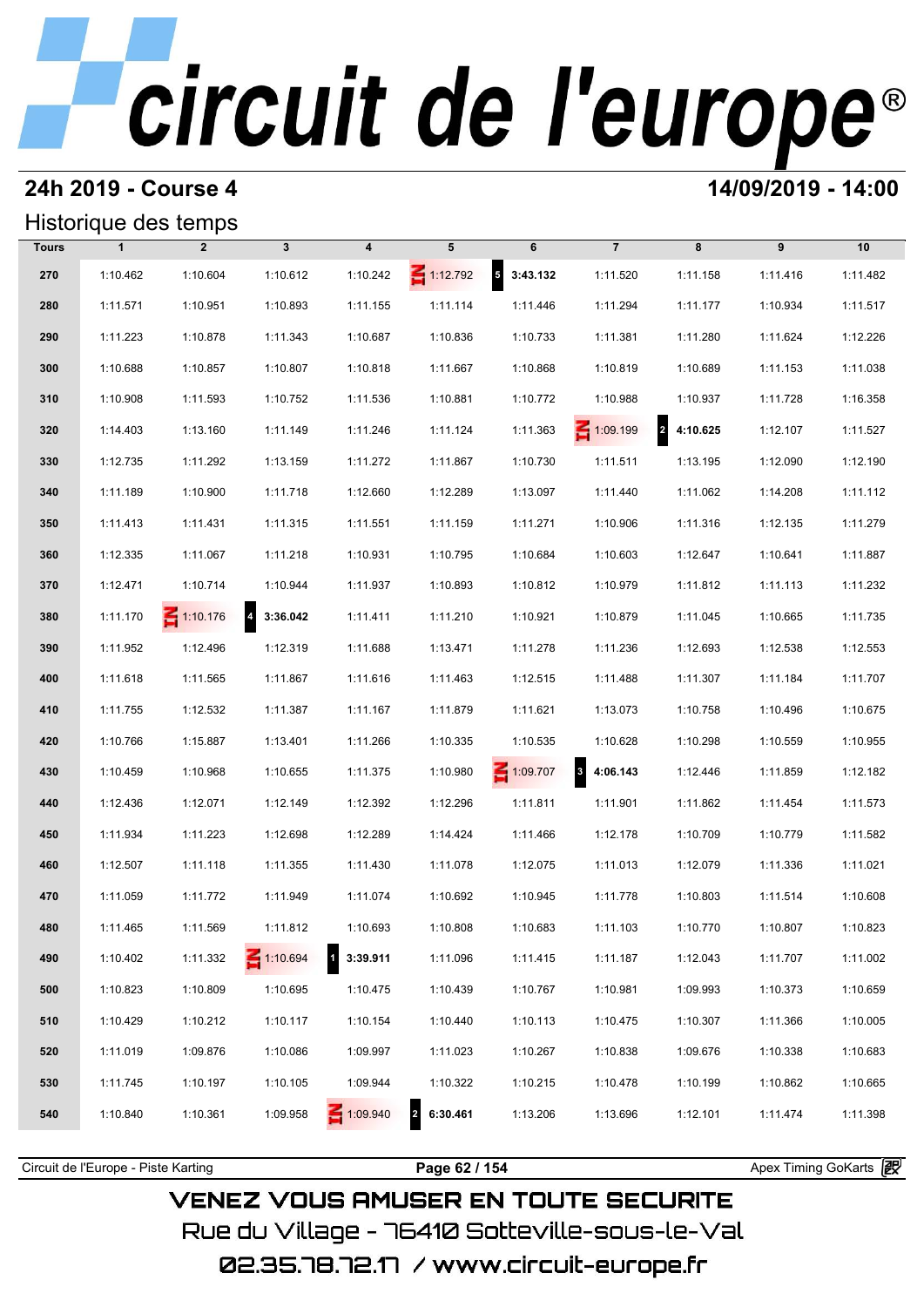## **24h 2019 - Course 4 14/09/2019 - 14:00**

## Historique des temps

|              | Historique des temps |                |                 |                                      |          |          |                 |                                     |          |          |  |  |  |  |
|--------------|----------------------|----------------|-----------------|--------------------------------------|----------|----------|-----------------|-------------------------------------|----------|----------|--|--|--|--|
| <b>Tours</b> | $\mathbf{1}$         | $\overline{2}$ | $\mathbf{3}$    | $\overline{\mathbf{4}}$              | 5        | 6        | $\overline{7}$  | 8                                   | 9        | 10       |  |  |  |  |
| 550          | 1:11.569             | 1:11.901       | 1:11.676        | 1:10.938                             | 1:12.486 | 1:11.159 | 1:10.465        | 1:10.721                            | 1:11.573 | 1:15.150 |  |  |  |  |
| 560          | 1:12.029             | 1:11.878       | 1:10.767        | 1:10.761                             | 1:10.606 | 1:10.947 | 1:11.232        | 1:10.998                            | 1:11.173 | 1:11.347 |  |  |  |  |
| 570          | 1:11.361             | 1:10.987       | 1:11.474        | 1:12.370                             | 1:10.971 | 1:11.106 | 1:10.809        | 1:10.881                            | 1:11.415 | 1:11.125 |  |  |  |  |
| 580          | 1:11.336             | 1:10.531       | 1:10.872        | 1:10.896                             | 1:11.653 | 1:10.871 | 1:11.934        | 1:10.901                            | 1:11.428 | 1:11.117 |  |  |  |  |
| 590          | 1:11.213             | 1:15.653       | 1:15.992        | 1:12.196                             | 1:15.840 | 1:10.816 | $\leq 1:09.251$ | $\overline{\mathbf{5}}$<br>3:38.266 | 1:12.219 | 1:11.977 |  |  |  |  |
| 600          | 1:12.338             | 1:12.099       | 1:12.152        | 1:11.897                             | 1:11.939 | 1:11.991 | 1:12.652        | 1:14.747                            | 1:12.651 | 1:13.068 |  |  |  |  |
| 610          | 1:12.550             | 1:11.966       | 1:12.293        | 1:11.482                             | 1:11.640 | 1:12.169 | 1:13.523        | 1:11.683                            | 1:11.791 | 1:11.129 |  |  |  |  |
| 620          | 1:11.919             | 1:11.179       | 1:11.221        | 1:11.843                             | 1:11.870 | 1:12.106 | 1:11.364        | 1:12.448                            | 1:11.645 | 1:11.719 |  |  |  |  |
| 630          | 1:12.924             | 1:11.393       | 1:14.730        | 1:11.895                             | 1:11.935 | 1:12.311 | 1:11.628        | 1:11.166                            | 1:12.405 | 1:11.892 |  |  |  |  |
| 640          | 1:11.196             | 1:14.619       | 1:11.268        | 1:11.552                             | 1:11.507 | 1:11.509 | 1:11.701        | 1:11.684                            | 1:11.504 | 1:10.788 |  |  |  |  |
| 650          | 1:10.952             | 1:11.209       | 1:06.661        | $\overline{\mathbf{3}}$<br>4:11.149  | 1:11.804 | 1:10.682 | 1:11.190        | 1:11.753                            | 1:13.082 | 1:12.137 |  |  |  |  |
| 660          | 1:11.984             | 1:11.789       | 1:11.614        | 1:11.156                             | 1:12.818 | 1:11.619 | 1:12.933        | 1:11.073                            | 1:11.154 | 1:11.769 |  |  |  |  |
| 670          | 1:11.513             | 1:11.543       | 1:11.079        | 1:12.003                             | 1:12.223 | 1:10.530 | 1:10.770        | 1:11.070                            | 1:11.375 | 1:11.435 |  |  |  |  |
| 680          | 1:11.786             | 1:11.250       | 1:10.891        | 1:10.655                             | 1:11.942 | 1:10.948 | 1:12.688        | 1:10.901                            | 1:10.956 | 1:10.823 |  |  |  |  |
| 690          | 1:10.674             | 1:10.893       | 1:10.813        | 1:11.278                             | 1:11.106 | 1:10.630 | 1:10.739        | 1:10.173                            | 1:11.237 | 1:10.825 |  |  |  |  |
| 700          | 1:10.745             | 1:10.920       | $\leq 1:11.188$ | $\overline{\mathbf{r}}$<br>3:37.999  | 1:11.685 | 1:12.427 | 1:11.034        | 1:11.897                            | 1:11.450 | 1:10.669 |  |  |  |  |
| 710          | 1:10.715             | 1:11.243       | 1:11.075        | 1:10.991                             | 1:11.222 | 1:11.059 | 1:10.666        | 1:10.675                            | 1:11.378 | 1:11.684 |  |  |  |  |
| 720          | 1:11.136             | 1:10.612       | 1:11.532        | 1:11.700                             | 1:11.252 | 1:10.596 | 1:10.442        | 1:10.246                            | 1:10.338 | 1:10.787 |  |  |  |  |
| 730          | 1:12.292             | 1:11.000       | 1:11.176        | 1:10.723                             | 1:10.284 | 1:11.097 | 1:10.265        | 1:10.535                            | 1:11.675 | 1:12.266 |  |  |  |  |
| 740          | 1:11.332             | 1:10.854       | 1:11.221        | 1:11.149                             | 1:11.075 | 1:11.147 | 1:10.624        | 1:11.747                            | 1:11.369 | 1:11.300 |  |  |  |  |
| 750          | 1:11.317             | 1:14.235       | 1:11.314        | 1:11.972                             | 1:11.630 | 1:12.747 | 1:12.844        | 1:10.624                            | 1:11.551 | 1:12.016 |  |  |  |  |
| 760          | 1:13.346             | 1:12.691       | 1:10.487        | $\leq 1:08.521$                      | 3:43.513 | 1:10.920 | 1:11.170        | 1:11.204                            | 1:10.587 | 1:10.336 |  |  |  |  |
| 770          | 1:10.699             | 1:10.971       | 1:10.894        | 1:10.382                             | 1:10.562 | 1:10.093 | 1:10.923        | 1:10.688                            | 1:10.662 | 1:10.667 |  |  |  |  |
| 780          | 1:10.268             | 1:10.884       | 1:10.042        | 1:11.267                             | 1:10.092 | 1:10.110 | 1:10.111        | 1:10.035                            | 1:09.726 | 1:09.978 |  |  |  |  |
| 790          | 1:10.227             | 1:10.997       | 1:10.082        | 1:10.236                             | 1:10.133 | 1:11.427 | 1:10.301        | 1:10.882                            | 1:10.611 | 1:09.720 |  |  |  |  |
| 800          | 1:09.737             | 1:10.218       | 1:10.245        | 1:10.000                             | 1:09.917 | 1:10.347 | 1:09.642        | 1:09.913                            | 1:10.504 | 1:10.239 |  |  |  |  |
| 810          | 1:10.451             | 1:10.133       | 1:11.030        | 1:10.248                             | 1:10.267 | 1:10.289 | 1:10.160        | 1:10.140                            | 1:10.248 | 1:10.008 |  |  |  |  |
| 820          | 1:10.090             | 1:10.756       | 1:09.862        | $\overline{\phantom{a}}$<br>3:39.013 | 1:12.003 | 1:12.318 | 1:11.998        | 1:11.803                            | 1:11.906 | 1:11.776 |  |  |  |  |
|              |                      |                |                 |                                      |          |          |                 |                                     |          |          |  |  |  |  |

**VENEZ VOUS AMUSER EN TOUTE SECURITE** Rue du Village – 76410 Sotteville-sous-le-Val 02.35.78.72.17 /www.circuit-europe.fr

Circuit de l'Europe - Piste Karting **Page 63 / 154 Page 63 / 154** Apex Timing GoKarts **in Apex**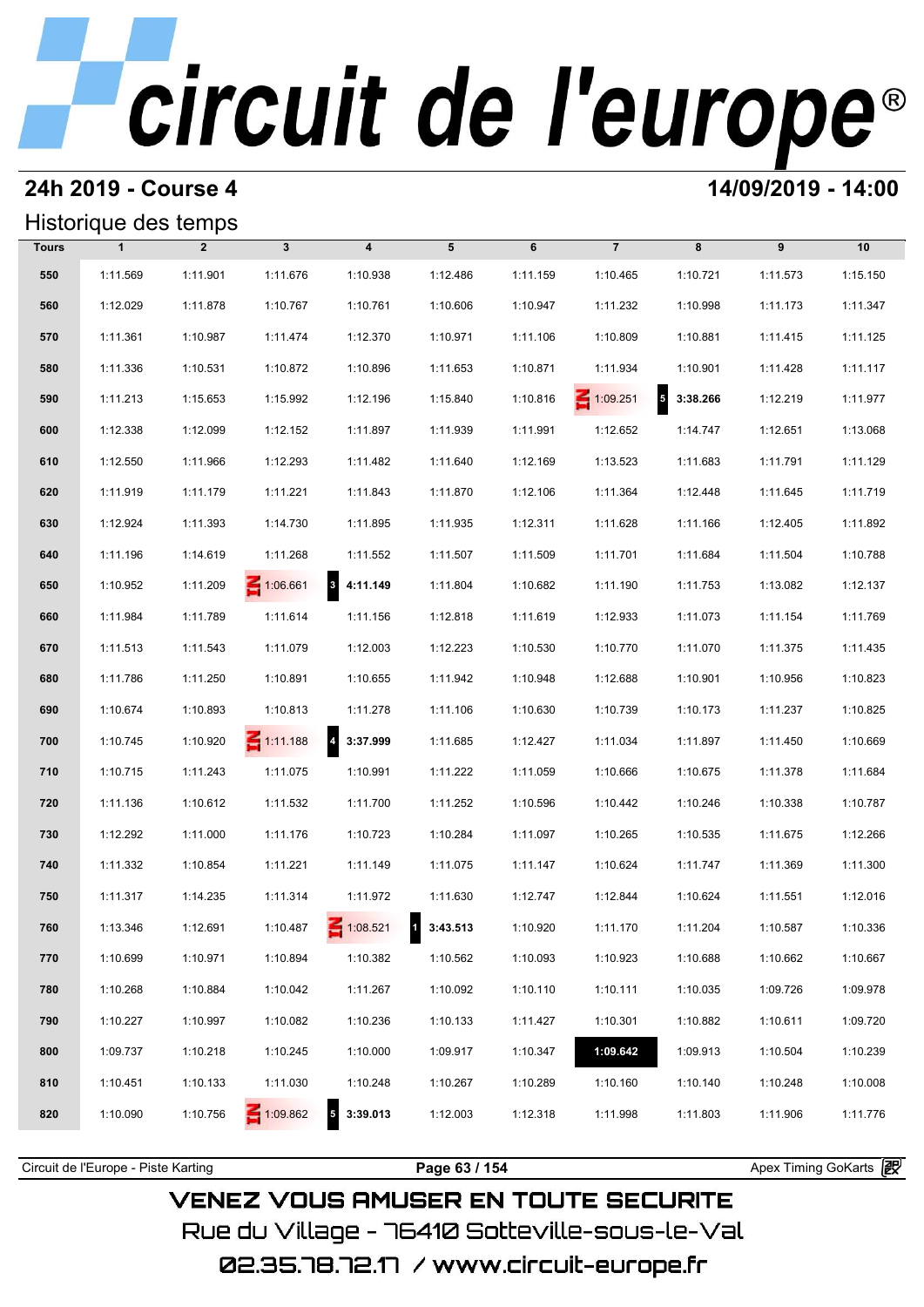### **24h 2019 - Course 4 14/09/2019 - 14:00**

## Historique des temps

|              |                 | Historique des temps |              |                  |                 |          |                 |            |                 |                            |
|--------------|-----------------|----------------------|--------------|------------------|-----------------|----------|-----------------|------------|-----------------|----------------------------|
| <b>Tours</b> | $\mathbf{1}$    | $\overline{2}$       | $\mathbf{3}$ | $\boldsymbol{4}$ | 5               | 6        | $\overline{7}$  | 8          | 9               | 10                         |
| 830          | 1:11.977        | 1:11.588             | 1:11.439     | 1:11.420         | 1:10.729        | 1:10.858 | 1:10.283        | 1:10.724   | 1:10.902        | 1:10.943                   |
| 840          | 1:10.737        | 1:10.906             | 1:11.227     | 1:10.625         | 1:10.548        | 1:10.666 | 1:11.818        | 1:10.995   | 1:10.593        | 1:11.251                   |
| 850          | 1:10.811        | 1:11.057             | 1:10.843     | 1:11.739         | 1:10.419        | 1:10.502 | 1:11.055        | 1:10.979   | 1:10.438        | 1:10.287                   |
| 860          | 1:10.364        | 1:10.636             | 1:10.780     | 1:11.280         | 1:11.474        | 1:12.140 | 1:10.858        | 1:10.459   | 1:10.596        | 1:10.562                   |
| 870          | 1:10.667        | 1:10.911             | 1:10.359     | 1:10.493         | 1:10.643        | 1:10.634 | 1:10.515        | 1:10.406   | $\leq 1:05.816$ | $\overline{a}$<br>3:50.017 |
| 880          | 1:10.825        | 1:11.210             | 1:16.363     | 1:28.230         | 1:10.672        | 1:11.405 | 1:13.973        | 1:10.709   | 1:10.155        | 1:10.247                   |
| 890          | 1:10.256        | 1:10.178             | 1:10.517     | 1:10.032         | 1:10.125        | 1:09.967 | 1:12.293        | 1:10.721   | 1:10.229        | 1:10.243                   |
| 900          | 1:10.407        | 1:10.880             | 1:10.149     | 1:10.987         | 1:10.067        | 1:10.531 | 1:10.532        | 1:09.823   | $\leq 1:07.264$ | 3:38.884                   |
| 910          | 1:10.161        | 1:10.384             | 1:16.877     | 1:10.269         | 1:11.144        | 1:09.959 | 1:10.952        | 1:10.168   | 1:10.753        | 1:10.491                   |
| 920          | 1:10.472        | 1:10.560             | 1:10.557     | 1:10.992         | 1:10.762        | 1:10.539 | $\leq 1:08.928$ | 4 3:35.645 | 1:10.692        | 1:10.606                   |
| 930          | 1:10.692        | 1:10.435             | 1:11.706     | 1:13.915         | 1:12.043        | 1:10.369 | 1:10.306        | 1:10.556   | 1:08.497        | 3:35.337                   |
| 940          | 1:10.888        | 1:10.423             | 1:10.237     | 1:10.906         | 1:11.744        | 1:10.148 | 1:11.039        | 1:10.629   | 1:11.279        | 1:11.419                   |
| 950          | 1:11.554        | 1:11.656             | 1:10.960     | 1:10.733         | 1:10.538        | 1:10.211 | 1:10.539        | 1:10.288   | 1:10.059        | 1:10.206                   |
| 960          | 1:10.295        | 1:10.489             | 1:10.346     | 1:10.032         | 1:10.754        | 1:10.259 | 1:10.267        | 1:10.314   | 1:10.666        | 1:11.163                   |
| 970          | 1:11.073        | 1:11.264             | 1:10.808     | 1:10.470         | 1:10.157        | 1:10.355 | $\leq 1:06.345$ | 8 3:42.806 | 1:11.082        | 1:10.657                   |
| 980          | $\leq 1:10.641$ | 3:39.373             | 1:11.037     | 1:10.639         | 1:10.770        | 1:10.751 | 1:10.674        | 1:10.773   | 1:11.614        | 1:11.123                   |
| 990          | 1:10.076        | 1:10.858             | 1:11.251     | 1:10.291         | 1:10.553        | 1:10.385 | 1:10.783        | 1:10.414   | 1:10.452        | 1:10.504                   |
| 1000         | 1:10.605        | 1:11.124             | 1:12.717     | 1:10.696         | 1:10.970        | 1:10.952 | 1:11.046        | 1:10.936   | 1:10.840        | 1:10.951                   |
| 1010         | 1:10.644        | 1:11.124             | 1:10.969     | 1:11.020         | 1:11.159        | 1:10.814 | 1:10.726        | 1:11.068   | 1:11.158        | 1:10.858                   |
| 1020         | 1:10.347        | 1:10.076             | 1:10.540     | $\leq 1:08.415$  | 5<br>3:35.722   | 1:11.025 | 1:11.197        | 1:11.340   | 1:10.824        | 1:11.371                   |
| 1030         | 1:10.624        | 1:11.543             | 1:10.366     | 1:10.264         | 1:10.761        | 1:11.052 | 1:10.817        | 1:11.197   | 1:10.817        | 1:10.398                   |
| 1040         | 1:10.385        | 1:10.425             | 1:11.147     | 1:08.037         | 3:34.938        | 1:10.820 | 1:10.435        | 1:10.895   | 1:12.787        | 1:14.801                   |
| 1050         | 1:11.256        | $\leq 1:08.001$      | 1 3:38.866   | 1:10.708         | 1:11.160        | 1:10.887 | 1:10.231        | 1:09.906   | $\leq 1:09.139$ | 3:02.768                   |
| 1060         | 1:09.993        | 1:10.007             | 1:09.934     | 1:10.467         | 1:10.094        | 1:09.997 | 1:10.141        | 1:10.578   | 1:11.766        | 1:10.987                   |
| 1070         | 1:10.724        | 1:10.265             | 1:10.345     | 1:10.225         | 1:10.090        | 1:10.355 | 1:10.772        | 1:12.041   | 1:10.194        | 1:10.209                   |
| 1080         | 1:10.200        | 1:10.337             | 1:10.889     | 1:10.531         | $\leq 1:08.192$ | 3:38.362 | 1:10.996        | 1:10.834   | 1:10.869        | 1:10.729                   |
| 1090         | 1:10.764        | 1:11.192             | 1:11.256     | 1:11.710         | 1:10.710        | 1:11.082 | 1:10.592        | 1:10.961   | 1:11.207        | 1:11.649                   |
| 1100         | 1:10.795        | 1:11.355             | 1:11.794     | 1:13.311         | 1:11.465        | 1:10.903 | 1:10.767        | 1:11.468   | 1:10.606        | 1:10.679                   |
|              |                 |                      |              |                  |                 |          |                 |            |                 |                            |

**VENEZ VOUS AMUSER EN TOUTE SECURITE** Rue du Village – 76410 Sotteville-sous-le-Val 02.35.78.72.17 /www.circuit-europe.fr

Circuit de l'Europe - Piste Karting **Page 64 / 154 Page 64 / 154** Apex Timing GoKarts **P**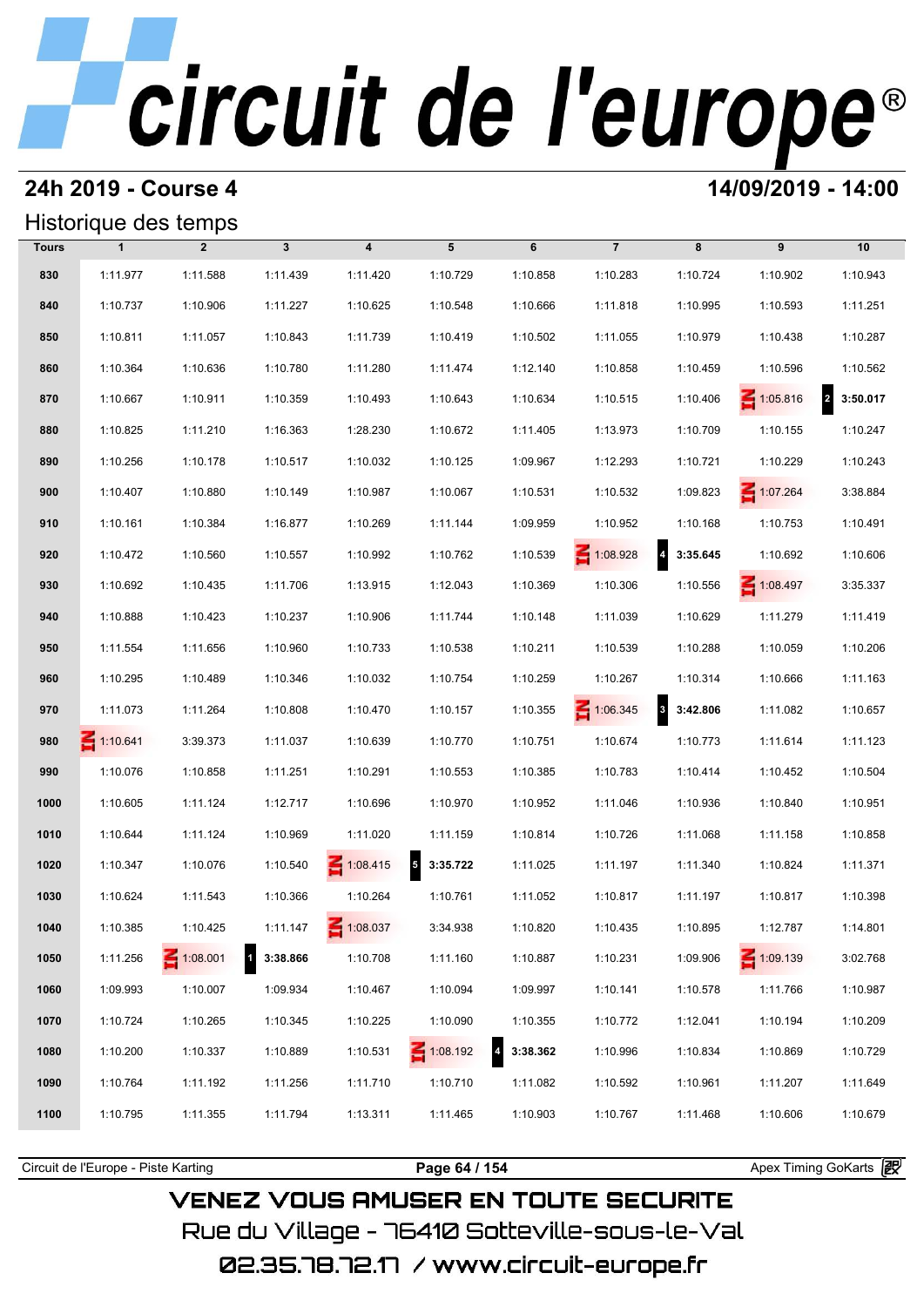# **24h 2019 - Course 4 14/09/2019 - 14:00**

### Historique des temps

|              | Historique des temps |          |          |          |             |               |          |             |          |          |
|--------------|----------------------|----------|----------|----------|-------------|---------------|----------|-------------|----------|----------|
| <b>Tours</b> |                      |          |          | 4        | 5           | 6             |          | 8           | 9        | 10       |
| 1110         | 1:10.707             | 1:10.629 | 1:10.810 | 1:10.840 | $-1:07.874$ | 3:44.489<br>2 | 1:11.224 | $-1:08.991$ | 3:37.825 | 1:10.838 |
| 1120         | 1:11.250             | 1:11.812 | 1:11.140 | 1:10.870 | 1:11.417    | 1:11.530      | 1:10.831 | 1:10.851    | 1:10.942 | 1:10.545 |
| 1130         | 1:10.660             | 1:10.503 | 1:11.651 | 1:10.748 | 1:11.289    | 1:10.347      | 1:10.996 | 1:10.359    | 1:10.933 | 1:11.593 |
| 1140         | 1:11.054             | 1:11.424 | 1:11.169 | 1:11.939 | 1:11.195    | 1:11.300      | 1:12.036 | 1:12.361    | 1:11.906 |          |

| Circuit de l'Europe - Piste Karting | Paɑe 65 / 154                       | Apex Timing GoKarts <b>段</b> |
|-------------------------------------|-------------------------------------|------------------------------|
|                                     | VENEZ VOUS AMUSER EN TOUTE SECURITE |                              |

Rue du Village – 76410 Sotteville–sous–le–Val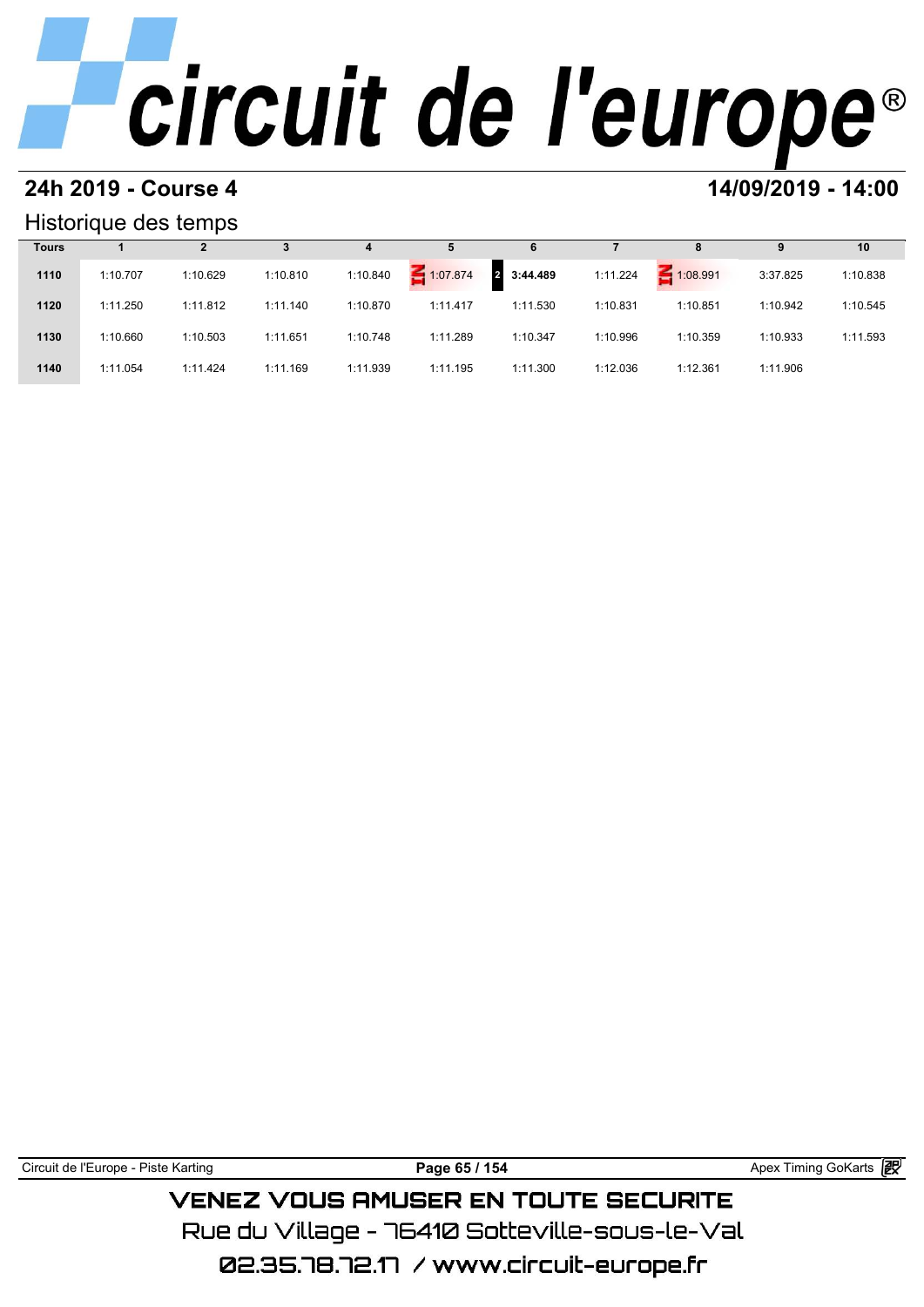# **24h 2019 - Course 4 12000 12000 14/09/2019 - 14:00**

Historique des temps

## **3 - TEAM KART HEROES**

|              |                                     | 1 HUGO B        | 2 ERIC C      | 8 PASCAL B      | 4 RICHARD L                          |                 | 5 SEBASTIEN Q                        | 6 REGIS A | 7 BENJAMIN D               | ខ NELSON M            |
|--------------|-------------------------------------|-----------------|---------------|-----------------|--------------------------------------|-----------------|--------------------------------------|-----------|----------------------------|-----------------------|
| <b>Tours</b> | $\mathbf{1}$                        | 2 <sup>2</sup>  | $\mathbf{3}$  | 4               | 5                                    | 6               | $\overline{7}$                       | 8         | 9                          | 10                    |
|              | $\vert 4 \vert$<br>1:18.574         | 1:11.499        | 1:12.117      | 1:11.917        | 1:11.168                             | 1:11.601        | 1:10.593                             | 1:10.418  | 1:10.377                   | 1:10.791              |
| 10           | 1:10.719                            | 1:10.776        | 1:10.524      | 1:11.738        | 1:10.617                             | 1:10.913        | 1:11.342                             | 1:11.177  | 1:11.114                   | 1:11.179              |
| 20           | 1:10.804                            | 1:10.765        | 1:10.900      | 1:10.959        | 1:10.784                             | 1:10.947        | 1:11.022                             | 1:11.642  | 1:10.917                   | 1:10.666              |
| 30           | 1:10.623                            | 1:11.022        | 1:10.620      | $-1:06.441$     | 8 3:38.749                           | 1:12.587        | 1:12.211                             | 1:12.261  | 1:13.979                   | 1:11.657              |
| 40           | 1:11.749                            | 1:12.101        | 1:11.611      | 1:11.842        | 1:12.629                             | 1:11.926        | 1:12.129                             | 1:14.315  | 1:11.939                   | 1:11.557              |
| 50           | 1:11.977                            | 1:11.630        | 1:11.493      | 1:11.709        | 1:11.628                             | 1:11.632        | 1:11.687                             | 1:12.255  | 1:11.510                   | 1:11.114              |
| 60           | 1:12.083                            | 1:12.585        | 1:11.886      | 1:11.557        | 1:11.324                             | 1:12.171        | 1:11.631                             | 1:11.568  | 1:12.435                   | 1:12.049              |
| 70           | 1:11.196                            | 1:09.989        | 3:40.073      | 1:10.774        | 1:10.733                             | 1:10.595        | 1:10.911                             | 1:10.642  | 1:10.637                   | 1:10.747              |
| 80           | 1:10.459                            | 1:10.571        | 1:10.609      | 1:10.819        | 1:10.011                             | 1:14.324        | 1:13.066                             | 1:10.380  | 1:12.689                   | 1:12.735              |
| 90           | 1:11.246                            | 1:11.561        | 1:10.440      | 1:10.261        | 1:10.500                             | 1:11.105        | 1:11.461                             | 1:10.980  | 1:11.839                   | 1:11.603              |
| 100          | 1:11.374                            | 1:10.527        | 1:10.106      | 1:11.613        | 1:11.714                             | 1:11.627        | 1:10.807                             | 1:08.708  | $\overline{a}$<br>3:45.966 | 1:12.928              |
| 110          | 1:13.240                            | 1:12.741        | 1:13.159      | 1:13.356        | 1:13.380                             | 1:13.036        | 1:13.121                             | 1:13.502  | 1:12.829                   | 1:12.798              |
| 120          | 1:13.144                            | 1:12.806        | 1:12.962      | 1:12.947        | 1:13.530                             | 1:13.452        | 1:12.797                             | 1:13.608  | 1:13.062                   | 1:12.761              |
| 130          | 1:13.193                            | 1:13.125        | 1:12.983      | 1:15.031        | 1:12.951                             | 1:13.504        | 1:14.061                             | 1:13.120  | 1:13.516                   | 1:13.851              |
| 140          | 1:18.937                            | 1:13.011        | 1:13.325      | 1:13.197        | 1:13.943                             | $\leq 1:09.977$ | $\overline{\phantom{a}}$<br>3:47.564 | 1:11.192  | 1:10.691                   | 1:11.008              |
| 150          | 1:10.570                            | 1:12.065        | 1:10.788      | 1:10.767        | 1:10.496                             | 1:10.619        | 1:10.793                             | 1:11.669  | 1:10.442                   | 1:10.869              |
| 160          | 1:10.576                            | 1:11.643        | 1:10.636      | 1:11.346        | 1:10.584                             | 1:10.275        | 1:12.576                             | 1:10.541  | 1:10.805                   | 1:11.289              |
| 170          | 1:11.964                            | 1:10.576        | 1:10.686      | 1:10.421        | 1:11.012                             | 1:11.425        | 1:10.693                             | 1:10.840  | 1:10.415                   | 1:10.490              |
| 180          | 1:10.464                            | $\leq 1:13.808$ | 6<br>3:45.528 | 1:13.094        | 1:13.309                             | 1:13.126        | 1:13.498                             | 1:12.959  | 1:12.912                   | 1:13.235              |
| 190          | 1:12.736                            | 1:12.819        | 1:12.526      | 1:12.833        | 1:13.073                             | 1:12.170        | 1:13.840                             | 1:12.583  | 1:13.278                   | 1:12.775              |
| 200          | 1:13.070                            | 1:14.462        | 1:12.875      | 1:13.213        | 1:13.693                             | 1:12.468        | 1:12.814                             | 1:13.632  | 1:12.833                   | 1:13.038              |
| 210          | 1:12.524                            | 1:12.435        | 1:12.894      | $\leq 1:12.999$ | $\overline{\phantom{a}}$<br>3:52.743 | 1:10.505        | 1:10.654                             | 1:09.980  | 1:10.020                   | 1:10.367              |
| 220          | 1:10.453                            | 1:09.886        | 1:10.069      | 1:09.781        | 1:10.534                             | 1:09.997        | 1:09.830                             | 1:09.818  | 1:10.287                   | 1:10.212              |
| 230          | 1:09.851                            | 1:10.417        | 1:09.682      | 1:10.915        | 1:11.957                             | 1:10.692        | 1:09.878                             | 1:09.768  | 1:09.961                   | 1:10.225              |
| 240          | 1:09.881                            | 1:09.828        | 1:10.256      | 1:09.645        | 1:09.602                             | 1:11.354        | 1:11.099                             | 1:10.045  | 1:09.788                   | 1:10.005              |
| 250          | 1:09.959                            | 1:09.946        | 1:11.132      | 1:07.526        | $\mathbf{1}$<br>3:35.156             | 1:12.127        | 1:11.016                             | 1:10.760  | 1:12.000                   | 1:11.382              |
| 260          | 1:11.677                            | 1:10.907        | 1:10.948      | 1:11.257        | 1:11.670                             | 1:11.227        | 1:11.844                             | 1:11.383  | 1:11.084                   | 1:10.523              |
|              | Circuit de l'Europe - Piste Karting |                 |               |                 | Page 66 / 154                        |                 |                                      |           |                            | Apex Timing GoKarts 2 |

**VENEZ VOUS AMUSER EN TOUTE SECURITE** Rue du Village – 76410 Sotteville-sous-le-Val 02.35.78.72.17 /www.circuit-europe.fr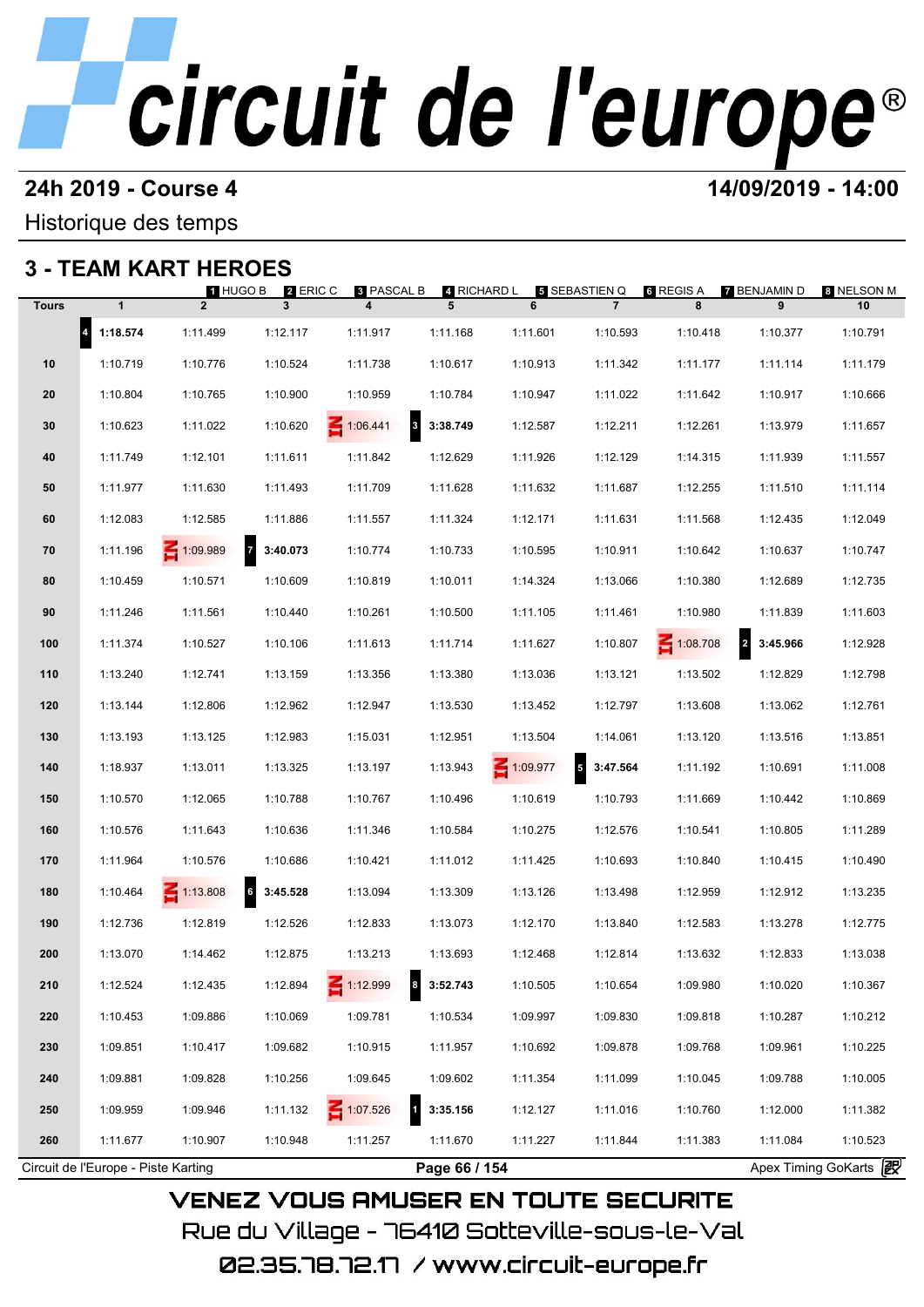### **24h 2019 - Course 4 14/09/2019 - 14:00**

### Historique des temps

|              | Historique des temps |                |                 |                              |          |          |                                     |                 |                      |                            |  |  |
|--------------|----------------------|----------------|-----------------|------------------------------|----------|----------|-------------------------------------|-----------------|----------------------|----------------------------|--|--|
| <b>Tours</b> | $\mathbf{1}$         | $\overline{2}$ | $\mathbf{3}$    | $\overline{\mathbf{4}}$      | 5        | 6        | $\overline{7}$                      | 8               | 9                    | 10                         |  |  |
| 270          | 1:11.238             | 1:10.561       | 1:11.147        | 1:11.077                     | 1:10.709 | 1:10.898 | 1:11.428                            | 1:11.040        | 1:10.951             | 1:10.702                   |  |  |
| 280          | 1:10.796             | 1:10.729       | 1:11.179        | 1:10.821                     | 1:11.678 | 1:11.031 | 1:11.327                            | 1:11.611        | $\leq 1:16.935$      | $\overline{4}$<br>3:37.613 |  |  |
| 290          | 1:10.753             | 1:11.036       | 1:10.455        | 1:10.275                     | 1:10.470 | 1:10.881 | 1:10.523                            | 1:10.234        | 1:10.812             | 1:10.764                   |  |  |
| 300          | 1:10.724             | 1:10.766       | 1:10.690        | 1:10.633                     | 1:10.620 | 1:10.307 | 1:11.434                            | 1:10.139        | 1:10.457             | 1:10.400                   |  |  |
| 310          | 1:10.210             | 1:10.435       | 1:11.601        | 1:10.409                     | 1:10.550 | 1:10.480 | 1:10.474                            | 1:10.677        | 1:13.627             | 1:11.273                   |  |  |
| 320          | 1:10.362             | 1:10.304       | 1:10.459        | 1:10.728                     | 1:10.417 | 1:06.755 | $\overline{\mathbf{3}}$<br>4:03.114 | 1:15.556        | 1:12.750             | 1:13.692                   |  |  |
| 330          | 1:12.964             | 1:13.122       | 1:13.296        | 1:13.474                     | 1:13.977 | 1:13.370 | 1:12.819                            | 1:12.912        | 1:13.474             | 1:12.514                   |  |  |
| 340          | 1:13.148             | 1:12.227       | 1:12.600        | 1:12.481                     | 1:12.829 | 1:12.608 | 1:11.888                            | 1:15.765        | 1:13.549             | 1:12.525                   |  |  |
| 350          | 1:14.320             | 1:13.676       | 1:13.493        | 1:15.151                     | 1:12.648 | 1:12.668 | 1:13.010                            | 1:13.583        | 1:13.634             | 1:13.004                   |  |  |
| 360          | $\leq 1:11.607$      | $7$ 3:43.941   | 1:10.851        | 1:12.405                     | 1:10.683 | 1:10.728 | 1:10.179                            | 1:13.588        | 1:14.130             | 1:12.536                   |  |  |
| 370          | 1:11.969             | 1:12.605       | 1:10.596        | 1:11.822                     | 1:10.288 | 1:10.577 | 1:10.630                            | 1:11.316        | 1:10.067             | 1:09.946                   |  |  |
| 380          | 1:10.111             | 1:10.148       | 1:10.793        | 1:10.879                     | 1:10.333 | 1:12.336 | 1:10.118                            | 1:10.742        | 1:10.532             | 1:10.225                   |  |  |
| 390          | 1:10.067             | 1:09.819       | 1:11.069        | 1:10.709                     | 1:09.878 | 1:10.177 | $\leq 1:14.024$                     | 2 3:42.111      | 1:12.224             | 1:12.898                   |  |  |
| 400          | 1:12.528             | 1:12.199       | 1:12.919        | 1:11.938                     | 1:11.968 | 1:13.012 | 1:12.015                            | 1:12.687        | 1:12.224             | 1:12.762                   |  |  |
| 410          | 1:11.998             | 1:12.198       | 1:12.023        | 1:12.129                     | 1:11.985 | 1:12.659 | 1:13.595                            | 1:11.875        | 1:12.865             | 1:12.177                   |  |  |
| 420          | 1:12.382             | 1:11.407       | 1:12.034        | 1:12.565                     | 1:12.711 | 1:11.857 | 1:12.518                            | $\leq 1:10.275$ | $5\quad 3:59.840$    | 1:11.274                   |  |  |
| 430          | 1:10.843             | 1:10.873       | 1:10.329        | 1:11.343                     | 1:10.488 | 1:10.718 | 1:10.677                            | 1:10.622        | 1:11.962             | 1:10.434                   |  |  |
| 440          | 1:11.044             | 1:12.673       | 1:10.925        | 1:11.118                     | 1:10.341 | 1:10.592 | 1:10.291                            | 1:10.730        | 1:10.430             | 1:10.767                   |  |  |
| 450          | 1:10.546             | 1:10.157       | 1:10.608        | 1:10.364                     | 1:10.368 | 1:10.205 | 1:10.472                            | 1:10.348        | 1:10.604             | 1:10.003                   |  |  |
| 460          | 1:10.476             | 1:10.405       | 1:11.226        | 1:13.769                     | 1:10.185 | 1:10.794 | 1:10.501                            | 1:07.162        | $\bf{6}$<br>3:43.722 | 1:18.612                   |  |  |
| 470          | 1:14.105             | 1:13.289       | 1:12.450        | 1:13.724                     | 1:13.597 | 1:13.220 | 1:13.018                            | 1:13.820        | 1:13.177             | 1:13.059                   |  |  |
| 480          | 1:13.259             | 1:13.581       | 1:13.037        | 1:13.108                     | 1:13.333 | 1:12.588 | 1:13.620                            | 1:14.655        | 1:12.926             | 1:12.801                   |  |  |
| 490          | 1:12.504             | 1:13.513       | 1:13.421        | 1:12.079                     | 1:12.579 | 1:13.637 | 1:12.486                            | 1:12.612        | 1:13.319             | 1:12.363                   |  |  |
| 500          | 1:12.339             | 1:12.970       | $\leq 1:10.488$ | $\boldsymbol{8}$<br>3:33.794 | 1:10.177 | 1:10.142 | 1:09.828                            | 1:10.488        | 1:09.833             | 1:10.614                   |  |  |
| 510          | 1:10.403             | 1:10.541       | 1:10.195        | 1:09.690                     | 1:09.710 | 1:09.756 | 1:10.256                            | 1:09.883        | 1:09.921             | 1:09.557                   |  |  |
| 520          | 1:09.726             | 1:10.123       | 1:09.471        | 1:09.646                     | 1:09.774 | 1:09.883 | 1:09.767                            | 1:09.916        | 1:09.680             | 1:09.559                   |  |  |
| 530          | 1:09.459             | 1:09.453       | 1:10.435        | 1:10.268                     | 1:09.935 | 1:09.838 | 1:10.626                            | 1:05.789        | 6:26.533             | 1:12.087                   |  |  |
| 540          | 1:11.520             | 1:11.435       | 1:11.138        | 1:11.749                     | 1:11.578 | 1:10.466 | 1:10.879                            | 1:10.884        | 1:11.483             | 1:10.807                   |  |  |
|              |                      |                |                 |                              |          |          |                                     |                 |                      |                            |  |  |

**VENEZ VOUS AMUSER EN TOUTE SECURITE** Rue du Village – 76410 Sotteville-sous-le-Val

Circuit de l'Europe - Piste Karting **Page 67 / 154 Page 67 / 154** Apex Timing GoKarts **P**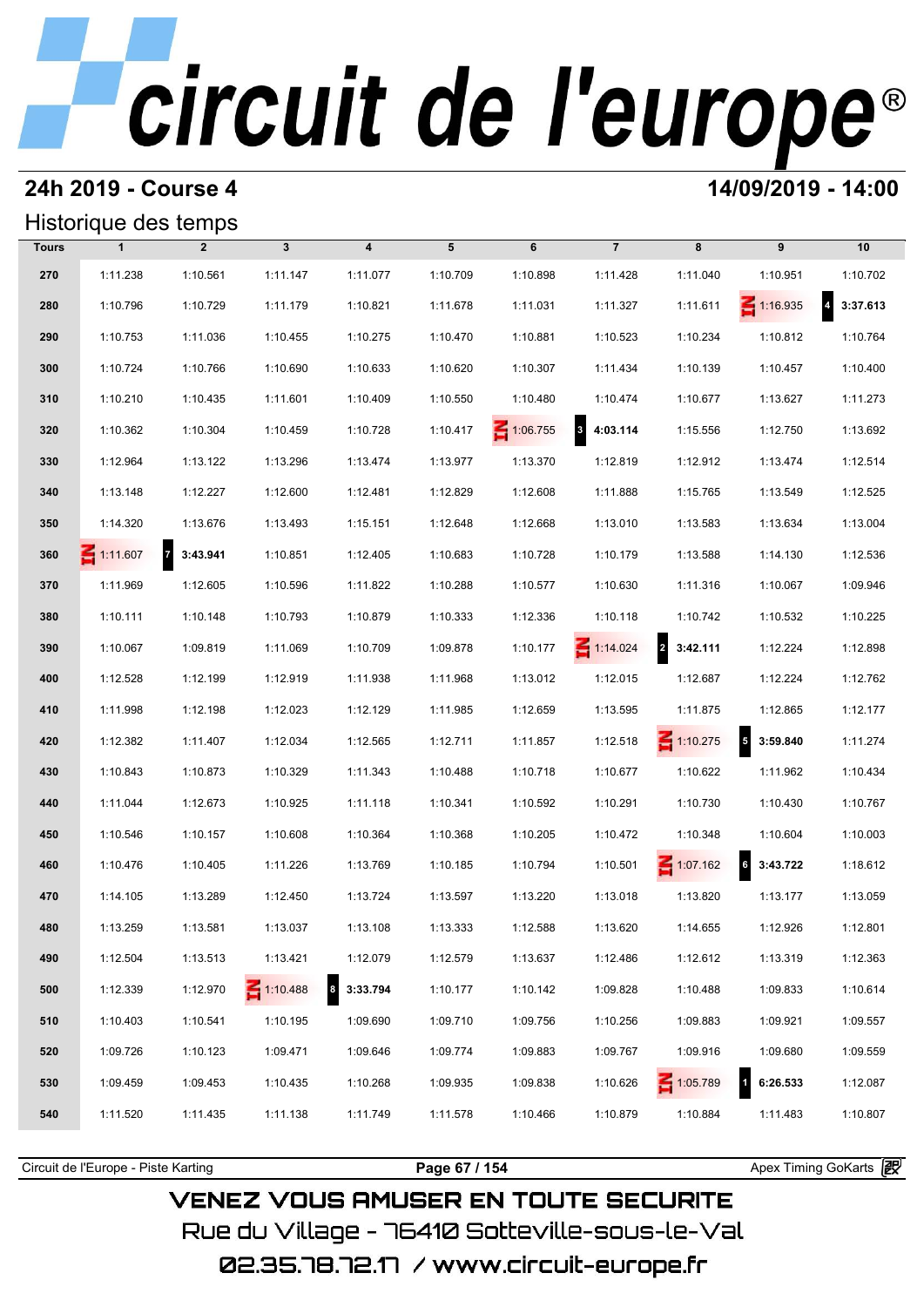## **24h 2019 - Course 4 14/09/2019 - 14:00**

## Historique des temps

|              | Historique des temps                 |                            |              |                         |                 |                          |                |          |                 |                            |
|--------------|--------------------------------------|----------------------------|--------------|-------------------------|-----------------|--------------------------|----------------|----------|-----------------|----------------------------|
| <b>Tours</b> | $\mathbf{1}$                         | $\overline{2}$             | $\mathbf{3}$ | $\overline{\mathbf{4}}$ | 5               | 6                        | $\overline{7}$ | 8        | 9               | 10                         |
| 550          | 1:12.243                             | 1:10.612                   | 1:10.963     | 1:10.875                | 1:10.825        | 1:10.863                 | 1:10.945       | 1:11.829 | 1:12.784        | 1:10.766                   |
| 560          | 1:10.529                             | 1:11.193                   | 1:10.963     | 1:11.002                | 1:11.272        | 1:10.979                 | 1:11.143       | 1:11.081 | 1:11.392        | 1:10.896                   |
| 570          | $\leq 1:10.482$                      | $\overline{4}$<br>3:36.257 | 1:11.037     | 1:10.996                | 1:11.195        | 1:10.690                 | 1:10.224       | 1:11.085 | 1:11.592        | 1:12.948                   |
| 580          | 1:11.214                             | 1:16.229                   | 1:14.811     | 1:12.582                | 1:10.384        | $\leq 1:05.636$          | 3:38.456       | 1:10.994 | 1:11.130        | 1:11.171                   |
| 590          | 1:10.808                             | 1:10.507                   | 1:12.369     | 1:10.550                | 1:10.881        | 1:10.617                 | 1:10.887       | 1:11.156 | 1:10.783        | 1:10.613                   |
| 600          | 1:10.464                             | 1:11.289                   | 1:11.023     | 1:10.655                | 1:06.505        | $\mathbf{3}$<br>3:43.722 | 1:15.334       | 1:16.004 | 1:14.743        | 1:14.247                   |
| 610          | 1:16.317                             | 1:15.419                   | 1:14.518     | 1:13.771                | 1:14.322        | 1:13.534                 | 1:14.079       | 1:13.524 | 1:14.749        | 1:14.329                   |
| 620          | 1:14.587                             | 1:13.932                   | 1:13.569     | 1:13.921                | 1:14.379        | 1:13.582                 | 1:14.441       | 1:14.992 | 1:14.563        | 1:15.233                   |
| 630          | 1:15.428                             | 1:17.295                   | 1:16.553     | 1:16.943                | 1:16.749        | 1:14.453                 | 1:14.897       | 1:15.233 | $\leq 1:12.571$ | $\overline{7}$<br>3:42.720 |
| 640          | 1:10.844                             | 1:13.393                   | 1:14.458     | 1:10.430                | 1:10.573        | 1:10.270                 | 1:10.385       | 1:12.108 | 1:10.128        | 1:11.356                   |
| 650          | 1:11.573                             | 1:11.481                   | 1:10.179     | 1:10.522                | 1:10.422        | 1:10.249                 | 1:10.603       | 1:10.188 | 1:10.346        | 1:10.310                   |
| 660          | 1:10.255                             | 1:10.318                   | 1:10.422     | 1:10.393                | 1:10.175        | 1:10.611                 | 1:10.738       | 1:11.551 | 1:10.250        | 1:09.937                   |
| 670          | 1:10.079                             | 1:11.481                   | 1:13.894     | 1:09.964                | 1:09.595        | 1:10.097                 | 1:13.111       | 1:10.045 | 1:13.808        | $\leq 1:10.344$            |
| 680          | $\overline{2}$<br>3:39.772           | 1:12.161                   | 1:12.470     | 1:12.395                | 1:12.589        | 1:12.696                 | 1:12.736       | 1:12.533 | 1:13.064        | 1:12.515                   |
| 690          | 1:12.350                             | 1:12.260                   | 1:12.190     | 1:12.352                | 1:12.243        | 1:12.649                 | 1:11.913       | 1:12.887 | 1:11.911        | 1:11.767                   |
| 700          | 1:12.654                             | 1:12.201                   | 1:11.834     | 1:11.274                | 1:11.347        | 1:13.047                 | 1:11.513       | 1:12.232 | 1:13.881        | $\leq 1:09.197$            |
| 710          | $\overline{\phantom{a}}$<br>3:39.044 | 1:11.206                   | 1:10.399     | 1:10.457                | 1:10.620        | 1:10.283                 | 1:10.828       | 1:10.178 | 1:11.648        | 1:10.073                   |
| 720          | 1:10.258                             | 1:10.092                   | 1:12.466     | 1:10.361                | 1:09.808        | 1:10.831                 | 1:09.976       | 1:10.069 | 1:09.561        | 1:09.526                   |
| 730          | 1:09.747                             | 1:10.549                   | 1:10.242     | 1:12.683                | 1:11.211        | 1:11.465                 | 1:10.569       | 1:11.212 | 1:10.144        | 1:09.953                   |
| 740          | 1:09.819                             | 1:09.837                   | 1:09.859     | 1:10.144                | 1:09.991        | 1:10.270                 | 1:10.706       | 1:09.918 | 1:06.751        | 6<br>4:04.828              |
| 750          | 1:12.876                             | 1:13.112                   | 1:12.772     | 1:13.299                | 1:12.989        | 1:13.056                 | 1:13.101       | 1:13.396 | 1:13.663        | 1:13.584                   |
| 760          | 1:13.456                             | 1:13.785                   | 1:14.299     | 1:14.048                | 1:14.504        | 1:16.433                 | 1:15.419       | 1:15.565 | 1:14.123        | 1:13.430                   |
| 770          | 1:13.907                             | 1:14.196                   | 1:14.081     | 1:14.998                | 1:15.132        | 1:12.486                 | 1:12.392       | 1:13.163 | 1:13.307        | 1:12.948                   |
| 780          | 1:12.333                             | 1:13.499                   | 1:12.771     | 1:12.574                | $\leq 1:11.889$ | 3:36.572<br>8            | 1:09.772       | 1:09.294 | 1:09.605        | 1:09.851                   |
| 790          | 1:09.512                             | 1:09.372                   | 1:09.612     | 1:09.816                | 1:09.629        | 1:09.536                 | 1:09.461       | 1:09.823 | 1:09.890        | 1:09.375                   |
| 800          | 1:09.428                             | 1:09.291                   | 1:09.379     | 1:09.174                | 1:09.406        | 1:10.076                 | 1:09.172       | 1:09.484 | 1:09.306        | 1:09.209                   |
| 810          | 1:09.469                             | 1:09.810                   | 1:09.553     | 1:09.317                | 1:09.372        | 1:09.274                 | 1:04.817       | 3:37.063 | 1:11.277        | 1:11.045                   |
| 820          | 1:11.021                             | 1:10.877                   | 1:11.618     | 1:11.163                | 1:10.553        | 1:11.112                 | 1:10.743       | 1:11.020 | 1:11.049        | 1:10.646                   |

**VENEZ VOUS AMUSER EN TOUTE SECURITE** Rue du Village – 76410 Sotteville-sous-le-Val 02.35.78.72.17 /www.circuit-europe.fr

Circuit de l'Europe - Piste Karting **Page 68 / 154 Page 68 / 154** Apex Timing GoKarts **in Apex**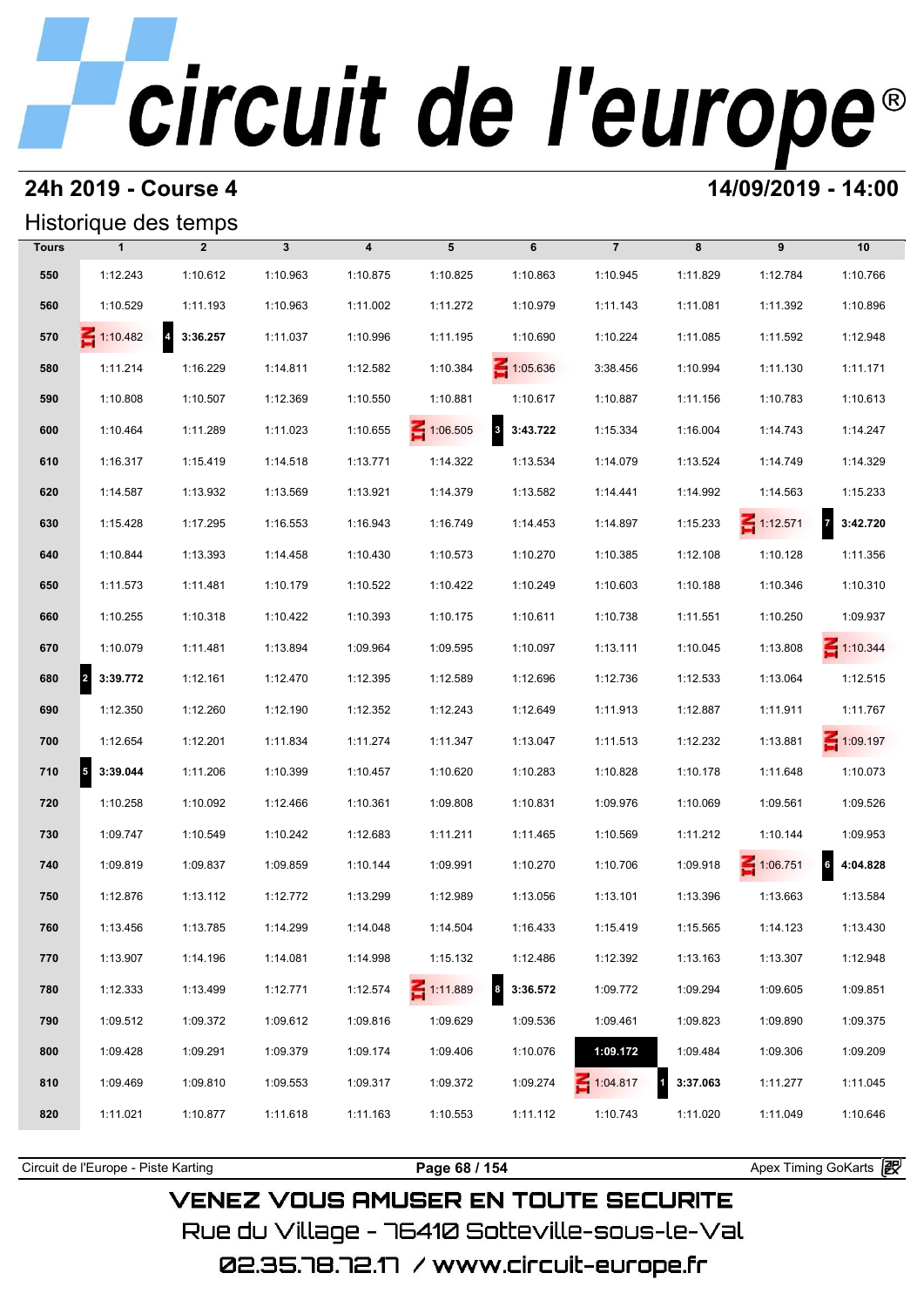## **24h 2019 - Course 4 14/09/2019 - 14:00**

## Historique des temps

| Historique des temps |              |                |                 |                                      |                                     |                 |                          |                 |                            |          |  |
|----------------------|--------------|----------------|-----------------|--------------------------------------|-------------------------------------|-----------------|--------------------------|-----------------|----------------------------|----------|--|
| <b>Tours</b>         | $\mathbf{1}$ | $\overline{2}$ | $\mathbf{3}$    | $\overline{\mathbf{4}}$              | 5                                   | 6               | $\overline{7}$           | 8               | 9                          | 10       |  |
| 830                  | 1:10.997     | 1:11.062       | 1:10.416        | 1:10.661                             | 1:11.230                            | 1:10.927        | 1:11.906                 | 1:13.098        | 1:10.734                   | 1:10.702 |  |
| 840                  | 1:11.063     | 1:11.379       | 1:10.683        | 1:11.076                             | 1:10.588                            | 1:11.293        | 1:10.709                 | 1:10.594        | 1:10.987                   | 1:10.619 |  |
| 850                  | 1:10.524     | 1:10.826       | $\leq 1:07.582$ | $\overline{\phantom{a}}$<br>3:57.850 | 1:10.156                            | 1:10.014        | 1:10.713                 | 1:10.096        | 1:10.227                   | 1:10.092 |  |
| 860                  | 1:10.311     | 1:10.497       | 1:10.199        | 1:10.643                             | 1:11.374                            | 1:12.589        | 1:10.458                 | 1:10.411        | 1:10.052                   | 1:10.531 |  |
| 870                  | 1:10.302     | 1:10.087       | 1:10.046        | 1:11.013                             | 1:10.921                            | 1:09.915        | 1:09.904                 | 1:10.189        | 1:10.506                   | 1:09.825 |  |
| 880                  | 1:09.962     | 1:09.672       | 1:09.925        | 1:10.667                             | 1:10.213                            | 1:10.153        | 1:09.853                 | 1:10.609        | 1:10.975                   | 1:10.152 |  |
| 890                  | 1:10.516     | 1:10.425       | 1:10.217        | $\leq 1:05.442$                      | 8 3:39.608                          | 1:16.478        | 1:12.307                 | 1:12.319        | 1:13.165                   | 1:13.173 |  |
| 900                  | 1:12.240     | 1:12.955       | 1:13.064        | 1:12.045                             | 1:12.837                            | 1:12.566        | 1:11.845                 | 1:13.063        | 1:12.711                   | 1:12.189 |  |
| 910                  | 1:13.001     | 1:16.215       | 1:13.545        | 1:14.517                             | 1:12.675                            | 1:11.834        | 1:12.418                 | 1:12.574        | 1:12.097                   | 1:12.406 |  |
| 920                  | 1:12.847     | 1:12.801       | 1:14.167        | 1:12.232                             | 1:12.661                            | 1:13.598        | 1:12.960                 | $\leq 1:10.331$ | $\overline{z}$<br>3:38.190 | 1:10.754 |  |
| 930                  | 1:10.267     | 1:10.224       | 1:10.112        | 1:09.850                             | 1:11.246                            | 1:10.010        | 1:09.878                 | 1:09.967        | 1:10.105                   | 1:10.034 |  |
| 940                  | 1:10.273     | 1:09.616       | 1:09.480        | 1:10.446                             | 1:09.744                            | 1:09.611        | 1:10.138                 | 1:09.727        | 1:11.325                   | 1:09.766 |  |
| 950                  | 1:10.537     | 1:09.644       | 1:09.586        | 1:09.521                             | 1:10.175                            | 1:10.850        | 1:09.903                 | 1:09.860        | 1:09.821                   | 1:09.750 |  |
| 960                  | 1:09.720     | 1:09.805       | 1:09.949        | $\leq 1:05.003$                      | $\overline{\mathbf{2}}$<br>3:55.195 | 1:11.837        | 1:12.690                 | 1:12.732        | 1:12.528                   | 1:13.450 |  |
| 970                  | 1:12.231     | 1:12.602       | 1:12.091        | 1:12.614                             | 1:12.664                            | 1:12.828        | 1:11.932                 | 1:11.846        | 1:12.019                   | 1:12.437 |  |
| 980                  | 1:13.781     | 1:11.847       | 1:12.720        | 1:13.638                             | 1:11.940                            | 1:12.419        | 1:12.811                 | 1:12.475        | 1:12.768                   | 1:12.406 |  |
| 990                  | 1:13.196     | 1:12.715       | 1:12.507        | 1:12.421                             | 1:12.076                            | 1:12.444        | 1:12.202                 | 1:12.364        | 1:12.151                   | 1:12.416 |  |
| 1000                 | 1:12.175     | 1:12.674       | $\leq 1:08.003$ | $\overline{\phantom{a}}$<br>3:36.346 | 1:12.117                            | 1:12.663        | 1:10.686                 | 1:10.304        | 1:09.992                   | 1:10.515 |  |
| 1010                 | 1:10.534     | 1:11.904       | 1:10.328        | 1:10.487                             | 1:09.980                            | 1:10.016        | 1:10.175                 | 1:10.791        | 1:09.952                   | 1:10.102 |  |
| 1020                 | 1:10.116     | 1:09.967       | 1:09.829        | 1:10.267                             | 1:10.438                            | 1:10.265        | 1:10.086                 | 1:10.664        | 1:10.738                   | 1:10.963 |  |
| 1030                 | 1:10.825     | 1:10.809       | 1:10.688        | 1:11.178                             | 1:10.613                            | 1:11.144        | 1:10.262                 | 1:11.256        | 1:10.455                   | 1:10.399 |  |
| 1040                 | 1:10.680     | 1:10.152       | 1:10.388        | 1:11.592                             | 1:10.265                            | 1:09.902        | 1:10.160                 | 1:06.396        | 8 3:34.993                 | 1:09.863 |  |
| 1050                 | 1:09.751     | 1:09.672       | 1:09.443        | 1:09.602                             | 1:09.767                            | 1:10.033        | 1:09.986                 | 1:09.775        | 1:10.765                   | 1:09.831 |  |
| 1060                 | 1:09.535     | 1:09.584       | 1:10.042        | 1:10.408                             | 1:10.115                            | 1:09.573        | 1:09.686                 | 1:09.639        | 1:09.546                   | 1:09.683 |  |
| 1070                 | 1:10.042     | 1:09.581       | 1:09.585        | 1:09.901                             | 1:10.188                            | 1:09.701        | 1:09.496                 | 1:09.623        | 1:10.769                   | 1:10.987 |  |
| 1080                 | 1:09.597     | 1:10.191       | 1:10.041        | 1:09.863                             | 1:09.921                            | 1:09.791        | 1:10.040                 | 1:09.870        | 1:10.279                   | 1:09.545 |  |
| 1090                 | 1:09.590     | 1:09.770       | 1:10.068        | 1:09.671                             | 1:09.794                            | $\leq 1:06.014$ | $\mathbf{1}$<br>3:35.161 | 1:11.588        | 1:11.398                   | 1:11.321 |  |
| 1100                 | 1:11.061     | 1:11.189       | 1:11.218        | 1:10.795                             | 1:11.089                            | 1:11.235        | 1:10.660                 | 1:11.327        | 1:10.829                   | 1:11.605 |  |
|                      |              |                |                 |                                      |                                     |                 |                          |                 |                            |          |  |

## **VENEZ VOUS AMUSER EN TOUTE SECURITE**

Rue du Village – 76410 Sotteville-sous-le-Val

Circuit de l'Europe - Piste Karting **Page 69 / 154 Page 69 / 154** Apex Timing GoKarts **P**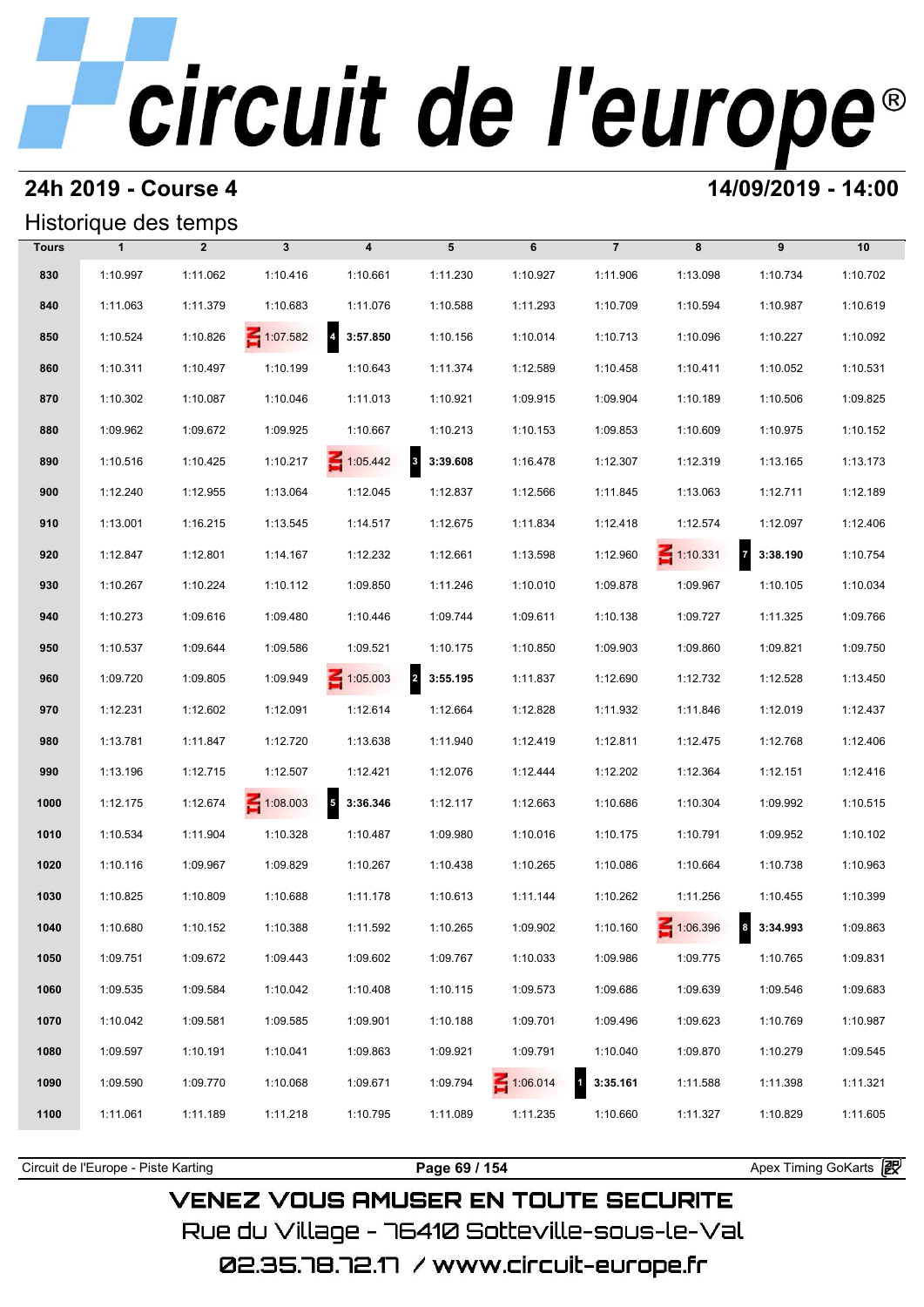# **24h 2019 - Course 4 14/09/2019 - 14:00**

## Historique des temps

| Historique des temps |          |          |          |          |          |          |          |          |          |          |  |
|----------------------|----------|----------|----------|----------|----------|----------|----------|----------|----------|----------|--|
| <b>Tours</b>         |          |          |          | 4        | 5        | 6        |          | 8        | 9        | 10       |  |
| 1110                 | 1:10.828 | 1:11.673 | 1:11.001 | 1:10.583 | 1:10.844 | 1:11.246 | 1:11.100 | 1:11.282 | 1:11.595 | 1:11.234 |  |
| 1120                 | 1:11.235 | 1:12.584 | 1:10.881 | 1:11.597 | 1:11.147 | 1:10.969 | 1:11.331 | 1:10.832 | 1:10.702 | 1:10.802 |  |
| 1130                 | 1:10.879 | 1:11.631 | 1:10.949 | 1:10.866 | 1:10.780 | 1:10.733 | 1:10.603 | 1:10.922 | 1:10.868 | 1:10.697 |  |
| 1140                 | 1:10.641 | 1:10.720 | 1:10.848 |          |          |          |          |          |          |          |  |

| Circuit de l'Europe - Piste Karting | Page 70 / 154                                 | Apex Timing GoKarts 2 |
|-------------------------------------|-----------------------------------------------|-----------------------|
|                                     | <b>VENEZ VOUS AMUSER EN TOUTE SECURITE</b>    |                       |
|                                     | Rue du Village – 76410 Sotteville–sous–le–Val |                       |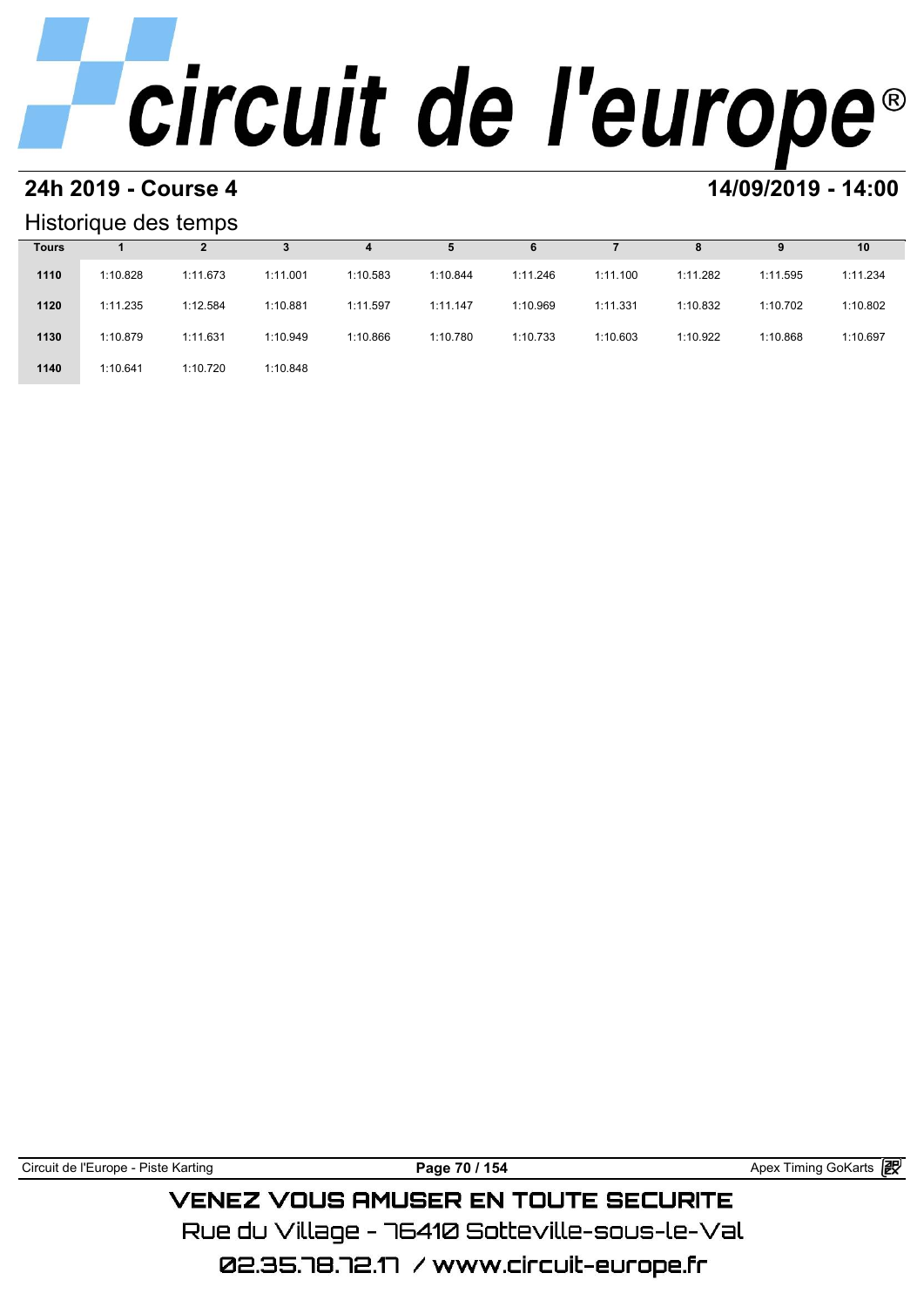### **24h 2019 - Course 4 14/09/2019 - 14:00**

Historique des temps

## **19 - JFC TEAM**

|              | $\mathbf{1}$             | 1 EMILIEN C<br>$\overline{2}$ | <b>2</b> FRANCIS S<br>3 | 8 FREDERIC H<br>4 | 4 FRANCK C<br>5                     | 6        | <b>5 BENJAMIN B</b><br>$\overline{7}$ | <b>G TITOUAN J</b><br>8 | 7 ANTHONY J<br>9 | 8 OLIVIER J<br>10 |
|--------------|--------------------------|-------------------------------|-------------------------|-------------------|-------------------------------------|----------|---------------------------------------|-------------------------|------------------|-------------------|
| <b>Tours</b> |                          |                               |                         |                   |                                     |          |                                       |                         |                  |                   |
|              | $\mathbf{1}$<br>1:17.170 | 1:12.038                      | 1:11.761                | 1:12.006          | 1:12.195                            | 1:11.610 | 1:11.451                              | 1:11.399                | 1:13.338         | 1:12.177          |
| 10           | 1:11.106                 | 1:11.037                      | 1:10.937                | 1:10.946          | 1:10.961                            | 1:11.028 | 1:10.883                              | 1:10.602                | 1:10.714         | 1:10.648          |
| 20           | 1:11.575                 | 1:10.889                      | 1:10.670                | 1:10.406          | 1:10.843                            | 1:10.944 | 1:10.548                              | 1:06.961                | 5<br>3:34.212    | 1:11.542          |
| 30           | 1:11.041                 | 1:10.914                      | 1:11.155                | 1:11.089          | 1:10.919                            | 1:10.961 | 1:10.867                              | 1:11.763                | 1:11.851         | 1:10.659          |
| 40           | 1:11.070                 | 1:10.896                      | 1:10.756                | 1:10.952          | 1:11.480                            | 1:10.786 | 1:06.838                              | 3:37.377                | 1:11.346         | 1:11.203          |
| 50           | 1:10.873                 | 1:10.773                      | 1:11.044                | 1:11.053          | 1:10.694                            | 1:11.447 | 1:10.994                              | 1:10.765                | $\leq 1:05.727$  | 3:53.298          |
| 60           | 1:13.389                 | 1:12.738                      | 1:13.157                | 1:13.316          | 1:12.063                            | 1:12.189 | 1:12.032                              | 1:12.113                | 1:11.825         | 1:12.065          |
| 70           | 1:12.573                 | 1:12.371                      | 1:12.144                | 1:11.910          | 1:12.466                            | 1:11.802 | 1:11.568                              | 1:12.062                | 1:12.386         | 1:12.413          |
| 80           | 1:11.935                 | 1:11.880                      | 1:12.126                | 1:14.168          | 1:12.400                            | 1:11.962 | 1:12.843                              | 1:12.301                | 1:11.974         | 1:12.003          |
| 90           | 1:11.938                 | 1:12.119                      | 1:11.842                | $\leq 1:09.081$   | $\overline{\mathbf{2}}$<br>3:44.533 | 1:13.342 | 1:12.970                              | 1:13.364                | 1:12.900         | 1:13.329          |
| 100          | 1:12.664                 | 1:13.321                      | 1:12.339                | 1:12.471          | 1:13.271                            | 1:12.615 | 1:13.172                              | 1:12.197                | 1:12.261         | 1:12.259          |
| 110          | 1:12.054                 | 1:12.756                      | 1:13.808                | 1:16.838          | 1:13.061                            | 1:13.221 | 1:12.725                              | 1:13.273                | 1:12.682         | 1:12.701          |
| 120          | 1:12.395                 | 1:12.228                      | 1:12.900                | 1:12.667          | 1:12.507                            | 1:12.344 | 1:13.220                              | 1:12.902                | 1:13.474         | $\leq 1:11.424$   |
| 130          | 6<br>3:55.922            | 1:12.437                      | 1:12.724                | 1:12.019          | 1:11.969                            | 1:12.763 | 1:12.405                              | 1:11.924                | 1:12.259         | 1:12.106          |
| 140          | 1:12.254                 | 1:12.056                      | 1:12.019                | 1:12.362          | 1:11.964                            | 1:11.745 | 1:11.824                              | 1:12.565                | 1:12.254         | 1:12.381          |
| 150          | 1:12.095                 | 1:13.130                      | 1:13.162                | 1:11.601          | 1:11.373                            | 1:11.674 | 1:13.310                              | 1:11.874                | 1:12.946         | 1:12.295          |
| 160          | 1:12.882                 | 1:13.521                      | 1:14.795                | 1:13.027          | 1:11.436                            | 1:11.806 | 1:12.152                              | 1:12.863                | 3:44.469         | 1:13.243          |
| 170          | 1:13.958                 | 1:14.553                      | 1:12.664                | 1:14.317          | 1:12.522                            | 1:12.478 | 1:12.872                              | 1:12.900                | 1:12.313         | 1:13.585          |
| 180          | 1:12.912                 | 1:12.082                      | 1:12.002                | 1:13.524          | 1:13.422                            | 1:12.182 | 1:12.808                              | 1:11.825                | 1:11.701         | 1:12.740          |
| 190          | 1:11.704                 | 1:11.874                      | 1:12.431                | 1:13.478          | 1:12.254                            | 1:11.500 | 1:12.300                              | 1:12.009                | 1:12.101         | 1:11.997          |
| 200          | 1:11.690                 | 1:13.427                      | 1:16.354                | 1:13.507          | 1:13.152                            | 1:11.784 | 1:12.331                              | 1:11.702                | 1:07.481         | $8$ 3:36.301      |
| 210          | 1:11.256                 | 1:11.192                      | 1:11.012                | 1:11.394          | 1:10.996                            | 1:11.003 | 1:10.703                              | 1:11.456                | 1:10.612         | 1:10.528          |
|              |                          |                               |                         |                   |                                     |          |                                       |                         |                  |                   |
| 220          | 1:11.345                 | 1:10.767                      | 1:10.677                | 1:11.241          | 1:11.035                            | 1:10.765 | 1:10.367                              | 1:10.738                | 1:10.603         | 1:10.547          |
| 230          | 1:10.745                 | 1:11.206                      | 1:10.347                | 1:11.708          | 1:13.090                            | 1:11.735 | 1:12.118                              | 1:11.797                | 1:10.882         | 1:10.823          |
| 240          | 1:10.751                 | 1:10.620                      | 1:10.555                | 1:10.601          | 1:10.521                            | 1:10.667 | 1:11.844                              | 1:10.602                | $\leq 1:06.806$  | 4:04.201          |
| 250          | 1:15.392                 | 1:14.106                      | 1:14.477                | 1:13.659          | 1:13.803                            | 1:14.416 | 1:14.427                              | 1:16.643                | 1:15.725         | 1:14.855          |
| 260          | 1:14.200                 | 1:16.036                      | 1:15.834                | 1:18.650          | 1:15.468                            | 1:15.798 | 1:14.723                              | 1:14.818                | 1:14.608         | 1:15.223          |

02.35.78.72.17 / www.circuit-europe.fr

Rue du Village – 76410 Sotteville-sous-le-Val

**VENEZ VOUS AMUSER EN TOUTE SECURITE**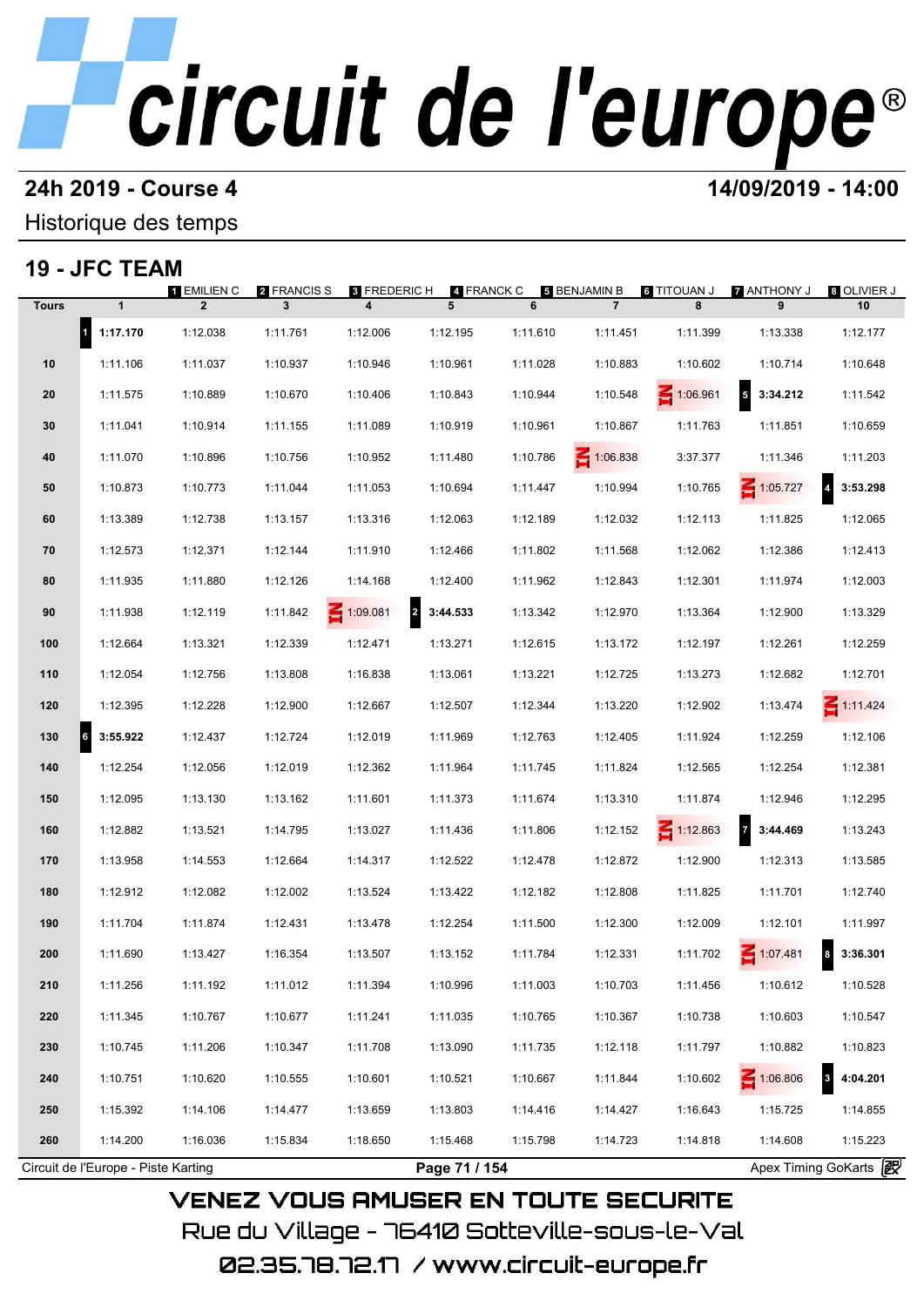## **24h 2019 - Course 4 14/09/2019 - 14:00**

## Historique des temps

|              | Historique des temps |                |          |                 |                                      |                              |                |          |                 |                            |  |  |  |
|--------------|----------------------|----------------|----------|-----------------|--------------------------------------|------------------------------|----------------|----------|-----------------|----------------------------|--|--|--|
| <b>Tours</b> | $\mathbf{1}$         | $\overline{2}$ | 3        | 4               | 5                                    | 6                            | $\overline{7}$ | 8        | 9               | 10                         |  |  |  |
| 270          | 1:13.271             | 1:13.081       | 1:13.938 | $\leq 1:10.973$ | $\mathbf{1}$<br>3:35.605             | 1:11.130                     | 1:10.247       | 1:10.125 | 1:10.392        | 1:10.101                   |  |  |  |
| 280          | 1:10.235             | 1:09.949       | 1:09.882 | 1:09.809        | 1:09.995                             | 1:09.762                     | 1:09.618       | 1:09.714 | 1:10.313        | 1:09.728                   |  |  |  |
| 290          | 1:09.626             | 1:09.647       | 1:09.759 | 1:09.894        | 1:10.108                             | 1:09.566                     | 1:09.840       | 1:09.741 | 1:10.133        | 1:09.691                   |  |  |  |
| 300          | 1:09.686             | 1:09.851       | 1:09.687 | $\leq 1:05.906$ | $\overline{\phantom{a}}$<br>3:38.255 | 1:10.808                     | 1:10.748       | 1:10.672 | 1:10.523        | 1:10.630                   |  |  |  |
| 310          | 1:10.391             | 1:10.805       | 1:10.397 | 1:10.429        | 1:15.443                             | 1:13.724                     | 1:11.147       | 1:10.503 | 1:10.577        | 1:10.662                   |  |  |  |
| 320          | 1:10.386             | 1:10.088       | 1:10.368 | 1:10.275        | 1:10.710                             | 1:10.457                     | 1:10.280       | 1:10.564 | 1:10.329        | 1:10.353                   |  |  |  |
| 330          | 1:10.443             | 1:10.646       | 1:10.581 | 1:10.419        | 1:10.542                             | 1:10.545                     | 1:12.442       | 1:10.863 | 1:10.047        | 1:10.521                   |  |  |  |
| 340          | 1:10.375             | 1:10.280       | 1:10.274 | 1:10.542        | 1:10.273                             | 1:11.795                     | 1:10.265       | 1:10.044 | 1:06.497        | 3:47.687                   |  |  |  |
| 350          | 1:12.264             | 1:12.321       | 1:13.491 | 1:13.363        | 1:12.087                             | 1:11.635                     | 1:12.154       | 1:14.334 | 1:13.036        | 1:12.426                   |  |  |  |
| 360          | 1:12.713             | 1:12.827       | 1:12.281 | 1:11.885        | 1:11.654                             | 1:11.381                     | 1:11.729       | 1:11.466 | 1:11.994        | 1:12.332                   |  |  |  |
| 370          | 1:12.252             | 1:11.731       | 1:11.967 | 1:12.057        | 1:11.932                             | 1:11.502                     | 1:11.705       | 1:11.845 | 1:11.826        | 1:12.851                   |  |  |  |
| 380          | 1:11.432             | 1:11.940       | 1:11.361 | 1:11.240        | 1:11.845                             | 1:11.513                     | 1:11.932       | 1:11.795 | $\leq 1:08.198$ | $\overline{2}$<br>3:40.246 |  |  |  |
| 390          | 1:13.189             | 1:13.485       | 1:11.809 | 1:12.202        | 1:12.821                             | 1:12.326                     | 1:12.719       | 1:12.920 | 1:12.333        | 1:12.326                   |  |  |  |
| 400          | 1:12.267             | 1:12.344       | 1:12.292 | 1:12.382        | 1:12.968                             | 1:13.578                     | 1:12.503       | 1:12.123 | 1:11.908        | 1:11.676                   |  |  |  |
| 410          | 1:12.018             | 1:11.799       | 1:19.710 | 1:14.267        | 1:12.470                             | 1:11.756                     | 1:11.841       | 1:11.634 | 1:12.045        | 1:11.867                   |  |  |  |
| 420          | 1:11.754             | 1:11.629       | 1:12.192 | 1:11.853        | $\leq 1:11.101$                      | 64:01.189                    | 1:12.623       | 1:12.347 | 1:11.846        | 1:12.460                   |  |  |  |
| 430          | 1:11.545             | 1:11.761       | 1:11.648 | 1:10.863        | 1:11.119                             | 1:12.416                     | 1:11.417       | 1:11.345 | 1:11.170        | 1:11.244                   |  |  |  |
| 440          | 1:11.141             | 1:11.181       | 1:11.457 | 1:11.453        | 1:11.289                             | 1:12.874                     | 1:12.282       | 1:11.437 | 1:11.307        | 1:11.571                   |  |  |  |
| 450          | 1:11.279             | 1:11.306       | 1:12.437 | 1:11.297        | 1:11.480                             | 1:11.460                     | 1:11.221       | 1:11.133 | 1:10.998        | 1:11.341                   |  |  |  |
| 460          | 1:12.719             | 1:10.953       | 1:11.303 | 1:12.447        | $\leq 1:10.261$                      | $\overline{7}$<br>3:55.740   | 1:12.451       | 1:12.155 | 1:12.991        | 1:12.687                   |  |  |  |
| 470          | 1:11.827             | 1:11.497       | 1:11.824 | 1:12.003        | 1:11.826                             | 1:12.495                     | 1:11.287       | 1:12.567 | 1:14.361        | 1:14.471                   |  |  |  |
| 480          | 1:15.044             | 1:11.152       | 1:11.425 | 1:11.601        | 1:11.192                             | 1:11.394                     | 1:12.757       | 1:11.772 | 1:11.535        | 1:11.583                   |  |  |  |
| 490          | 1:11.403             | 1:11.480       | 1:11.588 | 1:12.524        | 1:11.320                             | 1:12.640                     | 1:11.647       | 1:11.568 | 1:11.264        | 1:11.417                   |  |  |  |
| 500          | 1:11.089             | 1:11.401       | 1:11.958 | 1:13.036        | $\leq 1:07.724$                      | $\boldsymbol{8}$<br>3:43.111 | 1:11.427       | 1:13.177 | 1:12.060        | 1:11.582                   |  |  |  |
| 510          | 1:11.161             | 1:11.004       | 1:11.123 | 1:11.082        | 1:11.005                             | 1:10.874                     | 1:10.972       | 1:10.643 | 1:11.110        | 1:10.572                   |  |  |  |
| 520          | 1:10.982             | 1:10.689       | 1:10.427 | 1:10.475        | 1:10.597                             | 1:10.714                     | 1:10.961       | 1:10.569 | 1:11.397        | 1:10.960                   |  |  |  |
| 530          | 1:11.448             | 1:11.760       | 1:10.552 | 1:10.815        | 1:10.643                             | 1:10.608                     | 1:10.803       | 1:10.778 | 1:10.773        | 1:10.447                   |  |  |  |
| 540          | 1:11.338             | 1:10.899       | 1:11.018 | 1:10.480        | 1:10.438                             | 1:11.588                     | 1:10.940       | 1:10.743 | 1:11.012        | 1:10.828                   |  |  |  |
|              |                      |                |          |                 |                                      |                              |                |          |                 |                            |  |  |  |

**VENEZ VOUS AMUSER EN TOUTE SECURITE** Rue du Village – 76410 Sotteville-sous-le-Val

02.35.78.72.17 /www.circuit-europe.fr

Circuit de l'Europe - Piste Karting **Page 72 / 154 Page 72 / 154** Apex Timing GoKarts **i**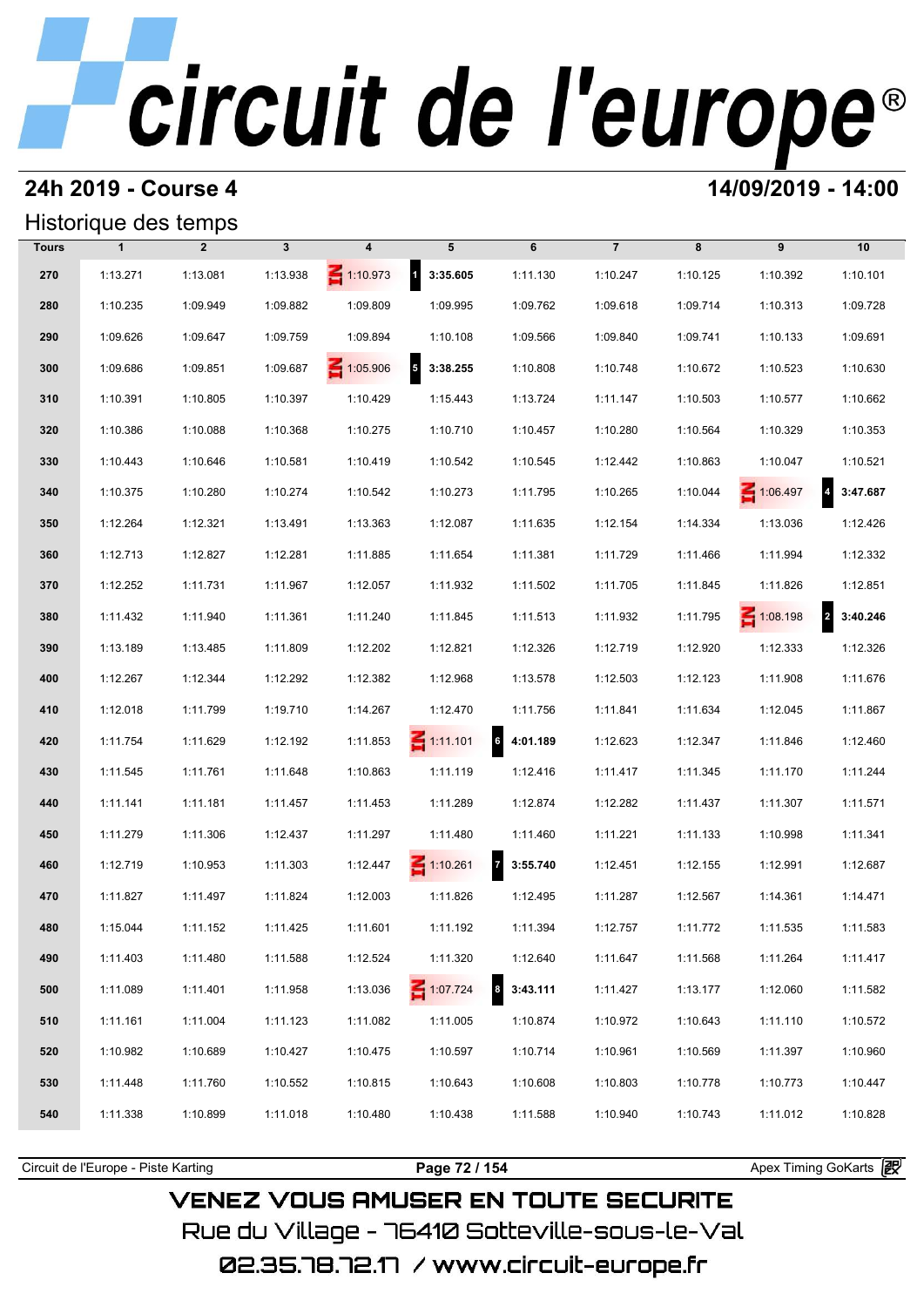## **24h 2019 - Course 4 14/09/2019 - 14:00**

## Historique des temps

|              | Historique des temps |                            |              |                         |                            |                      |                            |                 |                            |          |
|--------------|----------------------|----------------------------|--------------|-------------------------|----------------------------|----------------------|----------------------------|-----------------|----------------------------|----------|
| <b>Tours</b> | $\mathbf{1}$         | $\overline{2}$             | $\mathbf{3}$ | $\overline{\mathbf{4}}$ | 5                          | 6                    | $\overline{7}$             | 8               | 9                          | 10       |
| 550          | 1:11.601             | 1:10.500                   | 1:10.584     | 1:10.676                | 1:10.402                   | 1:10.829             | 1:10.250                   | 1:10.220        | 1:10.602                   | 1:10.254 |
| 560          | 1:10.864             | 1:11.101                   | 1:11.060     | 1:10.845                | 1:10.848                   | 1:11.044             | 1:10.733                   | 1:10.289        | 1:13.507                   | 1:10.879 |
| 570          | 1:08.679             | $\blacksquare$<br>6:25.409 | 1:10.785     | 1:10.574                | 1:11.633                   | 1:09.489             | 1:09.480                   | 1:10.761        | 1:10.168                   | 1:12.706 |
| 580          | 1:15.432             | 1:10.299                   | 1:12.669     | 1:09.625                | 1:09.418                   | 1:09.648             | 1:09.812                   | 1:09.555        | 1:09.507                   | 1:09.334 |
| 590          | 1:09.973             | 1:11.684                   | 1:09.522     | 1:09.360                | 1:11.794                   | 1:10.434             | 1:09.783                   | 1:10.617        | 1:09.331                   | 1:09.540 |
| 600          | 1:10.570             | 1:11.027                   | 1:09.904     | 1:09.510                | 1:09.461                   | 1:09.386             | 1:09.579                   | 1:10.046        | 1:10.631                   | 1:09.281 |
| 610          | 1:10.577             | 1:10.461                   | 1:10.584     | 1:10.357                | 1:10.149                   | 1:10.178             | $\leq 1:06.663$            | $5$ 3:37.118    | 1:10.176                   | 1:10.363 |
| 620          | 1:10.559             | 1:10.361                   | 1:12.560     | 1:11.124                | 1:10.138                   | 1:10.122             | 1:10.246                   | 1:10.322        | 1:10.280                   | 1:10.504 |
| 630          | 1:10.219             | 1:10.791                   | 1:09.802     | 1:10.282                | 1:09.831                   | 1:09.946             | 1:09.892                   | 1:10.688        | 1:10.081                   | 1:09.920 |
| 640          | 1:10.065             | 1:10.353                   | 1:09.763     | 1:09.718                | 1:09.914                   | 1:09.828             | 1:11.326                   | 1:10.943        | 1:09.733                   | 1:09.617 |
| 650          | 1:10.240             | 1:09.714                   | 1:11.086     | 1:10.178                | 1:10.687                   | 1:09.616             | 1:10.234                   | 1:09.960        | 1:11.106                   | 1:09.819 |
| 660          | 1:10.024             | 1:10.140                   | 1:09.991     | 1:09.941                | 1:09.950                   | $\leq 1:08.122$      | $\overline{4}$<br>4:09.691 | 1:12.319        | 1:11.860                   | 1:12.032 |
| 670          | 1:11.762             | 1:12.215                   | 1:11.211     | 1:11.424                | 1:11.354                   | 1:10.957             | 1:11.398                   | 1:10.973        | 1:11.001                   | 1:12.499 |
| 680          | 1:12.262             | 1:11.334                   | 1:11.363     | 1:10.928                | 1:11.304                   | 1:10.766             | 1:11.757                   | 1:11.539        | 1:12.122                   | 1:10.791 |
| 690          | 1:11.986             | 1:11.142                   | 1:14.966     | 1:12.005                | 1:11.102                   | 1:11.094             | 1:11.360                   | 1:11.175        | 1:11.015                   | 1:11.561 |
| 700          | 1:11.166             | 1:11.682                   | 1:11.865     | 1:11.812                | 1:10.729                   | 1:11.167             | 1:11.129                   | 1:11.042        | 1:11.413                   | 1:11.072 |
| 710          | 1:11.030             | 1:10.799                   | 1:11.262     | $\leq 1:06.542$         | $\overline{2}$<br>3:40.346 | 1:11.617             | 1:12.015                   | 1:11.998        | 1:12.020                   | 1:11.472 |
| 720          | 1:11.593             | 1:12.122                   | 1:11.588     | 1:11.228                | 1:11.246                   | 1:11.575             | 1:11.118                   | 1:11.890        | 1:11.758                   | 1:12.357 |
| 730          | 1:11.764             | 1:11.556                   | 1:11.275     | 1:11.358                | 1:11.162                   | 1:11.084             | 1:11.839                   | 1:10.976        | 1:11.747                   | 1:11.111 |
| 740          | 1:11.099             | 1:12.212                   | 1:11.693     | 1:11.948                | 1:11.118                   | 1:11.114             | 1:11.587                   | 1:12.095        | 1:11.736                   | 1:10.964 |
| 750          | 1:12.294             | 1:10.902                   | 1:11.854     | 1:10.723                | 1:09.374                   | $6 \mid$<br>3:48.489 | 1:11.798                   | 1:11.547        | 1:11.162                   | 1:10.734 |
| 760          | 1:10.705             | 1:10.997                   | 1:12.374     | 1:11.895                | 1:11.320                   | 1:11.713             | 1:11.205                   | 1:11.467        | 1:11.598                   | 1:13.614 |
| 770          | 1:11.784             | 1:10.944                   | 1:10.890     | 1:13.568                | 1:11.870                   | 1:10.823             | 1:11.258                   | 1:12.193        | 1:11.686                   | 1:07.670 |
| 780          | 2:52.482             | 1:11.487                   | 1:11.723     | 1:11.854                | 1:11.603                   | 1:11.672             | 1:11.173                   | 1:11.561        | 1:10.970                   | 1:10.681 |
| 790          | 1:12.409             | 1:10.783                   | 1:11.464     | 1:10.777                | 1:10.780                   | 1:10.769             | 1:11.524                   | 1:11.163        | 1:11.911                   | 1:10.879 |
| 800          | 1:11.743             | 1:11.297                   | 1:10.707     | 1:12.768                | 1:12.183                   | 1:10.912             | 1:10.766                   | $\leq 1:08.645$ | $\overline{7}$<br>3:43.699 | 1:12.023 |
| 810          | 1:12.022             | 1:11.571                   | 1:11.263     | 1:11.336                | 1:13.494                   | 1:13.317             | 1:12.629                   | 1:13.618        | 1:12.321                   | 1:12.604 |
| 820          | 1:10.587             | 1:13.438                   | 1:11.515     | 1:11.227                | 1:11.468                   | 1:11.168             | 1:10.593                   | 1:10.940        | 1:11.145                   | 1:11.605 |
|              |                      |                            |              |                         |                            |                      |                            |                 |                            |          |

**VENEZ VOUS AMUSER EN TOUTE SECURITE** Rue du Village – 76410 Sotteville-sous-le-Val

02.35.78.72.17 /www.circuit-europe.fr

Circuit de l'Europe - Piste Karting **Page 73 / 154 Page 73 / 154** Apex Timing GoKarts **in**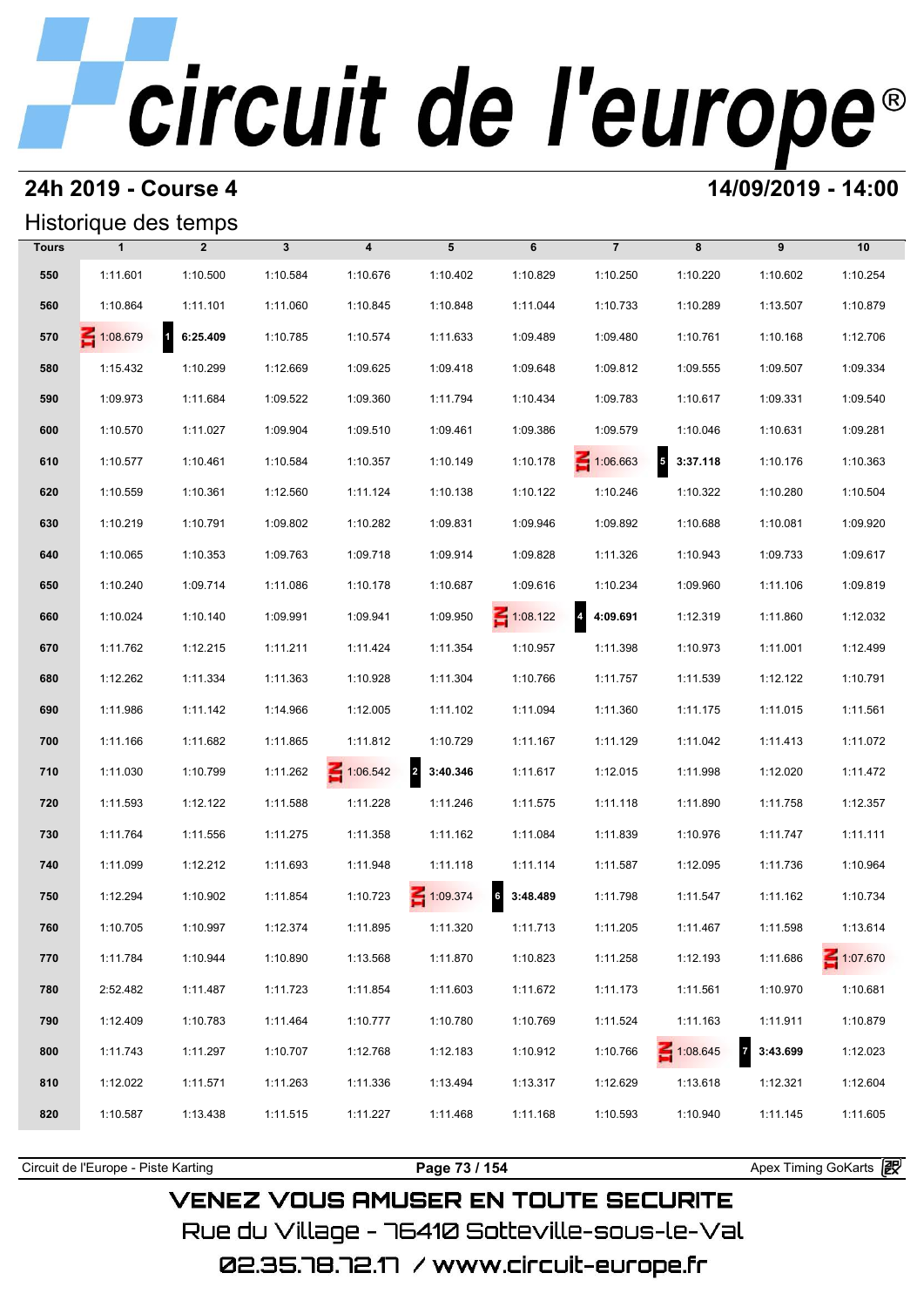## **24h 2019 - Course 4 14/09/2019 - 14:00**

## Historique des temps

|              | Historique des temps |                |                 |                            |                 |                            |                |                 |                                     |                 |
|--------------|----------------------|----------------|-----------------|----------------------------|-----------------|----------------------------|----------------|-----------------|-------------------------------------|-----------------|
| <b>Tours</b> | $\mathbf{1}$         | $\overline{2}$ | $\mathbf{3}$    | $\overline{\mathbf{4}}$    | 5               | 6                          | $\overline{7}$ | 8               | 9                                   | 10              |
| 830          | 1:10.648             | 1:10.886       | 1:10.933        | 1:11.266                   | 1:10.996        | 1:10.469                   | 1:10.986       | 1:11.574        | 1:11.060                            | 1:10.757        |
| 840          | 1:11.367             | 1:10.549       | 1:10.931        | 1:10.811                   | 1:10.823        | 1:10.972                   | 1:10.688       | 1:10.731        | 1:10.561                            | 1:10.223        |
| 850          | 1:10.861             | 1:10.712       | 1:10.813        | 1:10.883                   | 1:10.550        | 1:12.188                   | 1:11.981       | $\leq 1:07.530$ | $\overline{\mathbf{8}}$<br>3:38.543 | 1:10.630        |
| 860          | 1:10.620             | 1:10.070       | 1:10.664        | 1:10.205                   | 1:10.265        | 1:09.745                   | 1:10.859       | 1:10.224        | 1:10.064                            | 1:11.009        |
| 870          | 1:13.784             | 1:13.963       | 1:10.011        | 1:10.727                   | 1:10.435        | 1:10.364                   | 1:10.203       | 1:09.904        | 1:10.081                            | 1:09.632        |
| 880          | 1:10.038             | 1:10.592       | 1:09.774        | 1:10.145                   | 1:10.211        | 1:10.157                   | 1:10.223       | 1:09.831        | 1:10.329                            | 1:10.274        |
| 890          | 1:10.272             | 1:09.839       | 1:10.144        | 1:09.740                   | 1:10.057        | 1:09.630                   | 1:10.512       | 1:09.885        | 1:09.631                            | 1:09.834        |
| 900          | 1:10.452             | 1:09.902       | 1:09.993        | 1:11.666                   | 1:10.510        | 1:10.181                   | 1:10.394       | 1:06.564        | $\overline{1}$<br>3:35.906          | 1:10.082        |
| 910          | 1:09.663             | 1:09.901       | 1:09.671        | 1:09.884                   | 1:10.471        | 1:10.483                   | 1:10.239       | 1:09.281        | 1:09.400                            | 1:09.510        |
| 920          | 1:09.800             | 1:09.388       | 1:09.352        | 1:09.707                   | 1:10.047        | 1:09.589                   | 1:09.298       | 1:09.488        | 1:10.065                            | 1:09.996        |
| 930          | 1:09.871             | 1:09.394       | 1:09.497        | 1:09.626                   | 1:09.407        | 1:09.225                   | 1:09.689       | 1:09.644        | 1:09.539                            | 1:09.940        |
| 940          | 1:09.342             | 1:09.217       | 1:09.352        | 1:09.504                   | 1:09.521        | 1:09.522                   | 1:09.563       | 1:09.550        | 1:09.395                            | 1:09.563        |
| 950          | 1:09.521             | 1:10.413       | 1:09.348        | 1:10.352                   | 1:09.491        | $\leq 1:06.068$            | $5$ 3:34.272   | 1:10.371        | 1:10.599                            | 1:10.309        |
| 960          | 1:10.368             | 1:10.243       | 1:10.050        | 1:10.162                   | 1:09.930        | 1:09.750                   | 1:09.706       | 1:10.381        | 1:10.235                            | 1:10.033        |
| 970          | 1:10.086             | 1:10.083       | 1:10.172        | 1:10.254                   | 1:10.000        | 1:10.682                   | 1:10.091       | 1:10.738        | 1:09.871                            | 1:10.053        |
| 980          | 1:10.801             | 1:10.020       | 1:09.827        | 1:10.098                   | 1:09.954        | 1:10.003                   | 1:10.516       | 1:09.797        | 1:10.002                            | 1:10.168        |
| 990          | 1:10.161             | 1:10.426       | 1:09.936        | 1:09.863                   | 1:09.969        | 1:10.105                   | 1:09.926       | 1:09.656        | 1:10.459                            | 1:09.963        |
| 1000         | 1:10.257             | 1:09.992       | 1:10.442        | 1:10.050                   | $\leq 1:13.987$ | $\overline{a}$<br>3:38.884 | 1:11.995       | 1:11.564        | 1:18.404                            | 1:11.560        |
| 1010         | 1:11.792             | 1:11.873       | 1:11.613        | 1:11.357                   | 1:11.452        | 1:11.172                   | 1:11.801       | 1:11.684        | 1:11.328                            | 1:11.416        |
| 1020         | 1:11.480             | 1:11.628       | 1:12.990        | 1:11.649                   | 1:11.937        | 1:11.470                   | 1:11.742       | 1:10.956        | 1:10.978                            | 1:11.153        |
| 1030         | 1:10.858             | 1:11.314       | 1:11.081        | 1:11.424                   | 1:12.364        | 1:11.347                   | 1:11.947       | 1:12.310        | 1:12.996                            | 1:11.917        |
| 1040         | 1:11.510             | 1:11.606       | 1:11.262        | 1:14.175                   | 1:12.544        | 1:11.738                   | 1:11.292       | 1:11.348        | 1:11.584                            | 1:10.950        |
| 1050         | 1:11.243             | 1:11.462       | $\leq 1:05.025$ | $\overline{a}$<br>4:02.595 | 1:11.847        | 1:12.157                   | 1:11.659       | 1:11.909        | 1:12.098                            | 1:11.856        |
| 1060         | 1:11.648             | 1:12.102       | 1:12.682        | 1:12.085                   | 1:13.477        | 1:12.512                   | 1:12.178       | 1:11.341        | 1:11.839                            | 1:11.708        |
| 1070         | 1:11.709             | 1:12.205       | 1:12.341        | 1:11.796                   | 1:11.524        | 1:11.471                   | 1:11.792       | 1:11.720        | 1:11.729                            | $\leq 1:08.592$ |
| 1080         | 3:38.341<br>8        | 1:10.673       | 1:10.541        | 1:10.793                   | 1:11.271        | 1:11.162                   | 1:11.643       | 1:10.228        | 1:10.780                            | 1:10.825        |
| 1090         | 1:10.282             | 1:10.164       | 1:10.089        | 1:10.446                   | 1:10.666        | 1:10.570                   | 1:10.437       | 1:10.227        | 1:10.480                            | 1:10.659        |
| 1100         | 1:10.463             | 1:10.576       | 1:11.903        | 1:10.681                   | 1:10.288        | $\leq 1:05.524$            | 3:36.758       | 1:10.417        | 1:10.775                            | 1:10.413        |
|              |                      |                |                 |                            |                 |                            |                |                 |                                     |                 |

**VENEZ VOUS AMUSER EN TOUTE SECURITE** Rue du Village – 76410 Sotteville-sous-le-Val

Circuit de l'Europe - Piste Karting **Page 74 / 154 Page 74 / 154** Apex Timing GoKarts **in**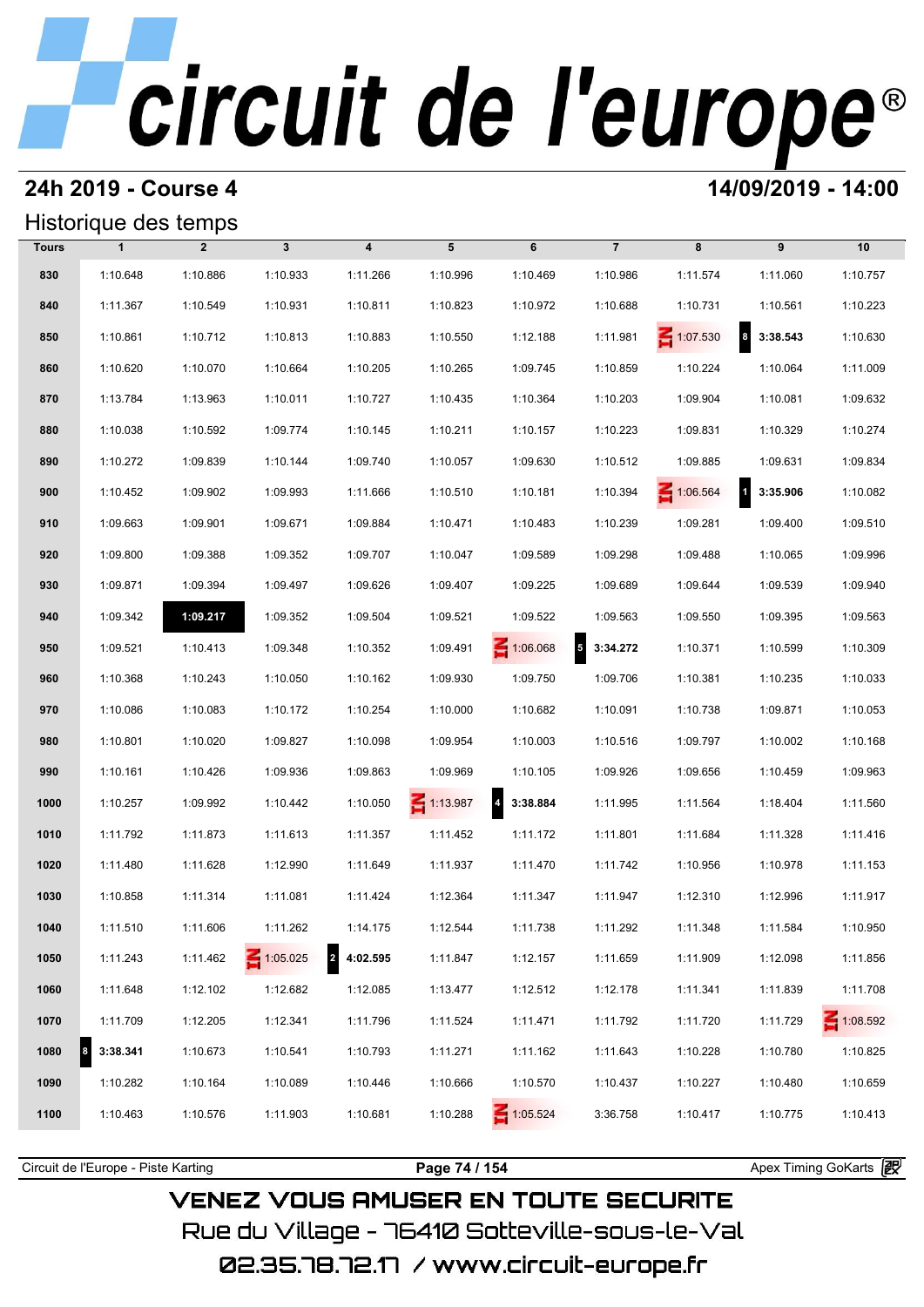### **24h 2019 - Course 4 14/09/2019 - 14:00**

### Historique des temps

|              | Historique des temps |          |          |          |             |                      |          |          |          |          |
|--------------|----------------------|----------|----------|----------|-------------|----------------------|----------|----------|----------|----------|
| <b>Tours</b> |                      |          |          | 4        | 5           | 6                    |          | 8        | 9        | 10       |
| 1110         | 1:10.655             | 1:10.634 | 1:10.549 | 1:10.452 | 1:11.105    | 1:10.735             | 1:10.738 | 1:11.322 | 1:10.440 | 1:10.210 |
| 1120         | 1:10.558             | 1:10.493 | 1:11.155 | 1:11.075 | $-1:07.388$ | 3:44.508<br><b>G</b> | 1:12.278 | 1:11.725 | 1:11.634 | 1:11.341 |
| 1130         | 1:12.638             | 1:11.224 | 1:12.800 | 1:11.644 | 1:11.258    | 1:12.329             | 1:11.824 | 1:11.082 | 1:11.348 | 1:11.157 |
| 1140         | 1:11.179             | 1:10.653 | 1:11.039 | 1:11.029 | 1:11.041    | 1:11.703             | 1:11.898 |          |          |          |

Circuit de l'Europe - Piste Karting **Page 75 / 154 Page 75 / 154** Apex Timing GoKarts **in VENEZ VOUS AMUSER EN TOUTE SECURITE** 

Rue du Village – 76410 Sotteville-sous-le-Val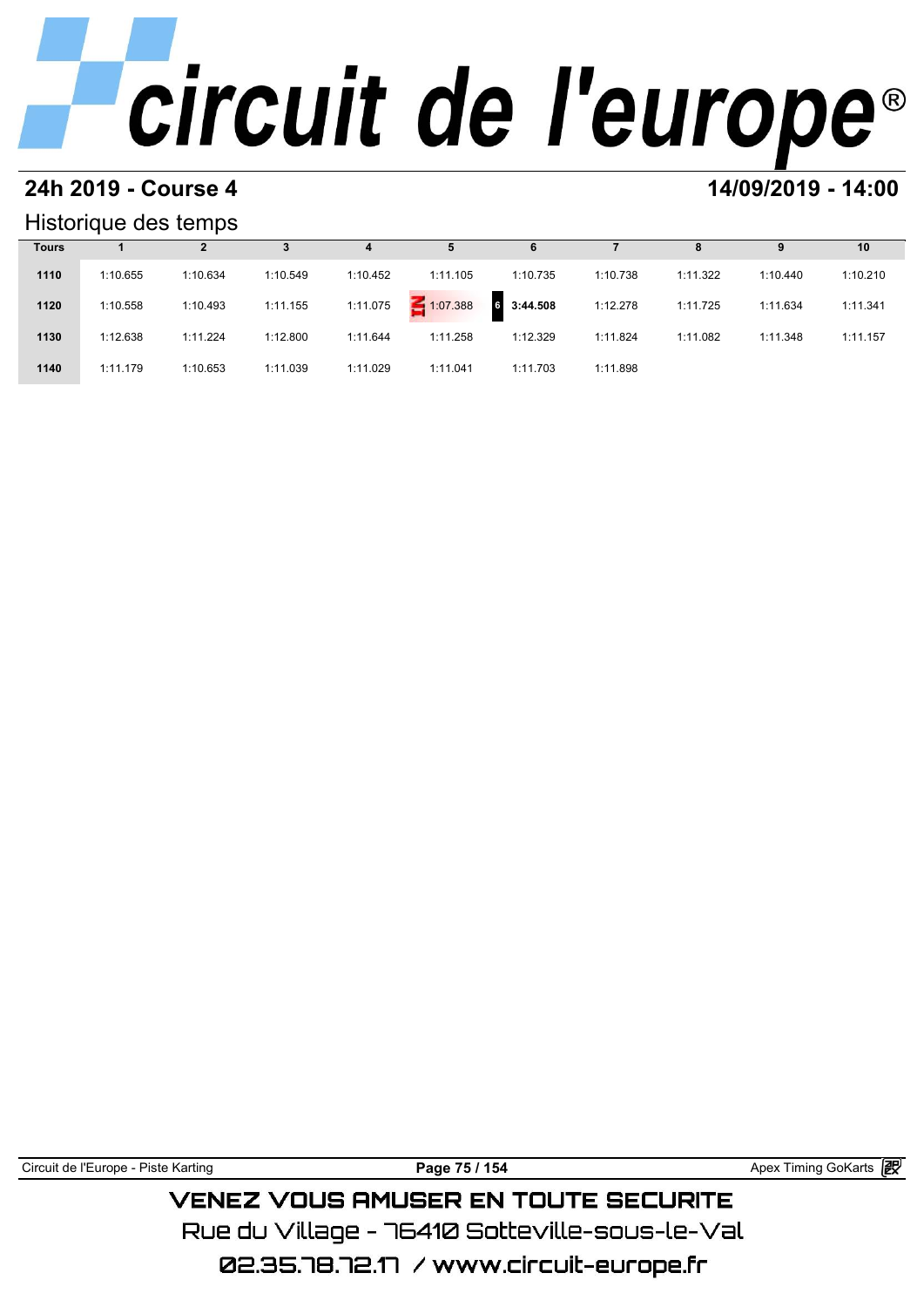### **24h 2019 - Course 4 14/09/2019 - 14:00**

## Historique des temps

## **32 - SATANAS**

|              |                                     |                 |          |                         | <b>1 THEO B</b> | 2 MATHIAS K   | <b>3 MIKAEL B</b> | 4 FABRICE L   | 5 ROMAIN T            | <b>6 AYMERIC T</b>                  |
|--------------|-------------------------------------|-----------------|----------|-------------------------|-----------------|---------------|-------------------|---------------|-----------------------|-------------------------------------|
| <b>Tours</b> | $\mathbf{1}$                        | $\overline{2}$  | 3        | $\overline{\mathbf{4}}$ | 5               | 6             | $\overline{7}$    | 8             | 9                     | 10                                  |
|              | 2 1:16.458                          | 1:13.357        | 1:11.735 | 1:11.582                | 1:12.582        | 1:11.324      | 1:10.582          | 1:10.593      | 1:10.431              | 1:10.459                            |
| 10           | 1:10.600                            | 1:10.323        | 1:10.218 | 1:10.004                | 1:10.496        | 1:10.534      | 1:10.529          | 1:10.636      | 1:10.619              | 1:10.272                            |
| 20           | 1:10.585                            | 1:10.340        | 1:10.034 | 1:10.494                | 1:10.077        | 1:10.164      | 1:10.195          | 1:10.340      | 1:10.245              | 1:10.859                            |
| 30           | 1:11.036                            | 1:10.298        | 1:10.385 | 1:10.552                | 1:10.535        | 1:10.354      | 1:10.557          | 1:11.180      | 1:10.696              | 1:11.051                            |
| 40           | 1:10.568                            | 1:10.740        | 1:10.637 | 1:10.330                | 1:10.541        | 1:10.894      | 1:10.180          | 1:10.876      | 1:11.332              | 1:09.786                            |
| 50<br>3      | 3:42.933                            | 1:11.000        | 1:10.783 | 1:10.634                | 1:11.703        | 1:10.966      | 1:11.139          | 1:12.114      | 1:10.894              | 1:11.083                            |
| 60           | 1:10.601                            | 1:10.593        | 1:11.775 | 1:10.589                | 1:10.466        | 1:11.360      | 1:11.075          | 1:10.697      | 1:11.018              | 1:10.510                            |
| 70           | 1:10.688                            | 1:10.930        | 1:10.829 | 1:10.725                | 1:10.619        | 1:10.843      | 1:10.515          | 1:10.859      | 1:10.843              | 1:10.701                            |
| 80           | 1:10.664                            | 1:10.999        | 1:10.715 | 1:10.756                | 1:10.755        | 1:10.891      | 1:10.680          | 1:10.892      | 1:10.638              | 1:10.700                            |
| 90           | 1:10.950                            | 1:10.657        | 1:10.852 | 1:10.678                | 1:10.318        | 1:10.676      | 1:10.539          | 1:11.169      | $\leq 1:08.166$       | $\overline{\mathbf{4}}$<br>4:29.525 |
| 100          | 1:12.686                            | 1:12.193        | 1:11.879 | 1:12.383                | 1:11.969        | 1:12.174      | 1:11.916          | 1:12.178      | 1:12.556              | 1:12.086                            |
| 110          | 1:12.273                            | 1:12.114        | 1:11.661 | 1:12.009                | 1:11.681        | 1:11.575      | 1:12.428          | 1:11.679      | 1:11.925              | 1:12.810                            |
| 120          | 1:11.910                            | 1:11.590        | 1:11.857 | 1:12.670                | 1:12.262        | 1:11.538      | 1:11.402          | 1:11.095      | 1:11.829              | 1:13.398                            |
| 130          | 1:12.664                            | 1:13.024        | 1:10.835 | 1:12.669                | 1:10.933        | 1:11.471      | 1:11.240          | 1:12.135      | 1:11.258              | 1:11.778                            |
| 140          | 1:10.746                            | 1:12.467        | 1:11.733 | 1:10.997                | 1:11.556        | 1:11.095      | $\leq 1:13.577$   | 5<br>3:47.776 | 1:12.734              | 1:14.109                            |
| 150          | 1:12.612                            | 1:12.795        | 1:12.670 | 1:13.072                | 1:13.014        | 1:12.290      | 1:17.216          | 1:17.183      | 1:15.005              | 1:14.671                            |
| 160          | 1:13.667                            | 1:13.638        | 1:15.180 | 1:14.950                | 1:13.160        | 1:13.308      | 1:13.198          | 1:12.751      | 1:12.889              | 1:13.711                            |
| 170          | 1:12.838                            | 1:13.502        | 1:13.522 | 1:12.931                | 1:13.928        | 1:13.580      | 1:15.522          | 1:13.648      | 1:12.970              | 1:12.916                            |
| 180          | 1:13.231                            | 1:12.640        | 1:12.854 | 1:12.318                | 1:13.086        | 1:13.013      | 1:13.886          | 1:13.319      | 1:13.039              | 1:12.610                            |
| 190          | 1:12.559                            | 1:13.015        | 1:12.869 | $\leq 1:13.179$         | 3:50.925<br>6   | 1:11.540      | 1:11.610          | 1:11.537      | 1:10.712              | 1:10.960                            |
| 200          | 1:11.471                            | 1:11.106        | 1:10.834 | 1:10.990                | 1:11.464        | 1:10.829      | 1:10.635          | 1:12.734      | 1:11.587              | 1:12.335                            |
| 210          | 1:12.308                            | 1:11.246        | 1:10.787 | 1:10.640                | 1:11.112        | 1:11.182      | 1:10.867          | 1:10.841      | 1:11.159              | 1:10.999                            |
| 220          | 1:12.156                            | 1:10.632        | 1:10.899 | 1:10.558                | 1:10.929        | 1:11.204      | 1:11.698          | 1:10.739      | 1:11.215              | 1:10.615                            |
| 230          | 1:12.409                            | 1:10.733        | 1:10.807 | 1:10.744                | 1:10.887        | 1:11.200      | 1:10.476          | 1:10.887      | 1:10.624              | 1:10.814                            |
| 240          | 1:10.775                            | $\leq 1:05.885$ | 3:41.640 | 1:10.958                | 1:10.852        | 1:10.649      | 1:11.132          | 1:10.907      | 1:10.671              | 1:10.899                            |
| 250          | 1:10.820                            | 1:11.010        | 1:11.151 | 1:11.208                | 1:11.795        | 1:10.538      | 1:10.711          | 1:10.483      | 1:10.522              | 1:10.505                            |
| 260          | 1:10.587                            | 1:10.659        | 1:11.270 | 1:10.595                | 1:10.748        | 1:10.937      | 1:10.446          | 1:10.357      | 1:10.456              | 1:11.935                            |
|              | Circuit de l'Europe - Piste Karting |                 |          |                         |                 | Page 76 / 154 |                   |               | Apex Timing GoKarts 2 |                                     |

02.35.78.72.17 / www.circuit-europe.fr

Rue du Village – 76410 Sotteville-sous-le-Val

**VENEZ VOUS AMUSER EN TOUTE SECURITE**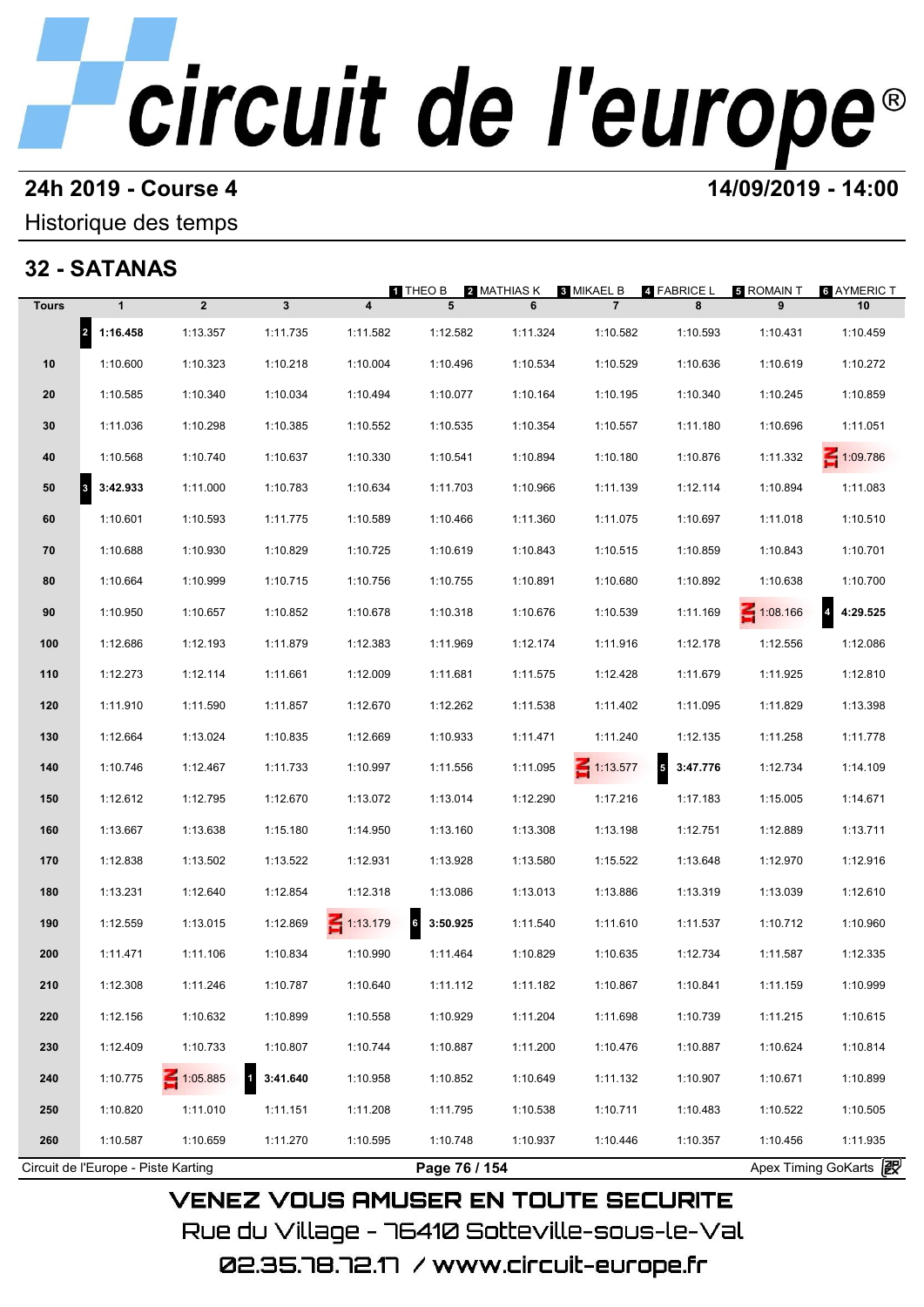## **24h 2019 - Course 4 14/09/2019 - 14:00**

## Historique des temps

|              |                 | Historique des temps                |              |                         |                            |                            |                          |                          |          |          |
|--------------|-----------------|-------------------------------------|--------------|-------------------------|----------------------------|----------------------------|--------------------------|--------------------------|----------|----------|
| <b>Tours</b> | $\mathbf{1}$    | $\overline{2}$                      | $\mathbf{3}$ | $\overline{\mathbf{4}}$ | 5                          | 6                          | $\overline{7}$           | 8                        | 9        | 10       |
| 270          | 1:11.035        | 1:10.837                            | 1:10.814     | 1:10.721                | 1:10.458                   | 1:10.654                   | 1:10.959                 | 1:10.694                 | 1:10.457 | 1:10.757 |
| 280          | 1:10.412        | 1:10.414                            | 1:09.992     | 1:10.560                | 1:11.260                   | 1:10.727                   | 1:10.081                 | 1:11.382                 | 1:10.149 | 1:11.317 |
| 290          | $\leq 1:15.924$ | $\overline{\mathbf{3}}$<br>4:19.315 | 1:10.661     | 1:10.552                | 1:11.056                   | 1:11.039                   | 1:10.641                 | 1:10.797                 | 1:10.632 | 1:10.696 |
| 300          | 1:10.482        | 1:10.637                            | 1:10.634     | 1:10.567                | 1:10.815                   | 1:10.618                   | 1:10.986                 | 1:10.669                 | 1:10.757 | 1:10.615 |
| 310          | 1:10.990        | 1:10.353                            | 1:10.911     | 1:10.590                | 1:10.693                   | 1:10.690                   | 1:11.042                 | 1:11.320                 | 1:11.241 | 1:10.605 |
| 320          | 1:10.742        | $\leq 1:10.145$                     | 2 3:50.701   | 1:11.630                | 1:12.494                   | 1:11.076                   | 1:11.298                 | 1:11.095                 | 1:11.258 | 1:11.165 |
| 330          | 1:10.938        | 1:11.759                            | 1:10.994     | 1:11.353                | 1:11.422                   | 1:10.918                   | 1:11.448                 | 1:10.812                 | 1:11.115 | 1:11.191 |
| 340          | 1:13.177        | 1:13.628                            | 1:10.823     | 1:10.637                | 1:10.271                   | 1:11.860                   | 1:12.702                 | 1:10.491                 | 1:10.820 | 1:11.249 |
| 350          | 1:10.546        | 1:11.055                            | 1:10.565     | $\leq 1:07.063$         | 3:46.535<br>$\overline{4}$ | 1:12.933                   | 1:12.844                 | 1:13.202                 | 1:12.507 | 1:11.958 |
| 360          | 1:12.792        | 1:11.741                            | 1:11.501     | 1:12.162                | 1:13.094                   | 1:13.827                   | 1:12.405                 | 1:13.687                 | 1:12.773 | 1:16.449 |
| 370          | 1:13.823        | 1:14.307                            | 1:13.723     | 1:12.570                | 1:12.597                   | 1:13.050                   | 1:12.470                 | 1:12.618                 | 1:11.633 | 1:11.539 |
| 380          | 1:11.650        | 1:11.525                            | 1:11.922     | $\leq 1:08.290$         | $\overline{5}$<br>4:17.984 | 1:16.262                   | 1:16.702                 | 1:15.881                 | 1:16.197 | 1:14.109 |
| 390          | 1:15.124        | 1:13.559                            | 1:14.332     | 1:13.986                | 1:14.010                   | 1:13.948                   | 1:13.663                 | 1:13.392                 | 1:14.752 | 1:13.383 |
| 400          | 1:14.167        | 1:13.560                            | 1:12.999     | 1:14.117                | 1:13.156                   | 1:12.732                   | 1:12.804                 | 1:14.589                 | 1:14.998 | 1:13.674 |
| 410          | 1:14.072        | 1:13.695                            | 1:13.950     | $\leq 1:09.281$         | 6<br>3:43.458              | 1:11.845                   | 1:14.974                 | 1:11.355                 | 1:10.888 | 1:12.000 |
| 420          | 1:11.359        | 1:11.713                            | 1:11.961     | 1:12.196                | 1:11.585                   | 1:12.128                   | 1:10.918                 | 1:11.304                 | 1:11.543 | 1:11.235 |
| 430          | 1:11.305        | 1:10.652                            | 1:12.353     | 1:11.786                | 1:11.907                   | 1:11.028                   | 1:11.336                 | 1:11.221                 | 1:11.036 | 1:11.477 |
| 440          | 1:10.947        | 1:10.867                            | 1:10.821     | 1:10.885                | 1:10.830                   | 1:06.719                   | $\mathbf{1}$<br>3:47.602 | 1:11.653                 | 1:11.350 | 1:11.359 |
| 450          | 1:11.611        | 1:11.626                            | 1:10.750     | 1:10.561                | 1:10.678                   | 1:11.299                   | 1:11.243                 | 1:10.869                 | 1:10.844 | 1:10.420 |
| 460          | 1:11.098        | 1:10.501                            | 1:10.540     | 1:10.749                | 1:11.268                   | 1:11.668                   | 1:10.349                 | 1:10.536                 | 1:10.648 | 1:10.758 |
| 470          | 1:10.497        | 1:12.033                            | 1:10.832     | 1:11.043                | 1:10.651                   | 1:10.570                   | 1:09.320                 | $\mathbf{3}$<br>4:25.114 | 1:11.353 | 1:11.261 |
| 480          | 1:11.160        | 1:11.326                            | 1:11.408     | 1:10.985                | 1:12.940                   | 1:11.132                   | 1:11.275                 | 1:11.251                 | 1:11.445 | 1:11.883 |
| 490          | 1:10.868        | 1:11.334                            | 1:11.484     | 1:11.075                | 1:11.263                   | 1:11.243                   | 1:11.887                 | 1:10.825                 | 1:11.336 | 1:11.294 |
| 500          | 1:11.180        | 1:11.053                            | 1:11.669     | 1:11.095                | 1:10.991                   | 1:11.052                   | 1:11.683                 | 1:11.036                 | 1:11.383 | 1:11.217 |
| 510          | 1:11.198        | 1:10.850                            | 1:12.094     | 1:11.155                | 1:11.597                   | 1:10.480                   | 1:10.953                 | 1:11.209                 | 1:10.878 | 1:10.910 |
| 520          | 1:11.514        | 1:11.089                            | 1:11.294     | 1:11.915                | $\leq 1:13.367$            | $\overline{2}$<br>3:40.180 | 1:10.727                 | 1:11.056                 | 1:11.060 | 1:11.487 |
| 530          | 1:11.008        | 1:11.408                            | 1:11.175     | 1:10.768                | 1:11.720                   | 1:12.221                   | 1:11.845                 | 1:11.058                 | 1:10.692 | 1:10.982 |
| 540          | 1:10.870        | 1:10.929                            | 1:10.883     | 1:11.421                | 1:11.741                   | 1:10.410                   | 1:11.030                 | 1:10.759                 | 1:10.967 | 1:10.356 |
|              |                 |                                     |              |                         |                            |                            |                          |                          |          |          |

Circuit de l'Europe - Piste Karting **Page 77 / 154 Page 77 / 154** Apex Timing GoKarts and Apex Timing Apex Timing Go

**VENEZ VOUS AMUSER EN TOUTE SECURITE** Rue du Village – 76410 Sotteville-sous-le-Val 02.35.78.72.17 /www.circuit-europe.fr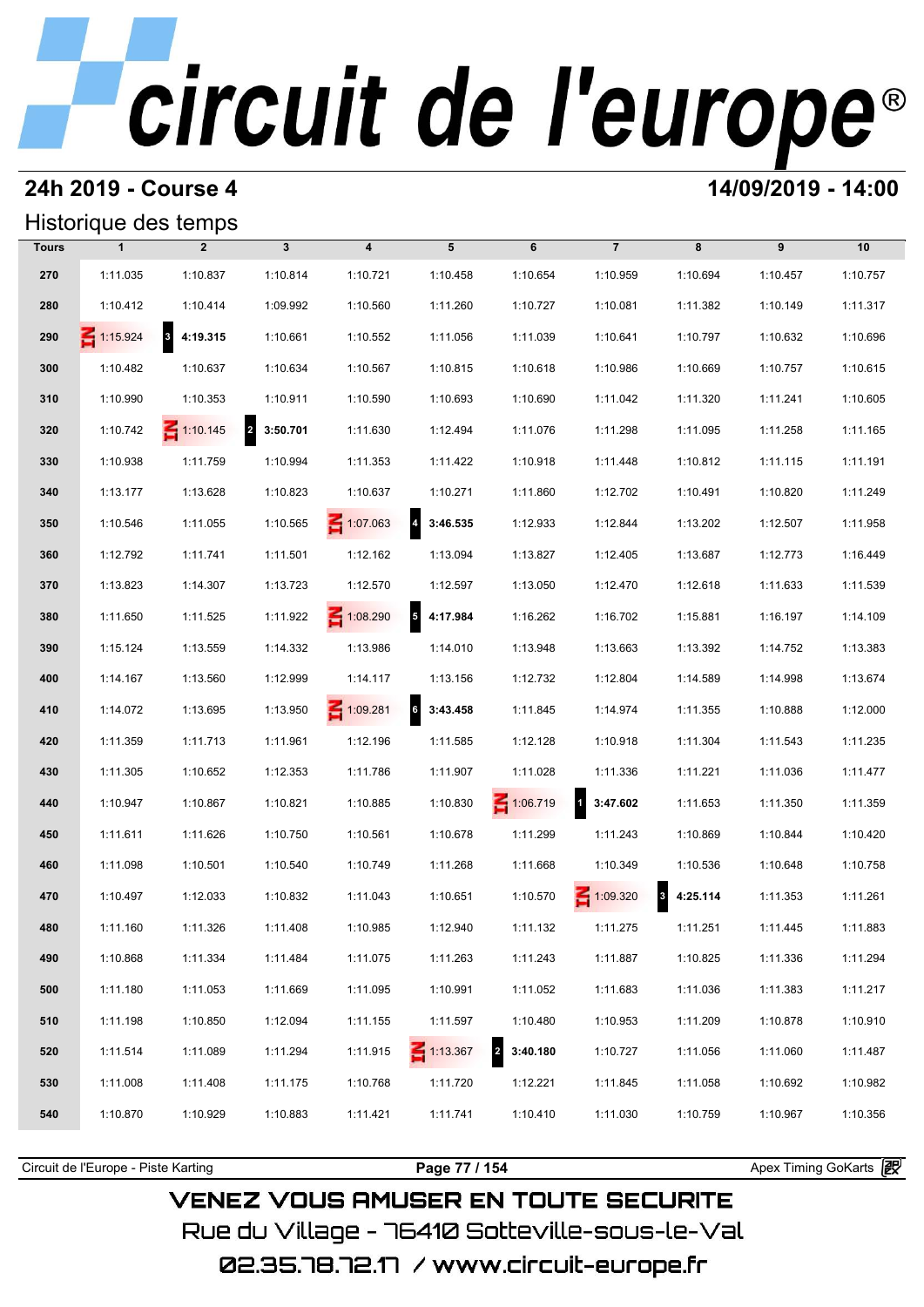### **24h 2019 - Course 4 14/09/2019 - 14:00**

### Historique des temps

|              | Historique des temps |                |                 |                                     |                            |          |                 |                             |                 |                   |
|--------------|----------------------|----------------|-----------------|-------------------------------------|----------------------------|----------|-----------------|-----------------------------|-----------------|-------------------|
| <b>Tours</b> | $\mathbf{1}$         | $\overline{2}$ | $\mathbf{3}$    | $\overline{\mathbf{4}}$             | 5                          | 6        | $\overline{7}$  | 8                           | 9               | 10                |
| 550          | 1:11.040             | 1:10.413       | 1:11.546        | 1:10.691                            | 1:10.274                   | 1:10.672 | 1:10.738        | 1:10.896                    | 1:10.809        | 1:10.737          |
| 560          | 1:11.081             | 1:10.496       | 1:11.083        | 1:10.422                            | 1:10.678                   | 1:11.746 | 1:11.611        | 1:10.815                    | 1:11.467        | 1:11.013          |
| 570          | 1:10.305             | 1:10.304       | 1:13.459        | 1:08.795                            | $\overline{4}$<br>6:34.316 | 1:14.371 | 1:13.416        | 1:13.155                    | 1:13.334        | 1:12.015          |
| 580          | 1:13.031             | 1:13.025       | 1:13.634        | 1:17.354                            | 1:14.438                   | 1:12.074 | 1:12.271        | 1:12.220                    | 1:11.468        | 1:11.161          |
| 590          | 1:12.324             | 1:13.106       | 1:12.340        | 1:12.313                            | 1:12.010                   | 1:10.864 | 1:12.673        | 1:12.587                    | 1:11.455        | 1:11.683          |
| 600          | 1:12.073             | 1:11.540       | 1:11.515        | 1:11.806                            | 1:11.672                   | 1:11.445 | 1:10.800        | 1:10.994                    | 1:11.406        | 1:11.019          |
| 610          | 1:11.768             | 1:11.713       | 1:12.042        | 1:11.675                            | 1:11.290                   | 1:11.379 | 1:12.279        | 1:12.526                    | $\leq 1:08.033$ | $5\quad 3:52.840$ |
| 620          | 1:13.903             | 1:13.459       | 1:14.435        | 1:13.455                            | 1:13.421                   | 1:13.383 | 1:14.016        | 1:13.636                    | 1:12.823        | 1:13.010          |
| 630          | 1:12.341             | 1:13.150       | 1:13.243        | 1:13.022                            | 1:13.816                   | 1:14.482 | 1:13.191        | 1:12.840                    | 1:13.108        | 1:13.293          |
| 640          | 1:13.350             | 1:13.946       | 1:12.531        | 1:13.396                            | 1:18.274                   | 1:17.830 | 1:16.622        | 1:16.779                    | 1:17.335        | 1:18.653          |
| 650          | 1:13.137             | 1:13.470       | 1:13.844        | 1:14.819                            | 1:12.785                   | 1:12.626 | 1:12.917        | 1:12.454                    | 1:13.489        | 1:12.786          |
| 660          | 1:12.663             | 1:12.800       | 1:12.771        | 1:13.115                            | 1:13.762                   | 1:14.482 | $\leq 1:08.635$ | $6\overline{6}$<br>5:17.987 | 1:12.122        | 1:10.977          |
| 670          | 1:11.078             | 1:11.554       | 1:10.956        | 1:11.213                            | 1:11.121                   | 1:11.056 | 1:10.756        | 1:12.446                    | 1:10.835        | 1:10.549          |
| 680          | 1:12.091             | 1:10.678       | 1:10.913        | 1:10.783                            | 1:10.541                   | 1:10.475 | 1:10.896        | 1:10.289                    | 1:11.671        | 1:10.692          |
| 690          | 1:10.237             | 1:11.120       | 1:10.642        | 1:10.779                            | 1:10.806                   | 1:10.574 | 1:10.908        | 1:10.313                    | 1:10.971        | 1:10.821          |
| 700          | 1:10.688             | 1:10.816       | 1:10.649        | 1:11.199                            | 1:10.586                   | 1:10.610 | 1:10.528        | 1:10.722                    | 1:10.611        | 1:11.008          |
| 710          | 1:10.439             | 1:10.694       | $\leq 1:05.536$ | $\overline{\mathbf{1}}$<br>4:08.721 | 1:11.182                   | 1:11.256 | 1:10.522        | 1:10.649                    | 1:10.629        | 1:10.758          |
| 720          | 1:12.503             | 1:10.384       | 1:10.501        | 1:10.362                            | 1:10.464                   | 1:12.837 | 1:11.749        | 1:10.422                    | 1:10.369        | 1:09.792          |
| 730          | 1:10.498             | 1:10.411       | 1:10.181        | 1:10.074                            | 1:10.041                   | 1:10.807 | 1:10.272        | 1:12.373                    | 1:10.815        | 1:10.284          |
| 740          | 1:10.180             | 1:10.034       | 1:09.888        | 1:10.143                            | 1:10.536                   | 1:10.338 | 1:10.616        | 1:10.201                    | 1:10.903        | 1:10.120          |
| 750          | 1:09.684             | 1:09.960       | 1:10.922        | 1:10.011                            | 1:10.063                   | 1:12.797 | 1:09.953        | 1:10.062                    | 1:09.861        | 1:10.353          |
| 760          | $\leq 1:08.792$      | 8 4:32.207     | 1:10.923        | 1:10.712                            | 1:10.989                   | 1:10.879 | 1:10.978        | 1:11.833                    | 1:10.855        | 1:10.983          |
| 770          | 1:11.764             | 1:10.382       | 1:10.477        | 1:10.590                            | 1:11.074                   | 1:10.638 | 1:11.004        | 1:11.016                    | 1:10.687        | 1:10.729          |
| 780          | 1:10.831             | 1:11.677       | 1:10.314        | 1:10.299                            | 1:11.359                   | 1:12.217 | 1:10.297        | 1:10.449                    | 1:09.944        | 1:11.451          |
| 790          | 1:10.697             | 1:09.996       | 1:10.073        | $\leq 1:05.439$                     | 3:37.856                   | 1:10.793 | 1:10.578        | 1:10.771                    | 1:11.318        | 1:11.228          |
| 800          | 1:11.436             | 1:12.605       | 1:11.233        | 1:11.067                            | 1:11.224                   | 1:10.957 | 1:10.821        | 1:10.532                    | 1:11.346        | 1:13.399          |
| 810          | 1:12.570             | 1:10.385       | 1:11.098        | 1:11.124                            | 1:10.544                   | 1:11.888 | 1:12.524        | 1:12.984                    | 1:11.652        | 1:11.247          |
| 820          | 1:11.731             | 1:10.784       | 1:13.706        | 1:13.389                            | $\leq 1:08.122$            | 3:41.026 | 1:13.684        | 1:14.065                    | 1:12.275        | 1:12.735          |
|              |                      |                |                 |                                     |                            |          |                 |                             |                 |                   |

**VENEZ VOUS AMUSER EN TOUTE SECURITE** Rue du Village – 76410 Sotteville-sous-le-Val 02.35.78.72.17 /www.circuit-europe.fr

Circuit de l'Europe - Piste Karting **Page 78 / 154 Page 78 / 154** Apex Timing GoKarts **in**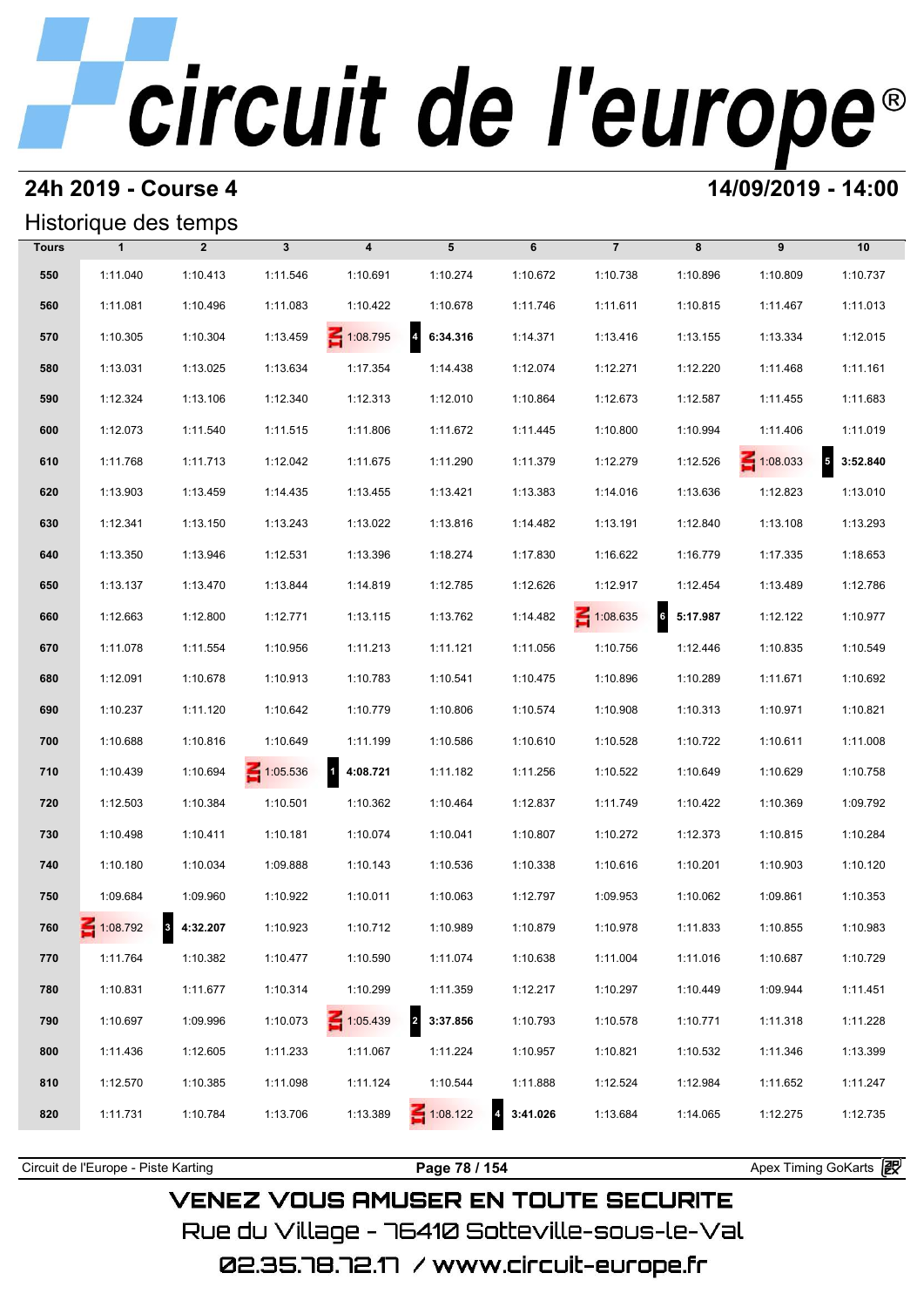### **24h 2019 - Course 4 14/09/2019 - 14:00**

### Historique des temps

|              |              | Historique des temps |              |                         |                   |                   |                            |                             |                            |                 |
|--------------|--------------|----------------------|--------------|-------------------------|-------------------|-------------------|----------------------------|-----------------------------|----------------------------|-----------------|
| <b>Tours</b> | $\mathbf{1}$ | $\overline{2}$       | $\mathbf{3}$ | $\overline{\mathbf{4}}$ | 5                 | 6                 | $\overline{7}$             | 8                           | 9                          | 10              |
| 830          | 1:12.454     | 1:11.712             | 1:11.764     | 1:12.771                | 1:11.944          | 1:11.898          | 1:12.303                   | 1:11.343                    | 1:12.325                   | 1:11.188        |
| 840          | 1:11.789     | 1:10.561             | 1:12.672     | 1:11.605                | 1:11.713          | 1:10.674          | 1:10.860                   | 1:10.791                    | 1:10.940                   | 1:10.868        |
| 850          | 1:11.726     | 1:11.307             | 1:11.027     | 1:11.715                | 1:11.413          | $\leq 1:08.770$   | $5\phantom{a}$<br>3:53.030 | 1:12.982                    | 1:14.536                   | 1:14.926        |
| 860          | 1:13.001     | 1:12.726             | 1:12.743     | 1:12.412                | 1:13.214          | 1:13.560          | 1:12.723                   | 1:13.398                    | 1:19.171                   | 1:14.373        |
| 870          | 1:12.373     | 1:12.586             | 1:13.714     | 1:13.701                | 1:13.354          | 1:13.102          | 1:13.246                   | 1:12.757                    | 1:12.390                   | 1:12.134        |
| 880          | 1:12.925     | 1:12.816             | 1:12.532     | 1:12.821                | 1:13.745          | 1:13.480          | 1:08.606                   | $6\overline{6}$<br>3:35.451 | 1:10.174                   | 1:10.990        |
| 890          | 1:11.607     | 1:09.874             | 1:10.516     | 1:09.764                | 1:10.133          | 1:09.960          | 1:10.116                   | 1:10.076                    | 1:16.371                   | 1:12.402        |
| 900          | 1:10.725     | 1:11.239             | 1:11.854     | 1:11.424                | 1:10.223          | 1:10.076          | 1:09.538                   | 1:10.062                    | 1:09.852                   | 1:09.484        |
| 910          | 1:10.205     | 1:10.525             | 1:10.370     | 1:11.843                | 1:09.874          | 1:09.959          | 1:09.871                   | $\leq 1:05.761$             | $\overline{1}$<br>3:42.279 | 1:10.153        |
| 920          | 1:10.190     | 1:10.459             | 1:10.032     | 1:09.763                | 1:09.798          | 1:09.781          | 1:09.713                   | 1:10.230                    | 1:09.839                   | 1:10.199        |
| 930          | 1:09.387     | 1:09.978             | 1:11.022     | 1:10.511                | 1:10.228          | 1:09.773          | 1:10.530                   | 1:09.524                    | 1:10.481                   | 1:09.552        |
| 940          | 1:09.604     | 1:09.728             | 1:09.952     | 1:10.197                | 1:09.765          | 1:09.927          | 1:09.834                   | 1:09.640                    | 1:09.772                   | $\leq 1:09.464$ |
| 950          | 8 3:47.739   | 1:13.787             | 1:10.893     | 1:11.102                | 1:10.555          | 1:10.201          | 1:10.797                   | 1:09.991                    | 1:11.243                   | 1:11.030        |
| 960          | 1:10.031     | 1:09.990             | 1:10.438     | 1:11.475                | 1:10.261          | 1:10.159          | 1:10.180                   | 1:10.067                    | 1:09.882                   | 1:10.046        |
| 970          | 1:10.136     | 1:10.475             | 1:10.333     | 1:10.384                | 1:10.400          | 1:10.503          | 1:10.203                   | 1:10.367                    | 1:11.065                   | 1:10.505        |
| 980          | 1:10.279     | $\leq 1:07.647$      | 2 3:33.848   | 1:11.111                | 1:10.574          | 1:11.043          | 1:10.650                   | 1:10.613                    | 1:10.446                   | 1:10.363        |
| 990          | 1:11.581     | 1:11.023             | 1:10.759     | 1:11.032                | 1:11.407          | 1:13.248          | 1:10.313                   | 1:10.558                    | 1:10.703                   | 1:10.731        |
| 1000         | 1:10.559     | 1:10.319             | 1:10.730     | 1:10.480                | 1:11.132          | 1:11.573          | 1:11.420                   | 1:11.170                    | 1:10.783                   | 1:10.330        |
| 1010         | 1:10.765     | 1:10.978             | 1:10.233     | $\leq 1:07.403$         | $4\quad 3:37.112$ | 1:13.925          | 1:12.115                   | 1:11.973                    | 1:13.481                   | 1:13.282        |
| 1020         | 1:12.035     | 1:12.917             | 1:11.984     | 1:12.253                | 1:12.045          | 1:11.793          | 1:12.158                   | 1:11.411                    | 1:11.761                   | 1:12.502        |
| 1030         | 1:14.124     | 1:11.469             | 1:11.083     | 1:11.357                | 1:11.389          | 1:11.272          | 1:10.974                   | 1:11.099                    | 1:10.922                   | 1:12.165        |
| 1040         | 1:11.556     | 1:11.005             | 1:10.898     | 1:12.376                | 1:06.584          | $5\quad 3:48.532$ | 1:13.061                   | 1:13.217                    | 1:13.958                   | 1:13.543        |
| 1050         | 1:13.117     | 1:13.562             | 1:13.283     | 1:13.241                | 1:13.964          | 1:12.743          | 1:12.572                   | 1:12.699                    | 1:12.986                   | 1:12.980        |
| 1060         | 1:12.904     | 1:12.544             | 1:13.794     | 1:14.061                | 1:09.304          | 3:38.226          | 1:12.419                   | 1:13.168                    | 1:12.714                   | 1:12.857        |
| 1070         | 1:12.365     | 1:12.104             | 1:12.727     | $\leq 1:06.521$         | 3:35.776          | 1:11.092          | 1:11.250                   | 1:10.580                    | 1:10.663                   | 1:11.089        |
| 1080         | 1:11.431     | 1:10.378             | 1:10.705     | 1:10.127                | 1:11.261          | 1:10.369          | 1:10.549                   | 1:10.141                    | 1:13.418                   | 1:10.907        |
| 1090         | 1:10.982     | 1:10.861             | 1:11.855     | 1:11.097                | 1:10.077          | 1:10.481          | 1:10.521                   | 1:10.262                    | 1:10.107                   | 1:09.988        |
| 1100         | 1:11.194     | 1:11.306             | 1:11.385     | 1:11.132                | 1:11.046          | 1:05.700          | 1 3:38.444                 | 1:10.405                    | 1:10.965                   | 1:10.007        |
|              |              |                      |              |                         |                   |                   |                            |                             |                            |                 |

**VENEZ VOUS AMUSER EN TOUTE SECURITE** Rue du Village – 76410 Sotteville-sous-le-Val

02.35.78.72.17 / www.circuit-europe.fr

Circuit de l'Europe - Piste Karting **Page 79 / 154 Page 79 / 154** Apex Timing GoKarts **in Apex**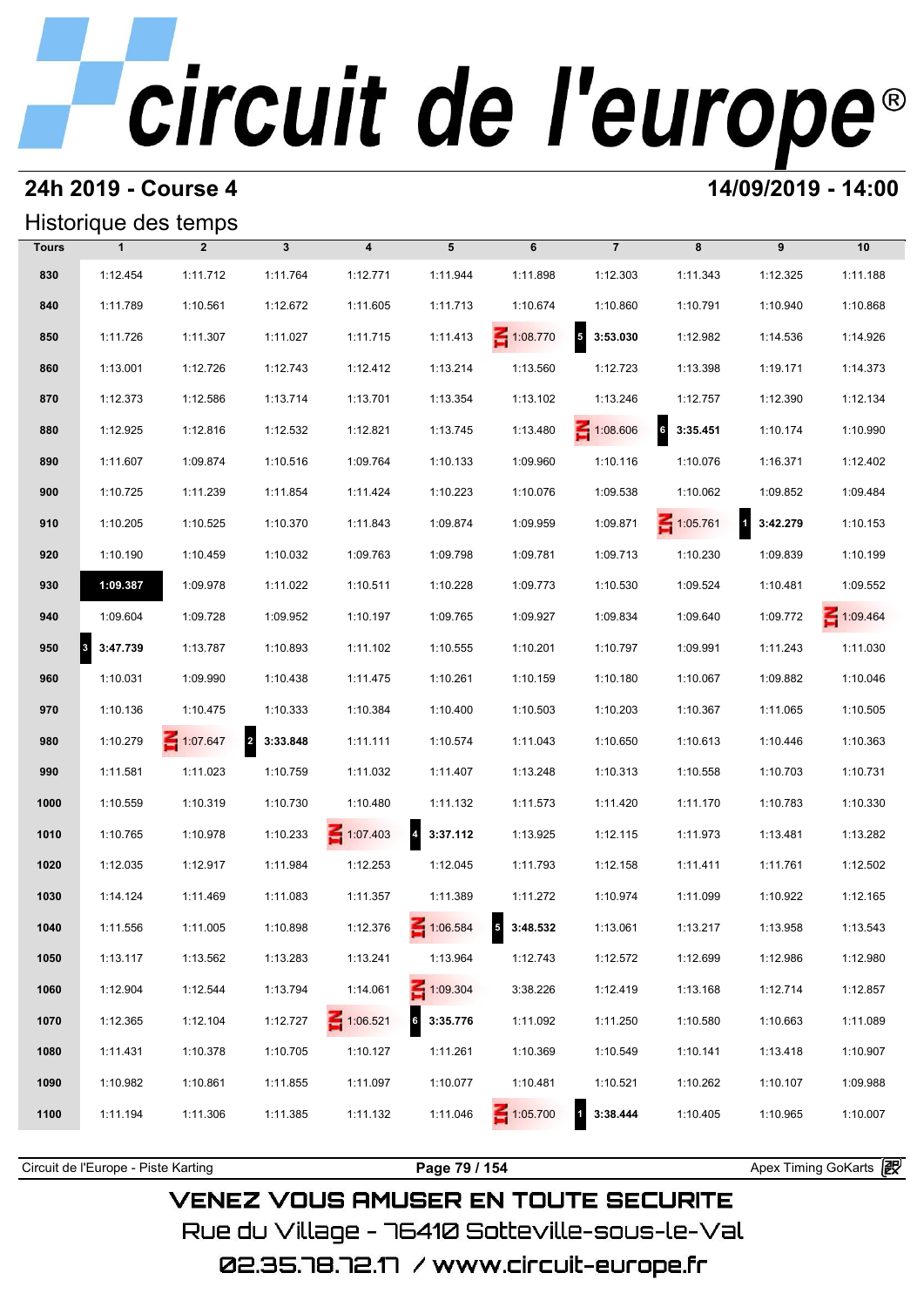### **24h 2019 - Course 4 14/09/2019 - 14:00**

## Historique des temps

|              | Historique des temps |          |          |          |          |          |          |          |          |          |
|--------------|----------------------|----------|----------|----------|----------|----------|----------|----------|----------|----------|
| <b>Tours</b> |                      |          |          | 4        | 5        | 6        |          | 8        | 9        | 10       |
| 1110         | 1:09.801             | 1:10.638 | 1:10.796 | 1:10.071 | 1:11.208 | 1:10.333 | 1:09.753 | 1:09.632 | 1:10.641 | 1:10.409 |
| 1120         | 1:10.333             | 1:11.675 | 1:10.633 | 1:10.502 | 1:10.248 | 1:10.466 | 1:10.123 | 1:10.388 | 1:10.613 | 1:10.592 |
| 1130         | 1:11.279             | 1:17.349 | 1:14.043 | 1:18.049 | 1:18.143 | 1:11.711 | 1:11.828 | 1:12.764 | 1:12.854 |          |

Circuit de l'Europe - Piste Karting **Page 80 / 154 Page 80 / 154** Apex Timing GoKarts **P VENEZ VOUS AMUSER EN TOUTE SECURITE** 

Rue du Village – 76410 Sotteville-sous-le-Val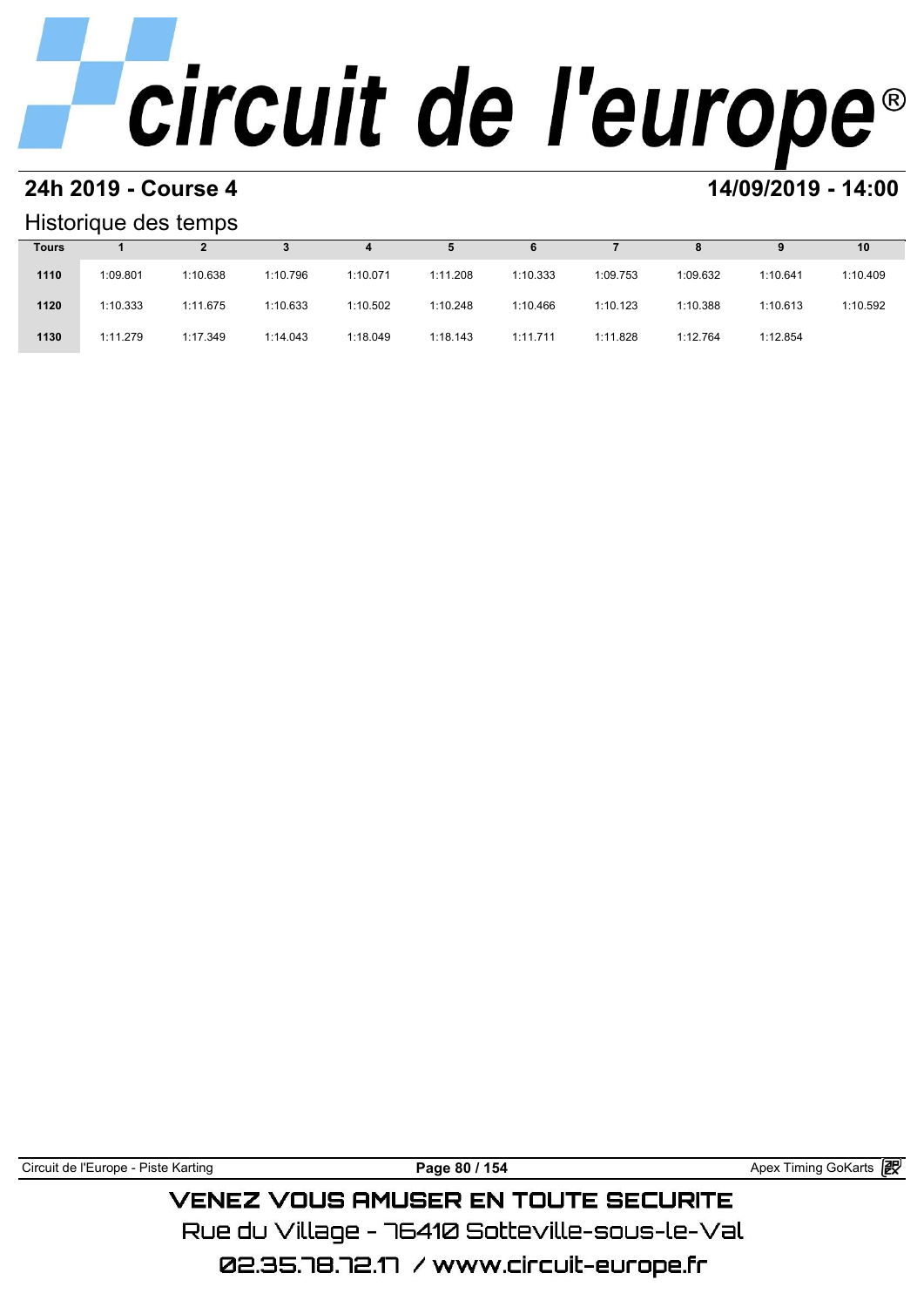## **24h 2019 - Course 4 14/09/2019 - 14:00**

Historique des temps

## **5 - PROMARHANDLING**

|              |              |                                     |          | 1 FABIEN L              | 2 JULIEN L |                            | 8 GUILLAUME H   | 4 MICKAEL H     | 5 YANN C                   | 6 MATTHIEU L |
|--------------|--------------|-------------------------------------|----------|-------------------------|------------|----------------------------|-----------------|-----------------|----------------------------|--------------|
| <b>Tours</b> | $\mathbf{1}$ | $\overline{2}$                      | 3        | $\overline{\mathbf{4}}$ | 5          | 6                          | $\overline{7}$  | 8               | 9                          | 10           |
|              | 8 1:16.078   | 1:12.474                            | 1:11.713 | 1:11.397                | 1:11.001   | 1:10.805                   | 1:10.614        | 1:10.637        | 1:10.631                   | 1:12.353     |
| 10           | 1:13.065     | 1:08.069                            | 3:39.813 | 1:11.461                | 1:11.401   | 1:11.382                   | 1:10.866        | 1:10.841        | 1:11.493                   | 1:11.680     |
| 20           | 1:11.363     | 1:11.759                            | 4:02.350 | 1:20.172                | 1:11.051   | 1:10.960                   | 1:10.911        | 1:11.142        | 1:11.210                   | 1:11.080     |
| 30           | 1:11.127     | 1:11.359                            | 1:11.904 | 1:11.270                | 1:11.256   | 1:12.071                   | 1:11.710        | $\leq 1:05.918$ | $\overline{a}$<br>3:56.125 | 1:13.455     |
| 40           | 1:13.238     | 1:12.318                            | 1:13.786 | 1:15.856                | 1:14.709   | 1:12.983                   | 1:12.474        | 1:13.144        | 1:13.251                   | 1:11.917     |
| 50           | 1:12.295     | 1:13.601                            | 1:11.893 | 1:11.436                | 1:12.387   | 1:11.473                   | 1:12.359        | 1:12.524        | 1:12.751                   | 1:12.419     |
| 60           | 1:11.837     | 1:11.458                            | 1:11.341 | 1:11.678                | 1:11.314   | 1:11.393                   | 1:11.047        | 1:11.407        | 1:13.324                   | 1:11.885     |
| 70           | 1:10.985     | 1:11.938                            | 1:10.996 | $\leq 1:25.725$         | 3:43.443   | 1:12.886                   | 1:11.924        | 1:12.114        | 1:12.057                   | 1:11.600     |
| 80           | 1:12.236     | 1:11.804                            | 1:12.318 | 1:12.655                | 1:12.898   | 1:12.380                   | 1:11.902        | 1:11.646        | 1:12.420                   | 1:11.775     |
| 90           | 1:11.668     | 1:13.145                            | 1:12.100 | 1:11.873                | 1:11.588   | 1:11.746                   | 1:11.845        | 1:12.283        | 1:11.808                   | 1:12.037     |
| 100          | 1:11.804     | 1:11.605                            | 1:11.260 | 1:13.981                | 1:11.744   | 1:11.499                   | 1:11.647        | 1:11.586        | 1:11.673                   | 1:11.722     |
| 110          | $-1:15.873$  | $5\phantom{.0}$<br>4:30.094         | 1:11.266 | 1:12.184                | 1:11.752   | 1:11.257                   | 1:11.421        | 1:11.072        | 1:12.087                   | 1:11.100     |
| 120          | 1:10.742     | 1:11.936                            | 1:12.159 | 1:12.679                | 1:13.290   | 1:11.559                   | 1:11.831        | 1:11.803        | 1:11.304                   | 1:11.607     |
| 130          | 1:12.005     | 1:11.816                            | 1:11.430 | 1:11.370                | 1:11.497   | 1:12.155                   | 1:11.070        | 1:11.222        | 1:11.241                   | 1:11.309     |
| 140          | 1:11.691     | 1:11.137                            | 1:11.444 | 1:11.325                | 1:11.101   | 1:11.581                   | 1:11.625        | $\leq 1:10.174$ | 3:46.535<br>$\overline{4}$ | 1:11.709     |
| 150          | 1:12.262     | 1:12.031                            | 1:11.952 | 1:12.108                | 1:12.050   | 1:11.633                   | 1:12.151        | 1:11.682        | 1:12.271                   | 1:11.901     |
| 160          | 1:11.680     | 1:11.782                            | 1:11.823 | 1:11.463                | 1:11.840   | 1:11.576                   | 1:11.793        | 1:11.654        | 1:12.094                   | 1:11.726     |
| 170          | 1:14.028     | 1:11.671                            | 1:11.471 | 1:11.449                | 1:13.241   | 1:12.329                   | 1:13.283        | 1:11.730        | 1:12.641                   | 1:11.951     |
| 180          | 1:12.142     | 1:11.660                            | 1:11.816 | 1:11.576                | 1:12.328   | 1:11.169                   | $\leq 1:06.578$ | 3:42.146        | 1:11.294                   | 1:11.741     |
| 190          | 1:11.080     | 1:11.197                            | 1:11.342 | 1:11.273                | 1:11.296   | 1:10.520                   | 1:10.634        | 1:10.878        | 1:11.361                   | 1:11.205     |
| 200          | 1:12.743     | 1:10.917                            | 1:12.062 | 1:11.300                | 1:10.728   | 1:10.835                   | 1:10.933        | 1:10.671        | 1:10.692                   | 1:10.545     |
| 210          | 1:10.666     | 1:10.885                            | 1:10.472 | 1:10.911                | 1:10.544   | 1:11.171                   | 1:10.644        | 1:10.760        | 1:10.575                   | 1:10.989     |
| 220          | 1:11.202     | 1:10.913                            | 1:10.752 | 1:10.882                | 1:12.955   | $\overline{a}$<br>3:56.935 | 1:13.568        | 1:13.668        | 1:12.785                   | 1:13.165     |
| 230          | 1:12.916     | 1:14.077                            | 1:13.482 | 1:14.325                | 1:12.863   | 1:12.850                   | 1:12.714        | 1:12.455        | 1:12.174                   | 1:13.270     |
| 240          | 1:11.880     | 1:11.978                            | 1:12.151 | 1:12.132                | 1:12.204   | 1:11.872                   | 1:13.472        | 1:11.479        | 1:11.705                   | 1:11.979     |
| 250          | 1:11.160     | 1:11.146                            | 1:13.915 | 1:14.583                | 1:13.505   | 1:11.858                   | 1:11.494        | 1:11.469        | 1:11.170                   | 1:11.028     |
| 260          | 1:13.409     | $\overline{\mathbf{3}}$<br>3:46.587 | 1:10.621 | 1:13.112                | 1:10.268   | 1:10.879                   | 1:10.285        | 1:10.816        | 1:10.339                   | 1:10.116     |

Rue du Village – 76410 Sotteville-sous-le-Val 02.35.78.72.17 /www.circuit-europe.fr

**VENEZ VOUS AMUSER EN TOUTE SECURITE**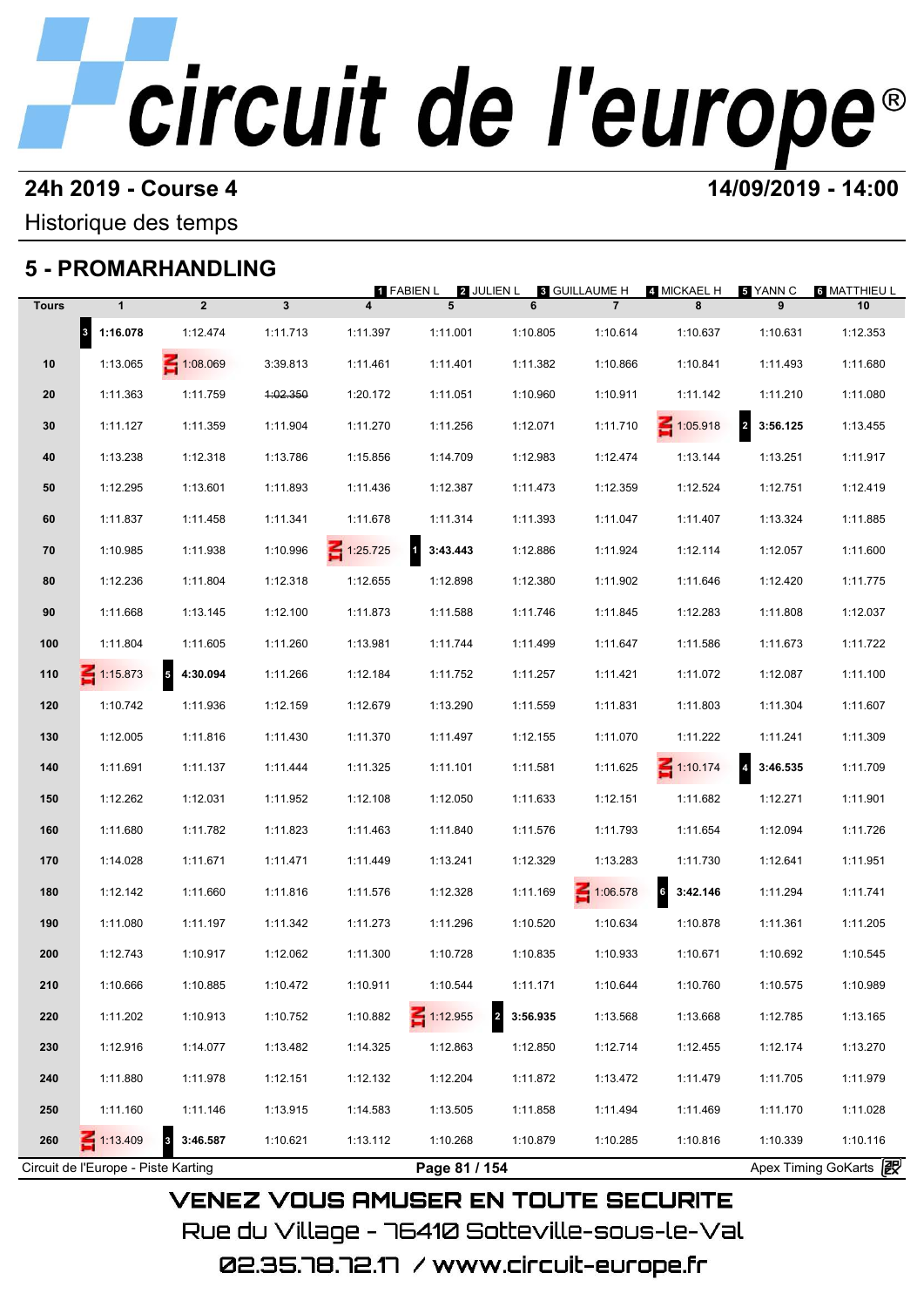## **24h 2019 - Course 4 14/09/2019 - 14:00**

## Historique des temps

|              | Historique des temps |                 |                 |                                      |                          |          |                |                          |                            |                 |
|--------------|----------------------|-----------------|-----------------|--------------------------------------|--------------------------|----------|----------------|--------------------------|----------------------------|-----------------|
| <b>Tours</b> | $\mathbf{1}$         | $\overline{2}$  | $\mathbf{3}$    | $\overline{\mathbf{4}}$              | 5                        | 6        | $\overline{7}$ | 8                        | 9                          | 10              |
| 270          | 1:10.810             | 1:10.424        | 1:10.468        | 1:10.299                             | 1:10.430                 | 1:10.363 | 1:10.271       | 1:10.598                 | 1:10.374                   | 1:11.126        |
| 280          | 1:10.638             | 1:10.166        | 1:09.886        | 1:10.366                             | 1:10.218                 | 1:10.358 | 1:10.335       | 1:10.041                 | 1:10.073                   | 1:10.070        |
| 290          | 1:09.709             | 1:10.085        | 1:10.044        | 1:10.040                             | 1:10.289                 | 1:10.036 | 1:10.452       | 1:10.149                 | 1:10.074                   | $\leq 1:16.706$ |
| 300          | 3:41.219             | 1:12.589        | 1:12.334        | 1:12.337                             | 1:12.496                 | 1:12.428 | 1:11.993       | 1:11.847                 | 1:11.426                   | 1:11.329        |
| 310          | 1:11.538             | 1:13.370        | 1:13.553        | 1:11.519                             | 1:11.269                 | 1:11.601 | 1:12.938       | 1:11.515                 | 1:11.006                   | 1:12.334        |
| 320          | 1:12.065             | 1:11.883        | 1:11.162        | 1:10.978                             | 1:11.537                 | 1:11.519 | 1:11.223       | 1:11.811                 | 1:11.730                   | 1:11.058        |
| 330          | 1:11.221             | 1:12.084        | 1:11.921        | 1:11.372                             | 1:12.041                 | 1:11.268 | 1:12.113       | 1:11.143                 | 1:13.204                   | 1:11.648        |
| 340          | 1:11.668             | 1:11.160        | $\leq 1:07.253$ | $\overline{\phantom{a}}$<br>4:09.191 | 1:11.556                 | 1:11.798 | 1:11.919       | 1:11.183                 | 1:14.376                   | 1:12.787        |
| 350          | 1:11.957             | 1:12.190        | 1:12.273        | 1:11.181                             | 1:12.826                 | 1:12.011 | 1:13.433       | 1:11.700                 | 1:12.144                   | 1:12.459        |
| 360          | 1:11.185             | 1:11.863        | 1:14.868        | 1:12.177                             | 1:11.884                 | 1:11.835 | 1:11.595       | 1:11.647                 | 1:11.765                   | 1:12.062        |
| 370          | 1:12.489             | 1:12.129        | 1:12.042        | 1:12.507                             | 1:14.956                 | 1:11.904 | 1:11.141       | 1:11.622                 | 1:11.903                   | 1:11.959        |
| 380          | 1:12.215             | 1:12.578        | 1:12.324        | 1:12.054                             | 1:11.640                 | 1:12.594 | 1:11.453       | 1:12.084                 | 1:11.139                   | 1:12.066        |
| 390          | 1:12.086             | $\leq 1:15.226$ | 4 3:37.984      | 1:11.843                             | 1:11.453                 | 1:11.838 | 1:11.472       | 1:12.516                 | 1:11.762                   | 1:11.277        |
| 400          | 1:11.384             | 1:11.270        | 1:12.789        | 1:11.309                             | 1:11.216                 | 1:12.120 | 1:11.350       | 1:11.334                 | 1:11.892                   | 1:11.581        |
| 410          | 1:11.643             | 1:12.275        | 1:11.286        | 1:13.656                             | 1:12.442                 | 1:11.374 | 1:11.587       | 1:11.654                 | 1:11.485                   | 1:11.414        |
| 420          | 1:12.000             | 1:12.101        | 1:14.349        | 1:11.379                             | 1:11.786                 | 1:11.470 | 1:12.942       | 1:13.317                 | 1:11.988                   | 1:13.121        |
| 430          | $\leq 1:08.053$      | 6<br>3:38.215   | 1:11.641        | 1:11.499                             | 1:11.919                 | 1:10.993 | 1:11.293       | 1:11.007                 | 1:11.327                   | 1:11.874        |
| 440          | 1:10.712             | 1:11.349        | 1:11.309        | 1:10.979                             | 1:11.039                 | 1:11.426 | 1:10.623       | 1:10.481                 | 1:10.752                   | 1:10.834        |
| 450          | 1:11.087             | 1:11.345        | 1:10.474        | 1:11.496                             | 1:11.781                 | 1:10.730 | 1:11.784       | 1:10.774                 | 1:10.803                   | 1:12.783        |
| 460          | 1:11.764             | 1:10.961        | 1:11.034        | 1:10.584                             | 1:11.512                 | 1:10.766 | 1:11.226       | $\leq 1:10.095$          | $\overline{2}$<br>3:59.595 | 1:13.925        |
| 470          | 1:12.541             | 1:13.590        | 1:13.130        | 1:12.657                             | 1:12.099                 | 1:11.374 | 1:11.313       | 1:11.571                 | 1:12.505                   | 1:12.384        |
| 480          | 1:13.309             | 1:11.723        | 1:11.958        | 1:12.512                             | 1:15.364                 | 1:11.533 | 1:11.696       | 1:12.277                 | 1:12.449                   | 1:12.029        |
| 490          | 1:11.934             | 1:13.083        | 1:11.942        | 1:11.866                             | $\mathbf{3}$<br>3:37.913 | 1:10.613 | 1:11.227       | 1:10.898                 | 1:11.045                   | 1:10.721        |
| 500          | 1:10.183             | 1:11.558        | 1:10.549        | 1:10.825                             | 1:10.806                 | 1:10.606 | 1:11.784       | 1:10.533                 | 1:11.179                   | 1:10.771        |
| 510          | 1:10.821             | 1:10.831        | 1:11.254        | 1:10.163                             | 1:11.195                 | 1:11.829 | 1:10.947       | 1:10.868                 | 1:10.573                   | 1:10.397        |
| 520          | 1:10.821             | 1:10.683        | 1:10.543        | 1:10.605                             | 1:10.173                 | 1:10.379 | 1:09.928       | 1:10.415                 | 1:10.205                   | 1:10.881        |
| 530          | 1:10.976             | 1:10.181        | 1:10.256        | 1:11.655                             | 1:11.132                 | 1:10.227 | 1:05.429       | 3:41.973<br>$\mathbf{1}$ | 1:12.297                   | 1:12.205        |
| 540          | 1:12.844             | 1:11.800        | 1:11.851        | 1:11.112                             | 1:11.713                 | 1:12.043 | 1:12.073       | 1:11.178                 | 1:11.420                   | 1:11.376        |

**VENEZ VOUS AMUSER EN TOUTE SECURITE** Rue du Village – 76410 Sotteville-sous-le-Val

02.35.78.72.17 /www.circuit-europe.fr

Circuit de l'Europe - Piste Karting **Page 82 / 154 Page 82 / 154** Apex Timing GoKarts **in**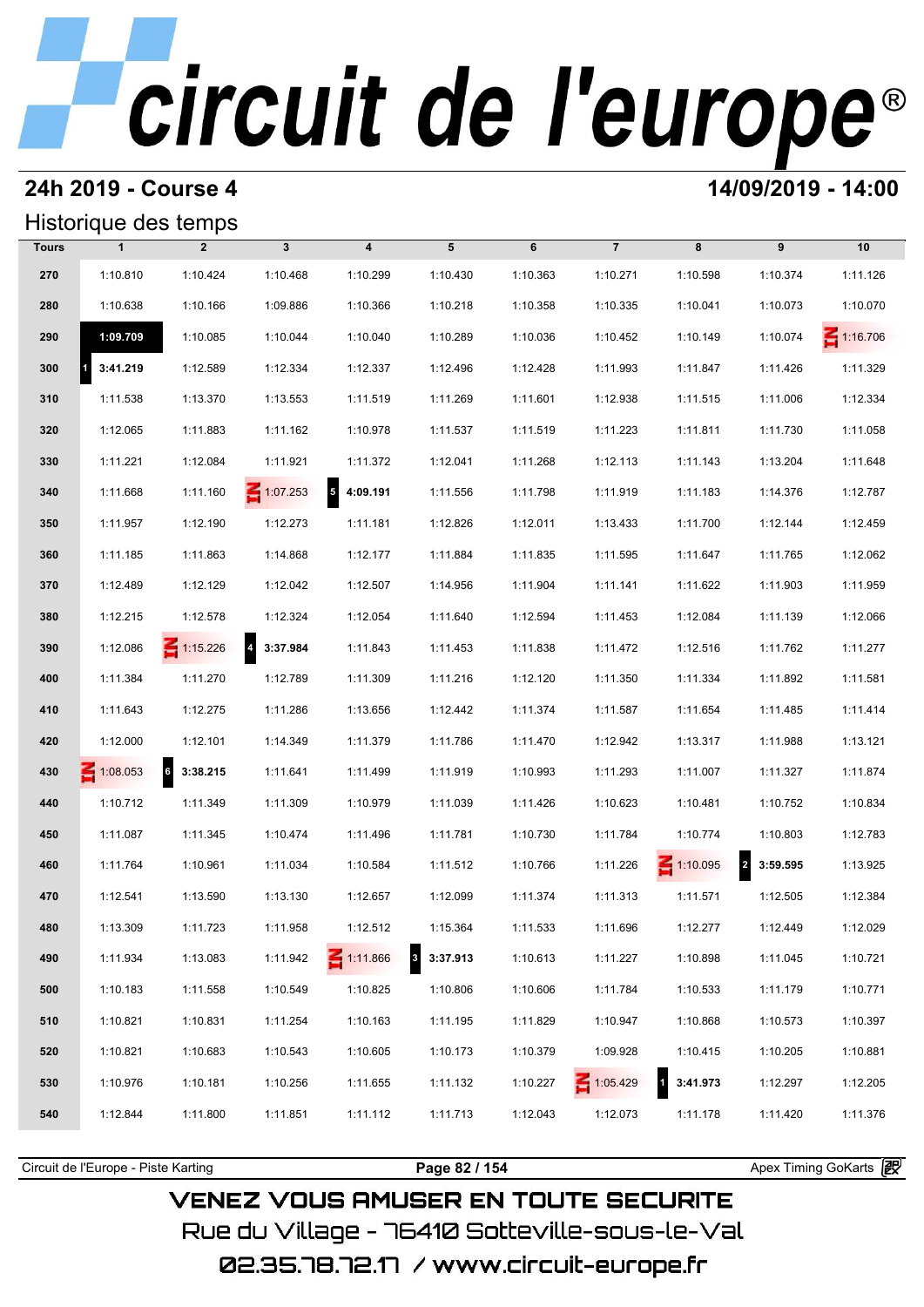## **24h 2019 - Course 4 14/09/2019 - 14:00**

## Historique des temps

|              | Historique des temps |                |              |                   |               |          |                |          |                                      |                            |
|--------------|----------------------|----------------|--------------|-------------------|---------------|----------|----------------|----------|--------------------------------------|----------------------------|
| <b>Tours</b> | $\mathbf{1}$         | $\overline{2}$ | $\mathbf{3}$ | $\boldsymbol{4}$  | 5             | 6        | $\overline{7}$ | 8        | 9                                    | 10                         |
| 550          | 1:11.836             | 1:11.273       | 1:12.398     | 1:12.004          | 1:11.043      | 1:12.070 | 1:11.155       | 1:11.338 | 1:13.948                             | 1:11.671                   |
| 560          | 1:12.519             | 1:10.999       | 1:10.935     | 1:11.404          | 1:11.324      | 1:11.366 | 1:11.251       | 1:11.201 | 1:11.137                             | 1:10.918                   |
| 570          | 1:10.962             | 1:11.529       | 1:11.376     | 1:12.344          | 1:11.285      | 1:10.902 | 1:11.876       | 1:12.512 | $\leq 1:16.420$                      | $\overline{5}$<br>6:33.967 |
| 580          | 1:17.474             | 1:13.766       | 1:13.035     | 1:13.020          | 1:12.825      | 1:12.835 | 1:11.840       | 1:13.277 | 1:11.363                             | 1:11.366                   |
| 590          | 1:12.354             | 1:12.354       | 1:11.792     | 1:12.133          | 1:11.563      | 1:12.356 | 1:12.183       | 1:11.393 | 1:11.327                             | 1:11.863                   |
| 600          | 1:11.811             | 1:11.487       | 1:11.103     | 1:11.910          | 1:11.248      | 1:12.822 | 1:13.154       | 1:11.360 | 1:11.273                             | 1:11.105                   |
| 610          | 1:11.939             | 1:11.336       | 1:09.460     | $4\quad 3:39.085$ | 1:12.082      | 1:12.245 | 1:12.431       | 1:11.685 | 1:11.411                             | 1:12.194                   |
| 620          | 1:11.801             | 1:11.853       | 1:11.715     | 1:12.142          | 1:12.442      | 1:12.313 | 1:13.576       | 1:11.646 | 1:11.253                             | 1:11.971                   |
| 630          | 1:11.673             | 1:13.399       | 1:12.217     | 1:11.552          | 1:12.469      | 1:12.228 | 1:11.632       | 1:11.767 | 1:13.192                             | 1:11.782                   |
| 640          | 1:12.133             | 1:12.051       | 1:12.089     | 1:12.240          | 1:12.513      | 1:12.167 | 1:12.061       | 1:13.261 | 1:14.206                             | 1:12.046                   |
| 650          | $-1:07.284$          | 6<br>3:37.738  | 1:12.665     | 1:12.161          | 1:18.359      | 1:13.118 | 1:11.877       | 1:12.032 | 1:11.376                             | 1:11.469                   |
| 660          | 1:11.942             | 1:12.352       | 1:12.306     | 1:12.142          | 1:12.284      | 1:12.086 | 1:11.219       | 1:11.407 | 1:11.003                             | 1:10.978                   |
| 670          | 1:11.527             | 1:11.949       | 1:11.455     | 1:10.456          | 1:11.056      | 1:10.216 | 1:11.609       | 1:10.740 | 1:14.124                             | 1:10.944                   |
| 680          | 1:10.936             | 1:10.637       | 1:11.063     | 1:10.880          | 1:10.735      | 1:11.043 | 1:10.548       | 1:11.505 | $\leq 1:08.809$                      | $\overline{a}$<br>3:56.150 |
| 690          | 1:12.302             | 1:12.726       | 1:11.519     | 1:12.347          | 1:11.839      | 1:12.053 | 1:12.694       | 1:11.504 | 1:11.684                             | 1:13.893                   |
| 700          | 1:12.029             | 1:13.077       | 1:11.562     | 1:11.539          | 1:11.810      | 1:11.886 | 1:12.780       | 1:12.196 | 1:13.516                             | 1:11.846                   |
| 710          | 1:11.645             | 1:11.509       | 1:11.718     | 1:13.856          | 1:13.087      | 1:12.497 | 1:11.537       | 1:11.374 | 1:11.479                             | 1:11.827                   |
| 720          | 1:11.795             | 1:10.817       | 1:11.083     | $\leq 1:07.318$   | 3<br>3:37.512 | 1:12.685 | 1:10.320       | 1:10.048 | 1:11.392                             | 1:10.245                   |
| 730          | 1:11.608             | 1:10.643       | 1:10.675     | 1:10.418          | 1:10.388      | 1:10.153 | 1:10.389       | 1:10.671 | 1:10.586                             | 1:10.542                   |
| 740          | 1:10.128             | 1:10.530       | 1:09.979     | 1:10.532          | 1:11.780      | 1:10.400 | 1:10.243       | 1:10.684 | 1:11.143                             | 1:10.366                   |
| 750          | 1:10.236             | 1:10.477       | 1:10.707     | 1:12.447          | 1:11.080      | 1:09.971 | 1:12.002       | 1:10.038 | 1:09.924                             | 1:10.394                   |
| 760          | $\leq 1:05.691$      | 1 3:42.559     | 1:12.733     | 1:12.938          | 1:13.350      | 1:11.786 | 1:17.401       | 1:12.045 | 1:12.123                             | 1:12.646                   |
| 770          | 1:11.890             | 1:11.820       | 1:11.955     | 1:12.042          | 1:11.834      | 1:13.018 | 1:14.049       | 1:11.808 | 1:11.324                             | 1:11.250                   |
| 780          | 1:11.587             | 1:13.402       | 1:12.155     | 1:11.541          | 1:12.879      | 1:12.725 | 1:11.570       | 1:11.319 | 1:11.512                             | 1:11.262                   |
| 790          | 1:11.298             | 1:11.386       | 1:11.221     | 1:11.355          | 1:11.507      | 1:11.804 | 1:12.306       | 1:08.488 | $\overline{\phantom{a}}$<br>3:59.268 | 1:11.120                   |
| 800          | 1:13.659             | 1:12.658       | 1:12.775     | 1:12.591          | 1:14.191      | 1:13.590 | 1:13.551       | 1:12.414 | 1:12.847                             | 1:13.166                   |
| 810          | 1:12.609             | 1:12.473       | 1:12.473     | 1:11.195          | 1:10.609      | 1:10.805 | 1:10.392       | 1:10.507 | 1:10.741                             | 1:10.679                   |
| 820          | 1:10.989             | 1:10.541       | 1:11.023     | 1:10.477          | 1:10.691      | 1:10.155 | 1:10.435       | 1:11.721 | 1:11.581                             | 1:11.017                   |
|              |                      |                |              |                   |               |          |                |          |                                      |                            |

## **VENEZ VOUS AMUSER EN TOUTE SECURITE** Rue du Village – 76410 Sotteville-sous-le-Val

02.35.78.72.17 /www.circuit-europe.fr

Circuit de l'Europe - Piste Karting **Page 83 / 154 Page 83 / 154** Apex Timing GoKarts **in Apex**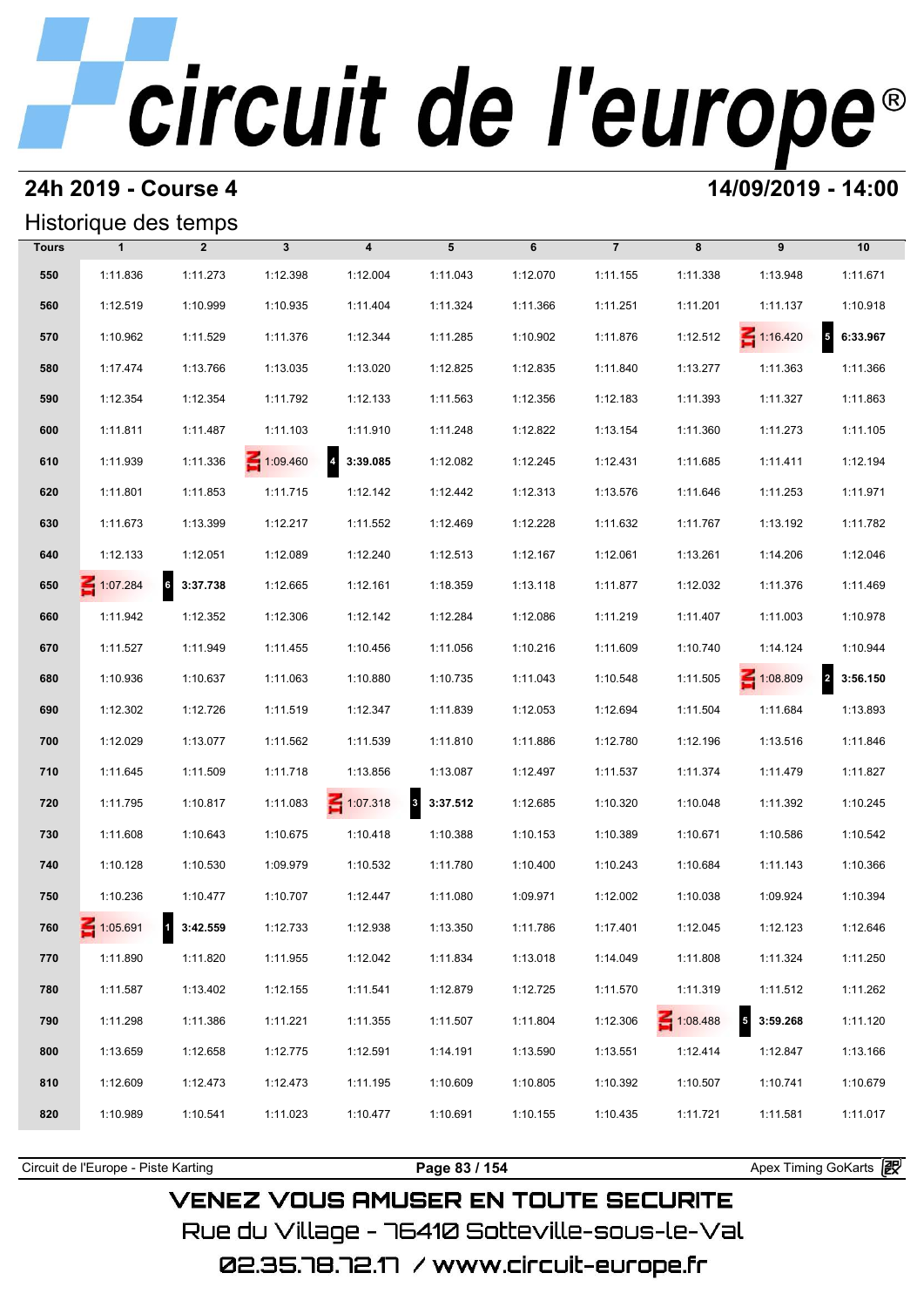## **24h 2019 - Course 4 14/09/2019 - 14:00**

### Historique des temps

|              | Historique des temps |                             |                 |                                     |                          |                 |                       |                   |                                     |          |
|--------------|----------------------|-----------------------------|-----------------|-------------------------------------|--------------------------|-----------------|-----------------------|-------------------|-------------------------------------|----------|
| <b>Tours</b> | $\mathbf{1}$         | $\overline{2}$              | $\mathbf{3}$    | $\boldsymbol{4}$                    | 5                        | 6               | $\overline{7}$        | 8                 | 9                                   | 10       |
| 830          | 1:11.417             | 1:11.026                    | 1:11.336        | 1:12.383                            | 1:10.292                 | 1:11.541        | 1:08.666              | $4\quad 3:42.800$ | 1:12.839                            | 1:11.436 |
| 840          | 1:11.359             | 1:11.595                    | 1:11.809        | 1:11.382                            | 1:11.656                 | 1:11.572        | 1:12.503              | 1:12.019          | 1:12.387                            | 1:12.251 |
| 850          | 1:11.507             | 1:12.065                    | 1:12.106        | 1:11.652                            | 1:11.934                 | 1:11.626        | 1:11.737              | 1:11.769          | 1:11.989                            | 1:11.902 |
| 860          | 1:11.454             | 1:11.506                    | 1:11.254        | 1:12.011                            | 1:11.603                 | 1:12.078        | 1:16.539              | 1:12.201          | 1:11.833                            | 1:11.840 |
| 870          | $\leq 1:06.351$      | $6\overline{6}$<br>3:49.793 | 1:12.030        | 1:11.845                            | 1:11.631                 | 1:11.525        | 1:11.143              | 1:10.800          | 1:10.910                            | 1:10.942 |
| 880          | 1:11.195             | 1:11.001                    | 1:10.993        | 1:10.588                            | 1:11.550                 | 1:10.657        | 1:10.888              | 1:10.626          | 1:10.991                            | 1:11.135 |
| 890          | 1:10.919             | 1:11.147                    | 1:10.152        | 1:11.174                            | 1:10.631                 | 1:11.328        | 1:21.557              | 1:11.557          | 1:11.218                            | 1:11.713 |
| 900          | 1:12.263             | 1:11.703                    | 1:11.155        | 1:10.864                            | 1:11.182                 | 1:11.450        | 1:11.039              | $\leq 1:17.124$   | $\overline{\mathbf{r}}$<br>3:46.326 | 1:12.484 |
| 910          | 1:11.861             | 1:12.595                    | 1:12.691        | 1:11.848                            | 1:11.790                 | 1:12.084        | 1:11.785              | 1:12.081          | 1:11.484                            | 1:12.025 |
| 920          | 1:13.001             | 1:14.033                    | 1:12.741        | 1:11.748                            | 1:13.116                 | 1:11.430        | 1:11.385              | 1:12.106          | 1:11.343                            | 1:15.565 |
| 930          | 1:13.076             | 1:14.223                    | 1:12.555        | 1:12.658                            | 1:12.651                 | 1:11.921        | 1:11.973              | 1:12.479          | 1:13.138                            | 1:12.651 |
| 940          | 1:12.387             | 1:12.795                    | 1:11.628        | 1:13.122                            | 1:11.797                 | $\leq 1:07.742$ | $\vert$ 3<br>3:36.581 | 1:10.348          | 1:10.436                            | 1:10.278 |
| 950          | 1:10.774             | 1:10.435                    | 1:10.765        | 1:10.140                            | 1:10.193                 | 1:10.287        | 1:10.168              | 1:10.031          | 1:10.351                            | 1:11.109 |
| 960          | 1:10.099             | 1:10.523                    | 1:11.729        | 1:10.493                            | 1:10.564                 | 1:10.418        | 1:10.308              | 1:10.861          | 1:10.898                            | 1:10.483 |
| 970          | 1:11.405             | 1:11.365                    | 1:11.016        | 1:10.502                            | 1:10.594                 | 1:10.157        | 1:10.938              | 1:10.323          | 1:10.517                            | 1:10.217 |
| 980          | 1:10.216             | 1:10.558                    | 1:10.833        | 1:10.835                            | 1:10.231                 | 1:11.735        | 1:09.958              | 1:10.071          | 1:10.959                            | 1:10.219 |
| 990          | 1:10.117             | 1:12.057                    | 1:10.286        | 1:06.221                            | $\mathbf{1}$<br>3:37.068 | 1:11.540        | 1:13.043              | 1:11.664          | 1:12.008                            | 1:12.168 |
| 1000         | 1:11.357             | 1:11.179                    | 1:11.203        | 1:11.393                            | 1:11.051                 | 1:10.888        | 1:12.295              | 1:11.001          | 1:11.129                            | 1:11.208 |
| 1010         | 1:11.062             | 1:11.280                    | 1:11.348        | 1:11.035                            | 1:11.663                 | 1:11.043        | 1:10.717              | 1:16.657          | 1:10.883                            | 1:11.315 |
| 1020         | 1:11.221             | 1:11.366                    | 1:11.013        | 1:10.909                            | 1:10.990                 | 1:10.878        | 1:11.236              | 1:10.811          | 1:11.895                            | 1:12.589 |
| 1030         | 1:12.940             | 1:11.549                    | $\leq 1:06.083$ | $\overline{\mathbf{5}}$<br>3:39.839 | 1:10.930                 | 1:10.880        | 1:11.450              | 1:11.657          | 1:11.629                            | 1:11.377 |
| 1040         | 1:11.885             | 1:11.392                    | 1:10.996        | 1:11.346                            | 1:11.217                 | 1:10.926        | 1:11.051              | 1:11.673          | 1:11.034                            | 1:11.516 |
| 1050         | 1:12.634             | 1:11.353                    | 1:11.239        | 1:10.677                            | 1:11.761                 | 1:10.848        | 1:10.910              | 1:10.620          | 1:10.770                            | 1:10.494 |
| 1060         | 1:10.652             | 1:12.553                    | 1:11.496        | 1:12.245                            | 1:11.332                 | 1:12.053        | 1:11.098              | 1:11.234          | 1:11.700                            | 1:11.745 |
| 1070         | 1:10.883             | 1:10.866                    | 1:11.812        | 1:11.319                            | 1:11.478                 | 1:11.549        | 1:11.440              | 1:11.907          | $\leq 1:08.269$                     | 3:38.110 |
| 1080         | 1:12.314             | 1:11.908                    | 1:11.491        | 1:12.609                            | 1:11.839                 | 1:11.595        | 1:11.838              | 1:11.642          | 1:13.751                            | 1:11.532 |
| 1090         | 1:07.512             | 6<br>3:33.365               | 1:11.305        | 1:11.456                            | 1:11.564                 | 1:11.134        | 1:11.543              | 1:11.211          | 1:10.911                            | 1:11.437 |
| 1100         | 1:11.351             | 1:10.887                    | 1:11.213        | 1:11.097                            | 1:10.954                 | 1:11.723        | 1:11.246              | 1:10.964          | 1:10.974                            | 1:10.909 |
|              |                      |                             |                 |                                     |                          |                 |                       |                   |                                     |          |

**VENEZ VOUS AMUSER EN TOUTE SECURITE** Rue du Village – 76410 Sotteville-sous-le-Val

02.35.78.72.17 / www.circuit-europe.fr

Circuit de l'Europe - Piste Karting **Page 84 / 154 Page 84 / 154** Apex Timing GoKarts and Apex Timing Apex Timing Go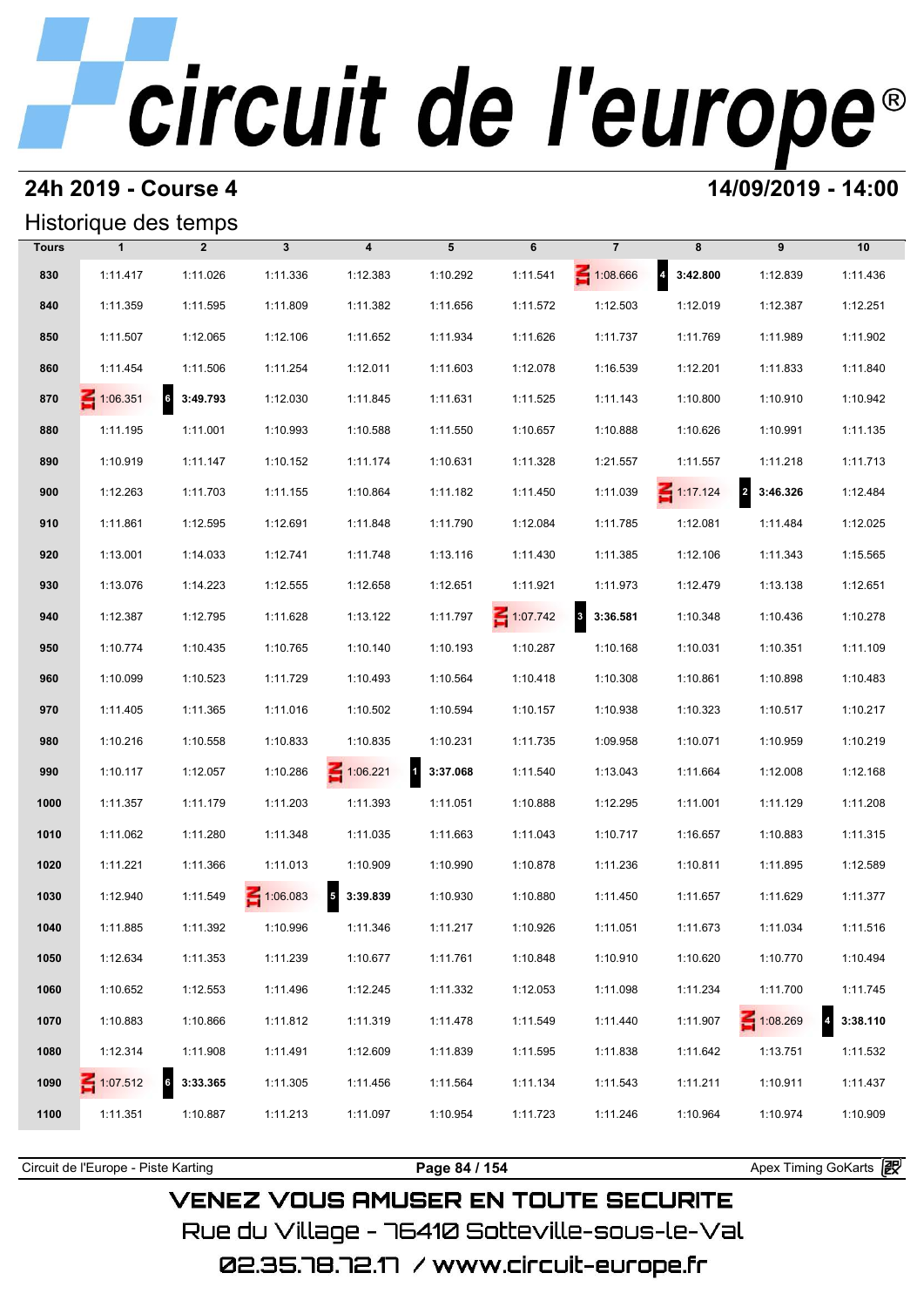# **24h 2019 - Course 4 14/09/2019 - 14:00**

## Historique des temps

| Historique des temps |          |          |          |          |          |          |          |          |          |          |  |  |
|----------------------|----------|----------|----------|----------|----------|----------|----------|----------|----------|----------|--|--|
| <b>Tours</b>         |          |          |          | 4        | 5        | 6        |          | 8        | 9        | 10       |  |  |
| 1110                 | 1:11.290 | 1:12.210 | 1:11.563 | 1:12.011 | 1:11.406 | 1:11.106 | 1:11.281 | 1:11.300 | 1:11.619 | 1:10.973 |  |  |
| 1120                 | 1:11.352 | 1:10.766 | 1:10.864 | 1:11.305 | 1:10.898 | 1:11.980 | 1:11.385 | 1:11.034 | 1:11.562 | 1:11.155 |  |  |
| 1130                 | 1:11.173 | 1:11.035 | 1:10.961 | 1:11.430 | 1:12.063 | 1:11.901 | 1:10.685 | 1:10.982 | 1:10.785 | 1:12.758 |  |  |

| Circuit de l'Europe - Piste Karting | Page 85 / 154                                 | Apex Timing GoKarts <b>段</b> |
|-------------------------------------|-----------------------------------------------|------------------------------|
|                                     | <b>VENEZ VOUS AMUSER EN TOUTE SECURITE</b>    |                              |
|                                     | Rue du Village – 76410 Sotteville–sous–le–Val |                              |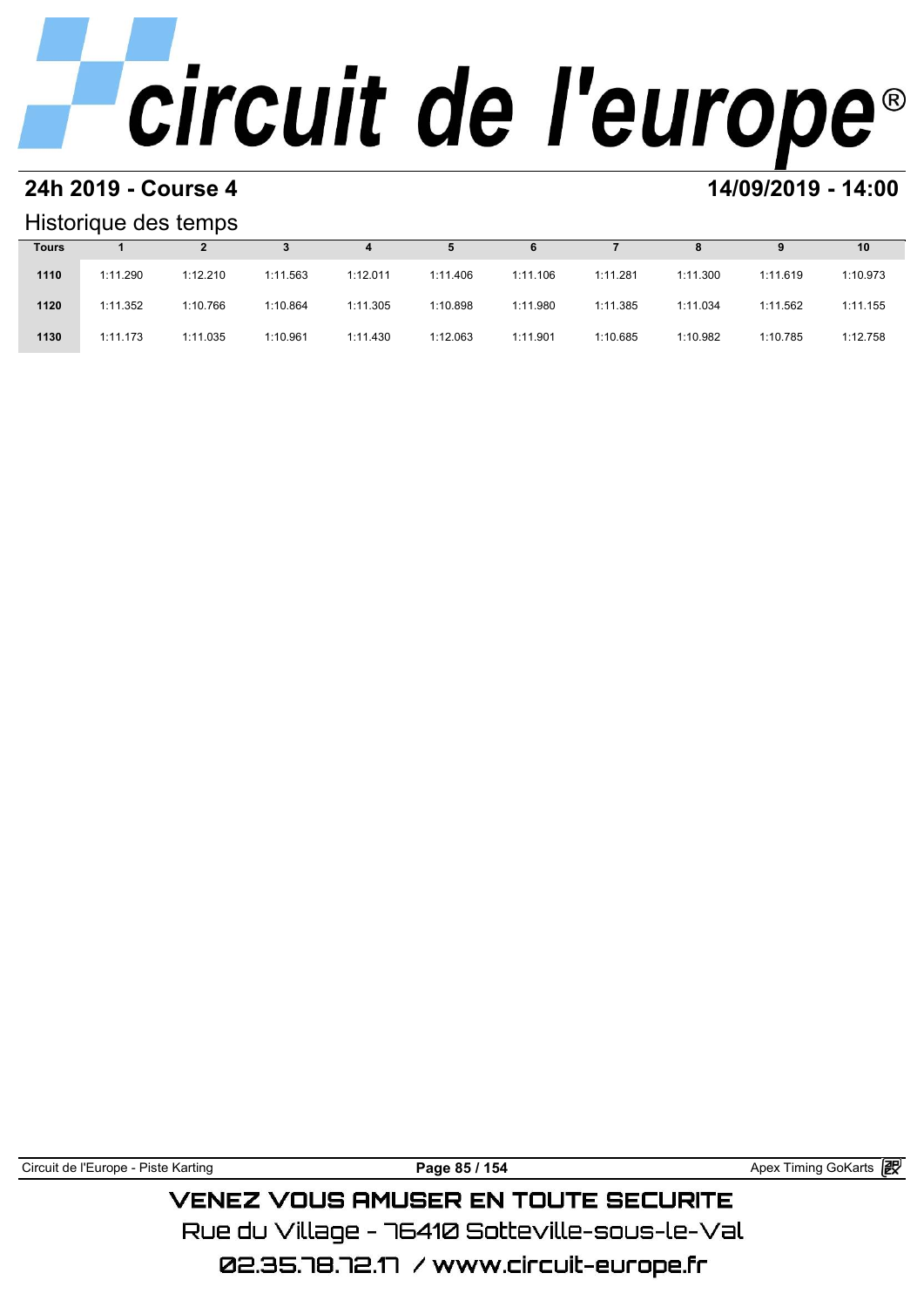# **24h 2019 - Course 4 12000 12000 14/09/2019 - 14:00**

Historique des temps

## **21 - DIABOLO TEAM**

| <b>Tours</b> | $\mathbf{1}$           | $\overline{2}$ | $\overline{\mathbf{3}}$             | 1 ERIC L<br>$\overline{\mathbf{4}}$ | 2 PASCAL R<br>5                     | 3 KEVIN L<br>6  | 4 ROMAIN R<br>$\overline{7}$        | <b>5 STEPHANE B</b><br>8 | 6 PASCAL M<br>9                   | 7 JULIEN L<br>10 |
|--------------|------------------------|----------------|-------------------------------------|-------------------------------------|-------------------------------------|-----------------|-------------------------------------|--------------------------|-----------------------------------|------------------|
|              | 1 1:18.548             | 1:13.972       | 1:11.980                            | 1:11.317                            | 1:11.514                            | 1:12.478        | 1:11.285                            | 1:11.261                 | 1:11.763                          | 1:11.872         |
| 10           | 1:11.340               | 1:11.047       | 1:12.078                            | 1:11.000                            | 1:12.019                            | 1:12.289        | 1:10.826                            | 1:10.908                 | 1:11.262                          | 1:10.954         |
| 20           | 1:11.319               | 1:11.251       | 1:11.078                            | 1:11.451                            | 1:11.475                            | 1:11.721        | 1:12.187                            | 1:11.778                 | 1:11.081                          | 1:11.744         |
| 30           | 1:11.161               | 1:11.181       | 1:11.803                            | 1:11.378                            | 1:11.139                            | 1:13.556        | 1:11.967                            | 1:11.786                 | 1:11.638                          | 1:08.985         |
|              |                        |                |                                     |                                     |                                     |                 |                                     |                          |                                   |                  |
| 40           | 3:37.551<br>$\sqrt{5}$ | 1:12.808       | 1:12.765                            | 1:12.772                            | 1:13.423                            | 1:12.033        | 1:11.763                            | 1:11.866                 | 1:12.111                          | 1:11.830         |
| 50           | 1:12.654               | 1:12.078       | 1:12.164                            | 1:11.561                            | 1:11.883                            | 1:11.704        | 1:18.132                            | 1:14.691                 | 1:12.272                          | 1:12.519         |
| 60           | 1:13.545               | 1:12.581       | 1:13.155                            | 1:11.589                            | 1:12.498                            | 1:12.280        | 1:12.422                            | 1:11.580                 | 1:12.293                          | 1:12.124         |
| 70           | 1:11.982               | 1:11.801       | 1:11.776                            | 1:08.689                            | $\overline{\mathbf{2}}$<br>3:51.161 | 1:13.355        | 1:12.712                            | 1:12.391                 | 1:13.288                          | 1:13.244         |
| 80           | 1:13.080               | 1:12.465       | 1:12.398                            | 1:12.361                            | 1:15.027                            | 1:13.798        | 1:12.458                            | 1:13.042                 | 1:13.423                          | 1:12.501         |
| 90           | 1:12.088               | 1:12.064       | 1:13.018                            | 1:12.400                            | 1:12.161                            | 1:12.456        | 1:12.818                            | 1:13.221                 | 1:12.396                          | 1:13.146         |
| 100          | 1:12.672               | 1:12.723       | 1:12.496                            | 1:12.986                            | 1:12.610                            | 1:13.124        | 1:12.719                            | $\leq 1:10.864$          | 6<br>3:41.154                     | 1:11.962         |
| 110          | 1:12.305               | 1:12.204       | 1:11.368                            | 1:11.234                            | 1:11.212                            | 1:11.136        | 1:11.631                            | 1:11.032                 | 1:12.388                          | 1:11.312         |
| 120          | 1:11.255               | 1:11.055       | 1:11.341                            | 1:11.407                            | 1:11.967                            | 1:12.632        | 1:11.807                            | 1:11.843                 | 1:11.855                          | 1:11.547         |
| 130          | 1:11.329               | 1:12.522       | 1:11.963                            | 1:12.642                            | 1:12.745                            | 1:11.509        | 1:11.349                            | 1:11.731                 | 1:11.744                          | 1:11.030         |
| 140          | 1:11.324               | 1:11.568       | 1:12.279                            | 1:13.207                            | 1:12.989                            | $\leq 1:08.141$ | $\overline{\mathbf{z}}$<br>3:49.958 | 1:12.081                 | 1:11.994                          | 1:11.739         |
| 150          | 1:12.108               | 1:11.369       | 1:11.652                            | 1:11.211                            | 1:10.945                            | 1:10.891        | 1:12.769                            | 1:10.977                 | 1:10.660                          | 1:11.943         |
| 160          | 1:11.043               | 1:10.926       | 1:10.559                            | 1:10.797                            | 1:11.524                            | 1:12.573        | 1:10.384                            | 1:11.312                 | 1:12.098                          | 1:11.720         |
| 170          | 1:11.096               | 1:10.737       | 1:10.816                            | 1:11.036                            | 1:12.330                            | 1:12.403        | 1:10.836                            | 1:10.910                 | 1:10.940                          | 1:11.173         |
| 180          | 1:12.242               | 1:11.050       | 1:11.055                            | $\leq 1:07.613$                     | 4 3:52.453                          | 1:13.842        | 1:13.756                            | 1:13.728                 | 1:12.897                          | 1:13.631         |
| 190          | 1:13.671               | 1:12.965       | 1:13.208                            | 1:13.176                            | 1:13.282                            | 1:12.983        | 1:13.630                            | 1:13.122                 | 1:13.057                          | 1:13.604         |
| 200          | 1:13.969               | 1:14.499       | 1:13.390                            | 1:13.899                            | 1:12.852                            | 1:13.578        | 1:13.571                            | 1:12.681                 | 1:13.130                          | 1:12.876         |
| 210          | 1:12.937               | 1:13.404       | 1:12.971                            | 1:13.263                            | 1:12.568                            | 1:12.630        | 1:12.466                            | 1:13.043                 | 1:13.005                          | 1:12.685         |
| 220          | 1:13.126               | 1:09.767       | $\overline{\mathbf{3}}$<br>3:42.990 | 1:13.003                            | 1:12.998                            | 1:12.569        | 1:12.321                            | 1:12.192                 | 1:12.316                          | 1:12.190         |
| 230          | 1:11.883               | 1:12.399       | 1:11.224                            | 1:12.404                            | 1:11.818                            | 1:11.466        | 1:11.793                            | 1:11.291                 | 1:11.573                          | 1:11.546         |
|              |                        |                |                                     |                                     |                                     |                 |                                     |                          |                                   |                  |
| 240          | 1:11.440               | 1:11.756       | 1:11.465                            | 1:12.329                            | 1:11.129                            | 1:11.263        | 1:11.095                            | 1:12.171                 | 1:11.536                          | 1:11.575         |
| 250          | 1:11.718               | 1:12.968       | 1:11.536                            | 1:11.218                            | 1:12.274                            | 1:11.602        | 1:11.218                            | 1:11.620                 | 1:11.033                          | 1:11.410         |
| 260          | 1:11.612               | 1:11.370       | $\leq 1:07.551$                     | 3:37.984                            | 1:11.932                            | 1:11.948        | 1:11.443                            | 1:11.062                 | 1:11.181<br>Apex Timing GoKarts 2 | 1:10.964         |

02.35.78.72.17 /www.circuit-europe.fr

Rue du Village – 76410 Sotteville-sous-le-Val

**VENEZ VOUS AMUSER EN TOUTE SECURITE**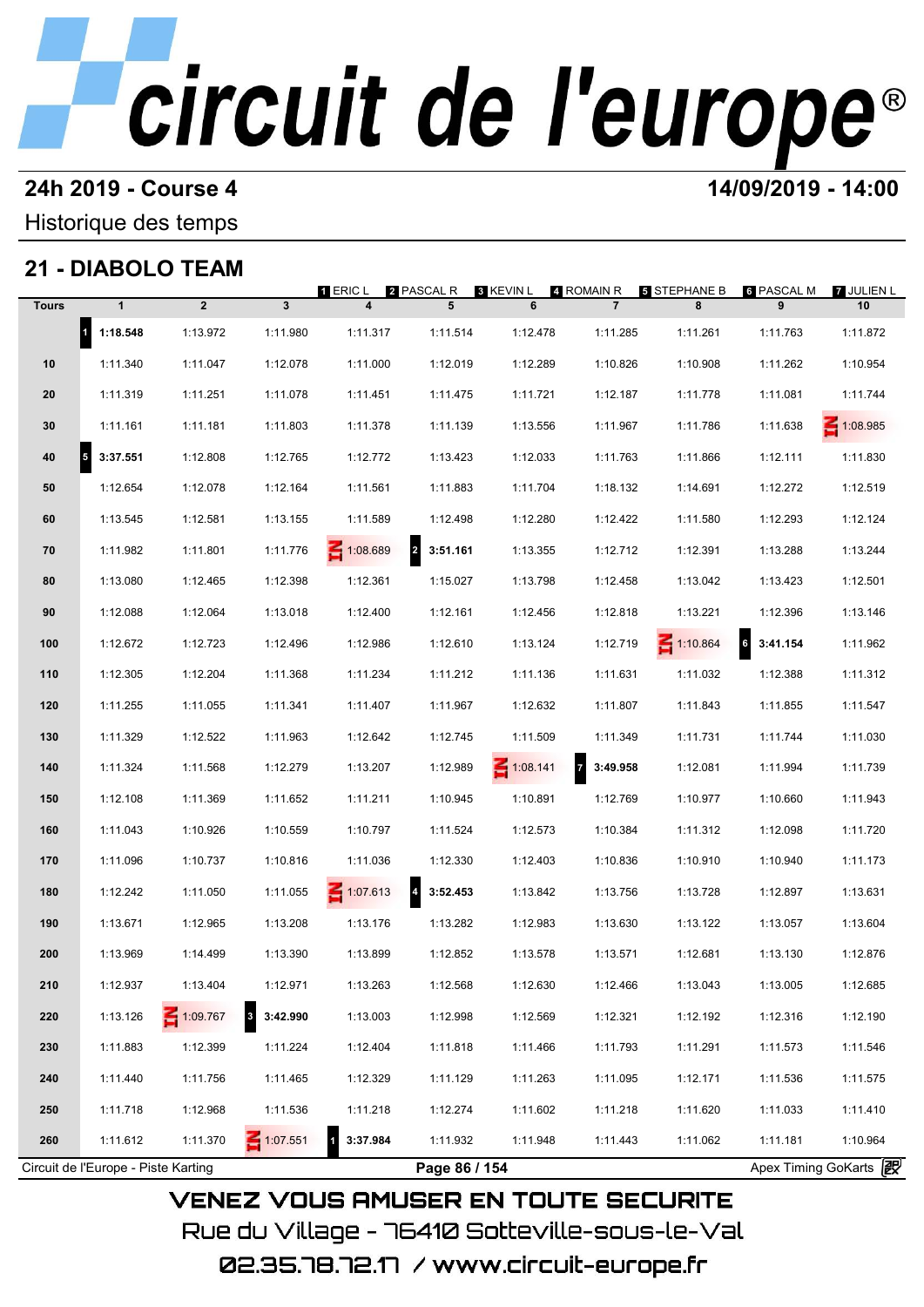## **24h 2019 - Course 4 14/09/2019 - 14:00**

## Historique des temps

|              | Historique des temps |                |              |                            |                 |          |                |                 |                                     |                            |  |  |
|--------------|----------------------|----------------|--------------|----------------------------|-----------------|----------|----------------|-----------------|-------------------------------------|----------------------------|--|--|
| <b>Tours</b> | $\mathbf{1}$         | $\overline{2}$ | $\mathbf{3}$ | $\overline{\mathbf{4}}$    | 5               | 6        | $\overline{7}$ | 8               | 9                                   | 10                         |  |  |
| 270          | 1:11.258             | 1:11.018       | 1:12.001     | 1:11.601                   | 1:11.051        | 1:11.315 | 1:11.057       | 1:10.990        | 1:11.549                            | 1:11.942                   |  |  |
| 280          | 1:10.933             | 1:10.870       | 1:11.190     | 1:10.825                   | 1:11.227        | 1:11.547 | 1:10.634       | 1:10.767        | 1:10.709                            | 1:10.979                   |  |  |
| 290          | 1:10.984             | 1:11.041       | 1:11.036     | 1:10.740                   | 1:10.888        | 1:11.531 | 1:11.491       | 1:10.687        | $\leq 1:08.500$                     | $\overline{5}$<br>3:42.553 |  |  |
| 300          | 1:12.268             | 1:11.882       | 1:12.418     | 1:11.329                   | 1:12.452        | 1:11.808 | 1:11.921       | 1:12.030        | 1:11.611                            | 1:11.712                   |  |  |
| 310          | 1:12.822             | 1:11.151       | 1:11.606     | 1:11.749                   | 1:11.801        | 1:11.489 | 1:11.719       | 1:11.578        | 1:13.058                            | 1:13.171                   |  |  |
| 320          | 1:11.741             | 1:11.825       | 1:15.777     | 1:12.057                   | 1:11.999        | 1:11.925 | 1:12.479       | 1:12.726        | 1:12.415                            | 1:12.127                   |  |  |
| 330          | 1:12.622             | 1:12.048       | 1:11.728     | 1:12.609                   | 1:11.884        | 1:11.933 | 1:11.919       | 1:12.270        | 1:11.727                            | 1:11.503                   |  |  |
| 340          | 1:11.837             | 1:11.940       | 1:08.062     | $\overline{a}$<br>3:56.517 | 1:13.319        | 1:12.753 | 1:12.683       | 1:12.693        | 1:12.698                            | 1:12.883                   |  |  |
| 350          | 1:12.460             | 1:12.392       | 1:12.769     | 1:12.747                   | 1:12.328        | 1:12.856 | 1:12.421       | 1:12.803        | 1:13.276                            | 1:13.849                   |  |  |
| 360          | 1:14.302             | 1:12.763       | 1:13.491     | 1:12.957                   | 1:13.271        | 1:14.762 | 1:12.648       | 1:12.272        | 1:13.087                            | 1:12.529                   |  |  |
| 370          | 1:14.210             | 1:12.996       | 1:12.617     | 1:13.474                   | 1:12.361        | 1:12.733 | 1:13.245       | $\leq 1:10.497$ | $6\overline{6}$<br>4:00.053         | 1:12.852                   |  |  |
| 380          | 1:13.047             | 1:11.914       | 1:12.175     | 1:11.765                   | 1:11.899        | 1:12.110 | 1:12.221       | 1:11.675        | 1:11.801                            | 1:11.727                   |  |  |
| 390          | 1:11.588             | 1:11.402       | 1:11.672     | 1:11.561                   | 1:11.632        | 1:11.581 | 1:12.044       | 1:11.417        | 1:11.900                            | 1:11.133                   |  |  |
| 400          | 1:11.349             | 1:11.991       | 1:11.783     | 1:11.576                   | 1:11.819        | 1:13.080 | 1:11.083       | 1:11.947        | 1:11.506                            | 1:11.554                   |  |  |
| 410          | 1:11.567             | 1:11.314       | 1:11.182     | 1:11.250                   | 1:11.185        | 1:15.100 | 1:11.724       | $\leq 1:08.729$ | $\overline{\mathbf{z}}$<br>3:39.494 | 1:11.647                   |  |  |
| 420          | 1:11.533             | 1:11.380       | 1:11.140     | 1:10.881                   | 1:10.581        | 1:10.705 | 1:10.670       | 1:10.813        | 1:10.676                            | 1:12.605                   |  |  |
| 430          | 1:14.779             | 1:11.162       | 1:10.876     | 1:10.947                   | 1:10.852        | 1:11.031 | 1:11.152       | 1:10.851        | 1:10.886                            | 1:11.046                   |  |  |
| 440          | 1:10.963             | 1:12.447       | 1:10.961     | 1:10.756                   | 1:11.023        | 1:10.843 | 1:11.720       | 1:12.101        | 1:10.858                            | 1:10.728                   |  |  |
| 450          | 1:10.989             | 1:10.670       | 1:11.450     | 1:10.992                   | 1:10.703        | 1:10.821 | 1:11.542       | 1:10.687        | 1:11.061                            | 1:10.529                   |  |  |
| 460          | 1:10.924             | 1:11.003       | 1:10.507     | 1:11.612                   | $\leq 1:10.161$ | 3:39.836 | 1:13.179       | 1:13.600        | 1:13.079                            | 1:13.648                   |  |  |
| 470          | 1:15.861             | 1:13.526       | 1:12.770     | 1:12.886                   | 1:12.769        | 1:13.151 | 1:12.976       | 1:13.455        | 1:13.457                            | 1:14.162                   |  |  |
| 480          | 1:12.675             | 1:12.900       | 1:12.805     | 1:12.780                   | 1:13.727        | 1:12.322 | 1:12.572       | 1:14.140        | 1:12.791                            | 1:12.827                   |  |  |
| 490          | 1:13.152             | 1:14.966       | 1:12.809     | 1:13.555                   | 1:12.743        | 1:13.041 | 1:13.535       | 1:13.086        | 1:13.041                            | 1:13.118                   |  |  |
| 500          | 1:12.850             | 1:12.766       | 1:12.541     | 1:13.201                   | 1:13.411        | 1:12.722 | 1:14.516       | 1:13.008        | 1:13.130                            | 1:10.574                   |  |  |
| 510          | 3:46.022             | 1:13.119       | 1:12.341     | 1:13.480                   | 1:13.086        | 1:12.379 | 1:12.267       | 1:12.193        | 1:12.132                            | 1:11.939                   |  |  |
| 520          | 1:12.505             | 1:11.611       | 1:11.585     | 1:12.277                   | 1:11.242        | 1:11.427 | 1:11.639       | 1:13.732        | 1:11.738                            | 1:11.666                   |  |  |
| 530          | 1:11.566             | 1:11.470       | 1:11.408     | 1:12.207                   | 1:11.345        | 1:11.521 | 1:11.319       | 1:11.564        | 1:13.284                            | 1:11.454                   |  |  |
| 540          | 1:12.358             | 1:11.431       | 1:12.059     | 1:12.923                   | 1:11.542        | 1:11.908 | 1:11.158       | 1:11.238        | 1:11.054                            | 1:11.279                   |  |  |
|              |                      |                |              |                            |                 |          |                |                 |                                     |                            |  |  |

**VENEZ VOUS AMUSER EN TOUTE SECURITE** Rue du Village – 76410 Sotteville-sous-le-Val 02.35.78.72.17 /www.circuit-europe.fr

Circuit de l'Europe - Piste Karting **Page 87 / 154 Page 87 / 154** Apex Timing GoKarts and Apex Timing Apex Timing Go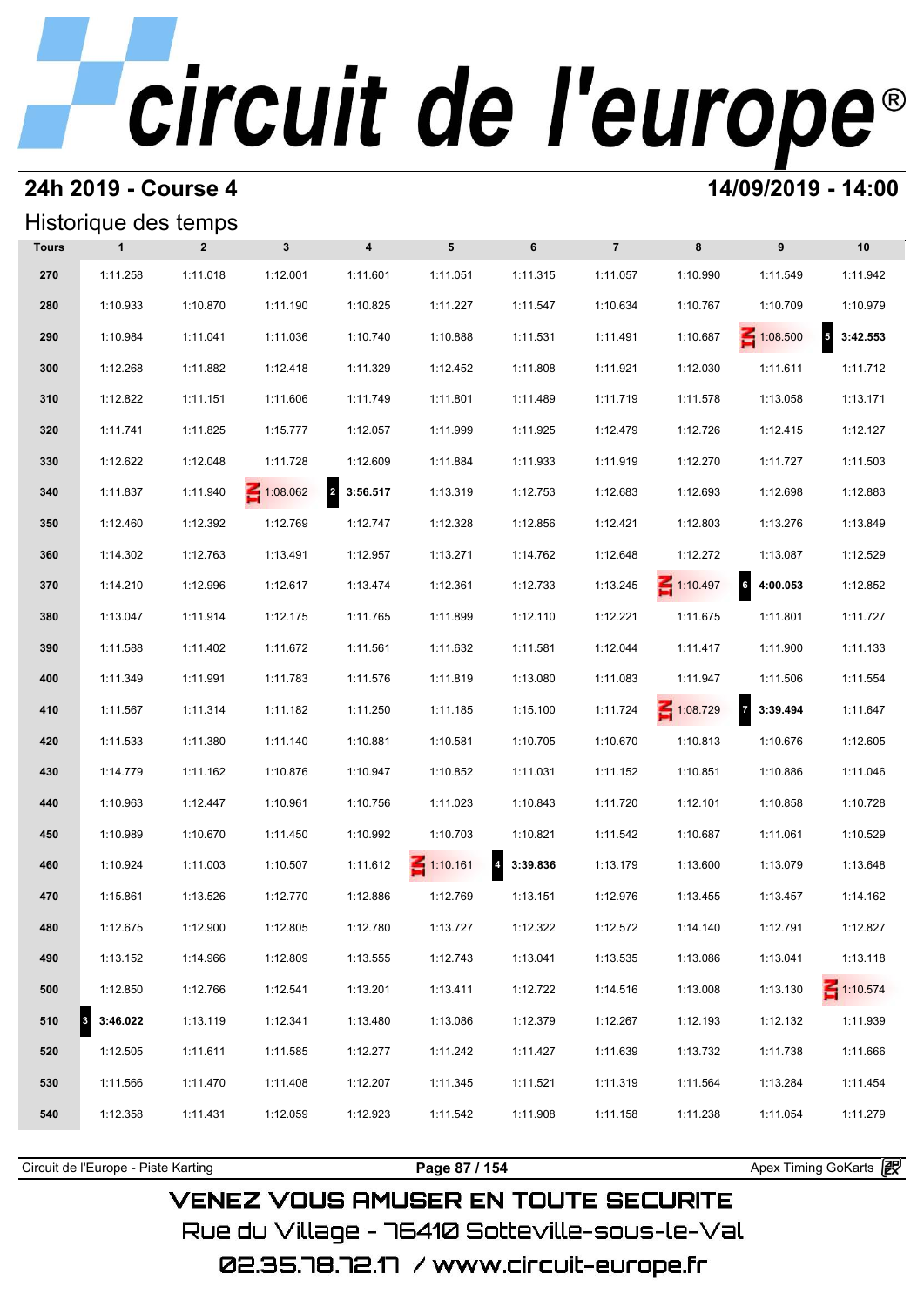## **24h 2019 - Course 4 14/09/2019 - 14:00**

### Historique des temps

|              | Historique des temps       |                |              |                         |                                     |          |                |                    |                                     |                 |
|--------------|----------------------------|----------------|--------------|-------------------------|-------------------------------------|----------|----------------|--------------------|-------------------------------------|-----------------|
| <b>Tours</b> | $\mathbf{1}$               | $\overline{2}$ | $\mathbf{3}$ | $\overline{\mathbf{4}}$ | 5                                   | 6        | $\overline{7}$ | 8                  | 9                                   | 10              |
| 550          | 1:11.206                   | 1:11.131       | 1:11.868     | 1:12.465                | 1:11.645                            | 1:11.870 | 1:11.801       | 1:09.953           | $6\overline{6}$<br>6:35.054         | 1:13.031        |
| 560          | 1:11.850                   | 1:12.049       | 1:11.977     | 1:12.227                | 1:12.095                            | 1:12.037 | 1:13.166       | 1:12.028           | 1:11.848                            | 1:11.315        |
| 570          | 1:12.164                   | 1:11.180       | 1:11.127     | 1:11.508                | 1:11.337                            | 1:11.443 | 1:11.792       | 1:11.449           | 1:11.559                            | 1:12.446        |
| 580          | 1:11.247                   | 1:14.570       | 1:15.341     | 1:13.385                | 1:13.341                            | 1:11.916 | 1:11.563       | 1:11.321           | 1:11.304                            | $\leq 1:07.806$ |
| 590          | $\overline{z}$<br>3:36.708 | 1:11.405       | 1:10.823     | 1:11.662                | 1:11.126                            | 1:11.052 | 1:11.462       | 1:11.192           | 1:12.228                            | 1:10.665        |
| 600          | 1:10.508                   | 1:10.624       | 1:10.627     | 1:10.514                | 1:10.548                            | 1:10.338 | 1:10.356       | 1:11.966           | 1:10.593                            | 1:12.040        |
| 610          | 1:13.342                   | 1:10.932       | 1:10.802     | 1:12.016                | 1:10.366                            | 1:09.802 | 1:10.323       | 1:10.747           | 1:11.007                            | 1:10.508        |
| 620          | 1:10.244                   | 1:09.999       | 1:10.286     | 1:10.255                | 1:10.143                            | 1:10.974 | 1:11.100       | 1:10.270           | 1:11.088                            | $\leq 1:10.379$ |
| 630          | 3:44.045<br>4              | 1:13.145       | 1:12.453     | 1:13.039                | 1:12.776                            | 1:12.515 | 1:12.680       | 1:12.894           | 1:12.869                            | 1:13.349        |
| 640          | 1:13.027                   | 1:13.047       | 1:13.930     | 1:12.797                | 1:12.967                            | 1:12.345 | 1:12.420       | 1:12.831           | 1:12.656                            | 1:12.963        |
| 650          | 1:12.876                   | 1:12.563       | 1:12.691     | 1:12.693                | 1:12.659                            | 1:12.831 | 1:14.963       | 1:12.496           | 1:12.585                            | 1:12.368        |
| 660          | 1:13.103                   | 1:12.285       | 1:12.527     | 1:12.325                | 1:13.104                            | 1:12.647 | 1:13.345       | $\leq 1:09.350$    | $\overline{\mathbf{3}}$<br>3:45.586 | 1:13.092        |
| 670          | 1:11.949                   | 1:11.538       | 1:11.248     | 1:11.372                | 1:11.122                            | 1:10.915 | 1:11.131       | 1:10.939           | 1:11.542                            | 1:11.603        |
| 680          | 1:10.924                   | 1:11.599       | 1:12.394     | 1:11.280                | 1:11.166                            | 1:11.482 | 1:11.083       | 1:10.907           | 1:12.091                            | 1:11.494        |
| 690          | 1:11.095                   | 1:11.298       | 1:12.550     | 1:11.894                | 1:11.093                            | 1:11.192 | 1:11.168       | 1:10.834           | 1:11.237                            | 1:11.688        |
| 700          | 1:11.875                   | 1:12.097       | 1:11.227     | 1:11.358                | 1:11.591                            | 1:11.623 | 1:12.579       | $\leq 1:13.752$    | $\mathbf{1}$<br>3:38.668            | 1:12.166        |
| 710          | 1:12.123                   | 1:12.017       | 1:11.574     | 1:11.232                | 1:11.342                            | 1:11.147 | 1:11.254       | 1:11.406           | 1:12.144                            | 1:11.159        |
| 720          | 1:11.293                   | 1:11.565       | 1:11.131     | 1:10.941                | 1:11.155                            | 1:11.530 | 1:11.887       | 1:11.447           | 1:11.172                            | 1:11.092        |
| 730          | 1:11.349                   | 1:11.061       | 1:11.023     | 1:10.791                | 1:11.128                            | 1:11.176 | 1:11.131       | 1:11.103           | 1:10.964                            | 1:12.645        |
| 740          | 1:12.398                   | 1:12.304       | 1:10.919     | 1:12.087                | 1:11.644                            | 1:10.950 | 1:13.511       | 1:11.724           | 1:12.165                            | 1:11.402        |
| 750          | 1:11.387                   | 1:11.821       | 1:11.523     | 1:07.852                | $\overline{\mathbf{5}}$<br>3:38.363 | 1:12.232 | 1:12.122       | 1:12.251           | 1:12.231                            | 1:11.802        |
| 760          | 1:12.407                   | 1:11.739       | 1:11.855     | 1:12.183                | 1:11.587                            | 1:11.699 | 1:11.333       | 1:13.969           | 1:12.439                            | 1:11.746        |
| 770          | 1:11.780                   | 1:12.486       | 1:11.701     | 1:11.482                | 1:11.518                            | 1:11.968 | 1:11.154       | 1:11.207           | 1:11.322                            | 1:11.387        |
| 780          | 1:12.363                   | 1:11.336       | 1:13.112     | 1:11.551                | 1:11.319                            | 1:11.948 | 1:11.859       | 1:12.008           | 1:11.192                            | 1:11.399        |
| 790          | 1:11.497                   | 1:12.905       | 1:11.593     | $\leq 1:07.890$         | 2 3:39.632                          | 1:12.817 | 1:13.390       | 1:15.853           | 1:12.968                            | 1:12.596        |
| 800          | 1:12.471                   | 1:12.380       | 1:12.327     | 1:12.343                | 1:12.702                            | 1:11.924 | 1:12.447       | 1:12.111           | 1:12.463                            | 1:12.333        |
| 810          | 1:12.487                   | 1:12.271       | 1:12.113     | 1:12.654                | 1:13.345                            | 1:13.318 | 1:13.689       | 1:12.640           | 1:12.976                            | 1:12.835        |
| 820          | 1:12.394                   | 1:12.316       | 1:12.863     | 1:11.878                | 1:12.780                            | 1:13.215 | $-1:09.070$    | $1 \quad 3:43.751$ | 1:11.501                            | 1:11.665        |

## **VENEZ VOUS AMUSER EN TOUTE SECURITE**

Rue du Village – 76410 Sotteville-sous-le-Val

Circuit de l'Europe - Piste Karting **Page 88 / 154 Page 88 / 154** Apex Timing GoKarts **in Apex**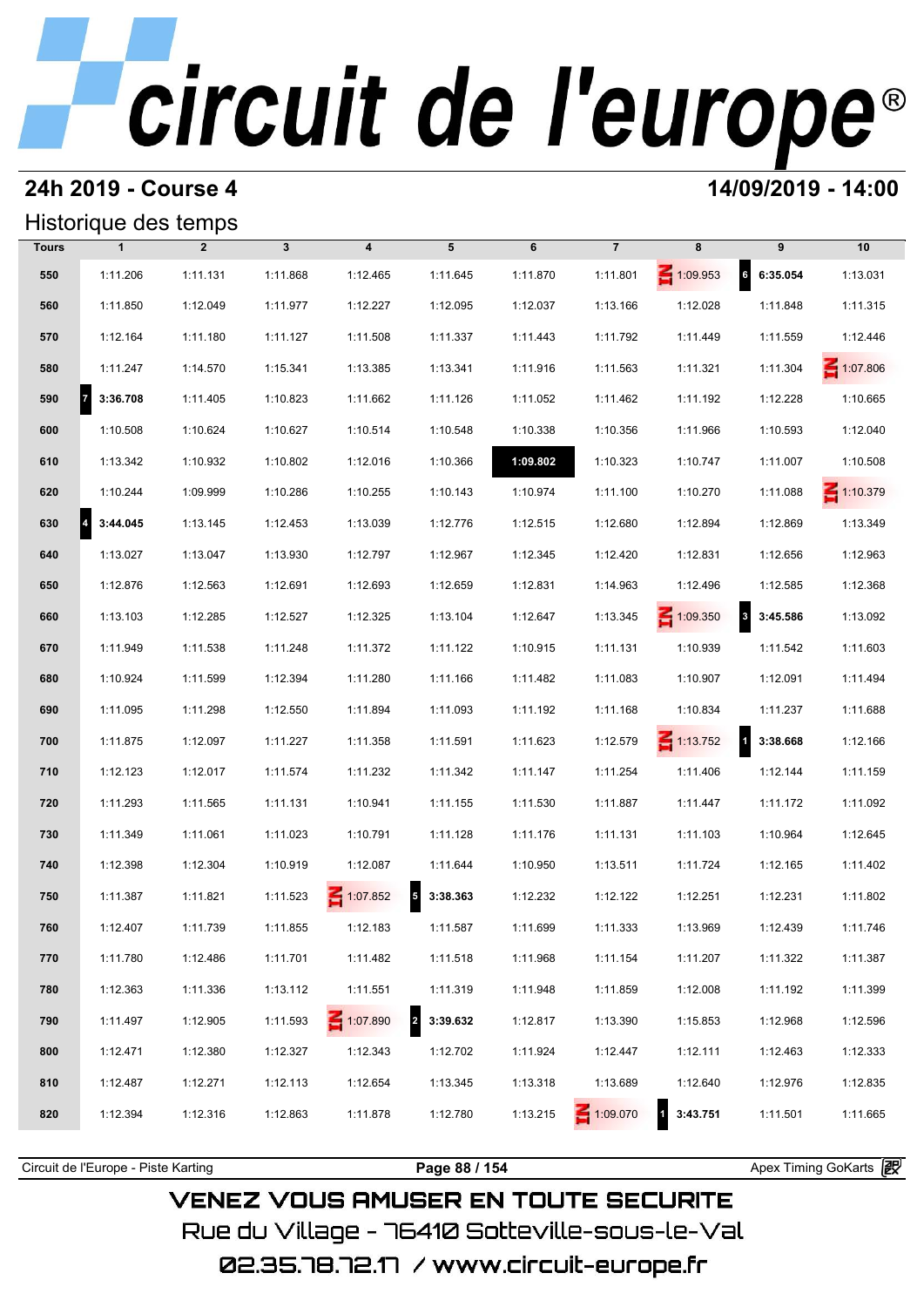## **24h 2019 - Course 4 14/09/2019 - 14:00**

## Historique des temps

|              | Historique des temps |                            |                            |                         |               |          |                |             |                                     |                 |
|--------------|----------------------|----------------------------|----------------------------|-------------------------|---------------|----------|----------------|-------------|-------------------------------------|-----------------|
| <b>Tours</b> | $\mathbf{1}$         | $\overline{2}$             | $\mathbf{3}$               | $\overline{\mathbf{4}}$ | 5             | 6        | $\overline{7}$ | 8           | 9                                   | 10              |
| 830          | 1:11.230             | 1:11.193                   | 1:11.119                   | 1:11.300                | 1:11.531      | 1:11.235 | 1:11.309       | 1:10.850    | 1:10.711                            | 1:10.746        |
| 840          | 1:11.464             | 1:10.895                   | 1:10.843                   | 1:10.858                | 1:10.579      | 1:10.646 | 1:10.763       | 1:10.947    | 1:10.614                            | 1:11.142        |
| 850          | 1:11.278             | $\leq 1:07.928$            | $5\quad 3:36.033$          | 1:11.967                | 1:11.593      | 1:11.811 | 1:11.918       | 1:11.550    | 1:11.653                            | 1:11.897        |
| 860          | 1:11.239             | 1:11.233                   | 1:11.055                   | 1:11.260                | 1:11.340      | 1:11.518 | 1:13.570       | 1:16.685    | 1:11.700                            | 1:11.889        |
| 870          | 1:11.880             | 1:11.606                   | 1:11.380                   | 1:11.412                | 1:12.835      | 1:11.123 | 1:11.861       | 1:11.164    | 1:10.975                            | 1:11.358        |
| 880          | 1:11.284             | 1:11.006                   | 1:11.037                   | 1:11.229                | 1:11.002      | 1:11.642 | 1:11.979       | 1:11.841    | 1:11.090                            | 1:11.111        |
| 890          | 1:10.962             | 1:11.266                   | 1:11.328                   | $\leq 1:06.455$         | 2 3:40.236    | 1:12.040 | 1:13.309       | 1:12.541    | 1:11.810                            | 1:11.830        |
| 900          | 1:12.218             | 1:12.286                   | 1:12.414                   | 1:12.052                | 1:11.766      | 1:12.087 | 1:12.169       | 1:12.268    | 1:11.585                            | 1:11.967        |
| 910          | 1:12.244             | 1:12.256                   | 1:12.003                   | 1:11.468                | 1:12.106      | 1:12.016 | 1:12.802       | 1:12.096    | 1:12.034                            | 1:12.358        |
| 920          | 1:11.713             | 1:12.068                   | 1:12.011                   | $\leq 1:07.910$         | 6<br>4:03.086 | 1:11.750 | 1:11.478       | 1:11.322    | 1:11.476                            | 1:11.055        |
| 930          | 1:11.287             | 1:11.042                   | 1:11.422                   | 1:11.881                | 1:11.231      | 1:10.945 | 1:10.892       | 1:11.220    | 1:11.022                            | 1:11.029        |
| 940          | 1:10.956             | 1:10.783                   | 1:12.768                   | 1:11.722                | 1:11.227      | 1:11.195 | 1:11.055       | 1:10.953    | 1:10.881                            | $\leq 1:05.320$ |
| 950          | 7 <br>3:35.725       | 1:11.260                   | 1:10.825                   | 1:10.847                | 1:10.752      | 1:11.173 | 1:10.516       | 1:10.306    | 1:10.504                            | 1:11.744        |
| 960          | 1:10.249             | 1:11.035                   | 1:10.795                   | 1:11.377                | 1:10.953      | 1:10.824 | 1:10.651       | 1:10.672    | 1:10.414                            | 1:10.517        |
| 970          | 1:12.020             | 1:09.967                   | 1:10.429                   | 1:11.366                | 1:11.483      | 1:13.374 | 1:10.885       | 1:10.943    | 1:10.790                            | 1:10.355        |
| 980          | 1:10.247             | 1:10.150                   | 1:11.101                   | 1:10.745                | 1:09.972      | 1:09.939 | 1:10.738       | 1:10.026    | 1:10.643                            | 1:10.327        |
| 990          | $\leq 1:08.134$      | $\overline{a}$<br>3:44.372 | 1:12.443                   | 1:12.582                | 1:12.547      | 1:12.461 | 1:12.551       | 1:12.420    | 1:12.673                            | 1:13.018        |
| 1000         | 1:12.081             | 1:12.207                   | 1:12.358                   | 1:12.628                | 1:12.865      | 1:12.304 | 1:12.885       | 1:12.935    | 1:12.936                            | 1:12.644        |
| 1010         | 1:12.881             | 1:13.029                   | 1:12.849                   | 1:12.389                | 1:12.642      | 1:12.445 | 1:13.169       | 1:12.224    | 1:12.587                            | 1:12.609        |
| 1020         | 1:12.259             | 1:12.570                   | 1:12.543                   | 1:12.853                | 1:12.525      | 1:12.487 | 1:12.469       | $-1:08.277$ | $\overline{\mathbf{3}}$<br>3:39.014 | 1:11.594        |
| 1030         | 1:11.241             | 1:10.926                   | 1:11.549                   | 1:12.882                | 1:11.105      | 1:10.856 | 1:11.029       | 1:11.323    | 1:11.696                            | 1:11.627        |
| 1040         | 1:10.567             | 1:10.649                   | 1:11.008                   | 1:11.363                | 1:10.670      | 1:12.069 | 1:11.205       | 1:11.961    | 1:12.059                            | 1:11.118        |
| 1050         | 1:10.932             | 1:10.931                   | 1:11.063                   | 1:11.111                | 1:11.067      | 1:11.435 | 1:11.132       | 1:11.120    | 1:11.013                            | 1:11.808        |
| 1060         | 1:08.710             | 3:36.631                   | 1:11.188                   | 1:11.571                | 1:12.391      | 1:12.369 | 1:11.261       | 1:11.503    | 1:11.490                            | 1:11.648        |
| 1070         | 1:11.116             | 1:11.459                   | 1:11.332                   | 1:11.129                | 1:11.050      | 1:11.849 | 1:11.264       | 1:11.003    | 1:11.350                            | 1:11.717        |
| 1080         | 1:11.910             | 1:11.020                   | 1:11.147                   | 1:11.199                | 1:11.183      | 1:11.191 | 1:11.458       | 1:11.360    | 1:11.277                            | 1:11.687        |
| 1090         | 1:11.427             | 1:07.840                   | $\overline{2}$<br>3:39.581 | 1:12.108                | 1:12.302      | 1:12.226 | 1:12.378       | 1:12.144    | 1:12.087                            | 1:12.545        |
| 1100         | 1:12.437             | 1:12.551                   | 1:12.200                   | 1:12.645                | 1:11.920      | 1:12.110 | 1:11.993       | 1:11.896    | 1:11.781                            | 1:11.839        |
|              |                      |                            |                            |                         |               |          |                |             |                                     |                 |

Circuit de l'Europe - Piste Karting **Page 89 / 154 Page 89 / 154** Apex Timing GoKarts **in Apex** 

**VENEZ VOUS AMUSER EN TOUTE SECURITE** Rue du Village – 76410 Sotteville-sous-le-Val 02.35.78.72.17 /www.circuit-europe.fr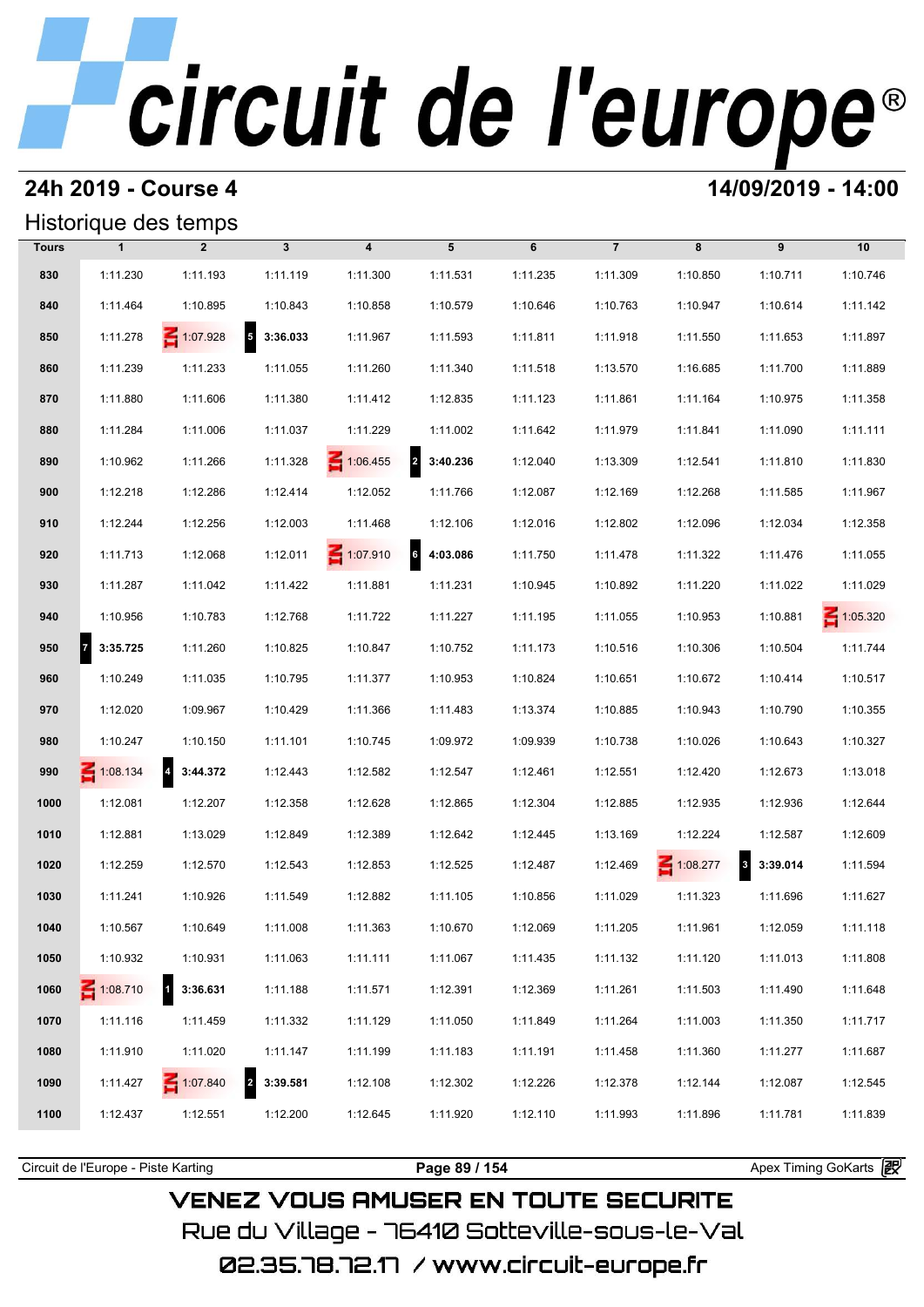### **24h 2019 - Course 4 14/09/2019 - 14:00**

### Historique des temps

|              | Historique des temps |          |          |          |          |                 |                   |          |          |          |  |  |  |  |
|--------------|----------------------|----------|----------|----------|----------|-----------------|-------------------|----------|----------|----------|--|--|--|--|
| <b>Tours</b> |                      |          |          | 4        | 5        | 6               |                   | 8        | 9        | 10       |  |  |  |  |
| 1110         | 1:12.190             | 1:12.295 | 1:12.272 | 1:12.094 | 1:12.465 | $\leq 1:07.538$ | $6\quad 3:43.811$ | 1:12.160 | 1:13.578 | 1:11.899 |  |  |  |  |
| 1120         | 1:11.206             | 1:11.475 | 1:11.670 | 1:12.847 | 1:11.563 | 1:12.270        | 1:10.795          | 1:11.124 | 1:11.234 | 1:11.784 |  |  |  |  |
| 1130         | 1:11.347             | 1:11.515 | 1:11.318 | 1:11.259 | 1:11.512 | 1:12.199        | 1:12.674          | 1:12.855 |          |          |  |  |  |  |

Circuit de l'Europe - Piste Karting **Page 90 / 154 Page 90 / 154** Apex Timing GoKarts **P VENEZ VOUS AMUSER EN TOUTE SECURITE** 

Rue du Village – 76410 Sotteville-sous-le-Val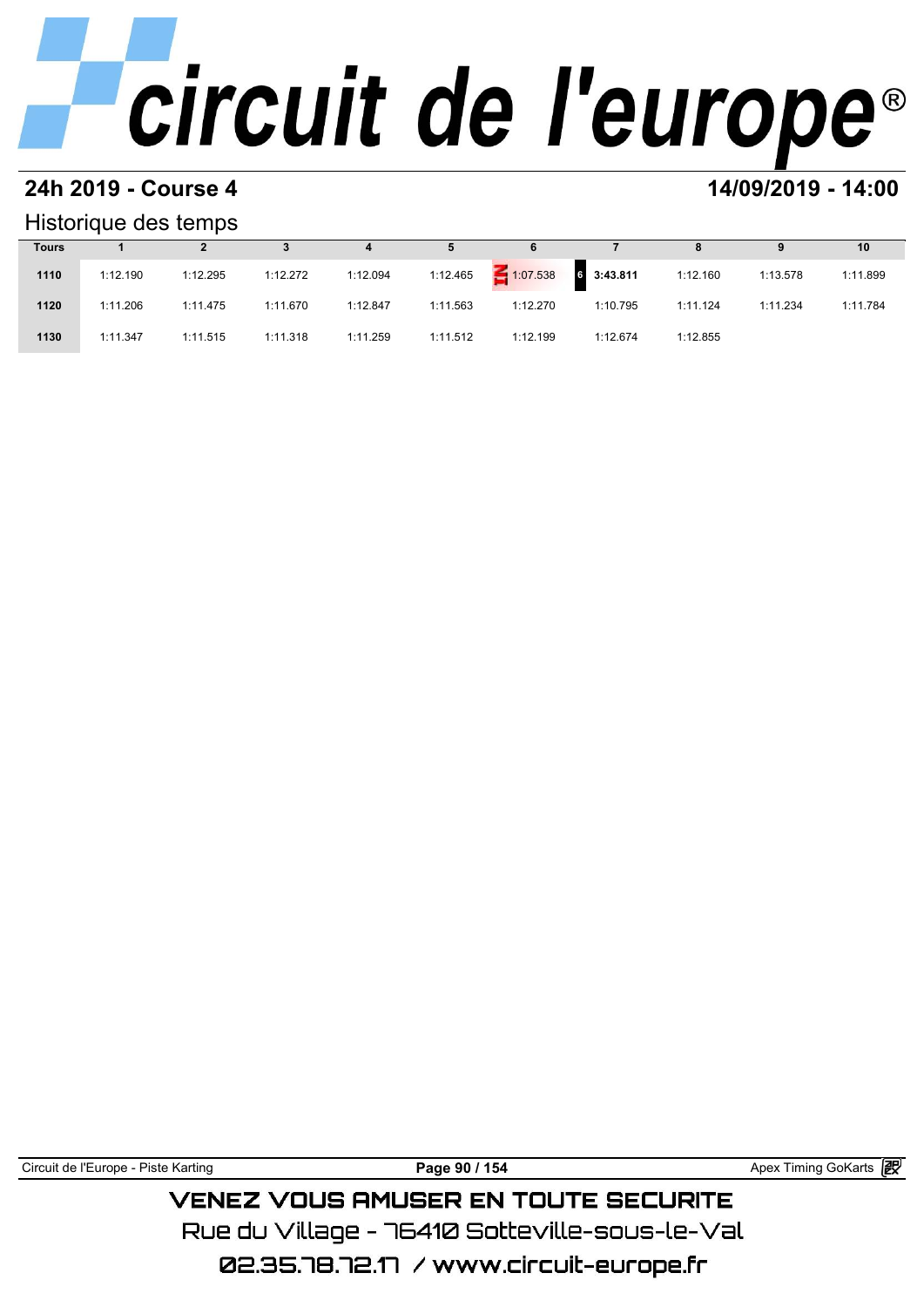## **24h 2019 - Course 4 14/09/2019 - 14:00**

### Historique des temps

## **30 - ORKA TIDOM**

|              | 30 - ORKA IIDOM                        |              |                 |                                     | <b>1 JEAN YVES M</b>                | 2 ANTHONY S  | 8 ERIC S        | 4 JEROME L                          | ឆ OLIVIER H           | 6 ERIC V        |
|--------------|----------------------------------------|--------------|-----------------|-------------------------------------|-------------------------------------|--------------|-----------------|-------------------------------------|-----------------------|-----------------|
| <b>Tours</b> | $\mathbf{1}$                           | $\mathbf{2}$ | $\mathbf{3}$    | $\overline{\mathbf{4}}$             | 5                                   | 6            | $\overline{7}$  | 8                                   | 9                     | 10              |
|              | 2 1:19.726                             | 1:17.678     | 1:12.571        | 1:11.936                            | 1:12.445                            | 1:13.099     | 1:11.438        | 1:11.281                            | 1:10.983              | 1:12.006        |
| 10           | 1:11.150                               | 1:10.746     | 1:10.723        | 1:10.440                            | 1:10.616                            | 1:10.649     | 1:10.585        | 1:10.496                            | 1:10.654              | 1:10.762        |
| 20           | 1:11.705                               | 1:11.047     | 1:10.584        | 1:12.513                            | 1:10.897                            | 1:11.636     | 1:12.450        | 1:10.875                            | 1:12.180              | 1:10.896        |
| 30           | 1:11.211                               | 1:10.921     | 1:11.020        | 1:10.868                            | $\leq 1:05.287$                     | $5$ 3:37.214 | 1:11.733        | 1:11.531                            | 1:12.249              | 1:12.461        |
| 40           | 1:11.304                               | 1:11.692     | 1:11.500        | 1:11.634                            | 1:11.202                            | 1:11.295     | 1:11.304        | 1:12.138                            | 1:12.688              | 1:11.238        |
| 50           | 1:12.512                               | 1:11.416     | 1:11.619        | 1:11.272                            | 1:11.601                            | 1:12.169     | 1:12.422        | 1:11.544                            | 1:11.447              | 1:11.731        |
| 60           | 1:11.826                               | 1:11.639     | 1:11.565        | 1:11.385                            | 1:11.957                            | 1:11.440     | 1:11.632        | $\leq 1:07.897$                     | 8 3:41.349            | 1:13.372        |
| 70           | 1:13.475                               | 1:13.033     | 1:13.394        | 1:13.424                            | 1:13.526                            | 1:13.237     | 1:13.893        | 1:14.116                            | 1:13.693              | 1:13.641        |
| 80           | 1:13.900                               | 1:13.129     | 1:12.657        | 1:13.198                            | 1:13.329                            | 1:13.554     | 1:13.278        | 1:13.281                            | 1:13.213              | 1:13.330        |
| 90           | 1:13.105                               | 1:13.432     | 1:14.026        | 1:13.133                            | 1:13.152                            | 1:13.399     | 1:14.141        | 1:13.655                            | 1:13.900              | $\leq 1:13.468$ |
| 100          | $\overline{\phantom{a}}$ 6<br>3:42.111 | 1:12.646     | 1:13.855        | 1:14.385                            | 1:11.877                            | 1:11.403     | 1:12.196        | 1:11.615                            | 1:11.595              | 1:11.461        |
| 110          | 1:11.357                               | 1:12.036     | 1:12.395        | 1:11.599                            | 1:12.116                            | 1:11.985     | 1:13.494        | 1:11.715                            | 1:11.908              | 1:11.404        |
| 120          | 1:11.500                               | 1:12.361     | 1:15.147        | 1:11.845                            | 1:11.597                            | 1:11.223     | 1:11.700        | 1:11.606                            | 1:11.581              | 1:11.097        |
| 130          | 1:11.631                               | 1:11.640     | $\leq 1:11.782$ | $\overline{\mathbf{1}}$<br>3:38.446 | 1:13.161                            | 1:12.801     | 1:12.872        | 1:13.461                            | 1:12.374              | 1:12.574        |
| 140          | 1:13.435                               | 1:12.891     | 1:13.176        | 1:12.545                            | 1:12.114                            | 1:12.187     | 1:11.727        | 1:12.494                            | 1:12.861              | 1:12.903        |
| 150          | 1:11.934                               | 1:12.260     | 1:11.969        | 1:12.619                            | 1:12.840                            | 1:12.545     | 1:13.578        | 1:12.257                            | 1:11.907              | 1:13.060        |
| 160          | 1:12.590                               | 1:11.844     | 1:12.079        | 1:13.361                            | 1:12.319                            | 1:12.363     | $\leq 1:09.761$ | $\overline{4}$<br>3:54.128          | 1:11.604              | 1:12.103        |
| 170          | 1:11.707                               | 1:11.495     | 1:11.620        | 1:11.236                            | 1:11.934                            | 1:11.246     | 1:13.855        | 1:11.732                            | 1:11.364              | 1:11.069        |
| 180          | 1:11.205                               | 1:11.744     | 1:11.674        | 1:11.382                            | 1:11.284                            | 1:11.895     | 1:11.478        | 1:11.378                            | 1:11.653              | 1:11.785        |
| 190          | 1:11.211                               | 1:11.288     | 1:11.545        | 1:11.360                            | 1:11.490                            | 1:12.057     | 1:12.010        | 1:11.395                            | 1:11.515              | $\leq 1:11.330$ |
| 200          | 3:35.721                               | 1:11.188     | 1:10.965        | 1:11.257                            | 1:11.155                            | 1:10.950     | 1:11.646        | 1:10.964                            | 1:10.878              | 1:11.185        |
| 210          | 1:10.734                               | 1:11.290     | 1:10.882        | 1:11.294                            | 1:10.918                            | 1:10.688     | 1:10.811        | 1:11.056                            | 1:10.629              | 1:10.615        |
| 220          | 1:11.573                               | 1:10.736     | 1:10.899        | 1:10.704                            | 1:10.821                            | 1:11.243     | 1:10.810        | 1:10.858                            | 1:10.762              | 1:11.102        |
| 230          | 1:10.857                               | 1:10.992     | 1:11.810        | 1:05.503                            | $\overline{\mathbf{5}}$<br>3:38.384 | 1:11.885     | 1:12.491        | 1:12.008                            | 1:12.313              | 1:11.993        |
| 240          | 1:11.542                               | 1:11.636     | 1:12.175        | 1:10.952                            | 1:11.321                            | 1:11.245     | 1:12.745        | 1:11.764                            | 1:11.429              | 1:11.497        |
| 250          | 1:12.474                               | 1:11.044     | 1:11.137        | 1:12.128                            | 1:12.024                            | 1:11.618     | 1:11.254        | 1:12.029                            | 1:11.459              | 1:11.479        |
| 260          | 1:11.356                               | 1:11.936     | 1:11.621        | 1:11.776                            | 1:12.023                            | 1:11.421     | 1:06.780        | $\overline{\mathbf{3}}$<br>3:37.493 | 1:12.814              | 1:13.296        |
|              | Circuit de l'Europe - Piste Karting    |              |                 |                                     | Page 91 / 154                       |              |                 |                                     | Apex Timing GoKarts 2 |                 |

02.35.78.72.17 / www.circuit-europe.fr

Rue du Village – 76410 Sotteville-sous-le-Val

**VENEZ VOUS AMUSER EN TOUTE SECURITE**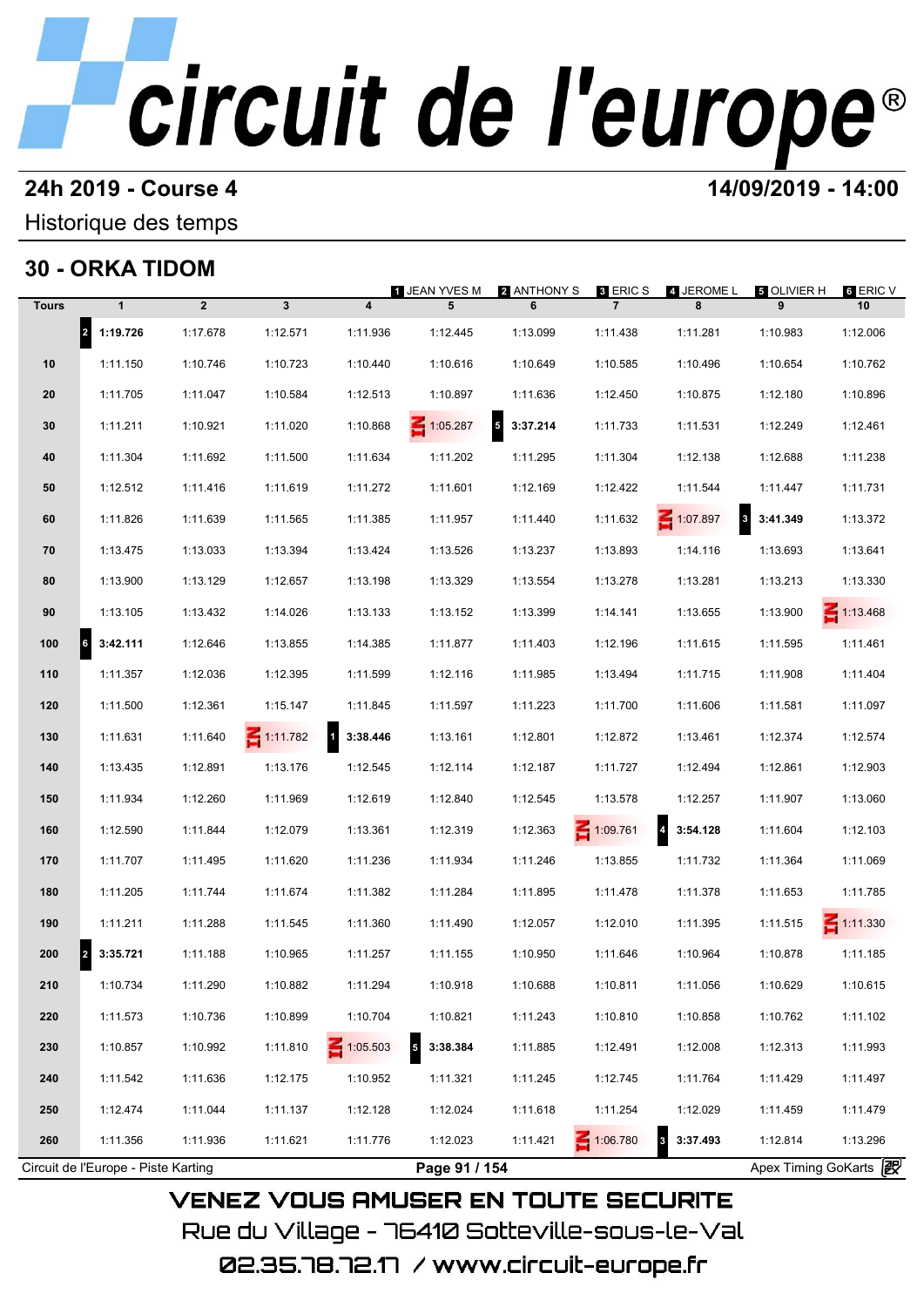## **24h 2019 - Course 4 14/09/2019 - 14:00**

## Historique des temps

|              | Historique des temps |                            |                          |                          |          |                            |                 |          |                                     |                                 |
|--------------|----------------------|----------------------------|--------------------------|--------------------------|----------|----------------------------|-----------------|----------|-------------------------------------|---------------------------------|
| <b>Tours</b> | $\mathbf{1}$         | $\overline{2}$             | $\mathbf{3}$             | $\overline{\mathbf{4}}$  | 5        | 6                          | $\overline{7}$  | 8        | 9                                   | 10                              |
| 270          | 1:12.347             | 1:13.030                   | 1:12.888                 | 1:13.135                 | 1:13.837 | 1:13.358                   | 1:12.883        | 1:13.111 | 1:14.093                            | 1:13.276                        |
| 280          | 1:12.902             | 4:03.856                   | 1:09.529                 | 1:09.301                 | 1:30.473 | 1:12.497                   | 1:13.339        | 1:12.717 | 1:12.959                            | 1:12.465                        |
| 290          | 1:13.263             | 1:12.563                   | 1:12.271                 | 1:13.578                 | 1:13.199 | 1:13.194                   | 1:12.336        | 1:12.669 | $\leq 1:10.503$                     | $\ddot{\mathbf{s}}$<br>3:41.306 |
| 300          | 1:14.167             | 1:12.431                   | 1:11.727                 | 1:11.227                 | 1:11.308 | 1:12.076                   | 1:12.161        | 1:11.681 | 1:12.196                            | 1:12.221                        |
| 310          | 1:11.235             | 1:11.609                   | 1:11.968                 | 22.827                   | 50.870   | 1:14.369                   | 1:15.963        | 1:16.092 | 1:14.131                            | 1:09.258                        |
| 320          | 1:09.872             | 1:22.784                   | 1:13.033                 | 1:13.028                 | 1:12.933 | 1:11.674                   | 1:11.771        | 1:11.719 | 1:13.053                            | 1:11.933                        |
| 330          | 1:11.130             | 1:11.477                   | $\leq 1:11.093$          | $\mathbf{1}$<br>3:40.222 | 1:12.645 | 1:13.221                   | 1:12.768        | 1:12.686 | 1:12.293                            | 1:12.745                        |
| 340          | 1:12.945             | 1:12.492                   | 1:12.885                 | 1:13.116                 | 1:12.226 | 1:12.927                   | 1:12.533        | 1:12.394 | 1:12.163                            | 1:12.646                        |
| 350          | 1:12.182             | 1:12.093                   | 1:12.369                 | 1:12.884                 | 1:12.055 | 1:12.615                   | 1:12.851        | 1:13.428 | 1:12.282                            | 1:12.467                        |
| 360          | 1:13.084             | 1:12.595                   | 1:13.239                 | 1:12.401                 | 1:12.803 | 1:14.234                   | 1:12.780        | 1:08.498 | $\overline{\mathbf{r}}$<br>3:39.394 | 1:11.519                        |
| 370          | 1:11.217             | 1:11.318                   | 1:11.636                 | 1:11.350                 | 1:11.406 | 1:11.882                   | 1:11.415        | 1:11.089 | 1:11.840                            | 1:10.891                        |
| 380          | 1:10.978             | 1:12.120                   | 1:11.357                 | 1:11.058                 | 1:12.748 | 1:11.245                   | 1:12.065        | 1:11.569 | 1:11.515                            | 1:12.567                        |
| 390          | 1:11.915             | 1:10.790                   | 1:10.758                 | 1:10.658                 | 1:10.590 | 1:11.017                   | 1:11.148        | 1:11.041 | 1:11.403                            | 1:11.459                        |
| 400          | $\leq 1:12.131$      | $\overline{2}$<br>3:38.134 | 1:12.021                 | 1:11.050                 | 1:10.895 | 1:11.306                   | 1:11.157        | 1:10.630 | 1:10.682                            | 1:10.913                        |
| 410          | 1:10.764             | 1:11.628                   | 1:11.593                 | 1:14.162                 | 1:11.800 | 1:10.494                   | 1:11.510        | 1:10.332 | 1:14.216                            | 1:12.128                        |
| 420          | 1:11.974             | 1:11.632                   | 1:11.532                 | 1:10.842                 | 1:10.725 | 1:10.811                   | 1:10.895        | 1:11.043 | 1:10.580                            | 1:10.912                        |
| 430          | 1:10.770             | 1:11.548                   | 1:11.575                 | 1:11.569                 | 1:05.694 | $\overline{5}$<br>3:36.916 | 1:11.553        | 1:11.864 | 1:13.383                            | 1:12.307                        |
| 440          | 1:12.758             | 1:12.371                   | 1:12.298                 | 1:11.636                 | 1:11.979 | 1:11.534                   | 1:11.452        | 1:12.589 | 1:11.362                            | 1:11.429                        |
| 450          | 1:11.348             | 1:11.314                   | 1:11.510                 | 1:10.943                 | 1:11.513 | 1:12.334                   | 1:12.024        | 1:11.084 | 1:12.311                            | 1:11.332                        |
| 460          | 1:11.583             | 1:11.515                   | 1:11.629                 | 1:11.598                 | 1:12.485 | 1:11.524                   | 1:11.902        | 1:07.712 | $\overline{\mathbf{3}}$<br>3:39.663 | 1:14.790                        |
| 470          | 1:13.652             | 1:14.119                   | 1:13.813                 | 1:13.166                 | 1:13.789 | 1:13.617                   | 1:13.844        | 1:15.069 | 1:14.343                            | 1:13.074                        |
| 480          | 1:12.629             | 1:13.752                   | 1:13.085                 | 1:13.622                 | 1:13.353 | 1:13.181                   | 1:13.949        | 1:12.725 | 1:13.329                            | 1:13.274                        |
| 490          | 1:13.289             | 1:13.246                   | 1:13.028                 | 1:13.228                 | 1:13.065 | 1:13.645                   | 1:13.361        | 1:13.410 | 1:12.979                            | $\leq 1:12.264$                 |
| 500          | 3:47.140             | 1:14.514                   | 1:12.800                 | 1:14.122                 | 1:13.480 | 1:13.417                   | 1:12.863        | 1:13.149 | 1:12.398                            | 1:12.120                        |
| 510          | 1:13.617             | 1:12.101                   | 1:11.990                 | 1:11.729                 | 1:12.460 | 1:11.794                   | 1:12.497        | 1:11.918 | 1:12.449                            | 1:12.437                        |
| 520          | 1:12.415             | 1:12.956                   | 1:12.485                 | 1:12.296                 | 1:12.765 | 1:11.985                   | 1:11.563        | 1:12.598 | 1:14.146                            | 1:13.437                        |
| 530          | 1:13.545             | $\leq 1:10.766$            | $\mathbf{1}$<br>3:40.530 | 1:12.752                 | 1:13.258 | 1:11.986                   | 1:12.640        | 1:12.293 | 1:12.654                            | 1:12.557                        |
| 540          | 1:12.417             | 1:12.847                   | 1:13.314                 | 1:12.679                 | 1:13.836 | 1:14.046                   | $\leq 1:08.531$ | 6:29.120 | 1:12.800                            | 1:12.493                        |
|              |                      |                            |                          |                          |          |                            |                 |          |                                     |                                 |

**VENEZ VOUS AMUSER EN TOUTE SECURITE** Rue du Village – 76410 Sotteville-sous-le-Val

Circuit de l'Europe - Piste Karting **Page 92 / 154 Page 92 / 154** Apex Timing GoKarts and Apex Timing Apex Timing Go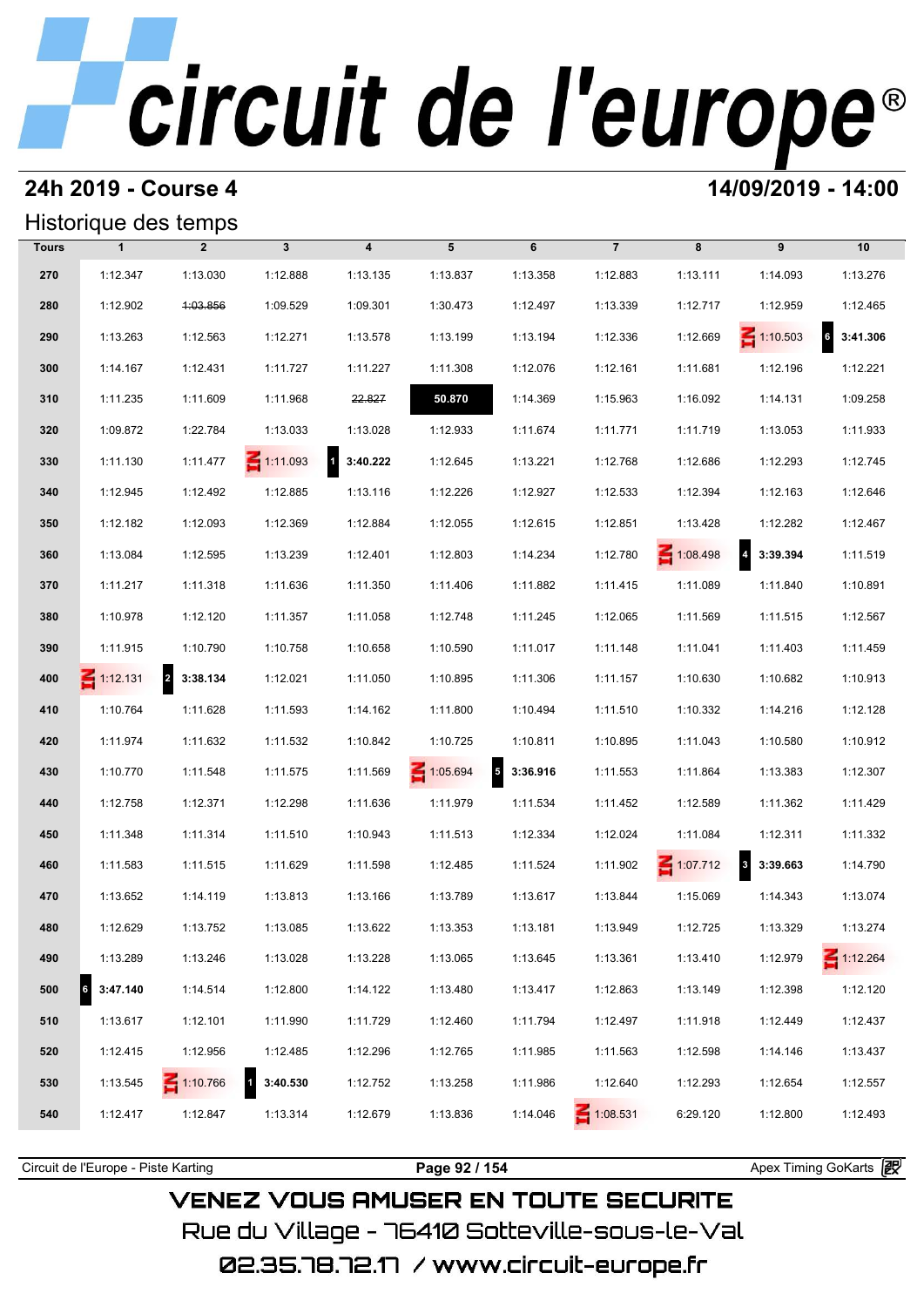## **24h 2019 - Course 4 14/09/2019 - 14:00**

## Historique des temps

|              |               | Historique des temps |                             |                                     |          |          |                |          |          |                 |
|--------------|---------------|----------------------|-----------------------------|-------------------------------------|----------|----------|----------------|----------|----------|-----------------|
| <b>Tours</b> | $\mathbf{1}$  | $\overline{2}$       | $\mathbf{3}$                | $\overline{\mathbf{4}}$             | 5        | 6        | $\overline{7}$ | 8        | 9        | 10              |
| 550          | 1:12.193      | 1:12.048             | 1:12.632                    | 1:11.783                            | 1:12.586 | 1:12.734 | 1:12.063       | 1:12.640 | 1:12.820 | $\leq 1:08.651$ |
| 560          | 4<br>3:37.857 | 1:11.482             | 1:11.778                    | 1:12.042                            | 1:12.587 | 1:13.407 | 1:12.434       | 1:11.745 | 1:13.155 | 1:15.269        |
| 570          | 1:11.779      | 1:10.788             | 1:10.893                    | 1:11.030                            | 1:17.316 | 1:15.443 | 1:13.311       | 1:11.551 | 1:11.748 | 1:11.540        |
| 580          | 1:11.056      | 1:11.560             | 1:11.081                    | 1:13.224                            | 1:13.085 | 1:11.049 | 1:11.195       | 1:11.696 | 1:12.108 | 1:11.466        |
| 590          | 1:10.960      | 1:10.804             | $\leq 1:07.710$             | $\overline{2}$<br>3:38.272          | 1:11.153 | 1:10.894 | 1:11.358       | 1:11.068 | 1:10.962 | 1:12.207        |
| 600          | 1:11.462      | 1:12.259             | 1:12.217                    | 1:12.196                            | 1:12.065 | 1:11.410 | 1:13.132       | 1:12.697 | 1:11.280 | 1:11.033        |
| 610          | 1:10.707      | 1:10.753             | 1:11.073                    | 1:10.875                            | 1:11.616 | 1:11.681 | 1:12.405       | 1:13.070 | 1:10.711 | 1:10.443        |
| 620          | 1:10.263      | 1:10.804             | 1:11.002                    | 1:10.593                            | 1:12.700 | 1:12.421 | 1:10.635       | 1:10.590 | 1:10.916 | 1:10.434        |
| 630          | 1:11.391      | 1:10.674             | 1:11.748                    | 1:10.599                            | 1:11.426 | 1:11.572 | 1:12.204       | 1:10.811 | 1:10.307 | 1:10.849        |
| 640          | 1:10.668      | 1:10.954             | $\leq 1:05.689$             | $\overline{\mathbf{3}}$<br>3:39.131 | 1:14.897 | 1:12.775 | 1:12.692       | 1:12.930 | 1:12.826 | 1:13.050        |
| 650          | 1:12.678      | 1:13.065             | 1:13.316                    | 1:13.941                            | 1:13.450 | 1:13.779 | 1:12.848       | 1:13.079 | 1:13.020 | 1:13.351        |
| 660          | 1:13.502      | 1:14.926             | 1:13.540                    | 1:13.346                            | 1:13.479 | 1:12.886 | 1:12.764       | 1:12.709 | 1:12.525 | 1:12.838        |
| 670          | 1:12.459      | 1:13.777             | 1:13.098                    | 1:13.657                            | 1:12.738 | 1:12.707 | 1:12.567       | 1:12.166 | 1:13.869 | 1:12.940        |
| 680          | 1:13.438      | 1:13.338             | 1:12.298                    | 1:12.977                            | 1:12.104 | 1:13.725 | 1:12.532       | 1:14.022 | 1:12.561 | 1:12.495        |
| 690          | 1:12.944      | $\leq 1:09.296$      | 5 3:38.787                  | 1:11.442                            | 1:11.389 | 1:12.106 | 1:11.311       | 1:11.293 | 1:11.323 | 1:11.274        |
| 700          | 1:11.505      | 1:12.185             | 1:11.893                    | 1:12.305                            | 1:12.829 | 1:11.797 | 1:11.515       | 1:12.001 | 1:11.803 | 1:11.801        |
| 710          | 1:11.867      | 1:11.674             | 1:11.266                    | 1:11.803                            | 1:11.294 | 1:11.687 | 1:12.201       | 1:11.535 | 1:12.444 | 1:11.892        |
| 720          | 1:11.603      | 1:12.489             | 1:12.469                    | 1:11.192                            | 1:11.497 | 1:11.870 | 1:13.993       | 1:11.253 | 1:12.316 | 1:11.690        |
| 730          | 1:11.476      | 1:11.548             | 1:11.296                    | 1:11.437                            | 1:11.362 | 1:11.695 | 1:11.323       | 1:11.963 | 1:12.281 | 1:13.124        |
| 740          | 1:11.968      | $\leq 1:07.114$      | $6\overline{6}$<br>3:50.661 | 1:12.953                            | 1:12.445 | 1:13.261 | 1:12.007       | 1:11.901 | 1:12.736 | 1:11.835        |
| 750          | 1:11.420      | 1:11.696             | 1:11.380                    | 1:11.524                            | 1:13.471 | 1:14.982 | 1:14.561       | 1:14.631 | 1:12.587 | 1:11.815        |
| 760          | 1:12.230      | 1:12.514             | 1:13.095                    | 1:13.060                            | 1:12.233 | 1:13.526 | 1:11.914       | 1:12.176 | 1:11.965 | 1:12.026        |
| 770          | 1:12.105      | 1:12.014             | 1:11.879                    | 1:12.345                            | 1:11.824 | 1:12.043 | 1:12.675       | 1:12.641 | 1:12.229 | 1:12.149        |
| 780          | 1:11.628      | 1:11.565             | 1:12.669                    | 1:12.458                            | 1:12.743 | 1:12.583 | 1:12.220       | 1:12.577 | 1:11.805 | 1:12.513        |
| 790          | 1:11.841      | 1:09.089             | $1 \quad 3:50.454$          | 1:12.147                            | 1:12.234 | 1:11.992 | 1:12.167       | 1:11.895 | 1:11.576 | 1:11.838        |
| 800          | 1:11.698      | 1:12.097             | 1:11.873                    | 1:12.905                            | 1:11.353 | 1:11.903 | 1:11.303       | 1:12.621 | 1:11.573 | 1:12.280        |
| 810          | 1:11.652      | 1:11.682             | 1:11.894                    | 1:11.501                            | 1:11.684 | 1:11.896 | 1:11.957       | 1:11.422 | 1:11.407 | 1:12.420        |
| 820          | 1:11.717      | 1:11.470             | 1:12.065                    | 1:11.645                            | 1:11.764 | 1:11.773 | 1:11.222       | 1:11.629 | 1:11.680 | 1:12.086        |
|              |               |                      |                             |                                     |          |          |                |          |          |                 |

**VENEZ VOUS AMUSER EN TOUTE SECURITE** Rue du Village – 76410 Sotteville-sous-le-Val

Circuit de l'Europe - Piste Karting **Page 93 / 154 Page 93 / 154** Apex Timing GoKarts and Apex Timing Apex Timing Go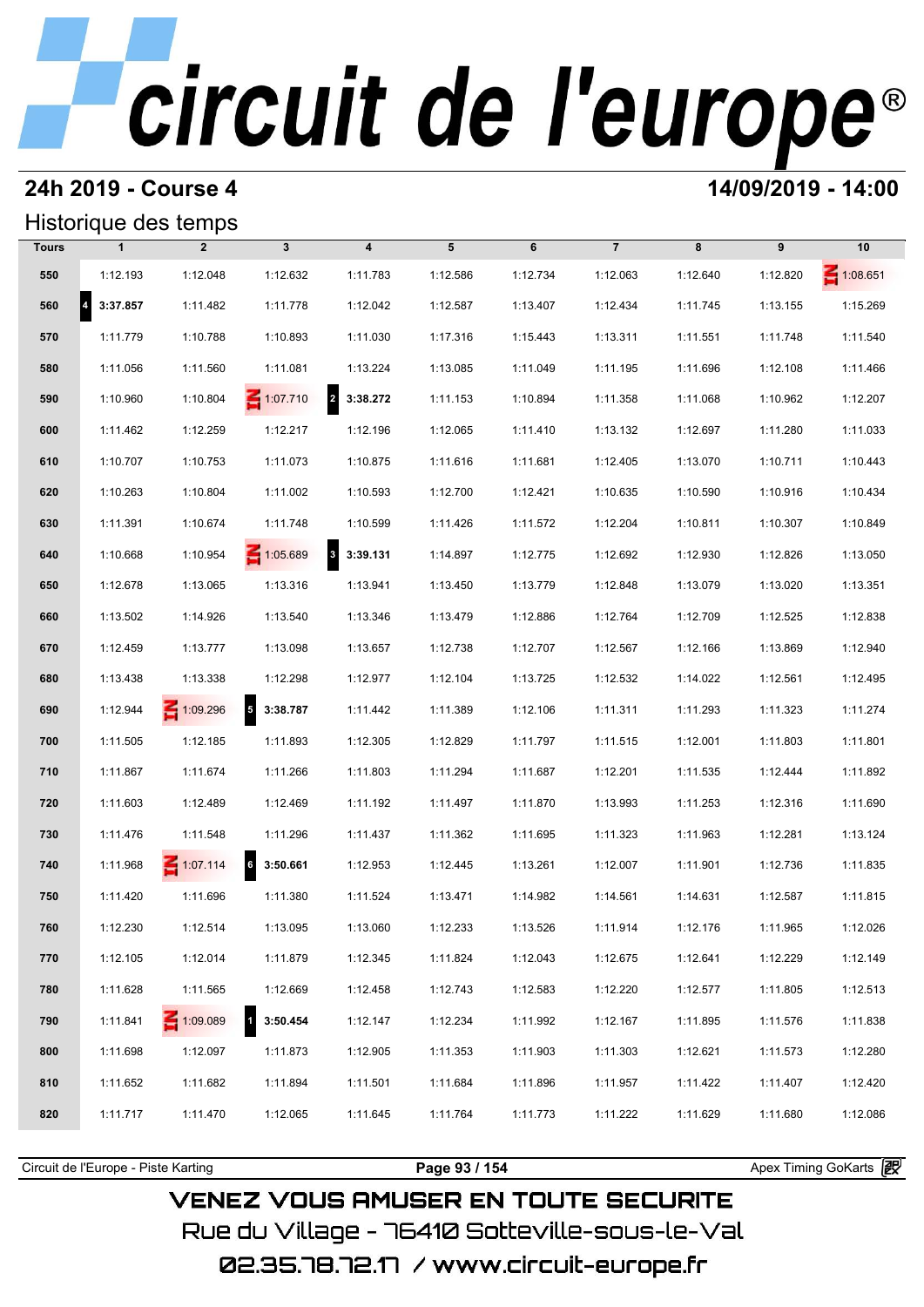## **24h 2019 - Course 4 14/09/2019 - 14:00**

## Historique des temps

|              |              | Historique des temps |                 |                         |                                     |                 |                              |          |          |          |
|--------------|--------------|----------------------|-----------------|-------------------------|-------------------------------------|-----------------|------------------------------|----------|----------|----------|
| <b>Tours</b> | $\mathbf{1}$ | $\overline{2}$       | $\mathbf{3}$    | $\overline{\mathbf{4}}$ | 5                                   | 6               | $\overline{7}$               | 8        | 9        | 10       |
| 830          | 1:11.947     | 1:11.379             | 1:11.393        | 1:11.392                | 1:10.985                            | 1:12.642        | 1:11.662                     | 1:11.863 | 1:12.228 | 1:11.517 |
| 840          | 1:11.253     | $\leq 1:05.814$      | 4 3:39.579      | 1:11.566                | 1:11.565                            | 1:11.392        | 1:10.797                     | 1:10.964 | 1:11.341 | 1:10.872 |
| 850          | 1:10.897     | 1:11.129             | 1:11.261        | 1:11.682                | 1:10.914                            | 1:10.943        | 1:13.588                     | 1:12.913 | 1:10.882 | 1:13.454 |
| 860          | 1:11.254     | 1:11.520             | 1:10.877        | 1:15.512                | 1:10.732                            | 1:10.755        | 1:11.195                     | 1:10.520 | 1:11.004 | 1:10.637 |
| 870          | 1:10.307     | 1:10.417             | 1:10.442        | 1:10.432                | 1:10.670                            | 1:10.275        | 1:11.495                     | 1:10.525 | 1:10.960 | 1:10.424 |
| 880          | 1:10.542     | 1:10.578             | 1:11.058        | 1:11.015                | 1:10.363                            | 1:11.486        | 1:10.536                     | 1:10.701 | 1:11.395 | 1:11.023 |
| 890          | 1:10.473     | $\leq 1:08.562$      | $5$ 3:35.068    | 1:14.464                | 1:11.616                            | 1:11.460        | 1:11.255                     | 1:11.172 | 1:11.479 | 1:11.376 |
| 900          | 1:11.332     | 1:11.784             | 1:11.411        | 1:11.357                | 1:13.273                            | 1:11.862        | 1:10.999                     | 1:11.446 | 1:11.602 | 1:10.966 |
| 910          | 1:11.581     | 1:11.507             | 1:10.956        | 1:11.207                | 1:10.932                            | 1:11.395        | 1:11.202                     | 1:11.726 | 1:11.360 | 1:11.200 |
| 920          | 1:11.417     | 1:11.554             | 1:11.293        | 1:11.148                | 1:12.219                            | 1:11.092        | 1:10.959                     | 1:11.705 | 1:11.354 | 1:11.066 |
| 930          | 1:11.099     | 1:10.745             | $\leq 1:05.099$ | 6<br>3:40.644           | 1:12.307                            | 1:11.854        | 1:13.667                     | 1:12.485 | 1:11.670 | 1:11.262 |
| 940          | 1:11.385     | 1:11.408             | 1:11.322        | 1:11.275                | 1:11.717                            | 1:11.484        | 1:11.432                     | 1:11.431 | 1:11.937 | 1:11.343 |
| 950          | 1:11.579     | 1:12.553             | 1:11.537        | 1:11.549                | 1:11.819                            | 1:11.585        | 1:11.914                     | 1:11.315 | 1:11.417 | 1:11.976 |
| 960          | 1:12.186     | 1:11.089             | 1:11.775        | 1:11.238                | 1:11.756                            | 1:11.650        | 1:11.593                     | 1:11.701 | 1:12.008 | 1:11.254 |
| 970          | 1:11.067     | 1:12.059             | 1:11.809        | $\leq 1:09.730$         | $\mathbf{1}$<br>3:36.646            | 1:11.764        | 1:11.990                     | 1:11.328 | 1:11.834 | 1:12.269 |
| 980          | 1:11.853     | 1:11.551             | 1:12.601        | 1:12.091                | 1:12.541                            | 1:11.621        | 1:11.743                     | 1:11.420 | 1:11.766 | 1:11.832 |
| 990          | 1:11.644     | 1:12.524             | 1:11.928        | 1:11.907                | 1:12.213                            | 1:12.154        | 1:12.178                     | 1:12.538 | 1:11.530 | 1:11.854 |
| 1000         | 1:11.805     | 1:11.974             | 1:12.646        | 1:12.042                | 1:11.750                            | 1:12.052        | 1:11.871                     | 1:12.173 | 1:12.513 | 1:13.072 |
| 1010         | 1:12.048     | 1:13.267             | 1:11.750        | 1:12.048                | 1:09.432                            | 4 3:35.067      | 1:13.218                     | 1:12.088 | 1:12.661 | 1:12.555 |
| 1020         | 1:11.303     | 1:12.252             | 1:11.362        | 1:11.235                | 1:11.905                            | 1:12.697        | 1:12.665                     | 1:11.995 | 1:11.381 | 1:11.476 |
| 1030         | 1:11.428     | 1:13.009             | 1:13.498        | 1:11.843                | 1:11.316                            | 1:11.225        | 1:11.432                     | 1:11.038 | 1:11.644 | 1:11.486 |
| 1040         | 1:11.576     | 1:11.912             | 1:12.858        | 1:11.192                | 1:11.388                            | 1:11.288        | 1:12.317                     | 1:11.636 | 1:13.194 | 1:12.112 |
| 1050         | 1:11.970     | 1:12.528             | 1:13.187        | 1:11.660                | 1:11.815                            | $\leq 1:08.025$ | $\boldsymbol{3}$<br>3:40.264 | 1:14.033 | 1:13.370 | 1:14.000 |
| 1060         | 1:14.419     | 1:13.525             | 1:13.384        | 1:14.105                | 1:13.374                            | 1:14.977        | 1:14.032                     | 1:13.859 | 1:13.299 | 1:15.020 |
| 1070         | 1:13.486     | 1:13.622             | 1:13.459        | 1:13.458                | 1:13.096                            | 1:13.972        | 1:13.301                     | 1:13.896 | 1:13.020 | 1:13.709 |
| 1080         | 1:12.950     | 1:14.289             | 1:14.019        | 1:13.261                | 1:13.518                            | 1:13.794        | 1:13.269                     | 1:13.671 | 1:14.241 | 1:13.259 |
| 1090         | 1:13.168     | 1:13.630             | 1:12.978        | 1:07.975                | 3:48.301<br>$\overline{\mathbf{z}}$ | 1:11.747        | 1:11.161                     | 1:11.202 | 1:10.709 | 1:10.813 |
| 1100         | 1:11.246     | 1:10.988             | 1:10.878        | 1:11.103                | 1:11.068                            | 1:11.141        | 1:10.875                     | 1:11.298 | 1:11.822 | 1:12.253 |
|              |              |                      |                 |                         |                                     |                 |                              |          |          |          |

**VENEZ VOUS AMUSER EN TOUTE SECURITE** Rue du Village – 76410 Sotteville-sous-le-Val

02.35.78.72.17 /www.circuit-europe.fr

Circuit de l'Europe - Piste Karting **Page 94 / 154 Page 94 / 154** Apex Timing GoKarts and Apex Timing Apex Timing Go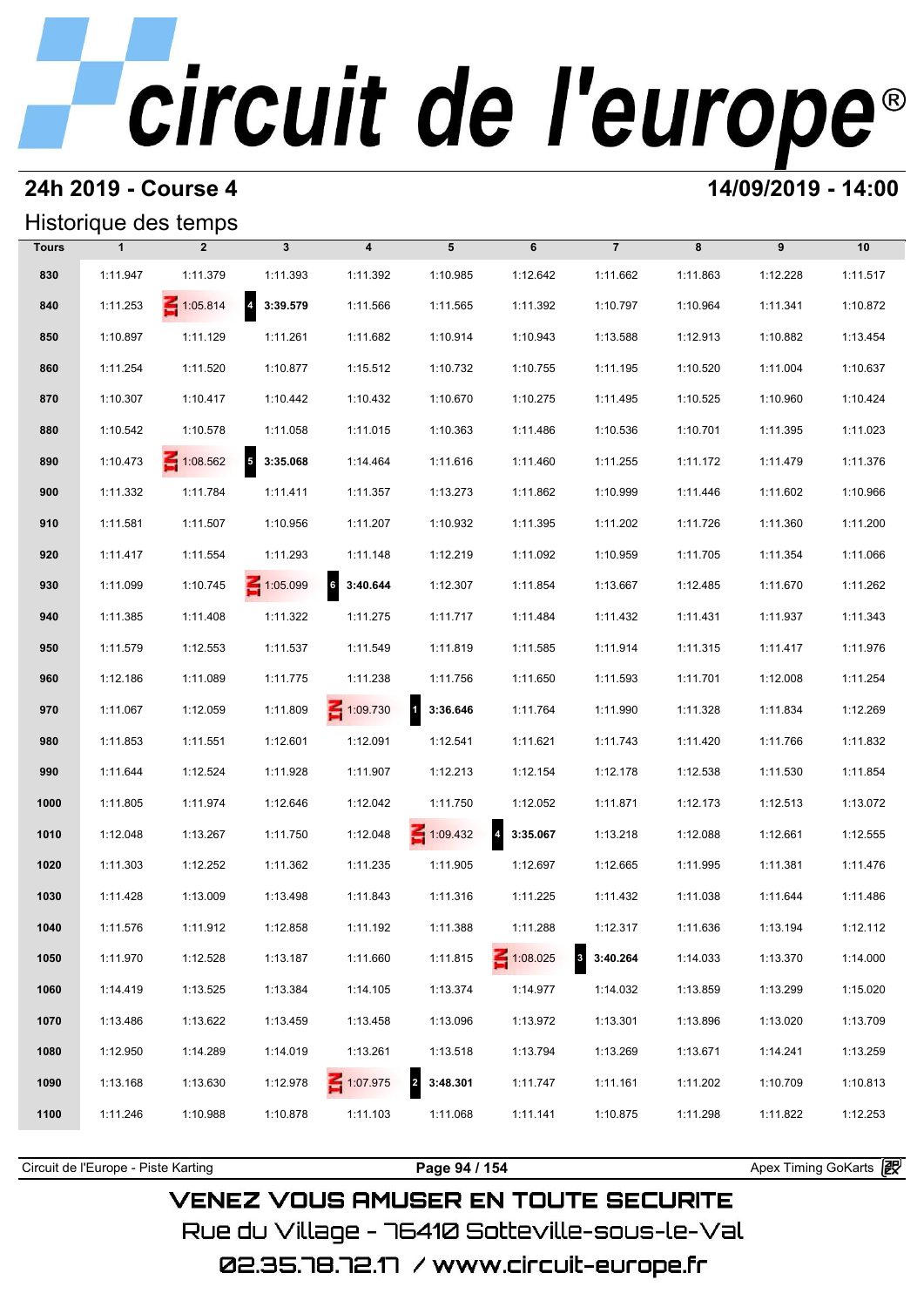### **24h 2019 - Course 4 14/09/2019 - 14:00**

### Historique des temps

| Historique des temps |          |          |          |          |          |          |          |          |          |          |  |  |
|----------------------|----------|----------|----------|----------|----------|----------|----------|----------|----------|----------|--|--|
| <b>Tours</b>         |          |          |          | 4        | 5        | 6        |          | 8        | 9        | 10       |  |  |
| 1110                 | 1:10.900 | 1:10.938 | 1:11.024 | 1:10.815 | 1:11.035 | 1:10.765 | 1:11.068 | 1:10.923 | 1:11.778 | 1:10.930 |  |  |
| 1120                 | 1:10.900 | 1:11.049 | 1:10.730 | 1:10.765 | 1:10.814 | 1:11.377 | 1:10.899 | 1:10.758 | 1:11.064 | 1:11.348 |  |  |
| 1130                 | 1:10.647 | 1:10.726 | 1:10.917 | 1:11.047 | 1:11.070 | 1:10.802 | 1:10.798 | 1:10.903 |          |          |  |  |

Circuit de l'Europe - Piste Karting **Page 95 / 154 Page 95 / 154** Apex Timing GoKarts **in Page 95 / 154 VENEZ VOUS AMUSER EN TOUTE SECURITE** 

Rue du Village – 76410 Sotteville-sous-le-Val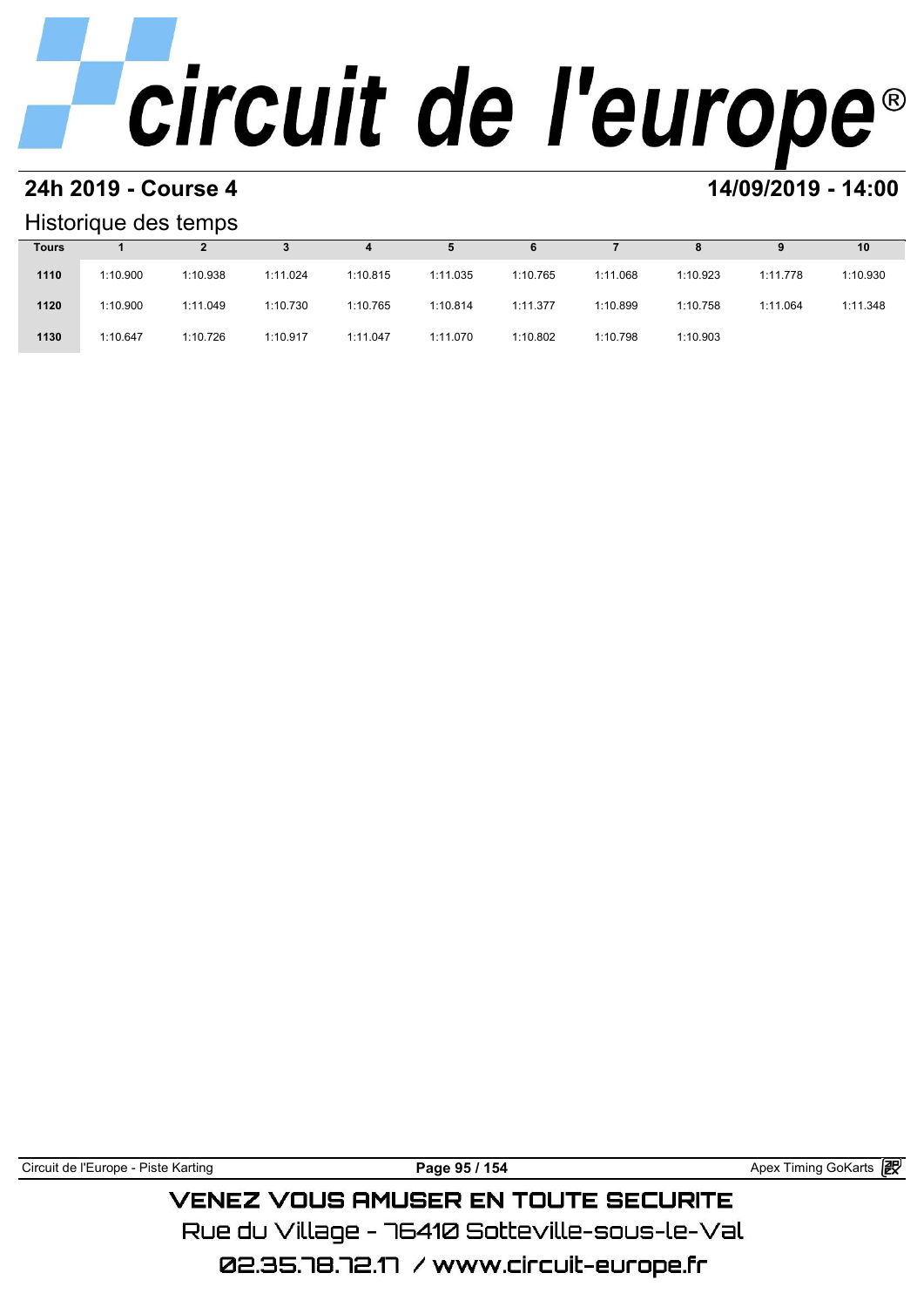## **24h 2019 - Course 4 14/09/2019 - 14:00**

Historique des temps

## **20 - LA FINE EQUIPE**

| 1 DAMIEN M<br><b>Tours</b> | <b>2</b> INGRID G<br>$\mathbf{1}$ | <b>8 CECILIA M</b><br>$\overline{2}$ | 4 JAMES S<br>$\mathbf{3}$ | $\,$ GARY S<br>$\overline{\mathbf{4}}$ | 6 GUY B<br>5                      | <b>7 LUDOVIC B</b><br>6 | $\overline{7}$ | 8 GUILLAUME H<br>8 | 9 ANTHONY M<br>9                    | 10 CAROLINE F<br>10 |
|----------------------------|-----------------------------------|--------------------------------------|---------------------------|----------------------------------------|-----------------------------------|-------------------------|----------------|--------------------|-------------------------------------|---------------------|
|                            | 3 1:20.174                        | 1:14.023                             | 1:13.015                  | 1:12.889                               | 1:12.708                          | 1:12.732                | 1:11.080       | 1:10.718           | 1:10.715                            | 1:10.451            |
| 10                         | 1:10.901                          | 1:10.929                             | 1:10.717                  | 1:11.029                               | 1:10.781                          | 1:11.904                | 1:10.764       | 1:11.092           | 1:11.237                            | 1:10.721            |
| 20                         | 1:11.601                          | 1:12.008                             | 1:11.544                  | 1:11.330                               | 1:11.797                          | 1:10.764                | 1:12.482       | 1:11.388           | 1:11.807                            | 1:10.897            |
| 30                         | 1:11.714                          | 1:10.631                             | 1:12.716                  | 1:10.809                               | 1:11.019                          | 1:12.822                | 1:11.356       | 1:04.860           | 7 3:36.151                          | 1:11.132            |
| 40                         | 1:11.173                          | 1:11.008                             | 1:11.181                  | 1:11.033                               | 1:11.247                          | 1:10.600                | 1:10.659       | 1:15.227           | 1:12.406                            | 1:11.120            |
| 50                         | 1:11.306                          | 1:11.112                             | 1:11.672                  | 1:11.080                               | 1:11.211                          | 1:10.912                | 1:10.794       | 1:11.534           | 1:11.429                            | 1:11.319            |
| 60                         | 1:11.177                          | 1:11.698                             | 1:10.853                  | 1:10.649                               | 1:10.772                          | 1:10.715                | 1:11.320       | 1:10.936           | 1:10.890                            | 1:10.612            |
| 70                         | 1:11.076                          | 1:11.239                             | 1:11.019                  | 1:11.000                               | $\overline{2}$<br>$\leq 1:23.239$ | 3:46.851                | 1:14.308       | 1:13.957           | 1:14.034                            | 1:13.245            |
| 80                         | 1:13.307                          | 1:14.519                             | 1:12.215                  | 1:13.153                               | 1:12.623                          | 1:13.800                | 1:13.132       | 1:13.484           | 1:13.002                            | 1:13.317            |
| 90                         | 1:12.296                          | 1:13.088                             | 1:13.398                  | 1:13.167                               | 1:13.225                          | 1:13.202                | 1:13.288       | 1:13.337           | 1:14.674                            | 1:14.617            |
| 100                        | 1:12.635                          | 1:12.202                             | 1:13.289                  | 1:11.807                               | 1:12.585                          | 1:12.098                | 1:12.043       | 1:11.794           | $\leq 1:08.332$                     | 10<br>3:58.487      |
| 110                        | 1:20.109                          | 1:18.468                             | 1:18.626                  | 1:18.023                               | 1:17.254                          | 1:18.160                | 1:17.072       | 1:18.281           | 1:17.225                            | 1:17.556            |
| 120                        | 1:17.889                          | 1:18.375                             | 1:17.341                  | 1:16.828                               | 1:16.454                          | 1:16.096                | 1:16.443       | 1:16.534           | 1:18.182                            | 1:15.598            |
| 130                        | 1:15.430                          | 1:15.338                             | 1:16.036                  | 1:15.918                               | 1:17.416                          | 1:14.764                | 1:14.444       | 1:14.300           | 1:14.672                            | 1:14.995            |
| 140                        | $-1:18.145$                       | $\overline{9}$<br>3:49.141           | 1:11.220                  | 1:12.502                               | 1:11.051                          | 1:10.893                | 1:11.070       | 1:11.401           | 1:10.974                            | 1:10.600            |
| 150                        | 1:10.738                          | 1:10.465                             | 1:12.604                  | 1:11.834                               | 1:12.210                          | 1:10.703                | 1:11.087       | 1:11.331           | 1:10.561                            | 1:10.860            |
| 160                        | 1:10.632                          | 1:10.898                             | 1:12.306                  | 1:12.753                               | 1:10.524                          | 1:11.655                | 1:10.854       | 1:10.951           | 1:10.670                            | 1:10.513            |
| 170                        | 1:10.493                          | 1:10.678                             | 1:10.651                  | 1:10.589                               | 1:10.778                          | 1:11.799                | 1:10.520       | $-1:07.439$        | $\overline{\mathbf{8}}$<br>3:36.872 | 1:12.179            |
| 180                        | 1:11.955                          | 1:11.440                             | 1:11.627                  | 1:11.241                               | 1:11.083                          | 1:10.929                | 1:11.090       | 1:11.282           | 1:11.002                            | 1:11.245            |
| 190                        | 1:10.956                          | 1:11.601                             | 1:11.224                  | 1:11.237                               | 1:11.139                          | 1:10.857                | 1:10.706       | 1:10.836           | 1:10.632                            | 1:10.489            |
| 200                        | 1:10.894                          | 1:11.756                             | 1:11.701                  | 1:14.028                               | 1:10.618                          | 1:10.768                | 1:10.521       | 1:10.638           | 1:10.517                            | 1:10.725            |
| 210                        | 1:10.430                          | 1:10.979                             | 1:11.609                  | 1:11.155                               | 1:11.176                          | 1:07.264                | 4:14.359       | 1:13.652           | 1:13.586                            | 1:13.110            |
| 220                        | 1:12.817                          | 1:12.652                             | 1:12.670                  | 1:13.032                               | 1:12.737                          | 1:12.514                | 1:12.568       | 1:13.067           | 1:15.142                            | 1:14.051            |
| 230                        | 1:12.587                          | 1:12.282                             | 1:12.349                  | 1:12.313                               | 1:13.428                          | 1:12.017                | 1:11.827       | 1:12.190           | 1:12.557                            | 1:11.910            |
| 240                        | 1:12.381                          | 1:12.895                             | 1:13.837                  | 1:12.088                               | 1:12.317                          | 1:12.044                | 1:12.930       | 1:12.410           | 1:12.555                            | 1:12.304            |
| 250                        | 1:12.146                          | $\leq 1:10.731$                      | $\mathbf{1}$<br>3:41.162  | 1:13.137                               | 1:13.575                          | 1:13.803                | 1:13.189       | 1:12.941           | 1:12.621                            | 1:12.851            |
| 260                        | 1:12.655                          | 1:12.566                             | 1:13.309                  | 1:12.767                               | 1:13.220                          | 1:13.215                | 1:12.678       | 1:12.232           | 1:12.805                            | 1:12.765            |

02.35.78.72.17 / www.circuit-europe.fr

Rue du Village – 76410 Sotteville–sous–le–Val

**VENEZ VOUS AMUSER EN TOUTE SECURITE**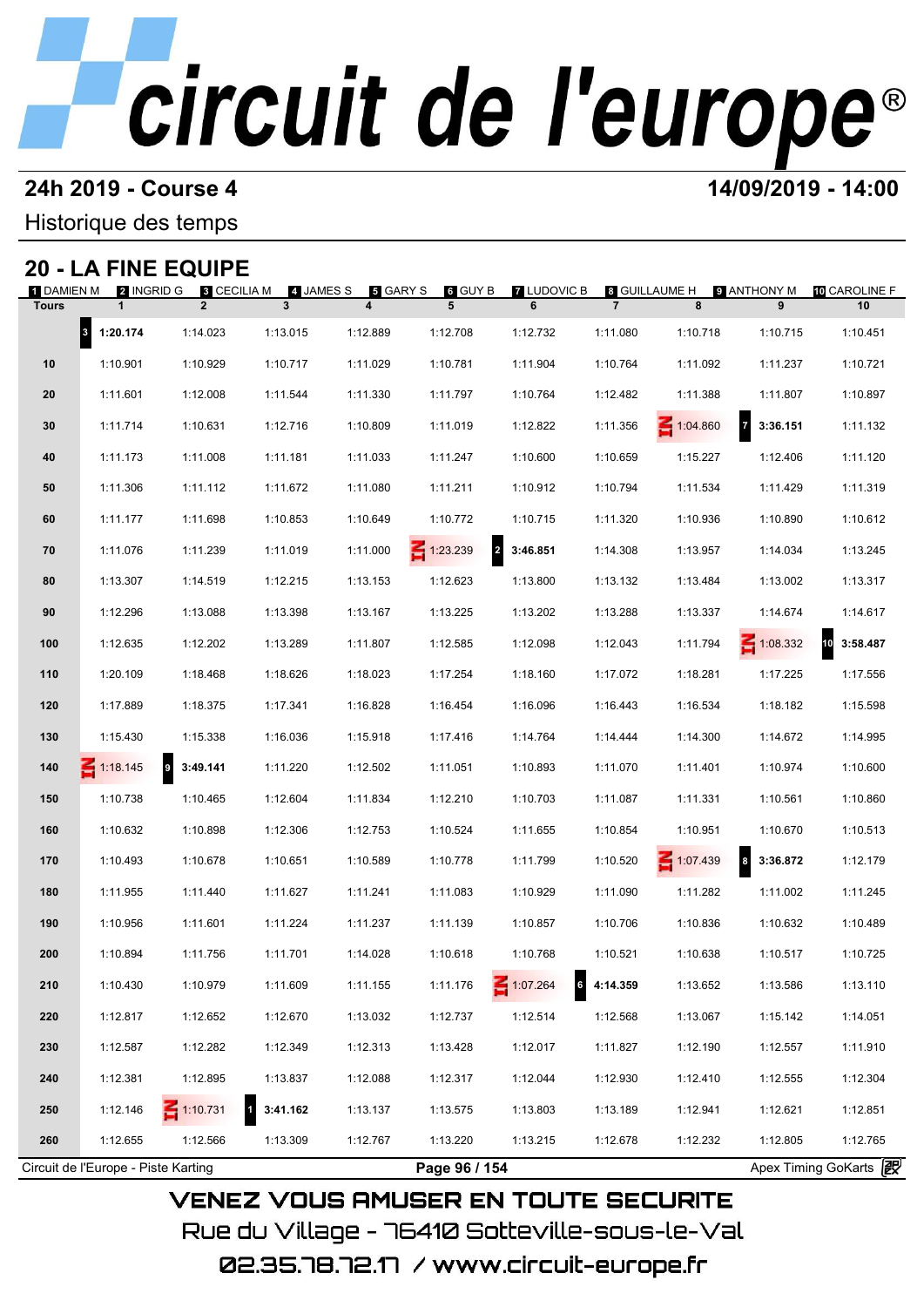## **24h 2019 - Course 4 14/09/2019 - 14:00**

## Historique des temps

|              | Historique des temps             |                |                 |                                     |               |          |                |          |          |                            |
|--------------|----------------------------------|----------------|-----------------|-------------------------------------|---------------|----------|----------------|----------|----------|----------------------------|
| <b>Tours</b> | $\mathbf{1}$                     | $\overline{2}$ | $\mathbf{3}$    | $\overline{\mathbf{4}}$             | 5             | 6        | $\overline{7}$ | 8        | 9        | 10                         |
| 270          | 1:12.079                         | 1:12.810       | 1:12.770        | 1:12.620                            | 1:12.059      | 1:12.321 | 1:13.254       | 1:12.827 | 1:12.983 | 1:13.221                   |
| 280          | 1:12.921                         | 1:12.762       | $\leq 1:12.031$ | $\overline{\mathbf{3}}$<br>3:38.414 | 1:11.260      | 1:11.675 | 1:11.786       | 1:10.704 | 1:10.543 | 1:10.737                   |
| 290          | 1:11.512                         | 1:11.265       | 1:10.747        | 1:10.738                            | 1:11.344      | 1:10.789 | 1:10.762       | 1:11.394 | 1:10.978 | 1:11.278                   |
| 300          | 1:10.767                         | 1:11.035       | 1:10.700        | 1:10.847                            | 1:10.598      | 1:10.975 | 1:10.995       | 1:10.878 | 1:11.408 | 1:11.291                   |
| 310          | 1:10.665                         | 1:10.784       | 1:11.276        | 1:11.329                            | 1:11.046      | 1:12.231 | 1:14.618       | 1:11.260 | 1:04.958 | $\overline{z}$<br>3:36.715 |
| 320          | 1:11.727                         | 1:11.761       | 1:11.040        | 1:11.187                            | 1:11.488      | 1:11.446 | 1:11.048       | 1:10.720 | 1:10.797 | 1:10.574                   |
| 330          | 1:11.045                         | 1:11.135       | 1:11.001        | 1:10.818                            | 1:11.530      | 1:11.012 | 1:10.593       | 1:11.399 | 1:12.230 | 1:11.235                   |
| 340          | 1:10.561                         | 1:11.546       | 1:10.928        | 1:10.670                            | 1:11.676      | 1:10.556 | 1:11.411       | 1:10.795 | 1:11.730 | 1:11.715                   |
| 350          | 1:11.080                         | 1:11.266       | 1:11.052        | 1:12.030                            | 1:11.778      | 1:10.953 | 1:10.802       | 1:11.813 | 1:12.571 | 1:07.389                   |
| 360          | $\vert$ <sup>2</sup><br>3:46.187 | 1:14.439       | 1:16.469        | 1:13.516                            | 1:13.508      | 1:12.825 | 1:13.619       | 1:13.772 | 1:15.384 | 1:13.778                   |
| 370          | 1:13.934                         | 1:12.887       | 1:14.231        | 1:14.215                            | 1:13.225      | 1:15.755 | 1:13.554       | 1:13.445 | 1:12.984 | 1:12.588                   |
| 380          | 1:13.130                         | 1:13.512       | 1:12.573        | 1:13.371                            | 1:12.321      | 1:12.645 | 1:11.943       | 1:12.105 | 1:11.573 | 1:12.414                   |
| 390          | 1:11.905                         | 1:11.610       | 1:12.635        | 1:12.355                            | 1:12.639      | 1:12.727 | 1:13.212       | 1:12.245 | 1:12.469 | $\leq 1:08.729$            |
| 400          | 10<br>3:54.693                   | 1:18.218       | 1:18.547        | 1:17.216                            | 1:17.116      | 1:16.464 | 1:15.297       | 1:15.304 | 1:14.775 | 1:14.347                   |
| 410          | 1:13.546                         | 1:17.875       | 1:14.204        | 1:13.896                            | 1:13.668      | 1:13.081 | 1:14.025       | 1:15.099 | 1:12.804 | 1:13.384                   |
| 420          | 1:13.108                         | 1:14.529       | 1:13.922        | 1:14.719                            | 1:14.343      | 1:13.070 | 1:13.628       | 1:13.131 | 1:13.155 | 1:13.661                   |
| 430          | 1:14.704                         | 1:14.957       | 1:14.972        | 1:15.345                            | 1:13.832      | 1:13.925 | 1:14.444       | 1:13.309 | 1:14.634 | 1:09.471                   |
| 440          | 3:40.220<br>9                    | 1:11.074       | 1:10.310        | 1:11.080                            | 1:10.431      | 1:11.704 | 1:10.229       | 1:10.219 | 1:10.151 | 1:10.081                   |
| 450          | 1:10.075                         | 1:10.393       | 1:10.209        | 1:10.244                            | 1:10.041      | 1:10.589 | 1:10.437       | 1:10.181 | 1:10.107 | 1:10.214                   |
| 460          | 1:10.738                         | 1:10.435       | 1:10.307        | 1:10.215                            | 1:09.977      | 1:10.085 | 1:15.042       | 1:10.452 | 1:10.084 | 1:10.125                   |
| 470          | 1:10.034                         | 1:10.268       | 1:10.161        | 1:10.919                            | 1:10.434      | 1:09.911 | 1:10.467       | 1:13.552 | 1:11.417 | 1:10.935                   |
| 480          | 1:10.208                         | 1:08.749       | 8 3:37.833      | 1:11.886                            | 1:11.287      | 1:10.836 | 1:10.539       | 1:11.122 | 1:10.947 | 1:10.978                   |
| 490          | 1:10.716                         | 1:11.693       | 1:10.465        | 1:10.392                            | 1:10.558      | 1:12.117 | 1:10.735       | 1:10.578 | 1:11.205 | 1:10.164                   |
| 500          | 1:10.627                         | 1:10.470       | 1:11.269        | 1:10.077                            | 1:10.951      | 1:10.917 | 1:10.282       | 1:10.446 | 1:12.018 | 1:11.115                   |
| 510          | 1:11.551                         | 1:10.267       | 1:10.797        | 1:11.199                            | 1:10.510      | 1:11.573 | 1:10.194       | 1:10.612 | 1:09.997 | 1:11.123                   |
| 520          | 1:10.077                         | 1:10.342       | 1:10.575        | $\leq 1:11.672$                     | 6<br>3:46.479 | 1:12.884 | 1:13.009       | 1:12.473 | 1:13.126 | 1:13.596                   |
| 530          | 1:12.288                         | 1:12.255       | 1:12.662        | 1:12.595                            | 1:12.243      | 1:12.422 | 1:12.231       | 1:12.767 | 1:11.899 | 1:12.536                   |
| 540          | 1:11.509                         | 1:11.486       | 1:11.692        | 1:11.600                            | 1:12.360      | 1:11.998 | 1:12.700       | 1:14.691 | 1:12.167 | 1:12.130                   |
|              |                                  |                |                 |                                     |               |          |                |          |          |                            |

Circuit de l'Europe - Piste Karting **Page 97 / 154 Page 97 / 154** Apex Timing GoKarts and Apex Timing Apex Timing Go

**VENEZ VOUS AMUSER EN TOUTE SECURITE** Rue du Village – 76410 Sotteville-sous-le-Val 02.35.78.72.17 /www.circuit-europe.fr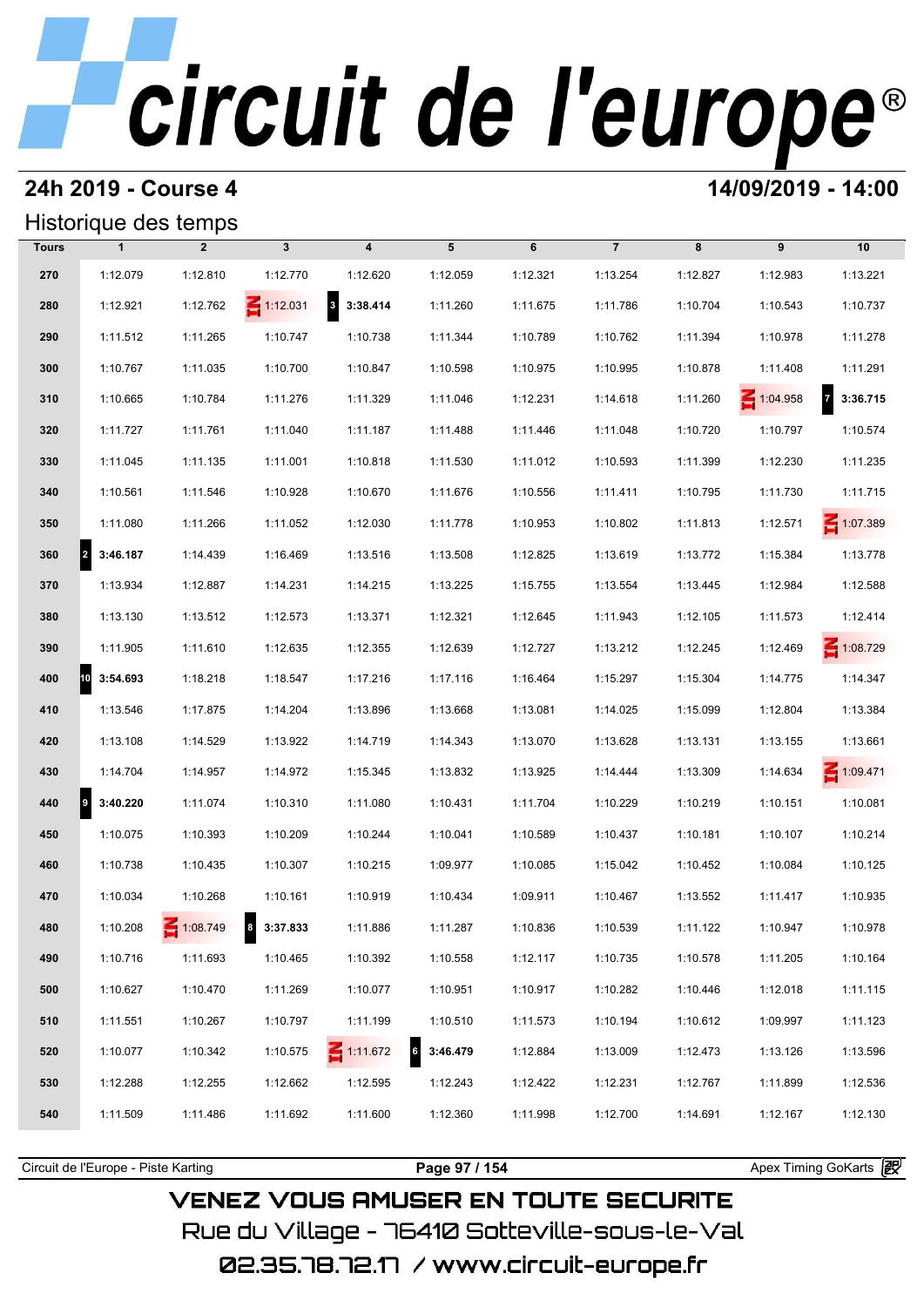### **24h 2019 - Course 4 14/09/2019 - 14:00**

### Historique des temps

|              | Historique des temps |                |              |                         |                 |                            |                                     |                |                 |                 |
|--------------|----------------------|----------------|--------------|-------------------------|-----------------|----------------------------|-------------------------------------|----------------|-----------------|-----------------|
| <b>Tours</b> | $\mathbf{1}$         | $\overline{2}$ | $\mathbf{3}$ | $\overline{\mathbf{4}}$ | 5               | 6                          | $\overline{7}$                      | 8              | 9               | 10              |
| 550          | 1:12.398             | 1:12.753       | 1:12.012     | 1:11.990                | 1:11.844        | 1:11.629                   | 1:12.505                            | 1:13.189       | $\leq 1:11.182$ | 1 6:36.761      |
| 560          | 1:16.665             | 1:13.911       | 1:13.429     | 1:14.314                | 1:13.596        | 1:12.393                   | 1:12.376                            | 1:14.420       | 1:13.453        | 1:13.359        |
| 570          | 1:13.834             | 1:13.312       | 1:12.600     | 1:11.955                | 1:12.262        | 1:12.039                   | 1:13.224                            | 1:19.591       | 1:20.624        | 1:15.436        |
| 580          | 1:21.712             | 1:13.686       | 1:12.520     | 1:14.199                | 1:13.049        | 1:15.245                   | 1:11.838                            | 1:14.096       | 1:12.754        | 1:13.870        |
| 590          | 1:15.305             | 1:13.862       | 1:13.770     | 1:15.129                | 1:14.835        | $\leq 1:12.540$            | $\overline{\mathbf{3}}$<br>3:49.944 | 1:12.887       | 1:12.694        | 1:11.950        |
| 600          | 1:12.530             | 1:12.798       | 1:13.286     | 1:12.526                | 1:12.927        | 1:11.667                   | 1:12.960                            | 1:11.581       | 1:11.669        | 1:11.913        |
| 610          | 1:12.663             | 1:13.091       | 1:13.101     | 1:12.633                | 1:12.979        | 1:11.438                   | 1:12.151                            | 1:12.472       | 1:12.183        | 1:12.831        |
| 620          | 1:13.104             | 1:11.580       | 1:11.601     | 1:12.357                | 1:12.859        | 1:12.240                   | 1:12.407                            | 1:12.247       | 1:12.484        | 1:11.952        |
| 630          | 1:12.180             | 1:11.500       | 1:11.654     | 1:12.289                | $\leq 1:06.376$ | $\overline{7}$<br>3:36.693 | 1:13.667                            | 1:11.972       | 1:10.708        | 1:11.129        |
| 640          | 1:11.081             | 1:10.809       | 1:10.463     | 1:10.612                | 1:10.466        | 1:10.303                   | 1:10.116                            | 1:10.164       | 1:11.605        | 1:10.647        |
| 650          | 1:10.404             | 1:10.579       | 1:11.242     | 1:10.146                | 1:10.816        | 1:09.977                   | 1:10.761                            | 1:11.886       | 1:09.977        | 1:11.336        |
| 660          | 1:10.995             | 1:10.896       | 1:09.896     | 1:09.911                | 1:10.047        | 1:10.774                   | 1:10.764                            | 1:10.670       | 1:09.961        | 1:10.048        |
| 670          | 1:11.529             | 1:10.467       | 1:06.498     | 2 4:03.283              | 1:13.795        | 1:12.550                   | 1:13.620                            | 1:14.000       | 1:14.563        | 1:12.512        |
| 680          | 1:12.799             | 1:12.077       | 1:13.191     | 1:12.114                | 1:11.836        | 1:13.724                   | 1:13.244                            | 1:12.405       | 1:12.246        | 1:14.101        |
| 690          | 1:12.329             | 1:12.720       | 1:12.490     | 1:12.541                | 1:14.252        | 1:14.938                   | 1:13.150                            | 1:13.053       | 1:13.540        | 1:13.321        |
| 700          | 1:13.194             | 1:13.691       | 1:11.972     | 1:12.146                | 1:14.186        | 1:13.605                   | 1:13.922                            | 1:13.529       | 1:13.062        | 1:13.753        |
| 710          | 1:14.025             | 1:12.837       | 1:12.940     | 1:13.971                | 1:12.842        | 1:13.096                   | $\leq 1:08.528$                     | 10<br>3:50.179 | 1:19.004        | 1:17.479        |
| 720          | 1:18.574             | 1:18.602       | 1:17.820     | 1:17.524                | 1:17.218        | 1:16.511                   | 1:15.515                            | 1:15.684       | 1:15.103        | 1:15.429        |
| 730          | 1:17.298             | 1:15.191       | 1:16.716     | 1:15.113                | 1:13.599        | 1:13.497                   | 1:13.533                            | 1:13.696       | 1:12.996        | 1:13.893        |
| 740          | 1:13.092             | 1:13.595       | 1:13.654     | 1:23.163                | 1:13.469        | 1:12.502                   | 1:13.670                            | 1:12.594       | 1:13.569        | $\leq 1:08.424$ |
| 750          | 3:41.797<br>9        | 1:09.996       | 1:10.219     | 1:09.648                | 1:09.704        | 1:11.432                   | 1:09.719                            | 1:10.757       | 1:09.921        | 1:09.937        |
| 760          | 1:09.699             | 1:09.939       | 1:11.311     | 1:10.303                | 1:10.264        | 1:09.853                   | 1:10.492                            | 1:09.746       | 1:09.646        | 1:09.761        |
| 770          | 1:09.463             | 1:09.676       | 1:09.981     | 1:09.754                | 1:09.277        | 1:10.631                   | 1:09.673                            | 1:09.119       | 1:11.077        | 1:09.787        |
| 780          | 1:09.476             | 1:09.915       | 1:09.801     | 1:09.635                | 1:09.515        | 1:09.329                   | 1:10.255                            | 1:09.629       | 1:09.294        | 1:09.511        |
| 790          | 1:10.549             | 1:09.401       | 1:09.985     | $\leq 1:06.581$         | 3:43.640        | 1:10.403                   | 1:10.277                            | 1:10.307       | 1:09.996        | 1:10.335        |
| 800          | 1:10.850             | 1:11.677       | 1:09.985     | 1:11.719                | 1:09.938        | 1:10.077                   | 1:12.244                            | 1:10.166       | 1:09.971        | 1:09.738        |
| 810          | 1:09.894             | 1:10.564       | 1:10.314     | 1:10.085                | 1:09.997        | 1:09.583                   | 1:09.934                            | 1:09.758       | 1:11.133        | 1:10.163        |
| 820          | 1:09.903             | 1:09.577       | 1:09.768     | 1:09.863                | 1:09.481        | 1:10.145                   | 1:09.619                            | 1:09.553       | 1:09.708        | 1:09.515        |
|              |                      |                |              |                         |                 |                            |                                     |                |                 |                 |

**VENEZ VOUS AMUSER EN TOUTE SECURITE** Rue du Village – 76410 Sotteville-sous-le-Val

02.35.78.72.17 /www.circuit-europe.fr

Circuit de l'Europe - Piste Karting **Page 98 / 154 Page 98 / 154** Apex Timing GoKarts and Apex Timing Apex Timing Go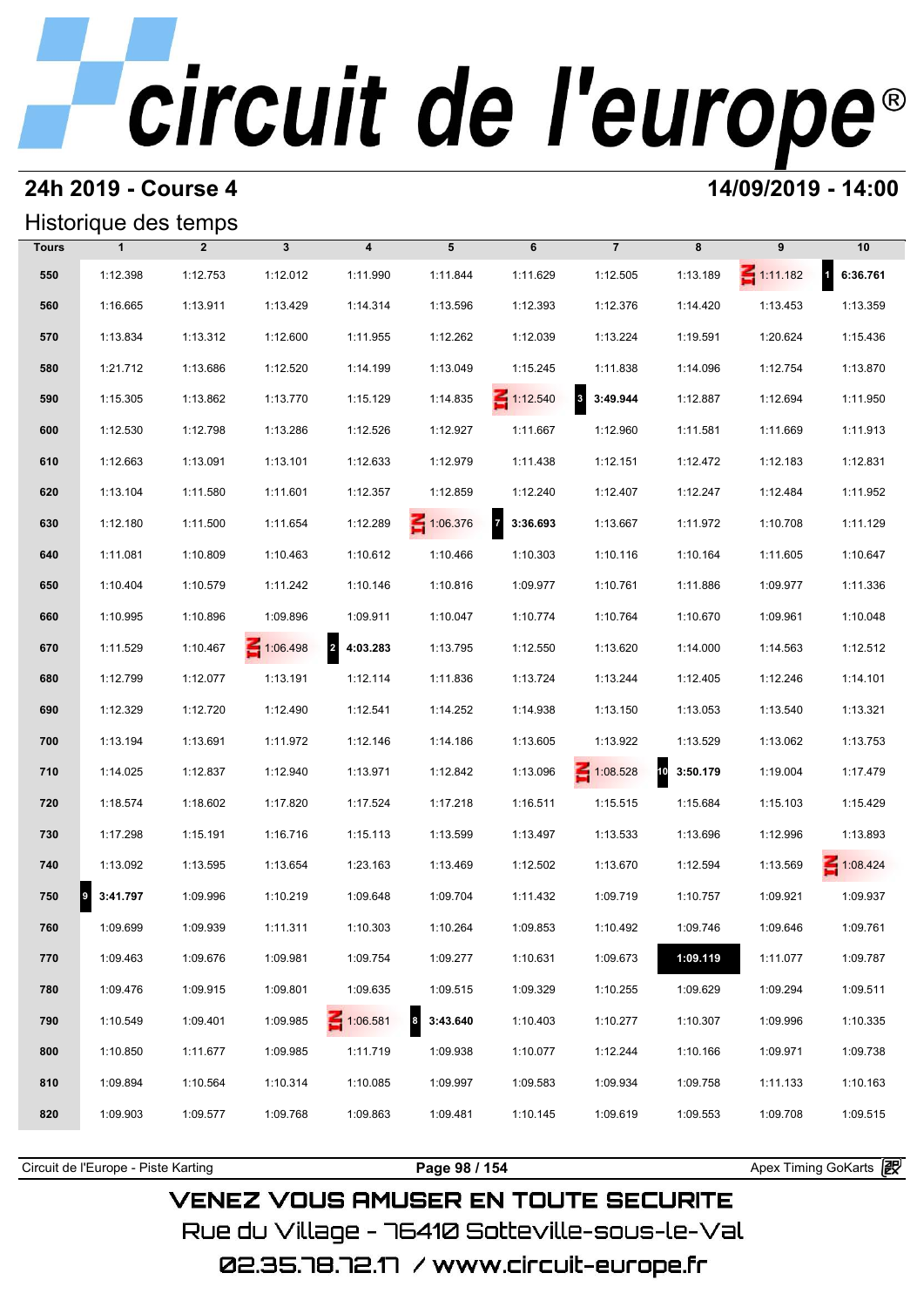### **24h 2019 - Course 4 14/09/2019 - 14:00**

### Historique des temps

|              |                 | Historique des temps |              |                         |                                     |                            |                 |                 |                              |          |
|--------------|-----------------|----------------------|--------------|-------------------------|-------------------------------------|----------------------------|-----------------|-----------------|------------------------------|----------|
| <b>Tours</b> | $\mathbf{1}$    | $\overline{2}$       | $\mathbf{3}$ | $\overline{\mathbf{4}}$ | 5                                   | 6                          | $\overline{7}$  | 8               | 9                            | 10       |
| 830          | 1:10.328        | 1:10.229             | 1:09.668     | 1:09.643                | $\leq 1:06.602$                     | $1 \quad 3:44.596$         | 1:14.244        | 1:12.962        | 1:13.448                     | 1:14.682 |
| 840          | 1:13.028        | 1:11.967             | 1:12.459     | 1:14.103                | 1:13.338                            | 1:13.101                   | 1:12.773        | 1:12.745        | 1:13.179                     | 1:12.802 |
| 850          | 1:12.591        | 1:12.697             | 1:12.502     | 1:13.456                | 1:11.807                            | 1:12.603                   | 1:12.832        | 1:11.588        | 1:12.006                     | 1:12.744 |
| 860          | 1:11.975        | 1:12.001             | 1:13.554     | 1:19.509                | 1:12.912                            | 1:11.681                   | 1:11.963        | 1:12.692        | 1:12.581                     | 1:11.072 |
| 870          | 1:11.259        | 1:11.961             | 1:11.662     | $\leq 1:06.814$         | $\overline{\mathbf{3}}$<br>3:38.693 | 1:11.857                   | 1:10.836        | 1:10.911        | 1:10.893                     | 1:11.043 |
| 880          | 1:10.816        | 1:10.772             | 1:10.798     | 1:10.980                | 1:10.818                            | 1:11.071                   | 1:10.722        | 1:10.491        | 1:10.590                     | 1:11.186 |
| 890          | 1:11.233        | 1:10.917             | 1:12.726     | 1:13.842                | 1:11.080                            | 1:10.913                   | 1:11.062        | 1:11.239        | 1:10.846                     | 1:11.590 |
| 900          | 1:10.797        | 1:11.088             | 1:11.537     | 1:11.624                | 1:11.577                            | 1:10.784                   | 1:11.412        | 1:10.906        | 1:11.149                     | 1:11.463 |
| 910          | 1:10.731        | 1:10.864             | 1:11.137     | 1:11.960                | 1:04.498                            | $\overline{z}$<br>3:34.652 | 1:11.658        | 1:10.218        | 1:09.991                     | 1:10.031 |
| 920          | 1:09.879        | 1:10.030             | 1:10.866     | 1:10.328                | 1:12.024                            | 1:10.269                   | 1:09.525        | 1:12.741        | 1:10.162                     | 1:10.625 |
| 930          | 1:09.903        | 1:09.967             | 1:10.409     | 1:09.797                | 1:09.783                            | 1:09.318                   | 1:11.484        | 1:10.852        | 1:10.019                     | 1:09.845 |
| 940          | 1:09.629        | 1:10.056             | 1:09.959     | 1:10.064                | 1:10.824                            | 1:10.023                   | $\leq 1:04.568$ | 2 3:39.773      | 1:11.932                     | 1:13.128 |
| 950          | 1:12.727        | 1:13.293             | 1:12.172     | 1:12.093                | 1:11.730                            | 1:11.454                   | 1:11.063        | 1:12.432        | 1:12.436                     | 1:11.690 |
| 960          | 1:11.960        | 1:12.401             | 1:11.369     | 1:11.479                | 1:12.172                            | 1:11.545                   | 1:13.022        | 1:11.685        | 1:11.888                     | 1:12.559 |
| 970          | 1:11.692        | 1:12.731             | 1:11.967     | 1:11.374                | 1:11.826                            | 1:12.802                   | $\leq 1:07.191$ | 10 3:38.635     | 1:14.670                     | 1:13.841 |
| 980          | 1:14.611        | 1:14.852             | 1:14.026     | 1:14.588                | 1:14.844                            | 1:14.197                   | 1:13.581        | 1:12.766        | 1:14.180                     | 1:13.005 |
| 990          | 1:12.783        | 1:12.860             | 1:13.240     | 1:12.629                | 1:12.694                            | 1:12.652                   | 1:12.527        | 1:13.787        | 1:12.463                     | 1:12.288 |
| 1000         | 1:12.211        | 1:12.375             | 1:12.765     | 1:12.253                | 1:12.662                            | 1:12.600                   | 1:12.259        | $\leq 1:11.308$ | $\boldsymbol{9}$<br>3:40.495 | 1:09.936 |
| 1010         | 1:09.853        | 1:09.870             | 1:09.719     | 1:09.761                | 1:10.204                            | 1:09.952                   | 1:10.550        | 1:09.721        | 1:09.758                     | 1:09.695 |
| 1020         | 1:09.634        | 1:10.367             | 1:09.685     | 1:09.636                | 1:10.186                            | 1:09.881                   | 1:09.609        | 1:09.627        | 1:09.756                     | 1:09.756 |
| 1030         | 1:09.708        | 1:09.739             | 1:09.859     | 1:09.788                | 1:09.704                            | 1:09.827                   | 1:09.882        | 1:11.568        | 1:09.930                     | 1:09.964 |
| 1040         | 1:05.471        | 8 3:35.950           | 1:10.804     | 1:10.629                | 1:10.526                            | 1:10.400                   | 1:11.092        | 1:10.537        | 1:10.563                     | 1:10.604 |
| 1050         | 1:10.693        | 1:09.966             | 1:10.385     | 1:10.590                | 1:10.412                            | 1:11.837                   | 1:10.500        | 1:10.185        | 1:10.022                     | 1:10.571 |
| 1060         | 1:11.167        | 1:10.799             | 1:10.179     | 1:11.080                | 1:10.238                            | 1:10.256                   | 1:10.157        | 1:10.219        | 1:10.239                     | 1:10.950 |
| 1070         | $\leq 1:14.140$ | 3:44.782             | 1:12.087     | 1:12.256                | 1:11.800                            | 1:12.028                   | 1:11.902        | 1:12.604        | 1:11.802                     | 1:11.885 |
| 1080         | 1:12.489        | 1:11.396             | 1:11.905     | 1:12.549                | 1:11.640                            | 1:13.432                   | 1:12.376        | 1:11.957        | 1:11.567                     | 1:13.272 |
| 1090         | 1:11.542        | 1:12.709             | 1:12.101     | 1:11.520                | 1:11.755                            | 1:11.746                   | 1:11.504        | 1:13.348        | 1:11.815                     | 1:11.969 |
| 1100         | 1:11.468        | $\leq 1:09.195$      | 1 3:40.689   | 1:13.491                | 1:13.570                            | 1:12.896                   | 1:12.805        | 1:12.442        | 1:12.562                     | 1:11.970 |
|              |                 |                      |              |                         |                                     |                            |                 |                 |                              |          |

**VENEZ VOUS AMUSER EN TOUTE SECURITE** Rue du Village – 76410 Sotteville-sous-le-Val 02.35.78.72.17 /www.circuit-europe.fr

Circuit de l'Europe - Piste Karting **Page 99 / 154 Page 99 / 154** Apex Timing GoKarts and Apex Timing Apex Timing Go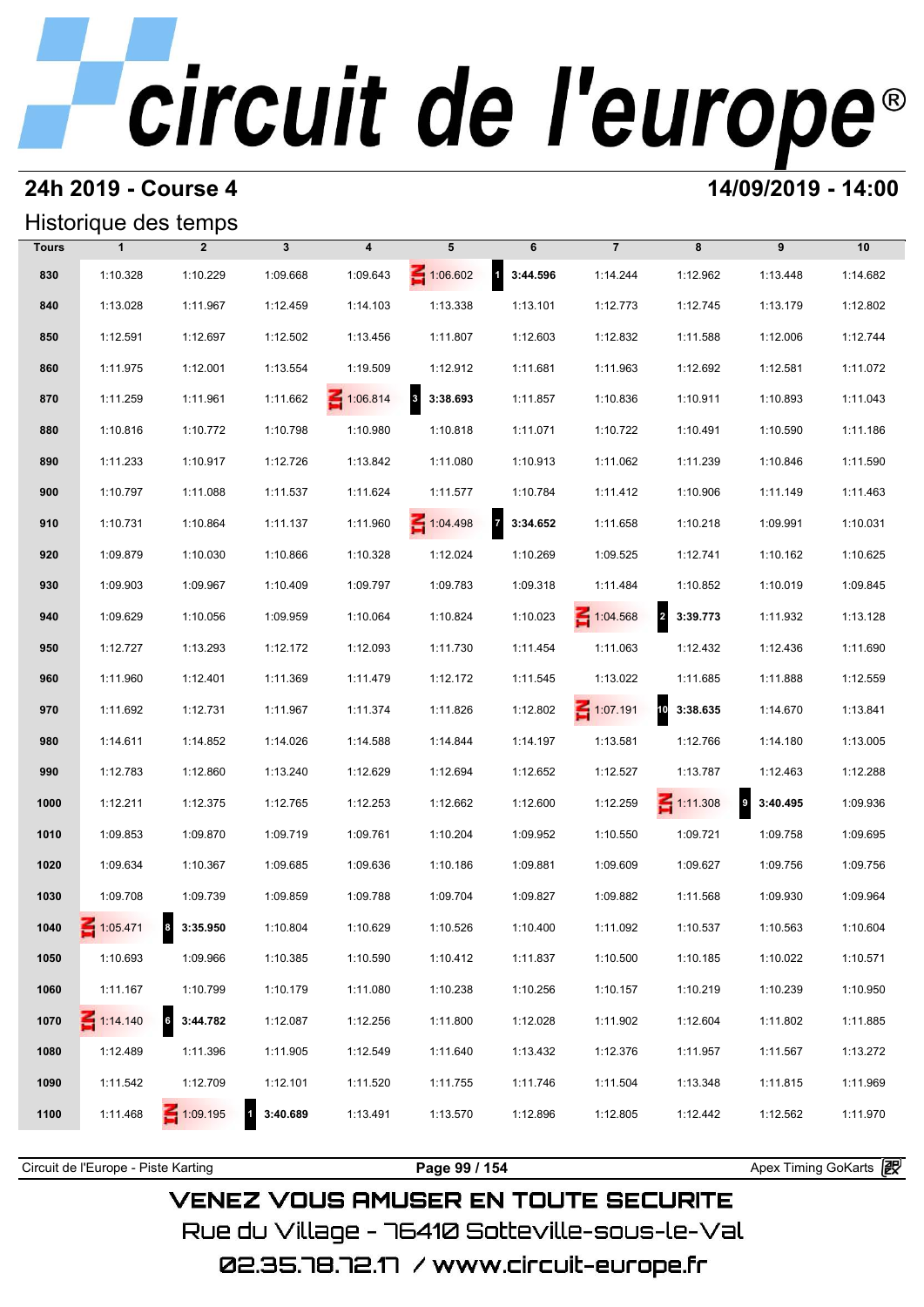# **24h 2019 - Course 4 12000 12000 14/09/2019 - 14:00**

### Historique des temps

| Historique des temps |          |          |          |          |          |          |          |          |          |          |  |
|----------------------|----------|----------|----------|----------|----------|----------|----------|----------|----------|----------|--|
| <b>Tours</b>         |          |          |          | 4        | 5        | 6        |          | 8        | 9        | 10       |  |
| 1110                 | 1:12.627 | 1:12.937 | 1:12.692 | 1:12.785 | 1:11.999 | 1:12.488 | 1:12.189 | 1:12.148 | 1:12.279 | 1:11.704 |  |
| 1120                 | 1:12.029 | 1:11.899 | 1:12.070 | 1:11.989 | 1:11.670 | 1:11.768 | 1:11.796 | 1:11.894 | 1:12.299 | 1:12.022 |  |
| 1130                 | 1:11.885 | 1:11.586 | 1:11.892 | 1:12.142 | 1:15.698 |          |          |          |          |          |  |

| Circuit de l'Europe - Piste Karting | Page 100 / 154 |
|-------------------------------------|----------------|
|                                     |                |

Apex Timing GoKarts **<sub>P</sub>p** 

## VENEZ VOUS AMUSER EN TOUTE SECURITE Rue du Village – 76410 Sotteville-sous-le-Val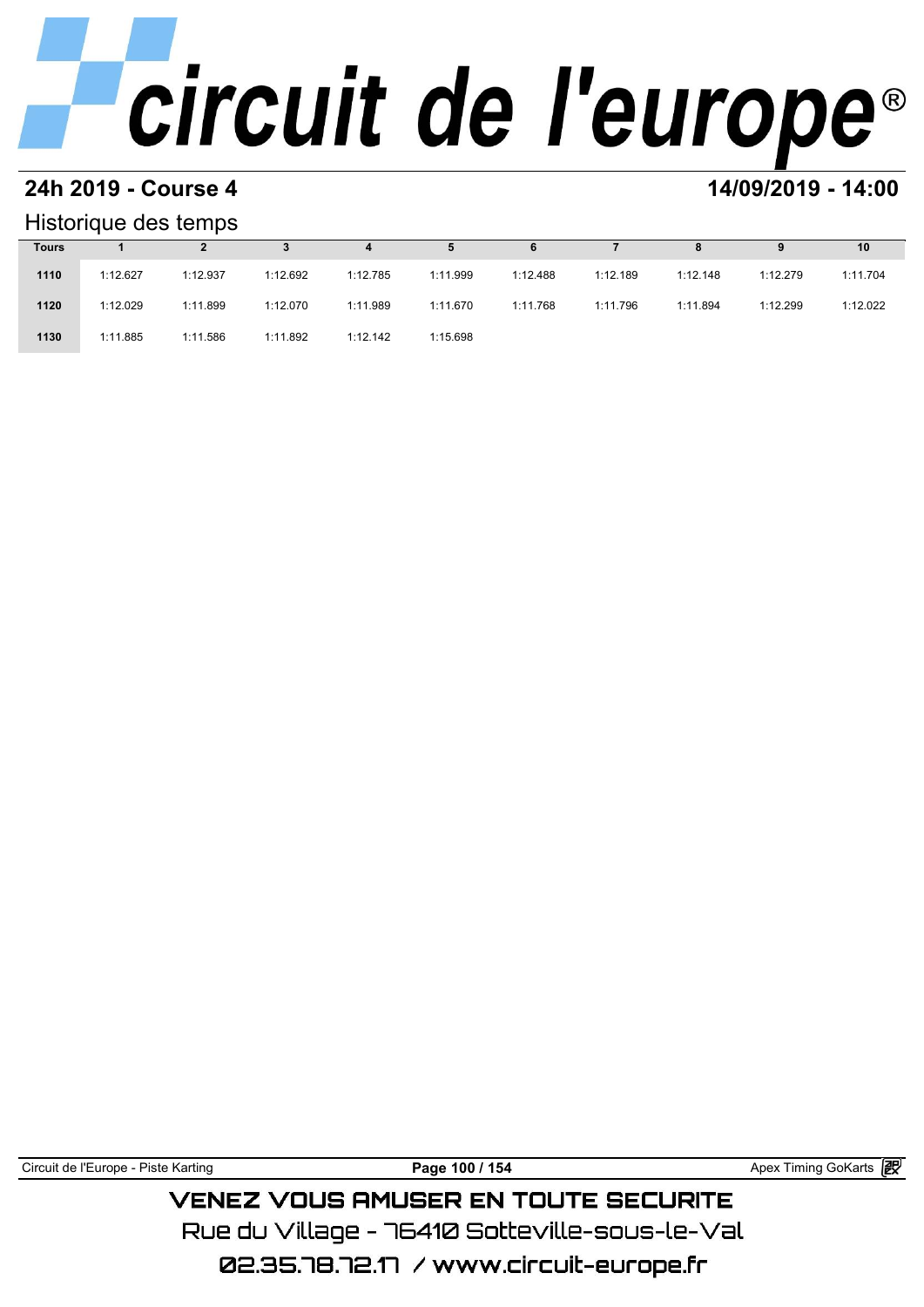### **24h 2019 - Course 4 14/09/2019 - 14:00**

## Historique des temps

## **34 - OPEN EVENEMENTS BY DKC**

|              |              |                 | <b>1</b> THIERRY C           | <b>2</b> QUENTIN C | 8 MAXIME C        | 4 BRICE L                         | 5 WILLIAM T                       | 6 TONY L        | <b>7</b> DAVID B  | 8 JIMMY B       |
|--------------|--------------|-----------------|------------------------------|--------------------|-------------------|-----------------------------------|-----------------------------------|-----------------|-------------------|-----------------|
| <b>Tours</b> | $\mathbf{1}$ | $\overline{2}$  | 3                            | 4                  | 5                 | 6                                 | $\overline{7}$                    | 8               | 9                 | 10              |
|              | 8 1:16.287   | 1:11.780        | 1:10.970                     | 1:10.945           | 1:11.656          | 1:10.281                          | 1:10.365                          | 1:10.151        | 1:10.015          | 1:10.224        |
| 10           | 1:09.775     | 1:11.115        | 1:10.402                     | 1:10.135           | 1:10.170          | 1:09.879                          | 1:10.279                          | 1:10.774        | 1:10.634          | 1:10.554        |
| 20           | 1:10.449     | 1:11.017        | 1:10.578                     | 1:10.133           | 1:09.917          | 1:10.027                          | 1:10.533                          | 1:10.803        | 1:10.038          | 1:10.115        |
| 30           | 1:10.309     | 1:10.110        | 1:10.430                     | 1:10.562           | $\leq 1:06.163$   | $1 \quad 3:43.183$                | 1:12.438                          | 1:13.001        | 1:12.129          | 1:12.147        |
| 40           | 1:12.026     | 1:12.255        | 1:12.237                     | 1:12.163           | 1:11.951          | 1:12.109                          | 1:11.752                          | 1:11.750        | 1:12.734          | 1:11.810        |
| 50           | 1:12.038     | 1:11.886        | 1:12.116                     | 1:11.931           | 1:11.812          | 1:12.025                          | 1:11.482                          | 1:13.155        | 1:12.574          | 1:12.413        |
| 60           | 1:11.975     | 1:12.135        | 1:11.631                     | $\leq 1:08.528$    | $8\quad 3:37.502$ | 1:12.051                          | 1:11.604                          | 1:11.661        | 1:11.545          | 1:11.566        |
| 70           | 1:11.886     | 1:11.366        | 1:11.334                     | 1:11.440           | 1:11.624          | 1:11.706                          | 1:13.344                          | 1:12.279        | 1:11.761          | 1:12.034        |
| 80           | 1:12.356     | 1:11.905        | 1:11.897                     | 1:12.941           | 1:11.761          | 1:13.094                          | 1:12.058                          | 1:11.636        | 1:11.727          | 1:11.525        |
| 90           | 1:12.651     | 1:11.840        | 1:11.489                     | 1:11.970           | 1:11.487          | 1:11.681                          | $\overline{z}$<br>$\leq 1:07.689$ | 4:05.645        | 1:14.042          | 1:15.065        |
| 100          | 1:14.660     | 1:14.164        | 1:14.328                     | 1:14.969           | 1:15.081          | 1:13.855                          | 1:13.872                          | 1:13.693        | 1:14.722          | 1:13.913        |
| 110          | 1:14.158     | 1:14.480        | 1:13.626                     | 1:13.665           | 1:14.330          | 1:14.387                          | 1:13.448                          | 1:13.871        | 1:14.363          | 1:14.061        |
| 120          | 1:14.462     | 1:15.044        | 1:16.128                     | 1:14.228           | 1:13.933          | $\leq 1:16.081$<br>$\overline{a}$ | 3:47.015                          | 1:14.375        | 1:13.168          | 1:12.561        |
| 130          | 1:13.044     | 1:12.732        | 1:12.267                     | 1:13.001           | 1:11.933          | 1:11.941                          | 1:11.418                          | 1:13.281        | 1:12.441          | 1:12.527        |
| 140          | 1:12.261     | 1:11.770        | 1:12.073                     | 1:12.368           | 1:12.355          | 1:12.322                          | 1:12.022                          | 1:11.745        | 1:12.633          | 1:12.199        |
| 150          | 1:12.197     | 1:11.753        | 1:11.802                     | 1:12.212           | 1:12.159          | 1:11.777                          | 1:11.997                          | $\leq 1:10.102$ | $5\quad 3:50.091$ | 1:13.158        |
| 160          | 1:12.571     | 1:13.161        | 1:12.367                     | 1:12.190           | 1:12.209          | 1:12.026                          | 1:12.131                          | 1:11.674        | 1:12.193          | 1:11.725        |
| 170          | 1:12.622     | 1:12.103        | 1:11.986                     | 1:11.820           | 1:12.895          | 1:11.995                          | 1:11.644                          | 1:11.816        | 1:12.182          | 1:12.052        |
| 180          | 1:12.273     | 1:12.738        | 1:11.975                     | 1:11.699           | 1:12.085          | 1:11.883                          | 1:12.890                          | $\leq 1:15.963$ | $6$ 3:42.011      | 1:10.571        |
| 190          | 1:10.750     | 1:10.264        | 1:10.115                     | 1:10.403           | 1:10.364          | 1:10.091                          | 1:09.954                          | 1:09.885        | 1:10.516          | 1:10.806        |
| 200          | 1:11.382     | 1:10.659        | 1:10.521                     | 1:10.264           | 1:10.170          | 1:10.158                          | 1:10.049                          | 1:10.114        | 1:10.086          | 1:10.018        |
| 210          | 1:09.855     | 1:09.920        | 1:10.520                     | 1:10.390           | 1:10.217          | 1:10.189                          | 1:10.399                          | 1:10.012        | 1:10.046          | $\leq 1:05.651$ |
| 220<br>2     | 3:45.523     | 1:12.946        | 1:12.950                     | 1:12.343           | 1:12.422          | 1:12.549                          | 1:12.341                          | 1:12.257        | 1:12.216          | 1:11.991        |
| 230          | 1:12.041     | 1:12.237        | 1:11.662                     | 1:11.600           | 1:13.067          | 1:11.879                          | 1:12.291                          | 1:11.724        | 1:12.514          | 1:11.854        |
| 240          | 1:12.015     | 1:12.101        | 1:12.600                     | 1:12.571           | 1:12.112          | 1:12.103                          | 1:12.478                          | 1:12.424        | 1:12.674          | 1:12.052        |
|              |              |                 |                              |                    |                   |                                   |                                   |                 |                   |                 |
| 250          | 1:11.853     | $\leq 1:14.536$ | 3:33.988<br>$\boldsymbol{8}$ | 1:10.611           | 1:10.686          | 1:10.612                          | 1:10.381                          | 1:13.739        | 1:10.244          | 1:10.158        |
| 260          | 1:10.638     | 1:10.320        | 1:10.715                     | 1:10.238           | 1:10.182          | 1:10.070                          | 1:09.987                          | 1:10.800        | 1:10.440          | 1:10.120        |

Rue du Village – 76410 Sotteville–sous–le–Val 02.35.78.72.17 / www.circuit-europe.fr

**VENEZ VOUS AMUSER EN TOUTE SECURITE**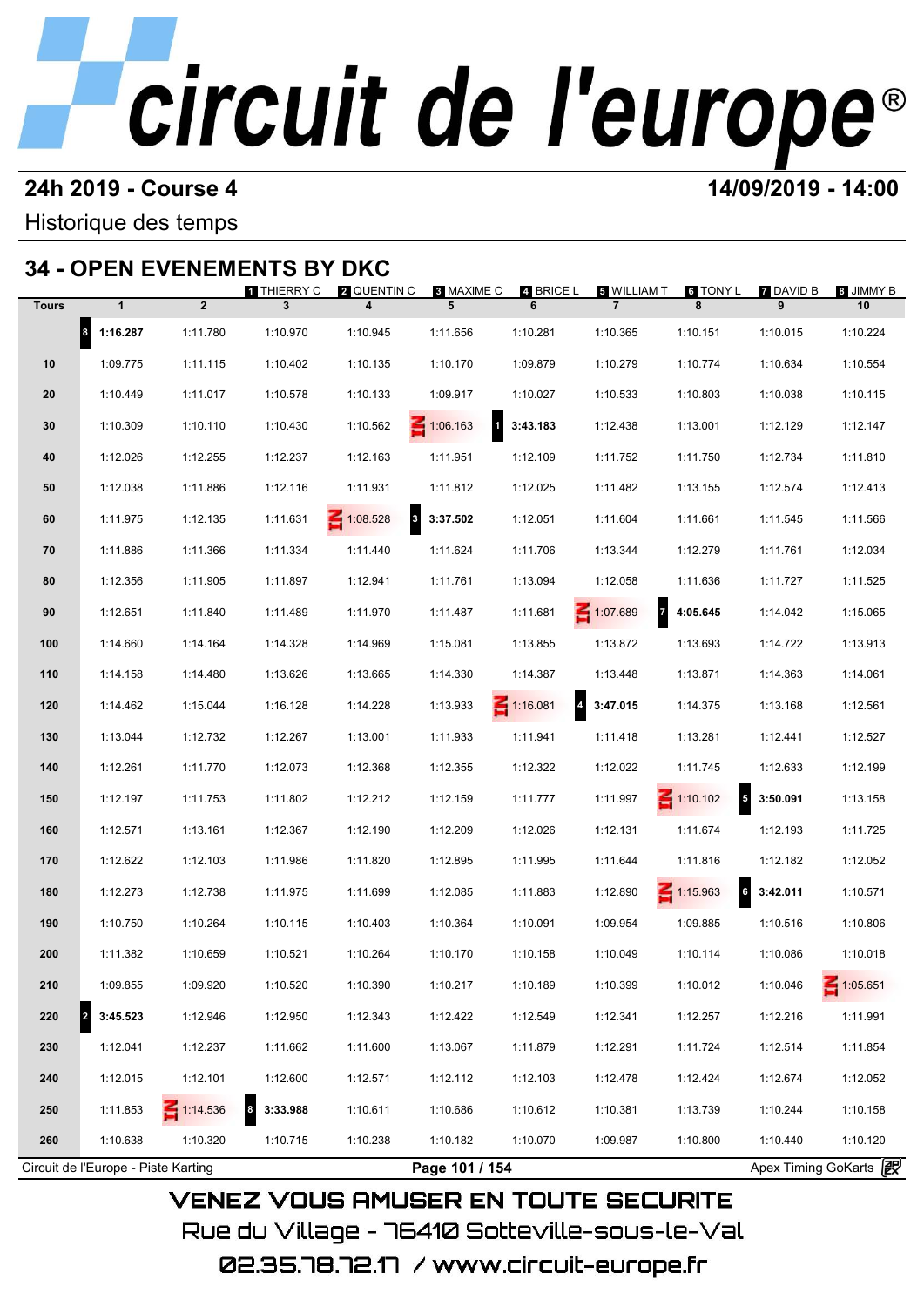## **24h 2019 - Course 4 14/09/2019 - 14:00**

## Historique des temps

| Historique des temps |              |                |              |                         |                          |                                     |                          |                                      |          |          |  |
|----------------------|--------------|----------------|--------------|-------------------------|--------------------------|-------------------------------------|--------------------------|--------------------------------------|----------|----------|--|
| <b>Tours</b>         | $\mathbf{1}$ | $\overline{2}$ | $\mathbf{3}$ | $\overline{\mathbf{4}}$ | 5                        | 6                                   | $\overline{7}$           | 8                                    | 9        | 10       |  |
| 270                  | 1:09.803     | 1:10.202       | 1:10.703     | 1:09.776                | 1:10.025                 | 1:09.587                            | 1:10.654                 | 1:10.289                             | 1:10.676 | 1:09.699 |  |
| 280                  | 1:10.462     | 1:09.871       | 1:10.474     | $\leq 1:06.085$         | $\mathbf{1}$<br>3:46.303 | 1:12.168                            | 1:12.302                 | 1:11.894                             | 1:12.261 | 1:12.327 |  |
| 290                  | 1:11.908     | 1:11.831       | 1:12.316     | 1:11.860                | 1:12.167                 | 1:12.519                            | 1:11.730                 | 1:12.376                             | 1:12.118 | 1:11.917 |  |
| 300                  | 1:11.909     | 1:12.101       | 1:12.457     | 1:12.353                | 1:12.327                 | 1:11.899                            | 1:11.987                 | 1:12.484                             | 1:11.865 | 1:12.884 |  |
| 310                  | 1:12.183     | 1:11.827       | 1:13.086     | 1:12.180                | $\leq 1:08.057$          | $\overline{\mathbf{3}}$<br>3:36.818 | 1:11.689                 | 1:11.766                             | 1:12.040 | 1:11.706 |  |
| 320                  | 1:11.368     | 1:11.705       | 1:11.106     | 1:11.113                | 1:11.548                 | 1:12.489                            | 1:11.441                 | 1:12.706                             | 1:11.071 | 1:11.125 |  |
| 330                  | 1:11.314     | 1:11.144       | 1:11.348     | 1:11.011                | 1:11.698                 | 1:11.038                            | 1:11.219                 | 1:10.976                             | 1:11.183 | 1:12.314 |  |
| 340                  | 1:11.418     | 1:11.041       | 1:11.101     | 1:11.150                | $\leq 1:06.418$          | $\overline{z}$<br>3:46.509          | 1:14.652                 | 1:16.684                             | 1:15.033 | 1:14.501 |  |
| 350                  | 1:14.000     | 1:15.786       | 1:15.401     | 1:13.415                | 1:14.292                 | 1:13.610                            | 1:14.162                 | 1:15.244                             | 1:15.270 | 1:17.147 |  |
| 360                  | 1:14.336     | 1:15.418       | 1:14.803     | 1:14.693                | 1:14.866                 | 1:15.257                            | 1:17.069                 | 1:16.490                             | 1:14.845 | 1:14.960 |  |
| 370                  | 1:13.651     | 1:13.390       | 1:15.147     | 1:15.276                | 1:15.568                 | $\leq 1:12.145$                     | $\mathbf{1}$<br>3:52.230 | 1:15.712                             | 1:14.523 | 1:15.239 |  |
| 380                  | 1:13.933     | 1:12.351       | 1:13.030     | 1:13.084                | 1:12.132                 | 1:12.263                            | 1:12.591                 | 1:13.139                             | 1:12.234 | 1:12.174 |  |
| 390                  | 1:12.580     | 1:12.467       | 1:12.050     | 1:12.267                | 1:12.317                 | 1:11.880                            | 1:13.459                 | 1:12.249                             | 1:12.565 | 1:13.324 |  |
| 400                  | 1:13.309     | 1:12.469       | 1:12.350     | 1:12.276                | 1:12.820                 | 1:12.043                            | 1:08.697                 | $\overline{\phantom{a}}$<br>3:45.592 | 1:12.749 | 1:15.263 |  |
| 410                  | 1:12.057     | 1:11.784       | 1:11.859     | 1:11.596                | 1:12.267                 | 1:14.277                            | 1:11.009                 | 1:12.505                             | 1:11.462 | 1:11.170 |  |
| 420                  | 1:11.570     | 1:11.887       | 1:11.794     | 1:11.011                | 1:11.045                 | 1:12.193                            | 1:11.535                 | 1:11.363                             | 1:11.641 | 1:11.842 |  |
| 430                  | 1:11.348     | 1:11.919       | 1:11.409     | 1:11.024                | 1:11.331                 | 1:11.288                            | 1:11.311                 | 1:12.439                             | 1:11.260 | 1:11.207 |  |
| 440                  | 1:11.123     | 1:10.872       | 1:11.021     | 1:11.405                | 1:13.186                 | 1:11.732                            | 1:11.815                 | 1:10.883                             | 1:10.631 | 1:11.327 |  |
| 450                  | 1:11.772     | 1:10.699       | 1:10.836     | 1:10.847                | 1:11.077                 | 1:12.842                            | 1:10.838                 | 1:10.752                             | 1:11.359 | 1:11.233 |  |
| 460                  | 1:11.576     | 1:11.605       | 1:10.851     | 1:11.149                | 1:11.155                 | 1:11.250                            | 1:12.306                 | 1:11.063                             | 1:11.027 | 1:10.910 |  |
| 470                  | 1:10.813     | 1:09.055       | 6 3:45.035   | 1:10.405                | 1:10.156                 | 1:10.028                            | 1:09.767                 | 1:09.732                             | 1:11.174 | 1:10.584 |  |
| 480                  | 1:10.922     | 1:10.353       | 1:11.156     | 1:09.857                | 1:10.042                 | 1:10.704                            | 1:10.150                 | 1:09.933                             | 1:10.169 | 1:10.045 |  |
| 490                  | 1:09.785     | 1:10.609       | 1:10.376     | 1:10.046                | 1:09.799                 | 1:10.399                            | 1:09.699                 | 1:09.581                             | 1:09.996 | 1:09.697 |  |
| 500                  | 1:10.134     | 1:09.862       | 1:09.718     | 1:05.594                | 3:45.982                 | 1:13.223                            | 1:11.998                 | 1:12.709                             | 1:12.066 | 1:11.722 |  |
| 510                  | 1:11.878     | 1:12.486       | 1:12.353     | 1:11.865                | 1:12.167                 | 1:11.691                            | 1:11.948                 | 1:11.758                             | 1:12.374 | 1:11.463 |  |
| 520                  | 1:12.841     | 1:14.212       | 1:12.151     | 1:12.990                | 1:11.717                 | 1:11.634                            | 1:11.867                 | 1:11.862                             | 1:13.377 | 1:12.205 |  |
| 530                  | 1:12.765     | 1:13.092       | 1:12.003     | 1:12.444                | 3:34.680                 | 1:11.235                            | 1:10.753                 | 1:11.065                             | 1:10.589 | 1:10.409 |  |
| 540                  | 1:10.522     | 1:10.826       | 1:10.104     | 1:09.968                | 1:09.954                 | 1:10.200                            | 1:10.027                 | 1:10.123                             | 1:10.796 | 1:10.367 |  |
|                      |              |                |              |                         |                          |                                     |                          |                                      |          |          |  |

Circuit de l'Europe - Piste Karting **Page 102 / 154 Page 102 / 154** Apex Timing GoKarts **in VENEZ VOUS AMUSER EN TOUTE SECURITE** Rue du Village – 76410 Sotteville-sous-le-Val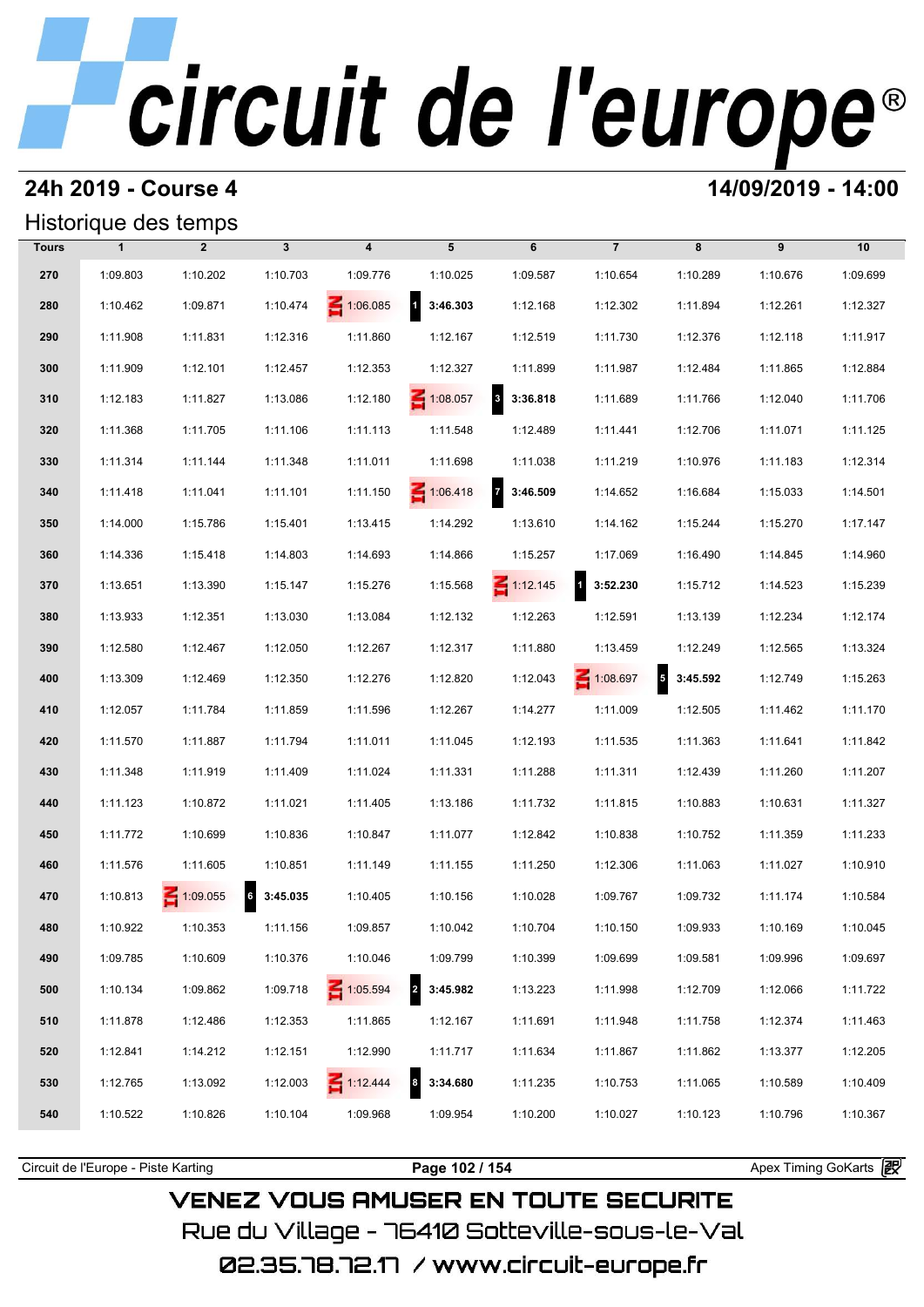## **24h 2019 - Course 4 14/09/2019 - 14:00**

## Historique des temps

|              | Historique des temps |                              |              |                         |          |                 |                                     |                             |                                     |                            |
|--------------|----------------------|------------------------------|--------------|-------------------------|----------|-----------------|-------------------------------------|-----------------------------|-------------------------------------|----------------------------|
| <b>Tours</b> | $\mathbf{1}$         | $\overline{2}$               | $\mathbf{3}$ | $\overline{\mathbf{4}}$ | 5        | 6               | $\overline{7}$                      | 8                           | 9                                   | 10                         |
| 550          | 1:10.002             | 1:10.733                     | 1:10.117     | 1:09.714                | 1:10.391 | 1:09.849        | 1:09.845                            | 1:11.816                    | 1:11.886                            | 1:10.111                   |
| 560          | 1:10.058             | 1:09.995                     | 1:10.534     | 1:10.561                | 1:09.928 | 1:06.157        | $\overline{4}$<br>6:24.913          | 1:12.491                    | 1:13.384                            | 1:12.770                   |
| 570          | 1:13.715             | 1:12.227                     | 1:11.863     | 1:12.156                | 1:11.521 | 1:12.311        | 1:11.528                            | 1:15.293                    | 1:14.777                            | 1:12.403                   |
| 580          | 1:11.742             | 1:12.726                     | 1:12.528     | 1:13.084                | 1:12.157 | 1:15.256        | 1:12.469                            | 1:13.237                    | 1:12.527                            | 1:13.076                   |
| 590          | 1:12.841             | 1:12.045                     | 1:12.653     | 1:12.535                | 1:12.675 | $\leq 1:09.013$ | $\overline{\mathbf{3}}$<br>3:36.032 | 1:12.522                    | 1:11.925                            | 1:10.964                   |
| 600          | 1:11.164             | 1:10.988                     | 1:11.126     | 1:10.964                | 1:11.352 | 1:11.022        | 1:11.179                            | 1:11.229                    | 1:11.115                            | 1:11.034                   |
| 610          | 1:10.906             | 1:12.565                     | 1:10.510     | 1:10.874                | 1:10.724 | 1:10.664        | 1:10.889                            | 1:11.442                    | 1:16.085                            | 1:10.931                   |
| 620          | 1:12.410             | 1:10.800                     | 1:10.893     | 1:10.836                | 1:10.880 | 1:10.476        | $\leq 1:06.271$                     | $\overline{7}$<br>3:45.741  | 1:14.369                            | 1:15.238                   |
| 630          | 1:15.044             | 1:14.846                     | 1:14.882     | 1:14.744                | 1:16.971 | 1:15.535        | 1:15.210                            | 1:14.395                    | 1:14.195                            | 1:14.440                   |
| 640          | 1:14.693             | 1:15.165                     | 1:14.684     | 1:14.632                | 1:14.775 | 1:14.561        | 1:14.627                            | 1:16.101                    | 1:14.818                            | 1:15.878                   |
| 650          | 1:14.622             | 1:14.941                     | 1:14.619     | 1:15.787                | 1:14.664 | 1:14.736        | 1:15.264                            | $\leq 1:10.701$             | $\overline{\mathbf{4}}$<br>5:11.071 | 1:13.921                   |
| 660          | 1:12.219             | 1:12.455                     | 1:12.706     | 1:12.213                | 1:13.089 | 1:13.435        | 1:12.155                            | 1:12.725                    | 1:12.955                            | 1:13.387                   |
| 670          | 1:13.100             | 1:12.621                     | 1:13.517     | 1:11.414                | 1:13.130 | 1:11.688        | 1:12.486                            | 1:12.330                    | 1:11.905                            | 1:13.687                   |
| 680          | 1:12.172             | 1:12.106                     | 1:11.533     | 1:12.047                | 1:11.885 | 1:12.147        | $\leq 1:09.337$                     | $6\overline{6}$<br>3:38.124 | 1:09.922                            | 1:10.320                   |
| 690          | 1:09.883             | 1:09.943                     | 1:09.990     | 1:09.967                | 1:10.136 | 1:09.856        | 1:09.730                            | 1:09.397                    | 1:09.551                            | 1:10.347                   |
| 700          | 1:09.437             | 1:09.792                     | 1:09.676     | 1:10.438                | 1:09.510 | 1:09.641        | 1:10.076                            | 1:09.713                    | 1:10.142                            | 1:09.850                   |
| 710          | 1:10.496             | 1:09.523                     | 1:09.506     | 1:09.427                | 1:09.969 | 1:09.532        | 1:09.565                            | 1:09.683                    | $\leq 1:04.713$                     | $\overline{2}$<br>3:39.295 |
| 720          | 1:12.870             | 1:13.706                     | 1:16.136     | 1:13.052                | 1:12.603 | 1:14.165        | 1:11.986                            | 1:11.771                    | 1:12.596                            | 1:11.831                   |
| 730          | 1:11.620             | 1:12.089                     | 1:12.146     | 1:12.044                | 1:11.628 | 1:11.814        | 1:11.702                            | 1:12.680                    | 1:11.689                            | 1:13.058                   |
| 740          | 1:12.863             | 1:12.246                     | 1:11.852     | 1:11.977                | 1:12.071 | 1:11.676        | 1:12.166                            | 1:16.071                    | 1:11.971                            | 1:11.929                   |
| 750          | $-1:10.641$          | $\boldsymbol{8}$<br>3:46.391 | 1:10.783     | 1:12.757                | 1:14.197 | 1:10.594        | 1:10.820                            | 1:10.373                    | 1:12.272                            | 1:10.439                   |
| 760          | 1:10.618             | 1:10.346                     | 1:09.972     | 1:10.286                | 1:10.467 | 1:10.413        | 1:10.550                            | 1:10.100                    | 1:10.607                            | 1:10.376                   |
| 770          | 1:10.583             | 1:10.546                     | 1:09.972     | 1:10.043                | 1:10.414 | 1:10.256        | 1:09.702                            | 1:09.646                    | 1:10.386                            | 1:10.512                   |
| 780          | 1:09.489             | 1:09.856                     | 1:09.809     | 1:09.691                | 1:10.157 | 1:10.181        | 1:10.538                            | 1:09.918                    | 1:10.110                            | 1:09.820                   |
| 790          | 1:09.836             | 1:10.937                     | 1:10.264     | 1:10.200                | 1:09.912 | 1:10.231        | 1:09.983                            | $\leq 1:06.485$             | 3:42.949                            | 1:13.821                   |
| 800          | 1:12.082             | 1:13.924                     | 1:12.373     | 1:11.591                | 1:11.833 | 1:11.401        | 1:11.448                            | 1:11.678                    | 1:11.652                            | 1:11.580                   |
| 810          | 1:11.942             | 1:11.884                     | 1:11.850     | 1:12.435                | 1:12.000 | 1:11.549        | 1:12.526                            | 1:12.049                    | 1:11.904                            | 1:11.861                   |
| 820          | 1:11.860             | 1:11.683                     | 1:14.222     | 1:12.446                | 1:11.731 | 1:11.542        | 1:11.469                            | 1:11.578                    | 1:12.329                            | 1:11.898                   |
|              |                      |                              |              |                         |          |                 |                                     |                             |                                     |                            |

**VENEZ VOUS AMUSER EN TOUTE SECURITE** Rue du Village – 76410 Sotteville-sous-le-Val

Circuit de l'Europe - Piste Karting **Page 103 / 154 Page 103 / 154** Apex Timing GoKarts **in**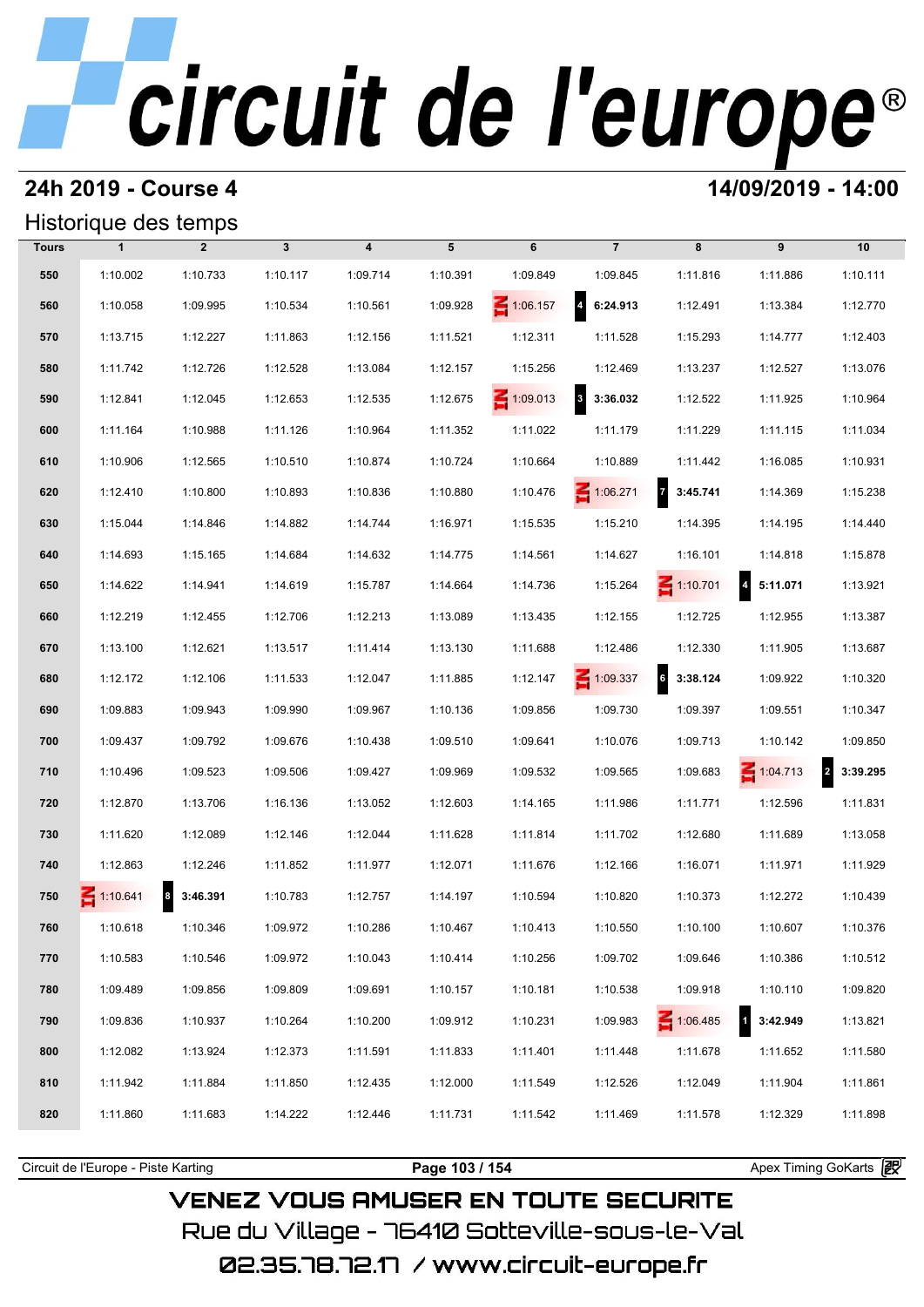### **24h 2019 - Course 4 14/09/2019 - 14:00**

## Historique des temps

|              | Historique des temps |                |              |                         |            |                 |                 |                                     |                 |                                     |
|--------------|----------------------|----------------|--------------|-------------------------|------------|-----------------|-----------------|-------------------------------------|-----------------|-------------------------------------|
| <b>Tours</b> | $\mathbf{1}$         | $\overline{2}$ | $\mathbf{3}$ | $\overline{\mathbf{4}}$ | 5          | 6               | $\overline{7}$  | 8                                   | 9               | 10                                  |
| 830          | 1:12.529             | 1:11.545       | 1:11.659     | 1:11.974                | 1:11.582   | 1:11.607        | 1:11.331        | 1:11.703                            | 1:11.215        | 1:11.384                            |
| 840          | 1:11.217             | 1:11.813       | 1:11.928     | 1:12.079                | 1:12.594   | 1:12.439        | $\leq 1:06.616$ | $\overline{\mathbf{3}}$<br>3:36.041 | 1:11.582        | 1:11.998                            |
| 850          | 1:12.030             | 1:11.768       | 1:11.830     | 1:12.651                | 1:11.508   | 1:11.510        | 1:10.959        | 1:11.360                            | 1:11.616        | 1:11.479                            |
| 860          | 1:12.119             | 1:17.759       | 1:11.265     | 1:11.114                | 1:11.302   | 1:11.910        | 1:11.096        | 1:11.161                            | 1:10.854        | 1:10.898                            |
| 870          | 1:10.879             | 1:11.156       | 1:11.082     | 1:11.275                | 1:11.987   | 1:10.645        | 1:11.041        | 1:12.191                            | 1:11.019        | 1:11.709                            |
| 880          | 1:11.020             | 1:11.135       | 1:10.969     | 1:10.909                | 1:10.754   | 1:10.721        | 1:11.095        | 1:10.944                            | 1:10.692        | 1:11.478                            |
| 890          | 1:10.716             | 1:12.595       | 1:11.133     | 1:14.003                | 1:10.892   | $\leq 1:06.131$ | 4 3:34.475      | 1:12.888                            | 1:11.700        | 1:12.495                            |
| 900          | 1:13.011             | 1:14.278       | 1:13.247     | 1:14.531                | 1:14.472   | 1:12.686        | 1:13.950        | 1:16.444                            | 1:13.574        | 1:14.372                            |
| 910          | 1:15.484             | 1:15.017       | 1:13.177     | 1:13.581                | 1:13.126   | 1:13.048        | 1:12.937        | 1:12.394                            | 1:13.075        | 1:12.418                            |
| 920          | 1:12.742             | 1:13.150       | 1:12.472     | 1:12.961                | 1:13.075   | 1:12.688        | 1:12.938        | 1:12.948                            | 1:13.076        | 1:13.507                            |
| 930          | 1:13.038             | 1:12.836       | 1:12.263     | 1:12.663                | 1:12.981   | 1:13.765        | 1:13.053        | 1:12.612                            | 1:12.898        | 1:12.731                            |
| 940          | 1:11.236             | 1:10.650       | 1:11.253     | $\leq 1:06.591$         | 2 4:03.254 | 1:13.408        | 1:13.159        | 1:14.848                            | 1:13.524        | 1:13.800                            |
| 950          | 1:13.637             | 1:13.443       | 1:15.482     | 1:14.616                | 1:13.681   | 1:14.560        | 1:13.086        | 1:13.345                            | $\leq 1:09.648$ | 4:22.814                            |
| 960          | 1:12.241             | 1:11.320       | 1:11.463     | 1:10.847                | 1:10.896   | 1:10.666        | 1:10.904        | 1:10.779                            | 1:10.713        | 1:10.925                            |
| 970          | 1:11.136             | 1:11.113       | 1:11.340     | 1:10.499                | 1:11.033   | 1:10.971        | 1:11.164        | 1:11.118                            | 1:10.923        | 1:10.642                            |
| 980          | 1:10.899             | 1:11.543       | 1:11.367     | 1:11.350                | 1:11.281   | 1:10.860        | 1:11.018        | 1:10.987                            | $\leq 1:17.174$ | 3:39.266<br>$\overline{\mathbf{5}}$ |
| 990          | 1:11.781             | 1:12.642       | 1:11.360     | 1:10.957                | 1:10.815   | 1:11.146        | 1:12.409        | 1:11.053                            | 1:10.862        | 1:12.161                            |
| 1000         | 1:10.628             | 1:10.872       | 1:10.599     | 1:11.100                | 1:10.786   | 1:11.209        | 1:11.366        | 1:11.236                            | 1:10.951        | 1:11.458                            |
| 1010         | 1:10.935             | 1:10.693       | 1:10.797     | 1:11.230                | 1:11.030   | 1:10.592        | 1:10.773        | 1:11.316                            | 1:11.060        | 1:10.806                            |
| 1020         | 1:11.487             | 1:11.320       | 1:11.701     | 1:11.278                | 1:11.204   | 1:10.914        | 1:10.958        | 1:10.804                            | 1:11.018        | 1:10.902                            |
| 1030         | 1:10.987             | 1:11.613       | 1:11.784     | 1:10.782                | 1:11.004   | $\leq 1:07.002$ | 6<br>3:35.674   | 1:10.070                            | 1:10.289        | 1:10.527                            |
| 1040         | 1:10.236             | 1:10.161       | 1:09.534     | 1:09.691                | 1:09.683   | 1:09.578        | 1:09.413        | 1:09.623                            | 1:10.650        | 1:09.755                            |
| 1050         | 1:10.480             | 1:09.744       | 1:09.567     | 1:09.552                | 1:09.460   | 1:09.258        | 1:09.797        | 1:10.159                            | 1:09.773        | 1:09.550                            |
| 1060         | 1:09.719             | 1:09.602       | 1:09.667     | 1:09.655                | 1:09.818   | 1:09.800        | 1:09.607        | 1:09.829                            | 1:09.900        | 1:09.596                            |
| 1070         | 1:09.498             | 1:09.681       | 1:10.142     | 1:10.768                | 1:10.139   | 1:10.831        | 1:10.027        | 1:09.967                            | 1:09.733        | 1:09.924                            |
| 1080         | 1:09.911             | 1:09.660       | 1:10.390     | 1:09.767                | 1:09.550   | 1:09.745        | $\leq 1:04.612$ | 73:39.751                           | 1:13.700        | 1:14.214                            |
| 1090         | 1:13.788             | 1:13.104       | 1:13.932     | 1:13.252                | 1:13.119   | 1:13.598        | 1:13.966        | 1:13.088                            | 1:13.373        | 1:13.407                            |
| 1100         | 1:12.660             | 1:13.261       | 1:13.375     | 1:13.524                | 1:15.132   | 1:13.504        | 1:13.313        | 1:13.243                            | 1:13.862        | 1:14.253                            |
|              |                      |                |              |                         |            |                 |                 |                                     |                 |                                     |

**VENEZ VOUS AMUSER EN TOUTE SECURITE** Rue du Village – 76410 Sotteville-sous-le-Val 02.35.78.72.17 / www.circuit-europe.fr

Circuit de l'Europe - Piste Karting **Page 104 / 154 Page 104 / 154** Apex Timing GoKarts (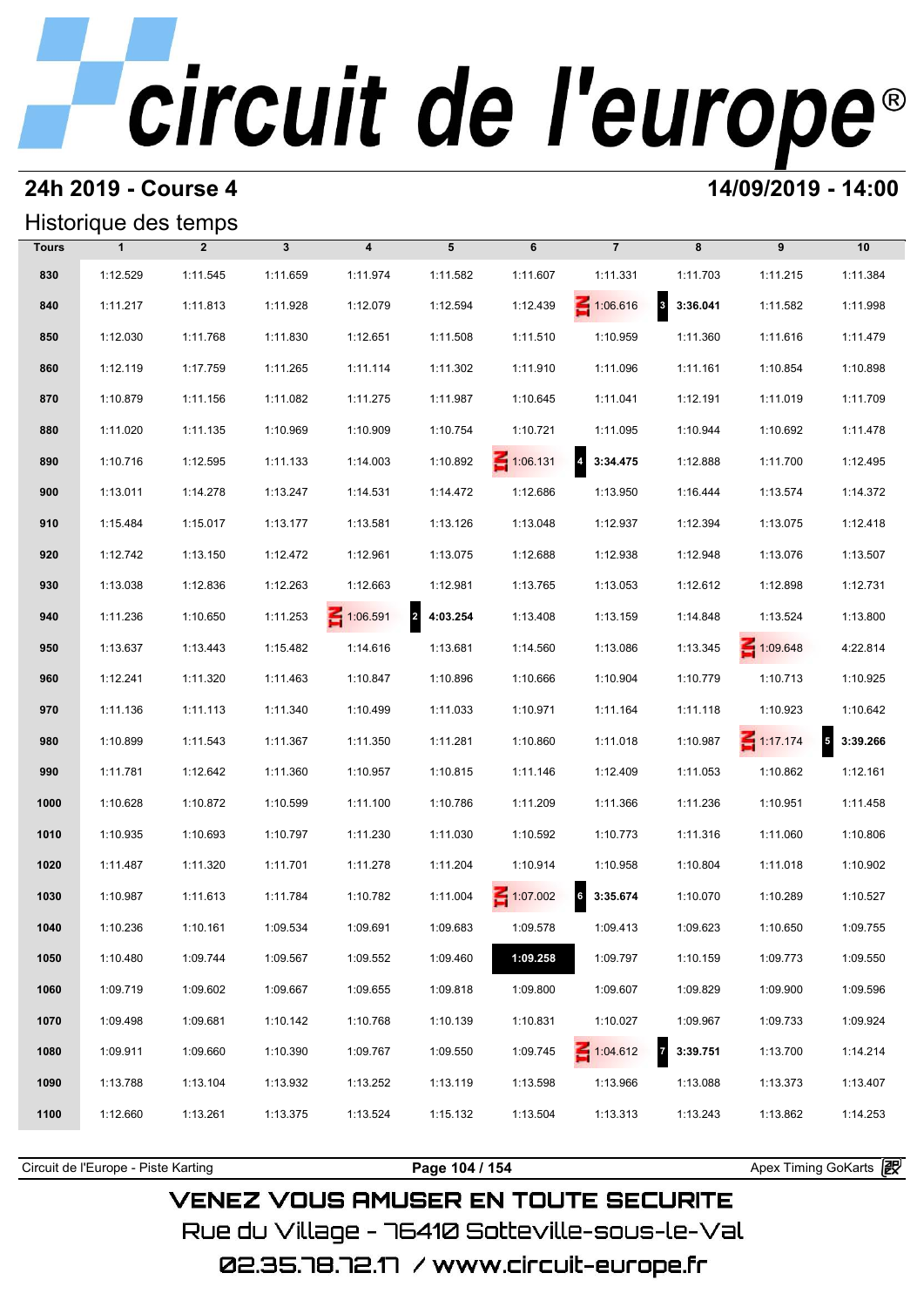### **24h 2019 - Course 4 14/09/2019 - 14:00**

### Historique des temps

|              | Historique des temps |          |          |          |          |          |          |          |          |          |
|--------------|----------------------|----------|----------|----------|----------|----------|----------|----------|----------|----------|
| <b>Tours</b> |                      |          |          | 4        | 5        | 6        |          | 8        | 9        | 10       |
| 1110         | 1:13.171             | 1:13.313 | 1:14.604 | 1:13.314 | 1:14.620 | 1:13.593 | 1:13.217 | 1:13.658 | 1:13.298 | 1:13.641 |
| 1120         | 1:13.228             | 1:13.448 | 1:13.411 | 1:13.690 | 1:13.128 | 1:13.388 | 1:13.914 | 1:13.331 | 1:12.980 | 1:13.850 |
| 1130         | 1:13.903             | 1:13.408 | 1:13.818 | 1:13.310 | 1:13.155 |          |          |          |          |          |

Circuit de l'Europe - Piste Karting **Page 105 / 154 Page 105 / 154** Apex Timing GoKarts **in** 

**VENEZ VOUS AMUSER EN TOUTE SECURITE** Rue du Village – 76410 Sotteville-sous-le-Val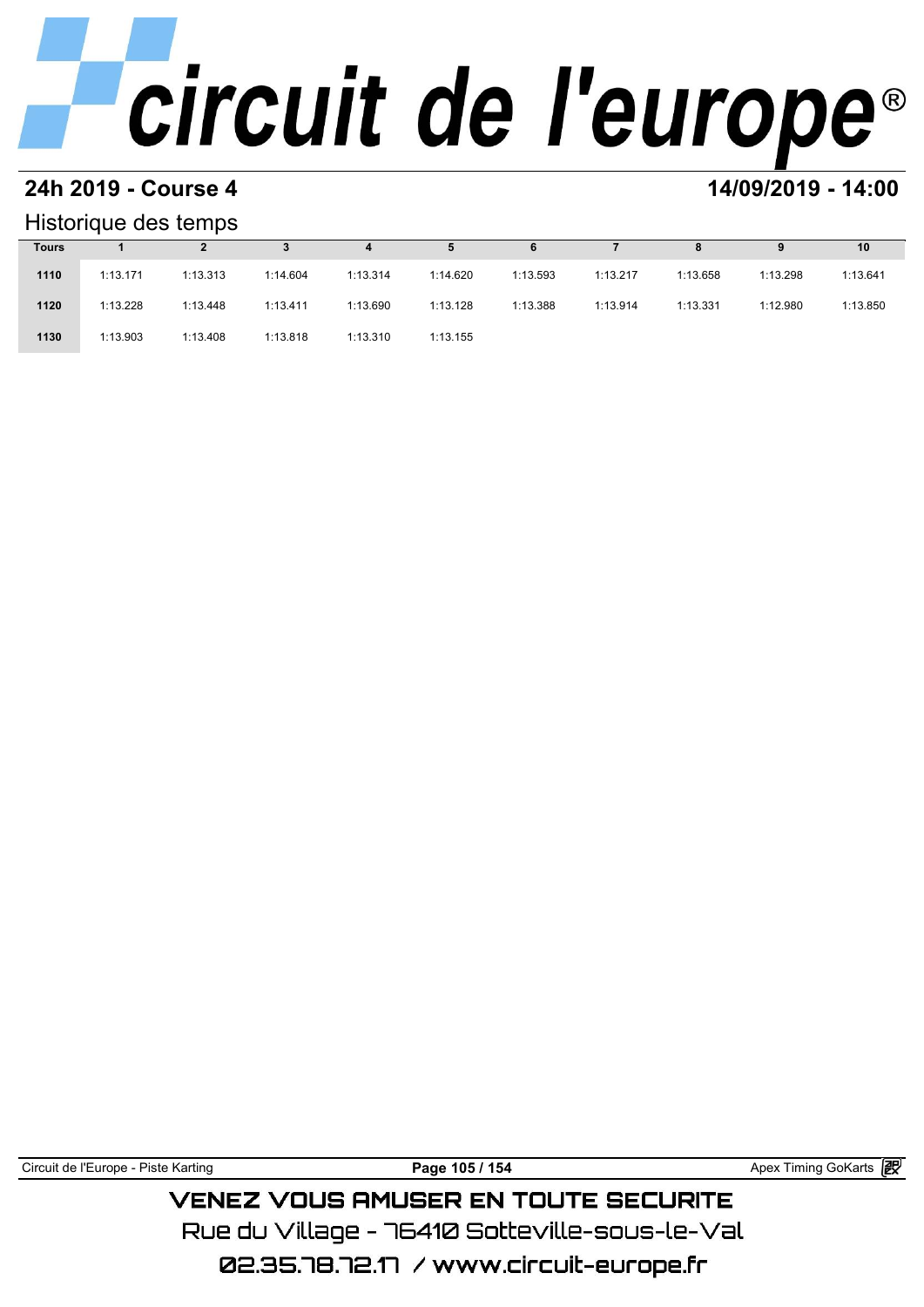### **24h 2019 - Course 4 14/09/2019 - 14:00**

## Historique des temps

## **31 - PROMAR INDUSTRIE**

|              |                                     | 31 - PROMAR INDUSTRIE               |          |                         | 1 LUDO L<br>2 JIMMY D    |               | 8 MATTHIEU P    | 4 BRYAN R                  | <b>5 MATTHIEU C</b> | <b>6 LEATITIA A</b>   |
|--------------|-------------------------------------|-------------------------------------|----------|-------------------------|--------------------------|---------------|-----------------|----------------------------|---------------------|-----------------------|
| <b>Tours</b> | $\mathbf{1}$                        | $\overline{2}$                      | 3        | $\overline{\mathbf{4}}$ | 5                        | 6             | $\overline{7}$  | 8                          | 9                   | 10                    |
|              | 2 1:18.091                          | 1:15.671                            | 1:12.665 | 1:14.149                | 1:13.223                 | 1:12.785      | 1:12.465        | 1:10.820                   | 1:11.300            | 1:11.184              |
| 10           | 1:12.191                            | 1:11.302                            | 1:10.778 | 1:11.130                | 1:10.605                 | 1:10.088      | 1:10.376        | 1:10.604                   | 1:10.510            | 1:11.055              |
| 20           | 1:10.675                            | 1:10.622                            | 1:10.878 | 1:11.659                | 1:10.398                 | 1:11.681      | 1:12.000        | 1:12.004                   | 1:11.082            | 1:11.852              |
| 30           | 1:11.628                            | 1:10.692                            | 1:13.256 | 1:10.849                | 1:10.842                 | 1:12.545      | 1:12.129        | $-1:10.889$                | $5 - 3:39.305$      | 1:12.470              |
| 40           | 1:13.014                            | 1:13.396                            | 1:13.291 | 1:12.129                | 1:13.048                 | 1:11.951      | 1:11.743        | 1:11.846                   | 1:11.205            | 1:12.223              |
| 50           | 1:12.022                            | 1:11.187                            | 1:11.696 | 1:11.526                | 1:11.658                 | 1:11.161      | 1:15.428        | 1:16.132                   | 1:11.395            | 1:12.707              |
| 60           | 1:13.095                            | 1:12.458                            | 1:12.450 | 1:12.009                | 1:11.656                 | 1:11.400      | 1:11.643        | 1:11.614                   | 1:11.154            | 1:11.331              |
| 70           | 1:11.841                            | 1:11.590                            | 1:11.612 | 1:06.656                | $\mathbf{1}$<br>3:37.636 | 1:11.972      | 1:12.362        | 1:12.108                   | 1:13.123            | 1:12.191              |
| 80           | 1:12.376                            | 1:12.235                            | 1:11.716 | 1:12.089                | 1:12.450                 | 1:13.629      | 1:11.782        | 1:11.482                   | 1:11.799            | 1:11.552              |
| 90           | 1:12.515                            | 1:12.694                            | 1:12.545 | 1:11.135                | 1:11.563                 | 1:11.579      | 1:11.769        | 1:11.691                   | 1:11.794            | 1:12.329              |
| 100          | 1:11.532                            | 1:11.692                            | 1:12.092 | $\leq 1:06.148$         | $\bf 6$<br>3:43.593      | 1:12.357      | 1:12.492        | 1:12.236                   | 1:12.456            | 1:12.055              |
| 110          | 1:11.755                            | 1:12.197                            | 1:12.200 | 1:12.687                | 1:12.243                 | 1:11.622      | 1:10.975        | 1:14.834                   | 1:11.894            | 1:11.043              |
| 120          | 1:12.300                            | 1:12.086                            | 1:11.596 | 1:10.842                | 1:13.038                 | 1:12.418      | 1:12.254        | 1:12.269                   | 1:12.236            | 1:12.071              |
| 130          | 1:12.209                            | 1:12.169                            | 1:11.702 | 1:12.316                | 1:11.581                 | 1:11.595      | 1:11.399        | 1:12.683                   | 1:13.108            | 1:12.358              |
| 140          | 1:05.205                            | $\overline{\mathbf{4}}$<br>3:51.400 | 1:14.453 | 1:14.398                | 1:15.115                 | 1:12.668      | 1:13.830        | 1:13.645                   | 1:13.392            | 1:13.791              |
| 150          | 1:14.434                            | 1:12.866                            | 1:14.416 | 1:13.009                | 1:14.024                 | 1:14.589      | 1:13.615        | 1:13.306                   | 1:12.399            | 1:13.996              |
| 160          | 1:14.711                            | 1:13.505                            | 1:14.110 | 1:12.726                | 1:13.254                 | 1:12.370      | 1:13.239        | 1:14.215                   | 1:15.435            | 1:12.963              |
| 170          | 1:13.759                            | 1:13.838                            | 1:14.184 | 1:15.488                | 1:14.673                 | 1:15.726      | 1:15.217        | 1:13.012                   | 1:13.778            | $\leq 1:16.619$       |
| 180          | 3:45.628<br>$\vert$ <sub>3</sub>    | 1:12.792                            | 1:13.676 | 1:14.250                | 1:12.971                 | 1:12.896      | 1:12.593        | 1:12.289                   | 1:12.648            | 1:13.514              |
| 190          | 1:13.184                            | 1:13.583                            | 1:12.308 | 1:13.164                | 1:13.294                 | 1:13.246      | 1:12.562        | 1:13.086                   | 1:12.939            | 1:12.543              |
| 200          | 1:12.607                            | 1:12.826                            | 1:13.842 | 1:12.664                | 1:12.873                 | 1:12.513      | 1:13.301        | 1:13.612                   | 1:12.728            | 1:13.998              |
| 210          | 1:14.024                            | 1:14.554                            | 1:13.497 | 1:13.008                | 1:14.360                 | 1:13.380      | $\leq 1:11.477$ | $\overline{2}$<br>3:58.457 | 1:12.039            | 1:11.189              |
| 220          | 1:10.833                            | 1:11.128                            | 1:12.026 | 1:10.455                | 1:10.561                 | 1:10.998      | 1:10.446        | 1:10.816                   | 1:10.901            | 1:11.163              |
| 230          | 1:10.705                            | 1:10.643                            | 1:10.872 | 1:10.469                | 1:10.883                 | 1:10.429      | 1:10.727        | 1:10.842                   | 1:11.308            | 1:11.333              |
| 240          | 1:11.300                            | 1:11.508                            | 1:11.214 | 1:10.849                | 1:11.104                 | 1:11.109      | 1:10.759        | 1:10.772                   | 1:10.788            | 1:11.096              |
| 250          | 1:10.842                            | 1:10.612                            | 1:10.730 | 1:10.754                | 1:05.795                 | 3:38.021<br>5 | 1:12.149        | 1:12.573                   | 1:12.436            | 1:12.526              |
| 260          | 1:12.287                            | 1:12.420                            | 1:11.542 | 1:11.557                | 1:11.485                 | 1:11.374      | 1:12.334        | 1:12.097                   | 1:12.302            | 1:11.830              |
|              | Circuit de l'Europe - Piste Karting |                                     |          |                         | Page 106 / 154           |               |                 |                            |                     | Apex Timing GoKarts 2 |

02.35.78.72.17 / www.circuit-europe.fr

**VENEZ VOUS AMUSER EN TOUTE SECURITE** 

Rue du Village – 76410 Sotteville-sous-le-Val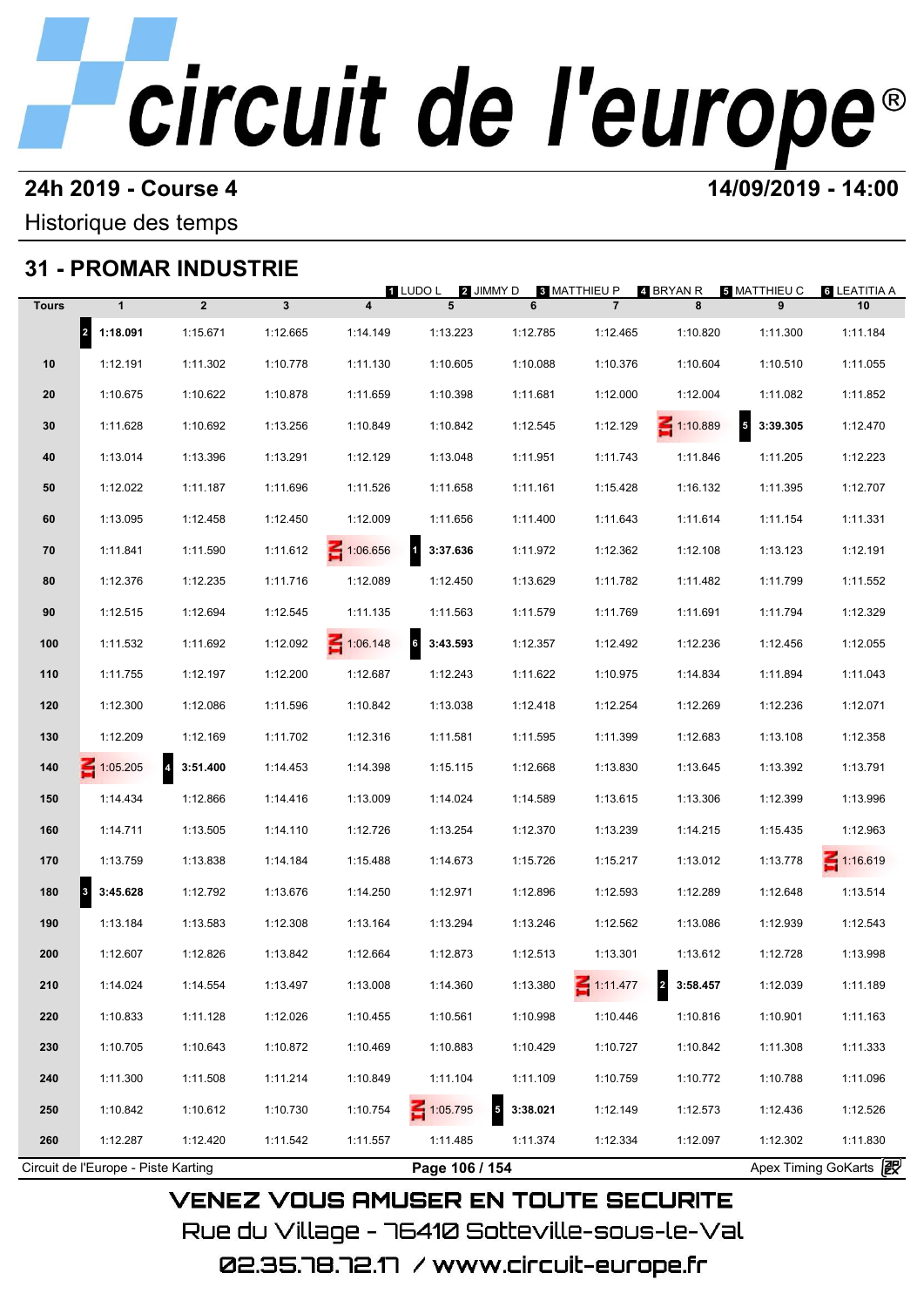## **24h 2019 - Course 4 14/09/2019 - 14:00**

## Historique des temps

| Historique des temps |                          |                 |                                     |                          |                 |                            |                 |                 |                                     |                 |
|----------------------|--------------------------|-----------------|-------------------------------------|--------------------------|-----------------|----------------------------|-----------------|-----------------|-------------------------------------|-----------------|
| <b>Tours</b>         | $\mathbf{1}$             | $\overline{2}$  | $\mathbf{3}$                        | $\overline{\mathbf{4}}$  | 5               | 6                          | $\overline{7}$  | 8               | 9                                   | 10              |
| 270                  | 1:12.002                 | 1:12.388        | 1:12.175                            | 1:12.025                 | 1:11.901        | 1:12.462                   | 1:12.577        | 1:11.642        | 1:11.384                            | 1:11.865        |
| 280                  | 1:12.475                 | 1:12.102        | 1:12.166                            | 1:11.687                 | 1:11.827        | 1:11.450                   | 1:11.398        | 1:11.683        | 1:11.804                            | 1:12.533        |
| 290                  | 1:11.012                 | 1:11.603        | 1:05.094                            | $\mathbf{1}$<br>3:37.487 | 1:11.666        | 1:12.468                   | 1:11.361        | 1:11.187        | 1:13.784                            | 1:12.153        |
| 300                  | 1:11.676                 | 1:11.493        | 1:12.313                            | 1:11.644                 | 1:11.990        | 1:12.229                   | 1:12.247        | 1:13.412        | 1:11.442                            | 1:12.711        |
| 310                  | 1:11.863                 | 1:11.951        | 1:11.860                            | 1:12.195                 | 1:12.442        | 1:15.313                   | 1:14.129        | 1:13.694        | 1:11.269                            | 1:12.143        |
| 320                  | 1:12.809                 | 1:13.826        | 1:11.758                            | 1:11.389                 | 1:11.283        | 1:11.885                   | 1:11.456        | 1:11.387        | 1:11.686                            | 1:11.375        |
| 330                  | 1:06.676                 | 64:02.931       | 1:12.255                            | 1:12.203                 | 1:12.271        | 1:11.039                   | 1:11.237        | 1:12.959        | 1:13.231                            | 1:11.763        |
| 340                  | 1:12.451                 | 1:12.234        | 1:13.456                            | 1:12.553                 | 1:12.201        | 1:14.284                   | 1:11.493        | 1:12.259        | 1:12.516                            | 1:12.124        |
| 350                  | 1:13.372                 | 1:12.399        | 1:13.065                            | 1:12.001                 | 1:13.279        | 1:14.022                   | 1:13.332        | 1:13.905        | 1:11.470                            | 1:11.614        |
| 360                  | 1:12.134                 | 1:11.650        | 1:12.295                            | 1:12.661                 | $\leq 1:04.309$ | $\overline{4}$<br>3:43.383 | 1:14.704        | 1:14.041        | 1:13.921                            | 1:14.079        |
| 370                  | 1:14.398                 | 1:13.855        | 1:13.604                            | 1:13.767                 | 1:13.921        | 1:13.858                   | 1:14.035        | 1:12.792        | 1:12.371                            | 1:13.001        |
| 380                  | 1:13.067                 | 1:12.904        | 1:13.189                            | 1:14.512                 | 1:14.078        | 1:13.114                   | 1:12.845        | 1:13.713        | 1:13.362                            | 1:13.061        |
| 390                  | 1:12.755                 | 1:13.256        | 1:12.583                            | 1:12.878                 | 1:13.384        | 1:14.141                   | 1:13.492        | 1:13.713        | 1:14.228                            | 1:13.587        |
| 400                  | 1:13.945                 | $\leq 1:08.327$ | $\overline{\mathbf{3}}$<br>3:40.363 | 1:12.810                 | 1:12.409        | 1:12.683                   | 1:13.816        | 1:11.747        | 1:12.144                            | 1:12.377        |
| 410                  | 1:13.428                 | 1:12.721        | 1:12.305                            | 1:11.042                 | 1:12.009        | 1:11.881                   | 1:11.474        | 1:11.723        | 1:12.516                            | 1:11.272        |
| 420                  | 1:10.904                 | 1:12.649        | 1:12.792                            | 1:10.920                 | 1:11.331        | 1:11.558                   | 1:11.477        | 1:12.123        | 1:11.550                            | 1:11.988        |
| 430                  | 1:12.066                 | 1:11.802        | 1:11.537                            | 1:11.668                 | 1:12.169        | 1:11.418                   | 1:11.550        | 1:11.995        | 1:12.924                            | $\leq 1:08.805$ |
| 440                  | 3:38.709<br>$\mathbf{z}$ | 1:11.475        | 1:11.023                            | 1:10.887                 | 1:10.639        | 1:10.855                   | 1:10.782        | 1:11.407        | 1:10.519                            | 1:12.167        |
| 450                  | 1:11.459                 | 1:11.423        | 1:10.504                            | 1:11.924                 | 1:10.228        | 1:10.873                   | 1:11.116        | 1:10.260        | 1:10.494                            | 1:10.745        |
| 460                  | 1:11.766                 | 1:10.655        | 1:11.078                            | 1:12.390                 | 1:10.350        | 1:09.711                   | 1:11.051        | 1:10.980        | 1:10.430                            | 1:10.175        |
| 470                  | 1:10.469                 | 1:11.309        | 1:10.214                            | 1:10.537                 | 1:11.072        | 1:10.351                   | 1:10.787        | $\leq 1:05.525$ | $\overline{\mathbf{5}}$<br>3:40.509 | 1:13.434        |
| 480                  | 1:14.827                 | 1:13.864        | 1:12.590                            | 1:13.618                 | 1:13.524        | 1:14.057                   | 1:12.832        | 1:12.747        | 1:12.385                            | 1:12.400        |
| 490                  | 1:14.513                 | 1:12.326        | 1:14.630                            | 1:12.225                 | 1:12.060        | 1:11.808                   | 1:12.189        | 1:11.933        | 1:11.687                            | 1:11.613        |
| 500                  | 1:11.894                 | 1:12.214        | 1:11.949                            | 1:11.666                 | 1:11.526        | 1:12.416                   | 1:11.538        | 1:11.291        | 1:10.771                            | 1:11.320        |
| 510                  | 1:11.714                 | 1:11.554        | 1:11.539                            | 1:11.809                 | 1:12.043        | 1:12.561                   | $\leq 1:07.332$ | 3:34.569        | 1:12.073                            | 1:11.529        |
| 520                  | 1:11.819                 | 1:10.922        | 1:11.049                            | 1:12.197                 | 1:12.882        | 1:14.461                   | 1:12.672        | 1:12.603        | 1:11.966                            | 1:11.758        |
| 530                  | 1:11.485                 | 1:12.788        | 1:12.815                            | 1:12.247                 | 1:11.792        | 1:11.198                   | 1:11.505        | 1:11.651        | 1:11.843                            | 1:11.903        |
| 540                  | 1:12.455                 | 1:11.581        | 1:11.924                            | 1:11.172                 | 1:11.659        | 1:11.436                   | 1:12.505        | 1:10.954        | 1:11.478                            | 1:11.278        |
|                      |                          |                 |                                     |                          |                 |                            |                 |                 |                                     |                 |

**VENEZ VOUS AMUSER EN TOUTE SECURITE** Rue du Village – 76410 Sotteville-sous-le-Val

Circuit de l'Europe - Piste Karting **Page 107 / 154 Page 107 / 154** Apex Timing GoKarts **in**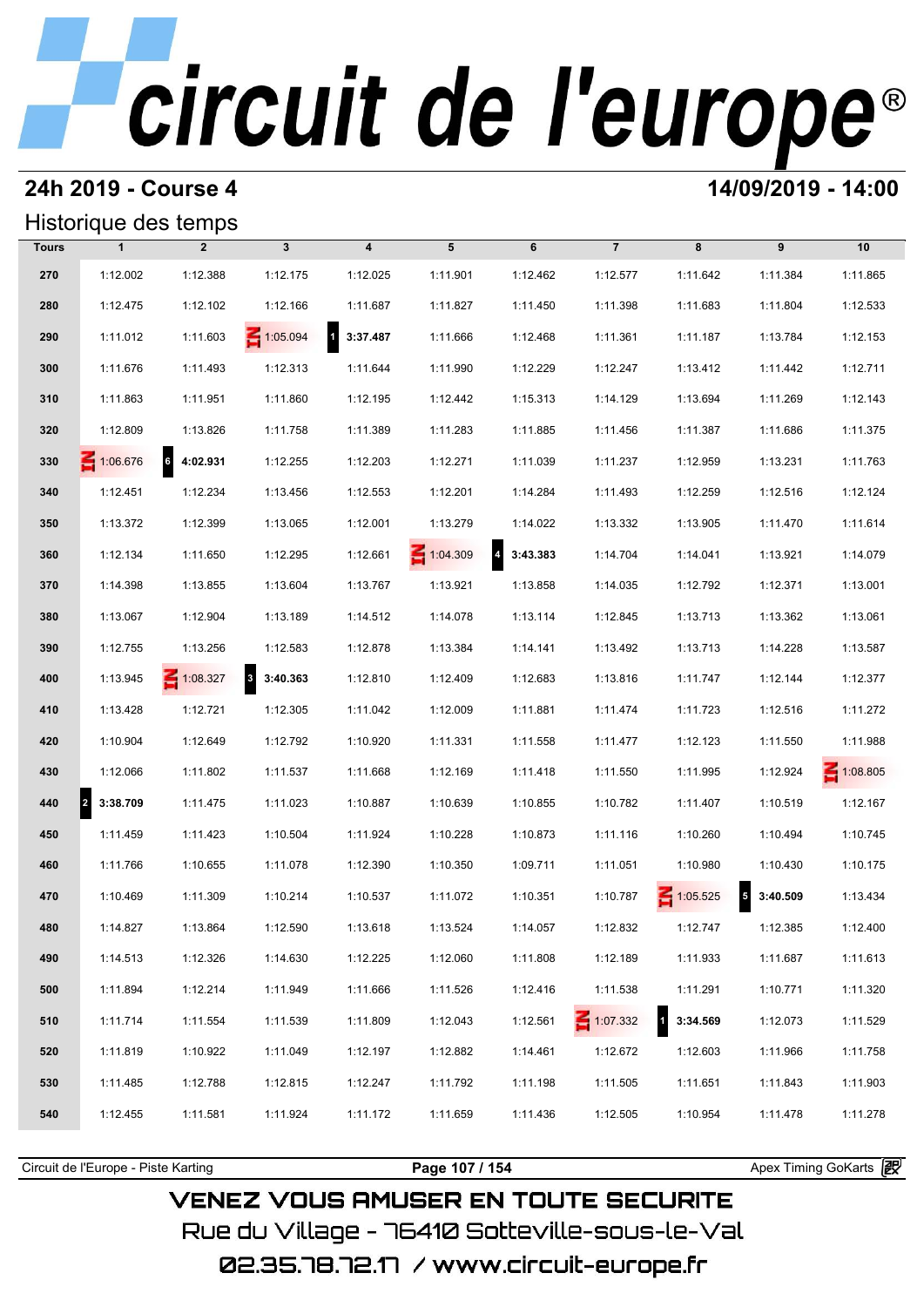## **24h 2019 - Course 4 14/09/2019 - 14:00**

## Historique des temps

| Historique des temps |              |                             |                 |                                     |                             |          |                            |                 |                                     |           |
|----------------------|--------------|-----------------------------|-----------------|-------------------------------------|-----------------------------|----------|----------------------------|-----------------|-------------------------------------|-----------|
| <b>Tours</b>         | $\mathbf{1}$ | $\overline{2}$              | $\mathbf{3}$    | 4                                   | 5                           | 6        | $\overline{7}$             | 8               | 9                                   | 10        |
| 550                  | 1:12.375     | 1:11.114                    | 1:11.475        | $\leq 1:07.748$                     | $6\overline{6}$<br>6:31.940 | 1:15.353 | 1:14.448                   | 1:13.051        | 1:14.467                            | 1:13.423  |
| 560                  | 1:13.518     | 1:13.405                    | 1:13.497        | 1:14.412                            | 1:14.078                    | 1:13.260 | 1:13.422                   | 1:13.405        | 1:13.584                            | 1:14.086  |
| 570                  | 1:14.029     | 1:13.926                    | 1:13.967        | 1:17.203                            | 1:13.161                    | 1:13.347 | 1:14.775                   | 1:20.257        | 1:19.441                            | 1:15.467  |
| 580                  | 1:13.757     | 1:12.709                    | 1:13.497        | 1:12.878                            | 1:13.159                    | 1:13.894 | $\leq 1:04.411$            | 4 3:42.557      | 1:13.790                            | 1:14.153  |
| 590                  | 1:15.194     | 1:14.294                    | 1:15.113        | 1:13.998                            | 1:14.069                    | 1:12.874 | 1:13.489                   | 1:13.163        | 1:13.633                            | 1:13.980  |
| 600                  | 1:13.585     | 1:13.467                    | 1:13.868        | 1:12.754                            | 1:13.863                    | 1:13.694 | 1:13.834                   | 1:13.316        | 1:14.050                            | 1:14.333  |
| 610                  | 1:13.801     | 1:13.683                    | 1:14.785        | 1:13.163                            | 1:12.834                    | 1:16.072 | 1:13.109                   | 1:13.273        | 1:13.879                            | 1:13.474  |
| 620                  | 1:15.191     | 1:15.016                    | 1:08.062        | $\overline{\mathbf{3}}$<br>3:42.515 | 1:13.826                    | 1:13.308 | 1:13.983                   | 1:12.244        | 1:12.683                            | 1:12.857  |
| 630                  | 1:12.193     | 1:12.193                    | 1:12.806        | 1:12.598                            | 1:13.985                    | 1:12.444 | 1:13.175                   | 1:12.635        | 1:13.020                            | 1:12.113  |
| 640                  | 1:12.784     | 1:12.258                    | 1:12.805        | 1:14.467                            | 1:13.143                    | 1:12.288 | 1:13.153                   | 1:13.425        | 1:13.143                            | 1:12.429  |
| 650                  | 1:12.223     | 1:12.383                    | 1:12.534        | 1:13.463                            | 1:11.687                    | 1:12.208 | 1:12.552                   | $\leq 1:10.110$ | $\overline{\mathbf{c}}$<br>3:48.329 | 1:12.030  |
| 660                  | 1:12.368     | 1:11.934                    | 1:11.300        | 1:11.515                            | 1:11.676                    | 1:10.983 | 1:10.360                   | 1:10.967        | 1:10.482                            | 1:10.439  |
| 670                  | 1:10.582     | 1:10.568                    | 1:11.834        | 1:10.829                            | 1:10.324                    | 1:10.894 | 1:13.162                   | 1:10.861        | 1:10.655                            | 1:10.591  |
| 680                  | 1:10.323     | 1:10.474                    | 1:10.859        | 1:10.766                            | 1:10.771                    | 1:10.495 | 1:10.922                   | 1:10.712        | 1:11.188                            | 1:11.145  |
| 690                  | 1:10.798     | 1:10.705                    | 1:10.666        | 1:10.970                            | 1:10.959                    | 1:07.632 | $\overline{5}$<br>3:38.139 | 1:13.318        | 1:13.553                            | 1:12.973  |
| 700                  | 1:13.003     | 1:12.997                    | 1:13.299        | 1:12.830                            | 1:12.873                    | 1:13.891 | 1:13.106                   | 1:14.280        | 1:13.028                            | 1:12.029  |
| 710                  | 1:12.244     | 1:11.486                    | 1:11.638        | 1:12.536                            | 1:12.053                    | 1:11.927 | 1:12.298                   | 1:11.755        | 1:11.266                            | 1:13.221  |
| 720                  | 1:13.408     | 1:31.064                    | 1:11.389        | 1:11.727                            | 1:11.243                    | 1:11.851 | 1:11.952                   | 1:10.821        | 1:11.434                            | 1:11.819  |
| 730                  | 1:11.099     | 1:11.640                    | 1:11.148        | 1:10.902                            | 1:10.422                    | 1:11.857 | 1:14.695                   | 1:11.618        | 1:06.484                            | 13:43.385 |
| 740                  | 1:13.988     | 1:12.061                    | 1:11.456        | 1:12.577                            | 1:14.453                    | 1:13.864 | 1:11.561                   | 1:11.118        | 1:11.270                            | 1:12.519  |
| 750                  | 1:11.401     | 1:11.543                    | 1:11.273        | 1:11.791                            | 1:11.734                    | 1:11.687 | 1:12.451                   | 1:12.078        | 1:12.372                            | 1:13.149  |
| 760                  | 1:12.492     | 1:12.696                    | 1:12.415        | 1:13.992                            | 1:11.454                    | 1:11.107 | 1:12.207                   | 1:11.809        | 1:12.180                            | 1:12.674  |
| 770                  | 1:07.956     | $6\overline{6}$<br>3:57.505 | 1:13.094        | 1:13.172                            | 1:13.122                    | 1:12.597 | 1:14.709                   | 1:13.414        | 1:12.431                            | 1:11.960  |
| 780                  | 1:12.364     | 1:12.120                    | 1:12.608        | 1:11.684                            | 1:12.168                    | 1:12.609 | 1:13.171                   | 1:11.606        | 1:12.737                            | 1:12.864  |
| 790                  | 1:12.851     | 1:13.362                    | 1:13.146        | 1:13.861                            | 1:13.041                    | 1:13.676 | 1:12.666                   | 1:13.527        | 1:13.813                            | 1:13.374  |
| 800                  | 1:13.510     | 1:14.907                    | $\leq 1:02.631$ | $\overline{a}$<br>3:41.273          | 1:14.794                    | 1:13.827 | 1:14.492                   | 1:14.978        | 1:13.973                            | 1:15.139  |
| 810                  | 1:14.125     | 1:14.069                    | 1:13.394        | 1:15.164                            | 1:13.911                    | 1:13.209 | 1:13.972                   | 1:13.810        | 1:13.777                            | 1:13.941  |
| 820                  | 1:13.928     | 1:13.848                    | 1:13.443        | 1:13.519                            | 1:13.223                    | 1:12.608 | 1:12.861                   | 1:12.342        | 1:13.413                            | 1:13.723  |
|                      |              |                             |                 |                                     |                             |          |                            |                 |                                     |           |

**VENEZ VOUS AMUSER EN TOUTE SECURITE** Rue du Village – 76410 Sotteville-sous-le-Val

02.35.78.72.17 / www.circuit-europe.fr

Circuit de l'Europe - Piste Karting **Page 108 / 154 Page 108 / 154** Apex Timing GoKarts **intervent**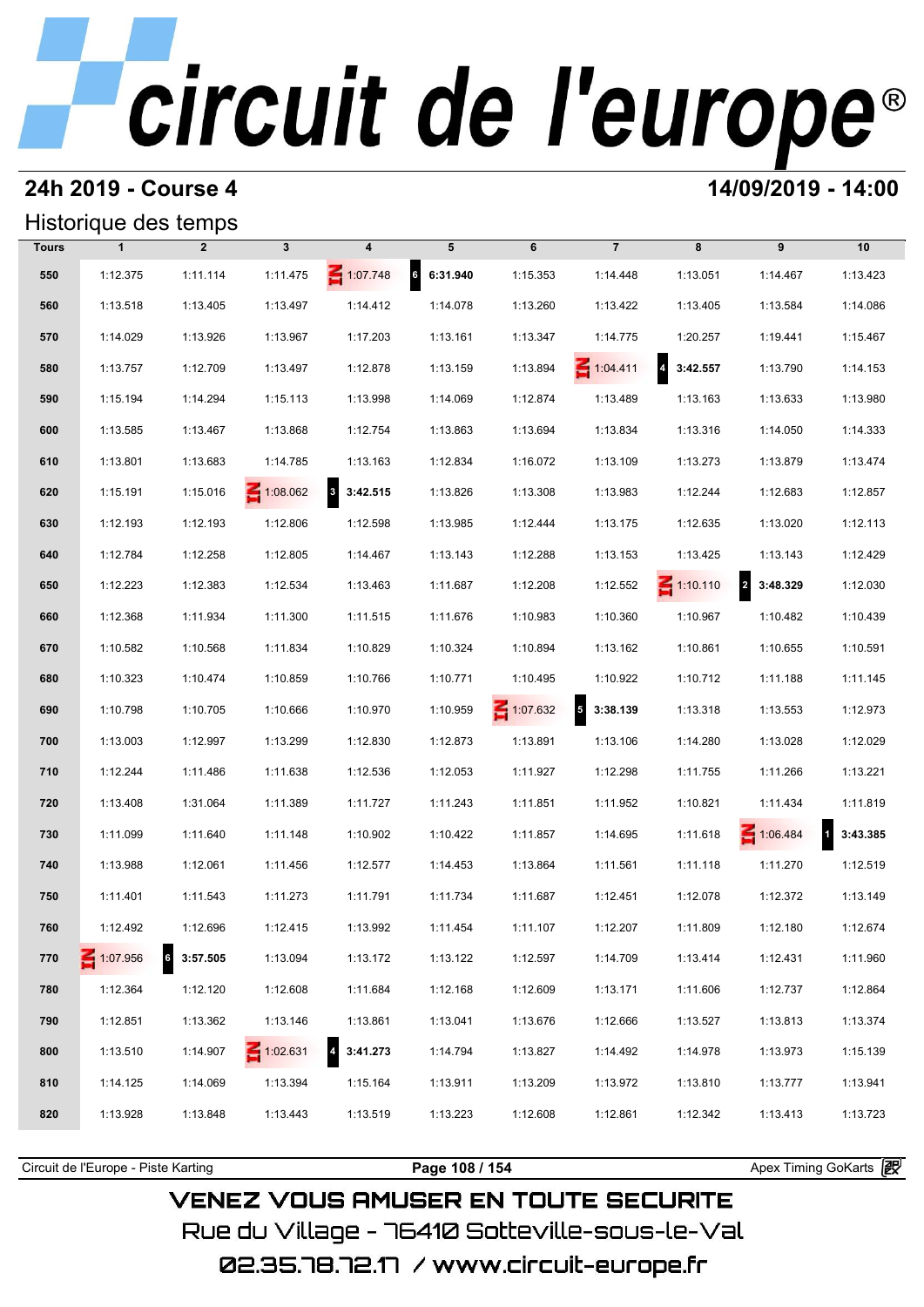#### **24h 2019 - Course 4 14/09/2019 - 14:00**

### Historique des temps

|              |              | Historique des temps |              |                         |                                     |                                      |                |                 |            |          |
|--------------|--------------|----------------------|--------------|-------------------------|-------------------------------------|--------------------------------------|----------------|-----------------|------------|----------|
| <b>Tours</b> | $\mathbf{1}$ | $\overline{2}$       | $\mathbf{3}$ | $\overline{\mathbf{4}}$ | 5                                   | 6                                    | $\overline{7}$ | 8               | 9          | 10       |
| 830          | 1:12.934     | 1:13.446             | 1:13.917     | 1:13.842                | 1:12.847                            | 1:13.456                             | 1:12.649       | $\leq 1:06.871$ | 8 3:38.738 | 1:14.460 |
| 840          | 1:13.168     | 1:13.469             | 1:12.897     | 1:11.963                | 1:11.600                            | 1:11.631                             | 1:12.877       | 1:12.294        | 1:13.480   | 1:11.571 |
| 850          | 1:11.565     | 1:11.609             | 1:11.436     | 1:13.147                | 1:12.886                            | 1:11.358                             | 1:12.731       | 1:11.211        | 1:11.162   | 1:11.363 |
| 860          | 1:15.750     | 1:11.198             | 1:11.348     | 1:11.999                | 1:10.592                            | 1:11.581                             | 1:12.272       | 1:12.027        | 1:13.765   | 1:12.105 |
| 870          | 1:11.224     | 1:10.785             | 1:11.904     | 1:11.692                | $\leq 1:07.563$                     | $\overline{a}$<br>3:37.303           | 1:10.965       | 1:10.817        | 1:10.669   | 1:10.319 |
| 880          | 1:10.346     | 1:10.061             | 1:10.267     | 1:09.736                | 1:09.786                            | 1:09.786                             | 1:10.890       | 1:11.266        | 1:10.940   | 1:10.349 |
| 890          | 1:14.141     | 1:10.624             | 1:10.024     | 1:10.176                | 1:10.759                            | 1:09.752                             | 1:09.964       | 1:10.359        | 1:10.433   | 1:10.750 |
| 900          | 1:10.451     | 1:10.087             | 1:10.007     | 1:10.039                | 1:11.754                            | 1:09.984                             | 1:09.694       | 1:09.830        | 1:10.227   | 1:10.038 |
| 910          | 1:10.299     | 1:09.966             | 1:10.121     | 1:10.274                | 1:05.340                            | $\overline{\phantom{a}}$<br>3:48.764 | 1:11.522       | 1:11.812        | 1:12.750   | 1:12.596 |
| 920          | 1:10.840     | 1:11.721             | 1:11.928     | 1:10.909                | 1:11.074                            | 1:12.320                             | 1:11.501       | 1:10.647        | 1:10.586   | 1:11.076 |
| 930          | 1:10.961     | 1:10.892             | 1:10.314     | 1:11.468                | 1:10.871                            | 1:11.284                             | 1:11.378       | 1:10.970        | 1:10.424   | 1:10.676 |
| 940          | 1:10.456     | 1:10.978             | 1:11.233     | 1:10.363                | 1:11.575                            | 1:11.335                             | 1:10.769       | 1:11.980        | 1:10.834   | 1:10.541 |
| 950          | 1:11.455     | 1:10.644             | 1:10.734     | $\leq 1:05.170$         | $\overline{\mathbf{r}}$<br>3:38.758 | 1:12.019                             | 1:12.776       | 1:11.969        | 1:12.604   | 1:12.204 |
| 960          | 1:13.757     | 1:12.068             | 1:12.036     | 1:12.894                | 1:12.862                            | 1:11.825                             | 1:12.236       | 1:11.716        | 1:11.986   | 1:12.230 |
| 970          | 1:12.046     | 1:12.301             | 1:12.491     | 1:11.935                | 1:11.731                            | 1:12.215                             | 1:12.248       | 1:11.843        | 1:12.052   | 1:12.027 |
| 980          | 1:12.171     | 1:12.785             | 1:13.587     | 1:14.862                | $\leq 1:09.208$                     | 6 3:51.205                           | 1:11.516       | 1:11.977        | 1:12.409   | 1:11.935 |
| 990          | 1:11.852     | 1:11.212             | 1:12.408     | 1:12.347                | 1:11.193                            | 1:10.914                             | 1:10.851       | 1:12.637        | 1:10.827   | 1:11.047 |
| 1000         | 1:10.932     | 1:10.581             | 1:11.115     | 1:11.139                | 1:10.934                            | 1:11.021                             | 1:11.007       | 1:10.742        | 1:11.730   | 1:12.094 |
| 1010         | 1:11.718     | $\leq 1:04.324$      | $5$ 3:39.137 | 1:11.667                | 1:12.926                            | 1:12.060                             | 1:12.065       | 1:11.846        | 1:12.842   | 1:11.771 |
| 1020         | 1:11.940     | 1:11.976             | 1:11.709     | 1:11.019                | 1:10.950                            | 1:11.897                             | 1:11.990       | 1:11.226        | 1:10.290   | 1:10.922 |
| 1030         | 1:10.811     | 1:10.841             | 1:11.193     | 1:11.018                | 1:11.560                            | 1:11.680                             | 1:11.473       | 1:12.962        | 1:11.494   | 1:10.860 |
| 1040         | 1:11.110     | 1:11.180             | 1:14.262     | 1:12.416                | 1:10.611                            | 1:10.472                             | 1:11.040       | $\leq 1:06.547$ | 2 3:36.432 | 1:10.600 |
| 1050         | 1:10.491     | 1:10.534             | 1:10.332     | 1:10.511                | 1:10.422                            | 1:10.387                             | 1:10.221       | 1:10.463        | 1:10.331   | 1:11.780 |
| 1060         | 1:10.155     | 1:10.176             | 1:10.411     | 1:11.145                | 1:10.391                            | 1:10.402                             | 1:11.477       | 1:12.073        | 1:10.694   | 1:11.379 |
| 1070         | 1:11.333     | 1:10.903             | 1:13.371     | 1:10.517                | 1:10.786                            | 1:10.549                             | 1:10.650       | 1:10.514        | 1:11.098   | 1:11.959 |
| 1080         | 1:10.947     | 1:10.042             | 1:10.067     | 1:11.384                | 1:10.802                            | 1:10.589                             | 1:10.343       | 1:10.731        | 1:10.345   | 1:10.774 |
| 1090         | 1:10.515     | 1:11.712             | 1:10.277     | 1:11.063                | 1:11.127                            | 1:10.095                             | 1:10.399       | $\leq 1:06.268$ | 3:40.684   | 1:12.775 |
| 1100         | 1:12.288     | 1:12.023             | 1:12.617     | 1:12.132                | 1:11.445                            | 1:11.468                             | 1:11.499       | 1:11.717        | 1:11.238   | 1:11.691 |
|              |              |                      |              |                         |                                     |                                      |                |                 |            |          |

**VENEZ VOUS AMUSER EN TOUTE SECURITE** 

Rue du Village – 76410 Sotteville-sous-le-Val

Circuit de l'Europe - Piste Karting **Page 109 / 154 Page 109 / 154** Apex Timing GoKarts **in**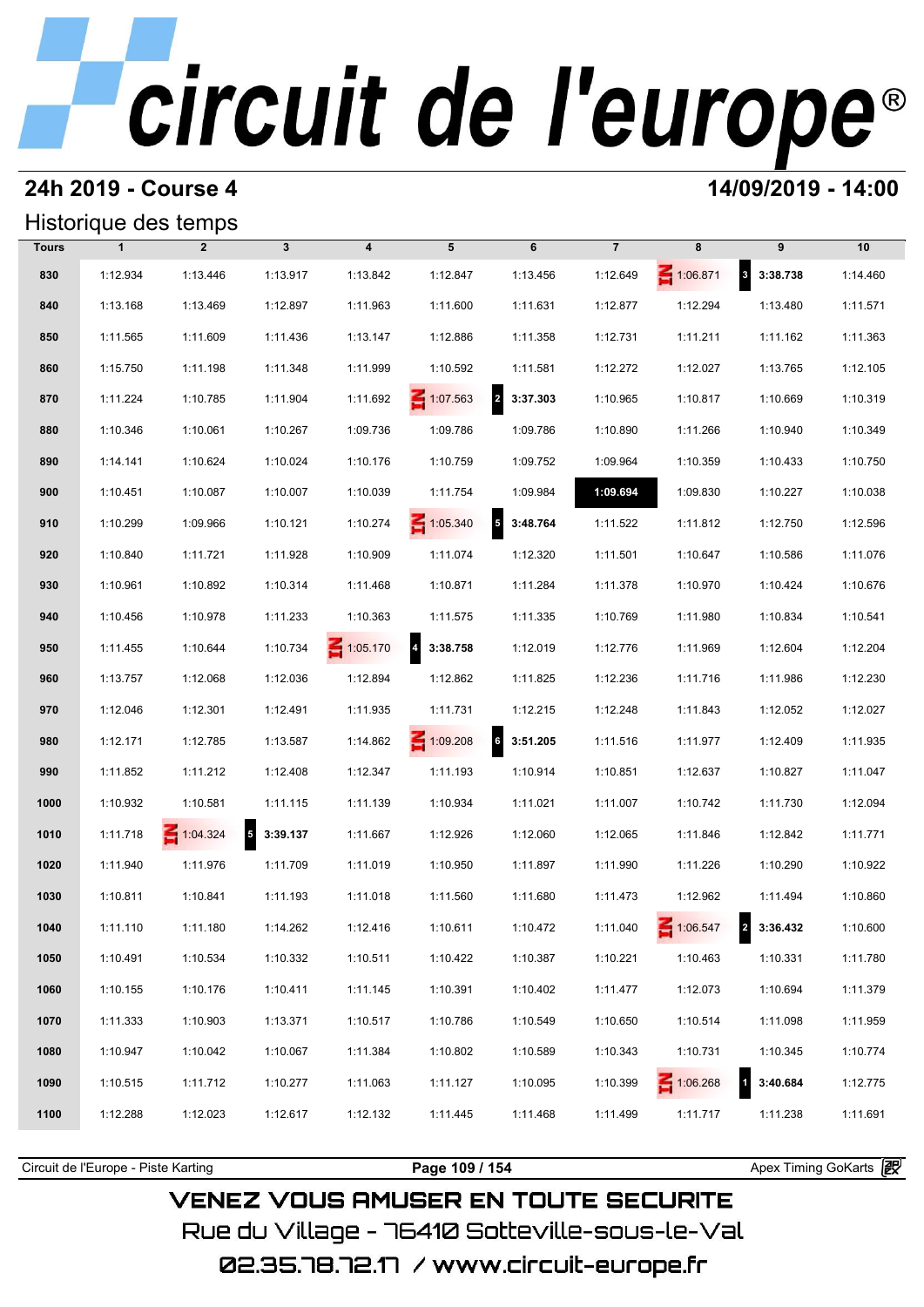#### **24h 2019 - Course 4 14/09/2019 - 14:00**

#### Historique des temps

|              | Historique des temps |          |          |          |          |          |          |          |          |          |  |  |  |  |  |
|--------------|----------------------|----------|----------|----------|----------|----------|----------|----------|----------|----------|--|--|--|--|--|
| <b>Tours</b> |                      |          |          | 4        | 5        | 6        |          | 8        | 9        | 10       |  |  |  |  |  |
| 1110         | 1:10.960             | 1:12.841 | 1:11.298 | 1:11.254 | 1:11.528 | 1:12.777 | 1:10.678 | 1:11.460 | 1:10.850 | 1:10.662 |  |  |  |  |  |
| 1120         | 1:10.720             | 1:10.815 | 1:11.226 | 1:10.646 | 1:11.393 | 1:11.038 | 1:11.111 | 1:10.867 | 1:11.258 | 1:10.771 |  |  |  |  |  |
| 1130         | 1:11.411             | 1:11.441 | 1:10.917 | 1:11.111 | 1:12.137 |          |          |          |          |          |  |  |  |  |  |

Circuit de l'Europe - Piste Karting **Page 110 / 154 Page 110 / 154** Apex Timing GoKarts **in** 

### **VENEZ VOUS AMUSER EN TOUTE SECURITE** Rue du Village – 76410 Sotteville-sous-le-Val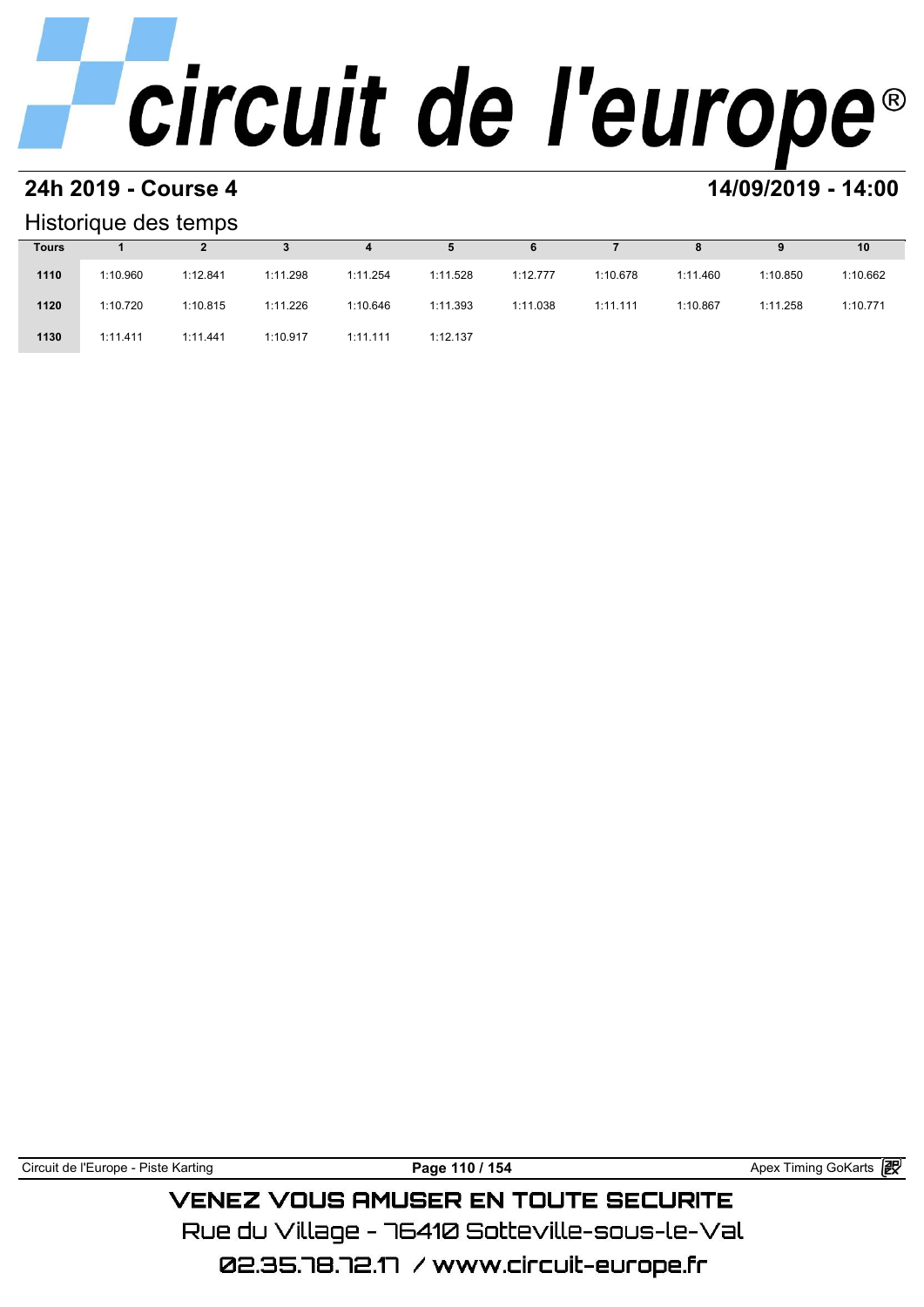# **24h 2019 - Course 4 12000 12000 14/09/2019 - 14:00**

#### Historique des temps

### **4 - ESR CTA 2**

|              | 1 ERWAN C  | 2 FREDERIC F<br>$\overline{2}$      | <b>8 WILLIAM G</b> | 4 FILIPPO M                         |                            | <b>5 MATTHIEU M</b> | <b>6 DAVID P</b> | <b>7 JULIEN P</b>            | <b>8 CHRISTOPHE R</b><br>9 | ္ PASCAL T                        |
|--------------|------------|-------------------------------------|--------------------|-------------------------------------|----------------------------|---------------------|------------------|------------------------------|----------------------------|-----------------------------------|
| <b>Tours</b> |            |                                     | 3                  | 4                                   | 5                          | 6                   | $\overline{7}$   | 8                            |                            | 10                                |
|              | 2 1:20.682 | 1:14.786                            | 1:12.155           | 1:11.758                            | 1:13.409                   | 1:13.141            | 1:12.026         | 1:11.485                     | 1:11.844                   | 1:11.066                          |
| 10           | 1:11.813   | 1:11.846                            | 1:11.108           | 1:10.597                            | 1:11.257                   | 1:11.272            | 1:11.726         | 1:11.684                     | 1:10.996                   | 1:13.096                          |
| 20           | 1:12.010   | 1:11.578                            | 1:10.798           | 1:11.095                            | 1:11.450                   | 1:11.649            | 1:11.376         | 1:12.107                     | 1:11.449                   | 1:10.840                          |
| 30           | 1:10.888   | 1:10.898                            | 1:10.678           | 1:10.986                            | 1:11.562                   | 1:07.669            | 3:39.822         | 1:13.660                     | 1:12.553                   | 1:12.114                          |
| 40           | 1:12.426   | 1:12.802                            | 1:12.846           | 1:12.290                            | 1:12.911                   | 1:12.846            | 1:13.959         | 1:12.881                     | 1:12.601                   | 1:13.421                          |
| 50           | 1:12.666   | 1:12.190                            | 1:12.348           | 1:14.023                            | 1:12.371                   | 1:12.603            | 1:13.122         | 1:12.665                     | 1:12.604                   | 1:12.419                          |
| 60           | 1:12.660   | 1:12.952                            | 1:12.687           | 1:13.294                            | 1:12.116                   | 1:12.108            | 1:12.086         | 1:13.011                     | 1:13.564                   | 1:11.787                          |
| 70           | 1:12.452   | $\overline{\mathbf{4}}$<br>1:08.681 | 2:24.758           | 1:12.739                            | 1:11.920                   | 1:12.497            | 1:12.780         | 1:12.136                     | 1:12.272                   | 1:12.195                          |
| 80           | 1:12.164   | 1:11.744                            | 1:11.733           | 1:12.929                            | 1:11.651                   | 1:14.423            | 1:12.357         | 1:11.806                     | 1:11.092                   | 1:11.916                          |
| 90           | 1:11.396   | 1:11.356                            | 1:11.852           | 1:12.104                            | 1:11.978                   | 1:11.558            | 1:11.333         | 1:11.492                     | 1:11.787                   | 1:11.414                          |
| 100          | 1:11.679   | 1:11.784                            | 1:11.395           | 1:12.670                            | 1:11.367                   | 1:11.095            | $\leq 1:18.642$  | $\boldsymbol{8}$<br>3:46.746 | 1:13.034                   | 1:12.778                          |
| 110          | 1:12.117   | 1:12.944                            | 1:12.383           | 1:12.343                            | 1:12.394                   | 1:11.552            | 1:11.649         | 1:12.056                     | 1:11.914                   | 1:11.821                          |
| 120          | 1:12.084   | 1:12.087                            | 1:12.326           | 1:11.795                            | 1:12.446                   | 1:11.781            | 1:12.232         | 1:11.763                     | 1:12.293                   | 1:12.154                          |
| 130          | 1:11.865   | 1:12.226                            | 1:12.694           | 1:11.812                            | 1:13.167                   | 1:12.405            | 1:11.549         | 1:11.187                     | 1:11.769                   | 1:12.343                          |
| 140          | 1:11.764   | 1:12.534                            | $\leq 1:07.103$    | 6 3:37.757                          | 1:13.307                   | 1:13.022            | 1:12.702         | 1:13.060                     | 1:12.643                   | 1:12.830                          |
| 150          | 1:12.235   | 1:11.911                            | 1:13.385           | 1:11.751                            | 1:11.672                   | 1:13.577            | 1:11.923         | 1:14.270                     | 1:11.639                   | 1:11.947                          |
| 160          | 1:14.512   | 1:14.108                            | 1:11.899           | 1:11.775                            | 1:12.237                   | 1:11.800            | 1:12.233         | 1:12.374                     | 1:12.378                   | 1:13.062                          |
| 170          | 1:12.609   | 1:12.082                            | 1:12.509           | 1:11.701                            | 1:11.741                   | 1:12.383            | 1:13.565         | 1:11.987                     | 1:06.989                   | $\overline{7}$<br>3:41.858        |
| 180          | 1:14.240   | 1:13.535                            | 1:13.519           | 1:13.425                            | 1:13.072                   | 1:13.338            | 1:13.334         | 1:13.539                     | 1:13.831                   | 1:13.430                          |
| 190          | 1:13.603   | 1:13.066                            | 1:13.094           | 1:13.268                            | 1:12.919                   | 1:13.488            | 1:14.321         | 1:12.935                     | 1:13.260                   | 1:13.123                          |
| 200          | 1:13.306   | 1:13.576                            | 1:13.331           | 1:13.246                            | 1:13.194                   | 1:14.314            | 1:12.636         | 1:13.098                     | 1:12.539                   | 1:13.045                          |
| 210          | 1:12.573   | 1:12.554                            | 1:12.623           | 1:11.466<br>$\overline{\mathbf{3}}$ | 3:39.360                   | 1:13.528            | 1:12.275         | 1:12.385                     | 1:12.837                   | 1:12.291                          |
| 220          | 1:13.578   | 1:11.862                            | 1:12.180           | 1:11.661                            | 1:12.264                   | 1:12.269            | 1:11.684         | 1:11.709                     | 1:12.281                   | 1:12.038                          |
| 230          | 1:13.799   | 1:12.026                            | 1:12.270           | 1:12.122                            | 1:12.175                   | 1:12.017            | 1:11.520         | 1:11.770                     | 1:11.471                   | 1:11.921                          |
| 240          | 1:12.670   | 1:11.815                            | 1:12.832           | 1:12.098                            | 1:11.918                   | 1:11.645            | 1:11.698         | 1:12.733                     | 1:12.046                   | 1:11.690                          |
|              |            |                                     | $\leq 1:10.581$    | $\mathbf{1}$<br>3:39.583            |                            |                     |                  |                              |                            |                                   |
| 250          | 1:11.847   | 1:13.288                            |                    |                                     | 1:12.529                   | 1:12.037            | 1:12.550         | 1:13.249                     | 1:12.448                   | 1:11.887                          |
| 260          | 1:11.647   | 1:12.527                            | 1:12.531           | 1:11.911                            | 1:12.534<br>Page 111 / 154 | 1:12.836            | 1:11.968         | 1:12.944                     | 1:12.584                   | 1:12.392<br>Apex Timing GoKarts 2 |

Rue du Village – 76410 Sotteville-sous-le-Val 02.35.78.72.17 /www.circuit-europe.fr

**VENEZ VOUS AMUSER EN TOUTE SECURITE**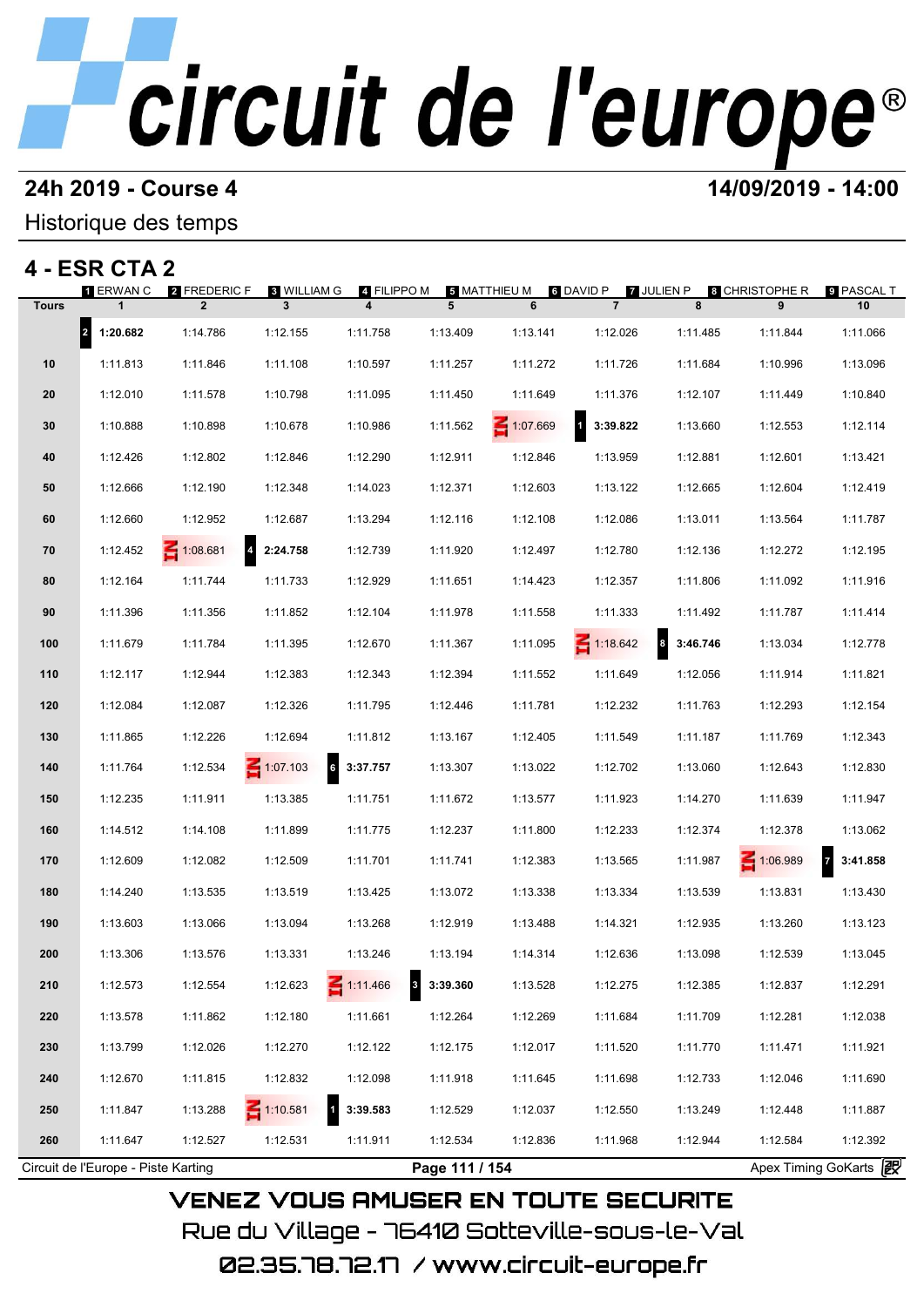#### **24h 2019 - Course 4 14/09/2019 - 14:00**

### Historique des temps

|              |              | Historique des temps |                                      |                                     |          |          |                            |           |                 |                          |
|--------------|--------------|----------------------|--------------------------------------|-------------------------------------|----------|----------|----------------------------|-----------|-----------------|--------------------------|
| <b>Tours</b> | $\mathbf{1}$ | $\overline{2}$       | $\mathbf{3}$                         | $\boldsymbol{4}$                    | 5        | 6        | $\overline{7}$             | 8         | 9               | 10                       |
| 270          | 1:12.564     | 1:12.035             | 1:12.995                             | 1:13.047                            | 1:12.704 | 1:12.371 | 1:13.001                   | 1:11.976  | 1:12.264        | 1:12.474                 |
| 280          | 1:12.457     | 1:11.951             | 1:12.094                             | 1:12.312                            | 1:11.918 | 1:10.586 | $\overline{a}$<br>3:38.318 | 1:11.433  | 1:11.190        | 1:11.317                 |
| 290          | 1:10.834     | 1:10.724             | 1:10.920                             | 1:11.725                            | 1:11.266 | 1:12.072 | 1:10.554                   | 1:10.635  | 1:10.264        | 1:11.007                 |
| 300          | 1:10.671     | 1:10.923             | 1:10.507                             | 1:10.455                            | 1:10.405 | 1:10.954 | 1:12.006                   | 1:11.097  | 1:10.958        | 1:10.685                 |
| 310          | 1:10.843     | 1:10.979             | 1:10.969                             | 1:11.241                            | 1:11.351 | 1:10.628 | 1:10.727                   | 1:10.626  | 1:10.405        | 1:10.565                 |
| 320          | 1:10.669     | $\leq 1:08.031$      | $\overline{\phantom{a}}$<br>3:40.608 | 1:13.243                            | 1:12.745 | 1:11.822 | 1:12.168                   | 1:12.055  | 1:11.612        | 1:11.845                 |
| 330          | 1:11.322     | 1:11.549             | 1:11.809                             | 1:11.885                            | 1:11.281 | 1:12.986 | 1:11.586                   | 1:11.335  | 1:11.505        | 1:11.195                 |
| 340          | 1:12.035     | 1:13.642             | 1:11.288                             | 1:11.510                            | 1:11.388 | 1:12.294 | 1:12.477                   | 1:12.943  | 1:11.931        | 1:11.471                 |
| 350          | 1:13.692     | 1:12.071             | 1:11.502                             | 1:11.236                            | 1:11.204 | 1:11.742 | 1:13.130                   | 1:12.465  | 1:11.470        | 1:11.592                 |
| 360          | 1:12.455     | 1:12.436             | 1:11.890                             | 1:12.137                            | 1:12.116 | 1:11.153 | 1:11.475                   | 1:11.479  | 1:12.581        | 1:12.365                 |
| 370          | 1:11.459     | 1:11.911             | 1:11.363                             | 1:11.362                            | 1:11.556 | 1:11.447 | 1:11.777                   | 1:11.241  | 1:11.436        | 1:11.857                 |
| 380          | 1:11.503     | 1:11.120             | 1:11.444                             | 1:11.038                            | 1:11.185 | 1:12.072 | 1:11.462                   | 1:11.167  | 1:11.082        | 1:10.947                 |
| 390          | 1:11.567     | 1:11.344             | 1:11.494                             | 1:11.205                            | 1:11.393 | 1:11.467 | 1:11.094                   | 1:11.917  | 1:11.304        | 1:10.988                 |
| 400          | 1:11.100     | 1:11.668             | 1:12.301                             | 1:11.419                            | 1:12.018 | 1:11.214 | 1:11.278                   | 1:11.079  | 1:11.391        | 1:12.534                 |
| 410          | 1:11.200     | 1:11.192             | 1:11.290                             | 1:11.003                            | 1:10.978 | 1:11.502 | 1:11.516                   | 1:11.474  | 1:11.028        | 1:12.990                 |
| 420          | 1:11.822     | 1:11.892             | 1:11.817                             | 1:11.358                            | 1:15.758 | 1:11.493 | 1:12.041                   | 1:12.705  | 1:11.132        | 1:11.032                 |
| 430          | 1:10.844     | $\leq 1:06.126$      | $\overline{\mathbf{3}}$<br>4:13.406  | 1:13.738                            | 1:12.803 | 1:12.942 | 1:12.744                   | 1:12.369  | 1:12.227        | 1:13.624                 |
| 440          | 1:12.094     | 1:11.949             | 1:11.930                             | 1:13.490                            | 1:13.042 | 1:13.699 | 1:12.693                   | 1:11.619  | 1:11.980        | 1:12.578                 |
| 450          | 1:13.718     | 1:12.181             | 1:12.538                             | 1:12.846                            | 1:11.855 | 1:12.310 | $\leq 1:09.032$            | 13:42.753 | 1:12.595        | 1:13.332                 |
| 460          | 1:12.439     | 1:13.675             | 1:12.148                             | 1:12.971                            | 1:12.120 | 1:12.340 | 1:11.730                   | 1:14.057  | 1:12.160        | 1:13.180                 |
| 470          | 1:12.461     | 1:13.513             | 1:12.012                             | 1:12.363                            | 1:12.228 | 1:11.941 | 1:12.801                   | 1:12.826  | 1:12.192        | 1:11.684                 |
| 480          | 1:14.547     | 1:12.474             | 1:14.688                             | 1:13.027                            | 1:11.999 | 1:12.381 | 1:12.133                   | 1:12.366  | 1:12.361        | 1:12.116                 |
| 490          | 1:12.495     | 1:12.084             | $-1:07.409$                          | $\overline{\mathbf{4}}$<br>3:41.981 | 1:12.206 | 1:12.293 | 1:13.279                   | 1:12.779  | 1:12.948        | 1:12.548                 |
| 500          | 1:11.733     | 1:11.894             | 1:12.014                             | 1:13.309                            | 1:11.960 | 1:11.703 | 1:11.949                   | 1:11.794  | 1:11.894        | 1:11.687                 |
| 510          | 1:12.043     | 1:11.462             | 1:11.885                             | 1:11.582                            | 1:12.376 | 1:12.954 | 1:11.964                   | 1:11.670  | 1:11.572        | 1:11.316                 |
| 520          | 1:11.942     | 1:12.036             | 1:12.553                             | 1:11.559                            | 1:11.489 | 1:11.138 | 1:11.576                   | 1:11.913  | $\leq 1:17.796$ | $\mathbf{3}$<br>6:37.670 |
| 530          | 1:13.548     | 1:11.933             | 1:12.660                             | 1:13.017                            | 1:12.105 | 1:11.644 | 1:11.483                   | 1:11.146  | 1:11.597        | 1:11.565                 |
| 540          | 1:11.856     | 1:12.077             | 1:11.798                             | 1:12.131                            | 1:10.785 | 1:11.426 | 1:12.391                   | 1:11.258  | 1:11.724        | 1:11.448                 |
|              |              |                      |                                      |                                     |          |          |                            |           |                 |                          |

**VENEZ VOUS AMUSER EN TOUTE SECURITE** Rue du Village – 76410 Sotteville-sous-le-Val

Circuit de l'Europe - Piste Karting **Page 112 / 154 Page 112 / 154** Apex Timing GoKarts **in**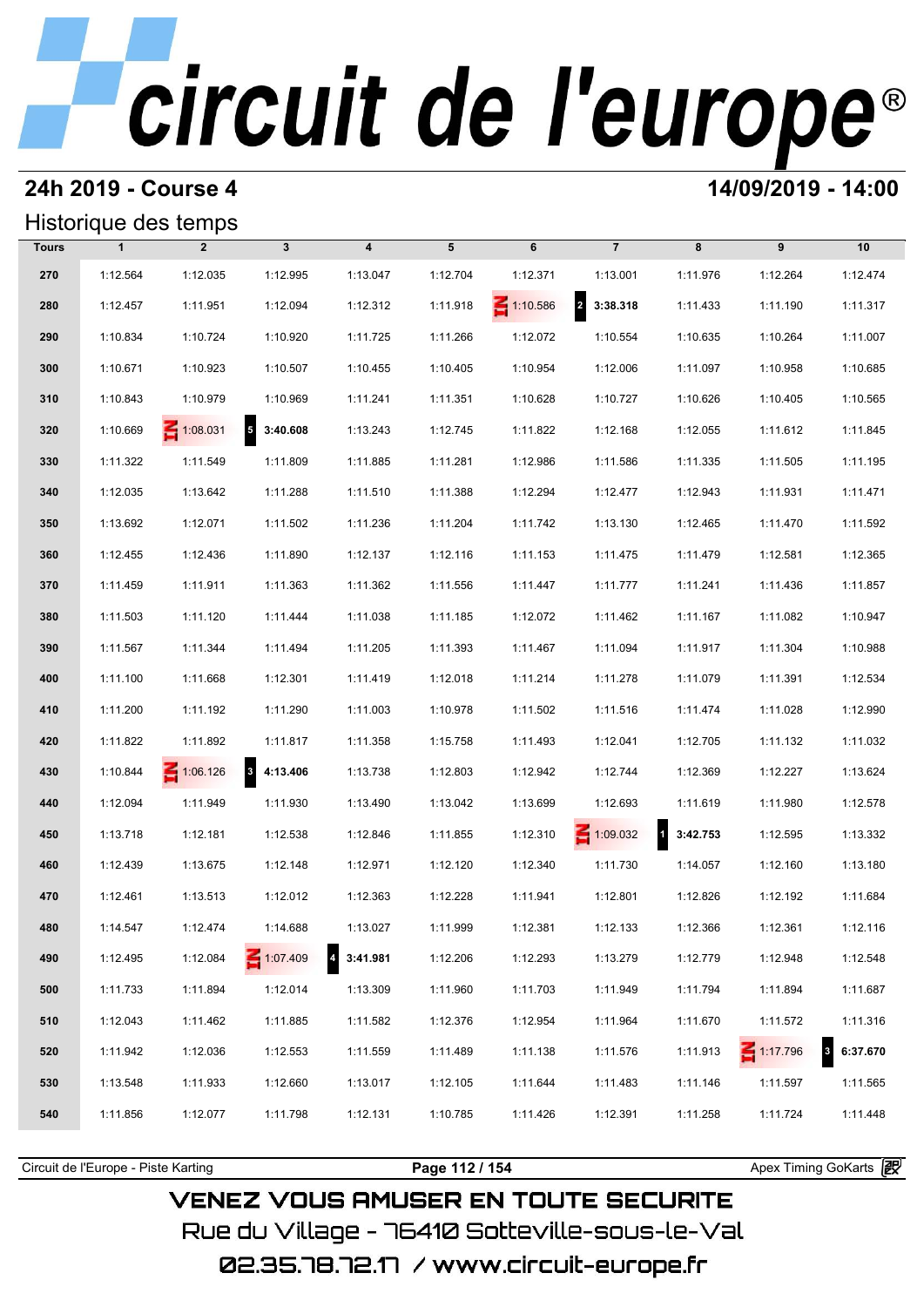#### **24h 2019 - Course 4 14/09/2019 - 14:00**

### Historique des temps

|       | Historique des temps             |                 |                            |                         |            |                                      |                            |                 |                   |                            |
|-------|----------------------------------|-----------------|----------------------------|-------------------------|------------|--------------------------------------|----------------------------|-----------------|-------------------|----------------------------|
| Tours | $\mathbf{1}$                     | $\overline{2}$  | $\mathbf{3}$               | $\overline{\mathbf{4}}$ | 5          | 6                                    | $\overline{7}$             | 8               | 9                 | 10                         |
| 550   | 1:11.553                         | 1:11.889        | 1:11.400                   | 1:12.561                | 1:11.022   | 1:11.309                             | 1:11.464                   | 1:11.778        | 1:11.437          | 1:11.627                   |
| 560   | 1:10.968                         | 1:11.578        | 1:11.058                   | 1:11.110                | 1:11.049   | 1:12.127                             | 1:12.054                   | 1:11.859        | 1:11.044          | $\leq 1:10.971$            |
| 570   | $\vert$ <sub>2</sub><br>2:54.040 | 1:12.233        | 1:11.230                   | 1:10.835                | 1:10.875   | 1:10.840                             | 1:10.803                   | 1:11.131        | 1:11.283          | 1:11.085                   |
| 580   | 1:11.443                         | 1:11.304        | 1:11.132                   | 1:16.404                | 1:17.289   | 1:11.591                             | 1:10.937                   | 1:11.002        | 1:11.715          | 1:10.859                   |
| 590   | 1:10.958                         | 1:11.379        | 1:10.864                   | 1:10.962                | 1:10.899   | 1:10.804                             | 1:11.077                   | 1:10.922        | 1:10.581          | 1:11.557                   |
| 600   | 1:10.206                         | 1:12.100        | 1:10.474                   | 1:10.973                | 1:10.518   | 1:10.480                             | 1:10.478                   | 1:10.157        | $\leq 1:06.471$   | $\overline{4}$<br>3:42.876 |
| 610   | 1:14.226                         | 1:13.967        | 1:12.603                   | 1:12.500                | 1:11.747   | 1:12.463                             | 1:13.742                   | 1:11.961        | 1:11.349          | 1:11.357                   |
| 620   | 1:11.784                         | 1:13.841        | 1:10.987                   | 1:11.345                | 1:11.749   | 1:11.473                             | 1:11.287                   | 1:11.154        | 1:11.357          | 1:12.787                   |
| 630   | 1:11.427                         | 1:11.287        | 1:11.395                   | 1:10.891                | 1:11.756   | 1:12.645                             | 1:12.223                   | 1:12.036        | 1:11.624          | 1:13.490                   |
| 640   | 1:12.066                         | 1:11.869        | 1:11.680                   | 1:11.326                | 1:11.664   | $\leq 1:08.008$                      | $6\phantom{a}$<br>3:58.574 | 1:12.684        | 1:14.376          | 1:12.896                   |
| 650   | 1:12.927                         | 1:11.795        | 1:13.036                   | 1:14.708                | 1:12.103   | 1:11.764                             | 1:12.256                   | 1:11.498        | 1:11.462          | 1:11.513                   |
| 660   | 1:12.682                         | 1:12.021        | 1:11.539                   | 1:11.582                | 1:13.526   | 1:13.011                             | 1:11.991                   | 1:11.598        | 1:11.860          | 1:11.819                   |
| 670   | 1:11.972                         | 1:11.899        | 1:12.464                   | 1:12.882                | 1:11.572   | 1:12.604                             | 1:13.208                   | 1:12.258        | 1:13.535          | 1:11.433                   |
| 680   | 1:11.200                         | $\leq 1:06.453$ | $\overline{7}$<br>3:41.751 | 1:12.627                | 1:13.051   | 1:13.130                             | 1:12.721                   | 1:13.465        | 1:12.879          | 1:13.526                   |
| 690   | 1:12.863                         | 1:12.516        | 1:12.904                   | 1:12.407                | 1:12.496   | 1:12.751                             | 1:13.085                   | 1:12.508        | 1:12.690          | 1:12.869                   |
| 700   | 1:12.803                         | 1:12.661        | 1:12.862                   | 1:13.638                | 1:13.497   | 1:15.282                             | 1:12.431                   | 1:12.860        | 1:12.609          | 1:12.895                   |
| 710   | 1:13.261                         | 1:12.825        | 1:14.028                   | 1:13.730                | 1:09.929   | $\overline{\phantom{a}}$<br>3:37.224 | 1:11.792                   | 1:12.015        | 1:11.231          | 1:11.211                   |
| 720   | 1:11.040                         | 1:11.250        | 1:11.527                   | 1:11.042                | 1:10.816   | 1:11.349                             | 1:10.901                   | 1:11.932        | 1:12.224          | 1:11.968                   |
| 730   | 1:10.933                         | 1:11.329        | $\leq 1:06.837$            | $8 - 3:36.758$          | 1:12.176   | 1:11.310                             | 1:11.058                   | 1:10.896        | 1:11.690          | 1:11.426                   |
| 740   | 1:10.966                         | 1:11.976        | 1:11.117                   | 1:12.572                | 1:11.820   | 1:11.764                             | 1:11.329                   | 1:11.243        | 1:11.045          | 1:11.547                   |
| 750   | 1:10.918                         | 1:11.310        | 1:11.094                   | 1:11.416                | 1:11.042   | 1:10.690                             | 1:11.011                   | 1:12.045        | 1:11.950          | 1:12.543                   |
| 760   | 1:10.499                         | 1:11.290        | 1:11.608                   | 1:11.330                | 1:10.949   | 1:11.331                             | 1:12.108                   | $\leq 1:07.263$ | $6\quad 3:47.753$ | 1:14.562                   |
| 770   | 1:13.329                         | 1:12.471        | 1:12.471                   | 1:12.191                | 1:12.608   | 1:12.985                             | 1:11.903                   | 1:11.646        | 1:11.844          | 1:12.304                   |
| 780   | 1:10.957                         | 1:11.134        | 1:10.891                   | 1:11.335                | 1:11.249   | 1:10.808                             | 1:11.849                   | 1:10.953        | 1:11.285          | 1:11.270                   |
| 790   | 1:10.775                         | 1:11.062        | 1:11.952                   | 1:11.609                | 1:10.833   | 1:11.004                             | 1:11.131                   | 1:12.124        | 1:23.312          | 1:11.213                   |
| 800   | 1:11.262                         | 1:11.614        | 1:11.371                   | $\leq 1:07.057$         | 7 3:49.384 | 1:12.581                             | 1:13.546                   | 1:12.580        | 1:12.635          | 1:12.969                   |
| 810   | 1:12.903                         | 1:12.798        | 1:13.682                   | 1:13.930                | 1:13.247   | 1:13.253                             | 1:12.872                   | 1:13.091        | 1:13.019          | 1:13.323                   |
| 820   | 1:14.307                         | 1:12.846        | 1:12.711                   | 1:13.659                | 1:12.841   | 1:13.366                             | 1:13.771                   | 1:13.398        | 1:13.763          | 1:13.517                   |
|       |                                  |                 |                            |                         |            |                                      |                            |                 |                   |                            |

**VENEZ VOUS AMUSER EN TOUTE SECURITE** Rue du Village – 76410 Sotteville-sous-le-Val

02.35.78.72.17 / www.circuit-europe.fr

Circuit de l'Europe - Piste Karting **Page 113 / 154 Page 113 / 154** Apex Timing GoKarts **in**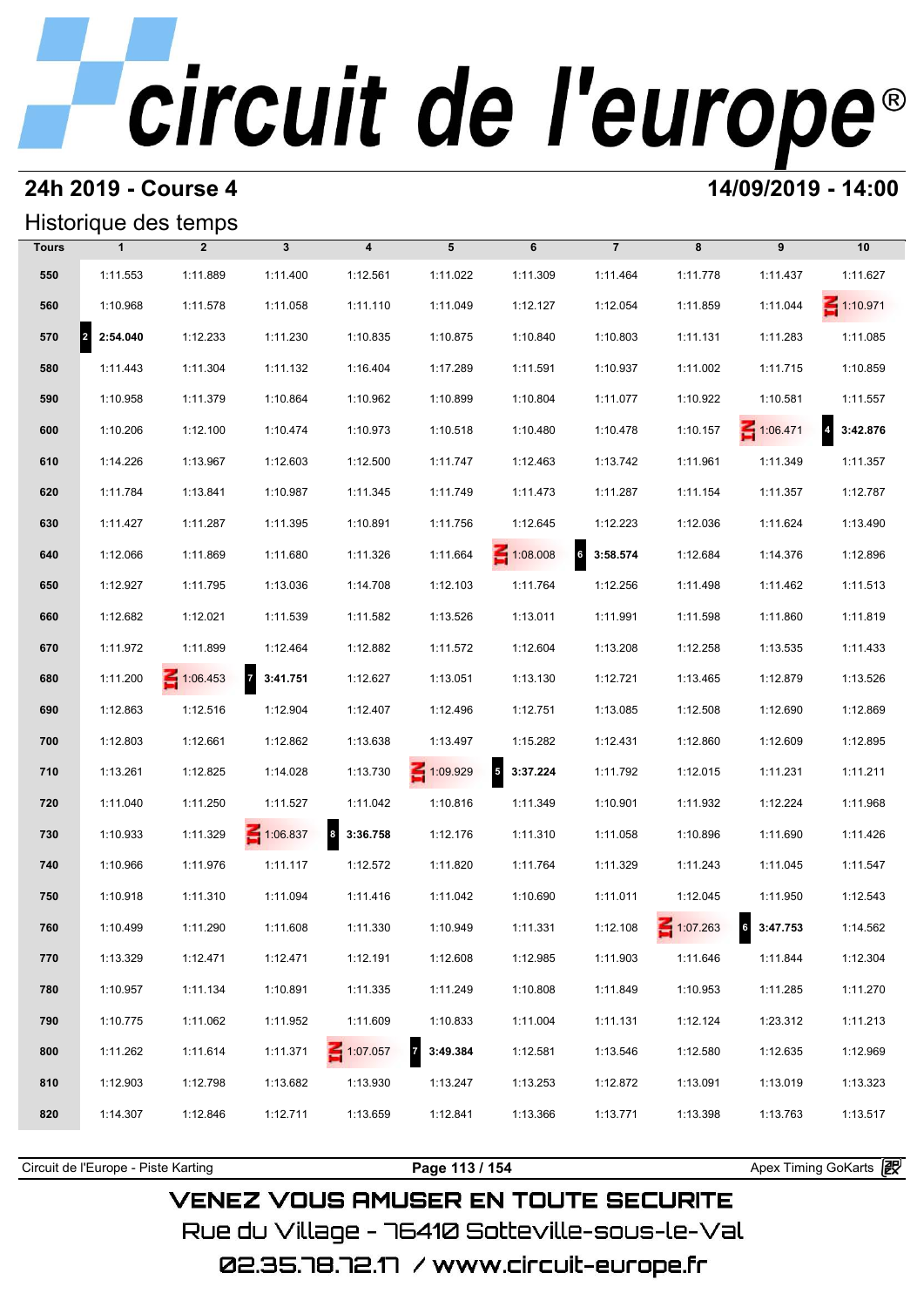#### **24h 2019 - Course 4 14/09/2019 - 14:00**

### Historique des temps

|              | Historique des temps |                            |              |                            |                 |                            |                            |                             |                      |                          |
|--------------|----------------------|----------------------------|--------------|----------------------------|-----------------|----------------------------|----------------------------|-----------------------------|----------------------|--------------------------|
| <b>Tours</b> | $\mathbf{1}$         | $\overline{2}$             | $\mathbf{3}$ | $\overline{\mathbf{4}}$    | 5               | 6                          | $\overline{7}$             | 8                           | 9                    | 10                       |
| 830          | 1:14.101             | 1:13.575                   | 1:13.990     | 1:14.143                   | 1:13.855        | 1:13.640                   | 1:13.680                   | $\leq 1:12.550$             | $8 - 3:37.615$       | 1:13.991                 |
| 840          | 1:11.925             | 1:11.004                   | 1:11.415     | 1:12.012                   | 1:12.000        | 1:12.080                   | 1:11.979                   | 1:10.852                    | 1:11.929             | 1:12.326                 |
| 850          | 1:11.131             | 1:11.352                   | 1:10.751     | 1:11.070                   | 1:11.125        | 1:11.009                   | 1:10.687                   | 1:11.763                    | 1:10.964             | 1:10.806                 |
| 860          | 1:10.759             | 1:10.665                   | 1:11.096     | 1:10.638                   | 1:11.327        | 1:11.086                   | 1:11.711                   | 1:15.578                    | 1:19.036             | 1:12.360                 |
| 870          | 1:11.168             | 1:12.186                   | 1:11.086     | 1:11.096                   | $\leq 1:05.578$ | $\overline{2}$<br>3:42.446 | 1:11.510                   | 1:11.084                    | 1:10.616             | 1:11.002                 |
| 880          | 1:10.738             | 1:12.135                   | 1:11.048     | 1:12.780                   | 1:10.196        | 1:10.320                   | 1:10.182                   | 1:10.261                    | 1:10.123             | 1:10.672                 |
| 890          | 1:13.768             | 1:11.266                   | 1:10.313     | 1:10.524                   | 1:10.646        | 1:13.706                   | 1:10.956                   | 1:13.217                    | 1:11.072             | 1:11.304                 |
| 900          | 1:11.870             | 1:10.366                   | 1:10.215     | 1:10.176                   | 1:10.626        | 1:10.705                   | 1:10.914                   | 1:10.366                    | 1:11.542             | 1:10.052                 |
| 910          | 1:06.566             | $\overline{5}$<br>3:40.538 | 1:11.501     | 1:10.778                   | 1:10.683        | 1:11.413                   | 1:11.852                   | 1:11.044                    | 1:10.501             | 1:10.968                 |
| 920          | 1:10.792             | 1:10.760                   | 1:11.154     | 1:10.857                   | 1:10.693        | 1:10.505                   | 1:10.815                   | 1:10.734                    | 1:06.680             | 3:35.019<br>$\mathbf{3}$ |
| 930          | 1:12.101             | 1:12.552                   | 1:11.149     | 1:12.446                   | 1:10.361        | 1:10.810                   | 1:11.210                   | 1:11.017                    | 1:10.528             | 1:10.837                 |
| 940          | 1:10.756             | 1:11.533                   | 1:11.242     | 1:11.817                   | 1:10.704        | 1:10.663                   | 1:10.632                   | 1:10.965                    | 1:11.223             | 1:11.620                 |
| 950          | 1:11.133             | 1:11.586                   | 1:11.554     | 1:11.559                   | 1:10.774        | 1:12.225                   | 1:10.711                   | 1:11.474                    | 1:10.769             | 1:11.339                 |
| 960          | 1:10.870             | 1:10.816                   | 1:06.698     | $\overline{4}$<br>3:40.882 | 1:12.198        | 1:13.088                   | 1:11.960                   | 1:11.981                    | 1:11.340             | 1:11.899                 |
| 970          | 1:11.409             | 1:12.286                   | 1:11.504     | 1:11.443                   | 1:11.676        | 1:11.384                   | 1:12.088                   | 1:11.185                    | 1:10.954             | 1:11.192                 |
| 980          | 1:11.248             | 1:11.160                   | 1:12.197     | 1:11.053                   | 1:11.056        | 1:11.023                   | 1:12.278                   | 1:10.948                    | 1:11.449             | 1:11.640                 |
| 990          | 1:11.912             | 1:11.153                   | 1:11.545     | 1:11.394                   | 1:11.494        | $\leq 1:11.687$            | $\overline{7}$<br>3:40.326 | 1:12.162                    | 1:12.742             | 1:13.011                 |
| 1000         | 1:12.926             | 1:12.387                   | 1:12.720     | 1:12.882                   | 1:12.998        | 1:12.941                   | 1:12.857                   | 1:12.953                    | 1:13.143             | 1:12.638                 |
| 1010         | 1:12.873             | 1:12.394                   | 1:12.261     | 1:12.300                   | 1:13.013        | 1:12.912                   | 1:13.264                   | 1:13.157                    | 1:13.296             | 1:13.171                 |
| 1020         | 1:12.929             | 1:13.402                   | 1:13.129     | 1:13.504                   | 1:14.013        | 1:13.007                   | 1:12.934                   | $\leq 1:13.207$             | $\bf{8}$<br>3:41.132 | 1:12.218                 |
| 1030         | 1:11.464             | 1:11.112                   | 1:11.587     | 1:12.499                   | 1:12.623        | 1:11.940                   | 1:11.290                   | 1:11.783                    | 1:12.035             | 1:11.498                 |
| 1040         | 1:11.681             | 1:11.728                   | 1:11.464     | 1:11.815                   | 1:12.016        | 1:11.826                   | 1:11.234                   | 1:11.434                    | 1:11.291             | 1:10.960                 |
| 1050         | 1:11.097             | 1:11.862                   | 1:11.518     | 1:11.226                   | 1:11.110        | 1:11.109                   | 1:11.171                   | 1:11.598                    | 1:13.301             | 1:11.041                 |
| 1060         | 1:11.377             | 1:11.297                   | 1:11.596     | 1:11.451                   | 1:11.456        | 1:11.297                   | $\leq 1:07.191$            | $\overline{1}$<br>3:43.796  | 1:12.428             | 1:11.531                 |
| 1070         | 1:11.874             | 1:12.039                   | 1:11.533     | 1:11.425                   | 1:11.801        | 1:11.147                   | 1:11.301                   | 1:11.138                    | 1:11.466             | 1:11.840                 |
| 1080         | 1:11.288             | 1:13.073                   | 1:11.979     | 1:11.932                   | 1:11.562        | 1:12.723                   | 1:11.896                   | 1:12.192                    | 1:11.801             | 1:12.131                 |
| 1090         | 1:12.143             | 1:11.537                   | 1:11.810     | 1:11.968                   | 1:11.967        | 1:11.134                   | 1:11.413                   | 1:11.066                    | 1:11.481             | 1:11.453                 |
| 1100         | 1:12.034             | 1:11.761                   | 1:12.045     | 1:11.791                   | 1:12.577        | 1:11.718                   | 1:07.232                   | $6\overline{6}$<br>3:38.770 | 1:11.849             | 1:12.316                 |
|              |                      |                            |              |                            |                 |                            |                            |                             |                      |                          |

**VENEZ VOUS AMUSER EN TOUTE SECURITE** Rue du Village – 76410 Sotteville-sous-le-Val

Circuit de l'Europe - Piste Karting **Page 114 / 154 Page 114 / 154** Apex Timing GoKarts **in**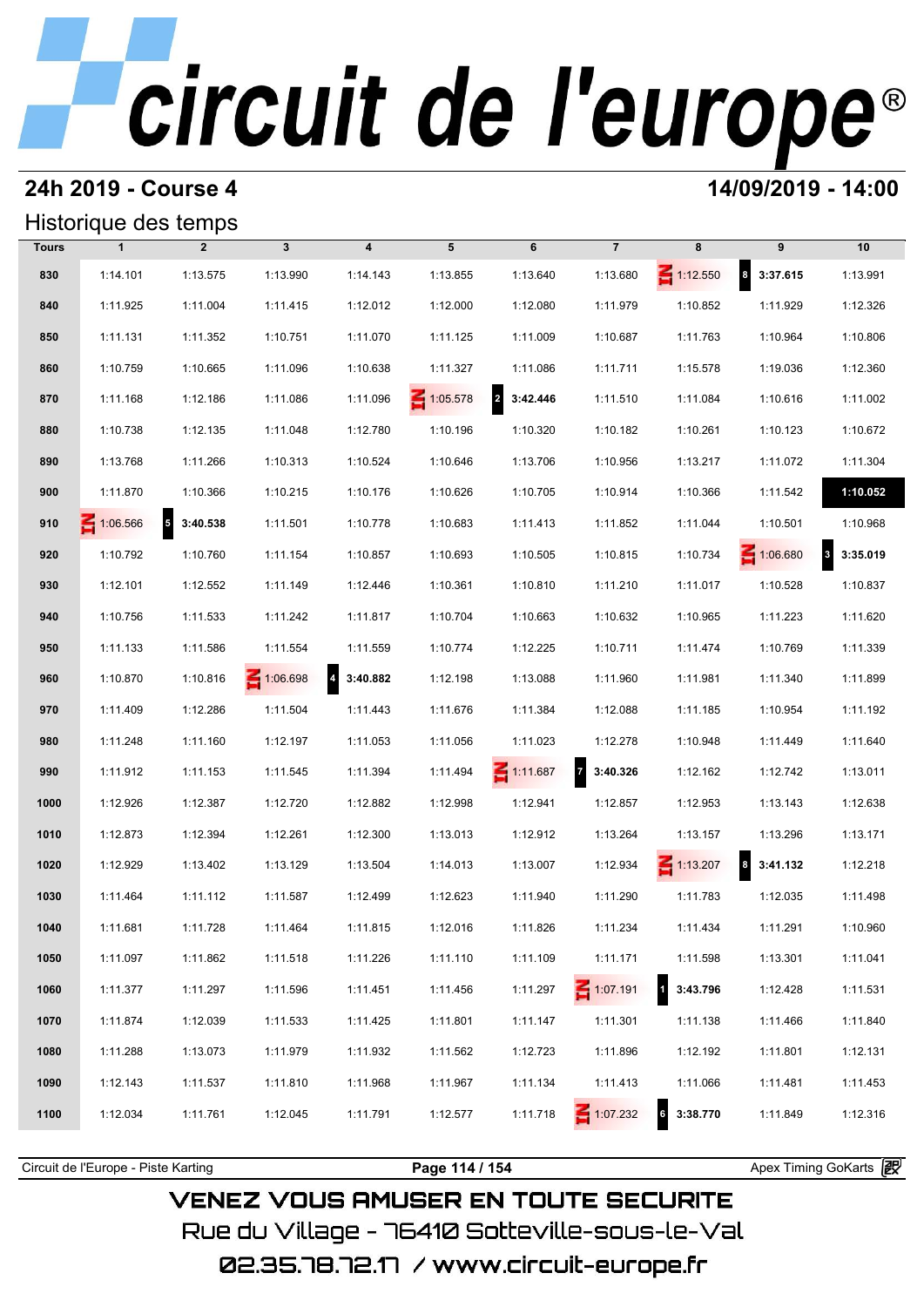#### **24h 2019 - Course 4 14/09/2019 - 14:00**

#### Historique des temps

|              | Historique des temps |          |          |          |          |          |          |          |          |          |  |  |  |  |
|--------------|----------------------|----------|----------|----------|----------|----------|----------|----------|----------|----------|--|--|--|--|
| <b>Tours</b> |                      |          |          | 4        | 5        | 6        |          | 8        | 9        | 10       |  |  |  |  |
| 1110         | 1:13.046             | 1:10.969 | 1:11.443 | 1:11.530 | 1:11.529 | 1:12.144 | 1:14.497 | 1:11.564 | 1:12.261 | 1:12.325 |  |  |  |  |
| 1120         | 1:11.542             | 1:11.390 | 1:11.931 | 1:11.893 | 1:11.150 | 1:11.333 | 1:12.033 | 1:11.243 | 1:11.496 | 1:12.485 |  |  |  |  |
| 1130         | 1:11.561             | 1:11.748 | 1:11.811 | 1:11.351 | 1:11.676 | 1:11.593 | 1:11.764 | 1:13.160 |          |          |  |  |  |  |

Circuit de l'Europe - Piste Karting **Page 115 / 154 Page 115 / 154** Apex Timing GoKarts **in** 

**VENEZ VOUS AMUSER EN TOUTE SECURITE** Rue du Village – 76410 Sotteville-sous-le-Val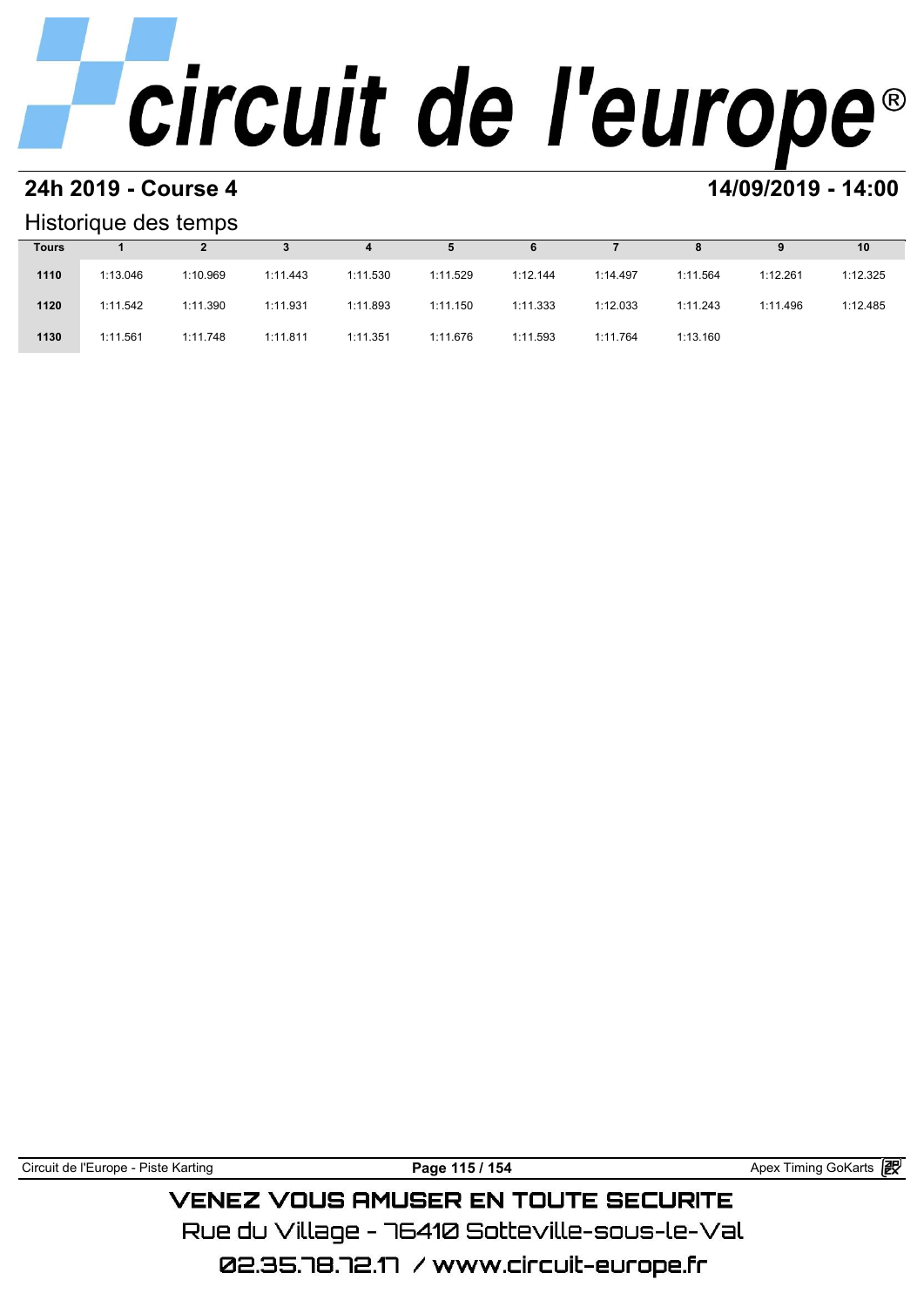#### **24h 2019 - Course 4 14/09/2019 - 14:00**

#### Historique des temps

### **14 - ESME RACING TEAM**

|              | 14 - ESME RACING TEAM               |                | 1 ROBERT B      | 2 ERIC C                             | 8 THIBAUD C    |          | 4 THOMAS C      | 5 CLEMENT H                 | <b>6 QUENTIN D</b> | <b>7 LIONEL D</b>          |
|--------------|-------------------------------------|----------------|-----------------|--------------------------------------|----------------|----------|-----------------|-----------------------------|--------------------|----------------------------|
| <b>Tours</b> | $\mathbf{1}$                        | $\overline{2}$ | 3 <sup>1</sup>  | $\overline{\mathbf{4}}$              | 5              | 6        | $\overline{7}$  | 8                           | 9                  | 10                         |
|              | $8$ 1:21.155                        | 1:13.603       | 1:12.899        | 1:12.495                             | 1:12.572       | 1:13.569 | 1:11.530        | 1:11.848                    | 1:10.984           | 1:11.860                   |
| 10           | 1:12.144                            | 1:10.692       | 1:10.736        | 1:10.774                             | 1:10.625       | 1:10.222 | 1:10.496        | 1:10.239                    | 1:10.301           | 1:10.816                   |
| 20           | 1:12.021                            | 1:10.670       | 1:10.603        | 1:11.374                             | 1:11.006       | 1:10.450 | 1:10.365        | 1:10.776                    | 1:11.004           | 1:10.457                   |
| 30           | 1:10.515                            | 1:10.530       | 1:10.422        | 1:11.408                             | 1:11.529       | 1:10.531 | $\leq 1:07.381$ | $\mathbf{6}$<br>3:37.846    | 1:11.275           | 1:11.966                   |
| 40           | 1:10.828                            | 1:11.066       | 1:11.173        | 1:10.781                             | 1:10.758       | 1:11.144 | 1:11.158        | 1:12.471                    | 1:10.913           | 1:10.884                   |
| 50           | 1:11.376                            | 1:11.138       | 1:10.952        | 1:11.027                             | 1:11.071       | 1:10.861 | 1:10.616        | 1:11.383                    | 1:10.350           | 1:10.535                   |
| 60           | 1:10.479                            | 1:10.779       | 1:11.025        | 1:10.823                             | 1:10.882       | 1:10.580 | 1:10.676        | 1:11.003                    | 1:11.246           | 1:11.152                   |
| 70           | 1:10.731                            | 1:11.068       | 1:07.466        | $\overline{\phantom{a}}$<br>3:53.579 | 1:12.821       | 1:12.158 | 1:11.995        | 1:11.256                    | 1:12.134           | 1:11.612                   |
| 80           | 1:11.589                            | 1:10.894       | 1:11.568        | 1:11.267                             | 1:11.289       | 1:13.536 | 1:10.960        | 1:12.185                    | 1:14.002           | 1:11.454                   |
| 90           | 1:11.048                            | 1:11.173       | 1:11.374        | 1:11.048                             | 1:11.196       | 1:11.825 | 1:11.183        | 1:11.077                    | 1:12.148           | 1:11.316                   |
| 100          | 1:11.615                            | 1:11.421       | 1:11.147        | 1:12.059                             | 1:11.199       | 1:10.784 | 1:11.262        | 1:12.144                    | $\leq 1:09.507$    | $\overline{7}$<br>3:43.735 |
| 110          | 1:14.460                            | 1:14.463       | 1:14.820        | 1:15.384                             | 1:14.301       | 1:13.770 | 1:14.353        | 1:13.783                    | 1:13.564           | 1:13.989                   |
| 120          | 1:14.597                            | 1:15.404       | 1:15.339        | 1:14.896                             | 1:14.432       | 1:15.729 | 1:14.509        | 1:15.004                    | 1:14.877           | 1:14.752                   |
| 130          | 1:15.190                            | 1:14.879       | 1:16.715        | 1:16.125                             | 1:16.120       | 1:15.821 | 1:15.713        | 1:14.736                    | 1:15.306           | 1:15.403                   |
| 140          | 1:14.649                            | 1:14.446       | $\leq 1:13.834$ | $\overline{\mathbf{1}}$<br>4:52.640  | 1:17.781       | 1:17.440 | 1:17.294        | 1:15.508                    | 1:16.156           | 1:16.197                   |
| 150          | 1:15.215                            | 1:15.072       | 1:14.477        | 1:15.998                             | 1:14.444       | 1:14.339 | 1:13.637        | 1:15.050                    | 1:14.005           | 1:14.866                   |
| 160          | 1:13.557                            | 1:13.354       | 1:16.871        | 1:13.930                             | 1:13.333       | 1:12.988 | 1:12.954        | 1:13.561                    | 1:13.621           | 1:14.191                   |
| 170          | 1:13.286                            | 1:15.594       | 1:13.495        | 1:13.259                             | 1:14.422       | 1:13.638 | 1:15.280        | 1:16.384                    | $\leq 1:11.358$    | $\overline{a}$<br>3:40.036 |
| 180          | 1:12.370                            | 1:11.918       | 1:11.870        | 1:11.457                             | 1:11.445       | 1:11.358 | 1:12.070        | 1:13.134                    | 1:11.450           | 1:11.540                   |
| 190          | 1:11.499                            | 1:11.648       | 1:11.520        | 1:11.673                             | 1:11.446       | 1:11.422 | 1:11.471        | 1:11.230                    | 1:11.878           | 1:11.111                   |
| 200          | 1:11.919                            | 1:11.650       | 1:11.267        | 1:11.358                             | 1:11.048       | 1:11.308 | 1:11.663        | 1:11.471                    | 1:11.240           | 1:11.283                   |
| 210          | 1:11.665                            | 1:13.774       | 1:12.667        | 1:11.393                             | 1:10.945       | 1:07.480 | 3:43.436        | 1:11.078                    | 1:11.141           | 1:11.558                   |
| 220          | 1:11.105                            | 1:10.836       | 1:11.219        | 1:10.949                             | 1:10.837       | 1:10.723 | 1:10.671        | 1:10.540                    | 1:10.750           | 1:11.130                   |
| 230          | 1:10.708                            | 1:11.208       | 1:10.595        | 1:11.396                             | 1:12.800       | 1:11.390 | 1:10.769        | 1:10.880                    | 1:11.020           | 1:10.799                   |
| 240          | 1:11.102                            | 1:11.035       | 1:10.890        | 1:10.409                             | 1:10.523       | 1:11.732 | $\leq 1:08.346$ | $6\overline{6}$<br>3:39.173 | 1:10.588           | 1:10.796                   |
| 250          | 1:11.108                            | 1:10.495       | 1:11.075        | 1:11.166                             | 1:11.233       | 1:11.255 | 1:11.271        | 1:10.885                    | 1:10.422           | 1:10.229                   |
| 260          | 1:10.957                            | 1:11.368       | 1:11.720        | 1:12.563                             | 1:11.288       | 1:10.987 | 1:10.517        | 1:11.526                    | 1:10.364           | 1:10.703                   |
|              | Circuit de l'Europe - Piste Karting |                |                 |                                      | Page 116 / 154 |          |                 |                             |                    | Apex Timing GoKarts 2      |

02.35.78.72.17 / www.circuit-europe.fr

Rue du Village – 76410 Sotteville-sous-le-Val

**VENEZ VOUS AMUSER EN TOUTE SECURITE**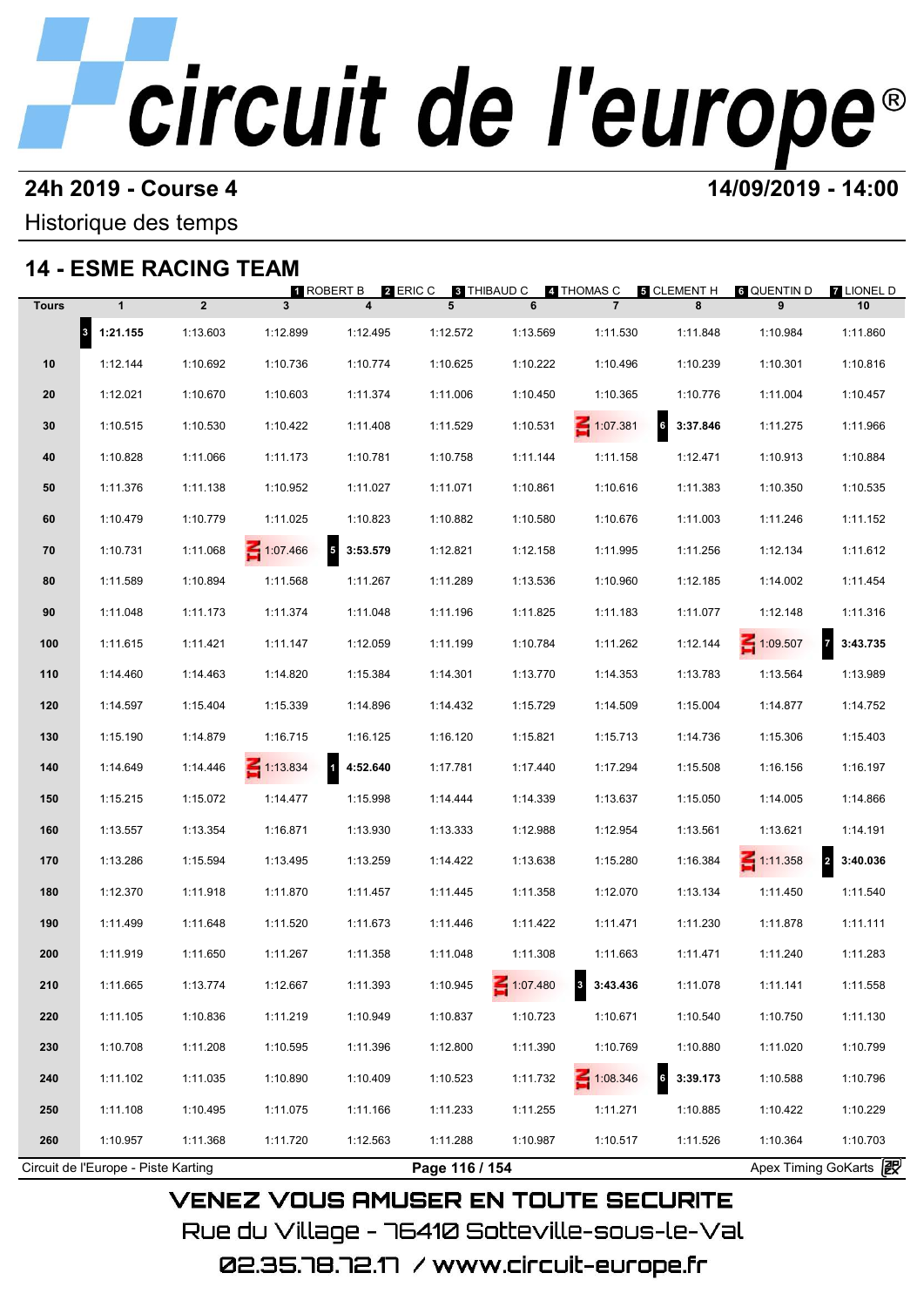#### **24h 2019 - Course 4 14/09/2019 - 14:00**

#### Historique des temps

|              | Historique des temps |                |                 |                            |                          |                 |                                      |                 |                                     |                 |
|--------------|----------------------|----------------|-----------------|----------------------------|--------------------------|-----------------|--------------------------------------|-----------------|-------------------------------------|-----------------|
| <b>Tours</b> | $\mathbf{1}$         | $\overline{2}$ | $\mathbf{3}$    | $\overline{\mathbf{4}}$    | 5                        | 6               | $\overline{7}$                       | 8               | 9                                   | 10              |
| 270          | 1:11.302             | 1:10.563       | 1:10.748        | 1:10.464                   | 1:10.683                 | 1:10.743        | 1:10.608                             | 1:10.505        | 1:10.099                            | 1:10.452        |
| 280          | 1:10.395             | 1:10.269       | 1:10.513        | 1:11.805                   | 1:11.626                 | $\leq 1:09.221$ | $\overline{\phantom{a}}$<br>3:45.742 | 1:11.998        | 1:11.595                            | 1:11.834        |
| 290          | 1:11.185             | 1:11.724       | 1:12.111        | 1:11.395                   | 1:11.704                 | 1:11.740        | 1:11.446                             | 1:11.417        | 1:11.538                            | 1:11.819        |
| 300          | 1:11.708             | 1:11.586       | 1:11.306        | 1:11.801                   | 1:10.717                 | 1:11.513        | 1:11.329                             | 1:11.555        | 1:12.383                            | 1:11.242        |
| 310          | 1:11.092             | 1:11.109       | 1:11.220        | 1:11.278                   | 1:10.864                 | 1:11.926        | 1:11.203                             | 1:11.674        | 1:11.106                            | 1:11.609        |
| 320          | 1:13.327             | 1:13.007       | $\leq 1:07.663$ | $\overline{7}$<br>3:48.193 | 1:15.029                 | 1:14.321        | 1:15.339                             | 1:14.327        | 1:13.724                            | 1:13.480        |
| 330          | 1:14.280             | 1:13.897       | 1:13.701        | 1:13.956                   | 1:14.882                 | 1:13.079        | 1:14.333                             | 1:13.943        | 1:14.041                            | 1:13.994        |
| 340          | 1:14.346             | 1:13.463       | 1:13.714        | 1:14.533                   | 1:13.998                 | 1:14.824        | 1:14.103                             | 1:14.531        | 1:14.550                            | 1:16.233        |
| 350          | 1:15.383             | 1:14.572       | 1:14.474        | $\leq 1:16.387$            | $\mathbf{1}$<br>4:26.427 | 1:17.350        | 1:17.440                             | 1:20.499        | 1:17.288                            | 1:19.680        |
| 360          | 1:16.255             | 1:18.509       | 1:15.518        | 1:15.740                   | 1:15.340                 | 1:16.374        | 1:14.004                             | 1:14.987        | 1:14.482                            | 1:14.484        |
| 370          | 1:14.684             | 1:14.528       | 1:13.163        | 1:14.801                   | 1:14.481                 | 1:13.462        | 1:13.972                             | 1:13.172        | 1:13.446                            | 1:14.223        |
| 380          | 1:12.779             | 1:14.720       | 1:13.385        | 1:12.833                   | 1:16.258                 | 1:13.526        | 1:13.045                             | $\leq 1:11.397$ | $\overline{\mathbf{c}}$<br>3:44.491 | 1:12.233        |
| 390          | 1:11.527             | 1:11.939       | 1:11.771        | 1:11.958                   | 1:11.630                 | 1:11.817        | 1:11.650                             | 1:11.462        | 1:12.230                            | 1:11.329        |
| 400          | 1:11.350             | 1:12.450       | 1:11.623        | 1:12.247                   | 1:12.892                 | 1:11.233        | 1:11.234                             | 1:11.525        | 1:12.019                            | 1:13.778        |
| 410          | 1:12.119             | 1:11.185       | 1:11.323        | 1:11.543                   | 1:11.900                 | 1:10.983        | 1:11.455                             | 1:11.322        | 1:13.386                            | 1:10.898        |
| 420          | 1:11.276             | 1:12.782       | 1:13.679        | $\leq 1:10.047$            | 3 3:49.263               | 1:11.044        | 1:13.212                             | 1:14.102        | 1:14.069                            | 1:11.064        |
| 430          | 1:11.077             | 1:13.048       | 1:11.281        | 1:10.369                   | 1:10.178                 | 1:10.841        | 1:10.263                             | 1:10.568        | 1:10.309                            | 1:11.972        |
| 440          | 1:10.763             | 1:10.546       | 1:10.661        | 1:10.205                   | 1:10.440                 | 1:10.740        | 1:10.602                             | 1:10.297        | 1:10.268                            | 1:10.386        |
| 450          | 1:10.082             | 1:10.112       | 1:11.408        | 1:10.425                   | 1:10.343                 | 1:13.346        | 1:12.668                             | $\leq 1:08.134$ | $6\overline{6}$<br>3:35.777         | 1:10.771        |
| 460          | 1:10.533             | 1:10.780       | 1:10.309        | 1:11.594                   | 1:10.583                 | 1:10.023        | 1:10.863                             | 1:11.144        | 1:10.736                            | 1:10.469        |
| 470          | 1:10.770             | 1:10.353       | 1:10.491        | 1:10.149                   | 1:10.969                 | 1:10.047        | 1:09.907                             | 1:10.040        | 1:11.868                            | 1:10.379        |
| 480          | 1:10.202             | 1:10.581       | 1:10.952        | 1:10.070                   | 1:10.277                 | 1:10.955        | 1:10.101                             | 1:10.192        | 1:10.245                            | 1:10.216        |
| 490          | 1:10.013             | 1:10.215       | 1:11.172        | 1:10.311                   | 1:10.212                 | 1:10.317        | 1:07.475                             | 5<br>3:40.886   | 1:12.521                            | 1:12.934        |
| 500          | 1:12.737             | 1:11.637       | 1:12.752        | 1:12.840                   | 1:11.644                 | 1:11.775        | 1:11.814                             | 1:11.507        | 1:11.686                            | 1:11.890        |
| 510          | 1:11.451             | 1:11.376       | 1:11.104        | 1:11.481                   | 1:11.068                 | 1:11.125        | 1:10.787                             | 1:10.507        | 1:10.928                            | 1:10.993        |
| 520          | 1:10.805             | 1:11.983       | 1:12.164        | 1:10.646                   | 1:10.462                 | 1:10.885        | 1:11.012                             | 1:11.201        | 1:11.321                            | $\leq 1:08.289$ |
| 530          | 3:47.658             | 1:16.374       | 1:15.658        | 1:16.598                   | 1:14.958                 | 1:15.890        | 1:15.591                             | 1:15.155        | 1:14.745                            | 1:14.970        |
| 540          | 1:15.273             | 1:15.474       | 1:15.350        | 1:17.260                   | 1:14.757                 | 1:15.249        | 1:17.392                             | 1:15.329        | 1:14.988                            | 1:15.437        |
|              |                      |                |                 |                            |                          |                 |                                      |                 |                                     |                 |

**VENEZ VOUS AMUSER EN TOUTE SECURITE** Rue du Village – 76410 Sotteville-sous-le-Val

02.35.78.72.17 /www.circuit-europe.fr

Circuit de l'Europe - Piste Karting **Page 117 / 154 Page 117 / 154** Apex Timing GoKarts **in**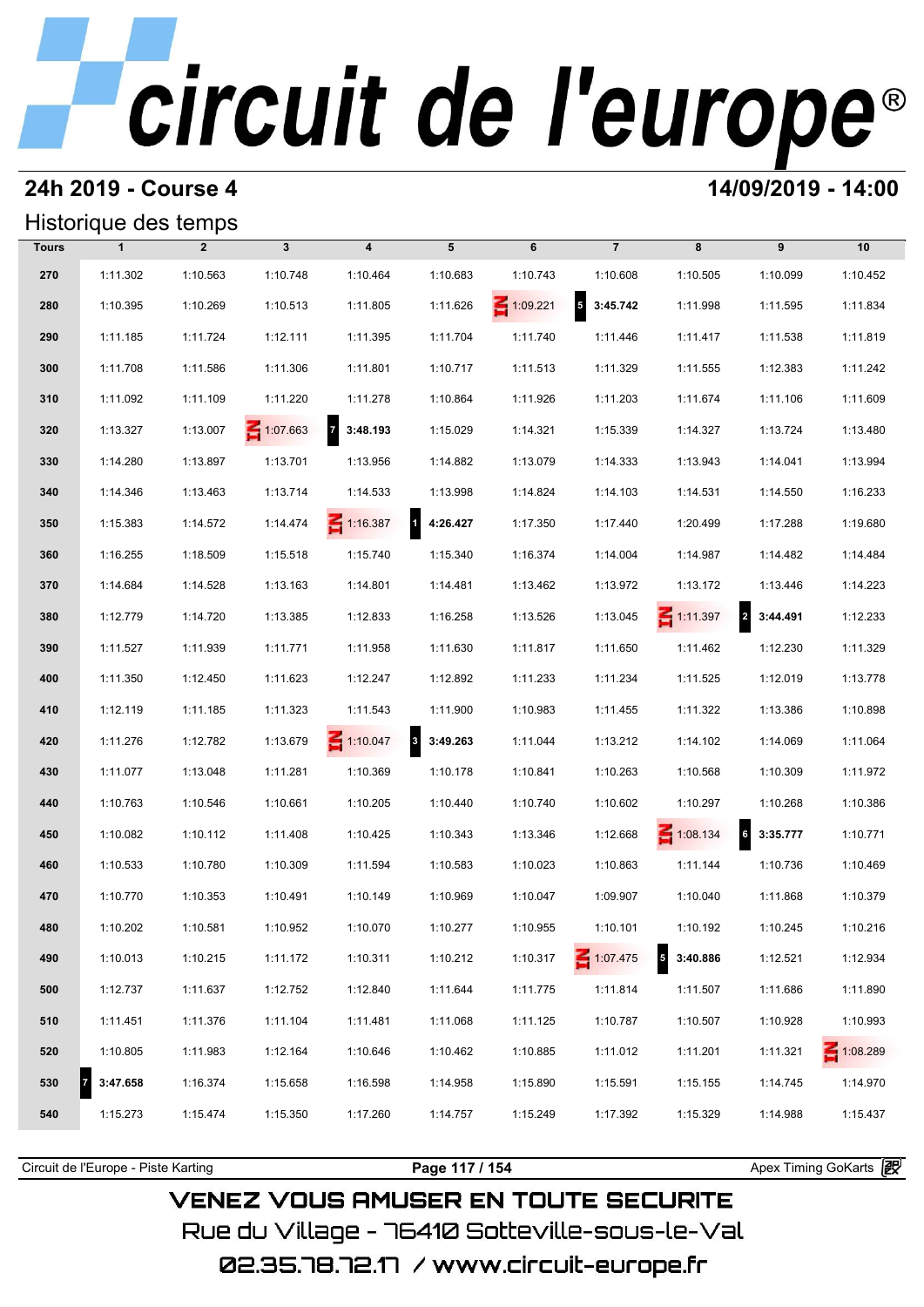#### **24h 2019 - Course 4 14/09/2019 - 14:00**

#### Historique des temps

|              | Historique des temps |                 |              |                         |                 |                          |                      |          |                                      |                                      |
|--------------|----------------------|-----------------|--------------|-------------------------|-----------------|--------------------------|----------------------|----------|--------------------------------------|--------------------------------------|
| <b>Tours</b> | $\mathbf{1}$         | $\overline{2}$  | $\mathbf{3}$ | $\overline{\mathbf{4}}$ | 5               | 6                        | $\overline{7}$       | 8        | 9                                    | 10                                   |
| 550          | 1:15.229             | 1:15.489        | 1:14.891     | 1:14.914                | 1:15.557        | 1:14.964                 | 1:15.980             | 1:15.893 | 1:15.790                             | 1:18.011                             |
| 560          | 1:15.181             | 1:14.846        | 1:15.685     | 1:14.978                | $\leq 1:12.135$ | $\mathbf{d}$<br>6:38.024 | 1:19.794             | 1:20.446 | 1:15.976                             | 1:15.600                             |
| 570          | 1:17.750             | 1:15.567        | 1:18.411     | 1:26.491                | 1:21.210        | 1:18.568                 | 1:14.884             | 1:14.124 | 1:14.940                             | 1:14.515                             |
| 580          | 1:16.693             | 1:15.841        | 1:14.449     | 1:16.568                | 1:17.484        | 1:14.506                 | 1:15.521             | 1:14.459 | 1:22.785                             | 1:15.851                             |
| 590          | 1:15.872             | 1:14.582        | 1:14.641     | 1:14.426                | 1:17.136        | 1:14.412                 | 1:17.591             | 1:15.625 | $\leq 1:14.070$                      | $\overline{\mathbf{2}}$<br>3:47.476  |
| 600          | 1:11.697             | 1:12.818        | 1:13.235     | 1:14.122                | 1:13.841        | 1:11.445                 | 1:11.493             | 1:11.305 | 1:12.225                             | 1:15.210                             |
| 610          | 1:11.849             | 1:11.312        | 1:11.155     | 1:11.100                | 1:11.043        | 1:11.207                 | 1:11.332             | 1:12.340 | 1:11.855                             | 1:12.051                             |
| 620          | 1:11.091             | 1:11.439        | 1:11.652     | 1:11.593                | 1:11.802        | 1:11.551                 | 1:11.632             | 1:12.415 | 1:11.809                             | 1:12.469                             |
| 630          | 1:11.504             | 1:11.146        | 1:11.240     | 1:11.254                | 1:11.350        | 1:06.637                 | $\bf{3}$<br>3:34.790 | 1:11.158 | 1:10.573                             | 1:10.230                             |
| 640          | 1:10.167             | 1:10.382        | 1:10.675     | 1:12.409                | 1:11.221        | 1:10.045                 | 1:10.005             | 1:11.449 | 1:11.101                             | 1:10.084                             |
| 650          | 1:10.412             | 1:10.567        | 1:11.231     | 1:10.273                | 1:11.137        | 1:10.834                 | 1:10.256             | 1:09.933 | 1:09.948                             | 1:10.187                             |
| 660          | 1:10.954             | 1:10.777        | 1:10.493     | 1:09.906                | 1:10.528        | 1:13.218                 | 1:10.650             | 1:09.832 | 1:10.921                             | 1:10.564                             |
| 670          | 1:10.529             | 1:10.365        | 1:10.385     | 1:10.295                | 1:10.190        | 1:10.379                 | 1:10.036             | 1:09.922 | 1:09.791                             | 1:10.683                             |
| 680          | 1:10.386             | 1:11.687        | 1:10.700     | 1:10.016                | 1:10.364        | 1:10.513                 | 1:10.110             | 1:09.698 | 1:12.015                             | 1:10.322                             |
| 690          | 1:09.894             | 1:10.319        | 1:09.818     | 1:11.013                | 1:10.228        | 1:10.979                 | 1:10.135             | 1:10.193 | 1:10.680                             | 1:10.328                             |
| 700          | 1:10.068             | 1:10.179        | 1:09.866     | 1:10.568                | 1:10.262        | 1:10.201                 | 1:09.874             | 1:09.976 | 1:09.588                             | 1:09.926                             |
| 710          | 1:09.902             | 1:09.725        | 1:10.304     | 1:09.713                | 1:09.510        | 1:09.817                 | 1:10.107             | 1:07.786 | $\overline{\phantom{a}}$<br>3:34.147 | 1:11.122                             |
| 720          | 1:10.571             | 1:11.482        | 1:10.309     | 1:10.537                | 1:10.414        | 1:10.599                 | 1:10.145             | 1:10.051 | 1:09.701                             | 1:09.964                             |
| 730          | 1:10.368             | 1:09.792        | 1:09.887     | 1:09.855                | 1:11.832        | 1:11.764                 | 1:10.717             | 1:10.323 | 1:10.352                             | 1:12.056                             |
| 740          | 1:10.027             | 1:10.047        | 1:10.209     | 1:10.188                | 1:10.600        | 1:10.459                 | 1:10.195             | 1:10.347 | 1:09.858                             | 1:10.266                             |
| 750          | 1:09.736             | $\leq 1:06.370$ | 3:38.287     | 1:10.154                | 1:10.090        | 1:12.624                 | 1:10.224             | 1:10.282 | 1:10.363                             | 1:10.461                             |
| 760          | 1:10.555             | 1:10.662        | 1:10.332     | 1:15.248                | 1:10.439        | 1:10.581                 | 1:10.401             | 1:10.650 | 1:10.376                             | 1:10.981                             |
| 770          | 1:10.405             | 1:10.719        | 1:10.073     | 1:10.195                | 1:10.809        | 1:10.335                 | 1:10.363             | 1:10.369 | 1:10.306                             | 1:10.386                             |
| 780          | 1:10.158             | 1:10.103        | 1:10.329     | 1:10.208                | 1:10.184        | 1:10.431                 | 1:10.314             | 1:10.939 | 1:10.656                             | 1:10.399                             |
| 790          | 1:09.989             | 1:10.198        | 1:09.608     | 1:10.105                | 1:10.609        | 1:10.441                 | 1:10.286             | 1:10.117 | 1:10.640                             | 1:10.101                             |
| 800          | 1:10.252             | 1:10.571        | 1:10.273     | 1:10.104                | 1:10.094        | 1:10.123                 | 1:10.062             | 1:10.420 | $\leq 1:05.507$                      | $\overline{\phantom{a}}$<br>3:50.028 |
| 810          | 1:11.972             | 1:12.059        | 1:11.096     | 1:11.290                | 1:12.874        | 1:11.740                 | 1:11.134             | 1:11.147 | 1:10.968                             | 1:11.729                             |
| 820          | 1:10.837             | 1:11.016        | 1:10.994     | 1:11.306                | 1:10.936        | 1:10.832                 | 1:10.844             | 1:11.038 | 1:10.998                             | 1:10.956                             |
|              |                      |                 |              |                         |                 |                          |                      |          |                                      |                                      |

**VENEZ VOUS AMUSER EN TOUTE SECURITE** Rue du Village – 76410 Sotteville-sous-le-Val 02.35.78.72.17 / www.circuit-europe.fr

Circuit de l'Europe - Piste Karting **Page 118 / 154 Page 118 / 154** Apex Timing GoKarts **in**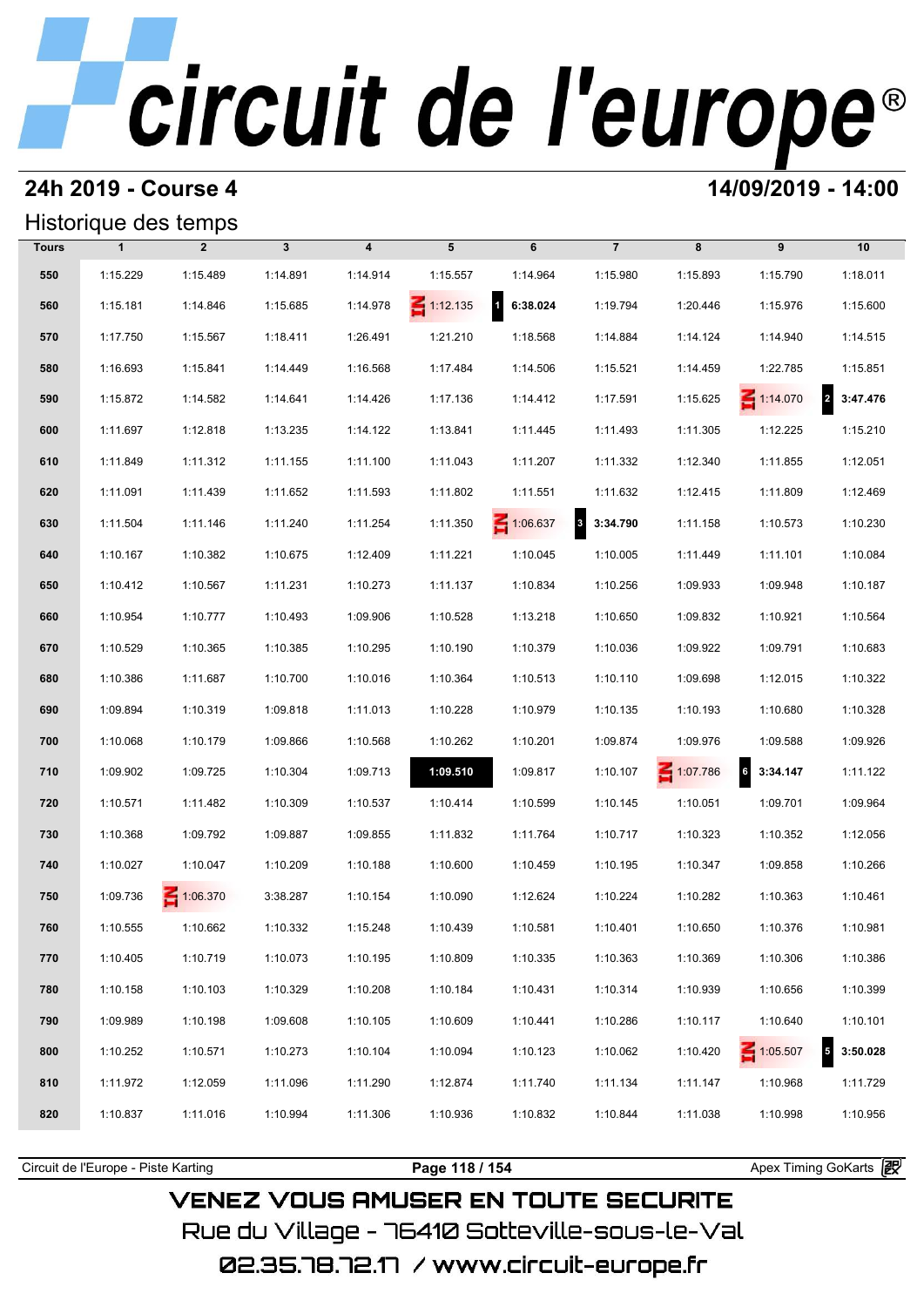#### **24h 2019 - Course 4 14/09/2019 - 14:00**

| Historique des temps |  |
|----------------------|--|
|----------------------|--|

|              | Historique des temps |                |                 |                            |                 |                 |                            |                      |                 |                            |
|--------------|----------------------|----------------|-----------------|----------------------------|-----------------|-----------------|----------------------------|----------------------|-----------------|----------------------------|
| <b>Tours</b> | $\mathbf{1}$         | $\overline{2}$ | $\mathbf{3}$    | $\overline{\mathbf{4}}$    | 5               | 6               | $\overline{7}$             | 8                    | 9               | 10                         |
| 830          | 1:11.133             | 1:11.667       | 1:12.034        | 1:11.325                   | 1:11.532        | 1:11.327        | 1:11.083                   | 1:10.878             | 1:11.563        | 1:11.822                   |
| 840          | 1:10.161             | 1:10.558       | 1:10.835        | 1:10.917                   | 1:10.208        | 1:10.432        | 1:10.644                   | 1:10.295             | 1:10.948        | 1:11.555                   |
| 850          | 1:11.020             | 1:10.471       | 1:11.691        | 1:11.452                   | 1:10.471        | 1:10.634        | 1:10.942                   | 1:10.677             | 1:11.771        | 1:11.282                   |
| 860          | 1:10.701             | 1:10.300       | 1:11.230        | 1:10.335                   | 1:11.172        | 1:10.392        | 1:14.329                   | 1:24.573             | 1:11.208        | 1:11.847                   |
| 870          | 1:11.342             | 1:10.681       | 1:11.000        | 1:10.604                   | 1:10.650        | 1:10.356        | 1:11.310                   | 1:11.310             | 1:11.526        | 1:11.849                   |
| 880          | 1:11.268             | 1:11.471       | 1:11.345        | 1:11.111                   | 1:11.325        | $\leq 1:11.558$ | $\overline{7}$<br>3:40.342 | 1:15.381             | 1:15.068        | 1:14.205                   |
| 890          | 1:14.686             | 1:14.492       | 1:15.466        | 1:15.437                   | 1:16.669        | 1:15.635        | 1:26.624                   | 1:17.848             | 1:16.050        | 1:15.375                   |
| 900          | $\leq 1:11.380$      | 4:03.993       | 1:15.240        | 1:14.778                   | 1:14.770        | 1:15.712        | 1:15.694                   | 1:15.284             | 1:13.985        | 1:14.777                   |
| 910          | 1:12.777             | 1:13.423       | 1:15.069        | 1:15.011                   | 1:14.222        | 1:14.441        | 1:12.803                   | 1:13.892             | 1:14.074        | 1:14.605                   |
| 920          | 1:15.958             | 1:14.148       | 1:15.048        | 1:13.808                   | 1:12.347        | 1:13.619        | 1:13.843                   | 1:12.969             | 1:13.499        | 1:12.877                   |
| 930          | 1:13.074             | 1:13.114       | 1:13.318        | 1:12.560                   | 1:12.168        | 1:12.230        | 1:12.190                   | 1:12.405             | $\leq 1:09.568$ | $\overline{a}$<br>3:38.242 |
| 940          | 1:11.067             | 1:11.318       | 1:11.385        | 1:10.941                   | 1:11.312        | 1:11.169        | 1:11.153                   | 1:10.875             | 1:11.449        | 1:11.369                   |
| 950          | 1:11.061             | 1:11.208       | 1:11.006        | 1:11.040                   | 1:11.655        | 1:11.492        | 1:11.125                   | 1:11.185             | 1:10.943        | 1:10.758                   |
| 960          | 1:10.936             | 1:10.837       | 1:11.457        | 1:10.974                   | 1:11.274        | 1:10.951        | 1:10.871                   | 1:11.118             | 1:11.127        | 1:10.985                   |
| 970          | 1:11.231             | 1:11.152       | 1:11.186        | 1:11.344                   | 1:11.091        | 1:11.003        | $\leq 1:05.879$            | $\bf{3}$<br>3:46.335 | 1:11.108        | 1:11.130                   |
| 980          | 1:10.694             | 1:11.258       | 1:10.398        | 1:10.367                   | 1:10.350        | 1:10.765        | 1:12.853                   | 1:11.410             | 1:10.661        | 1:10.478                   |
| 990          | 1:10.348             | 1:10.337       | 1:10.485        | 1:10.603                   | 1:11.013        | 1:10.202        | 1:10.288                   | 1:10.328             | 1:10.399        | 1:10.651                   |
| 1000         | 1:10.528             | 1:10.708       | 1:10.433        | 1:10.551                   | 1:10.387        | 1:10.484        | 1:10.092                   | 1:10.597             | 1:10.293        | 1:10.645                   |
| 1010         | 1:10.285             | 1:10.676       | 1:11.031        | 1:11.359                   | 1:10.185        | 1:10.355        | 1:10.435                   | 1:10.360             | 1:10.362        | 1:10.822                   |
| 1020         | 1:10.480             | 1:10.544       | 1:10.527        | 1:10.552                   | 1:10.665        | 1:10.408        | 1:10.273                   | 1:10.296             | 1:10.117        | 1:11.115                   |
| 1030         | 1:10.581             | 1:10.502       | 1:11.556        | 1:10.169                   | 1:10.664        | 1:10.435        | 1:06.074                   | $\frac{2}{3:}41.149$ | 3:54.028        | 1:16.365                   |
| 1040         | 1:15.079             | 1:15.597       | 1:16.481        | 1:16.462                   | 1:17.603        | 1:17.606        | 1:17.766                   | 1:19.604             | 1:19.236        | 1:19.528                   |
| 1050         | 1:19.901             | 1:19.188       | $\leq 1:15.587$ | $\overline{5}$<br>4:06.464 | $\leq 1:17.192$ | 5:22.141        | 1:12.122                   | 1:11.481             | 1:13.063        | 1:11.469                   |
| 1060         | 1:11.003             | 1:12.568       | 1:10.798        | 1:11.835                   | 1:11.399        | 1:11.077        | 1:11.575                   | 1:11.414             | 1:11.513        | 1:11.882                   |
| 1070         | 1:11.061             | 1:11.752       | 1:10.909        | 1:10.959                   | 1:10.756        | 1:11.549        | 1:10.787                   | 1:11.254             | 1:11.279        | 1:12.099                   |
| 1080         | 1:11.591             | 1:12.003       | 1:12.015        | 1:11.901                   | 1:11.813        | 1:11.051        | 1:10.931                   | 1:11.362             | 1:11.195        | $\leq 1:08.582$            |
| 1090         | 3:33.512             | 1:10.911       | 1:10.683        | 1:10.905                   | 1:10.624        | 1:10.891        | 1:10.706                   | 1:10.774             | 1:10.658        | 1:10.524                   |
| 1100         | 1:10.336             | 1:10.305       | 1:10.767        | 1:10.520                   | 1:10.571        | 1:10.598        | 1:10.205                   | 1:10.835             | 1:10.802        | 1:10.577                   |

**VENEZ VOUS AMUSER EN TOUTE SECURITE** 

Rue du Village – 76410 Sotteville-sous-le-Val

Circuit de l'Europe - Piste Karting **Page 119 / 154 Page 119 / 154** Apex Timing GoKarts and Timing Apex Timing Apex Timing GoKarts and Timing Apex Timing Apex Timing Apex Timing Apex Timing Apex Timing Apex Timing Apex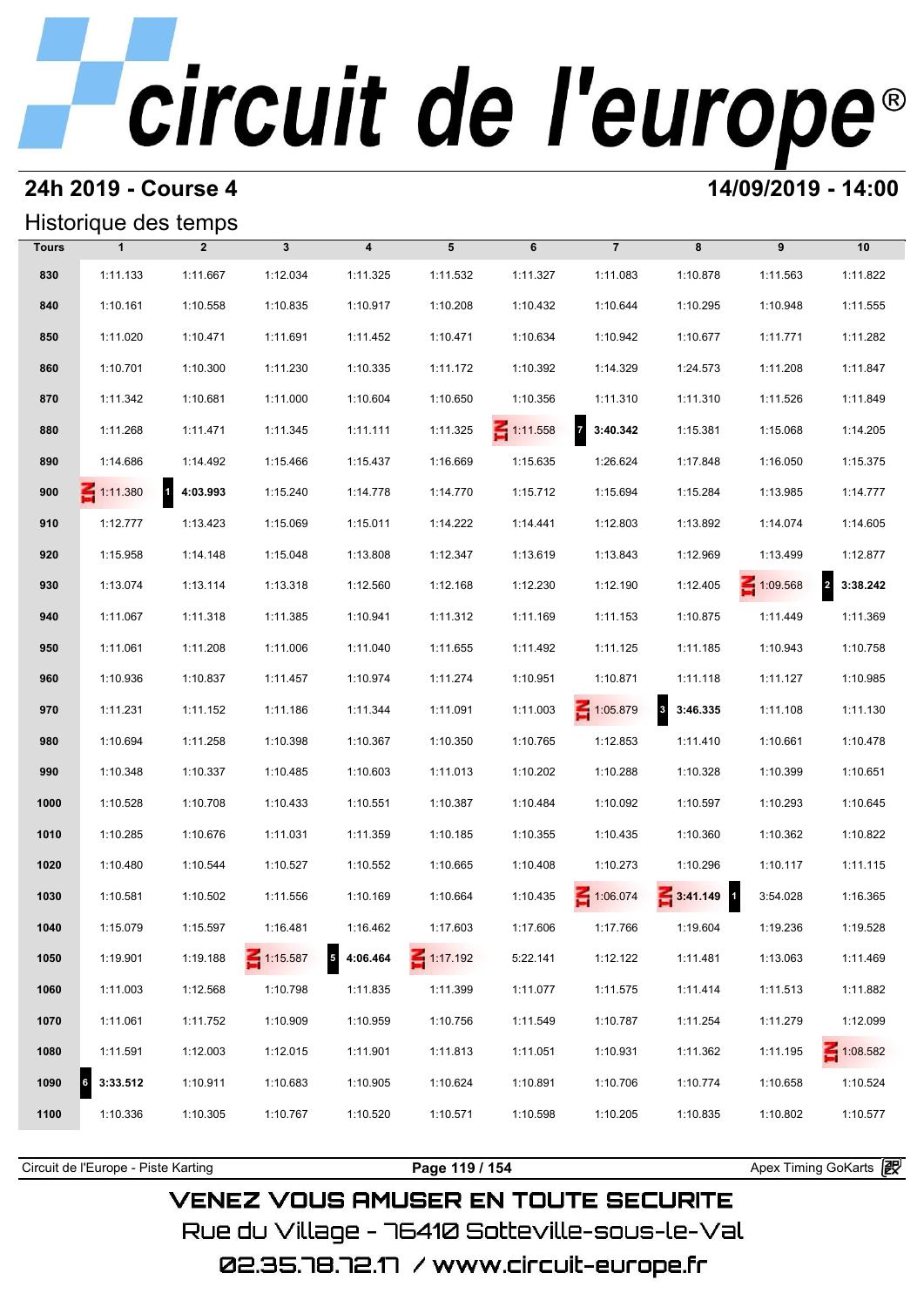# **24h 2019 - Course 4 14/09/2019 - 14:00**

#### Historique des temps

|              | Historique des temps |          |          |          |          |          |          |          |          |          |  |  |  |  |
|--------------|----------------------|----------|----------|----------|----------|----------|----------|----------|----------|----------|--|--|--|--|
| <b>Tours</b> |                      |          |          | 4        | 5        | 6        |          | 8        | 9        | 10       |  |  |  |  |
| 1110         | 1:10.207             | 1:10.193 | 1:10.708 | 1:10.780 | 1:10.305 | 1:10.693 | 1:10.800 | 1:10.655 | 1:09.976 | 1:10.880 |  |  |  |  |
| 1120         | 1:10.304             | 1:10.351 | 1:10.544 | 1:10.503 | 1:10.382 | 1:10.467 | 1:10.518 | 1:10.625 | 1:10.731 | 1:10.241 |  |  |  |  |
| 1130         | 1:10.172             | 1:10.303 |          |          |          |          |          |          |          |          |  |  |  |  |

Circuit de l'Europe - Piste Karting **Page 120 / 154 Page 120 / 154** Apex Timing GoKarts **in** 

### **VENEZ VOUS AMUSER EN TOUTE SECURITE** Rue du Village – 76410 Sotteville-sous-le-Val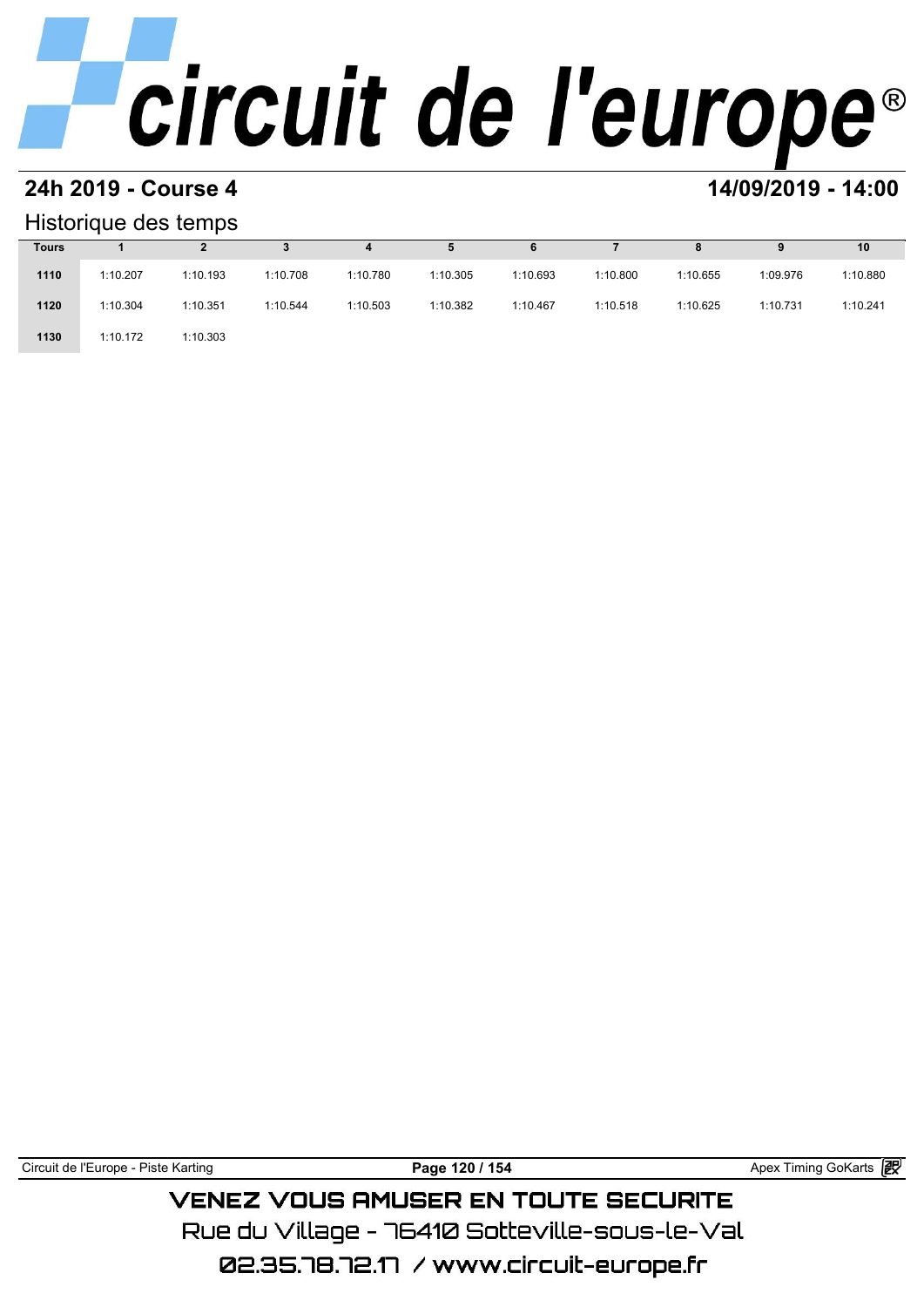#### **24h 2019 - Course 4 14/09/2019 - 14:00**

Historique des temps

### **33 - TEAM PORSCHE CLUB NORMANDIE**

| <b>Tours</b> | $\mathbf{1}$   | 1 THOMAS C 2 GILLES C<br>$\overline{2}$ | <b>8 THIERRY G</b><br>3 | 4 MATTHIEU L<br>$\overline{\mathbf{4}}$ | 5 OLIVIER M<br>5 | 6 SEBASTIEN M<br>6 | <b>7 FREDERIC N</b><br>$\overline{7}$ | 8 JEAN P<br>8 | 9 JULIEN G<br>9 | 10 SYLVAIN S<br>10 |
|--------------|----------------|-----------------------------------------|-------------------------|-----------------------------------------|------------------|--------------------|---------------------------------------|---------------|-----------------|--------------------|
|              |                | 1:14.115                                | 1:11.922                | 1:11.246                                |                  | 1:11.346           | 1:10.761                              | 1:10.752      | 1:12.391        | 1:10.867           |
|              | $9 - 1:17.365$ |                                         |                         |                                         | 1:11.300         |                    |                                       |               |                 |                    |
| 10           | 1:10.666       | 1:10.794                                | 1:11.094                | 1:11.052                                | 1:10.897         | 1:10.907           | 1:10.803                              | 1:10.940      | 1:10.875        | 1:10.662           |
| 20           | 1:11.245       | 1:10.873                                | 1:10.899                | 1:10.674                                | 1:10.834         | 1:11.129           | 1:10.720                              | 1:10.964      | 1:10.676        | 1:10.869           |
| 30           | 1:10.969       | 1:10.729                                | $\leq 1:05.214$         | $5\quad 3:40.210$                       | 1:12.144         | 1:12.693           | 1:12.243                              | 1:12.011      | 1:12.092        | 1:11.628           |
| 40           | 1:12.179       | 1:12.361                                | 1:12.160                | 1:11.895                                | 1:13.017         | 1:11.971           | 1:12.334                              | 1:14.213      | 1:13.644        | 1:12.362           |
| 50           | 1:12.727       | 1:12.485                                | 1:11.709                | 1:13.130                                | 1:11.875         | 1:11.743           | 1:15.082                              | 1:13.095      | 1:12.169        | 1:12.499           |
| 60           | 1:12.560       | 1:12.112                                | 1:12.219                | 1:11.963                                | 1:12.260         | $\leq 1:08.707$    | 10 4:04.645                           | 1:11.579      | 1:12.658        | 1:11.811           |
| 70           | 1:11.196       | 1:12.474                                | 1:11.168                | 1:11.588                                | 1:11.549         | 1:11.717           | 1:11.344                              | 1:11.868      | 1:11.724        | 1:11.110           |
| 80           | 1:10.909       | 1:11.397                                | 1:11.750                | 1:10.978                                | 1:11.498         | 1:11.562           | 1:11.686                              | 1:11.472      | 1:11.385        | 1:11.620           |
| 90           | 1:11.666       | 1:11.681                                | 1:11.209                | 1:11.311                                | 1:11.477         | $\leq 1:08.829$    | 3 3:47.742                            | 1:17.208      | 1:15.420        | 1:14.998           |
| 100          | 1:14.497       | 1:14.523                                | 1:14.574                | 1:15.994                                | 1:14.204         | 1:14.036           | 1:13.822                              | 1:14.445      | 1:14.321        | 1:13.983           |
| 110          | 1:15.148       | 1:13.774                                | 1:16.821                | 1:19.469                                | 1:16.321         | 1:16.349           | 1:13.809                              | 1:13.618      | 1:15.509        | 1:14.919           |
| 120          | 1:15.769       | 1:14.189                                | 1:13.814                | 1:14.644                                | 1:13.819         | 1:14.364           | $\leq 1:15.827$                       | 3:44.083      | 1:17.776        | 1:20.826           |
| 130          | 1:17.580       | 1:16.044                                | 1:18.098                | 1:17.575                                | 1:17.931         | 1:15.574           | 1:14.928                              | 1:15.384      | 1:15.636        | 1:15.031           |
| 140          | 1:15.127       | 1:15.028                                | 1:15.816                | 1:15.451                                | 1:15.641         | 1:15.462           | 1:15.375                              | 1:14.658      | 1:16.187        | 1:14.926           |
| 150          | 1:16.357       | 1:15.511                                | 1:14.527                | 1:14.153                                | 1:14.402         | 1:26.780           | 74:24.261                             | 1:13.335      | 1:14.297        | 1:12.550           |
| 160          | 1:13.565       | 1:13.096                                | 1:13.374                | 1:12.731                                | 1:13.134         | 1:13.095           | 1:12.847                              | 1:12.924      | 1:13.322        | 1:12.319           |
| 170          | 1:14.187       | 1:12.937                                | 1:13.272                | 1:12.616                                | 1:12.299         | 1:13.177           | 1:13.773                              | 1:12.495      | 1:12.873        | 1:12.966           |
| 180          | 1:12.674       | 1:12.235                                | 1:12.567                | $\leq 1:08.808$                         | 63:48.036        | 1:13.427           | 1:13.883                              | 1:13.003      | 1:13.981        | 1:13.363           |
| 190          | 1:12.776       | 1:12.777                                | 1:14.711                | 1:13.068                                | 1:12.729         | 1:13.109           | 1:14.563                              | 1:12.838      | 1:12.673        | 1:13.050           |
| 200          | 1:12.981       | 1:13.335                                | 1:13.906                | 1:12.625                                | 1:12.605         | 1:13.125           | 1:11.912                              | 1:11.990      | 1:12.702        | 1:12.072           |
| 210          | 1:11.877       | 1:11.973                                | 1:12.191                | 1:15.447                                | 1:12.508         | 1:07.170           | 3:40.520                              | 1:13.629      | 1:13.412        | 1:13.434           |
| 220          | 1:13.534       | 1:12.374                                | 1:12.718                | 1:12.908                                | 1:13.620         | 1:13.007           | 1:12.948                              | 1:14.032      | 1:13.159        | 1:13.004           |
| 230          | 1:13.041       | 1:12.633                                | 1:12.649                | 1:13.134                                | 1:13.454         | 1:12.547           | 1:13.219                              | 1:13.521      | 1:13.511        | 1:13.300           |
|              |                | 1:12.645                                |                         |                                         |                  | 4 3:47.723         |                                       |               |                 | 1:15.041           |
| 240          | 1:13.269       |                                         | 1:14.346                | 1:13.284                                | $-1:08.880$      |                    | 1:15.580                              | 1:15.620      | 1:15.787        |                    |
| 250          | 1:15.629       | 1:13.950                                | 1:17.060                | 1:15.042                                | 1:13.796         | 1:13.036           | 1:14.037                              | 1:13.640      | 1:13.413        | 1:14.685           |
| 260          | 1:13.215       | 1:13.821                                | 1:14.783                | 1:14.010                                | 1:13.552         | 1:14.447           | 1:13.269                              | 1:14.140      | 1:14.735        | 1:14.245           |

02.35.78.72.17 / www.circuit-europe.fr

Rue du Village – 76410 Sotteville–sous–le–Val

**VENEZ VOUS AMUSER EN TOUTE SECURITE**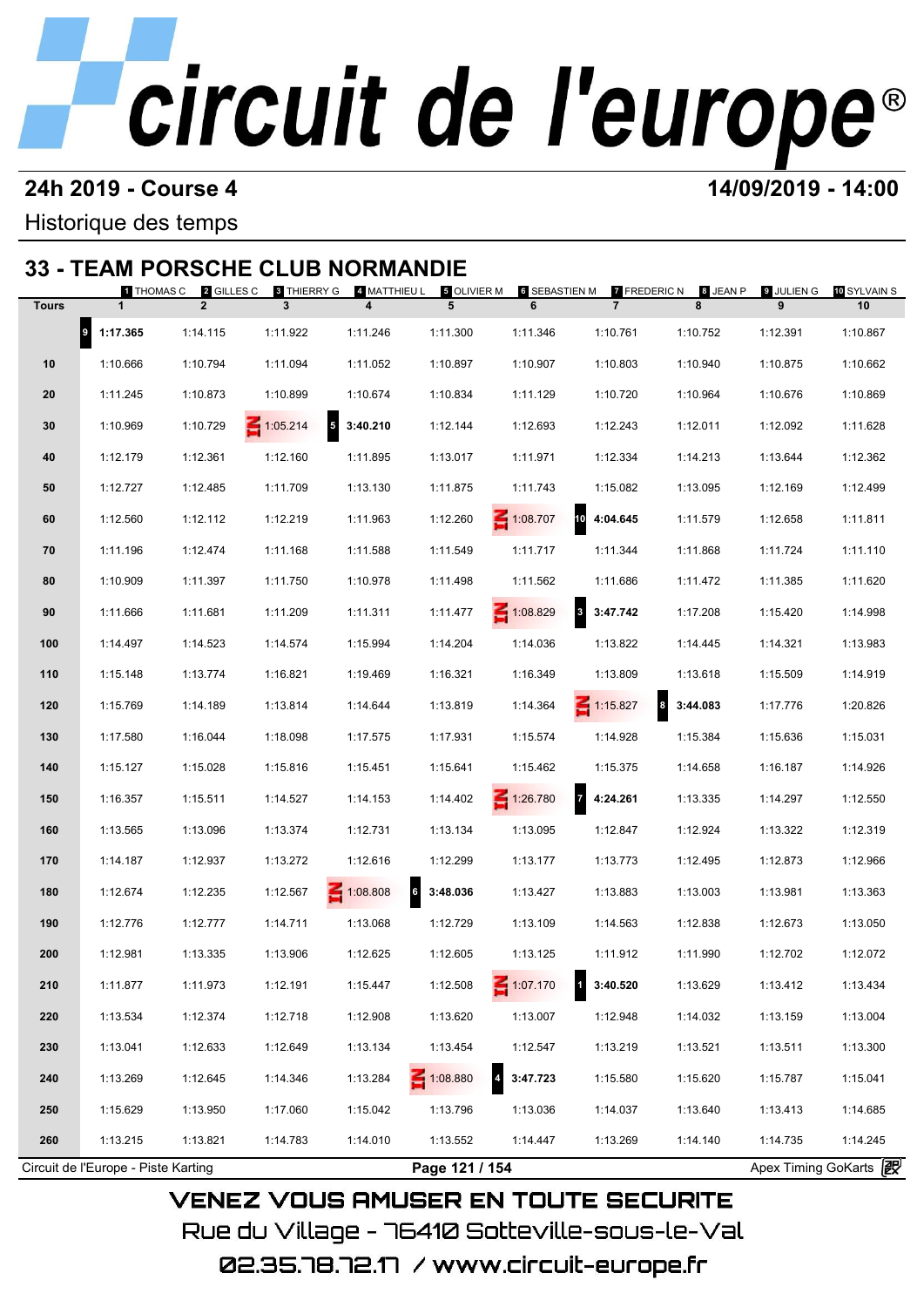#### **24h 2019 - Course 4 14/09/2019 - 14:00**

### Historique des temps

|              | Historique des temps    |                            |               |                         |                 |                                      |                 |                   |          |                 |
|--------------|-------------------------|----------------------------|---------------|-------------------------|-----------------|--------------------------------------|-----------------|-------------------|----------|-----------------|
| <b>Tours</b> | $\mathbf{1}$            | $\overline{2}$             | $\mathbf{3}$  | $\overline{\mathbf{4}}$ | 5               | 6                                    | $\overline{7}$  | 8                 | 9        | 10              |
| 270          | 1:13.752                | 1:14.061                   | 1:14.412      | 1:14.155                | 1:13.620        | 1:14.214                             | $\leq 1:10.126$ | $9\quad 3:35.607$ | 1:11.360 | 1:10.984        |
| 280          | 1:11.182                | 1:10.901                   | 1:11.173      | 1:11.037                | 1:10.949        | 1:10.883                             | 1:10.682        | 1:10.777          | 1:10.568 | 1:10.638        |
| 290          | 1:10.726                | 1:11.041                   | 1:10.846      | 1:11.534                | 1:10.468        | 1:10.792                             | 1:10.624        | 1:10.655          | 1:10.423 | 1:10.512        |
| 300          | 1:10.523                | 1:10.679                   | 1:11.657      | 1:10.677                | 1:10.750        | 1:10.857                             | 1:10.638        | 1:10.875          | 1:10.742 | 1:11.348        |
| 310          | 1:10.490                | 1:10.503                   | 1:11.068      | 1:10.332                | 1:11.141        | 1:10.800                             | 1:10.734        | 1:11.240          | 1:10.227 | 1:10.632        |
| 320          | 1:10.543                | 1:11.520                   | 1:10.724      | 1:10.624                | 1:10.177        | 1:10.243                             | 1:10.283        | 1:11.128          | 1:10.633 | 1:10.292        |
| 330          | 1:10.557                | 1:10.304                   | 1:10.289      | 1:11.335                | 1:11.015        | 1:10.293                             | 1:11.228        | 1:10.396          | 1:10.390 | 1:10.039        |
| 340          | 1:12.104                | 1:12.305                   | 1:12.146      | 1:10.273                | $\leq 1:05.544$ | $\overline{\phantom{a}}$<br>3:55.437 | 1:12.898        | 1:12.916          | 1:12.274 | 1:12.282        |
| 350          | 1:12.200                | 1:11.779                   | 1:11.783      | 1:12.046                | 1:14.461        | 1:12.630                             | 1:12.542        | 1:14.091          | 1:12.522 | 1:12.805        |
| 360          | 1:12.446                | 1:11.953                   | 1:12.217      | 1:12.207                | 1:11.955        | 1:13.067                             | 1:14.973        | 1:13.709          | 1:12.502 | 1:13.212        |
| 370          | 1:14.199                | 1:13.218                   | 1:12.490      | 1:12.345                | 1:12.366        | 1:12.893                             | 1:11.960        | 1:11.790          | 1:12.079 | 1:12.036        |
| 380          | 1:11.901                | 1:11.791                   | 1:11.802      | 1:13.126                | 1:12.410        | 1:12.108                             | 1:12.211        | 1:12.411          | 1:12.301 | 1:11.892        |
| 390          | 1:12.417                | 1:12.071                   | 1:12.252      | 1:12.237                | 1:11.717        | 1:11.794                             | 1:11.544        | 1:12.080          | 1:12.326 | 1:13.082        |
| 400          | 1:13.251                | 1:13.448                   | 1:12.280      | 1:12.251                | 1:12.096        | 1:08.696                             | 10<br>3:38.704  | 1:12.075          | 1:12.543 | 1:15.068        |
| 410          | 1:11.647                | 1:11.532                   | 1:12.045      | 1:11.871                | 1:16.659        | 1:13.019                             | 1:12.097        | 1:13.474          | 1:11.131 | 1:11.646        |
| 420          | 1:11.719                | 1:11.814                   | 1:13.586      | 1:11.492                | 1:11.516        | 1:11.280                             | 1:11.622        | 1:11.633          | 1:11.852 | 1:10.718        |
| 430          | 1:11.301                | 1:11.543                   | 1:11.128      | 1:11.196                | 1:11.177        | 1:11.422                             | 1:12.335        | 1:11.388          | 1:11.117 | 1:11.166        |
| 440          | 1:11.401                | 1:10.923                   | 1:11.225      | 1:11.867                | 1:13.346        | 1:13.039                             | 1:11.632        | 1:11.472          | 1:11.380 | 1:11.136        |
| 450          | 1:11.083                | 1:11.094                   | 1:11.124      | 1:11.418                | 1:10.881        | 1:12.232                             | 1:10.952        | 1:11.588          | 1:11.682 | 1:11.013        |
| 460          | 1:11.437                | 1:10.870                   | 1:12.284      | 1:11.040                | 1:11.111        | 1:11.368                             | 1:11.351        | 1:10.821          | 1:11.096 | $\leq 1:11.375$ |
| 470          | 3:48.816<br>$3^{\circ}$ | 1:15.766                   | 1:17.675      | 1:15.598                | 1:16.213        | 1:15.474                             | 1:16.685        | 1:15.604          | 1:15.621 | 1:15.926        |
| 480          | 1:15.045                | 1:16.380                   | 1:19.582      | 1:15.584                | 1:17.067        | 1:15.065                             | 1:15.768        | 1:16.036          | 1:15.603 | 1:14.764        |
| 490          | 1:15.059                | 1:16.661                   | 1:15.009      | 1:16.701                | 1:14.838        | 1:15.676                             | 1:14.835        | 1:14.723          | 1:15.010 | 1:14.782        |
| 500          | 1:14.624                | 1:12.116                   | 4:05.453<br>8 | 1:19.725                | 1:17.626        | 1:19.571                             | 1:17.732        | 1:18.383          | 1:16.826 | 1:18.173        |
| 510          | 1:19.345                | 1:17.222                   | 1:17.862      | 1:17.656                | 1:16.681        | 1:16.964                             | 1:17.695        | 1:19.209          | 1:17.855 | 1:17.671        |
| 520          | 1:19.904                | 1:16.153                   | 1:17.498      | 1:19.075                | 1:18.579        | 1:17.902                             | 1:15.483        | 1:15.810          | 1:15.751 | 1:18.420        |
| 530          | $\leq 1:17.392$         | $\overline{7}$<br>3:43.969 | 1:14.932      | 1:14.458                | 1:13.723        | 1:13.351                             | 1:13.606        | 1:14.052          | 1:13.538 | 1:13.274        |
| 540          | 1:20.310                | 1:14.551                   | 1:15.894      | 1:14.723                | 1:12.597        | 1:13.312                             | 1:13.909        | 1:14.428          | 1:12.468 | 1:13.074        |
|              |                         |                            |               |                         |                 |                                      |                 |                   |          |                 |

Circuit de l'Europe - Piste Karting **Page 122 / 154 Page 122 / 154** Apex Timing GoKarts **in** 

### **VENEZ VOUS AMUSER EN TOUTE SECURITE** Rue du Village – 76410 Sotteville-sous-le-Val 02.35.78.72.17 / www.circuit-europe.fr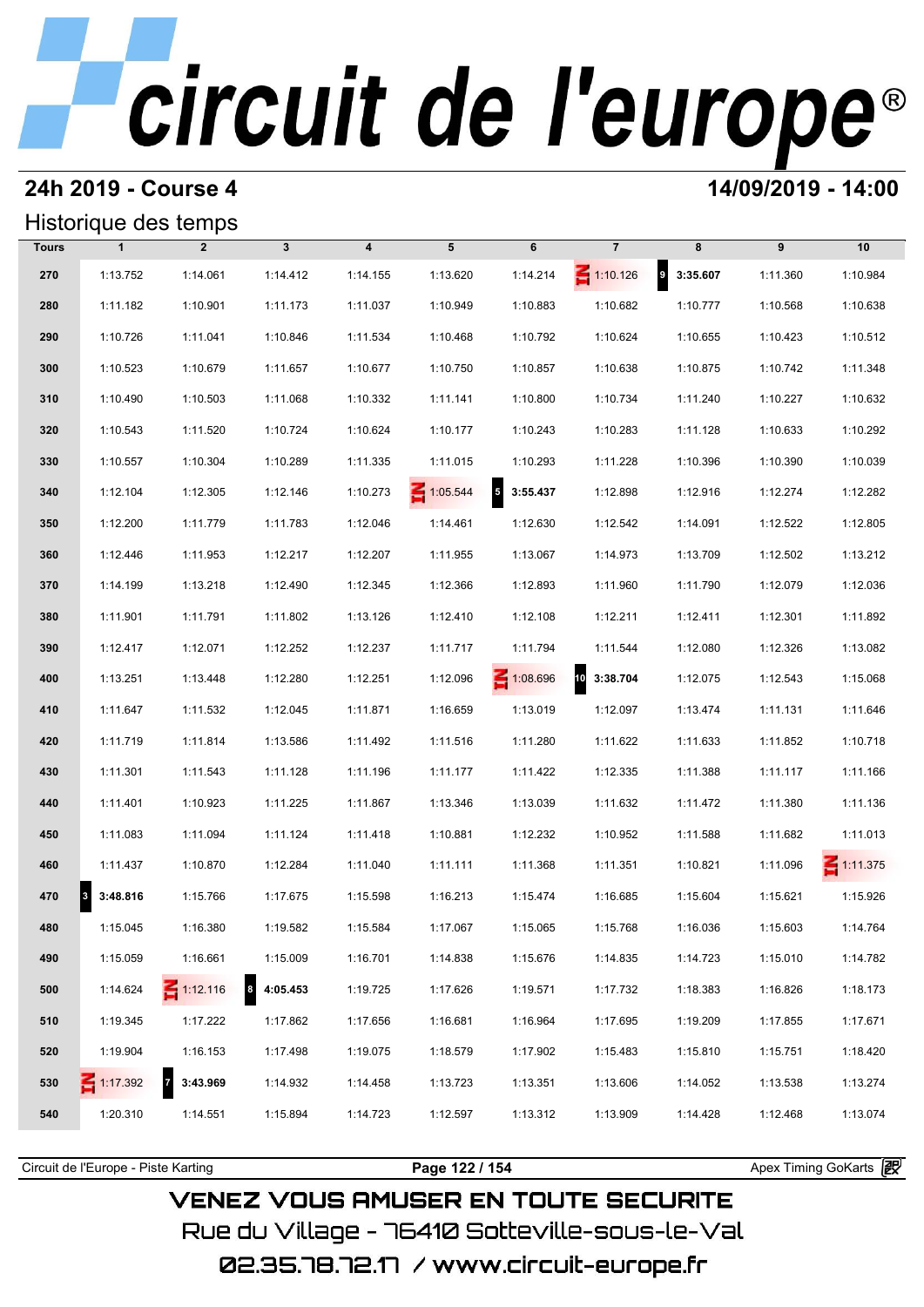#### **24h 2019 - Course 4 14/09/2019 - 14:00**

### Historique des temps

|              | Historique des temps |                |              |                         |                                     |                            |                |          |                      |                             |
|--------------|----------------------|----------------|--------------|-------------------------|-------------------------------------|----------------------------|----------------|----------|----------------------|-----------------------------|
| <b>Tours</b> | $\mathbf{1}$         | $\overline{2}$ | $\mathbf{3}$ | $\overline{\mathbf{4}}$ | 5                                   | 6                          | $\overline{7}$ | 8        | 9                    | 10                          |
| 550          | 1:14.257             | 1:12.096       | 1:12.016     | 1:12.773                | 1:18.567                            | 6:58.950                   | 1:13.577       | 1:13.210 | 1:12.364             | 1:11.528                    |
| 560          | 1:11.455             | 1:11.829       | 1:12.800     | 1:11.802                | 1:12.096                            | 1:12.353                   | 1:11.678       | 1:11.707 | $\bf{6}$<br>1:11.721 | 1:13.240                    |
| 570          | 1:17.063             | 1:13.868       | 1:11.498     | 1:13.136                | 1:12.741                            | 1:11.381                   | 1:11.127       | 1:12.407 | 1:13.969             | 1:12.263                    |
| 580          | 1:12.377             | 1:12.434       | 1:11.205     | 1:11.436                | 1:14.105                            | 1:12.056                   | 1:12.051       | 1:11.897 | 1:11.084             | 1:11.919                    |
| 590          | 1:11.508             | 1:11.157       | 1:11.456     | 1:10.869                | 1:10.845                            | 1:11.251                   | 1:11.567       | 1:12.249 | 1:11.782             | 1:12.584                    |
| 600          | 1:11.120             | 1:11.722       | 1:11.398     | 1:11.106                | 1:11.598                            | 1:11.946                   | 1:13.311       | 1:11.477 | 1:11.787             | 1:11.441                    |
| 610          | 1:11.289             | 1:13.131       | 1:11.906     | 1:12.331                | 1:11.783                            | 1:11.832                   | 1:13.168       | 1:10.994 | 1:12.481             | 1:12.294                    |
| 620          | 1:11.616             | 1:11.361       | 1:14.513     | 1:11.420                | $\leq 1:06.523$                     | $\mathbf{r}$<br>3:40.697   | 1:13.102       | 1:12.957 | 1:13.890             | 1:13.200                    |
| 630          | 1:12.821             | 1:12.641       | 1:13.215     | 1:12.983                | 1:13.144                            | 1:14.506                   | 1:14.178       | 1:12.001 | 1:13.213             | 1:11.984                    |
| 640          | 1:13.545             | 1:15.952       | 1:11.859     | 1:12.892                | 1:12.167                            | 1:13.717                   | 1:12.573       | 1:12.330 | 1:12.346             | 1:12.228                    |
| 650          | 1:13.793             | 1:11.929       | 1:11.985     | 1:08.466                | $\overline{\mathbf{A}}$<br>6:10.435 | 1:14.973                   | 1:14.619       | 1:14.574 | 1:14.427             | 1:13.941                    |
| 660          | 1:12.388             | 1:13.918       | 1:13.575     | 1:12.626                | 1:12.770                            | 1:13.421                   | 1:13.120       | 1:12.314 | 1:14.075             | 1:13.738                    |
| 670          | 1:13.693             | 1:12.900       | 1:12.713     | 1:12.948                | 1:12.990                            | $\leq 1:09.436$            | $9$ 3:34.352   | 1:11.929 | 1:11.754             | 1:10.703                    |
| 680          | 1:10.244             | 1:10.431       | 1:09.985     | 1:10.245                | 1:09.813                            | 1:10.447                   | 1:11.018       | 1:10.037 | 1:10.026             | 1:10.471                    |
| 690          | 1:10.128             | 1:09.900       | 1:09.805     | 1:09.676                | 1:11.374                            | 1:10.015                   | 1:09.933       | 1:09.722 | 1:09.636             | 1:10.243                    |
| 700          | 1:09.776             | 1:10.360       | 1:09.781     | 1:10.327                | 1:10.187                            | 1:09.721                   | 1:10.040       | 1:09.877 | 1:09.769             | 1:09.928                    |
| 710          | 1:09.386             | 1:09.769       | 1:09.633     | 1:09.922                | 1:05.479                            | $\overline{5}$<br>3:42.716 | 1:11.861       | 1:11.369 | 1:11.248             | 1:12.050                    |
| 720          | 1:11.777             | 1:11.894       | 1:11.004     | 1:11.456                | 1:10.904                            | 1:10.899                   | 1:11.111       | 1:10.800 | 1:10.606             | 1:10.760                    |
| 730          | 1:10.702             | 1:10.790       | 1:11.105     | 1:11.045                | 1:11.325                            | 1:11.314                   | 1:11.125       | 1:11.705 | 1:11.428             | 1:10.711                    |
| 740          | 1:13.599             | 1:11.372       | 1:11.213     | 1:10.359                | 1:10.852                            | 1:08.200                   | 10<br>3:38.091 | 1:11.803 | 1:12.126             | 1:14.172                    |
| 750          | 1:11.828             | 1:11.506       | 1:11.724     | 1:11.664                | 1:12.137                            | 1:13.078                   | 1:13.701       | 1:11.256 | 1:11.272             | 1:11.094                    |
| 760          | 1:10.848             | 1:11.608       | 1:10.818     | 1:10.839                | 1:11.102                            | 1:11.253                   | 1:11.143       | 1:10.959 | 1:11.025             | 1:11.044                    |
| 770          | 1:10.998             | 1:11.260       | 1:10.922     | 1:11.391                | 1:11.481                            | 1:10.698                   | 1:10.400       | 1:10.879 | $\leq 1:06.630$      | $3\overline{3}$<br>3:42.247 |
| 780          | 1:14.404             | 1:15.436       | 1:15.604     | 1:16.084                | 1:16.277                            | 1:16.441                   | 1:15.938       | 1:15.269 | 1:15.500             | 1:14.941                    |
| 790          | 1:14.392             | 1:14.917       | 1:15.040     | 1:14.214                | 1:15.896                            | 1:18.240                   | 1:15.099       | 1:15.297 | 1:18.991             | 1:16.733                    |
| 800          | 1:14.555             | 1:15.881       | 1:17.916     | 1:15.779                | $\leq 1:25.933$                     | 3:38.482                   | 1:13.680       | 1:13.830 | $\leq 1:10.013$      | 3:42.471                    |
| 810          | 1:17.722             | 1:15.664       | 1:14.648     | 1:14.881                | 1:15.274                            | 1:14.111                   | 1:13.906       | 1:13.416 | 1:14.306             | 1:14.322                    |
| 820          | 1:14.845             | 1:14.985       | 1:14.671     | 1:14.613                | 1:14.550                            | 1:14.533                   | 1:14.627       | 1:15.188 | 1:14.902             | 1:15.217                    |

**VENEZ VOUS AMUSER EN TOUTE SECURITE** Rue du Village – 76410 Sotteville-sous-le-Val

02.35.78.72.17 / www.circuit-europe.fr

Circuit de l'Europe - Piste Karting **Page 123 / 154 Page 123 / 154** Apex Timing GoKarts **in**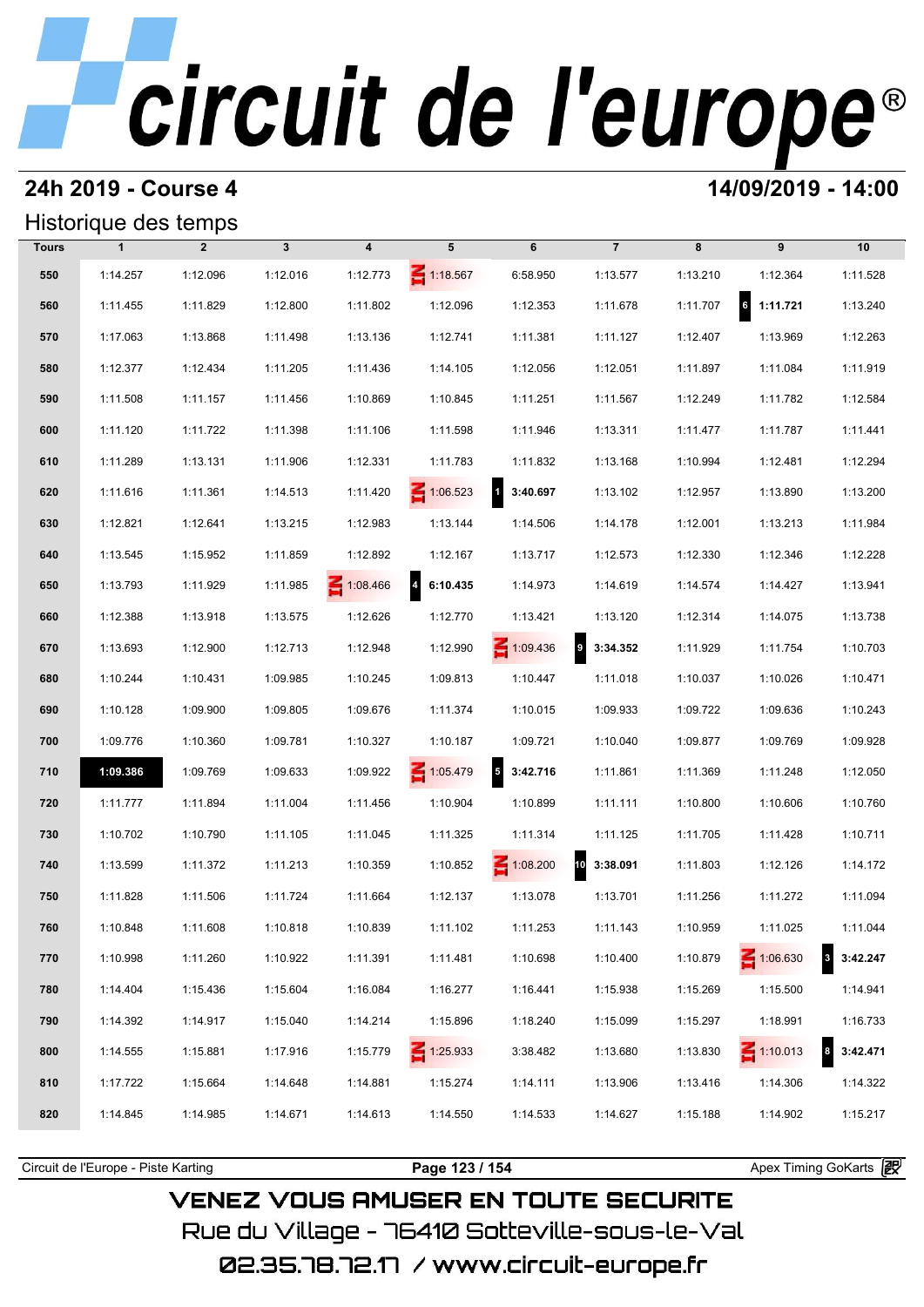#### **24h 2019 - Course 4 14/09/2019 - 14:00**

#### Historique des temps

|              | Historique des temps |                            |              |                         |          |                 |                   |                                     |                 |                 |  |  |  |
|--------------|----------------------|----------------------------|--------------|-------------------------|----------|-----------------|-------------------|-------------------------------------|-----------------|-----------------|--|--|--|
| <b>Tours</b> | $\mathbf{1}$         | $\overline{2}$             | $\mathbf{3}$ | $\overline{\mathbf{4}}$ | 5        | 6               | $\overline{7}$    | 8                                   | 9               | 10              |  |  |  |
| 830          | 1:13.845             | 1:15.657                   | 1:14.413     | 1:13.620                | 1:14.071 | $\leq 1:12.284$ | 8 3:37.374        | 1:14.293                            | 1:14.315        | $\leq 1:08.725$ |  |  |  |
| 840          | 73:42.412            | 1:12.399                   | 1:11.741     | 1:13.749                | 1:11.226 | 1:12.665        | 1:12.201          | 1:17.377                            | 1:12.313        | 1:13.687        |  |  |  |
| 850          | 1:11.278             | 1:12.543                   | 1:12.723     | 1:12.680                | 1:12.770 | 1:12.351        | 1:12.267          | 1:11.970                            | 1:11.525        | 1:11.862        |  |  |  |
| 860          | 1:11.686             | 1:11.061                   | 1:12.531     | 1:11.496                | 1:11.797 | 1:11.325        | 1:13.438          | 1:12.439                            | 1:11.645        | 1:12.055        |  |  |  |
| 870          | 1:11.778             | 1:13.059                   | 1:11.790     | 1:11.130                | 1:12.750 | 1:11.876        | 1:12.146          | 1:11.081                            | 1:15.687        | 1:13.622        |  |  |  |
| 880          | 1:12.889             | 1:12.313                   | 1:11.670     | 1:11.647                | 1:11.048 | 1:11.191        | $\leq 1:16.654$   | $\overline{\mathbf{a}}$<br>3:56.593 | 1:12.639        | 1:13.429        |  |  |  |
| 890          | 1:16.642             | 1:14.985                   | 1:11.974     | 1:12.732                | 1:12.484 | 1:12.554        | 1:12.010          | 1:11.810                            | 1:11.913        | 1:11.942        |  |  |  |
| 900          | 1:11.504             | 1:11.672                   | 1:11.571     | 1:11.956                | 1:11.760 | 1:11.734        | 1:11.899          | 1:11.723                            | 1:12.104        | 1:12.774        |  |  |  |
| 910          | 1:11.742             | 1:11.904                   | 1:11.858     | 1:12.208                | 1:11.411 | 1:11.808        | 1:11.461          | 1:11.425                            | 1:11.508        | 1:11.553        |  |  |  |
| 920          | 1:12.259             | 1:13.433                   | 1:11.599     | 1:12.287                | 1:11.751 | 1:12.171        | 1:12.151          | 1:11.750                            | 1:11.665        | 1:11.481        |  |  |  |
| 930          | 1:11.795             | 1:11.941                   | 1:11.993     | 1:12.590                | 1:11.405 | 1:11.545        | 1:12.185          | 1:12.910                            | 1:13.554        | 1:12.653        |  |  |  |
| 940          | $\leq 1:05.143$      | $\overline{4}$<br>4:45.622 | 1:12.669     | 1:12.710                | 1:12.865 | 1:11.885        | 1:12.671          | 1:12.673                            | 1:12.492        | 1:14.542        |  |  |  |
| 950          | 1:11.399             | 1:12.818                   | 1:12.047     | 1:11.633                | 1:12.537 | 1:13.901        | 1:11.981          | 1:13.846                            | 1:11.989        | 1:12.368        |  |  |  |
| 960          | 1:12.950             | 1:13.442                   | 1:12.212     | 1:13.149                | 1:12.503 | 1:12.342        | 1:13.133          | 1:12.260                            | 1:15.249        | 1:13.927        |  |  |  |
| 970          | 1:13.758             | 1:14.145                   | 1:12.539     | 1:14.849                | 1:16.396 | 1:12.065        | 1:12.646          | 1:12.192                            | 1:14.123        | 1:12.102        |  |  |  |
| 980          | 1:11.767             | 1:13.557                   | 1:12.406     | 1:12.620                | 1:12.207 | $\leq 1:14.303$ | $8\quad 3:40.453$ | 1:12.893                            | 1:13.373        | 1:14.352        |  |  |  |
| 990          | 1:13.951             | 1:13.065                   | 1:13.688     | 1:15.010                | 1:13.998 | 1:14.434        | 1:14.559          | 1:13.503                            | 1:13.862        | 1:13.763        |  |  |  |
| 1000         | 1:13.476             | 1:12.416                   | 1:13.438     | 1:13.216                | 1:13.765 | 1:13.893        | 1:13.334          | 1:14.307                            | $\leq 1:13.739$ | 6<br>3:49.037   |  |  |  |
| 1010         | 1:12.539             | 1:12.643                   | 1:12.608     | 1:11.821                | 1:12.432 | 1:12.068        | 1:12.023          | 1:11.764                            | 1:11.902        | 1:11.539        |  |  |  |
| 1020         | 1:11.847             | 1:12.260                   | 1:12.342     | 1:11.916                | 1:11.245 | 1:11.918        | 1:11.755          | 1:11.546                            | 1:11.525        | 1:10.620        |  |  |  |
| 1030         | 1:11.204             | 1:11.596                   | 1:11.969     | 1:11.537                | 1:11.515 | 1:11.942        | 1:12.403          | 1:11.219                            | 1:11.640        | 1:11.529        |  |  |  |
| 1040         | 1:11.477             | 1:11.199                   | 1:11.586     | 1:12.659                | 1:11.086 | 1:13.380        | 1:11.821          | 1:11.611                            | 1:11.652        | 1:12.313        |  |  |  |
| 1050         | 1:11.322             | 1:12.073                   | 1:11.584     | 1:11.633                | 1:11.354 | 1:12.491        | 1:11.576          | 1:11.372                            | 1:11.232        | 1:06.964        |  |  |  |
| 1060         | 3:33.533             | 1:10.579                   | 1:10.418     | 1:11.055                | 1:10.615 | 1:11.488        | 1:10.522          | 1:11.855                            | 1:10.552        | 1:10.933        |  |  |  |
| 1070         | 1:10.509             | 1:10.345                   | 1:10.726     | 1:10.612                | 1:10.260 | 1:10.547        | 1:11.789          | 1:10.442                            | 1:10.407        | 1:10.240        |  |  |  |
| 1080         | 1:11.026             | 1:10.352                   | 1:10.531     | 1:10.214                | 1:10.935 | 1:10.683        | 1:10.349          | 1:10.572                            | 1:10.350        | 1:10.325        |  |  |  |
| 1090         | 1:10.427             | 1:11.437                   | 1:10.302     | 1:10.311                | 1:10.362 | 1:10.233        | 1:10.499          | 1:10.457                            | 1:10.134        | 1:10.646        |  |  |  |
| 1100         | 1:11.033             | 1:10.477                   | 1:10.192     | 1:10.197                | 1:10.378 | 1:10.389        | 1:10.430          | 1:10.244                            | 1:10.183        | 1:10.286        |  |  |  |
|              |                      |                            |              |                         |          |                 |                   |                                     |                 |                 |  |  |  |

**VENEZ VOUS AMUSER EN TOUTE SECURITE** Rue du Village – 76410 Sotteville-sous-le-Val 02.35.78.72.17 /www.circuit-europe.fr

Circuit de l'Europe - Piste Karting **Page 124 / 154 Page 124 / 154** Apex Timing GoKarts **in**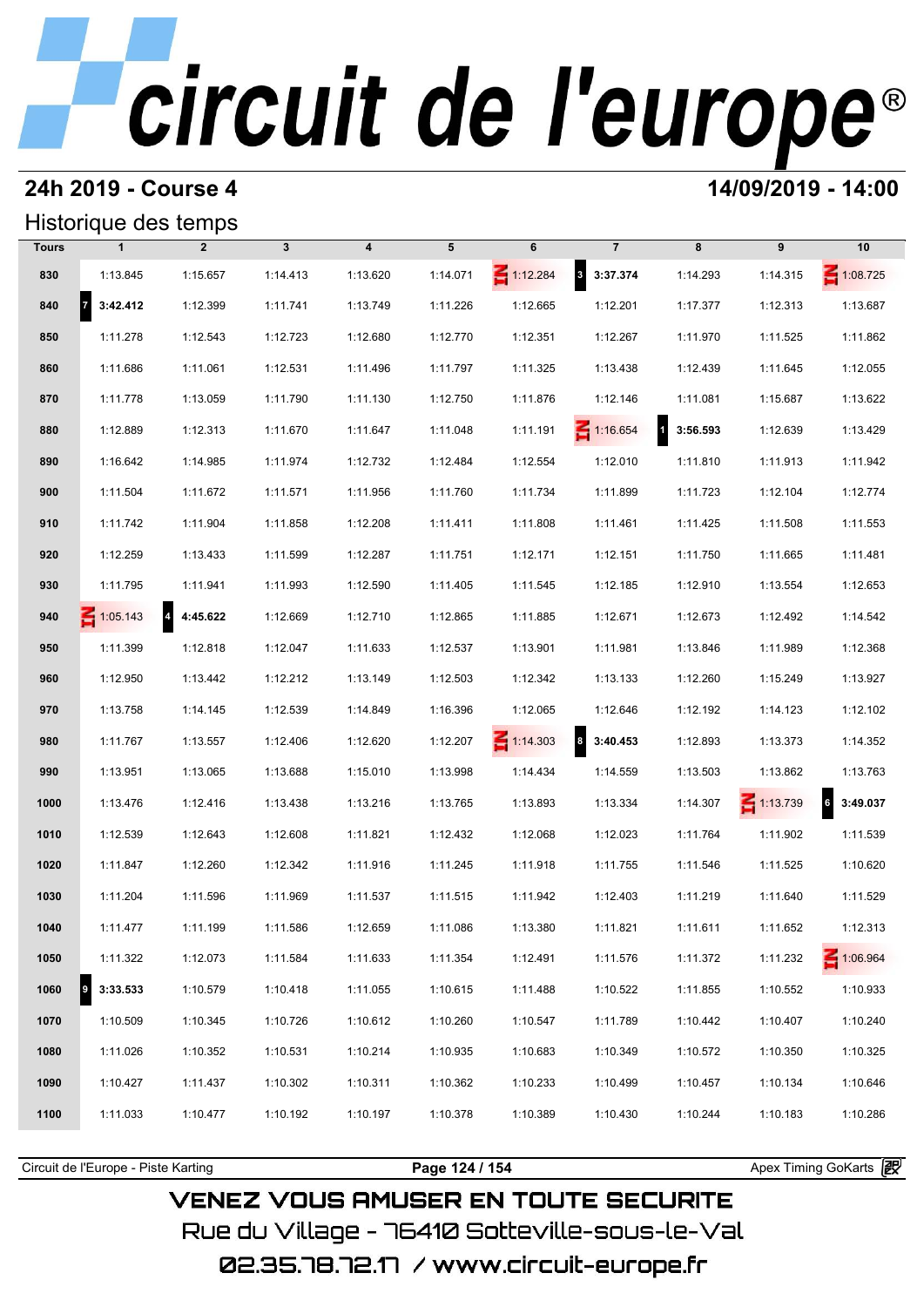#### **24h 2019 - Course 4 14/09/2019 - 14:00**

#### Historique des temps

| Historique des temps |          |          |          |          |          |          |          |          |          |          |  |  |  |
|----------------------|----------|----------|----------|----------|----------|----------|----------|----------|----------|----------|--|--|--|
| <b>Tours</b>         |          |          |          |          | Ð        | 6        |          |          |          | 10       |  |  |  |
| 1110                 | 1:10.231 | 1:11.432 | 1:10.821 | 1:10.665 | 1:10.397 | 1:09.988 | 1:09.981 | 1:09.958 | 1:10.214 | 1:10.088 |  |  |  |
| 1120                 | 1:10.481 | 1:15.593 |          |          |          |          |          |          |          |          |  |  |  |

### **VENEZ VOUS AMUSER EN TOUTE SECURITE** Rue du Village – 76410 Sotteville-sous-le-Val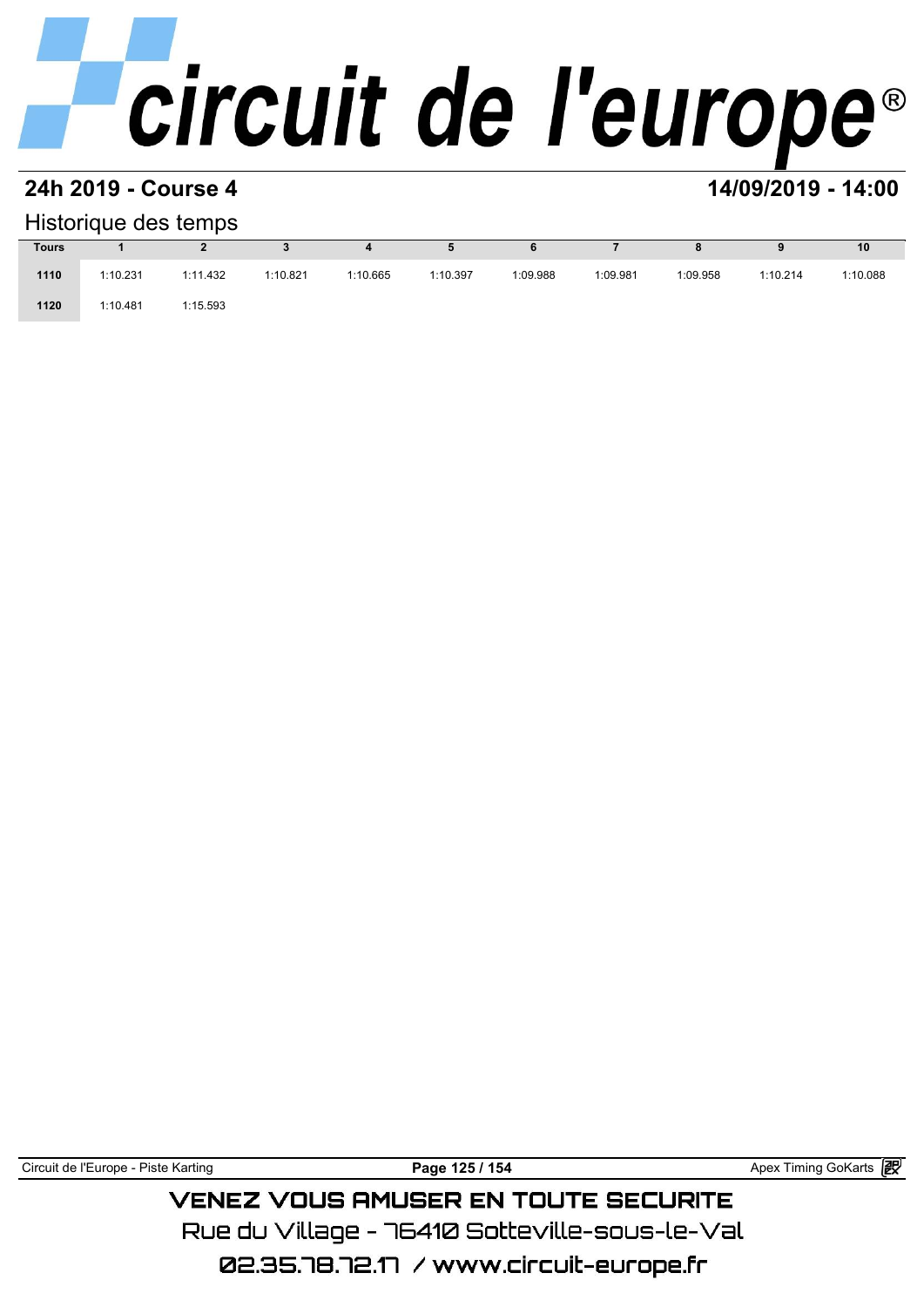#### **24h 2019 - Course 4 14/09/2019 - 14:00**

### Historique des temps

### **2 - DIX DE DER**

| <u>2 - DIX DE DER</u><br><b>8 CHRISTOPHE L</b><br>4 ALAIN Q<br>5 WILLIAM B<br>6 FABRICE B<br>1 YVES J<br><b>2</b> OLIVIER P |                                     |                |              |                         |                 |            |                 |                        |                                     |                       |  |
|-----------------------------------------------------------------------------------------------------------------------------|-------------------------------------|----------------|--------------|-------------------------|-----------------|------------|-----------------|------------------------|-------------------------------------|-----------------------|--|
| <b>Tours</b>                                                                                                                | $\mathbf{1}$                        | $\overline{2}$ | $\mathbf{3}$ | $\overline{\mathbf{4}}$ | 5               | 6          | $\overline{7}$  | 8                      | 9                                   | 10                    |  |
|                                                                                                                             | 2 1:20.028                          | 1:15.543       | 1:13.313     | 1:11.709                | 1:13.298        | 1:12.679   | 1:13.635        | 1:13.812               | 1:11.129                            | 1:11.109              |  |
| 10                                                                                                                          | 1:10.867                            | 1:10.979       | 1:11.131     | 1:11.738                | 1:11.430        | 1:10.645   | 1:10.681        | 1:10.718               | 1:11.054                            | 1:12.975              |  |
| 20                                                                                                                          | 1:12.412                            | 1:10.252       | 1:10.968     | 1:11.496                | 1:11.218        | 1:12.349   | 1:10.756        | 1:11.917               | 1:10.905                            | 1:10.764              |  |
| 30                                                                                                                          | 1:10.870                            | 1:10.311       | 1:10.303     | 1:10.886                | $\leq 1:11.096$ | 63:53.645  | 1:11.517        | 1:11.138               | 1:11.612                            | 1:10.728              |  |
| 40                                                                                                                          | 1:13.177                            | 1:10.836       | 1:10.765     | 1:10.516                | 1:11.018        | 1:10.711   | 1:13.405        | 1:11.456               | 1:11.170                            | 1:11.143              |  |
| 50                                                                                                                          | 1:11.303                            | 1:10.919       | 1:10.912     | 1:10.714                | 1:10.822        | 1:11.305   | 1:12.647        | 1:11.579               | 1:11.170                            | 1:10.971              |  |
| 60                                                                                                                          | 1:10.956                            | 1:10.853       | 1:10.688     | 1:11.054                | $\leq 1:10.750$ | 5 3:51.040 | 1:13.102        | 1:13.105               | 1:13.195                            | 1:14.481              |  |
| 70                                                                                                                          | 1:12.785                            | 1:12.636       | 1:11.916     | 1:13.032                | 1:12.388        | 1:12.464   | 1:11.946        | 1:12.628               | 1:12.315                            | 1:12.070              |  |
| 80                                                                                                                          | 1:11.938                            | 1:12.589       | 1:13.302     | 1:13.925                | 1:14.852        | 1:12.970   | 1:14.253        | 1:12.589               | 1:14.652                            | 1:12.011              |  |
| 90                                                                                                                          | 1:13.078                            | 1:11.978       | 1:12.804     | 1:13.618                | 1:13.724        | 1:12.665   | $\leq 1:18.940$ | $4\overline{3:}58.747$ | 1:12.855                            | 1:12.664              |  |
| 100                                                                                                                         | 1:11.931                            | 1:11.827       | 1:12.288     | 1:12.017                | 1:12.002        | 1:12.828   | 1:12.141        | 1:11.837               | 1:12.369                            | 1:11.815              |  |
| 110                                                                                                                         | 1:12.626                            | 1:12.819       | 1:11.783     | 1:12.255                | 1:12.070        | 1:12.724   | 1:12.278        | 1:12.441               | 1:12.384                            | 1:13.781              |  |
| 120                                                                                                                         | 1:11.899                            | 1:12.664       | 1:11.988     | 1:12.495                | 1:12.276        | 1:12.155   | $\leq 1:28.005$ | 3:45.288               | 1:13.467                            | 1:13.690              |  |
| 130                                                                                                                         | 1:13.041                            | 1:13.223       | 1:12.707     | 1:13.156                | 1:12.432        | 1:12.694   | 1:15.672        | 1:14.989               | 1:13.787                            | 1:14.200              |  |
| 140                                                                                                                         | 1:13.224                            | 1:13.803       | 1:13.814     | 1:13.059                | 1:15.100        | 1:13.914   | 1:13.549        | 1:13.068               | 1:12.816                            | 1:14.444              |  |
| 150                                                                                                                         | 1:13.104                            | 1:13.093       | 1:12.599     | 1:13.979                | 1:14.452        | 1:14.139   | 1:42.426        | 1 4:07.211             | 1:11.981                            | 1:11.441              |  |
| 160                                                                                                                         | 1:10.972                            | 1:15.191       | 1:11.320     | 1:10.914                | 1:19.268        | 1:11.099   | 1:11.782        | 1:11.649               | 1:13.671                            | 1:14.397              |  |
| 170                                                                                                                         | 1:13.725                            | 1:11.449       | 1:11.977     | 1:11.573                | 1:11.278        | 1:12.060   | 1:11.901        | 1:11.009               | 1:11.285                            | 1:10.512              |  |
| 180                                                                                                                         | 1:11.354                            | 1:10.811       | 1:11.083     | 1:11.982                | 1:11.631        | 1:11.298   | 1:12.068        | $\leq 1:10.711$        | 2 4:02.745                          | 1:10.872              |  |
| 190                                                                                                                         | 1:10.984                            | 1:11.234       | 1:11.246     | 1:10.698                | 1:10.872        | 1:10.990   | 1:10.974        | 1:10.658               | 1:10.728                            | 1:12.038              |  |
| 200                                                                                                                         | 1:10.484                            | 1:10.736       | 1:11.544     | 1:11.391                | 1:10.805        | 1:10.744   | 1:10.579        | 1:11.143               | 1:11.257                            | 1:10.834              |  |
| 210                                                                                                                         | 1:10.780                            | 1:11.047       | 1:11.077     | 1:10.343                | 1:10.837        | 1:10.528   | 1:10.532        | 1:11.191               | 1:11.052                            | 1:10.639              |  |
| 220                                                                                                                         | 1:11.138                            | 1:10.896       | 1:10.963     | 1:10.691                | 1:10.621        | 1:10.996   | 1:10.391        | $\leq 1:12.390$        | $6\quad 3:47.751$                   | 1:10.869              |  |
| 230                                                                                                                         | 1:11.310                            | 1:10.848       | 1:10.946     | 1:10.605                | 1:11.219        | 1:11.314   | 1:10.625        | 1:10.665               | 1:10.619                            | 1:11.668              |  |
| 240                                                                                                                         | 1:11.495                            | 1:11.177       | 1:11.667     | 1:11.158                | 1:12.525        | 1:12.370   | 1:11.496        | 1:11.377               | 1:11.449                            | 1:11.462              |  |
| 250                                                                                                                         | 1:11.252                            | 1:11.283       | 1:10.709     | 1:11.263                | 1:11.609        | 1:12.609   | 1:11.409        | 1:10.764               | 1:11.032                            | 1:10.835              |  |
| 260                                                                                                                         | 1:11.077                            | 1:10.913       | 1:10.800     | 1:11.185                | 1:10.854        | 1:11.120   | 1:11.939        | 1:09.468               | $\overline{\mathbf{5}}$<br>3:43.896 | 1:14.682              |  |
|                                                                                                                             | Circuit de l'Europe - Piste Karting |                |              |                         | Page 126 / 154  |            |                 |                        |                                     | Apex Timing GoKarts 2 |  |

02.35.78.72.17 / www.circuit-europe.fr

Rue du Village – 76410 Sotteville-sous-le-Val

**VENEZ VOUS AMUSER EN TOUTE SECURITE**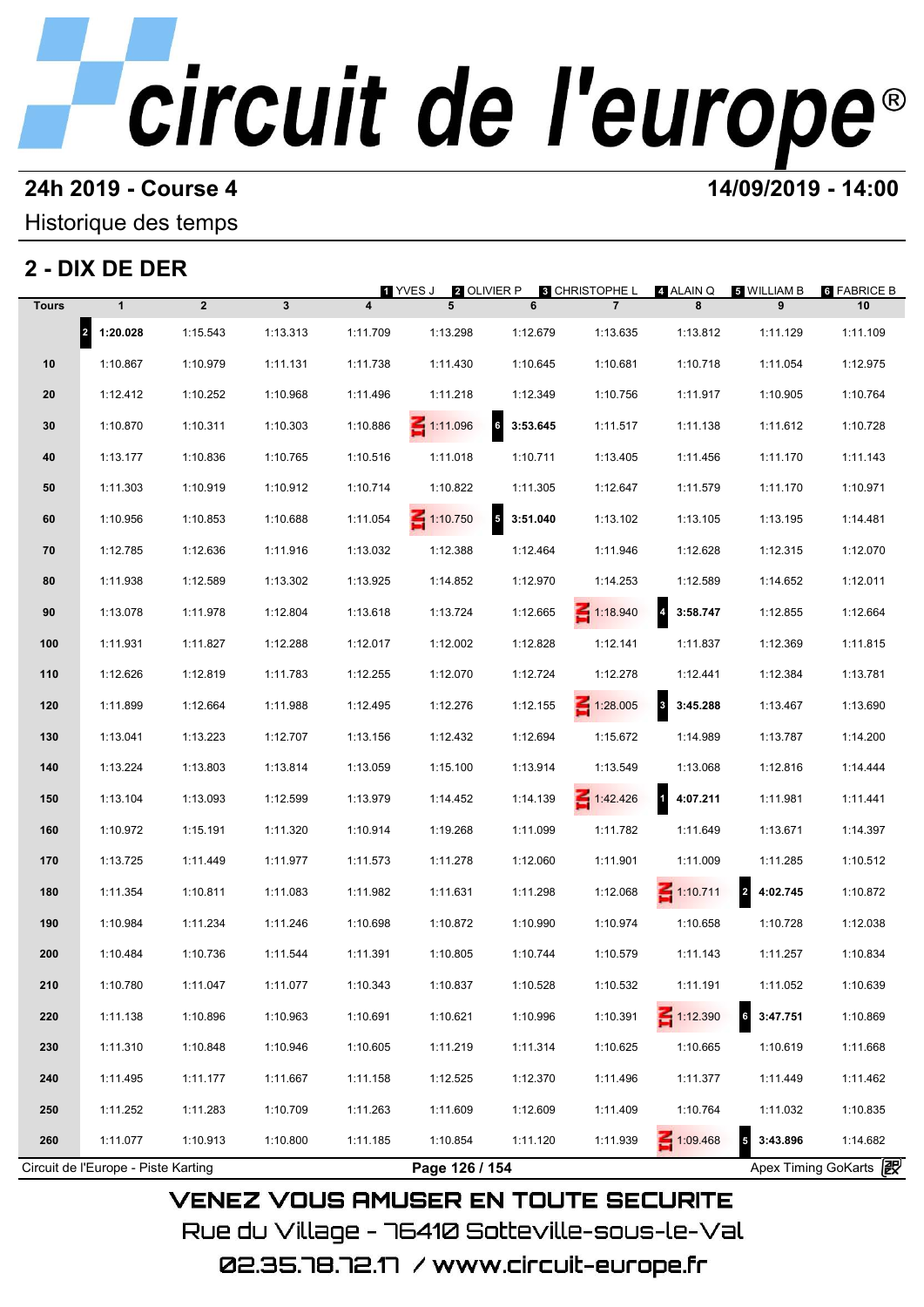#### **24h 2019 - Course 4 14/09/2019 - 14:00**

#### Historique des temps

|              | Historique des temps |                 |                 |                                     |                 |                                     |                |          |          |          |  |  |  |
|--------------|----------------------|-----------------|-----------------|-------------------------------------|-----------------|-------------------------------------|----------------|----------|----------|----------|--|--|--|
| <b>Tours</b> | $\mathbf{1}$         | $\overline{2}$  | $\mathbf{3}$    | $\overline{\mathbf{4}}$             | 5               | 6                                   | $\overline{7}$ | 8        | 9        | 10       |  |  |  |
| 270          | 1:13.432             | 1:13.829        | 1:12.653        | 1:12.351                            | 1:12.604        | 1:12.095                            | 1:12.712       | 1:13.197 | 1:12.091 | 1:13.006 |  |  |  |
| 280          | 1:12.020             | 1:12.199        | 1:12.454        | 1:12.634                            | 1:12.209        | 1:12.732                            | 1:11.595       | 1:12.077 | 1:12.456 | 1:12.653 |  |  |  |
| 290          | 1:12.481             | 1:13.215        | 1:13.854        | 1:12.651                            | 1:11.819        | 1:11.997                            | 1:12.011       | 1:14.208 | 1:12.110 | 1:13.478 |  |  |  |
| 300          | 1:12.019             | 1:12.479        | 1:12.126        | 1:13.870                            | 1:12.568        | $\leq 1:13.334$                     | 4.4:19.492     | 1:12.584 | 1:11.656 | 1:16.239 |  |  |  |
| 310          | 1:16.007             | 1:14.667        | 1:15.113        | 1:12.986                            | 1:11.561        | 1:12.587                            | 1:12.024       | 1:13.584 | 1:14.583 | 1:13.328 |  |  |  |
| 320          | 1:13.220             | 1:14.190        | 1:12.531        | 1:12.451                            | 1:11.776        | 1:12.805                            | 1:11.903       | 1:12.250 | 1:13.369 | 1:11.832 |  |  |  |
| 330          | 1:12.179             | 1:12.343        | 1:12.875        | 1:11.881                            | 1:11.821        | 1:12.153                            | 1:11.772       | 1:12.582 | 1:12.435 | 1:12.206 |  |  |  |
| 340          | 1:11.464             | 1:12.386        | 1:13.073        | 1:12.297                            | $\leq 1:13.188$ | $\overline{\mathbf{3}}$<br>3:42.948 | 1:13.229       | 1:13.323 | 1:13.525 | 1:13.931 |  |  |  |
| 350          | 1:13.489             | 1:14.204        | 1:13.204        | 1:14.771                            | 1:13.784        | 1:13.733                            | 1:13.845       | 1:13.007 | 1:13.313 | 1:13.566 |  |  |  |
| 360          | 1:17.049             | 1:13.617        | 1:13.991        | 1:14.352                            | 1:13.228        | 1:13.282                            | 1:13.654       | 1:14.009 | 1:14.193 | 1:12.867 |  |  |  |
| 370          | 1:14.080             | 1:14.269        | 1:13.320        | 1:14.133                            | 1:13.545        | 1:12.516                            | 1:12.874       | 1:13.496 | 1:13.031 | 1:13.599 |  |  |  |
| 380          | 1:12.606             | 1:13.062        | $\leq 1:13.601$ | $\overline{\mathbf{1}}$<br>3:41.197 | 1:11.922        | 1:11.669                            | 1:11.766       | 1:12.108 | 1:11.923 | 1:10.985 |  |  |  |
| 390          | 1:11.296             | 1:11.887        | 1:11.529        | 1:11.667                            | 1:12.013        | 1:11.328                            | 1:11.579       | 1:12.139 | 1:11.426 | 1:10.771 |  |  |  |
| 400          | 1:11.246             | 1:10.979        | 1:11.779        | 1:11.793                            | 1:11.656        | 1:12.106                            | 1:10.911       | 1:11.859 | 1:11.979 | 1:12.685 |  |  |  |
| 410          | 1:15.020             | 1:11.748        | 1:11.948        | 1:14.445                            | 1:12.309        | 1:12.691                            | 1:14.873       | 1:11.120 | 1:13.862 | 1:12.299 |  |  |  |
| 420          | 1:11.145             | 1:10.966        | $\leq 1:11.185$ | 2 4:34.477                          | 1:12.082        | 1:12.438                            | 1:12.186       | 1:11.678 | 1:11.192 | 1:11.045 |  |  |  |
| 430          | 1:11.024             | 1:11.265        | 1:10.952        | 1:11.008                            | 1:11.235        | 1:11.295                            | 1:10.979       | 1:11.185 | 1:11.381 | 1:10.902 |  |  |  |
| 440          | 1:10.874             | 1:10.753        | 1:11.170        | 1:10.971                            | 1:10.871        | 1:11.937                            | 1:11.643       | 1:12.077 | 1:11.316 | 1:10.671 |  |  |  |
| 450          | 1:10.859             | 1:11.200        | 1:10.646        | 1:10.410                            | 1:10.733        | 1:10.807                            | 1:10.519       | 1:10.708 | 1:10.380 | 1:10.921 |  |  |  |
| 460          | 1:10.272             | 1:10.412        | $\leq 1:12.853$ | $6\overline{6}$<br>3:44.800         | 1:11.637        | 1:11.884                            | 1:11.591       | 1:10.594 | 1:11.032 | 1:11.490 |  |  |  |
| 470          | 1:10.858             | 1:11.218        | 1:11.636        | 1:11.151                            | 1:10.748        | 1:11.081                            | 1:11.532       | 1:11.054 | 1:11.093 | 1:11.176 |  |  |  |
| 480          | 1:10.691             | 1:10.789        | 1:10.770        | 1:11.549                            | 1:10.729        | 1:10.542                            | 1:10.519       | 1:11.078 | 1:10.874 | 1:10.730 |  |  |  |
| 490          | 1:10.696             | 1:10.514        | 1:10.168        | 1:11.303                            | 1:10.546        | 1:10.626                            | 1:11.113       | 1:12.429 | 1:10.405 | 1:10.771 |  |  |  |
| 500          | 1:10.454             | 1:10.478        | 1:09.284        | $\overline{\mathbf{5}}$<br>3:45.291 | 1:14.206        | 1:16.005                            | 1:13.964       | 1:14.737 | 1:15.712 | 1:15.510 |  |  |  |
| 510          | 1:14.689             | 1:15.403        | 1:13.720        | 1:14.438                            | 1:13.156        | 1:13.624                            | 1:12.548       | 1:13.002 | 1:13.460 | 1:13.413 |  |  |  |
| 520          | 1:13.328             | 1:12.719        | 1:15.728        | 1:14.942                            | 1:13.595        | 1:14.402                            | 1:16.126       | 1:14.304 | 1:14.082 | 1:14.755 |  |  |  |
| 530          | 1:14.891             | 1:14.809        | 1:13.733        | 1:15.207                            | 1:14.438        | 1:15.249                            | 1:15.119       | 1:14.550 | 1:15.417 | 1:14.820 |  |  |  |
| 540          | 1:14.002             | $\leq 1:13.179$ | 4 7:02.188      | 1:12.735                            | 1:11.484        | 1:11.557                            | 1:12.685       | 1:12.574 | 1:12.763 | 1:12.606 |  |  |  |
|              |                      |                 |                 |                                     |                 |                                     |                |          |          |          |  |  |  |

**VENEZ VOUS AMUSER EN TOUTE SECURITE** Rue du Village – 76410 Sotteville-sous-le-Val

02.35.78.72.17 /www.circuit-europe.fr

Circuit de l'Europe - Piste Karting **Page 127 / 154 Page 127 / 154** Apex Timing GoKarts **in**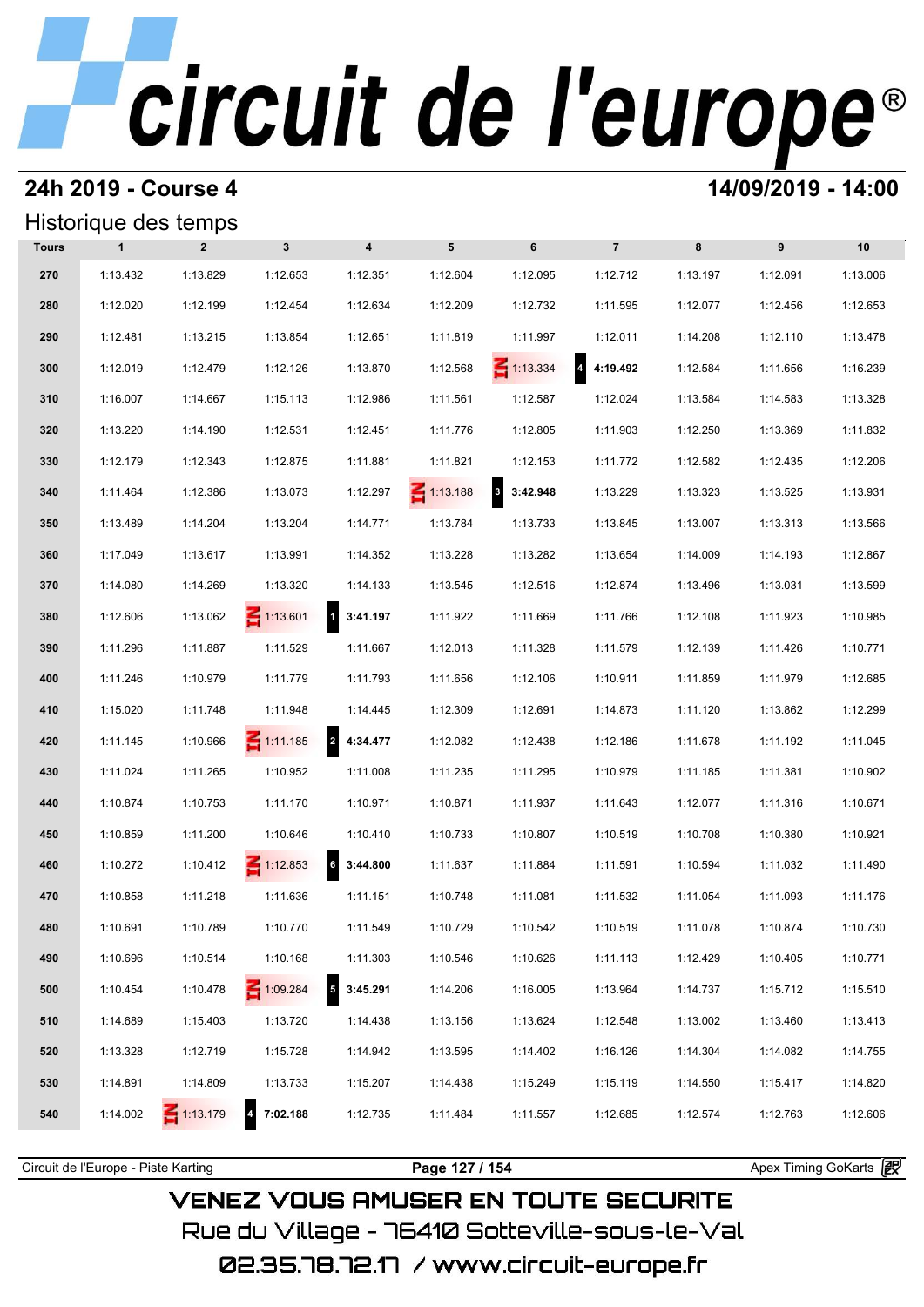#### **24h 2019 - Course 4 14/09/2019 - 14:00**

#### Historique des temps

|              |              | Historique des temps |                                     |                         |                 |                            |                 |            |                 |                             |
|--------------|--------------|----------------------|-------------------------------------|-------------------------|-----------------|----------------------------|-----------------|------------|-----------------|-----------------------------|
| <b>Tours</b> | $\mathbf{1}$ | $\overline{2}$       | $\mathbf{3}$                        | $\overline{\mathbf{4}}$ | 5               | 6                          | $\overline{7}$  | 8          | 9               | 10                          |
| 550          | 1:13.291     | 1:12.732             | 1:12.526                            | 1:13.377                | 1:12.313        | 1:13.294                   | 1:12.271        | 1:12.741   | 1:12.324        | 1:12.620                    |
| 560          | 1:12.985     | 1:12.841             | 1:13.023                            | 1:12.094                | 1:12.462        | 1:12.897                   | 1:12.422        | 1:13.067   | 1:13.122        | 1:14.446                    |
| 570          | 1:13.658     | 1:12.853             | 1:13.075                            | 1:13.035                | 1:16.851        | 1:17.001                   | 1:13.377        | 1:14.294   | $\leq 1:12.385$ | $3\overline{3}$<br>3:44.541 |
| 580          | 1:14.101     | 1:13.269             | 1:14.158                            | 1:13.181                | 1:14.087        | 1:13.749                   | 1:15.529        | 1:13.878   | 1:14.133        | 1:12.933                    |
| 590          | 1:13.496     | 1:12.915             | 1:13.748                            | 1:12.911                | 1:13.158        | 1:12.660                   | 1:12.804        | 1:13.779   | 1:12.841        | 1:13.823                    |
| 600          | 1:13.559     | 1:13.722             | 1:13.074                            | 1:13.458                | 1:13.667        | 1:13.604                   | 1:12.562        | 1:13.640   | 1:12.982        | 1:13.013                    |
| 610          | 1:12.850     | 1:13.452             | 1:11.721                            | 1:13.027                | 1:12.897        | 1:12.213                   | $\leq 1:15.850$ | 1 3:40.938 | 1:12.099        | 1:12.241                    |
| 620          | 1:11.917     | 1:11.328             | 1:12.365                            | 1:14.650                | 1:12.259        | 1:12.076                   | 1:11.868        | 1:11.231   | 1:11.528        | 1:11.722                    |
| 630          | 1:11.744     | 1:11.855             | 1:11.429                            | 1:11.386                | 1:13.007        | 1:12.919                   | 1:12.334        | 1:11.692   | 1:11.242        | 1:11.424                    |
| 640          | 1:11.889     | 1:11.903             | 1:12.312                            | 1:11.364                | 1:11.421        | 1:11.594                   | 1:12.834        | 1:11.098   | 1:10.794        | 1:10.909                    |
| 650          | 1:12.346     | 1:11.473             | 1:11.160                            | 1:10.923                | $\leq 1:09.900$ | $\overline{2}$<br>3:51.929 | 1:11.800        | 1:11.430   | 1:12.919        | 1:11.664                    |
| 660          | 1:11.892     | 1:11.759             | 1:10.952                            | 1:10.786                | 1:11.013        | 1:10.889                   | 1:10.303        | 1:11.024   | 1:10.698        | 1:11.247                    |
| 670          | 1:11.812     | 1:10.997             | 1:10.885                            | 1:10.591                | 1:09.957        | 1:10.914                   | 1:10.474        | 1:10.377   | 1:10.524        | 1:11.781                    |
| 680          | 1:10.693     | 1:10.988             | 1:10.273                            | 1:10.477                | 1:10.570        | 1:11.335                   | 1:12.773        | 1:10.096   | 1:11.797        | 1:10.152                    |
| 690          | 1:10.827     | 1:10.330             | 1:10.612                            | 1:10.714                | 1:10.676        | 1:11.047                   | 1:10.202        | 1:09.408   | 6<br>3:40.498   | 1:10.992                    |
| 700          | 1:10.551     | 1:10.825             | 1:10.820                            | 1:11.009                | 1:10.608        | 1:10.257                   | 1:11.108        | 1:11.384   | 1:10.591        | 1:10.605                    |
| 710          | 1:10.486     | 1:11.155             | 1:11.738                            | 1:11.306                | 1:12.054        | 1:11.722                   | 1:10.596        | 1:11.012   | 1:10.507        | 1:11.822                    |
| 720          | 1:11.418     | 1:10.790             | 1:11.019                            | 1:10.954                | 1:11.263        | 1:10.511                   | 1:10.452        | 1:10.733   | 1:14.818        | 1:11.434                    |
| 730          | 1:11.525     | 1:10.559             | 1:10.991                            | 1:10.455                | 1:12.874        | $\leq 1:09.200$            | 54:16.392       | 1:15.292   | 1:15.965        | 1:15.019                    |
| 740          | 1:16.118     | 1:15.236             | 1:15.150                            | 1:14.653                | 1:13.912        | 1:17.263                   | 1:15.222        | 1:14.345   | 1:13.603        | 1:13.773                    |
| 750          | 1:13.880     | 1:14.503             | 1:14.638                            | 1:15.562                | 1:13.993        | 1:14.507                   | 1:16.193        | 1:14.445   | 1:14.998        | 1:15.663                    |
| 760          | 1:14.521     | 1:16.438             | 1:16.453                            | 1:14.919                | 1:15.651        | 1:15.935                   | 1:16.198        | 1:14.690   | 1:15.091        | 1:16.546                    |
| 770          | 1:17.261     | 1:13.815             | 1:15.172                            | $\leq 1:13.259$         | 4:46.752        | 1:12.508                   | 1:12.061        | 1:12.386   | 1:12.868        | 1:12.321                    |
| 780          | 1:12.666     | 1:12.283             | 1:12.281                            | 1:11.984                | 1:11.846        | 1:12.774                   | 1:31.931        | 1:12.773   | 1:13.535        | 1:12.783                    |
| 790          | 1:14.185     | 1:12.211             | 1:12.814                            | 1:12.671                | 1:12.918        | 1:12.067                   | 1:13.289        | 1:13.603   | 1:13.710        | 1:12.583                    |
| 800          | 1:13.241     | 1:13.534             | 1:13.716                            | 1:13.196                | 1:13.499        | 1:13.834                   | 1:14.836        | 1:13.678   | 1:13.428        | 1:12.846                    |
| 810          | 1:13.296     | $\leq 1:10.785$      | $\overline{\mathbf{3}}$<br>3:40.391 | 1:13.354                | 1:13.604        | 1:13.585                   | 1:13.121        | 1:12.306   | 1:12.322        | 1:12.126                    |
| 820          | 1:12.408     | 1:12.650             | 1:11.497                            | 1:12.444                | 1:12.613        | 1:12.928                   | 1:11.416        | 1:12.228   | 1:12.453        | 1:13.037                    |
|              |              |                      |                                     |                         |                 |                            |                 |            |                 |                             |

**VENEZ VOUS AMUSER EN TOUTE SECURITE** Rue du Village – 76410 Sotteville-sous-le-Val

02.35.78.72.17 /www.circuit-europe.fr

Circuit de l'Europe - Piste Karting **Page 128 / 154 Page 128 / 154** Apex Timing GoKarts **intervent**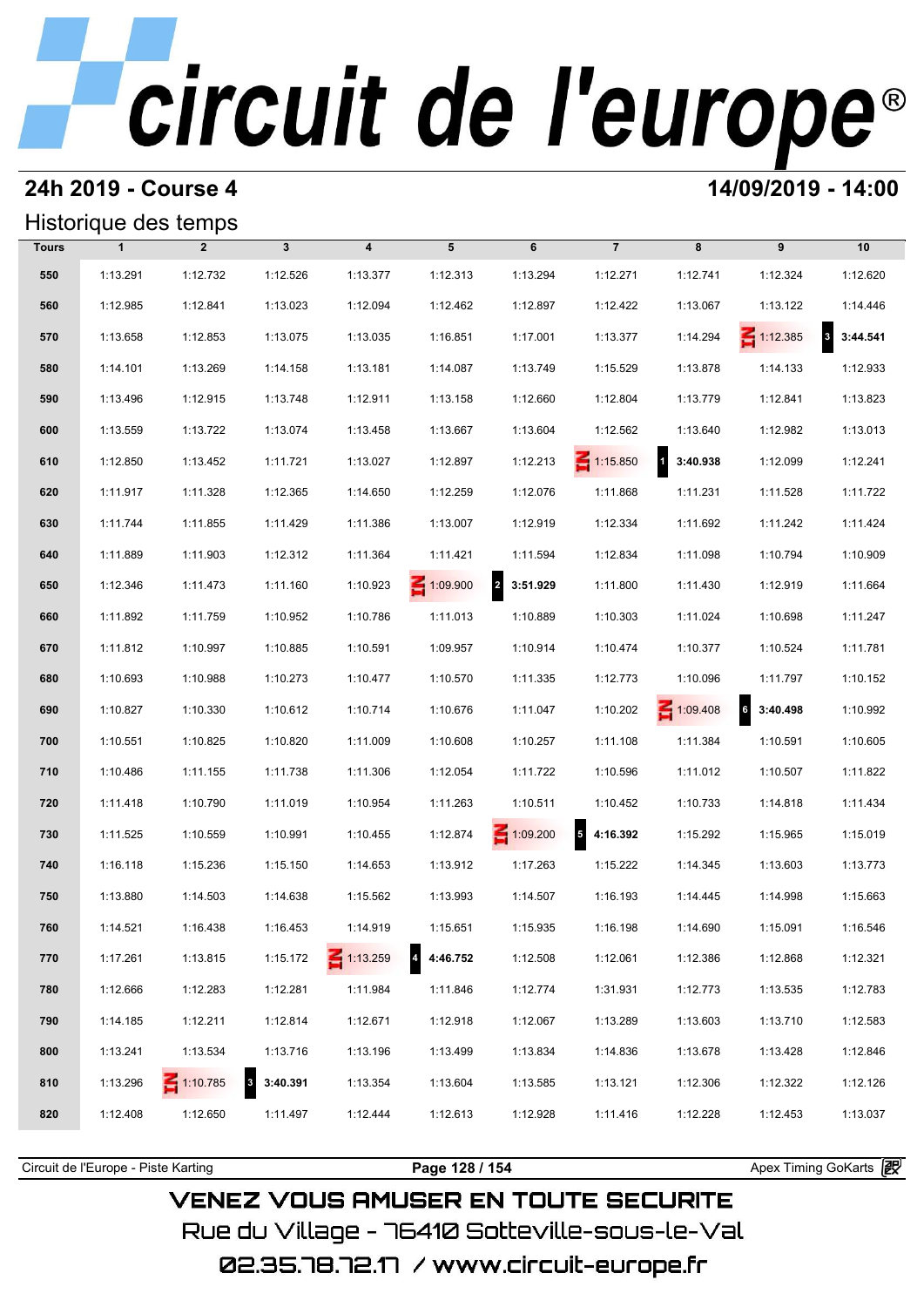#### **24h 2019 - Course 4 14/09/2019 - 14:00**

### Historique des temps

|              | Historique des temps |                |              |                         |                    |            |                            |                            |                 |                            |  |  |  |
|--------------|----------------------|----------------|--------------|-------------------------|--------------------|------------|----------------------------|----------------------------|-----------------|----------------------------|--|--|--|
| <b>Tours</b> | $\mathbf{1}$         | $\overline{2}$ | $\mathbf{3}$ | $\overline{\mathbf{4}}$ | 5                  | 6          | $\overline{7}$             | 8                          | 9               | 10                         |  |  |  |
| 830          | 1:12.066             | 1:11.533       | 1:11.580     | 1:12.731                | 1:11.906           | 1:12.236   | 1:12.528                   | 1:11.865                   | 1:12.215        | 1:13.913                   |  |  |  |
| 840          | 1:11.736             | 1:12.576       | 1:12.661     | 1:11.978                | 1:12.755           | 1:12.347   | 1:12.396                   | 1:15.282                   | 1:44.375        | $\leq 1:10.703$            |  |  |  |
| 850          | 3:38.400<br>и        | 1:11.234       | 1:11.401     | 1:11.292                | 1:15.976           | 1:29.649   | 1:11.399                   | 1:11.096                   | 1:13.037        | 1:11.532                   |  |  |  |
| 860          | 1:11.433             | 1:10.595       | 1:10.543     | 1:11.442                | 1:10.491           | 1:10.783   | 1:10.803                   | 1:11.533                   | 1:10.587        | 1:10.682                   |  |  |  |
| 870          | 1:10.719             | 1:11.182       | 1:10.853     | 1:11.178                | 1:11.912           | 1:15.767   | 1:11.857                   | 1:11.617                   | 1:11.900        | 1:11.859                   |  |  |  |
| 880          | 1:10.988             | 1:11.151       | 1:11.343     | 1:10.898                | 1:14.822           | 1:12.501   | 1:14.242                   | 1:11.910                   | $\leq 1:08.025$ | $\overline{2}$<br>3:58.378 |  |  |  |
| 890          | 1:10.858             | 1:10.933       | 1:10.906     | 1:10.691                | 1:10.406           | 1:11.166   | 1:10.397                   | 1:10.827                   | 1:10.592        | 1:11.721                   |  |  |  |
| 900          | 1:11.464             | 1:12.997       | 1:10.035     | 1:10.110                | 1:10.346           | 1:09.909   | 1:10.118                   | 1:09.733                   | 1:10.229        | 1:09.938                   |  |  |  |
| 910          | 1:09.899             | 1:10.430       | 1:10.047     | 1:09.891                | 1:10.503           | 1:10.176   | 1:10.139                   | 1:10.177                   | 1:10.058        | 1:10.201                   |  |  |  |
| 920          | 1:10.058             | 1:10.019       | 1:09.766     | 1:10.085                | 1:10.327           | 1:09.695   | 1:10.175                   | 1:10.732                   | 1:10.309        | 1:10.115                   |  |  |  |
| 930          | 1:10.155             | 1:09.992       | 1:10.764     | 1:11.164                | 1:10.307           | 1:10.063   | $\leq 1:09.761$            | $\overline{6}$<br>3:46.600 | 1:10.516        | 1:10.537                   |  |  |  |
| 940          | 1:11.349             | 1:10.535       | 1:11.248     | 1:10.451                | 1:11.986           | 1:10.985   | 1:10.621                   | 1:11.471                   | 1:10.686        | 1:10.297                   |  |  |  |
| 950          | 1:11.504             | 1:11.103       | 1:10.310     | 1:10.381                | 1:11.530           | 1:10.503   | 1:12.081                   | 1:10.804                   | 1:10.274        | 1:11.154                   |  |  |  |
| 960          | 1:10.257             | 1:10.010       | 1:11.027     | 1:10.929                | 1:10.270           | 1:11.156   | 1:09.948                   | 1:10.041                   | 1:10.308        | 1:10.841                   |  |  |  |
| 970          | 1:10.519             | 1:10.384       | 1:10.101     | 1:10.979                | 1:10.496           | 1:07.485   | 3:40.631<br>$\overline{5}$ | 1:13.032                   | 1:12.013        | 1:12.700                   |  |  |  |
| 980          | 1:13.522             | 1:11.967       | 1:12.571     | 1:17.837                | 1:08.777           | 2 3:45.290 | 1:10.327                   | 1:10.061                   | 1:10.506        | 1:10.329                   |  |  |  |
| 990          | 1:09.991             | 1:10.557       | 1:10.415     | 1:10.088                | 1:10.044           | 1:11.026   | 1:10.072                   | 1:10.494                   | 1:10.292        | 1:10.941                   |  |  |  |
| 1000         | 1:10.112             | 1:11.645       | 1:10.290     | 1:09.930                | 1:09.834           | 1:10.249   | 1:10.280                   | 1:10.070                   | $\leq 1:22.759$ | 4:00.164                   |  |  |  |
| 1010         | 1:13.077             | 1:12.128       | 1:12.100     | 1:13.519                | 1:12.572           | 1:13.375   | 1:13.286                   | 1:13.332                   | 1:13.279        | 1:13.165                   |  |  |  |
| 1020         | 1:13.265             | 1:15.338       | 1:14.599     | 1:12.860                | 1:13.217           | 1:13.160   | 1:13.077                   | 1:13.205                   | 1:14.011        | 1:14.145                   |  |  |  |
| 1030         | 1:12.821             | 1:13.874       | 1:13.891     | 1:12.635                | 1:13.456           | 1:12.913   | 1:13.102                   | 1:13.338                   | 1:13.240        | 1:13.143                   |  |  |  |
| 1040         | 1:12.513             | 1:12.643       | 1:12.444     | 1:12.984                | 1:12.712           | 1:12.628   | $\leq 1:10.594$            | 8 3:51.010                 | 1:13.602        | 1:12.942                   |  |  |  |
| 1050         | 1:13.496             | 1:12.768       | 1:13.568     | 1:12.492                | 1:12.744           | 1:12.905   | 1:13.397                   | 1:12.813                   | 1:12.793        | 1:12.191                   |  |  |  |
| 1060         | 1:12.484             | 1:12.307       | 1:13.372     | 1:13.051                | 1:13.338           | 1:12.516   | 1:12.295                   | 1:12.395                   | 1:12.435        | 1:14.112                   |  |  |  |
| 1070         | 1:12.395             | 1:12.603       | 1:12.828     | 1:12.420                | 1:13.527           | 1:12.965   | 1:12.701                   | 1:12.276                   | 1:12.785        | 1:13.303                   |  |  |  |
| 1080         | 1:12.232             | 3:37.180       | 1:12.674     | $\leq 1:09.960$         | $1 \quad 3:44.342$ | 1:11.156   | 1:11.885                   | 1:10.691                   | 1:11.200        | 1:10.940                   |  |  |  |
| 1090         | 1:14.132             | 1:11.927       | 1:11.493     | 1:11.278                | 1:11.294           | 1:11.056   | 1:12.004                   | 1:11.321                   | 1:11.545        | 1:11.333                   |  |  |  |
| 1100         | 1:11.845             | 1:12.693       | 1:13.933     | 1:11.332                | 1:11.872           | 1:11.697   | 1:10.810                   | 1:10.814                   | 1:10.756        | 1:11.446                   |  |  |  |
|              |                      |                |              |                         |                    |            |                            |                            |                 |                            |  |  |  |

**VENEZ VOUS AMUSER EN TOUTE SECURITE** Rue du Village – 76410 Sotteville-sous-le-Val

Circuit de l'Europe - Piste Karting **Page 129 / 154 Page 129 / 154** Apex Timing GoKarts **intervent**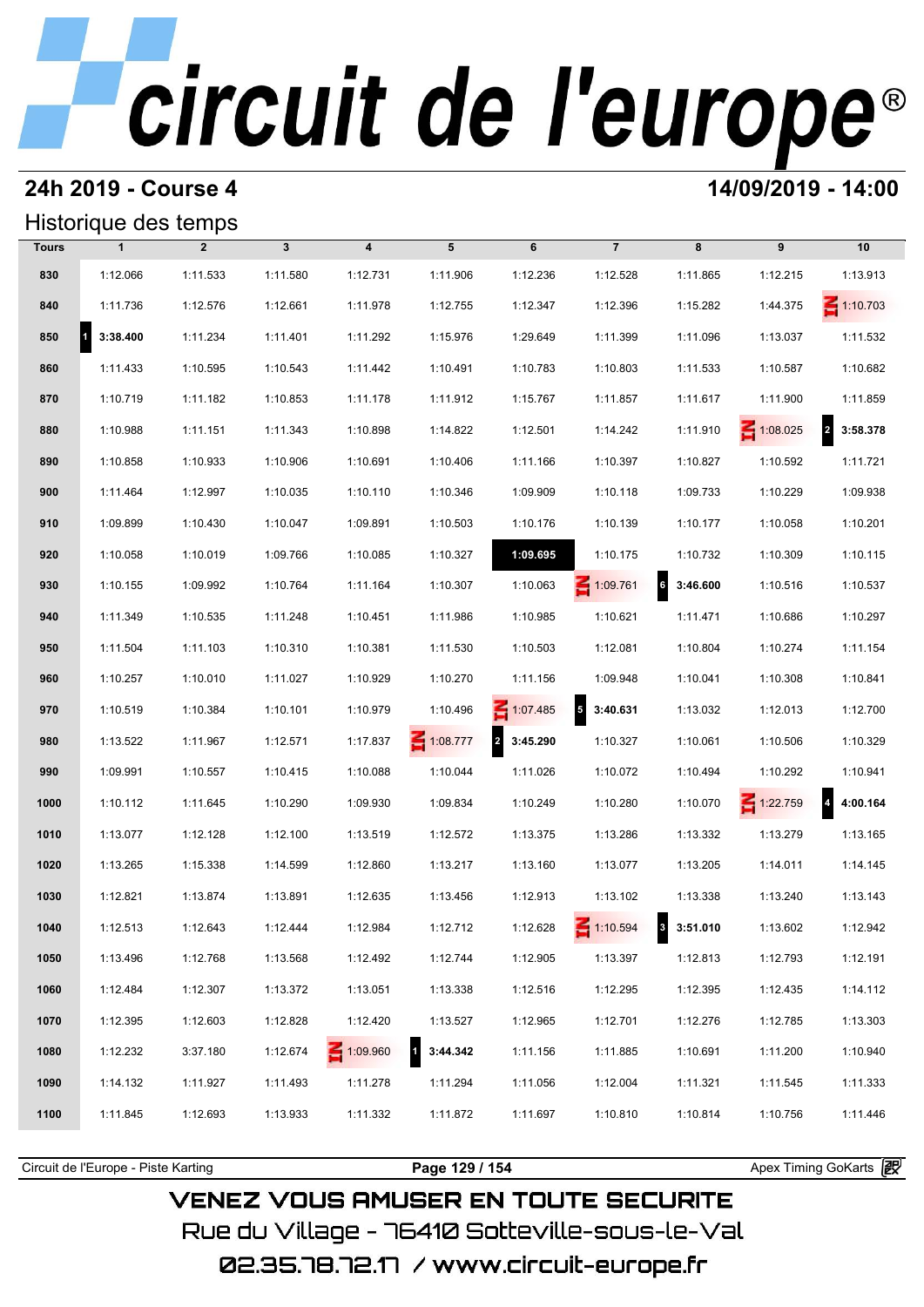#### **24h 2019 - Course 4 14/09/2019 - 14:00**

#### Historique des temps

| Historique des temps |          |          |          |          |          |          |          |          |          |          |  |  |  |
|----------------------|----------|----------|----------|----------|----------|----------|----------|----------|----------|----------|--|--|--|
| <b>Tours</b>         |          |          |          | 4        | 5        | 6        |          | 8        |          | 10       |  |  |  |
| 1110                 | 1:10.859 | 1:10.706 | 1:11.207 | 1:10.920 | 1:11.398 | 1:10.967 | 1:11.827 | 1:10.999 | 1:10.757 | 1:11.059 |  |  |  |
| 1120                 | 1:10.840 | 1:10.764 | 1:10.955 | 1:11.015 | 1:13.098 |          |          |          |          |          |  |  |  |

|  | Circuit de l'Europe - Piste Karting | 154<br>130<br>Page | 假<br>g GoKarts<br>Timing<br>Apex |
|--|-------------------------------------|--------------------|----------------------------------|
|--|-------------------------------------|--------------------|----------------------------------|

### **VENEZ VOUS AMUSER EN TOUTE SECURITE**

Rue du Village – 76410 Sotteville-sous-le-Val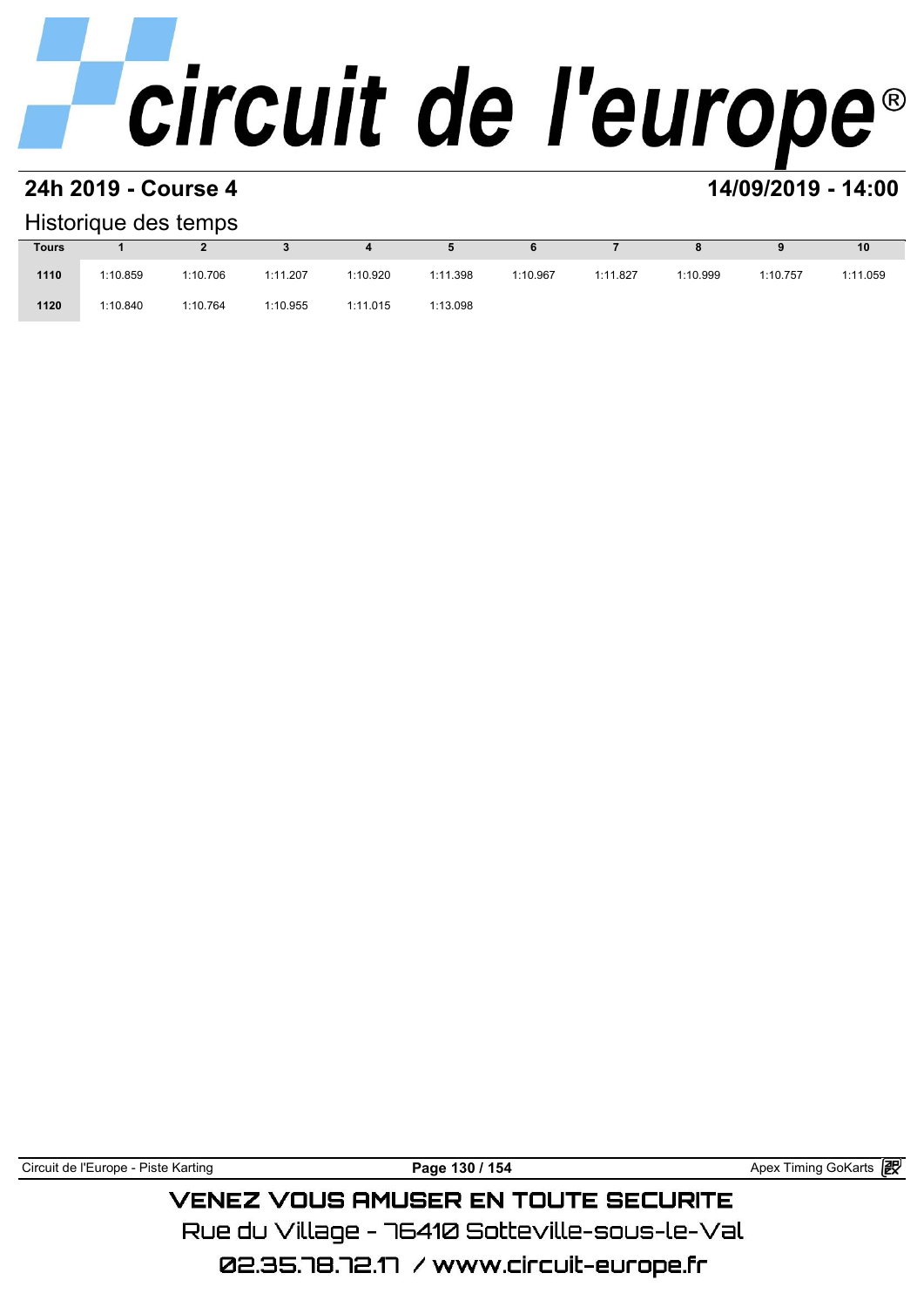#### **24h 2019 - Course 4 14/09/2019 - 14:00**

### Historique des temps

### **9 - TEAM CASTRES**

|              |                                     |                   |          |                | 1 LUDOVIC C    | <b>2</b> BRUNO C | <b>8 JULIO D</b> | 4 SEBASTIEN M                        | <b>5 PASCAL B</b>       | 6 DAMIEN D            |
|--------------|-------------------------------------|-------------------|----------|----------------|----------------|------------------|------------------|--------------------------------------|-------------------------|-----------------------|
| <b>Tours</b> | $\mathbf{1}$                        | $\overline{2}$    | 3        | $\overline{4}$ | 5              | 6                | $\overline{7}$   | 8                                    | 9                       | 10                    |
|              | 1 1:19.767                          | 1:13.912          | 1:12.600 | 1:13.172       | 1:12.545       | 1:11.890         | 1:12.968         | 1:11.842                             | 1:10.734                | 1:12.850              |
| 10           | 1:12.517                            | 1:10.535          | 1:11.856 | 1:11.024       | 1:11.915       | 1:11.217         | 1:11.687         | 1:11.430                             | 1:10.876                | 1:12.676              |
| 20           | 1:11.332                            | 1:11.483          | 1:11.030 | 1:11.885       | 1:11.180       | 1:12.119         | 1:11.176         | 1:13.510                             | 1:11.895                | 1:11.345              |
| 30           | 1:11.577                            | 1:12.346          | 1:11.291 | 1:11.287       | 1:11.518       | 1:11.091         | 1:12.043         | 1:11.407                             | 1:11.243                | 1:11.450              |
| 40           | 1:11.300                            | 1:11.133          | 1:10.992 | 1:11.346       | 1:11.452       | 1:11.674         | 1:11.239         | 1:12.600                             | 1:11.972                | 1:08.864              |
| 50           | 3:40.983<br>2                       | 1:11.556          | 1:12.638 | 1:11.671       | 1:12.070       | 1:12.694         | 1:15.209         | 1:12.604                             | 1:12.124                | 1:12.392              |
| 60           | 1:13.130                            | 1:12.733          | 1:12.133 | 1:12.269       | 1:12.409       | 1:12.729         | 1:12.583         | 1:12.571                             | 1:12.474                | 1:12.537              |
| 70           | 1:14.160                            | 1:13.637          | 1:13.588 | 1:14.036       | 1:12.080       | 1:13.427         | 1:12.924         | 1:12.262                             | 1:12.107                | 1:12.603              |
| 80           | 1:14.459                            | 1:12.068          | 1:11.953 | 1:12.351       | 1:13.790       | 1:12.649         | 1:16.378         | 1:13.638                             | 1:12.640                | 1:12.400              |
| 90           | 1:12.400                            | 1:11.740          | 1:12.727 | 1:13.051       | 1:11.788       | $\leq 1:12.304$  | 3 3:44.754       | 1:13.071                             | 1:13.066                | 1:12.941              |
| 100          | 1:12.489                            | 1:13.410          | 1:12.651 | 1:13.181       | 1:12.668       | 1:13.789         | 1:12.308         | 1:13.082                             | 1:12.929                | 1:13.638              |
| 110          | 1:12.510                            | 1:12.658          | 1:13.386 | 1:12.845       | 1:12.510       | 1:15.176         | 1:17.560         | 1:14.606                             | 1:13.184                | 1:12.897              |
| 120          | 1:13.169                            | 1:13.037          | 1:13.094 | 1:14.347       | 1:13.344       | 1:12.840         | 1:13.288         | 1:13.652                             | 1:14.175                | 1:13.613              |
| 130          | 1:14.455                            | 1:13.337          | 1:13.134 | 1:12.666       | 1:12.777       | 1:13.443         | 1:12.732         | 1:13.042                             | 1:12.291                | 1:14.082              |
| 140          | $\leq 1:15.135$                     | 6<br>3:46.106     | 1:14.319 | 1:14.515       | 1:13.891       | 1:15.346         | 1:16.178         | 1:13.563                             | 1:12.939                | 1:13.978              |
| 150          | 1:13.015                            | 1:16.463          | 1:14.147 | 1:13.634       | 1:14.121       | 1:12.706         | 1:14.033         | 1:13.514                             | 1:13.243                | 1:14.800              |
| 160          | 1:13.779                            | 1:14.276          | 1:13.516 | 1:13.048       | 1:13.146       | 1:14.388         | 1:15.142         | 1:13.245                             | 1:13.560                | 1:13.344              |
| 170          | 1:13.602                            | 1:13.809          | 1:13.939 | 1:13.264       | 1:14.405       | 1:14.885         | 1:14.183         | 1:13.489                             | 1:13.293                | 1:12.652              |
| 180          | $\leq 1:11.295$                     | $4\quad 3:52.196$ | 1:14.125 | 1:14.419       | 1:13.659       | 1:13.916         | 1:20.286         | 1:14.256                             | 1:15.098                | 1:12.918              |
| 190          | 1:13.183                            | 1:14.091          | 1:14.961 | 1:13.382       | 1:13.682       | 1:13.195         | 1:14.330         | 1:14.020                             | 1:12.865                | 1:13.065              |
| 200          | 1:14.039                            | 1:13.080          | 1:13.617 | 1:14.665       | 1:13.395       | 1:13.716         | 1:13.990         | 1:13.105                             | 1:13.412                | 1:12.908              |
| 210          | 1:13.830                            | 1:13.611          | 1:13.734 | 1:13.689       | 1:13.007       | 1:13.648         | 1:13.006         | 1:13.449                             | 1:15.730                | 1:14.690              |
| 220          | 1:14.007                            | 1:13.485          | 1:13.381 | 1:13.310       | 1:13.279       | 1:13.679         | $\leq 1:12.344$  | $\overline{\phantom{a}}$<br>3:49.592 | 1:14.909                | 1:15.201              |
| 230          | 1:14.945                            | 1:14.660          | 1:14.929 | 1:14.720       | 1:14.567       | 1:14.619         | 1:13.658         | 1:14.182                             | 1:14.147                | 1:14.143              |
| 240          | 1:14.918                            | 1:13.806          | 1:13.535 | 1:13.758       | 1:14.639       | 1:14.119         | 1:13.820         | 1:13.323                             | 1:14.171                | 1:13.805              |
| 250          | 1:14.033                            | 1:13.824          | 1:13.805 | 1:13.788       | 1:13.260       | 1:13.704         | 1:13.894         | 1:13.229                             | 1:13.969                | 1:17.064              |
| 260          | 1:15.292                            | 1:15.231          | 1:14.114 | 1:15.187       | 1:15.100       | 1:13.834         | 1:13.969         | 1:10.390                             | 3:48.324<br>$\mathbf 1$ | 1:12.508              |
|              | Circuit de l'Europe - Piste Karting |                   |          |                | Page 131 / 154 |                  |                  |                                      |                         | Apex Timing GoKarts 2 |

02.35.78.72.17 /www.circuit-europe.fr

Rue du Village – 76410 Sotteville-sous-le-Val

**VENEZ VOUS AMUSER EN TOUTE SECURITE**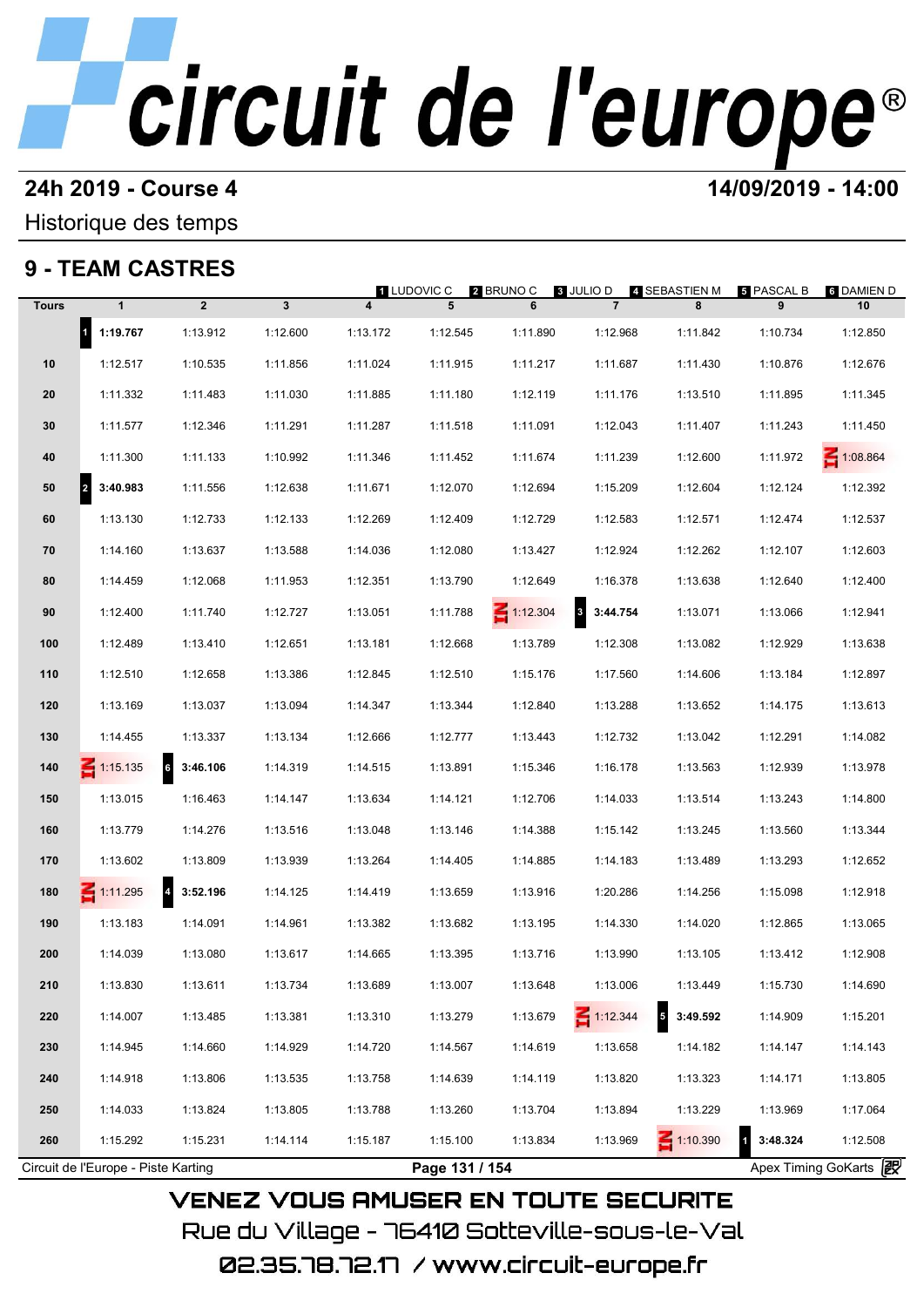#### **24h 2019 - Course 4 14/09/2019 - 14:00**

#### Historique des temps

|              | Historique des temps |                        |              |                         |                 |                            |                          |                                     |                            |          |
|--------------|----------------------|------------------------|--------------|-------------------------|-----------------|----------------------------|--------------------------|-------------------------------------|----------------------------|----------|
| <b>Tours</b> | $\mathbf{1}$         | $\overline{2}$         | $\mathbf{3}$ | $\overline{\mathbf{4}}$ | 5               | 6                          | $\overline{7}$           | 8                                   | 9                          | 10       |
| 270          | 1:12.618             | 1:11.360               | 1:12.163     | 1:11.589                | 1:11.199        | 1:11.471                   | 1:11.536                 | 1:11.754                            | 1:11.141                   | 1:10.782 |
| 280          | 1:11.674             | 1:10.957               | 1:11.920     | 1:11.023                | 1:11.053        | 1:11.331                   | 1:11.142                 | 1:10.812                            | 1:10.756                   | 1:10.921 |
| 290          | 1:12.401             | 1:11.277               | 1:11.445     | 1:10.955                | 1:10.837        | 1:10.729                   | 1:10.982                 | 1:10.994                            | 1:10.524                   | 1:10.822 |
| 300          | 1:10.674             | 1:10.611               | 1:10.676     | 1:10.887                | 1:11.709        | 1:10.682                   | 1:10.927                 | 1:10.776                            | 1:10.775                   | 1:10.918 |
| 310          | 1:11.057             | 1:10.624               | 1:10.936     | 1:11.029                | 1:10.808        | 1:10.340                   | 1:10.960                 | $\leq 1:06.244$                     | $\overline{a}$<br>3:39.718 | 1:12.867 |
| 320          | 1:13.570             | 1:14.001               | 1:12.985     | 1:12.704                | 1:12.954        | 1:12.657                   | 1:13.560                 | 1:13.924                            | 1:13.745                   | 1:12.251 |
| 330          | 1:12.049             | 1:12.399               | 1:12.639     | 1:12.884                | 1:12.441        | 1:12.485                   | 1:12.288                 | 1:12.746                            | 1:12.877                   | 1:11.745 |
| 340          | 1:12.266             | 1:12.703               | 1:12.173     | 1:12.727                | 1:12.263        | 1:13.874                   | 1:12.780                 | 1:12.926                            | 1:12.443                   | 1:13.667 |
| 350          | 1:14.041             | 1:12.492               | 1:12.539     | 1:12.714                | 1:12.425        | 1:12.712                   | $\leq 1:12.303$          | $\overline{\mathbf{3}}$<br>3:58.402 | 1:15.070                   | 1:14.088 |
| 360          | 1:14.101             | 1:13.595               | 1:13.188     | 1:12.753                | 1:13.473        | 1:13.320                   | 1:12.689                 | 1:13.817                            | 1:14.059                   | 1:13.713 |
| 370          | 1:13.070             | 1:12.934               | 1:13.577     | 1:12.417                | 1:12.831        | 1:12.370                   | 1:13.466                 | 1:13.140                            | 1:13.231                   | 1:13.039 |
| 380          | 1:13.037             | 1:14.391               | 1:13.494     | 1:13.328                | 1:13.046        | 1:12.376                   | 1:13.361                 | 1:12.458                            | 1:13.105                   | 1:12.899 |
| 390          | 1:13.120             | 1:12.377               | 1:13.152     | $\leq 1:14.362$         | 6 3:45.771      | 1:19.453                   | 1:18.142                 | 1:17.999                            | 1:17.432                   | 1:17.989 |
| 400          | 1:17.167             | 1:17.714               | 1:17.117     | 1:15.801                | 1:14.630        | 1:14.815                   | 1:15.611                 | 1:14.527                            | 1:13.089                   | 1:14.350 |
| 410          | 1:14.289             | 1:30.365               | 1:16.249     | 1:19.473                | 1:16.973        | 1:16.886                   | 1:13.844                 | 1:15.825                            | 1:15.227                   | 1:15.493 |
| 420          | 1:17.314             | 1:17.333               | 1:15.378     | 1:15.159                | 1:15.166        | $\leq 1:13.856$            | 4 3:39.599               | 1:13.689                            | 1:14.418                   | 1:13.296 |
| 430          | 1:13.606             | 1:13.839               | 1:13.058     | 1:13.212                | 1:12.487        | 1:13.483                   | 1:12.251                 | 1:12.620                            | 1:12.355                   | 1:13.526 |
| 440          | 1:12.522             | 1:12.717               | 1:12.223     | 1:16.021                | 1:13.108        | 1:14.172                   | 1:12.202                 | 1:12.751                            | 1:12.250                   | 1:12.754 |
| 450          | 1:13.587             | 1:13.202               | 1:12.576     | 1:11.467                | 1:12.161        | 1:12.819                   | 1:14.608                 | 1:13.658                            | 1:12.590                   | 1:18.606 |
| 460          | $\leq 1:10.292$      | $\sqrt{5}$<br>3:46.636 | 1:15.680     | 1:17.761                | 1:16.762        | 1:15.501                   | 1:15.503                 | 1:15.313                            | 1:15.658                   | 1:15.131 |
| 470          | 1:15.164             | 1:14.151               | 1:14.048     | 1:13.603                | 1:14.241        | 1:14.228                   | 1:14.906                 | 1:13.825                            | 1:13.556                   | 1:13.900 |
| 480          | 1:13.176             | 1:13.795               | 1:15.223     | 1:13.852                | 1:13.789        | 1:13.045                   | 1:14.242                 | 1:13.392                            | 1:13.986                   | 1:13.810 |
| 490          | 1:14.345             | 1:14.222               | 1:15.095     | 1:13.970                | 1:13.621        | $\leq$ 1:11.523            | $\mathbf{1}$<br>3:51.793 | 1:12.074                            | 1:12.228                   | 1:11.132 |
| 500          | 1:10.982             | 1:10.873               | 1:10.723     | 1:11.530                | 1:10.990        | 1:11.175                   | 1:11.055                 | 1:12.014                            | 1:11.177                   | 1:10.668 |
| 510          | 1:11.147             | 1:11.119               | 1:11.531     | 1:11.129                | 1:11.186        | 1:10.855                   | 1:10.548                 | 1:10.370                            | 1:10.833                   | 1:10.367 |
| 520          | 1:10.378             | 1:12.552               | 1:10.957     | 1:11.058                | 1:10.404        | 1:10.368                   | 1:10.602                 | 1:11.123                            | 1:10.838                   | 1:10.501 |
| 530          | 1:10.812             | 1:12.218               | 1:11.819     | 1:11.882                | $\leq 1:06.125$ | $\overline{2}$<br>3:45.908 | 1:13.832                 | 1:13.734                            | 1:13.815                   | 1:14.211 |
| 540          | 1:13.555             | 1:13.392               | 1:13.640     | 1:14.460                | 1:14.821        | 1:14.356                   | 1:13.957                 | 1:14.257                            | 1:14.238                   | 1:13.583 |
|              |                      |                        |              |                         |                 |                            |                          |                                     |                            |          |

**VENEZ VOUS AMUSER EN TOUTE SECURITE** Rue du Village – 76410 Sotteville-sous-le-Val

02.35.78.72.17 /www.circuit-europe.fr

Circuit de l'Europe - Piste Karting **Page 132 / 154 Page 132 / 154** Apex Timing GoKarts **in**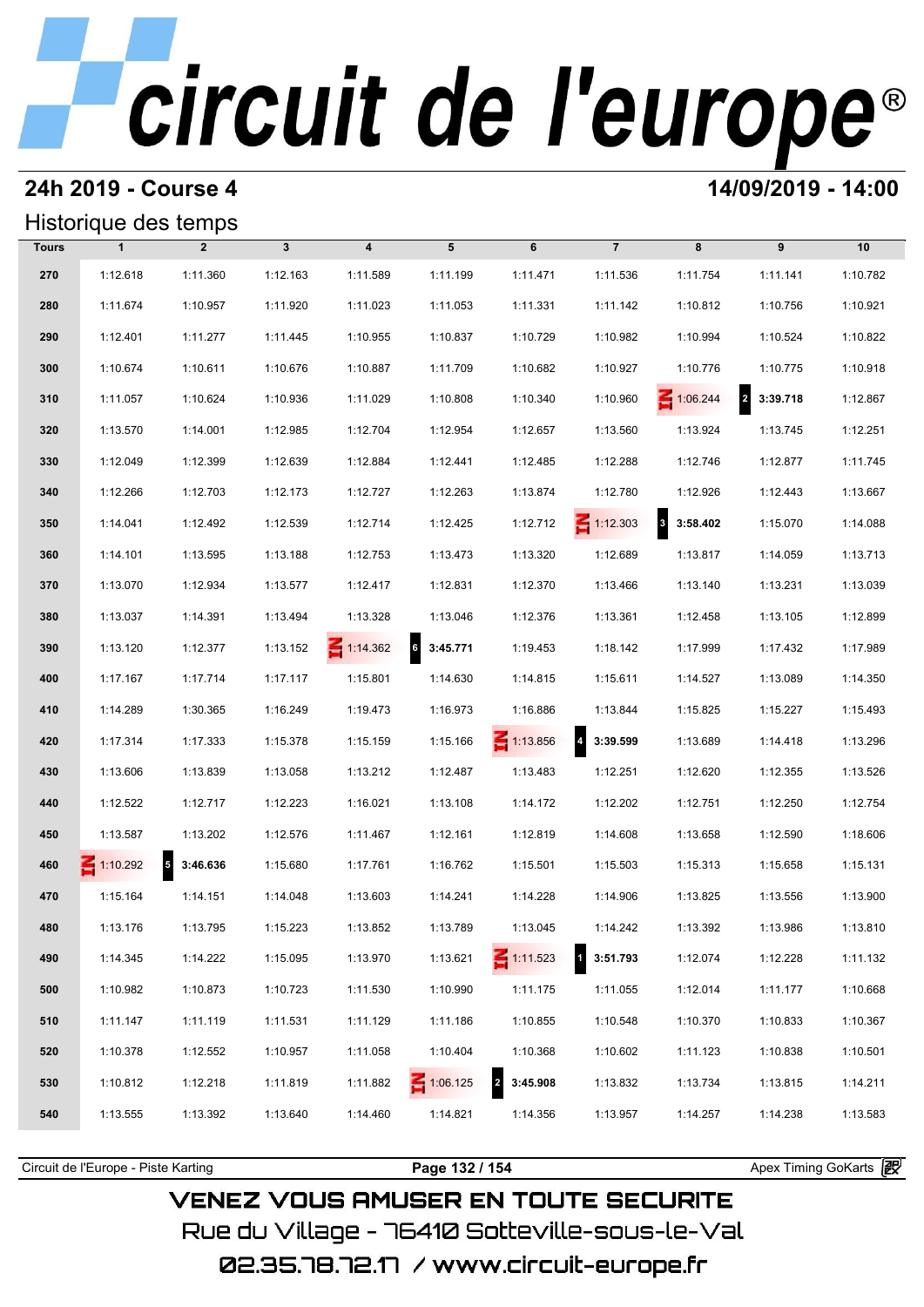### **24h 2019 - Course 4 14/09/2019 - 14:00**

### Historique des temps

|              |                 | Historique des temps                |                                     |                         |                                     |                 |                 |            |                 |                             |
|--------------|-----------------|-------------------------------------|-------------------------------------|-------------------------|-------------------------------------|-----------------|-----------------|------------|-----------------|-----------------------------|
| <b>Tours</b> | $\mathbf{1}$    | $\overline{2}$                      | $\mathbf{3}$                        | $\overline{\mathbf{4}}$ | 5                                   | 6               | $\overline{7}$  | 8          | 9               | 10                          |
| 550          | 1:13.129        | 1:14.609                            | 1:13.669                            | 1:14.122                | 1:13.124                            | 1:14.237        | 1:14.495        | 1:14.229   | 1:14.822        | 1:15.261                    |
| 560          | 1:16.097        | 1:13.538                            | 1:13.987                            | 1:13.900                | 1:14.314                            | 1:15.045        | 1:13.633        | 1:13.976   | 1:15.456        | 1:16.657                    |
| 570          | 1:16.183        | $\leq 1:14.936$                     | $\overline{\mathbf{3}}$<br>6:39.308 | 1:19.715                | 1:15.600                            | 1:15.375        | 1:13.859        | 1:14.730   | 1:14.891        | 1:14.254                    |
| 580          | 1:15.297        | 1:14.626                            | 1:15.054                            | 1:14.231                | 1:14.514                            | 1:12.727        | 1:13.265        | 1:11.713   | 1:12.728        | 1:13.288                    |
| 590          | 1:14.727        | 1:13.213                            | 1:12.994                            | 1:12.763                | 1:12.485                            | 1:12.829        | 1:13.129        | 1:12.646   | 1:14.381        | 1:12.282                    |
| 600          | 1:13.026        | 1:12.651                            | 1:13.064                            | 1:12.768                | 1:12.338                            | 1:13.292        | 1:12.602        | 1:14.209   | $\leq 1:11.565$ | $6\overline{6}$<br>3:49.231 |
| 610          | 1:14.421        | 1:13.596                            | 1:13.532                            | 1:13.572                | 1:12.843                            | 1:14.075        | 1:13.097        | 1:12.718   | 1:12.747        | 1:13.389                    |
| 620          | 1:14.528        | 1:15.036                            | 1:13.384                            | 1:12.826                | 1:16.321                            | 1:17.032        | 1:18.747        | 1:14.462   | 1:13.802        | 1:13.196                    |
| 630          | 1:12.623        | 1:13.899                            | 1:13.365                            | 1:13.977                | 1:13.016                            | 1:15.385        | 1:16.230        | 1:16.923   | 1:12.289        | $\leq 1:10.214$             |
| 640          | 3:41.486        | 1:15.003                            | 1:12.810                            | 1:13.647                | 1:12.425                            | 1:13.668        | 1:12.734        | 1:12.917   | 1:12.813        | 1:11.864                    |
| 650          | 1:12.399        | 1:12.838                            | 1:13.063                            | 1:13.189                | 1:13.156                            | 1:12.427        | 1:12.862        | 1:12.486   | 1:13.034        | 1:12.296                    |
| 660          | 1:11.974        | 1:12.506                            | 1:12.452                            | 1:14.342                | 1:11.639                            | 1:13.242        | 1:12.287        | 1:12.086   | 1:12.629        | 1:12.838                    |
| 670          | 1:13.719        | 1:12.810                            | 1:13.046                            | $\leq 1:08.763$         | 3:50.135<br>$\overline{\mathbf{5}}$ | 1:14.548        | 1:15.117        | 1:15.444   | 1:13.378        | 1:14.371                    |
| 680          | 1:16.071        | 1:14.172                            | 1:14.139                            | 1:17.293                | 1:15.633                            | 1:14.621        | 1:14.109        | 1:14.571   | 1:14.444        | 1:14.654                    |
| 690          | 1:15.059        | 1:14.608                            | 1:14.125                            | 1:15.682                | 1:14.219                            | 1:16.516        | $\leq 1:14.110$ | 1 3:37.780 | 1:11.933        | 1:11.806                    |
| 700          | 1:11.572        | 1:10.749                            | 1:10.951                            | 1:10.559                | 1:10.463                            | 1:10.662        | 1:10.020        | 1:10.286   | 1:10.418        | 1:09.764                    |
| 710          | 1:10.046        | 1:09.736                            | 1:12.323                            | 1:10.682                | 1:10.388                            | 1:10.437        | 1:09.636        | 1:09.909   | 1:09.993        | 1:09.903                    |
| 720          | 1:10.154        | 1:09.505                            | 1:10.353                            | 1:12.688                | 1:11.957                            | 1:10.701        | 1:10.562        | 1:11.208   | 1:10.659        | 1:10.441                    |
| 730          | 1:09.879        | 1:10.086                            | 1:09.838                            | 1:10.626                | 1:10.615                            | 1:09.989        | 1:09.819        | 1:05.582   | 2 3:39.281      | 1:13.446                    |
| 740          | 1:15.983        | 1:12.526                            | 1:13.127                            | 1:13.041                | 1:13.686                            | 1:11.989        | 1:12.872        | 1:12.150   | 1:12.477        | 1:13.353                    |
| 750          | 1:11.736        | 1:12.985                            | 1:12.178                            | 1:12.446                | 1:11.878                            | 1:11.904        | 1:12.864        | 1:12.889   | 1:12.491        | 1:12.661                    |
| 760          | 1:13.151        | 1:13.418                            | 1:13.223                            | 1:14.171                | 1:13.349                            | 1:13.211        | 1:13.061        | 1:13.467   | 1:12.764        | 1:14.007                    |
| 770          | $\leq 1:14.255$ | $\overline{\mathbf{3}}$<br>3:56.654 | 1:15.886                            | 1:15.394                | 1:14.412                            | 1:14.850        | 1:14.895        | 1:13.795   | 1:13.275        | 1:14.864                    |
| 780          | 1:12.617        | 1:12.801                            | 1:13.918                            | 1:14.619                | 1:15.485                            | 1:14.484        | 1:15.496        | 1:13.593   | 1:13.758        | 1:14.436                    |
| 790          | 1:13.470        | 1:14.198                            | 1:13.501                            | 1:13.792                | 1:14.983                            | 1:13.375        | 1:13.767        | 1:13.677   | $\leq 1:16.616$ | 3:42.752                    |
| 800          | 1:14.156        | 1:13.227                            | 1:13.729                            | 1:13.623                | 1:15.150                            | 1:14.750        | 1:14.354        | 1:13.351   | 1:15.659        | 1:14.259                    |
| 810          | 1:14.939        | 1:14.240                            | 1:14.714                            | 1:15.425                | 1:13.017                            | 1:13.070        | 1:13.477        | 1:13.513   | 1:15.034        | 1:13.035                    |
| 820          | 1:13.240        | 1:13.202                            | 1:13.755                            | 1:14.037                | 1:14.820                            | $\leq 1:10.340$ | 3:38.833        | 1:12.444   | 1:14.192        | 1:11.945                    |
|              |                 |                                     |                                     |                         |                                     |                 |                 |            |                 |                             |

### **VENEZ VOUS AMUSER EN TOUTE SECURITE** Rue du Village – 76410 Sotteville-sous-le-Val

Circuit de l'Europe - Piste Karting **Page 133 / 154 Page 133 / 154** Apex Timing GoKarts **in**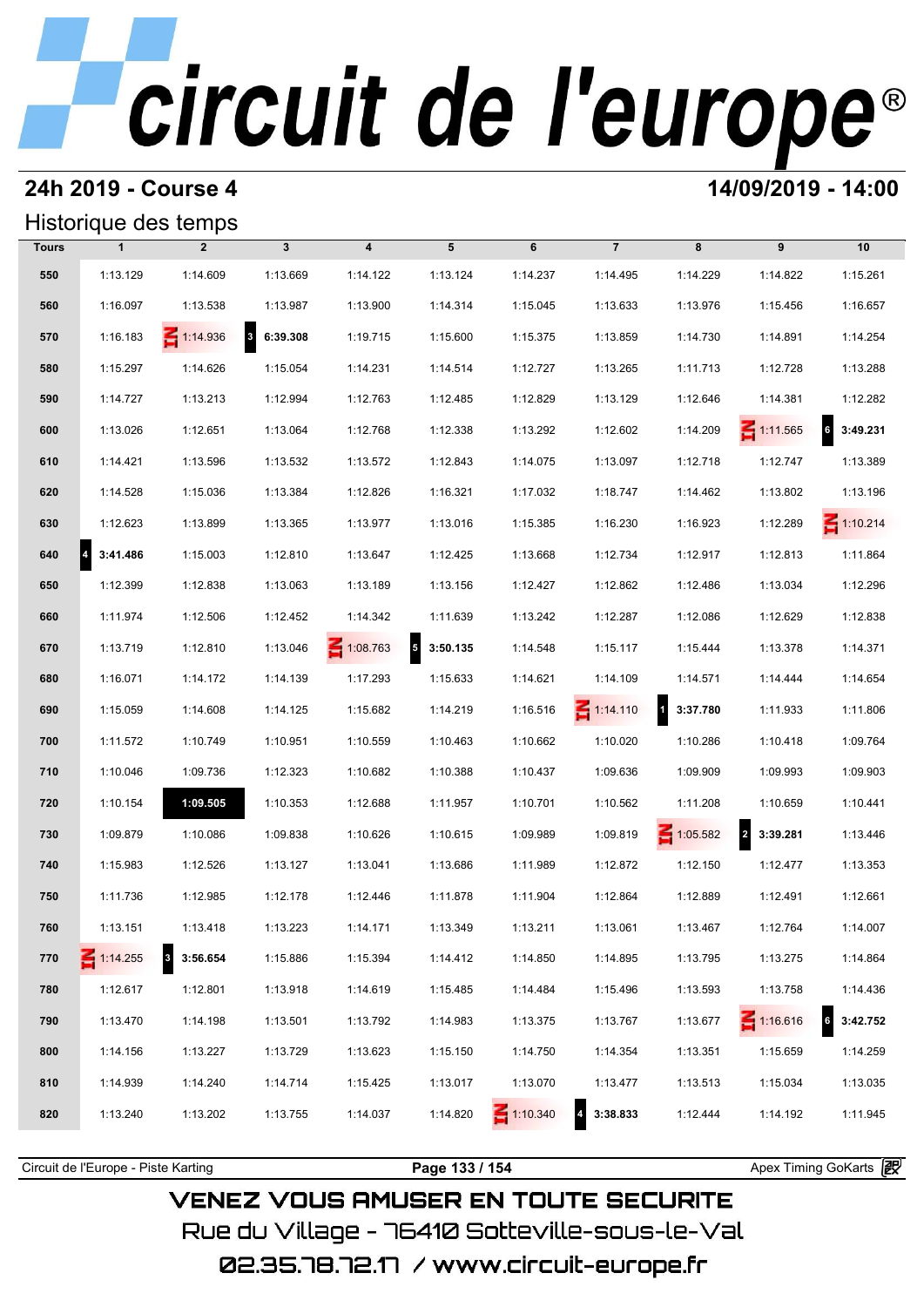#### **24h 2019 - Course 4 14/09/2019 - 14:00**

### Historique des temps

|              | Historique des temps |                |                 |                          |                 |                                     |                 |                   |                                      |            |
|--------------|----------------------|----------------|-----------------|--------------------------|-----------------|-------------------------------------|-----------------|-------------------|--------------------------------------|------------|
| <b>Tours</b> | $\mathbf{1}$         | $\overline{2}$ | $\mathbf{3}$    | $\overline{\mathbf{4}}$  | 5               | 6                                   | $\overline{7}$  | 8                 | 9                                    | 10         |
| 830          | 1:12.810             | 1:12.344       | 1:12.296        | 1:12.031                 | 1:13.792        | 1:12.388                            | 1:11.903        | 1:12.482          | 1:12.099                             | 1:11.396   |
| 840          | 1:11.018             | 1:11.972       | 1:11.363        | 1:11.803                 | 1:11.107        | 1:11.249                            | 1:11.779        | 1:11.798          | 1:11.652                             | 1:11.140   |
| 850          | 1:11.445             | 1:12.171       | 1:17.689        | 1:11.441                 | 1:12.251        | 1:12.481                            | 1:12.390        | $\leq 1:06.014$   | $\overline{\phantom{a}}$<br>3:45.009 | 1:14.154   |
| 860          | 1:12.826             | 1:13.733       | 1:13.842        | 1:13.591                 | 1:13.627        | 1:14.338                            | 1:13.309        | 1:13.902          | 1:12.947                             | 1:13.160   |
| 870          | 1:13.715             | 1:13.007       | 1:13.101        | 1:12.626                 | 1:12.838        | 1:14.991                            | 1:12.842        | 1:14.679          | 1:13.366                             | 1:13.565   |
| 880          | 1:12.791             | 1:26.566       | 1:14.931        | 1:13.803                 | 1:12.577        | 1:12.657                            | $\leq 1:09.188$ | 1 3:37.078        | 1:11.655                             | 1:10.090   |
| 890          | 1:12.079             | 1:11.540       | 1:10.282        | 1:10.427                 | 1:10.017        | 1:09.926                            | 1:10.404        | 1:12.261          | 1:10.237                             | 1:11.017   |
| 900          | 1:09.783             | 1:10.271       | 1:10.748        | 1:10.218                 | 1:10.067        | 1:10.483                            | 1:10.513        | 1:10.259          | 1:10.436                             | 1:10.179   |
| 910          | 1:10.282             | 1:10.331       | 1:10.731        | 1:10.203                 | $\leq 1:05.163$ | $\overline{\mathbf{z}}$<br>3:38.947 | 1:11.991        | 1:12.911          | 1:12.580                             | 1:12.230   |
| 920          | 1:12.534             | 1:12.460       | 1:11.829        | 1:11.933                 | 1:12.306        | 1:12.183                            | 1:12.545        | 1:11.676          | 1:11.765                             | 1:11.890   |
| 930          | 1:13.124             | 1:12.443       | 1:13.632        | 1:12.601                 | 1:12.933        | 1:12.781                            | 1:13.284        | 1:12.680          | 1:13.173                             | 1:12.967   |
| 940          | 1:11.971             | 1:12.848       | 1:13.013        | 1:13.032                 | 1:12.553        | 1:12.519                            | 1:12.288        | 1:13.171          | 1:12.634                             | 1:13.871   |
| 950          | 1:12.768             | 1:12.941       | 1:12.083        | 1:12.307                 | 1:12.584        | 1:12.375                            | 1:11.585        | 1:12.976          | $\leq 1:09.839$                      | 3 3:47.528 |
| 960          | 1:12.682             | 1:12.052       | 1:11.970        | 1:12.017                 | 1:11.829        | 1:11.647                            | 1:11.967        | 1:12.014          | 1:12.233                             | 1:12.176   |
| 970          | 1:12.032             | 1:13.828       | 1:13.327        | 1:13.193                 | 1:13.258        | 1:13.919                            | 1:13.859        | 1:12.160          | 1:13.118                             | 1:12.424   |
| 980          | 1:12.543             | 1:12.666       | 1:13.413        | 1:13.118                 | 1:13.150        | $\leq 1:10.474$                     | $6$ 3:40.557    | 1:14.663          | 1:16.095                             | 1:14.381   |
| 990          | 1:13.028             | 1:16.667       | 1:13.897        | 1:14.474                 | 1:14.922        | 1:14.891                            | 1:14.073        | 1:14.558          | 1:15.510                             | 1:14.841   |
| 1000         | 1:15.424             | 1:16.395       | 1:15.335        | 1:16.978                 | 1:14.752        | 1:15.491                            | $\leq 1:12.034$ | $4\quad 3:40.003$ | 1:12.973                             | 1:15.280   |
| 1010         | 1:13.686             | 1:12.624       | 1:13.206        | 1:11.950                 | 1:12.899        | 1:12.657                            | 1:13.744        | 1:12.116          | 1:12.299                             | 1:12.344   |
| 1020         | 1:12.375             | 1:12.059       | 1:11.956        | 1:12.416                 | 1:12.995        | 1:12.355                            | 1:12.820        | 1:12.201          | 1:12.090                             | 1:11.893   |
| 1030         | 1:12.041             | 1:12.483       | 1:12.364        | 1:12.530                 | 1:13.837        | 1:11.529                            | 1:12.137        | 1:14.354          | 1:11.657                             | 1:12.635   |
| 1040         | 1:11.784             | 1:11.794       | 1:12.956        | 1:12.473                 | 1:12.985        | 1:11.884                            | 1:12.584        | 1:12.194          | 1:11.979                             | 1:11.549   |
| 1050         | 1:11.785             | 1:12.369       | 1:11.466        | 1:13.582                 | 1:12.102        | 1:12.027                            | 1:12.649        | $\leq 1:10.646$   | 3:45.984                             | 1:13.525   |
| 1060         | 1:14.698             | 1:13.788       | 1:13.241        | 1:16.169                 | 1:14.478        | 1:14.458                            | 1:13.809        | 1:13.674          | 1:15.161                             | 1:15.108   |
| 1070         | 1:13.496             | 1:14.470       | 1:15.242        | 1:13.847                 | 1:13.466        | 1:14.496                            | 1:13.948        | 1:13.505          | 1:14.211                             | 1:13.778   |
| 1080         | 1:15.178             | 1:15.254       | $\leq 1:15.958$ | $\mathbf{1}$<br>3:35.221 | 1:10.937        | 1:11.136                            | 1:10.973        | 1:11.689          | 1:10.817                             | 1:11.484   |
| 1090         | 1:10.739             | 1:10.807       | 1:11.357        | 1:10.984                 | 1:10.863        | 1:10.570                            | 1:10.710        | 1:10.535          | 1:10.862                             | 1:10.313   |
| 1100         | 1:11.461             | 1:10.599       | 1:11.658        | 1:11.177                 | 1:11.012        | 1:10.486                            | 1:10.607        | 1:10.769          | 1:10.607                             | 1:10.366   |
|              |                      |                |                 |                          |                 |                                     |                 |                   |                                      |            |

**VENEZ VOUS AMUSER EN TOUTE SECURITE** Rue du Village – 76410 Sotteville-sous-le-Val 02.35.78.72.17 / www.circuit-europe.fr

Circuit de l'Europe - Piste Karting **Page 134 / 154 Page 134 / 154** Apex Timing GoKarts and Apex Timing Apex Timing Go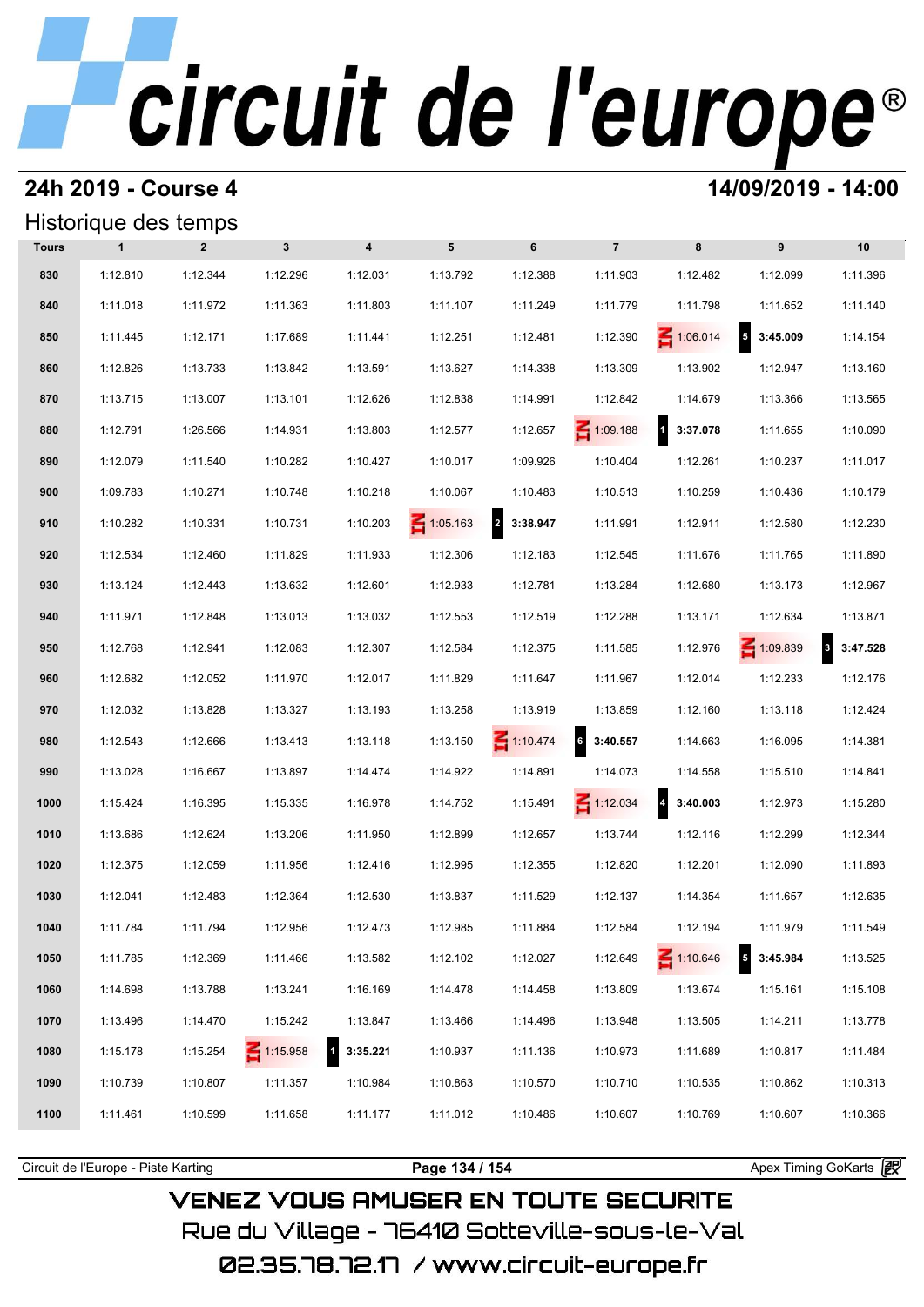#### **24h 2019 - Course 4 14/09/2019 - 14:00**

#### Historique des temps

|              |          | Historique des temps |          |          |          |          |          |          |          |                 |
|--------------|----------|----------------------|----------|----------|----------|----------|----------|----------|----------|-----------------|
| <b>Tours</b> |          |                      |          |          |          |          |          |          |          | 10 <sup>°</sup> |
| 1110         | 1:10.772 | 1:11.130             | 1:10.438 | 1:11.183 | 1:10.314 | 1:11.087 | 1:10.489 | 1:10.808 | 1:11.815 |                 |

Circuit de l'Europe - Piste Karting **Page 135 / 154 Page 135 / 154** Apex Timing GoKarts **in** 

**VENEZ VOUS AMUSER EN TOUTE SECURITE** Rue du Village – 76410 Sotteville-sous-le-Val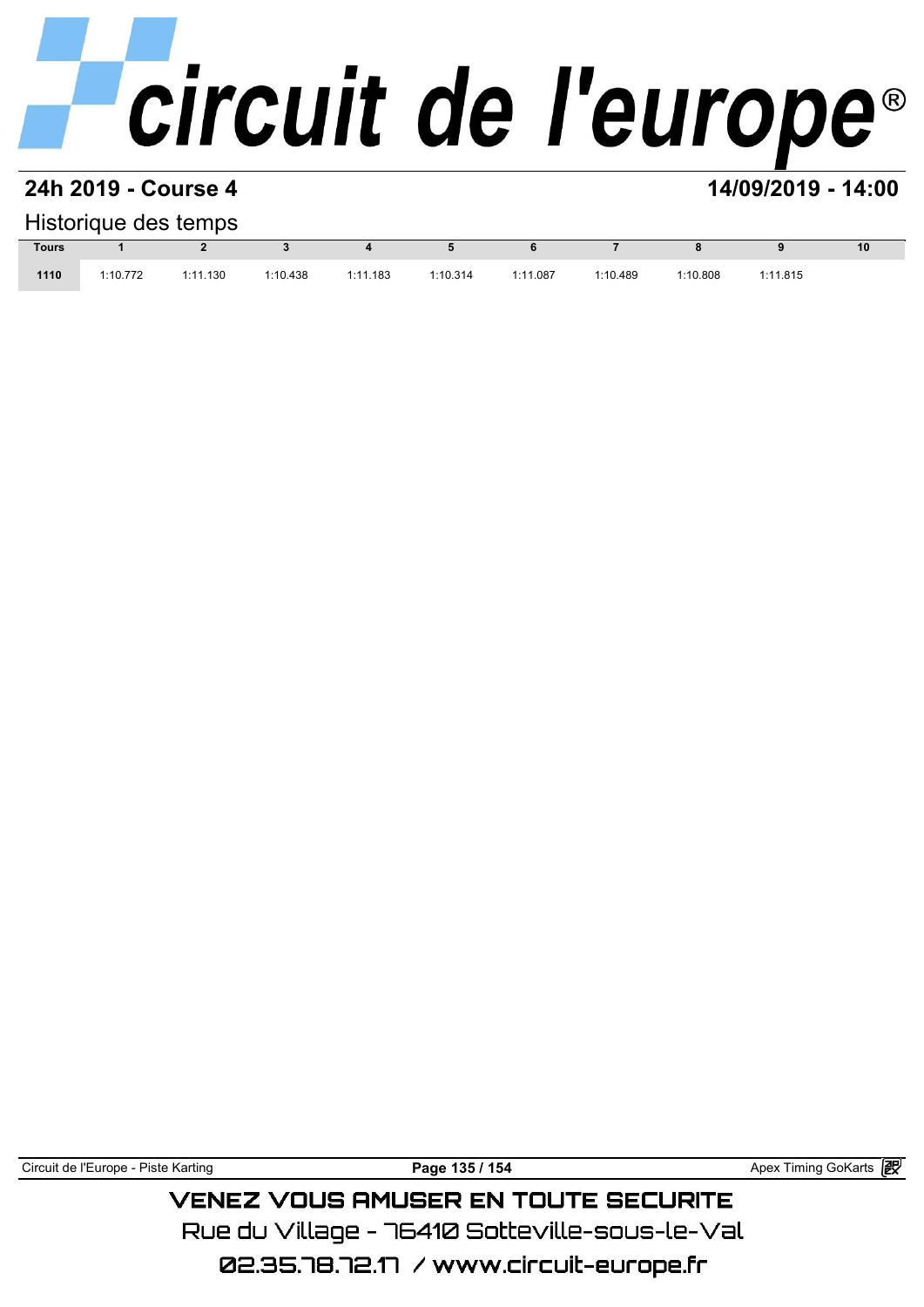#### **24h 2019 - Course 4 14/09/2019 - 14:00**

Historique des temps

### **16 - QUINN KART**

|              |                                     |                          | 2 EMILIE H<br><b>1 ALIZEE B</b> | <b>8 MARIE L</b> |                 | 4 CHARLOTTE L              | <b>ឆ MATHILDE V</b> | 6 MELISSA B | <b>7 LUBNA P</b>      | 8 YOHAN L       |
|--------------|-------------------------------------|--------------------------|---------------------------------|------------------|-----------------|----------------------------|---------------------|-------------|-----------------------|-----------------|
| <b>Tours</b> | $\mathbf{1}$                        | $\overline{2}$           | $\mathbf{3}$                    | 4                | 5               | 6                          | $\overline{7}$      | 8           | 9                     | 10              |
|              | 8 1:21.606                          | 1:15.305                 | 1:13.323                        | 1:13.859         | 1:12.548        | 1:12.412                   | 1:12.105            | 1:13.338    | 1:12.314              | 1:12.345        |
| 10           | 1:11.614                            | 1:12.131                 | 1:12.156                        | 1:11.966         | 1:11.714        | 1:11.549                   | 1:11.447            | 1:12.017    | 1:11.707              | 1:11.243        |
| 20           | 1:11.478                            | 1:11.296                 | 1:11.534                        | 1:11.281         | 1:11.304        | 1:10.995                   | 1:11.555            | 1:10.719    | 1:12.043              | 1:11.033        |
| 30           | 1:10.952                            | 1:11.487                 | 1:06.802                        | Б.<br>3:45.567   | 1:16.739        | 1:16.927                   | 1:15.038            | 1:14.221    | 1:13.552              | 1:13.345        |
| 40           | 1:13.094                            | 1:13.333                 | 1:13.609                        | 1:14.085         | 1:15.219        | 1:13.813                   | 1:21.607            | 1:13.371    | 1:12.994              | 1:12.886        |
| 50           | 1:13.124                            | 1:14.385                 | 1:13.204                        | 1:13.793         | 1:13.054        | 1:20.115                   | 1:21.302            | 1:15.643    | 1:12.524              | 1:12.929        |
| 60           | 1:12.347                            | 1:13.061                 | $\leq 1:09.835$                 | И<br>3:46.136    | 1:11.614        | 1:12.833                   | 1:11.480            | 1:11.139    | 1:11.117              | 1:11.263        |
| 70           | 1:11.161                            | 1:10.382                 | 1:11.160                        | 1:11.467         | 1:10.726        | 1:09.979                   | 1:11.205            | 1:11.530    | 1:10.464              | 1:10.214        |
| 80           | 1:10.365                            | 1:11.213                 | 1:10.357                        | 1:10.936         | 1:10.857        | 1:10.653                   | 1:10.211            | 1:10.873    | 1:10.795              | 1:10.435        |
| 90           | 1:10.194                            | 1:10.378                 | 1:10.271                        | 1:10.543         | 1:10.285        | 1:10.551                   | 1:10.528            | 1:10.982    | 1:10.604              | 1:06.444        |
| 100          | 3:49.390<br>$\vert$ 8               | 1:12.043                 | 1:11.438                        | 1:11.455         | 1:11.670        | 1:11.673                   | 1:12.090            | 1:12.704    | 1:11.522              | 1:11.508        |
| 110          | 1:11.174                            | 1:11.178                 | 1:11.811                        | 1:12.371         | 1:11.464        | 1:10.968                   | 1:11.427            | 1:11.432    | 1:11.369              | 1:10.858        |
| 120          | 1:11.340                            | 1:11.732                 | 1:10.960                        | 1:11.108         | 1:11.273        | 1:11.229                   | 1:10.877            | 1:11.195    | 1:11.842              | 1:11.314        |
| 130          | 1:11.197                            | 1:11.337                 | 1:12.731                        | 1:10.955         | $-1:32.072$     | 3:41.545                   | 1:14.703            | 1:14.616    | 1:13.893              | 1:12.705        |
| 140          | 1:14.972                            | 1:14.054                 | 1:13.740                        | 1:14.401         | 1:12.742        | 1:13.029                   | 1:13.482            | 1:13.722    | 1:13.181              | 1:13.142        |
| 150          | 1:14.373                            | $\mathbf{z}$<br>1:14.908 | 1:14.175                        | 1:13.309         | 1:12.340        | 1:13.461                   | 1:11.823            | 1:13.021    | 1:12.039              | 1:13.028        |
| 160          | 1:12.155                            | 1:13.736                 | 1:12.878                        | 1:12.911         | 1:08.274        | $\overline{2}$<br>3:56.075 | 1:16.518            | 1:16.192    | 1:15.091              | 1:14.512        |
| 170          | 1:14.653                            | 1:17.048                 | 1:15.316                        | 1:16.045         | 1:13.358        | 1:14.922                   | 1:14.247            | 1:14.363    | 1:13.996              | 1:14.215        |
| 180          | 1:14.482                            | 1:14.371                 | 1:14.151                        | 1:14.770         | 1:13.664        | 1:14.167                   | 1:14.379            | 1:14.313    | 1:13.873              | 1:13.525        |
| 190          | 1:13.369                            | 1:15.786                 | 1:14.000                        | 1:13.545         | 1:08.098        | 6<br>3:53.309              | 1:13.540            | 1:13.230    | 1:11.789              | 1:13.480        |
| 200          | 1:14.926                            | 1:11.862                 | 1:12.689                        | 1:13.194         | 1:13.598        | 1:12.496                   | 1:12.861            | 1:11.354    | 1:12.124              | 1:12.477        |
| 210          | 1:11.576                            | 1:11.154                 | 1:11.694                        | 1:12.341         | 1:12.740        | 1:11.814                   | 1:11.603            | 1:12.467    | 1:11.444              | 1:12.787        |
| 220          | 1:12.539                            | 1:11.518                 | 1:11.448                        | 1:11.721         | 1:12.082        | 1:12.253                   | 1:12.549            | 1:11.901    | 1:12.399              | $\leq 1:08.538$ |
| 230          | 3:47.395                            | 1:14.004                 | 1:12.107                        | 1:12.346         | 1:12.010        | 1:12.516                   | 1:12.118            | 1:12.727    | 1:12.597              | 1:12.045        |
| 240          | 1:12.762                            | 1:12.717                 | 1:11.589                        | 1:11.857         | 1:12.048        | 1:12.134                   | 1:11.454            | 1:12.445    | 1:13.356              | 1:13.277        |
| 250          | 1:12.610                            | 1:13.054                 | 1:14.087                        | 1:13.876         | $\leq 1:10.352$ | $\vert$ 3<br>3:46.944      | 1:11.473            | 1:11.312    | 1:10.745              | 1:11.503        |
| 260          | 1:11.045                            | 1:11.108                 | 1:11.494                        | 1:11.250         | 1:10.885        | 1:11.649                   | 1:10.513            | 1:11.105    | 1:11.610              | 1:10.804        |
|              | Circuit de l'Europe - Piste Karting |                          |                                 |                  | Page 136 / 154  |                            |                     |             | Apex Timing GoKarts 2 |                 |

02.35.78.72.17 / www.circuit-europe.fr

Rue du Village – 76410 Sotteville–sous–le–Val

**VENEZ VOUS AMUSER EN TOUTE SECURITE**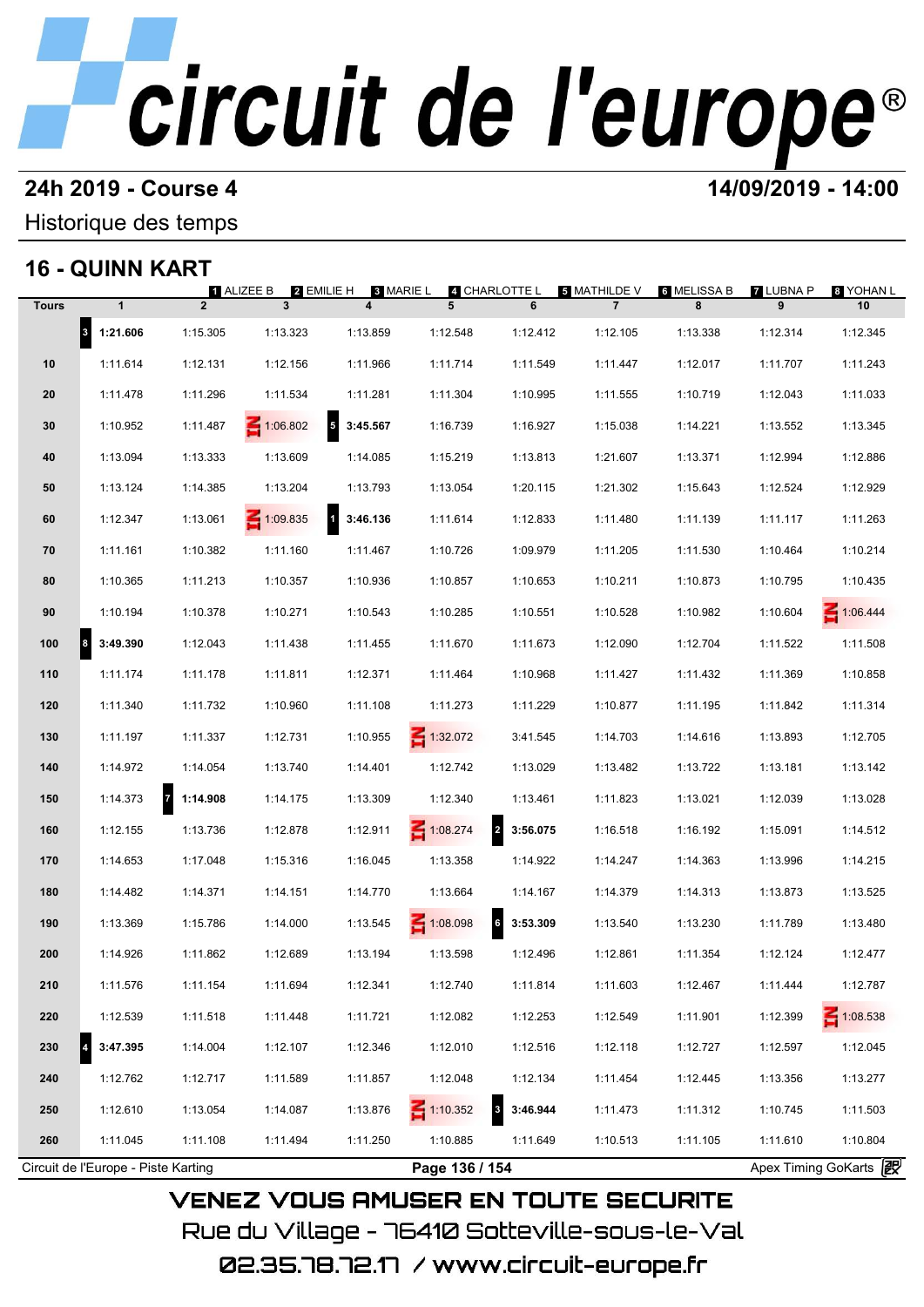#### **24h 2019 - Course 4 14/09/2019 - 14:00**

### Historique des temps

|              | Historique des temps |                 |                            |                            |                 |                 |                                     |                 |                      |                            |
|--------------|----------------------|-----------------|----------------------------|----------------------------|-----------------|-----------------|-------------------------------------|-----------------|----------------------|----------------------------|
| <b>Tours</b> | $\mathbf{1}$         | $\overline{2}$  | $\mathbf{3}$               | $\boldsymbol{4}$           | 5               | 6               | $\overline{7}$                      | 8               | 9                    | 10                         |
| 270          | 1:10.562             | 1:11.114        | 1:11.841                   | 1:10.598                   | 1:10.908        | 1:11.304        | 1:11.676                            | 1:12.038        | 1:11.505             | 1:11.106                   |
| 280          | 1:10.709             | 1:10.731        | 1:10.769                   | 1:10.770                   | 1:10.649        | 1:10.388        | 1:10.417                            | 1:11.367        | 1:09.869             | 1:10.260                   |
| 290          | 1:10.567             | 1:11.974        | 1:10.630                   | 1:10.195                   | 1:10.462        | 1:10.467        | 1:10.191                            | 1:10.977        | 1:10.998             | 1:10.369                   |
| 300          | 1:10.368             | 1:09.984        | 1:11.576                   | 1:10.772                   | 1:10.979        | $\leq 1:06.825$ | $\overline{\mathbf{5}}$<br>4:16.273 | 1:19.490        | 1:16.869             | 1:16.397                   |
| 310          | 1:15.570             | 1:15.297        | 1:15.302                   | 1:20.664                   | 1:13.464        | 1:14.855        | 1:12.790                            | 1:13.060        | 1:12.913             | 1:14.757                   |
| 320          | 1:13.349             | 1:13.299        | 1:16.616                   | 1:14.281                   | 1:13.903        | 1:15.578        | 1:13.823                            | 1:12.891        | 1:13.982             | 1:13.678                   |
| 330          | 1:13.701             | 1:15.253        | 1:14.039                   | 1:13.717                   | 1:14.357        | 1:12.891        | 1:13.536                            | 1:14.071        | 1:14.869             | 1:12.903                   |
| 340          | 1:14.310             | $\leq 1:17.309$ | $\overline{1}$<br>3:47.331 | 1:11.813                   | 1:10.655        | 1:11.766        | 1:10.751                            | 1:11.019        | 1:11.683             | 1:10.542                   |
| 350          | 1:10.420             | 1:10.513        | 1:10.168                   | 1:10.206                   | 1:13.477        | 1:10.576        | 1:10.407                            | 1:10.886        | 1:10.541             | 1:10.768                   |
| 360          | 1:10.579             | 1:10.184        | 1:12.552                   | 1:11.118                   | 1:11.040        | 1:11.730        | 1:10.366                            | 1:10.271        | 1:10.055             | 1:12.180                   |
| 370          | 1:09.910             | 1:10.300        | 1:10.054                   | 1:11.313                   | 1:10.859        | 1:10.857        | 1:10.207                            | $\leq 1:08.615$ | $\bf{8}$<br>3:45.493 | 1:13.191                   |
| 380          | 1:12.820             | 1:11.828        | 1:13.135                   | 1:12.443                   | 1:11.630        | 1:11.767        | 1:12.876                            | 1:10.974        | 1:11.242             | 1:11.108                   |
| 390          | 1:11.886             | 1:12.120        | 1:10.995                   | 1:11.016                   | 1:10.831        | 1:11.193        | 1:11.359                            | 1:10.951        | 1:11.207             | 1:11.085                   |
| 400          | 1:10.867             | 1:11.621        | 1:11.808                   | 1:10.726                   | 1:10.751        | 1:10.611        | 1:10.632                            | 1:11.055        | 1:11.426             | 1:11.309                   |
| 410          | 1:12.674             | 1:11.015        | 1:06.722                   | $\overline{7}$<br>4:36.514 | 1:14.296        | 1:14.080        | 1:14.244                            | 1:15.492        | 1:14.966             | 1:13.820                   |
| 420          | 1:13.744             | 1:13.593        | 1:14.068                   | 1:13.666                   | 1:12.611        | 1:13.515        | 1:12.921                            | 1:12.684        | 1:13.761             | 1:12.495                   |
| 430          | 1:14.737             | 1:13.916        | 1:14.060                   | 1:14.975                   | 1:12.688        | 1:14.271        | 1:12.344                            | 1:12.355        | 1:12.917             | 1:12.432                   |
| 440          | 1:12.168             | 1:13.501        | 1:11.806                   | 1:13.500                   | 1:12.703        | 1:11.855        | 1:12.332                            | 1:12.241        | $\leq 1:05.869$      | $\mathbf{z}$<br>3:45.460   |
| 450          | 1:18.846             | 1:19.981        | 1:19.157                   | 1:17.853                   | 1:18.189        | 1:15.051        | 1:16.091                            | 1:15.637        | 1:14.934             | 1:14.882                   |
| 460          | 1:14.720             | 1:15.260        | 1:15.162                   | 1:15.800                   | 1:16.158        | 1:16.493        | 1:15.100                            | 1:15.230        | 1:14.547             | 1:15.481                   |
| 470          | 1:15.201             | 1:17.311        | 1:15.193                   | 1:15.254                   | 1:15.412        | 1:14.297        | 1:15.972                            | 1:15.779        | $\leq 1:10.471$      | 6 <sub>1</sub><br>3:50.920 |
| 480          | 1:16.250             | 1:15.294        | 1:14.359                   | 1:14.960                   | 1:13.917        | 1:13.674        | 1:12.944                            | 1:13.730        | 1:12.361             | 1:13.292                   |
| 490          | 1:12.668             | 1:12.577        | 1:12.711                   | 1:13.139                   | 1:13.604        | 1:13.000        | 1:15.417                            | 1:12.572        | 1:13.229             | 1:12.078                   |
| 500          | 1:12.326             | 1:12.281        | 1:13.015                   | 1:11.750                   | 1:11.457        | 1:12.061        | 1:12.387                            | 1:12.269        | 1:12.772             | 1:13.708                   |
| 510          | 1:12.122             | 1:11.608        | 1:11.988                   | 1:12.625                   | $\leq 1:09.451$ | 6:44.583        | 1:24.382                            | 1:19.496        | 1:17.922             | 1:17.110                   |
| 520          | 1:16.639             | 1:19.429        | 1:14.315                   | 1:14.804                   | 1:16.078        | 1:17.355        | 1:15.141                            | 1:14.540        | 1:14.770             | 1:14.207                   |
| 530          | 1:13.132             | 1:13.289        | 1:14.426                   | 1:14.897                   | 1:13.878        | 1:14.721        | 1:12.314                            | 1:13.286        | 1:13.684             | 1:13.622                   |
| 540          | 1:13.014             | 1:12.952        | 1:12.363                   | 1:12.784                   | 1:12.909        | 1:13.083        | 1:13.143                            | 1:12.599        | 1:12.030             | 1:11.484                   |
|              |                      |                 |                            |                            |                 |                 |                                     |                 |                      |                            |

**VENEZ VOUS AMUSER EN TOUTE SECURITE** Rue du Village – 76410 Sotteville-sous-le-Val

Circuit de l'Europe - Piste Karting **Page 137 / 154 Page 137 / 154** Apex Timing GoKarts **in**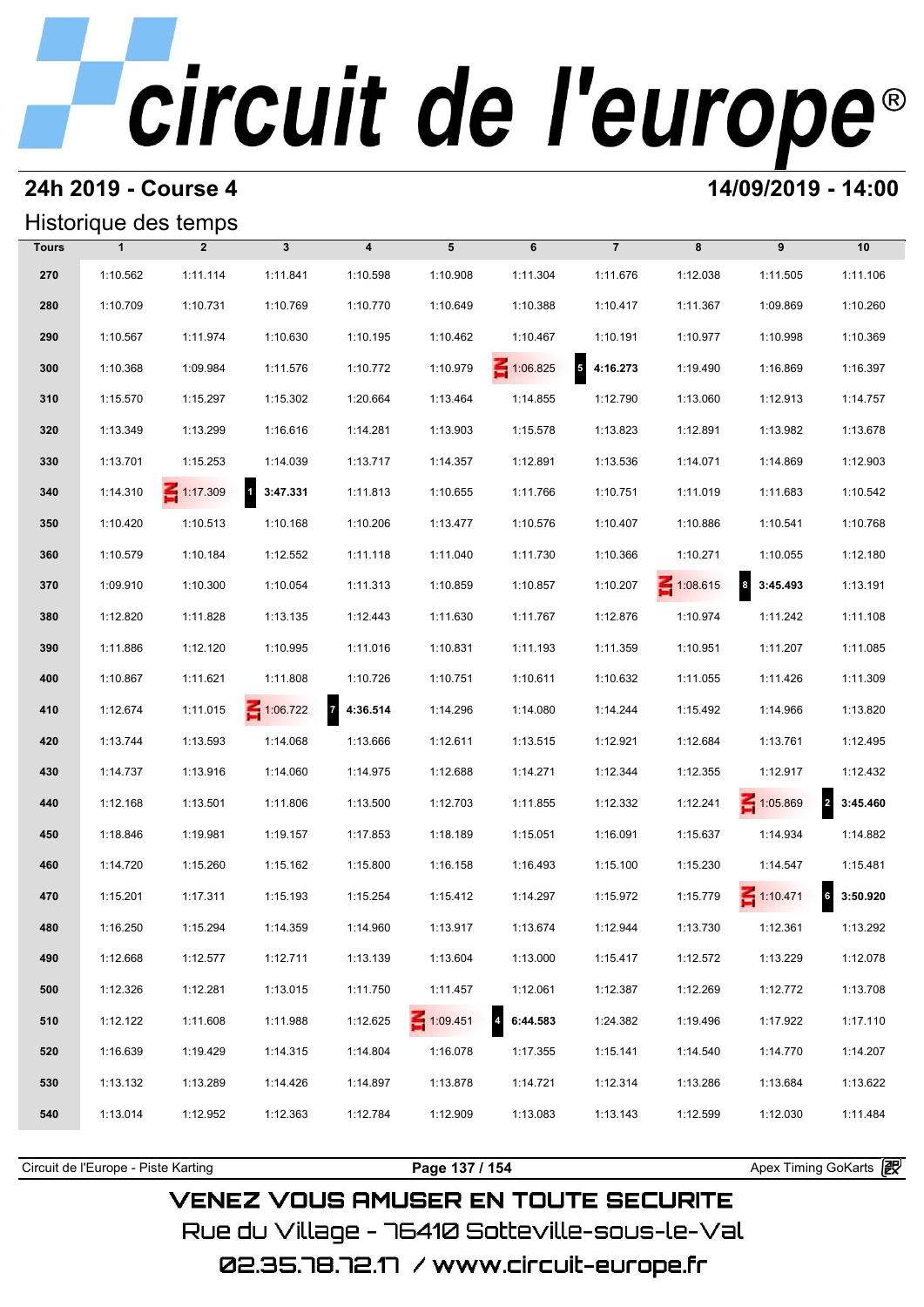#### **24h 2019 - Course 4 14/09/2019 - 14:00**

#### Historique des temps

|                          |                 |            |                              |                 |               |                         |              | Historique des temps       |              |              |
|--------------------------|-----------------|------------|------------------------------|-----------------|---------------|-------------------------|--------------|----------------------------|--------------|--------------|
| 10                       | 9               | 8          | $\overline{7}$               | 6               | 5             | $\overline{\mathbf{4}}$ | $\mathbf{3}$ | $\overline{2}$             | $\mathbf{1}$ | <b>Tours</b> |
| $\mathbf{3}$<br>4:11.396 | $\leq 1:12.635$ | 1:11.693   | 1:11.946                     | 1:11.985        | 1:11.112      | 1:11.614                | 1:11.220     | 1:11.387                   | 1:13.273     | 550          |
| 1:16.558                 | 1:12.677        | 1:12.691   | 1:12.077                     | 1:12.254        | 1:12.553      | 1:12.116                | 1:13.191     | 1:12.650                   | 1:13.632     | 560          |
| 1:13.316                 | 1:14.519        | 1:12.869   | 1:11.844                     | 1:12.042        | 1:12.144      | 1:11.396                | 1:12.273     | 1:13.203                   | 1:17.420     | 570          |
| 1:14.548                 | 1:16.193        | 1:13.696   | 1:15.423                     | 1:14.271        | 5<br>3:50.428 | $\leq 1:07.942$         | 1:12.317     | 1:14.216                   | 1:13.350     | 580          |
| 1:12.689                 | 1:12.908        | 1:13.444   | 1:13.505                     | 1:13.388        | 1:14.035      | 1:13.548                | 1:14.227     | 1:14.279                   | 1:14.500     | 590          |
| 1:11.708                 | 1:12.305        | 1:13.955   | 1:13.547                     | 1:13.042        | 1:12.926      | 1:12.712                | 1:13.155     | 1:12.788                   | 1:13.109     | 600          |
| 1:12.485                 | 14:30.900       | 1:07.420   | 1:12.253                     | 1:12.621        | 1:12.950      | 1:12.922                | 1:12.999     | 1:13.531                   | 1:12.190     | 610          |
| 1:11.241                 | 1:12.425        | 1:13.610   | 1:11.221                     | 1:11.112        | 1:10.357      | 1:11.073                | 1:11.235     | 1:12.617                   | 1:11.272     | 620          |
| 1:10.249                 | 1:12.935        | 1:12.286   | 1:10.311                     | 1:10.477        | 1:11.114      | 1:10.027                | 1:11.293     | 1:10.558                   | 1:10.344     | 630          |
| 1:09.914                 | 1:10.311        | 1:10.721   | 1:10.236                     | 1:11.711        | 1:10.159      | 1:10.648                | 1:10.225     | 1:09.945                   | 1:10.036     | 640          |
| 1:13.467                 | 1:11.890        | 1:12.034   | $\boldsymbol{8}$<br>4:04.181 | $\leq 1:08.164$ | 1:10.186      | 1:09.873                | 1:09.828     | 1:09.646                   | 1:09.900     | 650          |
| 1:11.129                 | 1:10.599        | 1:10.655   | 1:10.427                     | 1:10.430        | 1:10.518      | 1:10.272                | 1:10.722     | 1:10.539                   | 1:11.835     | 660          |
| 1:11.843                 | 1:11.800        | 1:11.279   | 1:11.234                     | 1:11.266        | 1:12.091      | 1:10.834                | 1:10.738     | 1:10.895                   | 1:10.619     | 670          |
| 1:11.598                 | 1:11.965        | 1:12.327   | 1:11.482                     | 1:11.519        | 1:11.742      | 1:11.568                | 1:12.217     | 1:11.379                   | 1:11.471     | 680          |
| 1:12.101                 | 1:13.132        | 1:12.002   | 1:11.599                     | 1:11.229        | 1:11.825      | 1:12.740                | 1:12.674     | $\overline{7}$<br>3:39.062 | 1:07.444     | 690          |
| 1:11.396                 | 1:11.374        | 1:10.623   | 1:11.708                     | 1:11.675        | 1:11.574      | 1:11.976                | 1:12.019     | 1:12.875                   | 1:11.990     | 700          |
| 1:10.855                 | 1:11.016        | 1:14.466   | 1:10.741                     | 1:11.520        | 1:12.914      | 1:12.537                | 1:12.707     | 1:11.441                   | 1:12.344     | 710          |
| 1:15.969                 | 1:15.784        | 2 4:10.316 | $\leq 1:06.913$              | 1:11.771        | 1:11.936      | 1:11.687                | 1:12.695     | 1:11.106                   | 1:10.965     | 720          |
| 1:14.723                 | 1:15.348        | 1:17.051   | 1:15.828                     | 1:16.758        | 1:15.362      | 1:15.740                | 1:17.009     | 1:15.615                   | 1:15.435     | 730          |
| 1:15.758                 | 1:14.352        | 1:14.310   | 1:15.143                     | 1:13.318        | 1:13.264      | 1:14.194                | 1:15.462     | 1:15.258                   | 1:14.241     | 740          |
| 1:16.403                 | 1:16.274        | 1:14.961   | 1:15.955                     | 1:15.226        | 1:15.236      | 1:13.857                | 1:15.307     | 1:16.310                   | 1:15.396     | 750          |
| 1:13.597                 | 1:13.926        | 1:14.515   | 1:16.099                     | 3:43.446        | 1:13.766      | 1:14.996                | 1:14.412     | 1:15.156                   | 1:15.089     | 760          |
| 1:13.756                 | 1:12.946        | 1:13.021   | 1:12.393                     | 1:13.095        | 1:12.734      | 1:13.699                | 1:12.472     | 1:12.557                   | 1:13.982     | 770          |
| 1:11.041                 | 1:11.976        | 1:11.473   | 1:12.631                     | 1:12.156        | 1:12.366      | 1:12.120                | 1:13.111     | 1:13.411                   | 1:12.278     | 780          |
| 1:13.937                 | 1:14.554        | 1:17.495   | 1:20.388                     | 1:18.993        | 3:51.060      | 1:05.330                | 1:11.772     | 1:12.259                   | 1:12.679     | 790          |
| 1:12.764                 | 1:13.174        | 1:13.593   | 1:14.864                     | 1:14.341        | 1:13.932      | 1:14.063                | 1:15.055     | 1:16.628                   | 1:15.756     | 800          |
| 1:12.471                 | 1:12.542        | 1:12.929   | 1:13.653                     | 1:12.662        | 1:12.291      | 1:12.887                | 1:14.009     | 1:16.392                   | 1:14.402     | 810          |
| $\leq 1:08.509$          | 1:10.898        | 1:12.010   | 1:11.789                     | 1:11.666        | 1:13.034      | 1:13.498                | 1:12.405     | 1:12.223                   | 1:12.332     | 820          |
|                          |                 |            |                              |                 |               |                         |              |                            |              |              |

**VENEZ VOUS AMUSER EN TOUTE SECURITE** Rue du Village – 76410 Sotteville-sous-le-Val 02.35.78.72.17 /www.circuit-europe.fr

Circuit de l'Europe - Piste Karting **Page 138 / 154 Page 138 / 154** Apex Timing GoKarts **intervent**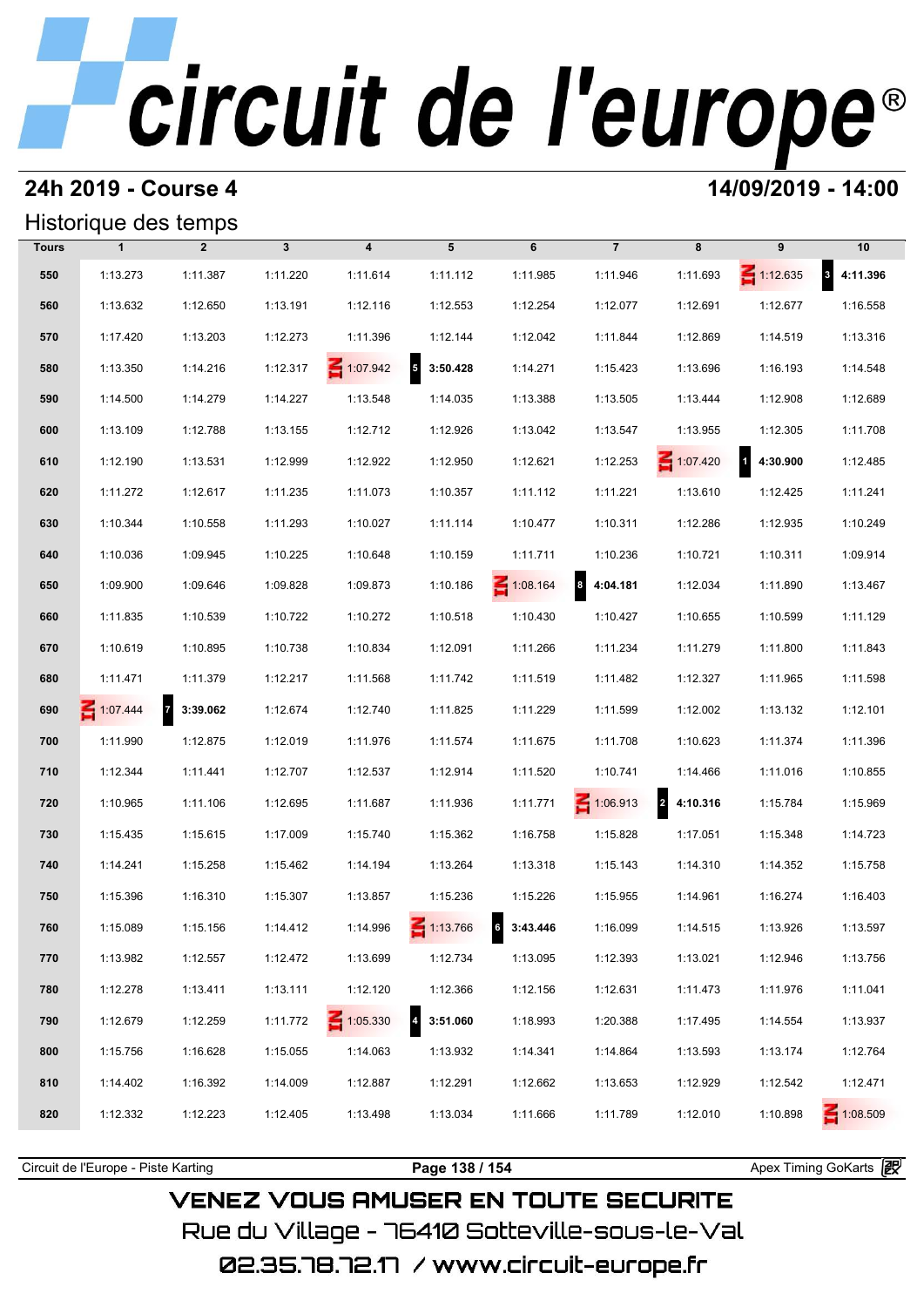### **24h 2019 - Course 4 14/09/2019 - 14:00**

### Historique des temps

|              | Historique des temps     |                              |                 |                         |          |                 |                            |                 |                      |                 |
|--------------|--------------------------|------------------------------|-----------------|-------------------------|----------|-----------------|----------------------------|-----------------|----------------------|-----------------|
| <b>Tours</b> | $\mathbf{1}$             | $\overline{2}$               | $\mathbf{3}$    | $\overline{\mathbf{4}}$ | 5        | 6               | $\overline{7}$             | 8               | 9                    | 10              |
| 830          | 8 3:37.418               | 1:11.968                     | 1:13.194        | 1:11.951                | 1:12.310 | 1:12.459        | 1:11.123                   | 1:11.491        | 1:11.119             | 1:13.427        |
| 840          | 1:12.886                 | 1:11.239                     | 1:11.432        | 1:11.357                | 1:11.601 | 1:11.110        | 1:11.911                   | 1:11.405        | 1:12.118             | 1:18.860        |
| 850          | $\leq 1:18.734$          | 3:37.906                     | 1:11.959        | 1:18.687                | 1:11.769 | 1:11.900        | 1:11.412                   | 1:11.441        | 1:10.770             | 1:10.784        |
| 860          | 1:10.975                 | 1:11.154                     | $\leq 1:05.645$ | $5\quad 3:41.384$       | 1:13.211 | 1:13.482        | 1:14.223                   | 1:13.380        | 1:12.851             | 1:13.071        |
| 870          | 1:12.762                 | 1:13.299                     | 1:12.987        | 1:13.861                | 1:15.205 | 1:14.301        | 1:14.720                   | 1:25.322        | 1:13.276             | 1:12.712        |
| 880          | 1:12.598                 | 1:12.843                     | 1:13.386        | 1:11.797                | 1:12.883 | 1:12.394        | 1:11.775                   | 1:12.698        | 1:12.146             | 1:11.521        |
| 890          | 1:12.022                 | 1:11.421                     | 1:11.863        | 1:11.723                | 1:11.232 | 1:11.788        | 1:11.735                   | 1:13.883        | 1:13.155             | $\leq 1:14.523$ |
| 900          | 1<br>3:45.254            | 1:10.779                     | 1:13.118        | 1:10.180                | 1:10.282 | 1:10.990        | 1:09.697                   | 1:09.929        | 1:10.622             | 1:10.429        |
| 910          | 1:10.687                 | 1:09.451                     | 1:10.577        | 1:10.052                | 1:10.360 | 1:11.247        | 1:09.502                   | 1:10.397        | 1:10.086             | 1:09.721        |
| 920          | 1:10.403                 | 1:10.606                     | 1:10.122        | 1:10.655                | 1:10.225 | 1:09.482        | 1:09.436                   | 1:09.366        | 1:09.899             | 1:09.598        |
| 930          | 1:09.545                 | 1:09.598                     | 1:10.080        | 1:10.740                | 1:09.632 | 1:09.648        | 1:09.340                   | $\leq 1:06.734$ | $\bf{8}$<br>3:55.997 | 1:11.399        |
| 940          | 1:11.004                 | 1:11.237                     | 1:11.882        | 1:11.222                | 1:11.432 | 1:10.744        | 1:10.752                   | 1:10.513        | 1:10.643             | 1:10.426        |
| 950          | 1:11.408                 | 1:11.565                     | 1:10.682        | 1:10.548                | 1:10.412 | 1:10.908        | 1:10.980                   | 1:10.778        | 1:10.579             | 1:10.854        |
| 960          | 1:10.661                 | 1:11.531                     | 1:10.804        | 1:11.371                | 1:10.862 | 1:10.837        | 1:13.787                   | 1:10.780        | 1:12.470             | 1:11.024        |
| 970          | 1:11.791                 | 1:10.679                     | 1:11.395        | 1:11.086                | 1:11.789 | $\leq 1:14.004$ | $\overline{7}$<br>3:46.898 | 1:11.570        | 1:11.879             | 1:11.654        |
| 980          | 1:11.425                 | 1:11.133                     | 1:12.590        | 1:11.916                | 1:12.772 | 1:12.057        | 1:10.868                   | 1:11.708        | 1:11.790             | 1:12.130        |
| 990          | 1:11.272                 | 1:10.234                     | 1:10.528        | 1:11.992                | 1:13.023 | 1:11.109        | 1:11.141                   | 1:11.846        | 1:10.313             | 1:10.686        |
| 1000         | 1:10.690                 | 1:11.025                     | 1:11.291        | 1:10.275                | 1:11.300 | 1:10.541        | 1:11.544                   | 1:11.440        | 1:13.170             | 1:12.576        |
| 1010         | 1:05.451                 | 2 3:45.550                   | 1:14.173        | 1:13.777                | 1:13.045 | 1:15.019        | 1:22.202                   | 1:15.721        | 1:14.903             | 1:14.582        |
| 1020         | 1:15.186                 | 1:13.983                     | 1:15.006        | 1:14.559                | 1:14.010 | 1:14.253        | 1:14.688                   | 1:14.352        | 1:14.330             | 1:15.868        |
| 1030         | 1:14.583                 | 1:14.307                     | 1:13.892        | 1:13.000                | 1:13.764 | 1:13.336        | 1:13.929                   | 1:13.637        | 1:13.428             | 1:13.940        |
| 1040         | 1:13.740                 | 1:14.394                     | 1:13.283        | 1:13.687                | 1:13.860 | 1:14.258        | 1:13.273                   | 1:13.250        | 1:13.356             | 1:07.629        |
| 1050         | $\mathbf{G}$<br>3:49.711 | 1:12.656                     | 1:12.664        | 1:12.307                | 1:12.269 | 1:12.138        | 1:12.464                   | 1:11.825        | 1:13.160             | 1:12.014        |
| 1060         | 1:11.387                 | 1:11.428                     | 1:11.596        | 1:11.787                | 1:11.483 | 1:12.487        | 1:11.463                   | 1:13.352        | 1:12.087             | 1:12.181        |
| 1070         | 1:11.814                 | 1:11.694                     | 1:12.435        | 1:11.757                | 1:12.225 | 1:11.876        | 1:12.107                   | 1:12.251        | 1:11.901             | 1:12.410        |
| 1080         | 1:11.758                 | 1:11.831                     | 1:12.378        | 1:12.530                | 1:12.192 | 1:11.974        | 1:12.605                   | 1:11.666        | 1:11.497             | 1:11.482        |
| 1090         | 1:04.599                 | $\boldsymbol{8}$<br>3:36.893 | 1:11.864        | 1:11.620                | 1:11.526 | 1:11.499        | 1:11.281                   | 1:10.973        | 1:11.358             | 1:11.205        |
| 1100         | 1:11.159                 | 1:11.696                     | 1:11.993        | 1:10.797                | 1:10.951 | 1:11.512        | 1:11.239                   | 1:11.076        | 1:11.519             | 1:11.264        |
|              |                          |                              |                 |                         |          |                 |                            |                 |                      |                 |

**VENEZ VOUS AMUSER EN TOUTE SECURITE** Rue du Village – 76410 Sotteville-sous-le-Val 02.35.78.72.17 / www.circuit-europe.fr

Circuit de l'Europe - Piste Karting **Page 139 / 154 Page 139 / 154** Apex Timing GoKarts **intervent**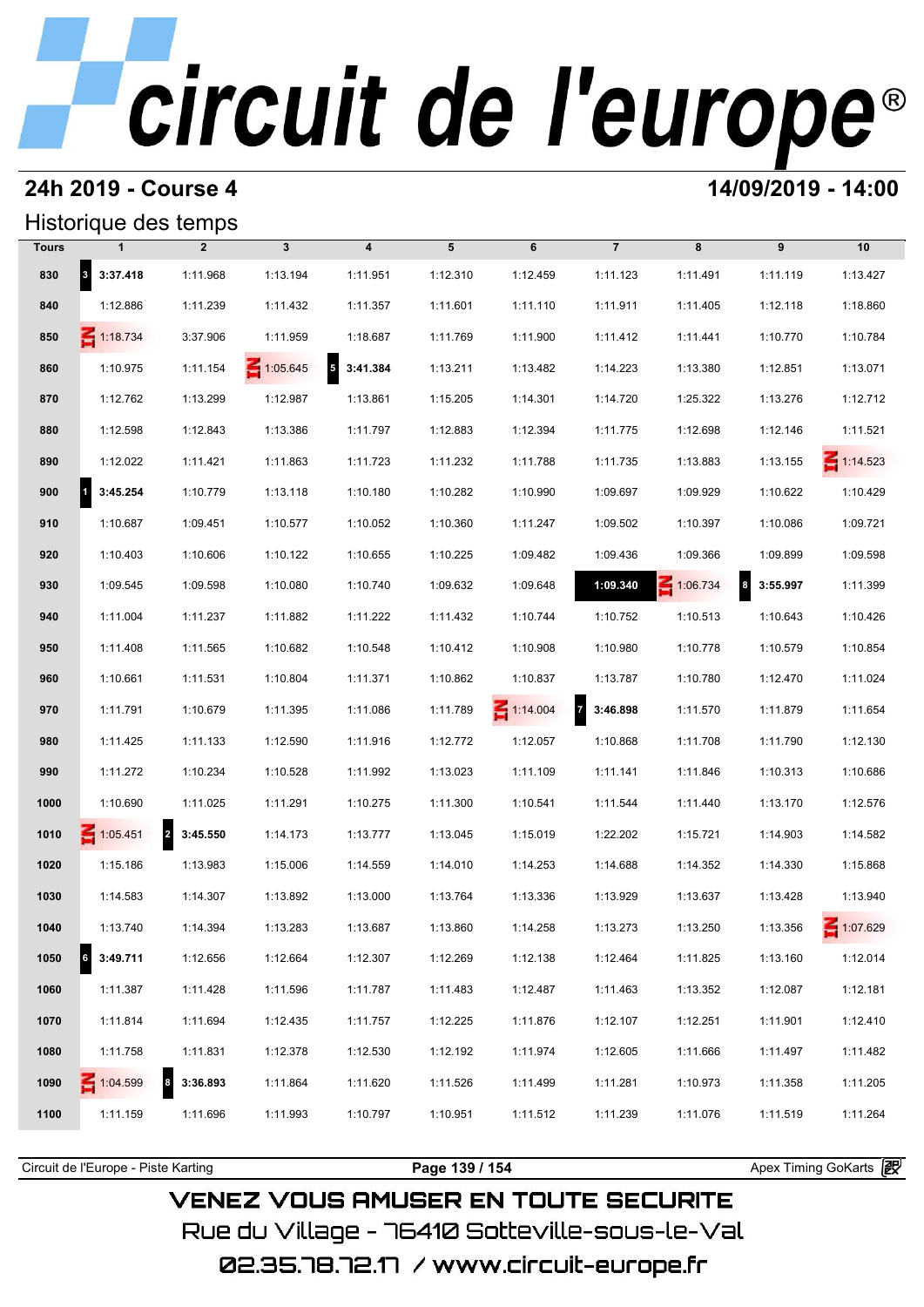#### **24h 2019 - Course 4 14/09/2019 - 14:00**

#### Historique des temps

|              |          | Historique des temps |          |          |          |          |          |          |          |    |
|--------------|----------|----------------------|----------|----------|----------|----------|----------|----------|----------|----|
| <b>Tours</b> |          |                      |          |          |          |          |          |          |          | 10 |
| 1110         | 1:11.197 | 1:11.210             | 1:11.058 | 1:12.820 | 1:11.199 | 1:10.996 | 1:10.898 | 1:10.646 | 1:12.962 |    |

Circuit de l'Europe - Piste Karting **Page 140 / 154 Page 140 / 154** Apex Timing GoKarts **i Propinsi Access** 

### **VENEZ VOUS AMUSER EN TOUTE SECURITE** Rue du Village – 76410 Sotteville-sous-le-Val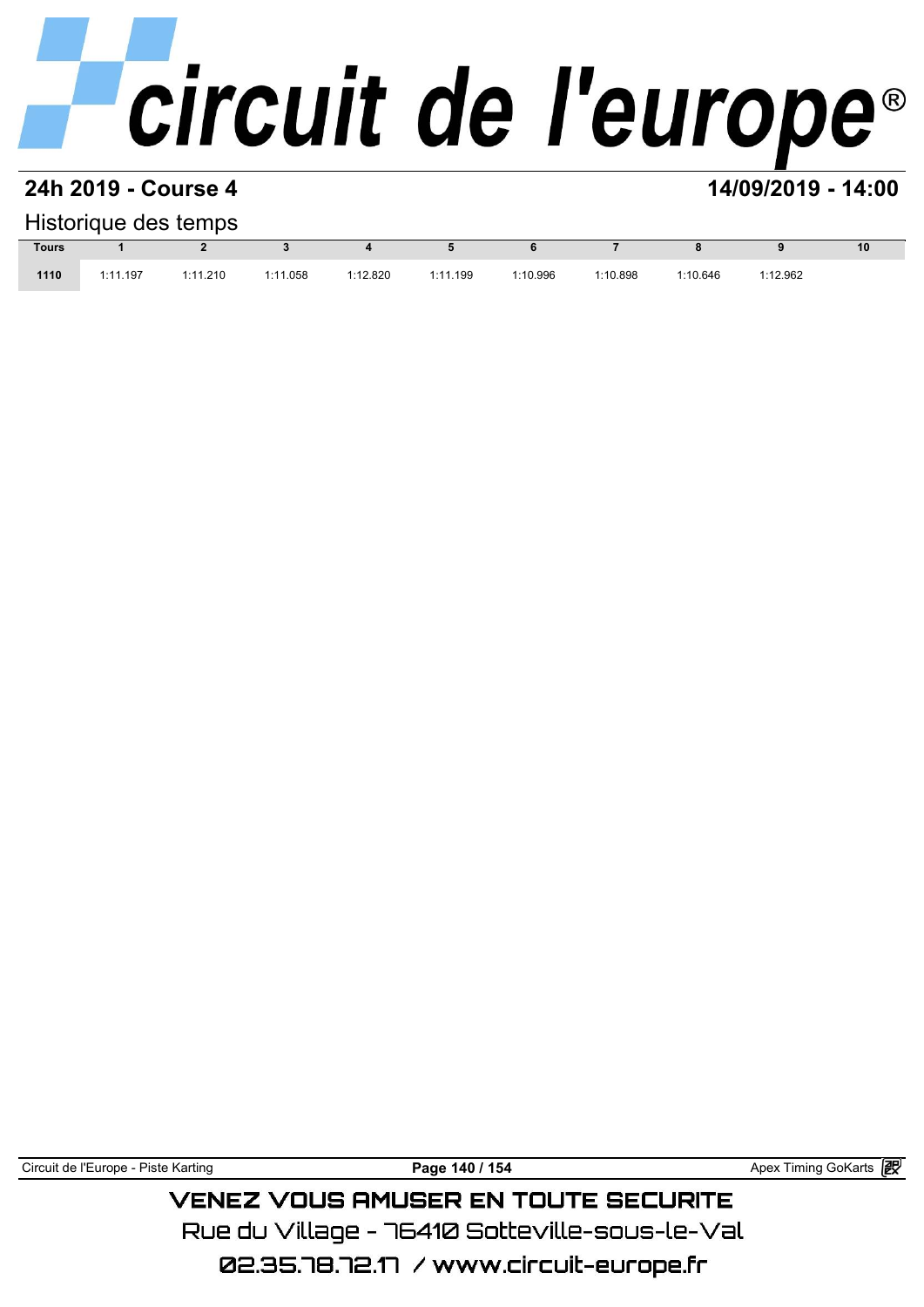#### **24h 2019 - Course 4 14/09/2019 - 14:00**

Historique des temps

### **27 - LES TOURISTES**

| 27 -         |                                     | <b>LES TOURISTES</b>                     |                     |                   |                 |               |                                    |                 |                  |                          |
|--------------|-------------------------------------|------------------------------------------|---------------------|-------------------|-----------------|---------------|------------------------------------|-----------------|------------------|--------------------------|
| <b>Tours</b> | 1 PACO A<br>$\mathbf{1}$            | 2 JEREMY L 3 DIMITRI S<br>$\overline{2}$ | $\mathbf{3}$        | 4 FRANCOIS V<br>4 | 5 JEREMY C<br>5 | 6 LOIC L<br>6 | <b>7 DAVID S</b><br>$\overline{7}$ | 8 CEDRIC L<br>8 | 9 NICOLAS B<br>9 | 10 GEORGES M<br>10       |
|              | $\vert$ 9<br>1:18.321               | 1:13.837                                 | 1:10.990            | 1:10.895          | 1:11.118        | 1:10.490      | 1:10.822                           | 1:10.205        | 1:10.608         | 1:10.483                 |
| 10           | 1:11.171                            | 1:10.356                                 | 1:10.626            | 1:11.050          | 1:10.264        | 1:10.408      | 1:10.355                           | 1:10.264        | 1:10.054         | 1:10.269                 |
| 20           | 1:09.966                            | 1:09.912                                 | 1:10.154            | 1:10.331          | 1:10.182        | 1:10.113      | 1:10.235                           | 1:10.336        | 1:10.163         | 1:10.655                 |
| 30           | 1:10.646                            | 1:10.146                                 | 1:10.082            | 1:09.807          | 1:09.985        | 1:10.254      | 1:10.226                           | 1:10.365        | 1:11.271         | 1:10.201                 |
| 40           | 1:10.658                            | 1:09.480                                 | $\bf 6$<br>3:43.082 | 1:12.381          | 1:12.038        | 1:12.063      | 1:12.662                           | 1:12.048        | 1:11.955         | 1:12.559                 |
| 50           | 1:11.952                            | 1:12.134                                 | 1:11.742            | 1:11.638          | 1:11.582        | 1:12.162      | 1:11.954                           | 1:12.479        | 1:11.977         | 1:11.400                 |
| 60           | 1:12.253                            | 1:11.366                                 | 1:11.719            | 1:12.245          | 1:11.454        | 1:11.238      | 1:11.504                           | 1:12.115        | 1:12.734         | 1:12.287                 |
| 70           | 1:12.682                            | 1:12.553                                 | 1:12.280            | 1:11.251          | 1:11.753        | 1:11.465      | 1:11.753                           | 1:11.299        | 1:11.119         | 1:11.225                 |
| 80           | 1:12.423                            | 1:12.279                                 | 1:11.396            | 1:11.231          | 1:06.901        | 8<br>4:15.620 | 1:11.774                           | 1:11.835        | 1:11.804         | 1:11.783                 |
| 90           | 1:11.916                            | 1:11.919                                 | 1:12.090            | 1:12.137          | 1:11.991        | 1:12.449      | 1:11.204                           | 1:11.835        | 1:11.866         | 1:12.162                 |
| 100          | 1:11.424                            | 1:12.793                                 | 1:11.069            | 1:11.221          | 1:11.248        | 1:11.599      | 1:10.885                           | 1:14.209        | 1:11.859         | 5:15.773                 |
| 110          | 1:11.544                            | 1:11.141                                 | 1:10.928            | 1:11.358          | 1:11.225        | 1:11.412      | 1:11.426                           | 1:10.695        | 1:11.598         | 1:12.122                 |
| 120          | 1:10.816                            | 1:11.300                                 | $\leq 1:13.305$     | 7 3:47.156        | 1:13.238        | 1:12.663      | 1:13.194                           | 1:13.006        | 1:13.176         | 1:12.159                 |
| 130          | 1:12.350                            | 1:12.235                                 | 1:12.395            | 1:11.971          | 1:12.747        | 1:12.519      | 1:12.654                           | 1:12.119        | 1:12.597         | 1:12.206                 |
| 140          | 1:12.682                            | 1:11.945                                 | 1:12.432            | 1:13.283          | 1:13.021        | 1:12.746      | 1:11.891                           | 1:12.962        | 1:12.117         | 1:12.314                 |
| 150          | 1:12.514                            | 1:12.903                                 | 1:13.594            | 1:11.971          | 1:12.263        | 1:12.721      | 1:13.130                           | 1:12.520        | 1:11.945         | 1:13.447                 |
| 160          | 1:13.558                            | 1:12.812                                 | 1:12.105            | 1:12.205          | 1:12.626        | 1:12.773      | 1:13.853                           | 1:13.289        | $-1:09.408$      | $\mathbf{3}$<br>4:28.129 |
| 170          | 1:14.755                            | 1:13.376                                 | 1:14.904            | 1:14.268          | 1:14.164        | 1:14.128      | 1:14.758                           | 1:13.884        | 1:13.490         | 1:13.396                 |
| 180          | 1:12.972                            | 1:13.667                                 | 1:13.156            | 1:13.952          | 1:14.331        | 1:13.952      | 1:13.273                           | 1:13.173        | 1:13.818         | 1:12.989                 |
| 190          | 1:13.956                            | 1:12.738                                 | 1:13.136            | 1:13.435          | 1:13.429        | 1:13.040      | 1:13.745                           | 1:13.046        | 1:13.443         | 1:14.236                 |
| 200          | 1:15.287                            | 1:13.350                                 | 1:13.492            | 1:13.908          | 1:13.205        | 1:13.179      | 1:12.933                           | 1:13.316        | 1:13.655         | $-1:09.308$              |
| 210          | 3:55.670                            | 1:14.814                                 | 1:13.400            | 1:13.422          | 1:13.508        | 1:12.845      | 1:13.597                           | 1:12.806        | 1:12.575         | 1:12.716                 |
| 220          | 1:13.735                            | 1:13.547                                 | 1:12.938            | 1:14.158          | 1:13.365        | 1:12.372      | 1:12.403                           | 1:12.936        | 1:13.848         | 1:12.986                 |
| 230          | 1:13.219                            | 1:12.391                                 | 1:12.849            | 1:12.927          | 1:12.402        | 1:17.985      | 1:13.764                           | 1:14.257        | 1:13.111         | 1:13.630                 |
| 240          | 1:12.465                            | 1:12.320                                 | 1:13.919            | 1:12.353          | 1:13.673        | 1:13.059      | 1:12.994                           | 1:12.546        | 1:14.422         | 3:44.966                 |
| 250          | 1:15.986                            | 1:15.707                                 | 1:13.896            | 1:14.819          | 1:15.812        | 1:14.663      | 1:14.157                           | 1:14.308        | 1:13.462         | 1:14.046                 |
| 260          | 1:13.455                            | 1:12.999                                 | 1:14.491            | 1:13.776          | 1:12.854        | 1:13.556      | 1:13.167                           | 1:13.009        | 1:12.874         | 1:12.838                 |
|              | Circuit de l'Europe - Piste Karting |                                          |                     |                   | Page 141 / 154  |               |                                    |                 |                  | Apex Timing GoKarts 2    |

02.35.78.72.17 / www.circuit-europe.fr

Rue du Village – 76410 Sotteville-sous-le-Val

**VENEZ VOUS AMUSER EN TOUTE SECURITE**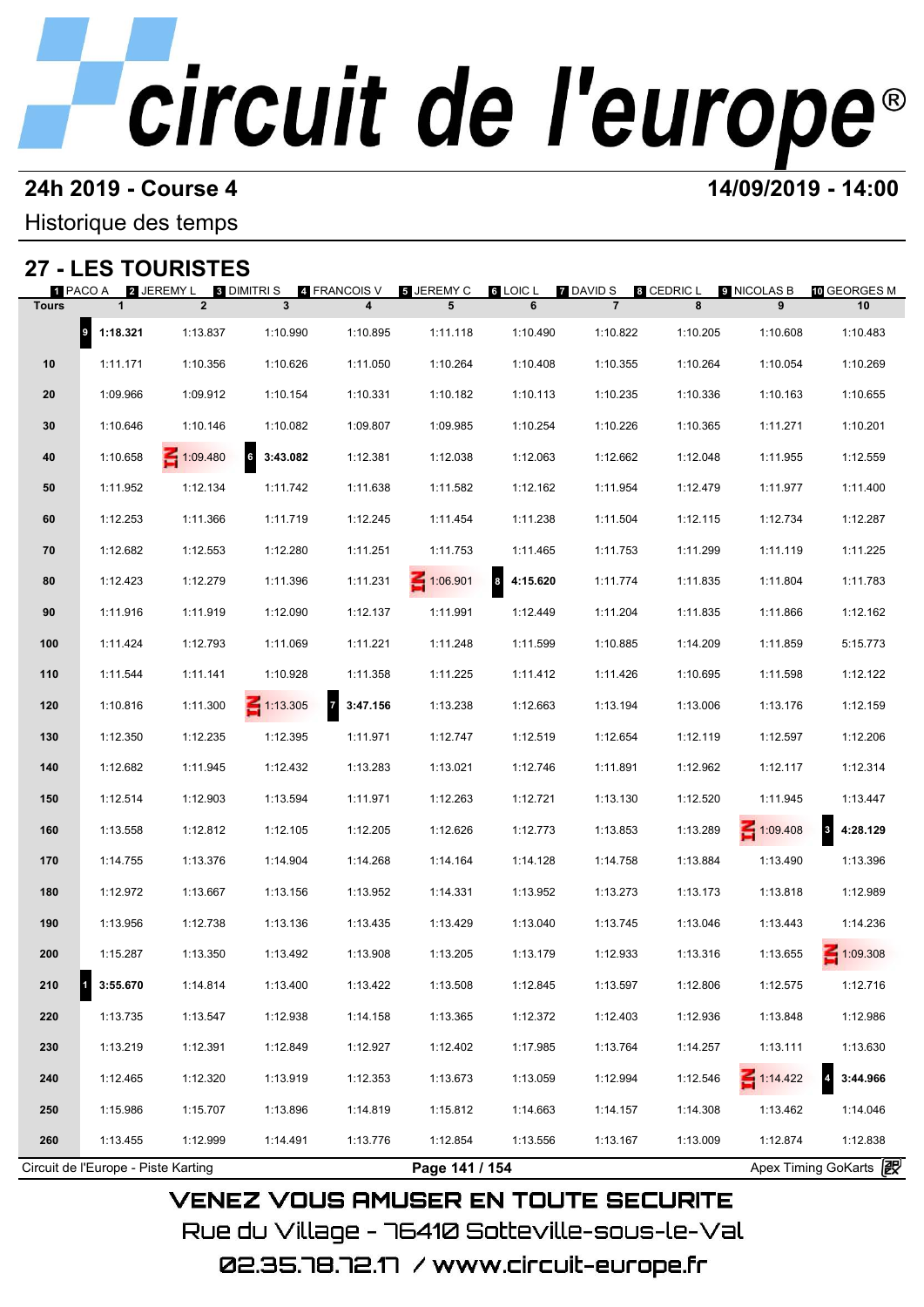#### **24h 2019 - Course 4 14/09/2019 - 14:00**

### Historique des temps

| Historique des temps |              |                 |              |                         |                 |            |                              |                                      |                            |                |
|----------------------|--------------|-----------------|--------------|-------------------------|-----------------|------------|------------------------------|--------------------------------------|----------------------------|----------------|
| <b>Tours</b>         | $\mathbf{1}$ | $\overline{2}$  | $\mathbf{3}$ | $\overline{\mathbf{4}}$ | 5               | 6          | $\overline{7}$               | 8                                    | 9                          | 10             |
| 270                  | 1:14.208     | 1:12.676        | 1:13.377     | 1:14.267                | 1:12.952        | 1:13.205   | 1:13.148                     | 1:13.209                             | 1:13.247                   | 1:12.603       |
| 280                  | 1:15.069     | 1:13.266        | 1:13.533     | 1:13.406                | 1:12.774        | 1:13.769   | $\leq 1:08.227$              | $\overline{\phantom{a}}$<br>3:38.241 | 1:13.517                   | 1:13.814       |
| 290                  | 1:12.730     | 1:12.965        | 1:12.622     | 1:12.778                | 1:12.974        | 1:12.934   | 1:13.166                     | 1:12.758                             | 1:12.644                   | 1:12.970       |
| 300                  | 1:12.432     | 1:12.520        | 1:12.982     | 1:13.030                | 1:12.976        | 1:13.385   | 1:14.847                     | 1:16.072                             | 1:13.222                   | 1:12.963       |
| 310                  | 1:13.333     | 1:12.964        | 1:12.755     | 1:13.047                | 1:13.028        | 1:13.217   | 1:12.773                     | 1:12.629                             | 1:12.992                   | 1:12.481       |
| 320                  | 1:12.663     | 1:12.888        | 1:13.098     | 1:12.660                | 1:13.268        | 1:13.851   | 1:12.563                     | 1:12.940                             | $\leq 1:11.160$            | 10<br>4:28.757 |
| 330                  | 1:19.728     | 1:20.198        | 1:18.350     | 1:16.461                | 1:17.656        | 1:17.514   | 1:17.035                     | 1:16.952                             | 1:18.772                   | 1:17.343       |
| 340                  | 1:17.921     | 1:19.128        | 1:16.045     | 1:15.697                | 1:15.284        | 1:17.455   | 1:17.218                     | 1:18.393                             | 1:16.899                   | 1:18.433       |
| 350                  | 1:18.116     | 1:16.550        | 1:18.067     | 1:25.068                | 1:16.417        | 1:16.198   | 1:17.093                     | 1:17.306                             | 1:15.699                   | 1:17.515       |
| 360                  | 1:15.512     | 1:15.572        | 1:16.650     | 1:16.583                | $\leq 1:21.946$ | 2 3:47.294 | 1:13.182                     | 1:13.495                             | 1:13.082                   | 1:11.694       |
| 370                  | 1:11.792     | 1:11.637        | 1:11.627     | 1:13.237                | 1:11.545        | 1:12.191   | 1:11.314                     | 1:11.954                             | 1:11.702                   | 1:11.955       |
| 380                  | 1:11.374     | 1:11.641        | 1:11.750     | 1:11.624                | 1:11.659        | 1:11.479   | 1:11.703                     | 1:11.471                             | 1:11.588                   | 1:11.395       |
| 390                  | 1:11.272     | 1:11.403        | 1:11.660     | 1:11.543                | 1:11.520        | 1:11.239   | 1:11.275                     | 1:11.523                             | 1:11.148                   | 1:12.366       |
| 400                  | 1:10.942     | 1:11.597        | 1:12.070     | 1:10.978                | 1:11.372        | 1:06.755   | $\boldsymbol{8}$<br>3:36.237 | 1:12.162                             | 1:11.931                   | 1:11.344       |
| 410                  | 1:11.081     | 1:11.258        | 1:11.518     | 1:11.973                | 1:11.303        | 1:11.880   | 1:10.881                     | 1:10.487                             | 1:11.291                   | 1:11.519       |
| 420                  | 1:11.568     | 1:11.103        | 1:12.071     | 1:11.374                | 1:11.872        | 1:11.016   | 1:10.982                     | 1:11.089                             | 1:11.077                   | 1:11.579       |
| 430                  | 1:11.085     | 1:11.743        | 1:10.919     | 1:10.838                | 1:10.847        | 1:10.597   | 1:11.200                     | 1:10.737                             | 1:10.651                   | 1:11.894       |
| 440                  | 1:10.830     | 1:10.970        | 1:11.799     | 1:11.440                | 1:10.816        | 1:11.122   | 1:11.285                     | $\leq 1:08.431$                      | $\overline{6}$<br>3:40.461 | 1:12.618       |
| 450                  | 1:13.905     | 1:11.909        | 1:12.715     | 1:11.602                | 1:11.318        | 1:12.128   | 1:11.133                     | 1:13.174                             | 1:11.784                   | 1:11.787       |
| 460                  | 1:11.378     | 1:11.965        | 1:12.608     | 1:11.905                | 1:11.254        | 1:11.950   | 1:12.885                     | 1:11.719                             | 1:11.747                   | 1:12.067       |
| 470                  | 1:11.584     | 1:12.334        | 1:11.778     | 1:11.933                | 1:11.833        | 1:11.500   | 1:11.437                     | 1:12.138                             | 1:11.414                   | 1:11.594       |
| 480                  | 1:11.518     | 1:11.757        | 1:11.102     | 1:11.849                | 1:11.506        | 1:11.107   | 1:12.522                     | 1:11.671                             | 1:12.671                   | 1:11.558       |
| 490                  | 1:11.176     | $\leq 1:08.929$ | $9$ 3:36.731 | 1:10.717                | 1:10.417        | 1:10.549   | 1:10.887                     | 1:10.747                             | 1:10.357                   | 1:11.001       |
| 500                  | 1:10.471     | 1:10.745        | 1:10.670     | 1:10.961                | 1:11.575        | 1:10.147   | 1:10.023                     | 1:10.040                             | 1:10.555                   | 1:12.396       |
| 510                  | 1:10.456     | 1:10.134        | 1:10.741     | 1:11.483                | 1:10.179        | 1:10.227   | 1:09.817                     | 1:09.837                             | 1:10.071                   | 1:10.866       |
| 520                  | 1:10.591     | 1:10.250        | 1:10.354     | 1:10.738                | 1:11.741        | 1:10.240   | 1:10.262                     | 1:12.413                             | 1:11.336                   | 1:10.576       |
| 530                  | 1:09.749     | 1:10.943        | 1:10.434     | 1:10.276                | 1:10.319        | 1:10.575   | 1:06.746                     | $\overline{7}$<br>3:41.251           | 1:12.463                   | 1:12.216       |
| 540                  | 1:12.002     | 1:12.768        | 1:12.602     | 1:12.416                | 1:11.945        | 1:14.063   | 1:14.393                     | 1:12.187                             | 1:12.737                   | 1:13.287       |
|                      |              |                 |              |                         |                 |            |                              |                                      |                            |                |

**VENEZ VOUS AMUSER EN TOUTE SECURITE** Rue du Village – 76410 Sotteville-sous-le-Val

Circuit de l'Europe - Piste Karting **Page 142 / 154 Page 142 / 154** Apex Timing GoKarts **in**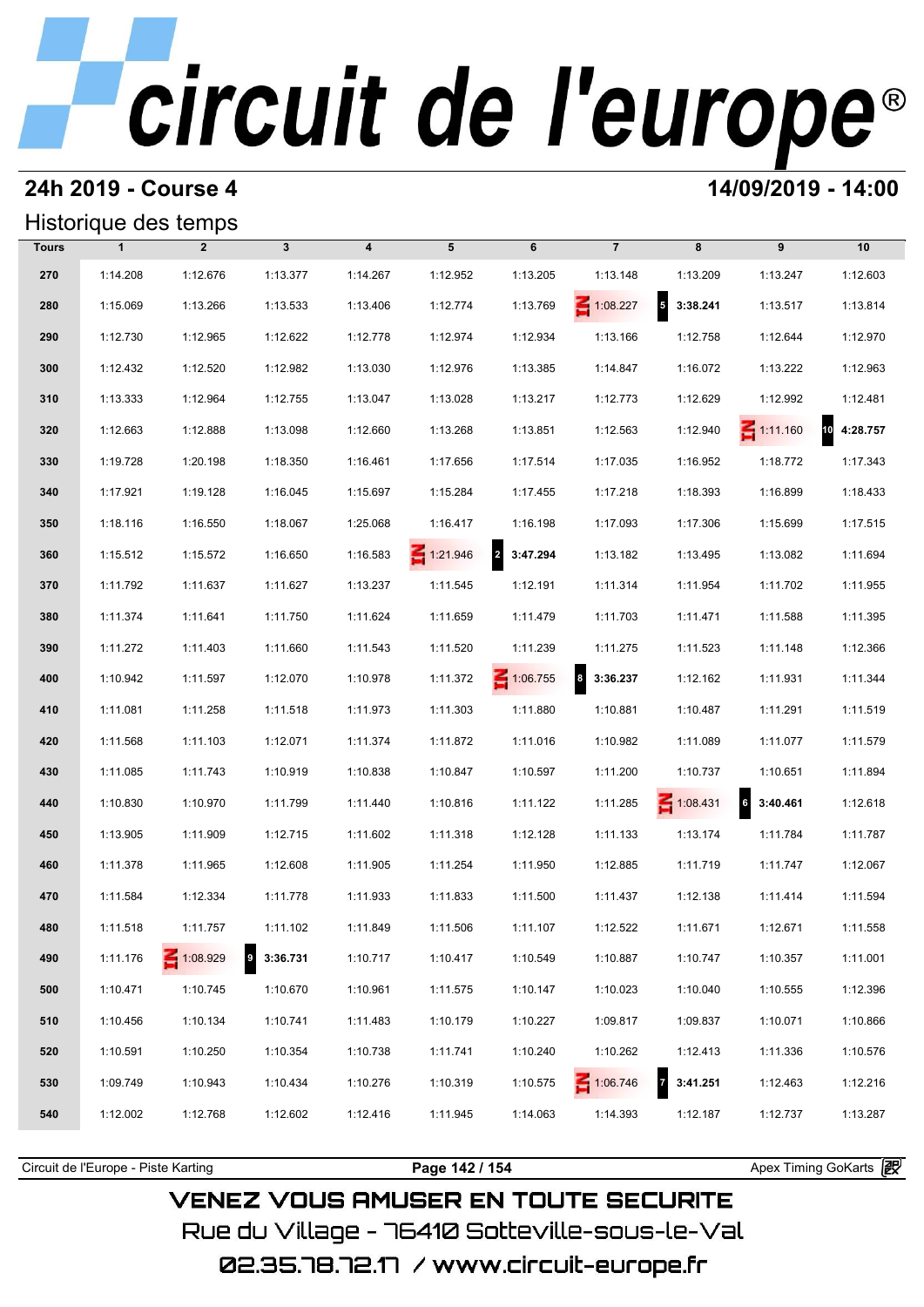#### **24h 2019 - Course 4 14/09/2019 - 14:00**

#### Historique des temps

|              | Historique des temps |                 |                                     |                  |          |             |                |                 |                                     |                 |
|--------------|----------------------|-----------------|-------------------------------------|------------------|----------|-------------|----------------|-----------------|-------------------------------------|-----------------|
| <b>Tours</b> | $\mathbf{1}$         | $\overline{2}$  | $\mathbf{3}$                        | $\boldsymbol{4}$ | 5        | 6           | $\overline{7}$ | 8               | 9                                   | 10              |
| 550          | 1:12.077             | 1:12.441        | 1:12.080                            | 1:12.429         | 1:14.074 | 1:13.907    | 1:12.226       | 1:12.845        | 1:13.088                            | 1:12.541        |
| 560          | 1:13.192             | 1:12.571        | 1:12.761                            | 1:12.414         | 1:12.758 | 1:12.308    | 1:12.377       | 1:11.942        | 1:11.866                            | 1:12.077        |
| 570          | 1:11.955             | $\leq 1:07.805$ | $\overline{\mathbf{3}}$<br>6:24.100 | 1:19.731         | 1:19.222 | 1:14.857    | 1:14.423       | 1:13.689        | 1:13.805                            | 1:13.257        |
| 580          | 1:13.274             | 1:14.019        | 1:13.134                            | 1:13.537         | 1:13.777 | 1:12.693    | 1:13.151       | 1:14.673        | 1:13.539                            | 1:13.411        |
| 590          | 1:13.744             | 1:13.589        | 1:12.709                            | 1:13.143         | 1:13.298 | 1:12.894    | 1:12.293       | 1:13.168        | 1:12.509                            | 1:12.528        |
| 600          | 1:12.779             | 1:12.827        | 1:12.767                            | 1:12.987         | 1:12.660 | 1:12.223    | 1:12.666       | 1:12.335        | 1:12.610                            | 1:12.708        |
| 610          | $\leq 1:08.326$      | 1 3:51.434      | 1:16.424                            | 1:13.439         | 1:14.902 | 1:13.283    | 1:14.163       | 1:13.400        | 1:12.693                            | 1:13.895        |
| 620          | 1:13.092             | 1:12.155        | 1:13.435                            | 1:12.992         | 1:15.819 | 1:13.264    | 1:12.968       | 1:13.660        | 1:14.838                            | 1:14.164        |
| 630          | 1:14.517             | 1:13.359        | 1:13.064                            | 1:13.166         | 1:12.985 | 1:13.524    | 1:13.326       | 1:14.545        | 1:16.453                            | 1:14.286        |
| 640          | 1:14.066             | 1:16.559        | 1:15.093                            | 1:13.376         | 1:14.693 | 1:16.760    | 1:15.539       | $\leq 1:17.190$ | $\overline{\mathbf{r}}$<br>3:55.227 | 1:15.083        |
| 650          | 1:14.461             | 1:15.741        | 1:14.939                            | 1:13.890         | 1:14.177 | 1:14.411    | 1:13.064       | 1:13.856        | 1:13.921                            | 1:13.821        |
| 660          | 1:12.940             | 1:12.836        | 1:14.684                            | 1:14.338         | 1:16.890 | 1:13.963    | 1:13.341       | 1:13.467        | 1:13.178                            | 1:12.778        |
| 670          | 1:13.288             | 1:14.387        | 1:14.540                            | 1:13.448         | 1:13.188 | 1:12.512    | 1:13.189       | 1:13.640        | 1:12.972                            | 1:14.332        |
| 680          | 1:14.888             | 1:15.887        | 1:14.286                            | 1:14.336         | 1:13.647 | 1:15.517    | 1:14.747       | $\leq 1:09.442$ | $\sf 5$<br>3:39.871                 | 1:13.906        |
| 690          | 1:13.959             | 1:13.962        | 1:13.121                            | 1:12.602         | 1:12.747 | 1:13.243    | 1:13.628       | 1:12.981        | 1:12.771                            | 1:13.186        |
| 700          | 1:12.655             | 1:12.556        | 1:12.765                            | 1:13.032         | 1:13.270 | 1:12.564    | 1:12.920       | 1:12.712        | 1:12.851                            | 1:13.063        |
| 710          | 1:12.174             | 1:13.344        | 1:12.509                            | 1:12.799         | 1:12.622 | 1:13.428    | 1:14.991       | 1:13.589        | 1:13.576                            | 1:13.055        |
| 720          | 1:13.588             | 1:13.078        | 1:12.763                            | 1:12.786         | 1:09.848 | 10 4:16.490 | 1:20.953       | 1:18.810        | 1:21.239                            | 1:22.267        |
| 730          | 1:20.459             | 1:20.762        | 1:20.911                            | 1:21.631         | 1:18.396 | 1:18.879    | 1:20.198       | 1:19.471        | 1:19.190                            | 1:20.890        |
| 740          | 1:19.488             | 1:19.680        | 1:18.981                            | 1:17.632         | 1:19.251 | 1:18.545    | 1:17.005       | 1:17.863        | 1:18.403                            | 1:19.075        |
| 750          | 1:22.979             | 1:18.024        | 1:18.437                            | 1:17.760         | 1:19.318 | 1:17.931    | 1:17.676       | $\leq 1:17.373$ | $\mathbf{2}$<br>3:40.388            | 1:14.790        |
| 760          | 1:12.778             | 1:12.942        | 1:17.581                            | 1:14.226         | 1:12.018 | 1:11.920    | 1:12.824       | 1:12.624        | 1:12.085                            | 1:13.126        |
| 770          | 1:11.177             | 1:11.456        | 1:11.691                            | 1:11.819         | 1:13.106 | 1:11.783    | 1:11.078       | 1:11.517        | 1:11.674                            | 1:11.546        |
| 780          | 1:11.340             | 1:11.077        | 1:11.503                            | 1:13.431         | 1:11.593 | 1:11.302    | 1:11.003       | 1:11.276        | 1:11.517                            | 1:11.228        |
| 790          | 1:11.515             | 1:12.353        | 1:11.710                            | 1:11.991         | 1:11.147 | 1:11.113    | 1:11.076       | 1:11.314        | 1:11.254                            | $\leq 1:07.123$ |
| 800          | 3:36.032<br>9        | 1:10.647        | 1:10.372                            | 1:10.140         | 1:10.355 | 1:09.912    | 1:10.937       | 1:10.235        | 1:09.889                            | 1:10.192        |
| 810          | 1:09.941             | 1:09.896        | 1:09.837                            | 1:10.581         | 1:11.666 | 1:09.752    | 1:11.077       | 1:10.295        | 1:09.353                            | 1:10.972        |
| 820          | 1:09.679             | 1:10.384        | 1:09.623                            | 1:09.579         | 1:09.670 | 1:09.445    | 1:09.997       | 1:09.759        | 1:09.762                            | $\leq 1:05.228$ |
|              |                      |                 |                                     |                  |          |             |                |                 |                                     |                 |

**VENEZ VOUS AMUSER EN TOUTE SECURITE** Rue du Village – 76410 Sotteville-sous-le-Val 02.35.78.72.17 /www.circuit-europe.fr

Circuit de l'Europe - Piste Karting **Page 143 / 154 Page 143 / 154** Apex Timing GoKarts **in**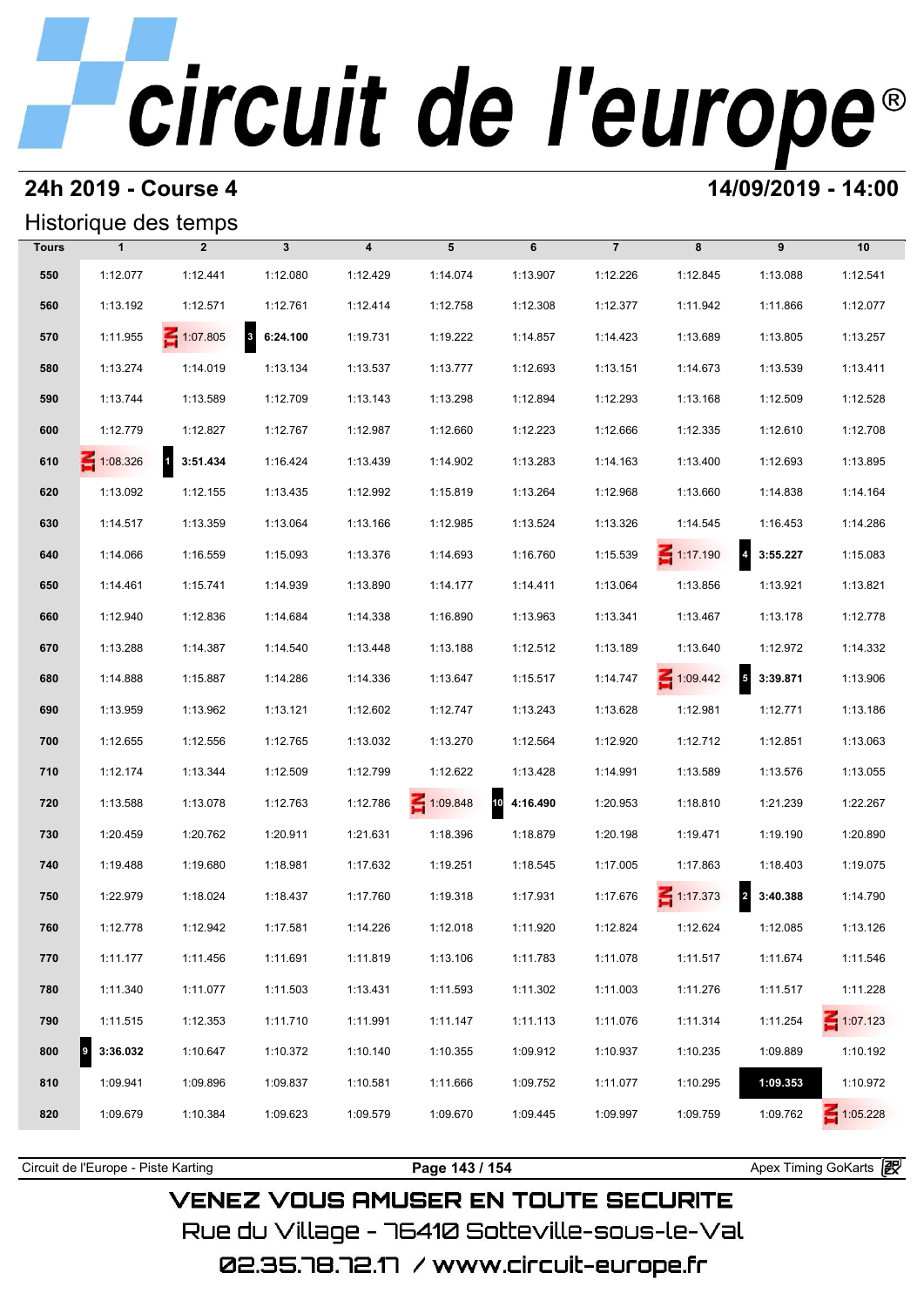### **24h 2019 - Course 4 14/09/2019 - 14:00**

### Historique des temps

| Historique des temps |                   |                 |                 |                                     |                 |                 |                    |                 |            |          |
|----------------------|-------------------|-----------------|-----------------|-------------------------------------|-----------------|-----------------|--------------------|-----------------|------------|----------|
| <b>Tours</b>         | $\mathbf{1}$      | $\overline{2}$  | $\mathbf{3}$    | $\overline{\mathbf{4}}$             | 5               | 6               | $\overline{7}$     | 8               | 9          | 10       |
| 830                  | $6\quad 3:36.148$ | 1:11.042        | 1:11.286        | 1:11.365                            | 1:11.031        | 1:11.323        | 1:11.433           | 1:11.402        | 1:10.945   | 1:11.518 |
| 840                  | 1:10.474          | 1:11.014        | 1:11.093        | 1:10.908                            | 1:11.062        | 1:11.270        | 1:11.434           | 1:11.020        | 1:10.982   | 1:11.309 |
| 850                  | 1:10.958          | 1:11.856        | 1:10.917        | 1:13.455                            | 1:22.355        | 1:10.744        | 1:11.155           | 1:11.024        | 1:11.210   | 1:10.493 |
| 860                  | 1:10.750          | 1:10.410        | $\leq 1:05.184$ | $\overline{\mathbf{3}}$<br>3:53.744 | 1:11.792        | 1:12.351        | 1:12.239           | 1:11.941        | 1:11.636   | 1:12.419 |
| 870                  | 1:12.646          | 1:11.899        | 1:12.136        | 1:12.053                            | 1:11.900        | 1:12.776        | 1:11.883           | 1:11.401        | 1:14.050   | 1:12.716 |
| 880                  | 1:14.199          | 1:11.995        | 1:12.351        | 1:14.319                            | 1:11.659        | 1:12.018        | 1:11.752           | 1:12.672        | 1:12.055   | 1:11.679 |
| 890                  | 1:11.161          | 1:11.464        | 1:08.429        | $\overline{7}$<br>3:49.262          | 1:12.523        | 1:12.610        | 1:13.342           | 1:12.660        | 1:12.690   | 1:12.441 |
| 900                  | 1:11.791          | 1:12.269        | 1:11.318        | 1:11.741                            | 1:11.777        | 1:12.100        | 1:12.037           | 1:11.718        | 1:12.012   | 1:11.872 |
| 910                  | 1:11.278          | 1:11.970        | 1:12.513        | 1:11.757                            | 1:11.428        | 1:11.872        | 1:11.856           | 1:12.076        | 1:12.403   | 1:11.668 |
| 920                  | 1:11.777          | 1:11.644        | 1:11.696        | 1:11.831                            | $\leq 1:07.783$ | 84:05.842       | 1:10.831           | 1:10.603        | 1:10.569   | 1:11.180 |
| 930                  | 1:10.969          | 1:10.519        | 1:10.556        | 1:11.247                            | 1:10.910        | 1:10.824        | 1:10.541           | 1:10.822        | 1:10.645   | 1:10.396 |
| 940                  | 1:10.549          | 1:10.482        | 1:11.532        | 1:10.344                            | 1:10.625        | 1:10.693        | 1:10.676           | 1:10.945        | 1:10.705   | 1:10.630 |
| 950                  | 1:10.670          | 1:11.351        | 1:11.460        | 1:14.428                            | 1:10.327        | $\leq 1:12.626$ | $1 \quad 3:53.266$ | 1:12.900        | 1:12.096   | 1:12.557 |
| 960                  | 1:11.775          | 1:12.876        | 1:11.581        | 1:12.284                            | 1:12.085        | 1:11.966        | 1:13.008           | 1:13.222        | 1:12.243   | 1:13.238 |
| 970                  | 1:12.250          | 1:12.420        | 1:12.816        | 1:14.304                            | 1:12.458        | 1:13.200        | 1:12.039           | 1:13.426        | 1:12.740   | 1:15.394 |
| 980                  | 1:13.181          | 1:13.355        | 1:13.115        | 1:13.920                            | 1:14.082        | 1:13.884        | 1:11.955           | $\leq 1:13.673$ | 4.4:16.932 | 1:14.301 |
| 990                  | 1:14.206          | 1:13.781        | 1:14.325        | 1:13.542                            | 1:13.222        | 1:14.370        | 1:14.369           | 1:14.947        | 1:13.945   | 1:13.895 |
| 1000                 | 1:13.030          | 1:13.407        | 1:12.977        | 1:13.218                            | 1:12.958        | 1:12.642        | 1:13.626           | 1:13.214        | 1:13.263   | 1:12.532 |
| 1010                 | 1:13.154          | 1:13.673        | 1:13.137        | 1:13.833                            | 1:12.902        | 1:15.044        | $\leq 1:10.990$    | $5 - 3:39.237$  | 1:13.041   | 1:13.545 |
| 1020                 | 1:14.043          | $\leq 1:09.212$ | 3:41.615        | 1:12.877                            | 1:12.797        | 1:12.750        | 1:13.714           | 1:12.330        | 1:12.358   | 1:13.289 |
| 1030                 | 1:12.658          | 1:13.664        | 1:12.796        | 1:12.544                            | 1:13.057        | 1:13.642        | 1:12.563           | 1:12.485        | 1:12.040   | 1:12.668 |
| 1040                 | 1:12.986          | 1:13.035        | 1:07.987        | 2 3:39.675                          | 1:12.271        | 1:11.420        | 1:11.590           | 1:11.473        | 1:11.333   | 1:11.915 |
| 1050                 | 1:11.474          | 1:10.882        | 1:10.864        | 1:10.707                            | 1:10.739        | 1:10.851        | 1:10.874           | 1:11.434        | 1:11.089   | 1:10.611 |
| 1060                 | 1:10.777          | 1:10.481        | 1:10.509        | 1:12.502                            | 1:10.408        | 1:10.819        | 1:10.778           | 1:10.619        | 1:10.632   | 1:10.354 |
| 1070                 | 1:10.770          | 1:10.822        | 1:10.726        | 1:10.746                            | 1:10.868        | 1:11.092        | 1:11.068           | 1:10.849        | 1:11.112   | 1:11.518 |
| 1080                 | 1:10.916          | 1:10.785        | 1:11.081        | $\leq 1:23.828$                     | 3:59.062<br>10  | 1:17.855        | 1:18.682           | 1:17.226        | 1:17.936   | 1:18.239 |
| 1090                 | 1:19.988          | 1:17.396        | 1:19.353        | 1:17.631                            | 1:18.557        | 1:18.520        | 1:19.525           | 1:17.438        | 1:17.733   | 1:18.855 |
| 1100                 | 1:16.687          | 1:18.086        | 1:17.010        | 1:21.664                            | 1:17.110        | 1:17.178        | 1:17.566           | 1:16.654        | 1:17.622   | 1:17.633 |
|                      |                   |                 |                 |                                     |                 |                 |                    |                 |            |          |

**VENEZ VOUS AMUSER EN TOUTE SECURITE** 

Rue du Village – 76410 Sotteville-sous-le-Val

Circuit de l'Europe - Piste Karting **Page 144 / 154 Page 144 / 154** Apex Timing GoKarts **in**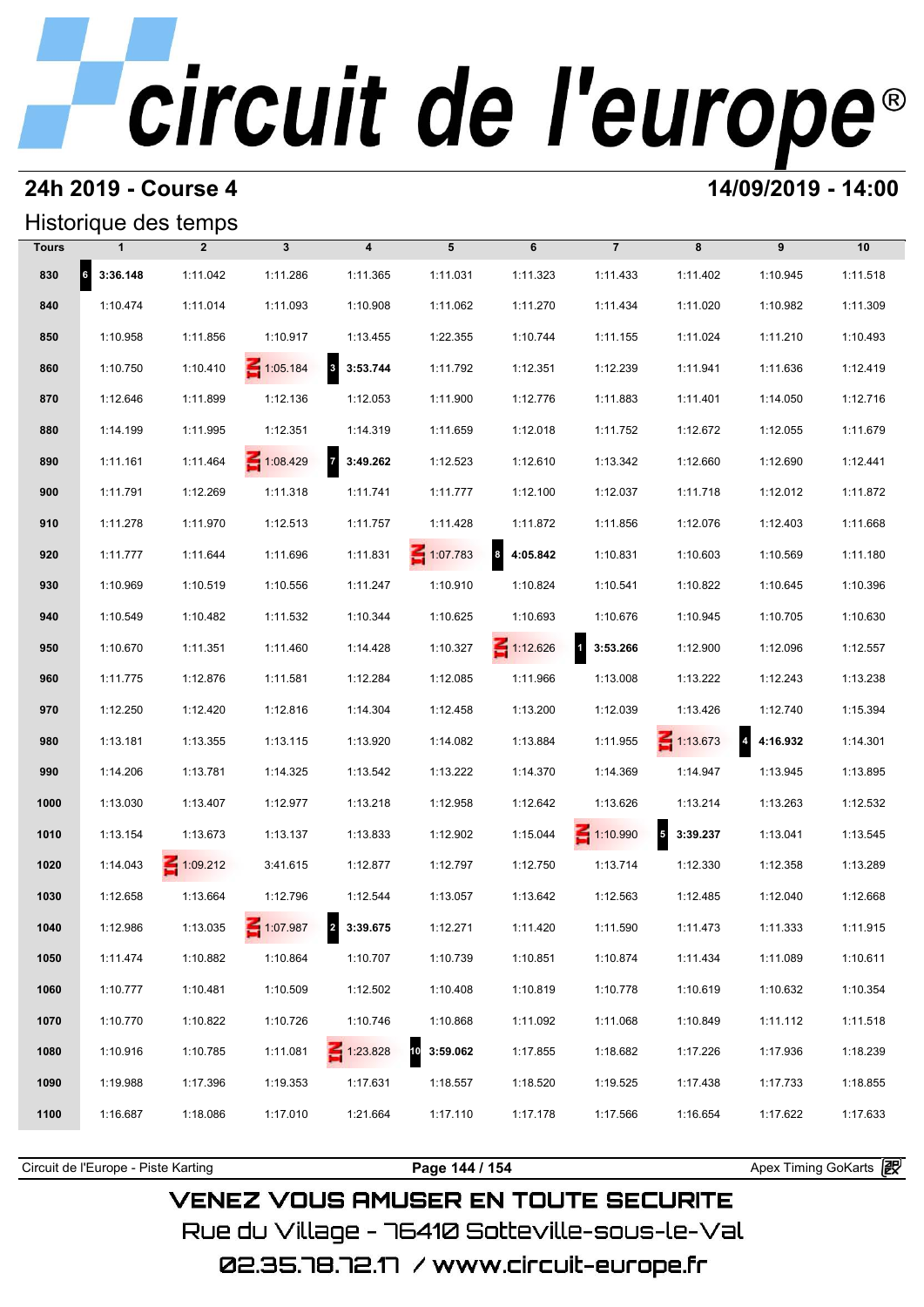### **24h 2019 - Course 4 14/09/2019 - 14:00**

### Historique des temps

| Historique des temps |          |          |          |          |          |          |          |  |  |    |  |  |
|----------------------|----------|----------|----------|----------|----------|----------|----------|--|--|----|--|--|
| <b>Tours</b>         |          |          |          |          |          |          |          |  |  | 10 |  |  |
| 1110                 | 1:18.026 | 1:17.981 | 1:17.475 | 1:17.462 | 1:17.986 | 1:17.589 | 1:22.283 |  |  |    |  |  |

Circuit de l'Europe - Piste Karting **Page 145 / 154 Page 145 / 154** Apex Timing GoKarts **in** 

**VENEZ VOUS AMUSER EN TOUTE SECURITE** Rue du Village – 76410 Sotteville-sous-le-Val

02.35.78.72.17 / www.circuit-europe.fr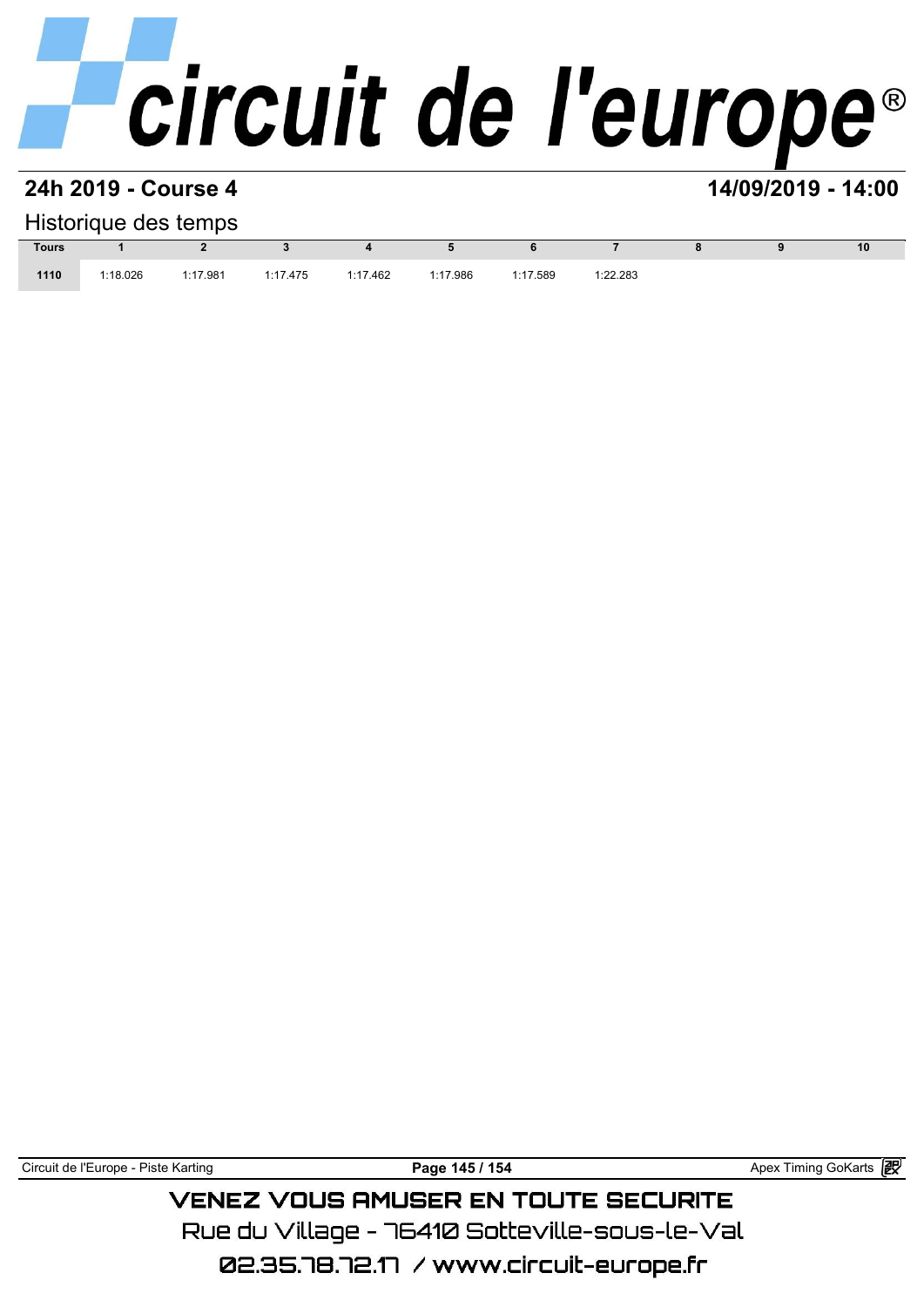# **24h 2019 - Course 4 14/09/2019 - 14:00**

## Historique des temps

|              | <b>23 - SOLOC</b> |                                        |          |                               |                 |                       |                              |                              |                             |                  |
|--------------|-------------------|----------------------------------------|----------|-------------------------------|-----------------|-----------------------|------------------------------|------------------------------|-----------------------------|------------------|
| <b>Tours</b> | 1 SEBASTIEN H     | 2 ROMAIN R<br>$\overline{2}$           | 3        | <b>3 JEAN FRANCOIS C</b><br>4 | 4 THOMAS D<br>5 | 5 JEAN CHARLES B<br>6 | 6 JULIEN C<br>$\overline{7}$ | 8                            | <b>7 CHRISTOPHER L</b><br>9 | 8 PIERRE A<br>10 |
|              | 8 <br>1:18.281    | 1:15.946                               | 1:12.604 | 1:14.047                      | 1:12.636        | 1:13.482              | 1:14.620                     | 1:12.446                     | 1:12.090                    | 1:13.120         |
| 10           | 1:12.811          | 1:12.735                               | 1:12.371 | 1:12.340                      | 1:13.156        | 1:12.206              | 1:13.143                     | 1:12.092                     | 1:12.026                    | 1:12.401         |
| 20           | 1:12.447          | 1:12.331                               | 1:11.731 | 1:12.596                      | 1:12.050        | 1:12.461              | 1:12.482                     | 1:12.652                     | 1:11.883                    | 1:12.071         |
| 30           | 1:11.837          | 1:12.872                               | 1:11.571 | 1:11.620                      | 1:12.151        | 1:12.676              | 1:08.458                     | $\mathbf{1}$<br>4:03.713     | 1:18.051                    | 1:16.170         |
| 40           | 1:14.894          | 1:14.577                               | 1:14.536 | 1:14.747                      | 1:15.550        | 1:16.217              | 1:14.916                     | 1:14.246                     | 1:14.464                    | 1:14.284         |
| 50           | 1:14.320          | 1:13.767                               | 1:14.118 | 1:14.839                      | 1:14.239        | 1:15.735              | 1:14.908                     | 1:13.869                     | 1:13.985                    | 1:15.635         |
| 60           | 1:14.000          | 1:14.566                               | 1:14.334 | 1:13.809                      | 1:13.832        | 1:14.368              | 1:14.898                     | 1:13.828                     | 1:12.867                    | 1:13.822         |
| 70           | 1:13.990          | 1:14.688                               | 1:14.370 | $\leq 1:13.648$               | 5:32.512<br>6   | 1:13.075              | 1:12.636                     | 1:12.611                     | 1:12.206                    | 1:12.210         |
| 80           | 1:13.372          | 1:12.763                               | 1:12.825 | 1:12.602                      | 1:12.263        | 1:11.978              | 1:12.353                     | 1:12.438                     | 1:13.506                    | 1:14.288         |
| 90           | 1:12.544          | 1:11.891                               | 1:12.756 | 1:13.012                      | 1:13.062        | 1:13.354              | 1:12.652                     | 1:12.330                     | 1:12.357                    | 1:12.322         |
| 100          | 1:12.493          | 1:13.020                               | 1:14.050 | 1:12.532                      | 1:13.408        | 1:12.927              | 1:12.829                     | 1:12.418                     | 1:12.564                    | $\leq 1:10.681$  |
| 110          | 3:44.120          | 1:12.526                               | 1:13.663 | 1:13.024                      | 1:14.525        | 1:11.675              | 1:11.930                     | 1:11.971                     | 1:12.160                    | 1:12.288         |
| 120          | 1:12.355          | 1:12.314                               | 1:13.382 | 1:13.451                      | 1:12.886        | 1:12.102              | 1:13.394                     | 1:12.297                     | 1:11.816                    | 1:12.490         |
| 130          | 1:12.507          | 1:11.909                               | 1:12.649 | 1:12.648                      | 1:12.156        | 1:12.354              | 1:13.165                     | 1:11.594                     | 1:11.991                    | 1:12.464         |
| 140          | 1:11.884          | 1:12.135                               | 1:13.203 | 1:12.689                      | 1:12.934        | 1:11.981              | $\leq 1:07.982$              | 5<br>3:56.282                | 1:14.116                    | 1:13.644         |
| 150          | 1:13.163          | 1:12.954                               | 1:16.241 | 1:16.151                      | 1:12.644        | 1:13.043              | 1:12.696                     | 1:12.595                     | 1:12.806                    | 1:12.546         |
| 160          | 1:13.542          | 1:17.596                               | 1:13.522 | 1:13.059                      | 1:13.557        | 1:12.797              | 1:13.032                     | 1:13.369                     | 1:13.011                    | 1:12.917         |
| 170          | 1:13.177          | 1:14.647                               | 1:13.184 | 1:14.363                      | 1:14.154        | 1:14.842              | $\leq 1:11.129$              | $\boldsymbol{3}$<br>4:45.239 | 1:14.815                    | 1:12.772         |
| 180          | 1:12.799          | 1:12.688                               | 1:14.639 | 1:13.015                      | 1:13.488        | 1:13.025              | 1:12.536                     | 1:12.731                     | 1:12.599                    | 1:14.032         |
| 190          | 1:12.054          | 1:12.974                               | 1:14.085 | 1:13.784                      | 1:14.306        | 1:13.577              | 1:13.384                     | 1:12.673                     | 1:13.115                    | 1:13.126         |
| 200          | 1:13.912          | 1:13.751                               | 1:13.132 | 1:13.614                      | 1:13.524        | 1:13.531              | 1:13.353                     | 1:13.136                     | 1:14.947                    | 1:12.989         |
| 210          | 1:13.824          | 1:14.713                               | 1:13.096 | 1:13.998                      | 1:12.991        | 1:14.865              | 1:13.632                     | 1:13.986                     | 1:13.224                    | 1:13.304         |
| 220          | 1:14.006          | $-1:13.473$<br>$\overline{\mathbf{z}}$ | 4:05.359 | 1:16.469                      | 1:14.523        | 1:14.504              | 1:13.203                     | 1:13.848                     | 1:15.435                    | 1:12.921         |
| 230          | 1:13.222          | 1:13.451                               | 1:13.989 | 1:13.296                      | 1:13.036        | 1:14.126              | 1:14.497                     | 1:13.679                     | 1:14.268                    | 1:13.625         |
| 240          | 1:18.890          | 1:13.656                               | 1:13.966 | 1:14.051                      | 1:13.936        | 1:14.215              | 1:12.640                     | 1:14.749                     | 1:14.001                    | 1:15.150         |
| 250          | 1:13.822          | 1:14.604                               | 1:13.840 | $\leq 1:12.442$               | 3:50.340<br>8   | 1:12.411              | 1:11.851                     | 1:11.972                     | 1:11.954                    | 1:12.296         |
| 260          | 1:11.964          | 1:11.946                               | 1:11.708 | 1:11.764                      | 1:11.855        | 1:11.539              | 1:12.516                     | 1:13.282                     | 1:12.261                    | 1:12.015         |

Rue du Village – 76410 Sotteville-sous-le-Val 02.35.78.72.17 / www.circuit-europe.fr

**VENEZ VOUS AMUSER EN TOUTE SECURITE** 

Circuit de l'Europe - Piste Karting **Page 146 / 154 Page 146 / 154** Apex Timing GoKarts **in**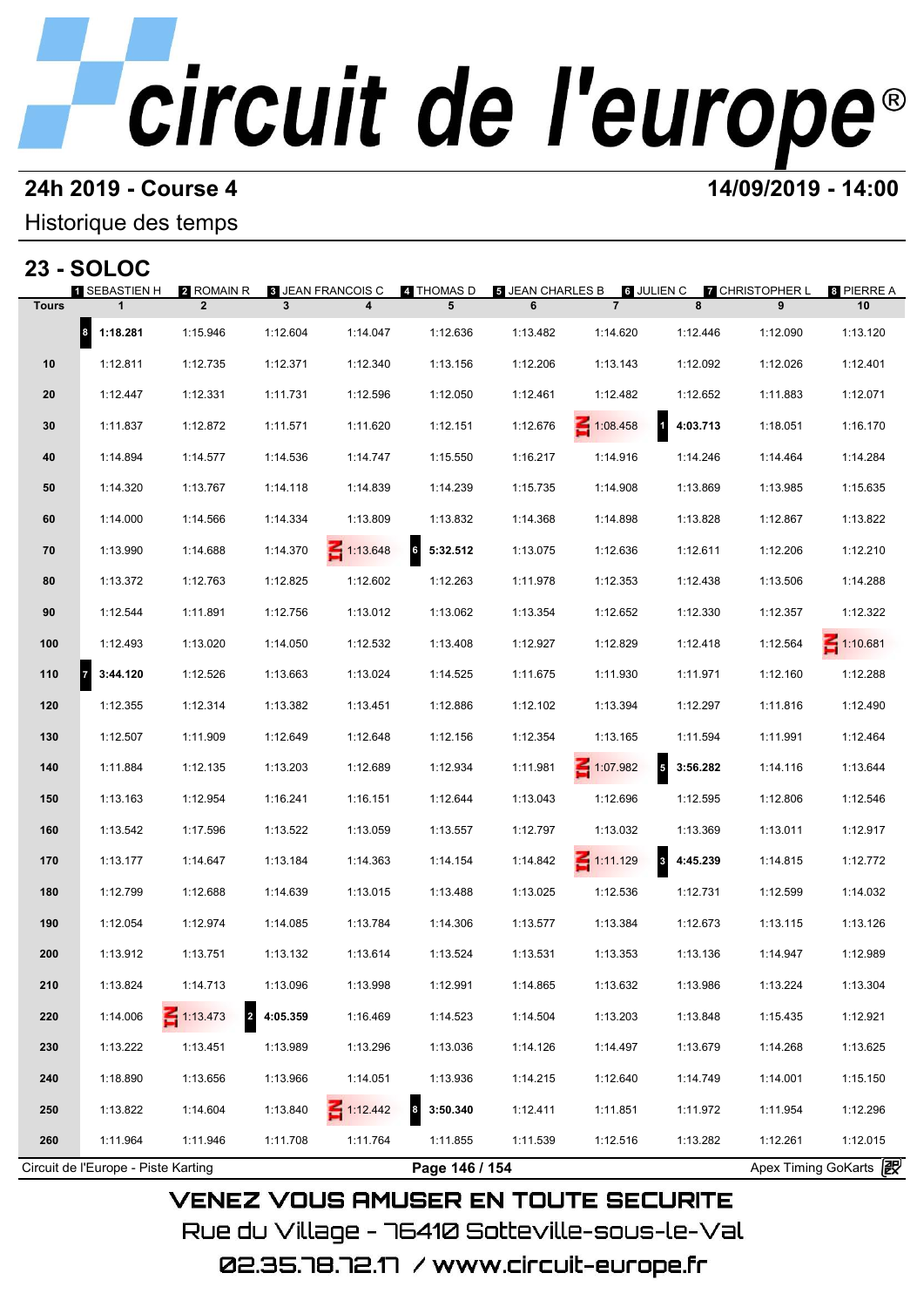## **24h 2019 - Course 4 14/09/2019 - 14:00**

## Historique des temps

|              | Historique des temps |                                      |              |                  |                          |           |                 |            |                    |                 |  |  |
|--------------|----------------------|--------------------------------------|--------------|------------------|--------------------------|-----------|-----------------|------------|--------------------|-----------------|--|--|
| <b>Tours</b> | $\mathbf{1}$         | $\overline{2}$                       | $\mathbf{3}$ | $\boldsymbol{4}$ | 5                        | 6         | $\overline{7}$  | 8          | 9                  | 10              |  |  |
| 270          | 1:11.595             | 1:12.194                             | 1:12.016     | 1:12.034         | 1:12.494                 | 1:11.751  | 1:12.213        | 1:12.010   | 1:11.479           | 1:11.239        |  |  |
| 280          | 1:11.737             | 1:11.640                             | 1:11.601     | 1:11.985         | 1:11.348                 | 1:11.541  | 1:11.262        | 1:11.764   | 1:11.518           | 1:11.429        |  |  |
| 290          | 1:11.751             | 1:11.709                             | 1:11.653     | $-1:09.898$      | $\mathbf{d}$<br>5:53.604 | 1:15.115  | 1:15.091        | 1:13.924   | 1:15.012           | 1:14.184        |  |  |
| 300          | 1:14.446             | 1:14.288                             | 1:14.666     | 1:14.600         | 1:16.064                 | 1:14.567  | 1:14.632        | 1:14.850   | 1:14.063           | 1:14.758        |  |  |
| 310          | 1:14.862             | 1:14.328                             | 1:14.029     | 1:14.788         | 1:14.401                 | 1:14.617  | 1:15.384        | 1:15.438   | 1:14.133           | 1:16.152        |  |  |
| 320          | 1:15.079             | 1:14.697                             | 1:15.016     | 1:14.232         | 1:14.298                 | 1:14.342  | 1:14.467        | 1:15.047   | $\leq 1:12.840$    | 6<br>3:46.867   |  |  |
| 330          | 1:13.120             | 1:12.113                             | 1:12.878     | 1:13.763         | 1:12.883                 | 1:12.362  | 1:12.774        | 1:12.588   | 1:12.314           | 1:12.171        |  |  |
| 340          | 1:12.440             | 1:12.151                             | 1:12.174     | 1:13.165         | 1:13.082                 | 1:12.401  | 1:13.717        | 1:12.412   | 1:12.956           | 1:12.926        |  |  |
| 350          | 1:12.495             | 1:12.842                             | 1:12.516     | 1:15.093         | 1:13.214                 | 1:12.148  | 1:12.649        | 1:12.338   | 1:12.188           | 1:12.136        |  |  |
| 360          | 1:12.090             | 1:12.699                             | 1:13.665     | 1:12.421         | $\leq 1:13.220$          | 73:42.566 | 1:12.390        | 1:12.521   | 1:12.145           | 1:11.854        |  |  |
| 370          | 1:13.628             | 1:11.737                             | 1:12.129     | 1:11.382         | 1:11.861                 | 1:11.710  | 1:12.307        | 1:11.975   | 1:11.863           | 1:11.778        |  |  |
| 380          | 1:11.677             | 1:13.320                             | 1:13.038     | 1:12.635         | 1:11.767                 | 1:10.922  | 1:11.065        | 1:11.571   | 1:11.521           | 1:11.902        |  |  |
| 390          | 1:12.381             | 1:11.373                             | 1:11.259     | 1:11.320         | 1:11.749                 | 1:11.447  | 1:11.153        | 1:11.346   | 1:11.383           | 1:11.104        |  |  |
| 400          | 1:08.869             | $\overline{\phantom{a}}$<br>4:26.185 | 1:16.889     | 1:14.725         | 1:13.371                 | 1:13.095  | 1:12.894        | 1:12.984   | 1:14.166           | 1:14.103        |  |  |
| 410          | 1:15.958             | 1:12.433                             | 1:12.691     | 1:12.565         | 1:13.028                 | 1:12.510  | 1:13.091        | 1:12.940   | 1:13.426           | 1:13.085        |  |  |
| 420          | 1:13.309             | 1:13.745                             | 1:13.995     | 1:13.162         | 1:13.162                 | 1:12.594  | 1:12.559        | 1:14.655   | 1:12.651           | 1:14.099        |  |  |
| 430          | 1:13.442             | 1:12.658                             | 1:13.432     | 1:12.496         | 1:13.104                 | 1:13.763  | 1:14.059        | 1:13.006   | 1:12.964           | $\leq 1:10.720$ |  |  |
| 440          | 3:50.531<br>3        | 1:14.048                             | 1:14.347     | 1:16.368         | 1:16.251                 | 1:14.385  | 1:12.795        | 1:14.027   | 1:14.774           | 1:13.355        |  |  |
| 450          | 1:16.286             | 1:13.506                             | 1:12.880     | 1:13.032         | 1:13.525                 | 1:14.473  | 1:17.229        | 1:16.462   | 1:12.373           | 1:13.707        |  |  |
| 460          | 1:12.287             | 1:13.379                             | 1:12.380     | 1:12.992         | 1:12.872                 | 1:13.477  | 1:15.175        | 1:14.461   | 1:14.766           | 1:12.955        |  |  |
| 470          | $-1:12.880$          | $\overline{2}$<br>4:11.277           | 1:14.008     | 1:15.306         | 1:12.943                 | 1:12.707  | 1:12.901        | 1:12.999   | 1:13.648           | 1:12.587        |  |  |
| 480          | 1:13.341             | 1:13.246                             | 1:13.576     | 1:13.674         | 1:12.893                 | 1:14.483  | 1:13.497        | 1:12.896   | 1:12.955           | 1:13.058        |  |  |
| 490          | 1:13.553             | 1:12.671                             | 1:13.239     | 1:12.413         | 1:12.110                 | 1:12.897  | 1:12.525        | 1:13.030   | 1:12.761           | 1:11.869        |  |  |
| 500          | 1:13.302             | 1:12.543                             | 1:12.037     | 1:12.222         | 1:12.390                 | 1:12.968  | 1:12.593        | 1:09.989   | $\bf8$<br>6:27.804 | 1:11.719        |  |  |
| 510          | 1:11.639             | 1:12.186                             | 1:11.356     | 1:11.383         | 1:12.918                 | 1:11.059  | 1:11.935        | 1:11.449   | 1:12.348           | 1:11.220        |  |  |
| 520          | 1:12.255             | 1:12.659                             | 1:14.352     | 1:13.012         | 1:11.417                 | 1:11.275  | 1:11.824        | 1:11.676   | 1:11.061           | 1:11.516        |  |  |
| 530          | 1:11.979             | 1:11.316                             | 1:11.253     | 1:11.466         | 1:11.620                 | 1:11.282  | 1:11.529        | 1:11.458   | 1:12.755           | 1:11.496        |  |  |
| 540          | 1:10.934             | 1:11.511                             | 1:12.027     | 1:11.682         | 1:12.643                 | 1:11.614  | $\leq 1:09.532$ | 1 4:43.548 | $\leq 1:23.209$    | 3:57.941        |  |  |
|              |                      |                                      |              |                  |                          |           |                 |            |                    |                 |  |  |

## **VENEZ VOUS AMUSER EN TOUTE SECURITE** Rue du Village – 76410 Sotteville-sous-le-Val

Circuit de l'Europe - Piste Karting **Page 147 / 154 Page 147 / 154** Apex Timing GoKarts and Apex Timing Apex Timing Go

02.35.78.72.17 /www.circuit-europe.fr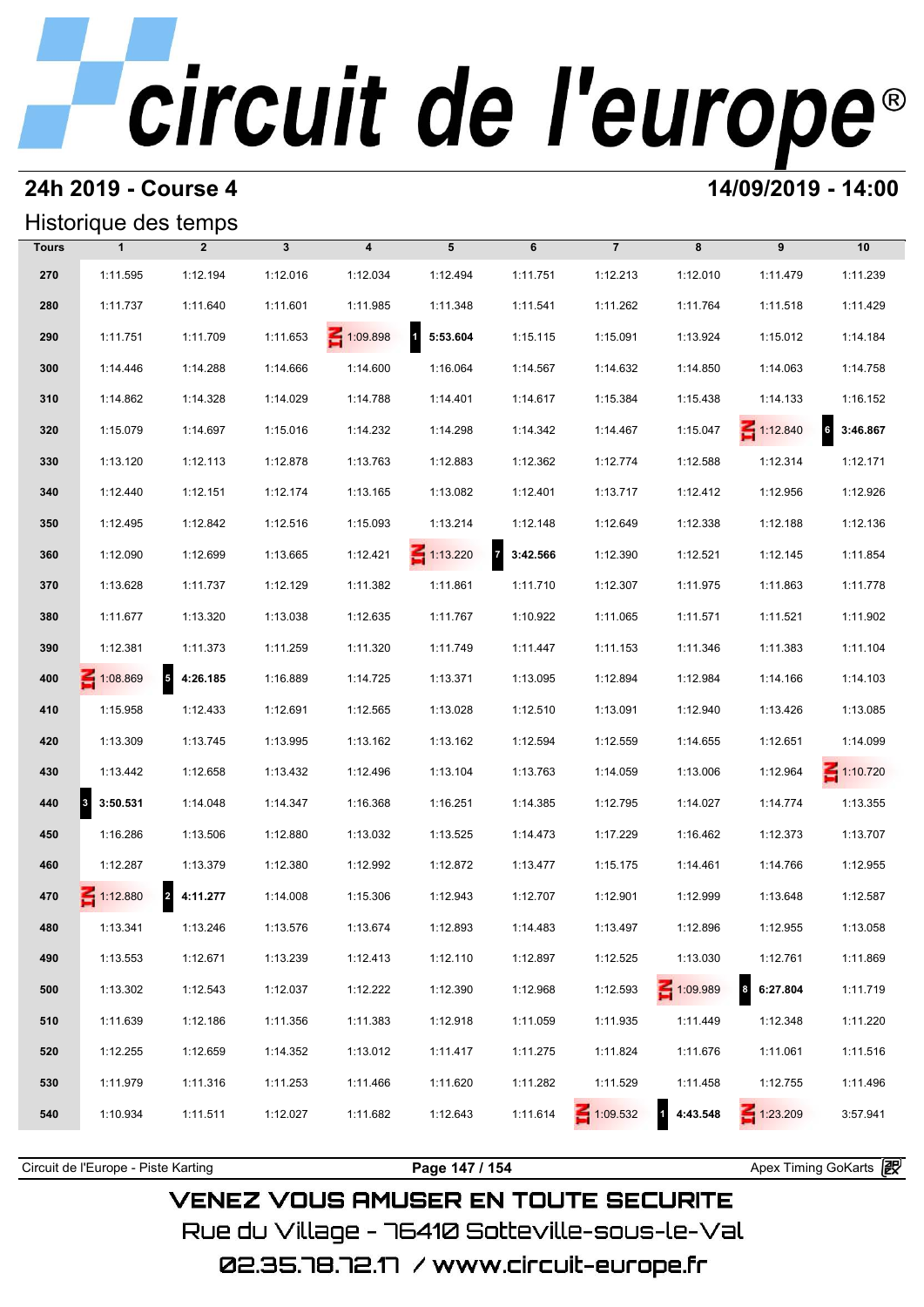## **24h 2019 - Course 4 14/09/2019 - 14:00**

## Historique des temps

|              | Historique des temps             |                 |                   |                         |                 |                              |                |          |          |          |  |  |
|--------------|----------------------------------|-----------------|-------------------|-------------------------|-----------------|------------------------------|----------------|----------|----------|----------|--|--|
| <b>Tours</b> | $\mathbf{1}$                     | $\overline{2}$  | $\mathbf{3}$      | $\overline{\mathbf{4}}$ | 5               | 6                            | $\overline{7}$ | 8        | 9        | 10       |  |  |
| 550          | 1:16.312                         | 1:14.603        | 1:14.919          | 1:14.867                | 1:14.849        | 1:14.100                     | 1:16.038       | 1:14.444 | 1:14.139 | 1:14.477 |  |  |
| 560          | 1:15.536                         | 1:17.952        | 1:28.079          | 1:18.520                | 1:15.170        | 1:13.933                     | 1:14.185       | 1:13.716 | 1:13.352 | 1:13.845 |  |  |
| 570          | 1:14.714                         | 1:15.199        | 1:13.731          | 1:14.081                | 1:13.326        | 1:14.042                     | 1:13.129       | 1:14.338 | 1:14.239 | 1:14.005 |  |  |
| 580          | 1:15.569                         | 1:18.464        | $\leq 1:15.692$   | $4\quad 3:40.802$       | 1:10.281        | 1:10.259                     | 1:10.542       | 1:10.251 | 1:10.376 | 1:10.038 |  |  |
| 590          | 1:09.796                         | 1:09.721        | 1:10.151          | 1:09.801                | 1:11.646        | 1:11.211                     | 1:10.230       | 1:09.981 | 1:09.677 | 1:09.814 |  |  |
| 600          | 1:10.523                         | 1:11.515        | 1:09.882          | 1:09.892                | 1:09.671        | 1:09.662                     | 1:11.576       | 1:10.122 | 1:09.660 | 1:09.434 |  |  |
| 610          | 1:09.842                         | 1:10.147        | $\leq 1:08.199$   | 7 3:55.664              | 1:12.142        | 1:11.246                     | 1:11.160       | 1:11.255 | 1:11.597 | 1:11.524 |  |  |
| 620          | 1:11.285                         | 1:11.333        | 1:11.509          | 1:11.012                | 1:15.269        | 1:10.872                     | 1:10.562       | 1:11.042 | 1:10.858 | 1:10.710 |  |  |
| 630          | 1:12.155                         | 1:10.920        | 1:10.852          | 1:13.229                | 1:11.328        | 1:11.156                     | 1:10.649       | 1:10.772 | 1:11.578 | 1:10.290 |  |  |
| 640          | 1:11.078                         | 1:10.542        | 1:11.278          | 1:10.971                | 1:10.944        | 1:10.677                     | 1:12.549       | 1:10.989 | 1:10.624 | 1:11.263 |  |  |
| 650          | 1:10.913                         | 1:10.450        | 1:10.900          | 1:11.011                | 1:10.236        | 1:12.242                     | 1:11.329       | 1:12.127 | 1:11.085 | 1:07.496 |  |  |
| 660          | 3:46.145<br>$\vert$ <sup>3</sup> | 1:13.324        | 1:15.197          | 1:15.135                | 1:14.545        | 1:13.211                     | 1:13.236       | 1:13.365 | 1:13.888 | 1:12.665 |  |  |
| 670          | 1:13.794                         | 1:14.713        | 1:12.701          | 1:12.489                | 1:13.413        | 1:13.827                     | 1:12.625       | 1:12.584 | 1:12.368 | 1:13.549 |  |  |
| 680          | 1:14.891                         | 1:12.589        | 1:13.230          | 1:13.566                | 1:12.282        | 1:12.165                     | 1:12.369       | 1:11.950 | 1:12.226 | 1:13.513 |  |  |
| 690          | 1:12.693                         | 1:13.750        | 1:13.962          | $\leq 1:10.992$         | $5$ 3:52.039    | 1:15.209                     | 1:14.497       | 1:14.079 | 1:13.111 | 1:14.305 |  |  |
| 700          | 1:13.187                         | 1:13.198        | 1:12.815          | 1:13.569                | 1:13.361        | 1:13.304                     | 1:12.212       | 1:12.247 | 1:12.063 | 1:12.762 |  |  |
| 710          | 1:12.518                         | 1:12.090        | 1:12.804          | 1:12.923                | 1:12.111        | 1:12.406                     | 1:12.286       | 1:12.578 | 1:13.466 | 1:12.661 |  |  |
| 720          | 1:11.899                         | 1:11.978        | 1:12.638          | $\leq 1:08.810$         | 2 4:18.961      | 1:13.958                     | 1:13.903       | 1:13.161 | 1:13.864 | 1:13.005 |  |  |
| 730          | 1:13.048                         | 1:13.981        | 1:14.231          | 1:12.618                | 1:13.116        | 1:14.394                     | 1:13.488       | 1:13.046 | 1:12.523 | 1:12.698 |  |  |
| 740          | 1:12.526                         | 1:12.401        | 1:12.973          | 1:12.650                | 1:14.138        | 1:14.622                     | 1:14.856       | 1:12.793 | 1:12.472 | 1:13.634 |  |  |
| 750          | 1:12.211                         | 1:12.766        | 1:11.700          | 1:13.322                | 1:13.475        | 1:12.143                     | 1:19.634       | 1:12.474 | 1:12.363 | 1:11.682 |  |  |
| 760          | 1:12.106                         | $\leq 1:14.139$ | $4\quad 3:40.488$ | 1:10.051                | 1:09.974        | 1:09.810                     | 1:10.096       | 1:10.264 | 1:10.085 | 1:09.870 |  |  |
| 770          | 1:09.780                         | 1:09.693        | 1:09.894          | 1:09.751                | 1:09.661        | 1:13.386                     | 1:10.419       | 1:09.642 | 1:09.874 | 1:09.975 |  |  |
| 780          | 1:09.736                         | 1:09.737        | 1:09.844          | 1:09.514                | 1:09.533        | 1:09.559                     | 1:09.985       | 1:09.626 | 1:10.341 | 1:09.872 |  |  |
| 790          | 1:09.656                         | 1:09.961        | 1:09.756          | 1:09.328                | 1:09.453        | 1:09.629                     | 1:10.162       | 1:10.323 | 1:09.567 | 1:09.594 |  |  |
| 800          | 1:09.995                         | 1:10.067        | 1:09.831          | 1:09.722                | $\leq 1:08.211$ | $\boldsymbol{8}$<br>3:55.346 | 1:11.484       | 1:10.826 | 1:10.909 | 1:11.186 |  |  |
| 810          | 1:11.184                         | 1:11.504        | 1:10.793          | 1:10.690                | 1:11.152        | 1:11.875                     | 1:11.305       | 1:10.964 | 1:10.981 | 1:12.569 |  |  |
| 820          | 1:11.396                         | 1:11.273        | 1:11.295          | 1:10.782                | 1:11.106        | 1:11.338                     | 1:10.818       | 1:11.649 | 1:11.270 | 1:11.080 |  |  |
|              |                                  |                 |                   |                         |                 |                              |                |          |          |          |  |  |

**VENEZ VOUS AMUSER EN TOUTE SECURITE** Rue du Village – 76410 Sotteville-sous-le-Val

Circuit de l'Europe - Piste Karting **Page 148 / 154 Page 148 / 154** Apex Timing GoKarts (

02.35.78.72.17 /www.circuit-europe.fr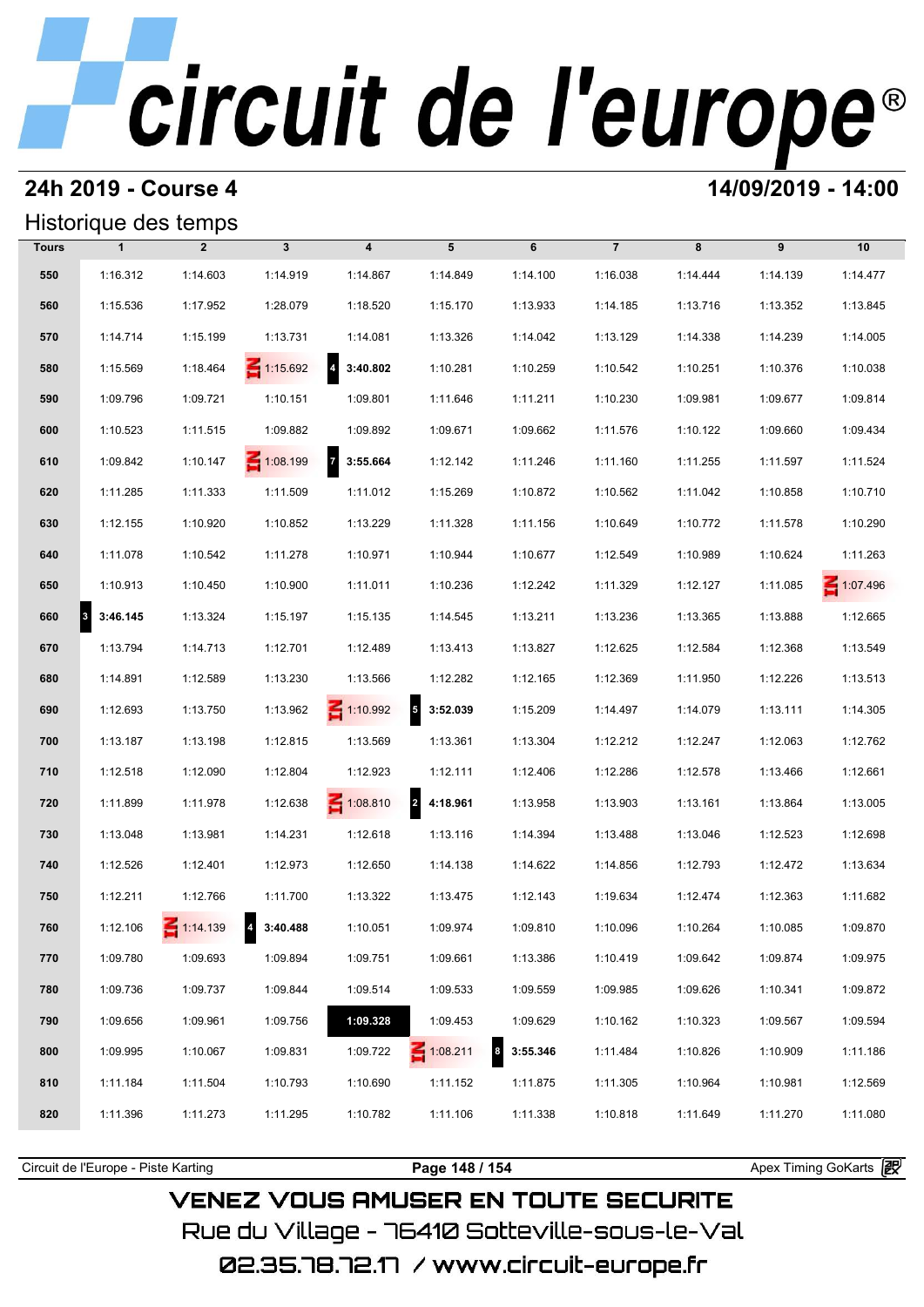### **24h 2019 - Course 4 14/09/2019 - 14:00**

## Historique des temps

|              | Historique des temps |                            |                   |                         |                                     |                 |                            |                    |                 |                             |  |  |  |
|--------------|----------------------|----------------------------|-------------------|-------------------------|-------------------------------------|-----------------|----------------------------|--------------------|-----------------|-----------------------------|--|--|--|
| <b>Tours</b> | $\mathbf{1}$         | $\overline{2}$             | $\mathbf{3}$      | $\overline{\mathbf{4}}$ | 5                                   | 6               | $\overline{7}$             | 8                  | 9               | 10                          |  |  |  |
| 830          | 1:11.325             | 1:10.998                   | 1:10.813          | 1:11.213                | 1:10.997                            | 1:11.072        | 1:10.484                   | 1:11.066           | 1:10.835        | 1:10.872                    |  |  |  |
| 840          | 1:11.381             | 1:10.520                   | 1:10.651          | 1:10.581                | 1:10.759                            | 1:11.601        | 1:10.769                   | $\leq 3:12.931$    | 4:07.152        | $6\overline{6}$<br>3:45.187 |  |  |  |
| 850          | 1:12.037             | 1:11.896                   | 1:11.855          | 1:10.993                | 1:11.774                            | 1:11.823        | 1:11.617                   | 1:12.045           | 1:11.543        | 1:11.903                    |  |  |  |
| 860          | 1:12.159             | 1:13.675                   | 1:11.549          | 1:11.369                | 1:11.800                            | 1:11.515        | 1:11.051                   | 1:11.722           | 1:11.289        | 1:11.448                    |  |  |  |
| 870          | 1:11.239             | 1:11.313                   | 1:11.240          | 1:17.169                | 1:11.829                            | 1:11.345        | 1:13.102                   | 1:11.357           | 1:11.616        | 1:11.950                    |  |  |  |
| 880          | 1:11.500             | 1:12.076                   | 1:13.592          | 1:11.230                | 1:11.603                            | 1:11.299        | 1:11.674                   | 1:13.373           | 1:11.041        | 1:11.599                    |  |  |  |
| 890          | 1:12.017             | 1:11.657                   | 1:11.413          | 1:12.450                | 1:11.419                            | 1:12.061        | $\leq 1:08.233$            | $1 \quad 3:51.789$ | 1:13.360        | 1:14.293                    |  |  |  |
| 900          | 1:14.362             | 1:14.012                   | 1:13.610          | 1:13.749                | 1:13.290                            | 1:12.997        | 1:12.959                   | 1:14.150           | 1:13.885        | 1:12.958                    |  |  |  |
| 910          | 1:13.321             | 1:14.118                   | 1:13.057          | 1:13.299                | 1:13.269                            | 1:13.886        | 1:13.222                   | 1:13.774           | 1:13.086        | 1:12.933                    |  |  |  |
| 920          | 1:13.618             | 1:13.507                   | 1:13.246          | 1:13.666                | 1:13.622                            | 1:13.251        | 1:14.037                   | 1:14.176           | $\leq 1:10.784$ | 3:47.778                    |  |  |  |
| 930          | 1:12.203             | 1:13.141                   | 1:12.206          | 1:12.622                | 1:12.666                            | 1:12.081        | 1:12.520                   | 1:12.766           | 1:12.240        | 1:11.922                    |  |  |  |
| 940          | 1:11.553             | 1:11.410                   | 1:12.280          | 1:12.290                | 1:11.511                            | 1:11.470        | 1:11.548                   | 1:11.706           | 1:12.224        | 1:11.656                    |  |  |  |
| 950          | 1:11.234             | 1:11.958                   | 1:11.558          | 1:11.629                | 1:11.409                            | 1:11.634        | 1:11.920                   | 1:12.531           | 1:11.883        | 1:12.183                    |  |  |  |
| 960          | 1:11.618             | 1:11.788                   | 1:11.718          | 1:08.698                | $\overline{\mathbf{5}}$<br>3:41.065 | 1:13.880        | 1:12.643                   | 1:12.657           | 1:12.715        | 1:12.147                    |  |  |  |
| 970          | 1:11.981             | 1:12.295                   | 1:11.894          | 1:11.703                | 1:12.593                            | 1:12.103        | 1:12.219                   | 1:12.148           | 1:12.304        | 1:12.000                    |  |  |  |
| 980          | 1:12.914             | 1:12.856                   | 1:12.903          | 1:12.291                | 1:11.772                            | 1:12.186        | 1:12.829                   | 1:12.257           | 1:12.442        | 1:12.168                    |  |  |  |
| 990          | 1:12.106             | 1:11.682                   | 1:12.730          | 1:11.571                | 1:11.834                            | 1:12.151        | 1:11.503                   | 1:11.728           | 1:12.112        | 1:12.352                    |  |  |  |
| 1000         | 1:07.840             | $\overline{z}$<br>3:44.833 | 1:11.076          | 1:11.280                | 1:11.941                            | 1:10.815        | 1:11.289                   | 1:11.467           | 1:11.107        | 1:10.938                    |  |  |  |
| 1010         | 1:10.956             | 1:11.115                   | 1:11.273          | 1:10.883                | 1:10.875                            | 1:11.138        | 1:10.998                   | 1:11.429           | 1:11.453        | 1:11.412                    |  |  |  |
| 1020         | 1:11.465             | 1:11.762                   | 1:11.229          | 1:11.282                | 1:11.337                            | 1:11.456        | 1:11.158                   | 1:11.372           | 1:11.502        | 1:11.760                    |  |  |  |
| 1030         | 1:11.749             | 1:11.297                   | 1:11.693          | 1:11.106                | 1:11.085                            | $\leq 1:06.113$ | $6\phantom{a}$<br>4:15.135 | 1:11.907           | 1:11.424        | 1:11.998                    |  |  |  |
| 1040         | 1:11.820             | 1:12.561                   | 1:13.761          | 1:11.895                | 1:12.371                            | 1:11.721        | 1:12.142                   | 1:11.728           | 1:11.960        | 1:11.745                    |  |  |  |
| 1050         | 1:11.480             | 1:11.947                   | 1:13.002          | 1:13.836                | 1:11.754                            | 1:11.803        | 1:12.491                   | 1:11.543           | 1:11.970        | 1:12.093                    |  |  |  |
| 1060         | 1:11.805             | 1:12.355                   | 1:11.916          | 1:12.962                | 1:13.587                            | 1:12.068        | 1:12.476                   | 1:13.113           | 1:12.200        | 1:14.867                    |  |  |  |
| 1070         | 1:12.877             | 1:07.765                   | $4\quad 3:34.981$ | 1:10.576                | 1:10.352                            | 1:10.272        | 1:10.196                   | 1:10.130           | 1:10.250        | 1:10.149                    |  |  |  |
| 1080         | 1:09.962             | 1:10.156                   | 1:10.401          | 1:10.263                | 1:10.243                            | 1:10.083        | 1:09.954                   | 1:10.771           | 1:14.643        | 1:10.499                    |  |  |  |
| 1090         | 1:10.220             | 1:10.485                   | 1:14.967          | 1:10.263                | 1:09.957                            | 1:11.535        | 1:09.937                   | 1:10.089           | 1:10.009        | 1:09.936                    |  |  |  |
| 1100         | 1:09.851             | 1:10.063                   | 1:10.002          | 1:10.421                | 1:10.081                            | 1:10.024        | 1:10.072                   | 1:10.047           | 1:10.070        | 1:10.565                    |  |  |  |
|              |                      |                            |                   |                         |                                     |                 |                            |                    |                 |                             |  |  |  |

**VENEZ VOUS AMUSER EN TOUTE SECURITE** Rue du Village – 76410 Sotteville-sous-le-Val 02.35.78.72.17 /www.circuit-europe.fr

Circuit de l'Europe - Piste Karting **Page 149 / 154 Page 149 / 154** Apex Timing GoKarts **intervent**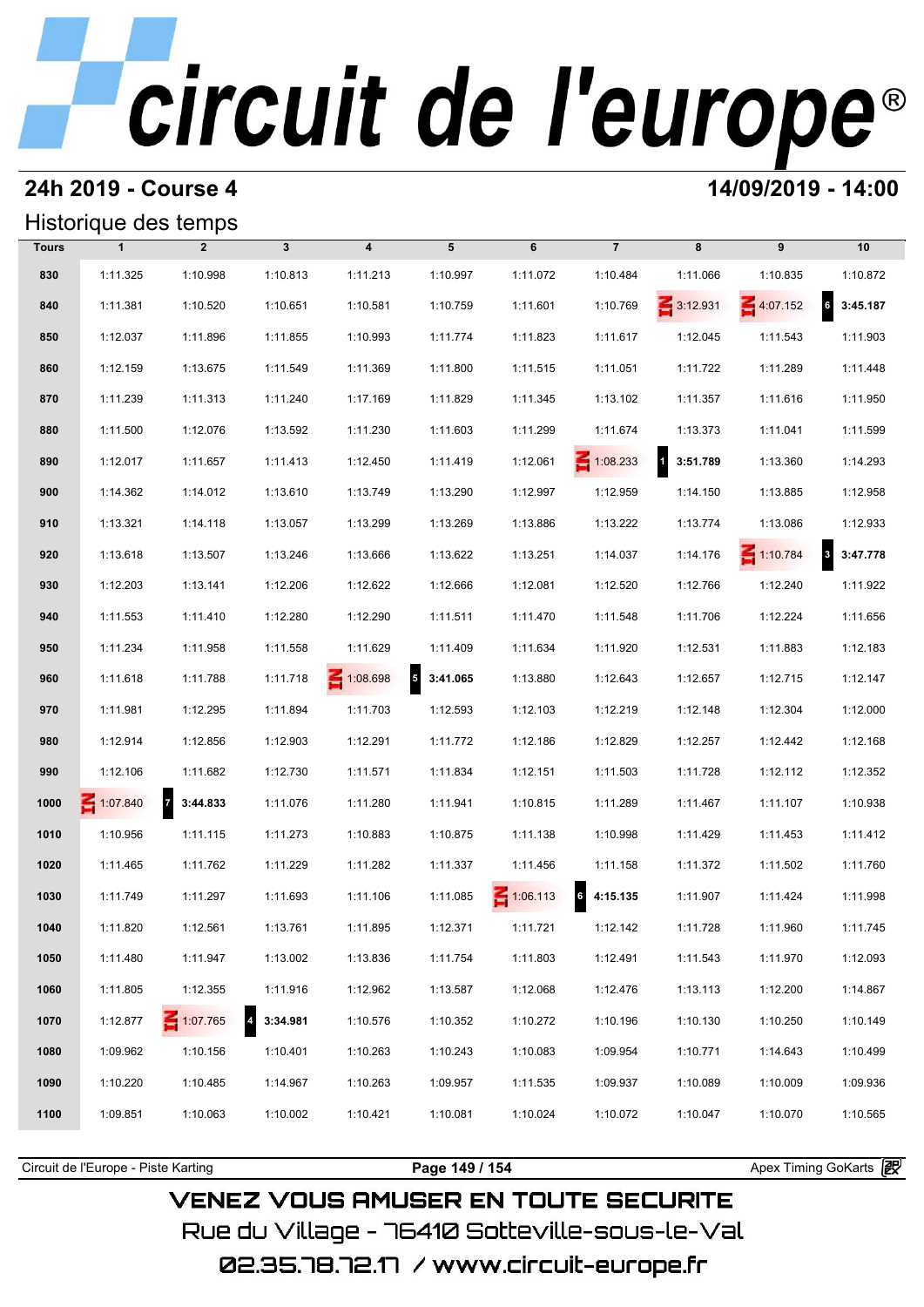# **24h 2019 - Course 4 14/09/2019 - 14:00**

| Historique des temps |          |          |          |          |          |  |  |  |  |    |  |  |
|----------------------|----------|----------|----------|----------|----------|--|--|--|--|----|--|--|
| <b>Tours</b>         |          |          |          |          |          |  |  |  |  | 10 |  |  |
| 1110                 | 1:09.922 | 1:09.753 | 1:09.804 | 1:11.388 | 1:13.816 |  |  |  |  |    |  |  |

Circuit de l'Europe - Piste Karting **Page 150 / 154 Page 150 / 154** Apex Timing GoKarts **in** 

## **VENEZ VOUS AMUSER EN TOUTE SECURITE** Rue du Village – 76410 Sotteville-sous-le-Val

02.35.78.72.17 / www.circuit-europe.fr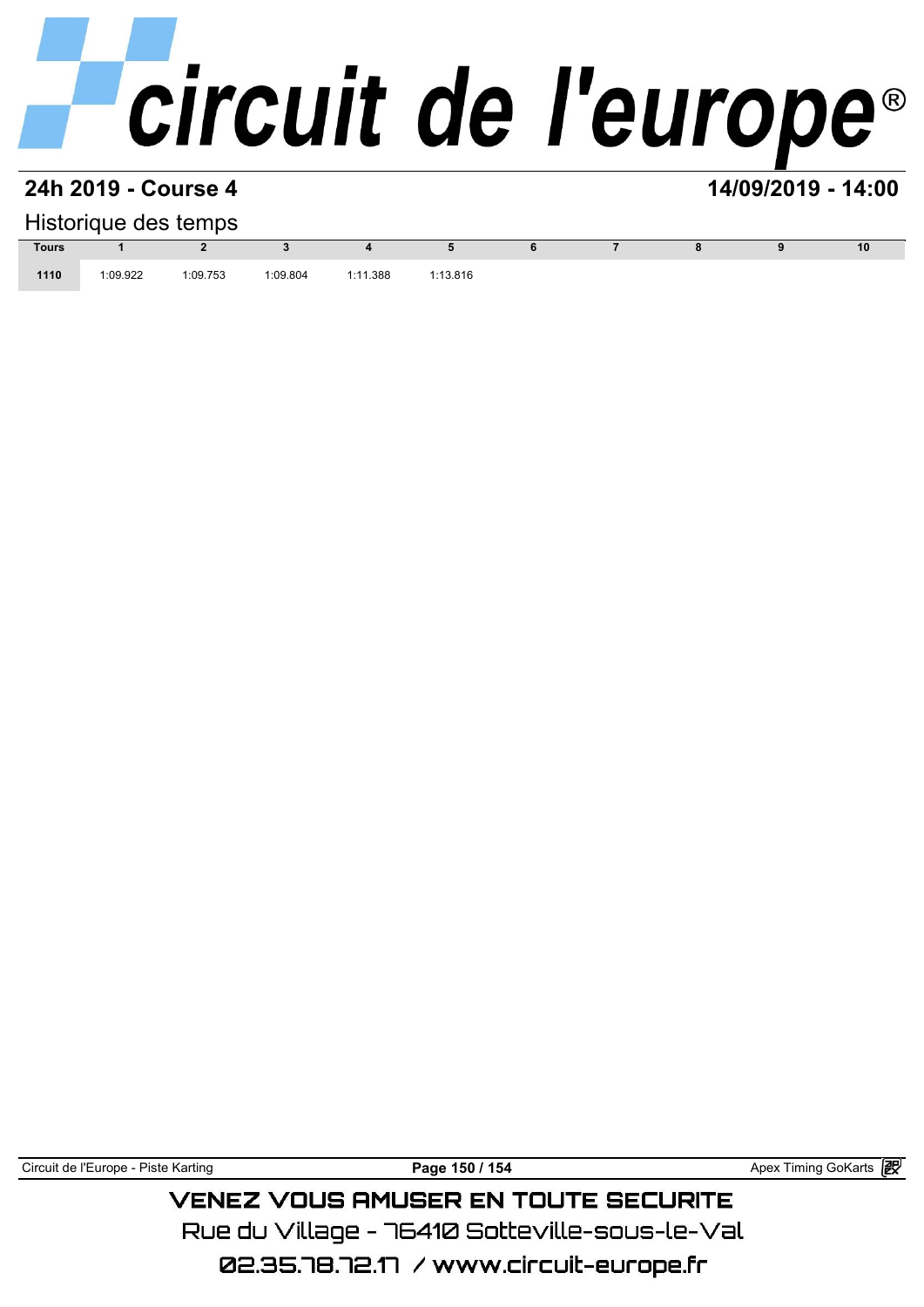# **24h 2019 - Course 4 12000 12000 14/09/2019 - 14:00**

### Historique des temps

## **15 - POUET POUET**

|              | 15 - POUET POUET                     |              |                          |                            |                |                 | <b>8 AARON D</b>                    | 4 AMINE M | <b>B</b> ROBIN C | <b>6</b> CHRISTOPHE G |
|--------------|--------------------------------------|--------------|--------------------------|----------------------------|----------------|-----------------|-------------------------------------|-----------|------------------|-----------------------|
| <b>Tours</b> | $\mathbf{1}$                         | $\mathbf{2}$ | $\mathbf{3}$             | $\overline{\mathbf{4}}$    | 1 YOHAN B<br>5 | 2 DAVID G<br>6  | $\overline{7}$                      | 8         | 9                | 10                    |
|              | $\overline{\phantom{a}}$<br>1:20.797 | 1:14.961     | 1:12.855                 | 1:11.674                   | 1:13.614       | 1:12.584        | 1:13.097                            | 1:12.290  | 1:15.043         | 1:11.337              |
| 10           | 1:11.555                             | 1:11.487     | 1:12.429                 | 1:11.695                   | 1:11.196       | 1:12.034        | 1:11.321                            | 1:12.440  | 1:11.570         | 1:12.280              |
| 20           | 1:11.304                             | 1:11.110     | 1:11.608                 | 1:11.870                   | 1:11.312       | 1:11.216        | 1:11.243                            | 1:11.643  | 1:11.348         | 1:11.351              |
| 30           | 1:11.157                             | 1:11.195     | 1:11.702                 | 1:11.519                   | 1:11.228       | 1:12.888        | 1:11.358                            | 1:12.313  | $\leq 1:08.319$  | $8\quad 3:41.450$     |
| 40           | 1:14.466                             | 1:14.247     | 1:14.527                 | 1:14.553                   | 1:13.587       | 1:14.417        | 1:13.363                            | 1:14.308  | 1:13.015         | 1:13.610              |
| 50           | 1:14.406                             | 1:14.776     | 1:14.735                 | 1:13.333                   | 1:13.748       | 1:14.308        | 1:14.671                            | 1:13.926  | 1:12.840         | 1:14.565              |
| 60           | 1:13.579                             | 1:14.018     | 1:12.700                 | 1:13.930                   | 1:12.790       | 1:13.292        | 1:14.755                            | 1:12.610  | 1:13.237         | 1:13.673              |
| 70           | 1:13.418                             | 1:13.216     | 1:12.638                 | 1:13.682                   | 1:14.380       | $\leq 1:11.767$ | $\overline{\mathbf{4}}$<br>3:42.999 | 1:15.311  | 1:13.424         | 1:13.406              |
| 80           | 1:13.534                             | 1:13.383     | 1:13.881                 | 1:17.354                   | 1:13.250       | 1:12.203        | 1:14.687                            | 1:13.350  | 1:12.726         | 1:13.147              |
| 90           | 1:13.568                             | 1:12.263     | 1:13.717                 | 1:12.939                   | 1:12.446       | 1:13.000        | 1:13.840                            | 1:13.188  | 1:12.760         | 1:12.610              |
| 100          | 1:12.665                             | 1:13.612     | 1:12.992                 | 1:12.498                   | 1:13.045       | 1:15.713        | 1:12.454                            | 1:12.470  | 1:12.456         | 1:12.894              |
| 110          | 1:13.290                             | 1:12.107     | $\leq 1:11.632$          | $\overline{a}$<br>4:07.907 | 1:15.220       | 1:13.478        | 1:14.066                            | 1:14.385  | 1:14.789         | 1:16.091              |
| 120          | 1:14.545                             | 1:13.074     | 1:13.403                 | 1:13.128                   | 1:13.782       | 1:13.516        | 1:13.550                            | 1:13.935  | 1:13.613         | 1:14.312              |
| 130          | 1:13.382                             | 1:13.949     | 1:14.376                 | 1:14.176                   | 1:14.899       | 1:13.851        | 1:12.517                            | 1:20.166  | 1:13.225         | 1:14.099              |
| 140          | 1:13.454                             | 1:14.231     | 1:13.726                 | 1:13.396                   | 1:12.413       | 1:13.456        | 1:14.572                            | 1:12.821  | $\leq 1:11.777$  | 5<br>3:50.198         |
| 150          | 1:18.830                             | 1:17.636     | 1:17.466                 | 1:17.602                   | 1:16.365       | 1:16.432        | 1:16.533                            | 1:16.676  | 1:16.049         | 1:16.119              |
| 160          | 1:16.033                             | 1:21.601     | 1:17.227                 | 1:15.667                   | 1:17.830       | 1:15.554        | 1:14.999                            | 1:15.368  | 1:16.022         | 1:14.969              |
| 170          | 1:15.490                             | 1:17.120     | 1:14.989                 | 1:15.113                   | 1:15.438       | $-1:28.905$     | $6\phantom{a}$<br>3:45.267          | 1:14.865  | 1:14.481         | 1:13.995              |
| 180          | 1:14.351                             | 1:14.631     | 1:14.213                 | 1:13.533                   | 1:14.536       | 1:14.454        | 1:14.157                            | 1:13.767  | 1:14.254         | 1:14.869              |
| 190          | 1:14.371                             | 1:13.840     | 1:14.174                 | 1:13.625                   | 1:14.256       | 1:14.213        | 1:14.698                            | 1:15.142  | 1:14.610         | 1:15.222              |
| 200          | 1:13.728                             | 1:13.944     | 1:13.657                 | 1:14.421                   | 1:13.367       | 1:10.826        | 8 4:39.554                          | 1:12.675  | 1:13.715         | 1:13.397              |
| 210          | 1:13.218                             | 1:12.880     | 1:12.872                 | 1:13.384                   | 1:13.331       | 1:12.940        | 1:13.720                            | 1:14.687  | 1:12.904         | 1:12.678              |
| 220          | 1:12.186                             | 1:12.297     | 1:13.163                 | 1:12.399                   | 1:13.452       | 1:13.942        | 1:12.527                            | 1:12.357  | 1:13.532         | 1:12.529              |
| 230          | 1:12.185                             | 1:12.801     | 1:12.268                 | 1:12.354                   | 1:12.303       | 1:12.351        | 1:11.980                            | 1:12.477  | 1:12.265         | 1:12.451              |
| 240          | 1:12.291                             | 1:13.193     | 1:12.475                 | 1:11.895                   | 1:12.011       | 1:12.165        | 1:12.490                            | 1:12.252  | 1:12.959         | 1:12.232              |
| 250          | 1:12.983                             | 1:09.125     | $\mathbf{1}$<br>3:36.740 | 1:12.376                   | 1:12.031       | 1:11.195        | 1:11.671                            | 1:12.301  | 1:11.196         | 1:11.048              |
| 260          | 1:10.870                             | 1:11.287     | 1:11.159                 | 1:10.811                   | 1:11.185       | 1:11.368        | 1:11.778                            | 1:11.073  | 1:12.176         | 1:11.769              |
|              | Circuit de l'Europe - Piste Karting  |              |                          |                            | Page 151 / 154 |                 |                                     |           |                  | Apex Timing GoKarts 2 |

02.35.78.72.17 / www.circuit-europe.fr

Rue du Village – 76410 Sotteville-sous-le-Val

**VENEZ VOUS AMUSER EN TOUTE SECURITE**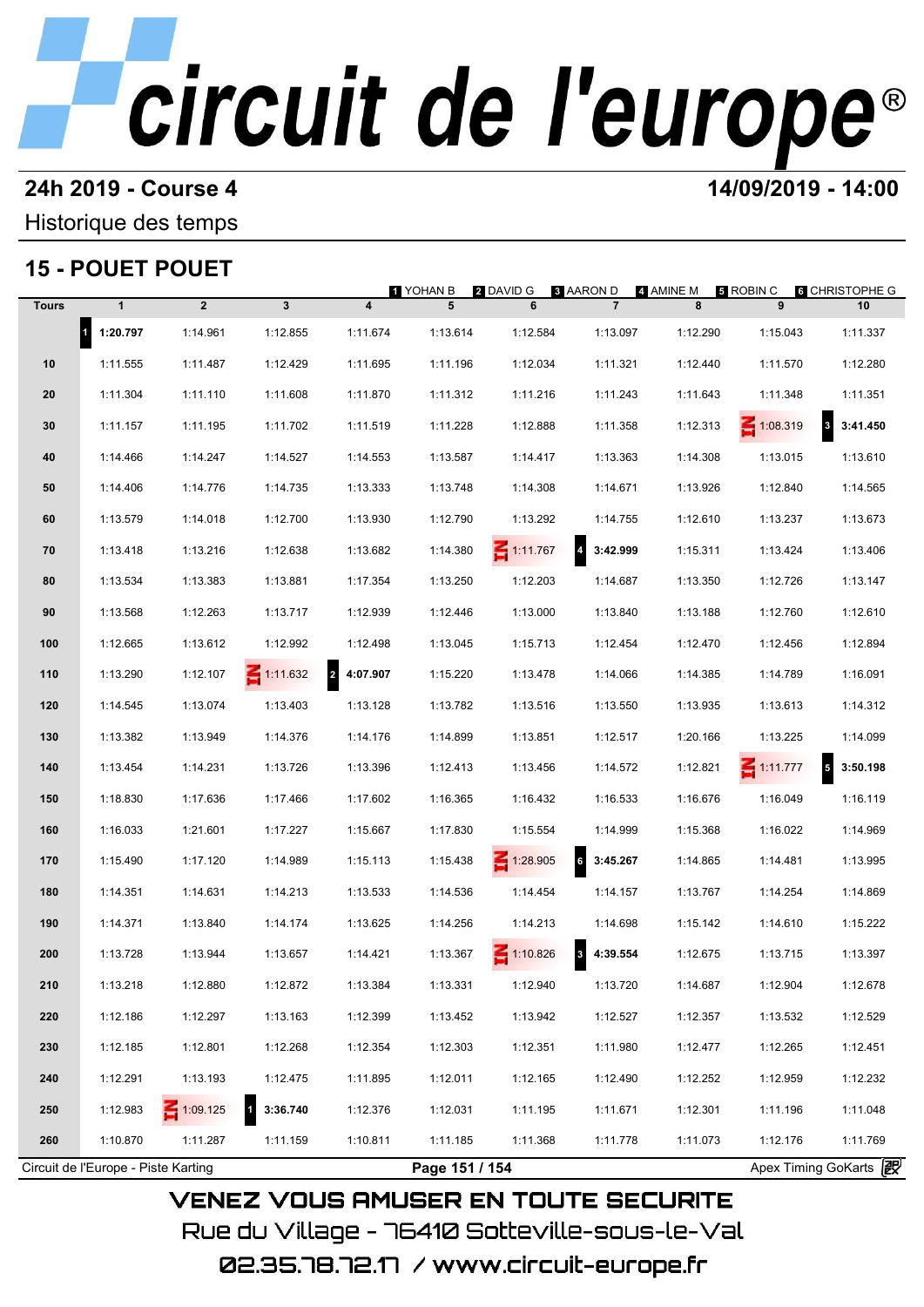### **24h 2019 - Course 4 14/09/2019 - 14:00**

## Historique des temps

|              | Historique des temps |                 |              |                         |            |                                      |                |          |                 |          |  |  |
|--------------|----------------------|-----------------|--------------|-------------------------|------------|--------------------------------------|----------------|----------|-----------------|----------|--|--|
| <b>Tours</b> | $\mathbf{1}$         | $\overline{2}$  | $\mathbf{3}$ | $\overline{\mathbf{4}}$ | 5          | 6                                    | $\overline{7}$ | 8        | 9               | 10       |  |  |
| 270          | 1:11.315             | 1:11.137        | 1:11.636     | 1:11.106                | 1:11.488   | 1:12.115                             | 1:13.823       | 1:10.761 | 1:11.212        | 1:15.878 |  |  |
| 280          | 1:11.424             | 1:11.122        | 1:11.082     | 1:11.346                | 1:11.239   | 1:11.146                             | 1:10.756       | 1:11.393 | 1:11.103        | 1:11.178 |  |  |
| 290          | 1:10.877             | 1:11.261        | 1:11.230     | 1:11.153                | 1:11.044   | 1:11.369                             | 1:10.978       | 1:11.782 | 1:11.702        | 1:11.332 |  |  |
| 300          | 1:11.009             | 1:11.193        | 1:11.169     | 1:11.008                | 1:11.200   | $\leq 1:07.008$                      | 2 4:10.205     | 1:16.200 | 1:16.038        | 1:15.970 |  |  |
| 310          | 1:15.256             | 1:14.689        | 1:15.488     | 1:14.333                | 1:13.421   | 1:13.061                             | 1:13.134       | 1:12.902 | 1:14.127        | 1:13.343 |  |  |
| 320          | 1:13.024             | 1:13.347        | 1:12.762     | 1:13.175                | 1:13.825   | 1:12.567                             | 1:13.917       | 1:14.796 | 1:13.118        | 1:13.481 |  |  |
| 330          | 1:12.754             | 1:13.225        | 1:13.456     | 1:14.063                | 1:14.620   | 1:14.427                             | 1:13.873       | 1:12.856 | 1:12.306        | 1:13.264 |  |  |
| 340          | 1:13.216             | 1:14.248        | 1:12.647     | 1:12.342                | 1:13.118   | 1:12.756                             | 1:12.778       | 1:13.175 | 1:12.206        | 1:13.077 |  |  |
| 350          | 1:12.207             | $\leq 1:12.435$ | 4 3:40.770   | 1:14.283                | 1:13.985   | 1:13.764                             | 1:12.567       | 1:13.153 | 1:12.670        | 1:13.165 |  |  |
| 360          | 1:12.580             | 1:12.935        | 1:13.594     | 1:13.424                | 1:14.116   | 1:13.464                             | 1:13.145       | 1:13.123 | 1:12.639        | 1:12.549 |  |  |
| 370          | 1:13.692             | 1:13.555        | 1:13.375     | 1:12.238                | 1:12.643   | 1:12.436                             | 1:13.024       | 1:12.763 | 1:12.728        | 1:13.038 |  |  |
| 380          | 1:11.947             | 1:12.461        | 1:12.393     | 1:12.058                | 1:12.708   | 1:13.578                             | 1:12.281       | 1:12.443 | 1:12.414        | 1:12.847 |  |  |
| 390          | 1:11.783             | 1:12.374        | 1:12.927     | 1:12.077                | 1:11.866   | 1:12.333                             | 1:12.119       | 1:12.807 | 1:12.564        | 1:12.556 |  |  |
| 400          | 1:11.818             | 1:12.499        | 1:12.710     | 1:12.708                | 1:09.819   | $\overline{\phantom{a}}$<br>4:48.649 | 1:36.976       | 1:22.453 | 1:20.024        | 1:18.628 |  |  |
| 410          | 1:16.461             | 1:16.797        | 1:18.055     | 1:17.309                | 1:16.673   | 1:17.466                             | 1:19.909       | 1:16.145 | 1:17.235        | 1:16.609 |  |  |
| 420          | 1:16.368             | 1:16.311        | 1:19.678     | $\leq 1:14.389$         | 6 4:10.327 | 1:13.742                             | 1:14.182       | 1:14.913 | 1:23.709        | 1:12.907 |  |  |
| 430          | 1:14.227             | 1:15.430        | 1:14.384     | 1:13.968                | 1:14.521   | 1:15.130                             | 1:14.627       | 1:14.506 | 1:13.813        | 1:13.948 |  |  |
| 440          | 1:15.014             | 1:14.497        | 1:14.362     | 1:13.938                | 1:14.711   | 1:14.359                             | 1:13.922       | 1:14.919 | 1:14.893        | 1:14.243 |  |  |
| 450          | 1:14.579             | 1:14.757        | 1:14.064     | 1:15.134                | 1:15.351   | 1:13.965                             | 1:13.526       | 1:14.261 | 1:57.234        | 1:14.778 |  |  |
| 460          | 1:13.794             | 1:13.006        | 1:14.804     | 1:13.678                | 1:13.182   | 1:14.228                             | 1:14.368       | 1:13.857 | 1:14.237        | 1:13.569 |  |  |
| 470          | 1:14.819             | 1:14.027        | 1:14.011     | 1:13.451                | 1:13.806   | 1:14.233                             | 1:14.024       | 1:14.798 | 1:14.640        | 1:13.027 |  |  |
| 480          | $\leq 1:17.675$      | 3 4:41.762      | 1:16.261     | 1:14.898                | 1:14.240   | 1:14.228                             | 1:13.022       | 1:13.288 | 1:13.544        | 1:13.524 |  |  |
| 490          | 1:13.255             | 1:14.072        | 1:13.201     | 1:12.793                | 1:13.394   | 1:14.832                             | 1:13.240       | 1:13.499 | 1:15.015        | 1:13.365 |  |  |
| 500          | 1:12.257             | 1:13.782        | 1:15.030     | 1:14.822                | 1:14.992   | 1:14.116                             | 1:12.835       | 1:12.538 | 1:12.711        | 1:13.326 |  |  |
| 510          | 1:12.749             | 1:13.443        | 1:12.557     | 1:12.902                | 1:13.436   | 1:13.047                             | 1:14.990       | 1:13.496 | $\leq$ 1:12.110 | 3:42.102 |  |  |
| 520          | 1:13.747             | 1:12.548        | 1:13.008     | 1:11.800                | 1:11.099   | 1:11.547                             | 1:11.355       | 1:11.014 | 1:11.582        | 1:10.737 |  |  |
| 530          | 1:10.889             | 1:11.062        | 1:11.609     | 1:11.158                | 1:12.354   | 1:14.778                             | 1:11.190       | 1:11.105 | 1:13.132        | 1:11.814 |  |  |
| 540          | 1:10.793             | 1:11.103        | 1:11.232     | 1:11.760                | 1:11.582   | 1:10.980                             | 1:11.073       | 1:11.009 | 1:13.013        | 1:10.677 |  |  |
|              |                      |                 |              |                         |            |                                      |                |          |                 |          |  |  |

**VENEZ VOUS AMUSER EN TOUTE SECURITE** Rue du Village – 76410 Sotteville-sous-le-Val 02.35.78.72.17 /www.circuit-europe.fr

Circuit de l'Europe - Piste Karting **Page 152 / 154 Page 152 / 154** Apex Timing GoKarts **in**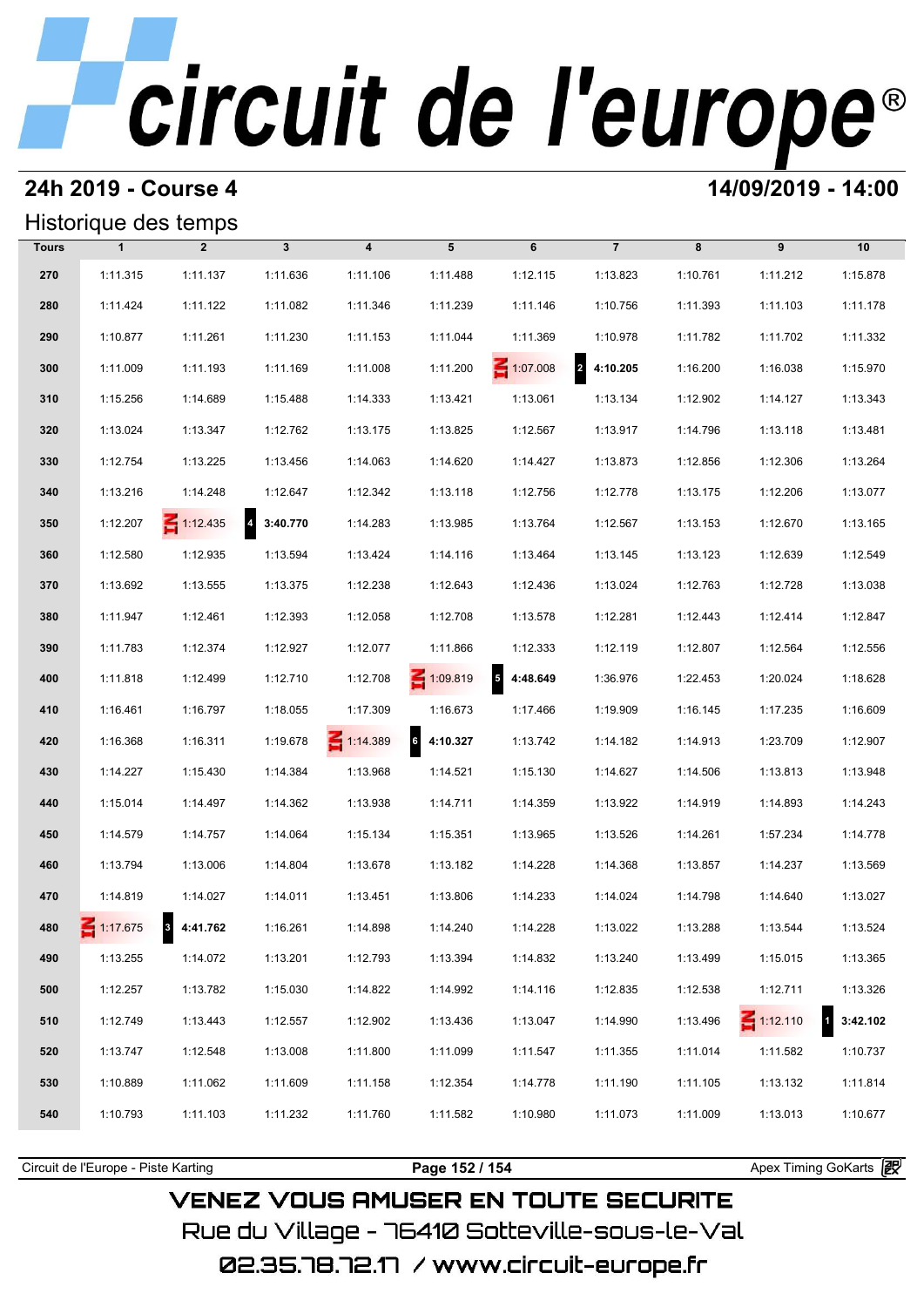## **24h 2019 - Course 4 14/09/2019 - 14:00**

## Historique des temps

| Historique des temps |               |                            |                 |                                     |               |          |                 |            |             |                                     |  |
|----------------------|---------------|----------------------------|-----------------|-------------------------------------|---------------|----------|-----------------|------------|-------------|-------------------------------------|--|
| <b>Tours</b>         | $\mathbf{1}$  | $\overline{2}$             | $\mathbf{3}$    | $\overline{\mathbf{4}}$             | 5             | 6        | $\overline{7}$  | 8          | 9           | 10                                  |  |
| 550                  | 1:11.169      | 1:11.986                   | 1:11.305        | 1:11.631                            | 1:11.279      | 1:11.032 | 1:11.880        | 1:11.428   | 1:10.625    | 1:11.038                            |  |
| 560                  | 1:11.430      | 1:11.834                   | $\leq 1:08.285$ | $\overline{\mathbf{r}}$<br>6:42.158 | 1:18.039      | 1:14.589 | 1:16.145        | 1:19.436   | 1:15.077    | 1:16.901                            |  |
| 570                  | 1:14.316      | 1:12.694                   | 1:13.000        | 1:12.650                            | 1:13.302      | 1:13.669 | 1:13.949        | 1:14.098   | 1:13.515    | 1:12.363                            |  |
| 580                  | 1:13.111      | 1:13.185                   | 1:13.663        | 1:12.830                            | 1:12.063      | 1:13.127 | 1:12.133        | 1:12.478   | 1:12.403    | 1:12.130                            |  |
| 590                  | 1:09.937      | $\overline{2}$<br>4:31.205 | 1:13.330        | 1:13.651                            | 1:12.856      | 1:13.921 | 1:14.895        | 1:14.030   | 1:15.611    | 1:13.530                            |  |
| 600                  | 1:12.985      | 1:12.869                   | 1:12.744        | 1:12.223                            | 1:12.438      | 1:12.206 | 1:12.887        | 1:13.586   | 1:15.841    | 1:14.839                            |  |
| 610                  | 1:13.804      | 1:11.986                   | 1:11.824        | 1:13.705                            | 1:12.726      | 1:13.055 | 1:14.199        | 1:12.491   | 1:13.919    | 1:12.373                            |  |
| 620                  | 1:11.852      | 1:11.979                   | 1:13.034        | $\leq 1:10.611$                     | 5<br>4:14.816 | 1:17.231 | 1:17.402        | 1:16.153   | 1:17.919    | 1:18.319                            |  |
| 630                  | 1:16.345      | 1:14.817                   | 1:19.337        | 1:21.836                            | 1:15.165      | 1:15.862 | 1:15.391        | 1:16.108   | 1:16.489    | 1:18.548                            |  |
| 640                  | 1:19.955      | 1:14.839                   | 1:16.169        | 1:16.430                            | 1:17.073      | 1:19.438 | $\leq 1:11.516$ | 6 4:24.201 | 1:16.164    | 1:14.709                            |  |
| 650                  | 1:14.247      | 1:13.481                   | 1:13.843        | 1:19.441                            | 1:13.346      | 1:13.020 | 1:13.160        | 1:13.917   | 1:15.256    | 1:14.978                            |  |
| 660                  | 1:14.211      | 1:14.367                   | 1:14.457        | 1:14.538                            | 1:13.676      | 1:14.545 | 1:13.650        | 1:14.488   | 1:14.543    | 1:13.765                            |  |
| 670                  | 1:13.268      | 1:13.711                   | 1:21.661        | 1:13.757                            | 1:14.069      | 1:13.283 | 1:13.677        | 1:14.764   | 1:13.156    | 1:15.967                            |  |
| 680                  | 1:14.750      | 1:14.042                   | 1:14.211        | 1:13.180                            | 1:12.440      | 1:12.582 | 1:13.717        | 1:15.275   | 1:08.777    | $\overline{\mathbf{3}}$<br>3:49.704 |  |
| 690                  | 1:14.610      | 1:13.280                   | 1:15.792        | 1:13.584                            | 1:13.952      | 1:16.407 | 1:14.725        | 1:15.813   | 1:13.208    | 1:13.026                            |  |
| 700                  | 1:12.710      | 1:13.072                   | 1:13.073        | 1:13.493                            | 1:14.310      | 1:13.736 | 1:14.329        | 1:13.440   | 1:14.866    | 1:12.850                            |  |
| 710                  | 1:13.206      | 1:13.866                   | 1:12.974        | 1:15.842                            | 1:14.422      | 1:14.317 | 1:13.885        | 1:15.093   | $-1:08.906$ | 4:18.185                            |  |
| 720                  | 1:12.138      | 1:11.648                   | 1:11.736        | 1:11.520                            | 1:11.390      | 1:11.083 | 1:12.970        | 1:10.639   | 1:11.417    | 1:13.405                            |  |
| 730                  | 1:11.375      | 1:12.324                   | 1:11.184        | 1:11.156                            | 1:11.151      | 1:11.628 | 1:11.748        | 1:11.089   | 1:10.739    | 1:11.257                            |  |
| 740                  | 1:12.052      | 1:10.339                   | 1:11.070        | 1:11.838                            | 1:10.573      | 1:11.236 | 1:11.591        | 1:10.494   | 1:08.484    | 4:01.383                            |  |
| 750                  | 1:15.942      | 1:13.423                   | 1:13.890        | 1:15.376                            | 1:14.106      | 1:13.374 | 1:12.064        | 1:14.078   | 1:11.960    | 1:12.382                            |  |
| 760                  | 1:12.396      | 1:11.684                   | 1:12.284        | 1:12.584                            | 1:11.769      | 1:12.166 | 1:11.562        | 1:12.004   | 1:12.324    | 1:11.619                            |  |
| 770                  | 1:11.909      | 1:11.957                   | 1:12.198        | 1:12.624                            | 1:12.117      | 1:12.199 | 1:13.730        | 1:12.574   | 1:13.490    | $\leq 1:09.223$                     |  |
| 780                  | 2<br>4:24.209 | 1:14.168                   | 1:12.825        | 1:13.636                            | 1:14.820      | 1:14.287 | 1:12.135        | 1:13.628   | 1:12.548    | 1:13.518                            |  |
| 790                  | 1:13.015      | 1:12.087                   | 1:12.872        | 1:12.795                            | 1:13.384      | 1:12.184 | 1:12.660        | 1:12.785   | 1:12.519    | 1:12.297                            |  |
| 800                  | 1:11.781      | 1:12.897                   | 1:12.844        | 1:12.578                            | 1:12.028      | 1:12.306 | 1:13.214        | 1:12.675   | 1:12.003    | 1:12.601                            |  |
| 810                  | 1:08.984      | 3<br>3:44.836              | 1:12.723        | 1:12.709                            | 1:13.821      | 1:13.576 | 1:14.460        | 1:11.834   | 1:12.877    | 1:13.058                            |  |
| 820                  | 1:11.689      | 1:13.364                   | 1:11.900        | 1:11.694                            | 1:13.703      | 1:13.493 | 1:12.968        | 1:12.498   | 1:11.697    | 1:11.713                            |  |
|                      |               |                            |                 |                                     |               |          |                 |            |             |                                     |  |

**VENEZ VOUS AMUSER EN TOUTE SECURITE** Rue du Village – 76410 Sotteville-sous-le-Val 02.35.78.72.17 / www.circuit-europe.fr

Circuit de l'Europe - Piste Karting **Page 153 / 154 Page 153 / 154** Apex Timing GoKarts **in**